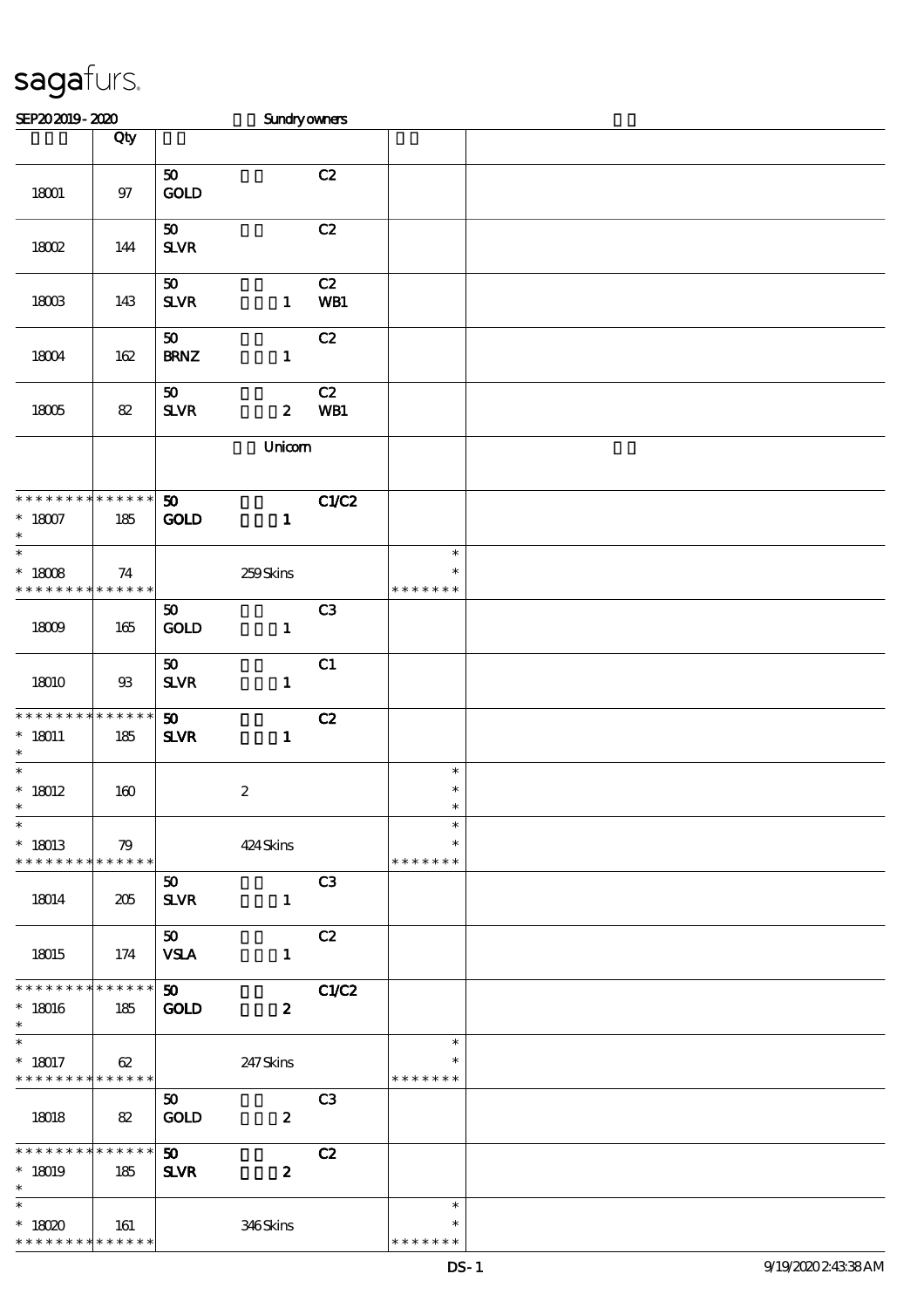| SEP202019-2020                                     |     |                                            |                  | Unicom |                             |  |  |  |
|----------------------------------------------------|-----|--------------------------------------------|------------------|--------|-----------------------------|--|--|--|
|                                                    | Qty |                                            |                  |        |                             |  |  |  |
| 18021                                              | 106 | 50<br><b>VSLA</b>                          | $\boldsymbol{z}$ | C2     |                             |  |  |  |
|                                                    |     |                                            | <b>Sandy Bay</b> |        |                             |  |  |  |
| * * * * * * * * * * * * * * *<br>$* 18023$         | 132 | $\boldsymbol{\mathfrak{D}}$<br><b>GOLD</b> | $\boldsymbol{z}$ | C1/C2  |                             |  |  |  |
| $\ast$                                             |     |                                            |                  |        |                             |  |  |  |
| $\ast$<br>$* 18024$<br>* * * * * * * * * * * * * * | 144 |                                            | 276Skins         |        | $\ast$<br>$\ast$<br>******* |  |  |  |
| 18025                                              | 98  | 50<br><b>VSLA</b>                          | $\boldsymbol{z}$ | C1/C2  |                             |  |  |  |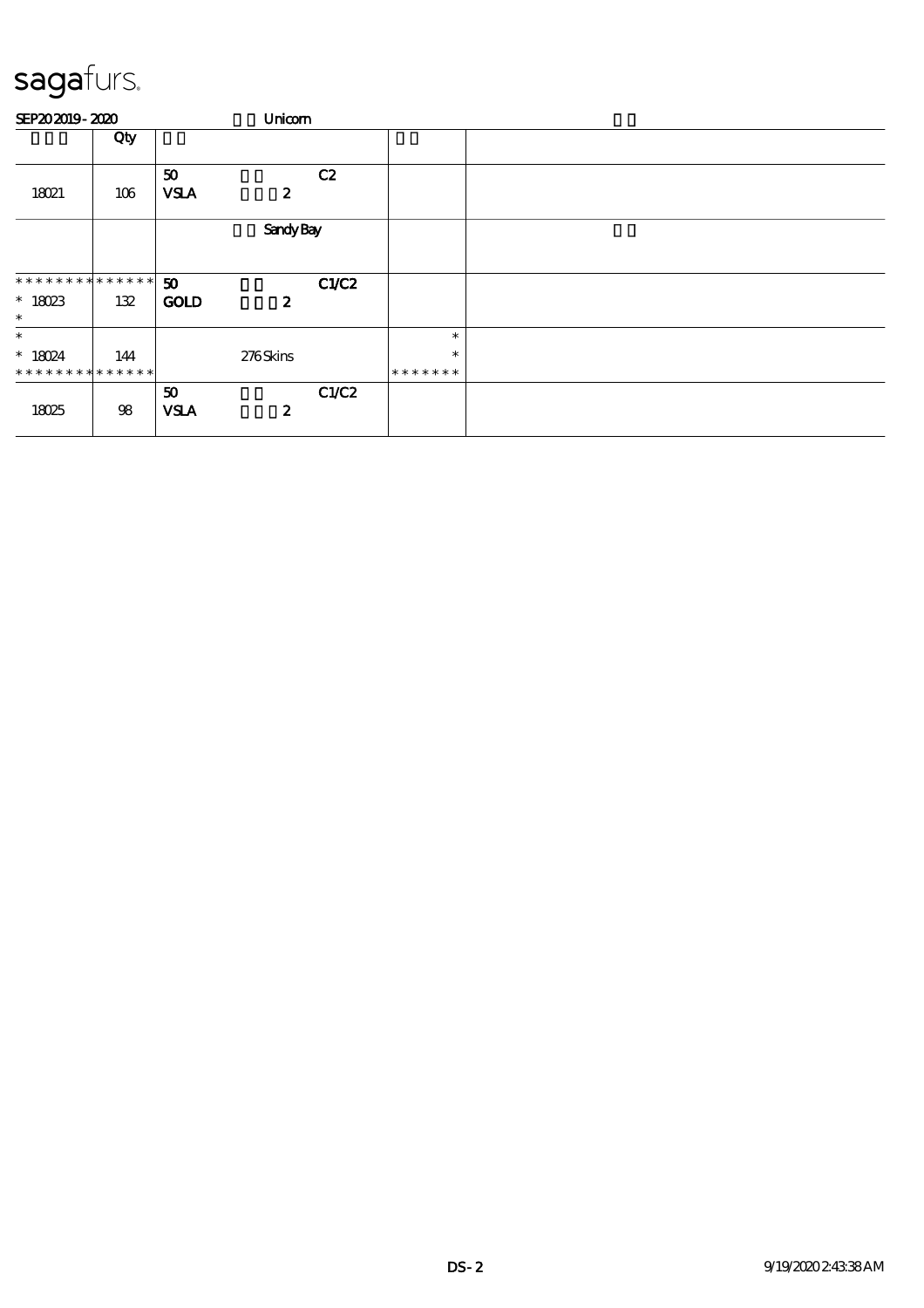| SEP202019-2020                                                               |                   |                                                   | Sundryowners     |                |                                   |  |
|------------------------------------------------------------------------------|-------------------|---------------------------------------------------|------------------|----------------|-----------------------------------|--|
|                                                                              | Qty               |                                                   |                  |                |                                   |  |
| 18041                                                                        | 154               | $\boldsymbol{\omega}$<br>GOLD                     |                  | C2             |                                   |  |
| * * * * * * * * * * * * * *<br>$*18042$<br>$\ast$                            | 205               | $\boldsymbol{\omega}$<br><b>SLVR</b>              |                  | C1/C2          |                                   |  |
| $\ast$<br>$*18043$<br>$\ast$                                                 | 180               |                                                   | $\boldsymbol{2}$ |                | $\ast$<br>$\ast$<br>$\ast$        |  |
| $\overline{\ast}$<br>$* 18044$<br>* * * * * * * * <mark>* * * * * * *</mark> | 96                |                                                   | 481 Skins        |                | $\ast$<br>$\ast$<br>* * * * * * * |  |
| 18045                                                                        | $97$              | 40<br><b>SLVR</b>                                 |                  | C3             |                                   |  |
| 18046                                                                        | $97$              | 5040<br><b>SLVR</b>                               | WB1              | C2             |                                   |  |
| 18047                                                                        | 216               | 5040<br><b>VSLA</b>                               |                  | C2             |                                   |  |
| 18048                                                                        | 185               | $\boldsymbol{\omega}$<br><b>BRNZ</b>              |                  | C2             |                                   |  |
| 18049                                                                        | 149               | $\boldsymbol{\omega}$<br>${\bf S\!L}\!{\bf V\!R}$ | $\mathbf{1}$     | C2<br>WB1      |                                   |  |
| * * * * * * * * * * * * * *<br>$*18050$<br>$\ast$                            | 225               | $\boldsymbol{\omega}$<br><b>BRNZ</b>              | $\mathbf{1}$     | C1/C2          |                                   |  |
| $\overline{\phantom{a}^*}$<br>$* 18051$<br>$\ast$                            | 200               |                                                   | $\boldsymbol{2}$ |                | $\ast$<br>$\ast$<br>$\ast$        |  |
| $\ast$<br>$* 18052$<br>* * * * * * * *                                       | 57<br>* * * * * * |                                                   | 482Skins         |                | $\ast$<br>$\ast$<br>* * * * * * * |  |
| 18053                                                                        | 79                | 40<br><b>BRNZ</b>                                 | $\mathbf{1}$     | C <sub>3</sub> |                                   |  |
| 18054                                                                        | 113               | $\boldsymbol{\omega}$<br><b>SLVR</b>              | $\boldsymbol{z}$ | C2<br>WB1      |                                   |  |
| * * * * * * * * * * * * * *<br>$^*$ 18055<br>$\ast$                          | 225               | $\boldsymbol{\omega}$<br><b>BRNZ</b>              | $\boldsymbol{z}$ | C2             |                                   |  |
| $\overline{\phantom{a}}$<br>$^*$ 18056 $\,$<br>$\ast$                        | 200               |                                                   | $\boldsymbol{2}$ |                | $\ast$<br>$\ast$<br>$\ast$        |  |
| $\ast$<br>$* 18057$<br>* * * * * * * * * * * * * *                           | 84                |                                                   | 509Skins         |                | $\ast$<br>*<br>* * * * * * *      |  |
|                                                                              |                   |                                                   | Baldwin-Jander   |                |                                   |  |
| **************<br>$* 18059$<br>$\ast$                                        | 205               | $\boldsymbol{\omega}$<br><b>GOLD</b>              | $\mathbf{1}$     | C1             |                                   |  |
| $\overline{\phantom{1}}$<br>$^*$ 18060 $\,$<br>* * * * * * * * * * * * * *   | 194               |                                                   | 399Skins         |                | $\ast$<br>∗<br>* * * * * * *      |  |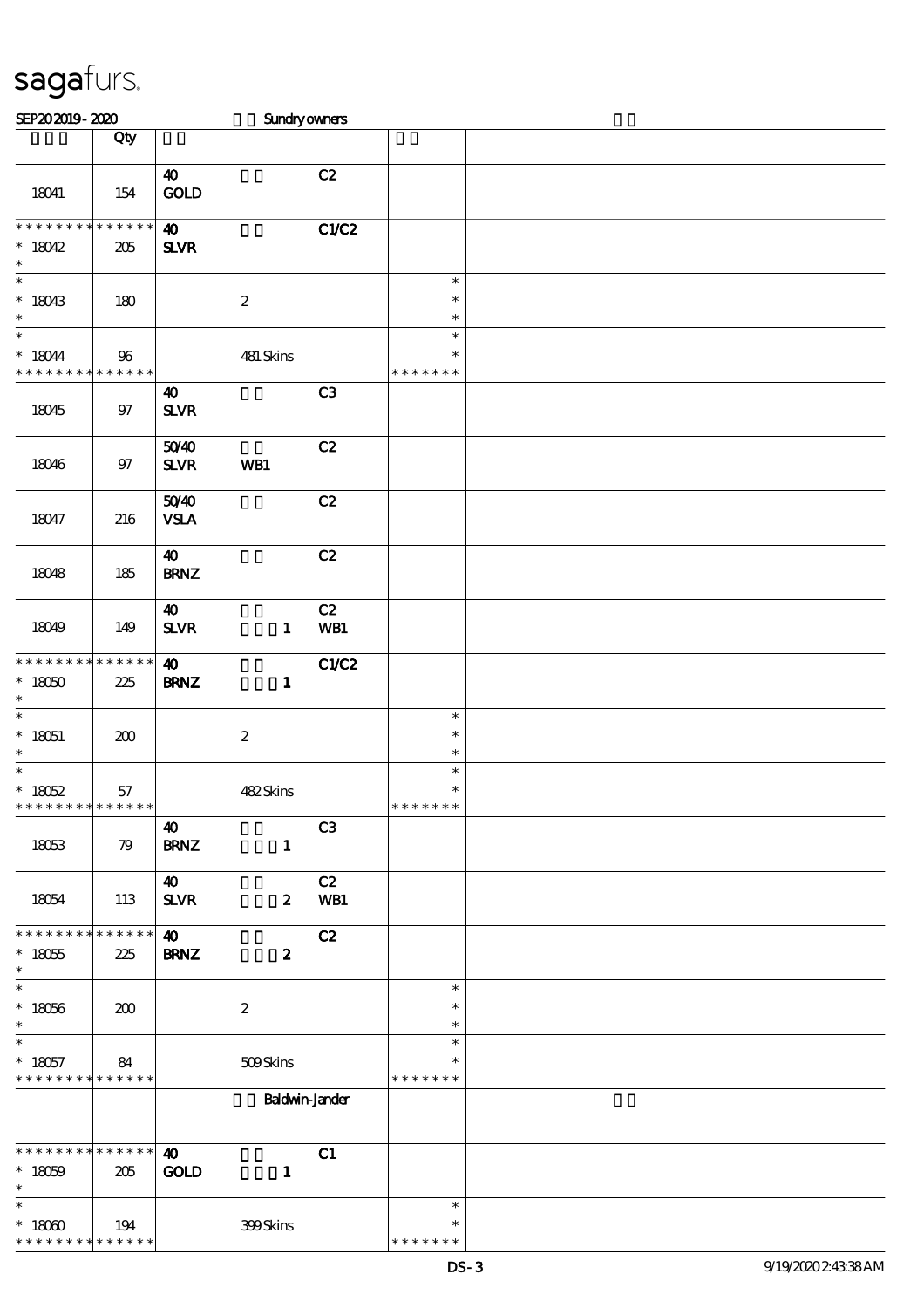| SEP202019-2020                                                |                    |                                       | <b>Baldwin-Jander</b> |                |                                   |  |
|---------------------------------------------------------------|--------------------|---------------------------------------|-----------------------|----------------|-----------------------------------|--|
|                                                               | Qty                |                                       |                       |                |                                   |  |
| * * * * * * * * * * * * * *<br>$* 18061$<br>$\ast$            | 185                | $\boldsymbol{\omega}$<br><b>GOLD</b>  | $\mathbf{1}$          | C2             |                                   |  |
| $\overline{\ast}$<br>$* 18062$<br>* * * * * * * * * * * * * * | 37                 |                                       | 222Skins              |                | $\ast$<br>$\ast$<br>* * * * * * * |  |
| 18063                                                         | 99                 | $\boldsymbol{\omega}$<br>$S\!L\!V\!R$ | $\mathbf{1}$          | C1/C2          |                                   |  |
| 18064                                                         | 130                | $\boldsymbol{\omega}$<br><b>VSLA</b>  | $\mathbf{1}$          | C1/C2          |                                   |  |
|                                                               |                    |                                       | Unicom                |                |                                   |  |
| 18066                                                         | 177                | 40<br>GOLD                            |                       | C1/C2          |                                   |  |
| * * * * * * * *<br>$* 18067$<br>$\ast$                        | * * * * * *<br>205 | $\boldsymbol{\omega}$<br><b>SLVR</b>  |                       | <b>C1/C2</b>   |                                   |  |
| $\ast$<br>$* 18068$<br>$\ast$                                 | 180                |                                       | $\boldsymbol{2}$      |                | $\ast$<br>$\ast$<br>$\ast$        |  |
| $\ast$<br>$* 18009$<br>* * * * * * * *                        | 205<br>* * * * * * |                                       | 590Skins              |                | $\ast$<br>$\ast$<br>* * * * * * * |  |
| 18070                                                         | 115                | $\boldsymbol{\omega}$<br><b>VSLA</b>  |                       | C2             |                                   |  |
| * * * * * * * * * * * * * *<br>$* 18071$<br>$\ast$            | 205                | $\boldsymbol{\omega}$<br><b>GOLD</b>  | $\mathbf{1}$          | <b>C1/C2</b>   |                                   |  |
| $\ast$<br>$* 18072$<br>∗                                      | 180                |                                       | $\boldsymbol{2}$      |                | $\ast$<br>$\ast$                  |  |
| $\ast$<br>$* 18073$<br>* * * * * * * * * * * * * *            | 42                 |                                       | 427Skins              |                | $\ast$<br>$\ast$<br>* * * * * * * |  |
| * * * * * * * * * * * * * * *<br>$* 18074$<br>$\ast$          | 205                | $\boldsymbol{\omega}$<br><b>GOLD</b>  | $\mathbf{1}$          | C1/C2          |                                   |  |
| $\ast$<br>$* 18075$<br>$\ast$                                 | 180                |                                       | $\boldsymbol{2}$      |                | $\ast$<br>$\ast$<br>$\ast$        |  |
| $\ast$<br>$* 18076$<br>$\ast$                                 | 180                |                                       | 3                     |                | $\ast$<br>$\ast$<br>$\ast$        |  |
| $\ast$<br>$* 18077$<br>* * * * * * * * * * * * * *            | 208                |                                       | 773Skins              |                | $\ast$<br>$\ast$<br>* * * * * * * |  |
| 18078                                                         | 193                | $\boldsymbol{\omega}$<br>GOLD         | $\mathbf{1}$          | C <sub>3</sub> |                                   |  |
| ***************<br>$*18079$<br>$\ast$                         | 205                | $\boldsymbol{\omega}$<br><b>SLVR</b>  | $\mathbf{1}$          | C1             |                                   |  |
| $\ast$<br>$^*$ 18080 $\,$<br>* * * * * * * * * * * * * *      | 127                |                                       | 332Skins              |                | $\ast$<br>$\ast$<br>* * * * * * * |  |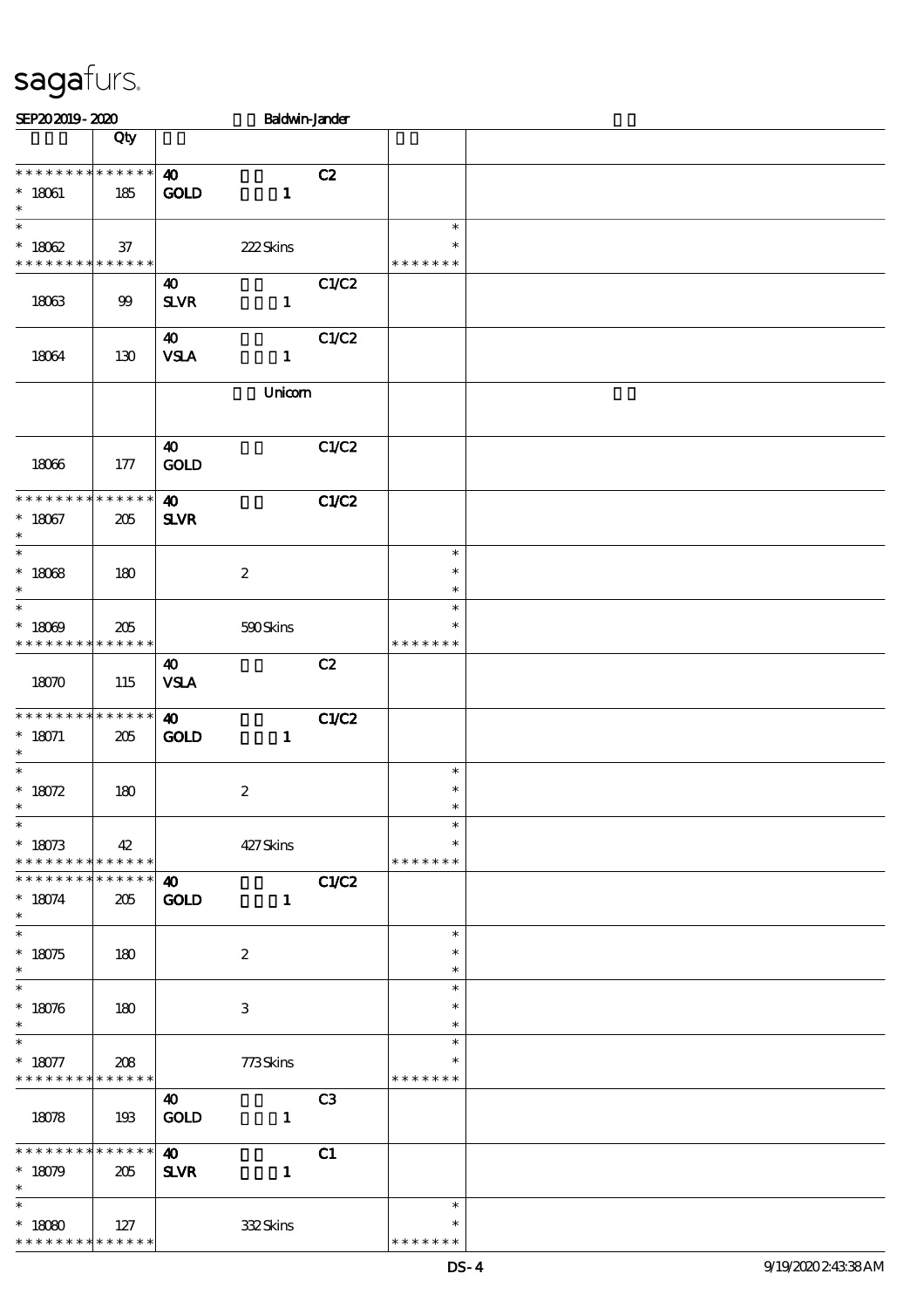| SEP202019-2020                                                             |                    | Unicom                                                |      |                                   |  |
|----------------------------------------------------------------------------|--------------------|-------------------------------------------------------|------|-----------------------------------|--|
|                                                                            | Qty                |                                                       |      |                                   |  |
| * * * * * * * * * * * * * *<br>$* 18081$<br>$\ast$                         | 225                | $\boldsymbol{\omega}$<br>$S\!L\!V\!R$<br>$\mathbf{1}$ | CLC2 |                                   |  |
| $\ast$<br>$* 18082$<br>$\ast$                                              | 200                | $\boldsymbol{2}$                                      |      | $\ast$<br>$\ast$<br>$\ast$        |  |
| $\overline{\ast}$<br>$* 18083$<br>$\ast$                                   | 200                | $\,3\,$                                               |      | $\ast$<br>$\ast$<br>$\ast$        |  |
| $\ast$<br>$^*$ 18084 $\,$<br>$\ast$                                        | 200                | $\boldsymbol{4}$                                      |      | $\ast$<br>$\ast$<br>$\ast$        |  |
| $\overline{\ast}$<br>$^\ast$ 18085<br>$\ast$                               | 200                | $\mathbf 5$                                           |      | $\ast$<br>$\ast$<br>$\ast$        |  |
| $\ast$<br>$* 18086$<br>$\ast$                                              | 200                | $\bf 6$                                               |      | $\ast$<br>$\ast$<br>$\ast$        |  |
| $\ast$<br>$* 18087$<br>$\ast$                                              | 200                | $\boldsymbol{7}$                                      |      | $\ast$<br>$\ast$<br>$\ast$        |  |
| $\overline{\ast}$<br>$* 18088$<br>$\ast$                                   | 200                | 8                                                     |      | $\ast$<br>$\ast$<br>$\ast$        |  |
| $\ast$<br>$* 18089$<br>* * * * * * * * <mark>* * * * * *</mark> *          | 162                | 1787Skins                                             |      | $\ast$<br>$\ast$<br>* * * * * * * |  |
| * * * * * * * *<br>$^*$ 18090 $\,$<br>$\ast$                               | * * * * * *<br>205 | $\boldsymbol{\omega}$<br>$S\!L\!V\!R$<br>$\mathbf{1}$ | C2   |                                   |  |
| $\overline{\phantom{0}}$<br>$^*$ 18091<br>$\ast$                           | 180                | $\boldsymbol{2}$                                      |      | $\ast$<br>$\ast$<br>$\ast$        |  |
| $\ast$<br>$^*$ 18092<br>$*$                                                | 180                | $\,3\,$                                               |      | $\ast$<br>$\ast$<br>$\ast$        |  |
| $\ast$<br>$^*$ 18093<br>$\ast$                                             | 180                | $\boldsymbol{4}$                                      |      | $\ast$<br>$\ast$<br>$\ast$        |  |
| $\ast$<br>$* 18094$<br>* * * * * * * * * * * * * *                         | 54                 | 799Skins                                              |      | $\ast$<br>$\ast$<br>* * * * * * * |  |
| * * * * * * *<br>$* 18095$<br>$\ast$                                       | * * * * * *<br>205 | $\boldsymbol{\omega}$<br><b>SLVR</b><br>$\mathbf{1}$  | C3   |                                   |  |
| $\overline{\ast}$<br>$* 18096$<br>* * * * * * * * <mark>* * * * * *</mark> | 89                 | 294Skins                                              |      | $\ast$<br>$\ast$<br>* * * * * * * |  |
| * * * * * * * *<br>$^*$ 18097<br>$*$                                       | * * * * * *<br>225 | $\boldsymbol{\omega}$<br><b>SLVR</b><br>$\mathbf{1}$  | C3   |                                   |  |
| $\overline{\ast}$<br>$* 18098$<br>* * * * * * * * <mark>* * * * * *</mark> | 96                 | $321\,$ Skins                                         |      | $\ast$<br>$\ast$<br>* * * * * * * |  |
| * * * * * * * *<br>$* 18099$<br>$\ast$                                     | * * * * * *<br>205 | $\boldsymbol{\omega}$<br><b>VSLA</b><br>$\mathbf{1}$  | C2   |                                   |  |
| $\ast$<br>$^*$ 18100 $\,$<br>$\ast$                                        | 180                | $\boldsymbol{2}$                                      |      | $\ast$<br>$\ast$<br>$\ast$        |  |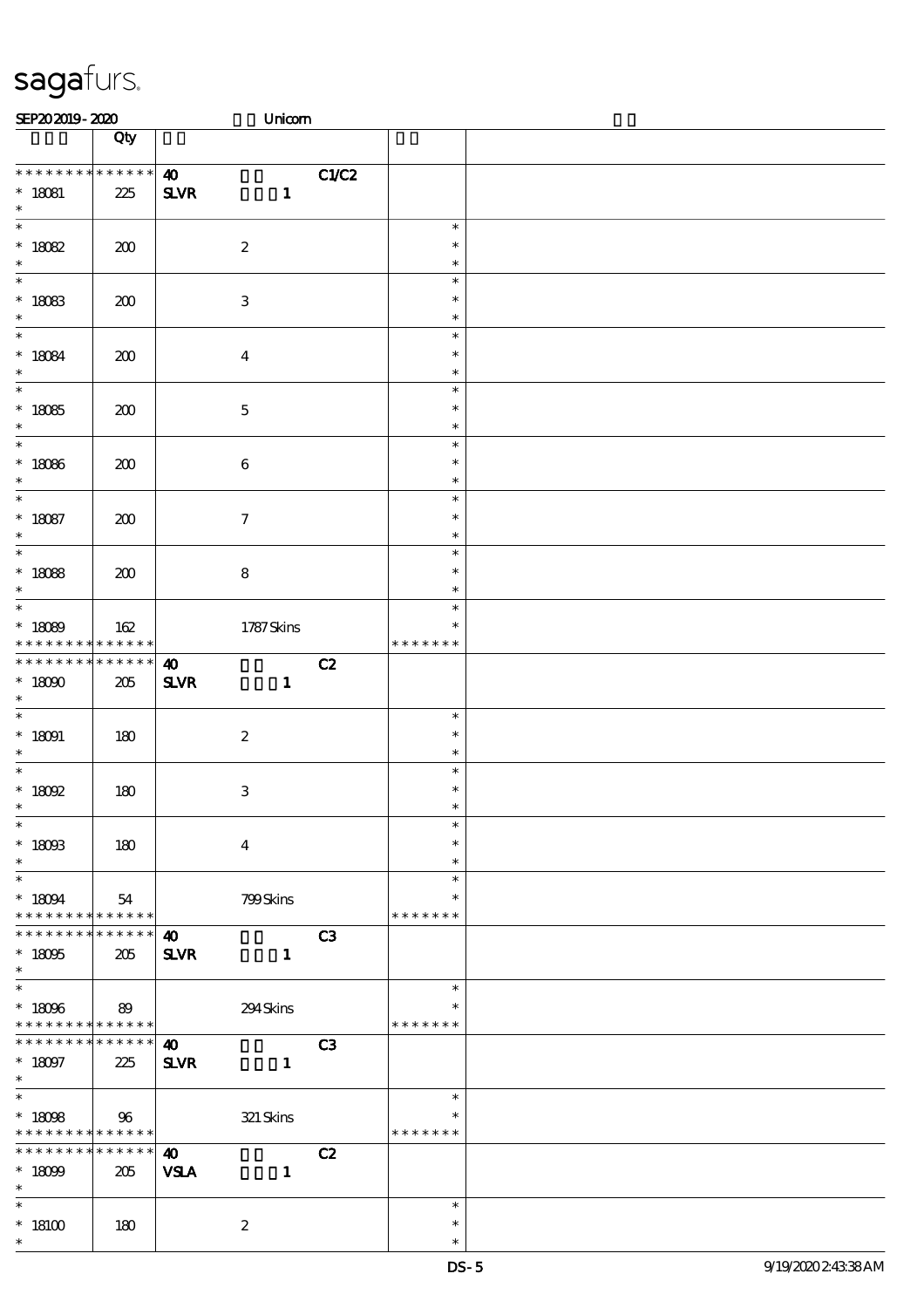| SEP202019-2020                                                              |                       | Unicom                                                   |                |                                   |  |
|-----------------------------------------------------------------------------|-----------------------|----------------------------------------------------------|----------------|-----------------------------------|--|
|                                                                             | Qty                   |                                                          |                |                                   |  |
| $\ast$<br>$*$ 18101<br>* * * * * * * * * * * * * *                          | 85                    | $\boldsymbol{\omega}$<br><b>VSLA</b><br>$\mathbf{1}$     | C2             | $\ast$<br>$\ast$<br>* * * * * * * |  |
| * * * * * * * * * * * * * *<br>$*$ 18102<br>$\ast$                          | 205                   | $\boldsymbol{\omega}$<br><b>VSLA</b><br>$\mathbf{1}$     | C2             |                                   |  |
| $\overline{\phantom{0}}$<br>$^*$ 18103<br>$\ast$                            | 180                   | $\boldsymbol{2}$                                         |                | $\ast$<br>$\ast$<br>$\ast$        |  |
| $\overline{\ast}$<br>$*18104$<br>* * * * * * * * <mark>* * * * * *</mark> * | 110                   | 495Skins                                                 |                | $\ast$<br>$\ast$<br>* * * * * * * |  |
| * * * * * * * *<br>$^*$ 18105<br>$\ast$                                     | * * * * * *<br>205    | $\boldsymbol{\omega}$<br><b>GOLD</b><br>$\boldsymbol{z}$ | <b>C1/C2</b>   |                                   |  |
| $\overline{\ast}$<br>$^*$ 18106 $\,$<br>* * * * * * * *                     | 117<br>* * * * * *    | 322Skins                                                 |                | $\ast$<br>$\ast$<br>* * * * * * * |  |
| * * * * * * * * * * * * * *<br>$^\ast$ 18107<br>$\ast$                      | 205                   | $\boldsymbol{\omega}$<br><b>GOLD</b><br>$\boldsymbol{z}$ | C1/C2          |                                   |  |
| $\ast$<br>$* 18108$<br>* * * * * * * * * * * * * *                          | 45                    | $250\mathrm{S}$ kins                                     |                | $\ast$<br>$\ast$<br>* * * * * * * |  |
| 18109                                                                       | 124                   | 40<br>GOLD<br>$\boldsymbol{z}$                           | C <sub>3</sub> |                                   |  |
| 18110                                                                       | 191                   | 40<br>$S\!L\!V\!R$<br>$\boldsymbol{z}$                   | C1             |                                   |  |
| * * * * * * * *<br>$* 18111$<br>$\ast$                                      | * * * * * *<br>205    | $\boldsymbol{\omega}$<br><b>SLVR</b><br>$\boldsymbol{z}$ | C1/C2          |                                   |  |
| $\ast$<br>$* 18112$<br>$*$                                                  | 180                   | $\boldsymbol{2}$                                         |                | $\ast$<br>$\ast$<br>$\ast$        |  |
| $\ast$<br>$* 18113$<br>$\ast$                                               | 180                   | $\ensuremath{\mathbf{3}}$                                |                | $\ast$<br>$\ast$<br>$\ast$        |  |
| $\ast$<br>$^*$ 18114<br>$\ast$                                              | 180                   | $\boldsymbol{4}$                                         |                | $\ast$<br>$\ast$<br>$\ast$        |  |
| $\ast$<br>$* 18115$<br>* * * * * * * * * * * * * *                          | $\boldsymbol{\omega}$ | 811 Skins                                                |                | $\ast$<br>$\ast$<br>* * * * * * * |  |
| * * * * * * * *<br>$* 18116$<br>$\ast$                                      | * * * * * *<br>205    | $\boldsymbol{\omega}$<br><b>SLVR</b><br>$\boldsymbol{z}$ | C2             |                                   |  |
| $\ast$<br>$* 18117$<br>$\ast$                                               | 180                   | $\boldsymbol{2}$                                         |                | $\ast$<br>$\ast$<br>$\ast$        |  |
| $\ast$<br>$* 18118$<br>* * * * * * * *                                      | 139<br>* * * * * *    | 524Skins                                                 |                | $\ast$<br>$\ast$<br>* * * * * * * |  |
| 18119                                                                       | 148                   | $\boldsymbol{\omega}$<br><b>SLVR</b><br>$\boldsymbol{z}$ | C <sub>3</sub> |                                   |  |
| 18120                                                                       | 166                   | $\boldsymbol{\omega}$<br><b>SLVR</b><br>$\boldsymbol{z}$ | C <sub>3</sub> |                                   |  |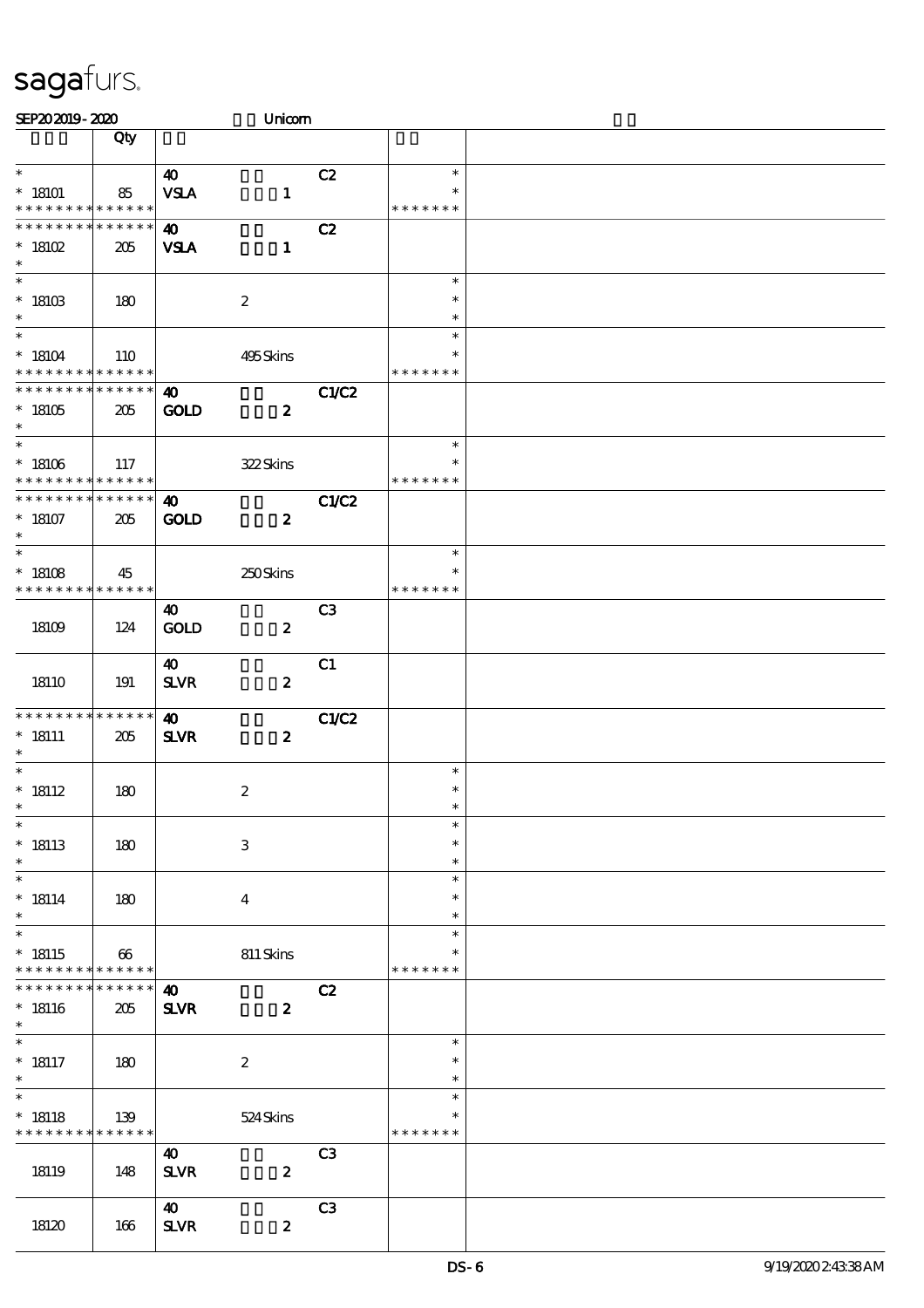| SEP202019-2020                                                        |                       |                                       | Unicom                        |           |                                   |  |
|-----------------------------------------------------------------------|-----------------------|---------------------------------------|-------------------------------|-----------|-----------------------------------|--|
|                                                                       | Qty                   |                                       |                               |           |                                   |  |
| * * * * * * * * * * * * * *<br>$*$ 18121<br>$\ast$                    | 205                   | $\boldsymbol{\omega}$<br>$S\!L\!V\!R$ | $\boldsymbol{z}$              | C2<br>WB1 |                                   |  |
| $\overline{\phantom{a}^*}$<br>$*18122$<br>* * * * * * * * * * * * * * | 83                    |                                       | $288\mathrm{S} \mathrm{kins}$ |           | $\ast$<br>$\ast$<br>* * * * * * * |  |
| * * * * * * * *<br>$*18123$<br>$\ast$                                 | * * * * * *<br>205    | $\boldsymbol{\omega}$<br><b>VSLA</b>  | $\boldsymbol{z}$              | C2        |                                   |  |
| $\overline{\ast}$<br>$* 18124$<br>* * * * * * * * * * * * * *         | $\boldsymbol{\omega}$ |                                       | $271$ Skins                   |           | $\ast$<br>$\ast$<br>* * * * * * * |  |
| 18125                                                                 | 218                   | 40<br><b>VSLA</b>                     | $\boldsymbol{z}$              | C2        |                                   |  |
|                                                                       |                       |                                       | SandyBay                      |           |                                   |  |
| * * * * * * * * * * * * * *<br>$* 18127$<br>$\ast$                    | 205                   | $\boldsymbol{\omega}$<br>GOLD         | $\boldsymbol{z}$              | C1        |                                   |  |
| $\overline{\phantom{0}}$<br>$*18128$<br>$\ast$                        | 191                   |                                       | $\boldsymbol{2}$              |           | $\ast$<br>$\ast$<br>$\ast$        |  |
| $\overline{\ast}$<br>$*18129$<br>$\ast$                               | 180                   |                                       | 3                             |           | $\ast$<br>$\ast$<br>$\ast$        |  |
| $\ast$<br>$*18130$<br>$\ast$                                          | 180                   |                                       | $\boldsymbol{4}$              |           | $\ast$<br>$\ast$<br>$\ast$        |  |
| $\ast$<br>$*$ 18131<br>$\ast$                                         | 180                   |                                       | $\bf 5$                       |           | $\ast$<br>$\ast$<br>$\ast$        |  |
| $\ast$<br>* $18132$<br>$*$                                            | 180                   |                                       | $\boldsymbol{6}$              |           | $\ast$<br>$\ast$<br>$\ast$        |  |
| $\ast$<br>$^*$ 18133<br>$\ast$                                        | 180                   |                                       | $\tau$                        |           | $\ast$<br>$\ast$<br>$\ast$        |  |
| $\ast$<br>$* 18134$<br>* * * * * * * * * * * * * *                    | 180                   |                                       | 1476Skins                     |           | $\ast$<br>$\ast$<br>* * * * * * * |  |
| * * * * * * *<br>$*18135$<br>$\ast$                                   | $******$<br>205       | $\boldsymbol{\omega}$<br><b>GOLD</b>  | $\boldsymbol{z}$              | C2        |                                   |  |
| $\ast$<br>$*18136$<br>$\ast$                                          | 180                   |                                       | $\boldsymbol{2}$              |           | $\ast$<br>$\ast$<br>$\ast$        |  |
| $\overline{\phantom{0}}$<br>$* 18137$<br>* * * * * * * * * * * * * *  | 138                   |                                       | 523Skins                      |           | $\ast$<br>$\ast$<br>* * * * * * * |  |
| * * * * * * *<br>$*18138$<br>$\ast$                                   | * * * * * *<br>205    | $\boldsymbol{\omega}$<br><b>SLVR</b>  | $\boldsymbol{z}$              | C1/C2     |                                   |  |
| $\ast$<br>$*18139$<br>$\ast$                                          | 180                   |                                       | $\boldsymbol{2}$              |           | $\ast$<br>$\ast$<br>$\ast$        |  |
| $\ast$<br>$*18140$<br>* * * * * * * *                                 | 55<br>* * * * * *     |                                       | 440Skins                      |           | $\ast$<br>$\ast$<br>* * * * * * * |  |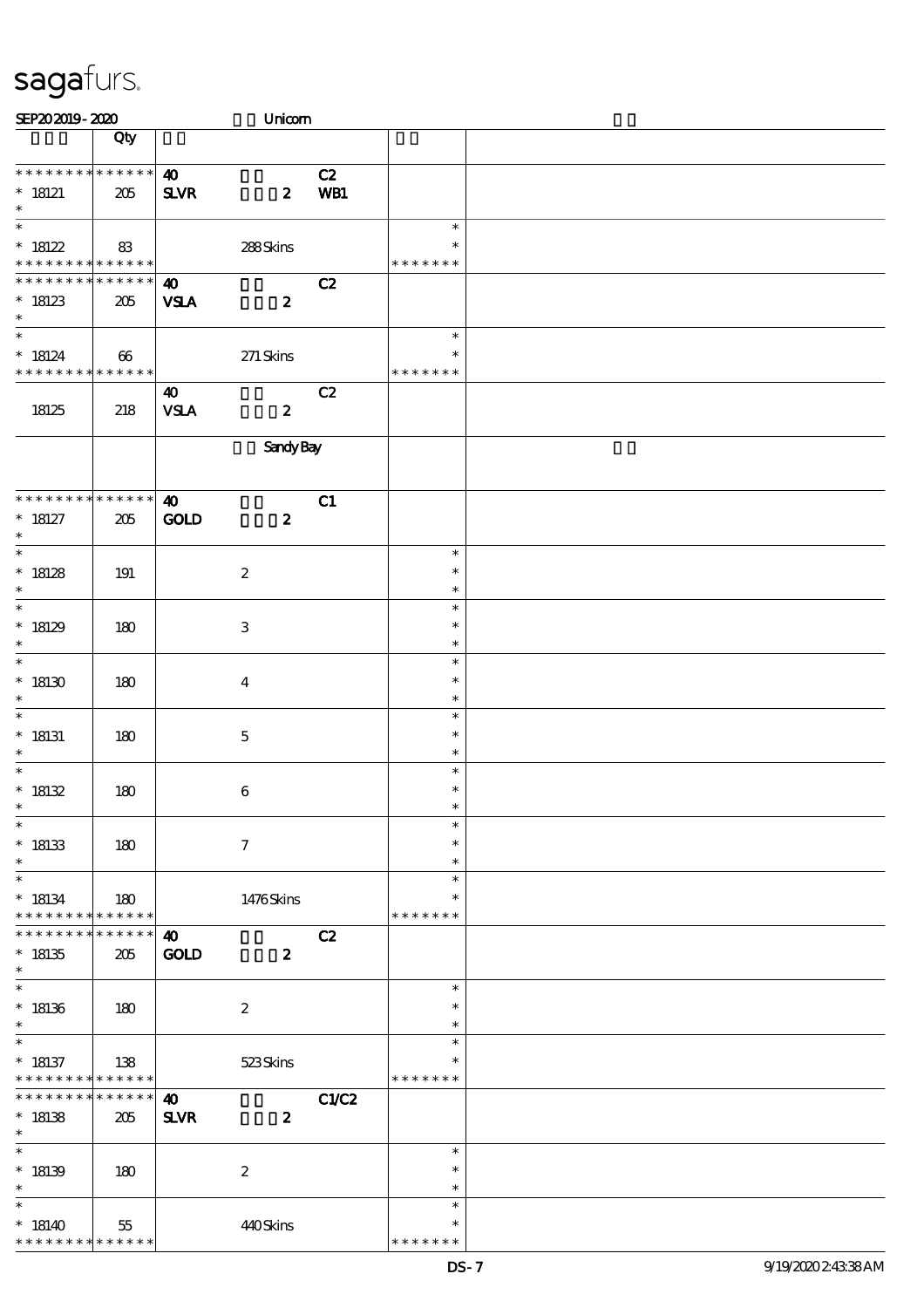| <b>SEP202019-2020</b>       |     | <b>Sandy Bay</b> |                  |      |         |  |
|-----------------------------|-----|------------------|------------------|------|---------|--|
|                             | Qty |                  |                  |      |         |  |
| **************              |     | 40               |                  | CLC2 |         |  |
| $* 18141$<br>$\ast$         | 205 | <b>VSLA</b>      | $\boldsymbol{z}$ |      |         |  |
| $\ast$                      |     |                  |                  |      | $\ast$  |  |
| $*18142$                    | 180 | 2                |                  |      | $\ast$  |  |
| $\ast$                      |     |                  |                  |      | $\ast$  |  |
| $\ast$                      |     |                  |                  |      | $\ast$  |  |
| $*18143$                    | 177 |                  | 562Skins         |      | $\ast$  |  |
| * * * * * * * * * * * * * * |     |                  |                  |      | ******* |  |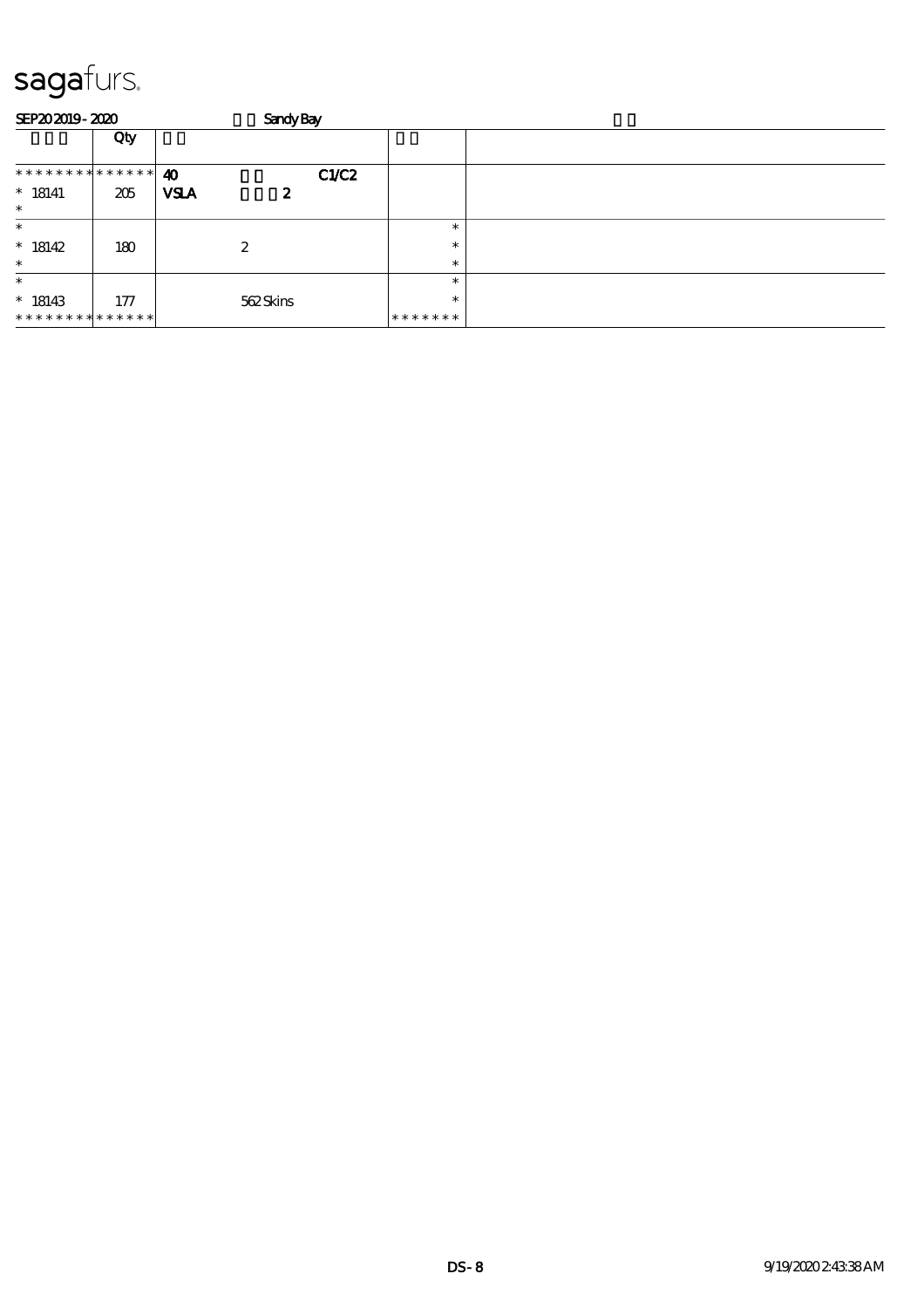| SEP202019-2020                                               |                 |                                            | Sundryowners              |                |                                   |  |
|--------------------------------------------------------------|-----------------|--------------------------------------------|---------------------------|----------------|-----------------------------------|--|
|                                                              | Qty             |                                            |                           |                |                                   |  |
| 18161                                                        | $99$            | $\pmb{\mathfrak{D}}$<br><b>BRNZ</b>        |                           | C2             |                                   |  |
| $18162$                                                      | $177$           | $\boldsymbol{\mathfrak{D}}$<br><b>VSLA</b> |                           | C2             |                                   |  |
| 18163                                                        | 195             | $\boldsymbol{\mathfrak{D}}$<br>SLVR        | $\mathbf{1}$              | C2<br>WB1      |                                   |  |
| 18164                                                        | 248             | $\boldsymbol{\mathfrak{D}}$<br><b>BRNZ</b> | $\mathbf{1}$              | C1             |                                   |  |
| * * * * * * * * * * * * * *<br>$^*$ 18165<br>$\ast$          | 245             | $\boldsymbol{\mathfrak{D}}$<br><b>BRNZ</b> | $\mathbf{1}$              | C2             |                                   |  |
| $_{*}^{-}$<br>$^*$ 18166 $\,$<br>* * * * * * * * * * * * * * | 170             |                                            | 415Skins                  |                | $\ast$<br>$\ast$<br>* * * * * * * |  |
| 18167                                                        | 117             | $\boldsymbol{\mathfrak{D}}$<br><b>BRNZ</b> | $\mathbf{1}$              | C <sub>3</sub> |                                   |  |
| * * * * * * * * * * * * * *<br>$* 18168$<br>$\ast$           | 245             | $\boldsymbol{\mathfrak{D}}$<br><b>BRNZ</b> | $\boldsymbol{z}$          | C1/C2          |                                   |  |
| $\ast$<br>$*18169$<br>* * * * * * * * * * * * * *            | 211             |                                            | 456Skins                  |                | $\ast$<br>$\ast$<br>* * * * * * * |  |
| 18170                                                        | $92\,$          | $\boldsymbol{\mathfrak{D}}$<br><b>BRNZ</b> | $\boldsymbol{z}$          | C3             |                                   |  |
|                                                              |                 |                                            | <b>Baldwin-Jander</b>     |                |                                   |  |
| * * * * * * * * * * * * * *<br>$* 18172$<br>$\star$          | 205             | $\boldsymbol{\mathfrak{D}}$<br>GOLD        | $\mathbf{1}$              | C1             |                                   |  |
| $\overline{\ast}$<br>$* 18173$<br>$\ast$                     | 180             |                                            | $\boldsymbol{2}$          |                | $\ast$<br>$\ast$<br>$\ast$        |  |
| $\ast$<br>$* 18174$<br>$\ast$                                | 180             |                                            | $\ensuremath{\mathbf{3}}$ |                | $\ast$<br>$\ast$<br>$\ast$        |  |
| $\ast$<br>$* 18175$<br>* * * * * * * * * * * * * *           | 39              |                                            | 604Skins                  |                | $\ast$<br>$\ast$<br>* * * * * * * |  |
| * * * * * * * *<br>$* 18176$<br>$\ast$                       | $******$<br>205 | $\boldsymbol{\mathfrak{D}}$<br><b>GOLD</b> | $\mathbf{1}$              | C2             |                                   |  |
| $\ast$<br>$* 18177$<br>$\ast$                                | 180             |                                            | $\boldsymbol{2}$          |                | $\ast$<br>$\ast$<br>$\ast$        |  |
| $\ast$<br>$* 18178$<br>$\ast$                                | 180             |                                            | 3                         |                | $\ast$<br>$\ast$<br>$\ast$        |  |
| $\ast$<br>$* 18179$<br>$\ast$                                | 180             |                                            | $\boldsymbol{4}$          |                | $\ast$<br>$\ast$<br>$\ast$        |  |
| $\ast$<br>$^*$ 18180 $\,$<br>* * * * * * * * * * * * * *     | 51              |                                            | 796Skins                  |                | $\ast$<br>*<br>* * * * * *<br>∗   |  |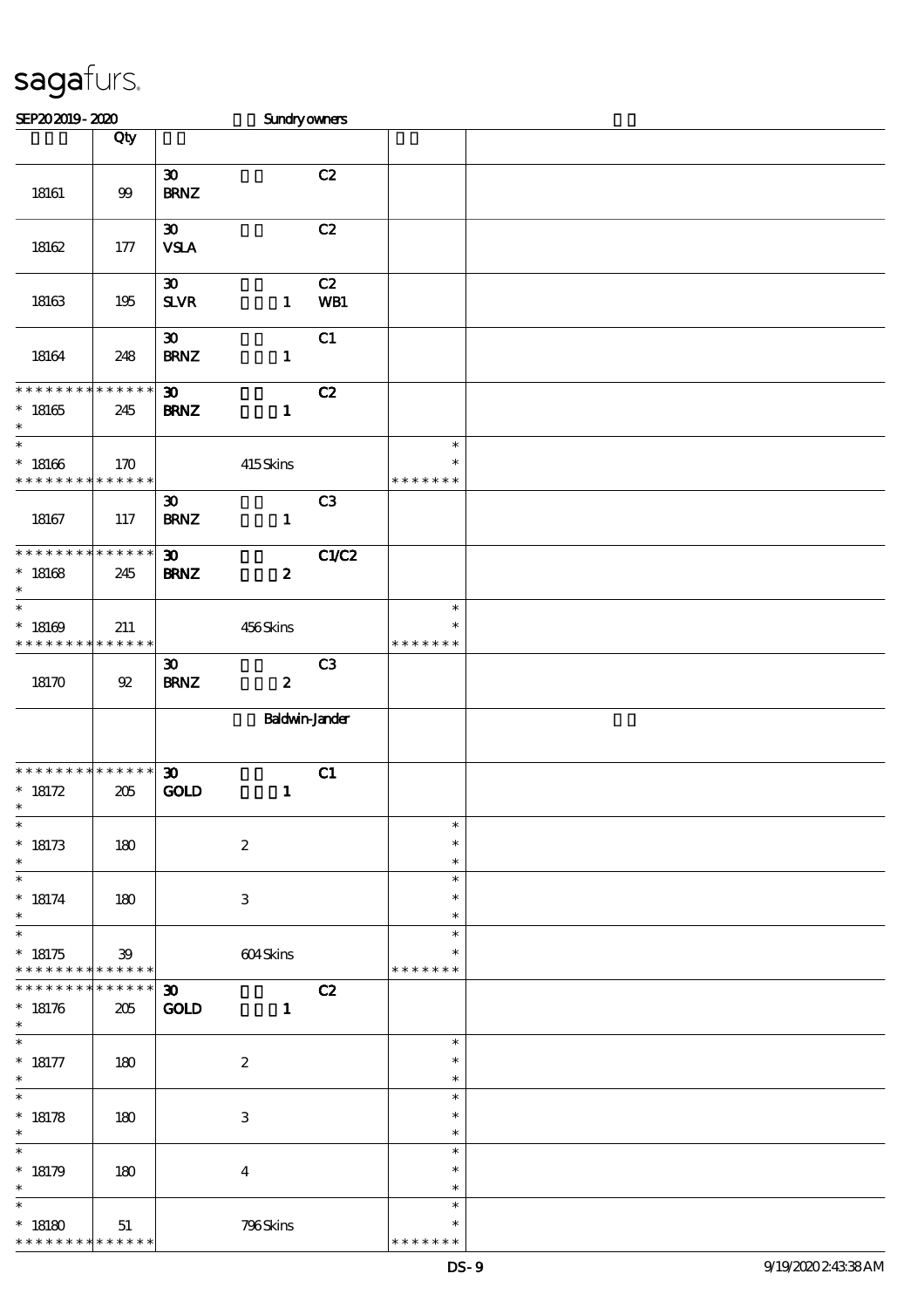| SEP202019-2020                                                    |                    |                                             | <b>Baldwin-Jander</b>     |                |                                   |  |
|-------------------------------------------------------------------|--------------------|---------------------------------------------|---------------------------|----------------|-----------------------------------|--|
|                                                                   | Qty                |                                             |                           |                |                                   |  |
| * * * * * * * * * * * * * *<br>$* 18181$<br>$\ast$                | 225                | $\boldsymbol{\mathfrak{D}}$<br><b>SLVR</b>  | $\mathbf{1}$              | C1/C2          |                                   |  |
| $\ast$<br>$* 18182$<br>* * * * * * * * <mark>* * * * * * *</mark> | 68                 |                                             | 293Skins                  |                | $\ast$<br>$\ast$<br>* * * * * * * |  |
| * * * * * * * * * * * * * * *<br>$* 18183$<br>$\ast$              | 205                | $\boldsymbol{\mathfrak{D}}$<br><b>VSLA</b>  | $\mathbf{1}$              | C1/C2          |                                   |  |
| $\ast$<br>$* 18184$<br>* * * * * * * * * * * * * *                | 184                |                                             | 389Skins                  |                | $\ast$<br>*<br>* * * * * * *      |  |
|                                                                   |                    |                                             | Unicom                    |                |                                   |  |
| 18186                                                             | 198                | $\boldsymbol{\mathfrak{D}}$<br><b>GOLD</b>  |                           | C1/C2          |                                   |  |
| * * * * * * * * * * * * * *<br>$* 18187$<br>$\ast$                | 205                | $\boldsymbol{\mathfrak{D}}$<br><b>GOLD</b>  |                           | <b>C1/C2</b>   |                                   |  |
| $\ast$<br>$* 18188$<br>* * * * * * * *                            | 125<br>* * * * * * |                                             | 330Skins                  |                | $\ast$<br>$\ast$<br>* * * * * * * |  |
| 18189                                                             | $\mathfrak{B}$     | $\boldsymbol{\mathfrak{D}}$<br><b>GOLD</b>  |                           | C <sub>3</sub> |                                   |  |
| * * * * * * * * * * * * * *<br>$^*$ 18190 $\,$<br>$\ast$          | 225                | $\boldsymbol{\mathfrak{D}}$<br><b>SLVR</b>  |                           | <b>C1/C2</b>   |                                   |  |
| $\ast$<br>$*18191$<br>* * * * * * * * * * * * * *                 | 78                 |                                             | 308Skins                  |                | $\ast$<br>$\ast$<br>* * * * * * * |  |
| ******** <mark>******</mark><br>$*18192$<br>∗                     | 225                | $\boldsymbol{\mathfrak{D}}$<br><b>SLVR</b>  |                           | C1/C2          |                                   |  |
| $\ast$<br>$*18193$<br>$\ast$                                      | 200                |                                             | $\boldsymbol{2}$          |                | $\ast$<br>$\ast$<br>$\ast$        |  |
| $\ast$<br>$* 18194$<br>$\ast$                                     | 200                |                                             | $\ensuremath{\mathbf{3}}$ |                | $\ast$<br>$\ast$<br>$\ast$        |  |
| $\ast$<br>$^\ast$ 18195<br>* * * * * * * *                        | 64<br>* * * * * *  |                                             | 689Skins                  |                | $\ast$<br>$\ast$<br>* * * * * * * |  |
| 18196                                                             | 166                | $\boldsymbol{\mathfrak{D}}$<br><b>SLVR</b>  |                           | C <sub>3</sub> |                                   |  |
| 18197                                                             | 142                | $\boldsymbol{\mathfrak{D}}$<br>$S\!L\!V\!R$ |                           | C <sub>3</sub> |                                   |  |
| * * * * * * * *<br>$* 18198$<br>$\ast$                            | $******$<br>205    | $\boldsymbol{\mathfrak{D}}$<br><b>GOLD</b>  | $\mathbf{1}$              | <b>C1/C2</b>   |                                   |  |
| $\ast$<br>$* 18199$<br>$\ast$                                     | 180                |                                             | $\boldsymbol{2}$          |                | $\ast$<br>$\ast$<br>$\ast$        |  |
| $\ast$<br>$^*$ 18200 $\,$<br>* * * * * * * *                      | 196<br>* * * * * * |                                             | 581 Skins                 |                | $\ast$<br>$\ast$<br>* * * * * * * |  |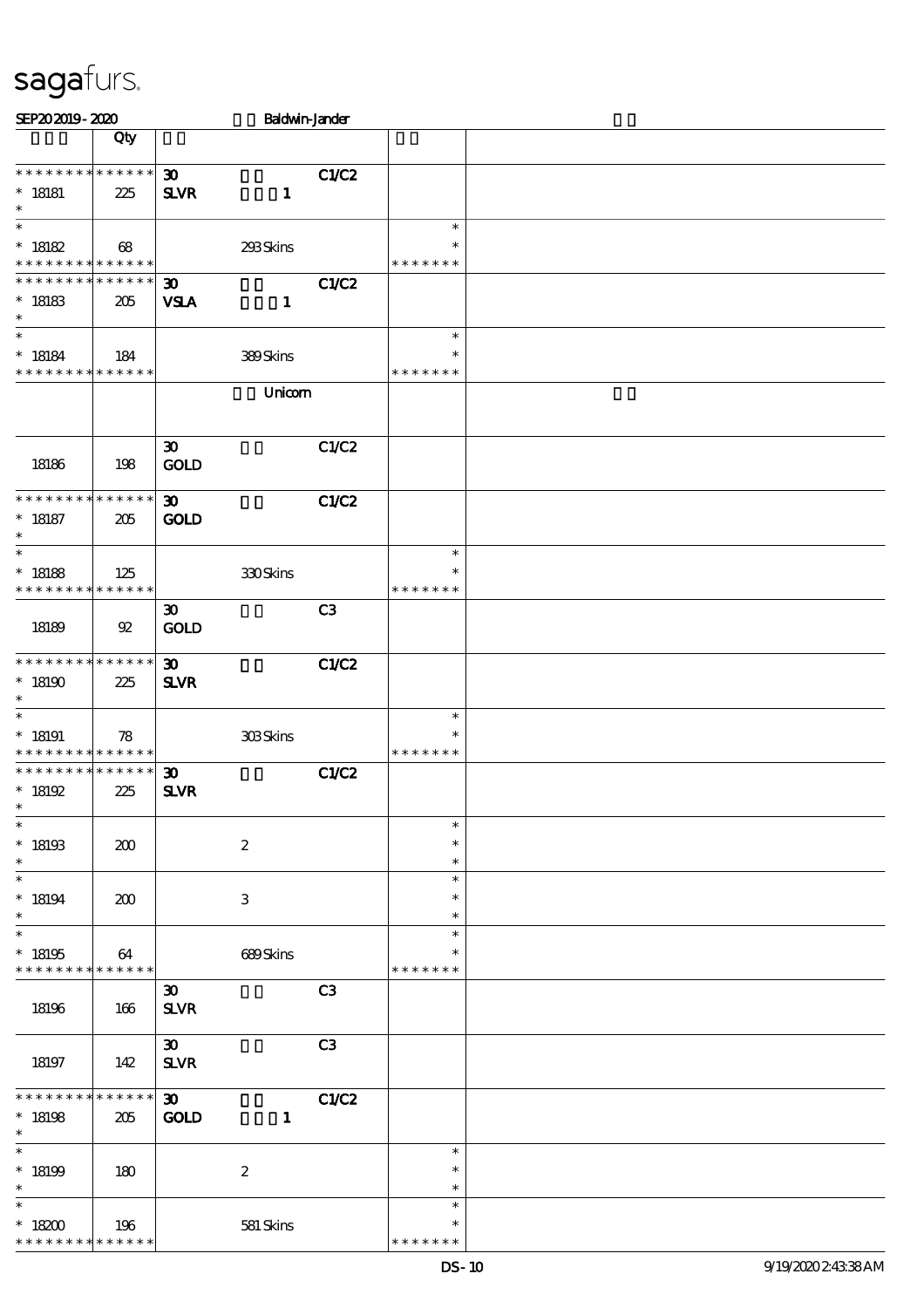| SEP202019-2020                                                                      |                    | Unicom                                                      |                |                                   |  |
|-------------------------------------------------------------------------------------|--------------------|-------------------------------------------------------------|----------------|-----------------------------------|--|
|                                                                                     | Qty                |                                                             |                |                                   |  |
| * * * * * * * * * * * * * *<br>$* 18201$                                            | 205                | 30 <sub>o</sub><br><b>GOLD</b><br>$\mathbf{1}$              | C1/C2          |                                   |  |
| $\ast$<br>$\overline{\phantom{0}}$<br>$*$ 18202                                     | 180                | $\boldsymbol{2}$                                            |                | $\ast$<br>$\ast$                  |  |
| $\ast$<br>$\overline{\phantom{0}}$                                                  |                    |                                                             |                | $\ast$<br>$\ast$                  |  |
| $^*$ 18203<br>$\ast$<br>$\overline{\ast}$                                           | 180                | $\ensuremath{\mathbf{3}}$                                   |                | $\ast$<br>$\ast$<br>$\ast$        |  |
| $* 18204$<br>$\ast$<br>$\overline{\ast}$                                            | 180                | $\boldsymbol{4}$                                            |                | $\ast$<br>$\ast$<br>$\ast$        |  |
| $^\ast$ 18205<br>* * * * * * * *                                                    | 175<br>* * * * * * | 920 Skins                                                   |                | $\ast$<br>* * * * * * *           |  |
| * * * * * * * *<br>$^\ast$ 18206<br>$\ast$                                          | ******<br>205      | 30 <sub>o</sub><br><b>GOLD</b><br>$\mathbf{1}$              | C <sub>3</sub> |                                   |  |
| $\overline{\ast}$<br>$* 18207$<br>* * * * * * * * <mark>* * * * * * *</mark>        | 83                 | 288Skins                                                    |                | $\ast$<br>$\ast$<br>* * * * * * * |  |
| * * * * * * * * * * * * * * *<br>$* 18208$<br>$\ast$                                | 205                | $\boldsymbol{\mathfrak{D}}$<br><b>GOLD</b><br>$\mathbf{1}$  | C <sub>3</sub> |                                   |  |
| $\overline{\ast}$<br>$^*$ 18209 $\,$<br>* * * * * * * * <mark>* * * * * * *</mark>  | 165                | 370Skins                                                    |                | $\ast$<br>* * * * * * *           |  |
| * * * * * * * * * * * * * *<br>$*18210$<br>$\ast$                                   | 225                | $\boldsymbol{\mathfrak{D}}$<br><b>SLVR</b><br>$\mathbf{1}$  | C1             |                                   |  |
| $\overline{\phantom{0}}$<br>$* 18211$<br>* * * * * * * * <mark>* * * * * * *</mark> | 42                 | 267Skins                                                    |                | $\ast$<br>$\ast$<br>* * * * * * * |  |
| * * * * * * * * * * * * * * *<br>$* 18212$<br>$*$                                   | 225                | $\boldsymbol{\mathfrak{D}}$<br>$S\!L\!V\!R$<br>$\mathbf{1}$ | <b>C1/C2</b>   |                                   |  |
| $\ast$<br>$* 18213$<br>$\ast$                                                       | 200                | $\boldsymbol{2}$                                            |                | $\ast$<br>$\ast$<br>$\ast$        |  |
| $\ast$<br>$* 18214$<br>$\ast$                                                       | 200                | $\ensuremath{\mathbf{3}}$                                   |                | $\ast$<br>$\ast$<br>$\ast$        |  |
| $\overline{\ast}$<br>$* 18215$<br>$\ast$                                            | 200                | $\boldsymbol{4}$                                            |                | $\ast$<br>$\ast$<br>$\ast$        |  |
| $\ast$<br>$* 18216$<br>$\ast$                                                       | 200                | $\mathbf 5$                                                 |                | $\ast$<br>$\ast$<br>$\ast$        |  |
| $\ast$<br>$* 18217$<br>$\ast$                                                       | 200                | $\,6\,$                                                     |                | $\ast$<br>$\ast$<br>$\ast$        |  |
| $\overline{\ast}$<br>$* 18218$<br>$\ast$                                            | 200                | $\boldsymbol{7}$                                            |                | $\ast$<br>$\ast$<br>$\ast$        |  |
| $\ast$<br>$* 18219$<br>$\ast$                                                       | 200                | $\bf 8$                                                     |                | $\ast$<br>$\ast$<br>$\ast$        |  |
| $\ast$<br>$* 1820$<br>$\ast$                                                        | 200                | $\boldsymbol{9}$                                            |                | $\ast$<br>$\ast$<br>$\ast$        |  |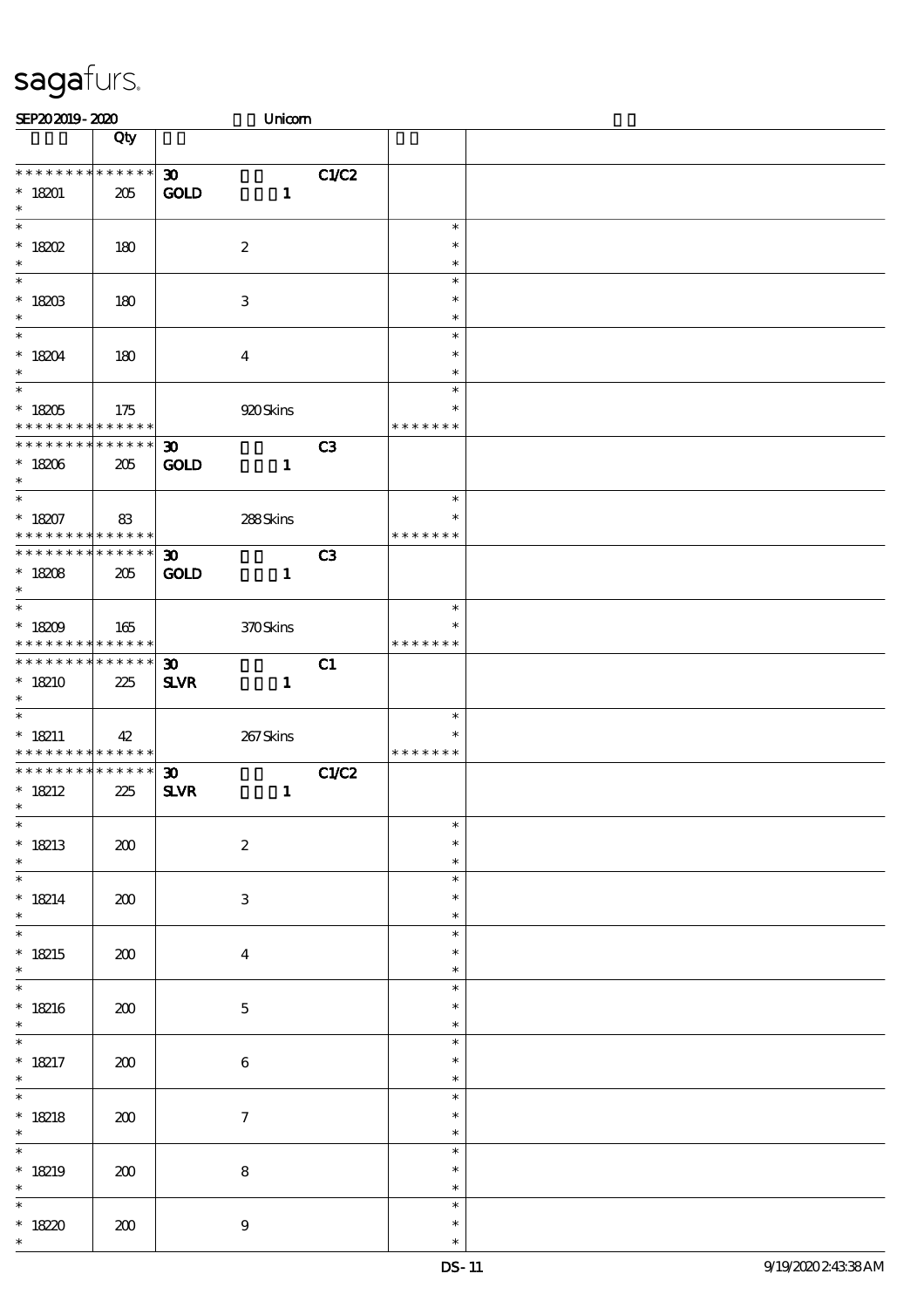| SEP202019-2020                           |                 |                             | Unicom           |                |               |  |
|------------------------------------------|-----------------|-----------------------------|------------------|----------------|---------------|--|
|                                          | Qty             |                             |                  |                |               |  |
|                                          |                 |                             |                  |                |               |  |
| $\ast$                                   |                 | $\boldsymbol{\mathfrak{D}}$ |                  | C1/C2          | $\ast$        |  |
| $* 18221$                                | 200             | $S\!L\!V\!R$                | $\mathbf{1}$     |                | $\ast$        |  |
| $\ast$                                   |                 |                             |                  |                | $\ast$        |  |
| $\ast$                                   |                 |                             |                  |                | $\ast$        |  |
| $* 18222$                                | 39              |                             | 2064Skins        |                | $\ast$        |  |
| * * * * * * * * <mark>* * * * * *</mark> |                 |                             |                  |                | * * * * * * * |  |
| * * * * * * * * * * * * * *              |                 | 30 <sub>o</sub>             |                  | C2             |               |  |
| $* 18223$                                | 225             | <b>SLVR</b>                 | $\mathbf{1}$     |                |               |  |
| $\ast$                                   |                 |                             |                  |                |               |  |
|                                          |                 |                             |                  |                | $\ast$        |  |
| $* 18224$                                | 200             |                             | $\boldsymbol{2}$ |                | $\ast$        |  |
| $\ast$                                   |                 |                             |                  |                | $\ast$        |  |
|                                          |                 |                             |                  |                | $\ast$        |  |
| * $1825$                                 | 200             |                             | 3                |                | $\ast$        |  |
| $\ast$                                   |                 |                             |                  |                | $\ast$        |  |
| $\overline{\ast}$                        |                 |                             |                  |                | $\ast$        |  |
| $* 18226$                                | 200             |                             | $\boldsymbol{4}$ |                | $\ast$        |  |
| $\ast$                                   |                 |                             |                  |                | $\ast$        |  |
| $\overline{\ast}$                        |                 |                             |                  |                | $\ast$        |  |
| $* 18227$                                | 105             |                             | 930Skins         |                | $\ast$        |  |
| * * * * * * * * * * * * * *              |                 |                             |                  |                | * * * * * * * |  |
| * * * * * * * * * * * * * *              |                 | $\boldsymbol{\mathfrak{D}}$ |                  | C3             |               |  |
| $* 18228$                                | 225             | <b>SLVR</b>                 | $\mathbf{1}$     |                |               |  |
| $\ast$                                   |                 |                             |                  |                |               |  |
| $\overline{\ast}$                        |                 |                             |                  |                | $\ast$        |  |
| $*1829$                                  | 142             |                             | 367Skins         |                |               |  |
| * * * * * * * * * * * * * * *            |                 |                             |                  |                | * * * * * * * |  |
| * * * * * * * * * * * * * * *            |                 | $\boldsymbol{\mathfrak{D}}$ |                  | C <sub>3</sub> |               |  |
| $*18230$                                 | 225             | <b>SLVR</b>                 | $\mathbf{1}$     |                |               |  |
| $\ast$                                   |                 |                             |                  |                |               |  |
|                                          |                 |                             |                  |                | $\ast$        |  |
| $^*$ 18231                               | 217             |                             | 442Skins         |                | $\ast$        |  |
| * * * * * * * * * * * * * *              |                 |                             |                  |                | * * * * * * * |  |
| * * * * * * * * * * * * * * *            |                 | $\boldsymbol{\mathfrak{D}}$ |                  | C2             |               |  |
| $* 18232$                                | 225             | $S\!L\!V\!R$                | $\mathbf{1}$     | WB1            |               |  |
| $*$                                      |                 |                             |                  |                |               |  |
| $\ast$                                   |                 |                             |                  |                | $\ast$        |  |
| $* 18233$                                | 200             |                             | $\boldsymbol{2}$ |                | $\ast$        |  |
| $\ast$                                   |                 |                             |                  |                | $\ast$        |  |
| $\ast$                                   |                 |                             |                  |                | $\ast$        |  |
| $* 18234$                                | 157             |                             | 582Skins         |                | ∗             |  |
| * * * * * * * * <mark>* * * * * *</mark> |                 |                             |                  |                | * * * * * * * |  |
| * * * * * * *                            | $******$        | 30 <sup>2</sup>             |                  | C2             |               |  |
| $* 18235$                                | 225             | <b>VSLA</b>                 | $\mathbf{1}$     |                |               |  |
| $\ast$                                   |                 |                             |                  |                |               |  |
| $\overline{\phantom{0}}$                 |                 |                             |                  |                | $\ast$        |  |
| $* 18236$                                | 200             |                             | $\boldsymbol{2}$ |                | $\ast$        |  |
| $\ast$                                   |                 |                             |                  |                | $\ast$        |  |
| $\ast$                                   |                 |                             |                  |                | $\ast$        |  |
| $* 18237$                                | 57              |                             | 482Skins         |                | $\ast$        |  |
| * * * * * * * * <mark>* * * * * *</mark> |                 |                             |                  |                | * * * * * * * |  |
| * * * * * * * *                          | $* * * * * * *$ | $\boldsymbol{\mathfrak{D}}$ |                  | C2             |               |  |
| $* 18238$                                | 225             | <b>VSLA</b>                 | $\mathbf{1}$     |                |               |  |
| $\ast$                                   |                 |                             |                  |                |               |  |
| $\overline{\ }$                          |                 |                             |                  |                | $\ast$        |  |
| $* 18239$                                |                 |                             | $\boldsymbol{2}$ |                | $\ast$        |  |
| $\ast$                                   | 200             |                             |                  |                | $\ast$        |  |
| $\ast$                                   |                 |                             |                  |                | $\ast$        |  |
| $*18240$                                 | 200             |                             | 3                |                | $\ast$        |  |
| $\ast$                                   |                 |                             |                  |                | $\ast$        |  |
|                                          |                 |                             |                  |                |               |  |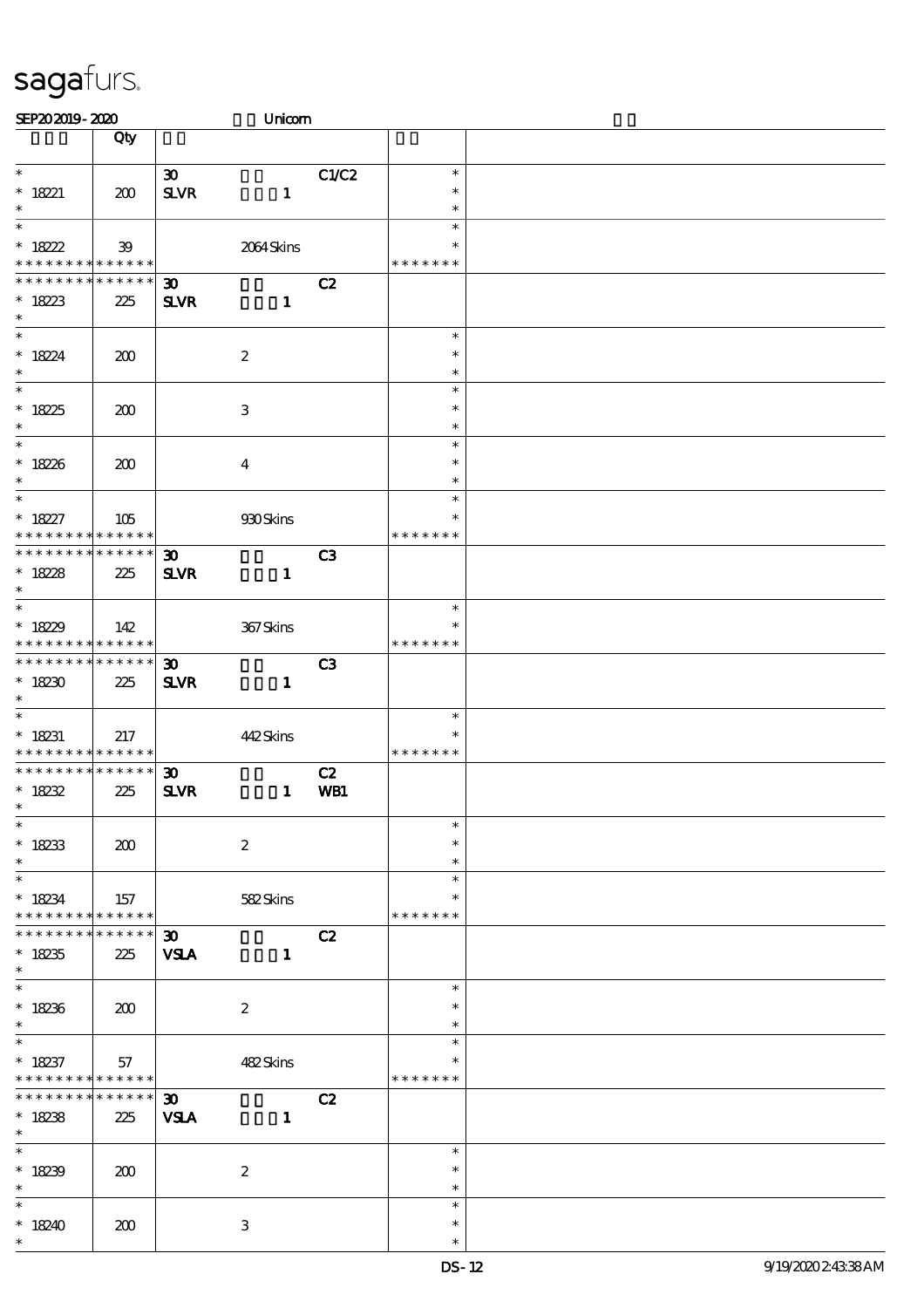| SEP202019-2020                                       |                    |                                                   | Unicom           |                |                                   |  |
|------------------------------------------------------|--------------------|---------------------------------------------------|------------------|----------------|-----------------------------------|--|
|                                                      | Qty                |                                                   |                  |                |                                   |  |
| $\ast$<br>$* 18241$<br>* * * * * * * * * * * * * *   | 107                | $\boldsymbol{\mathfrak{D}}$<br><b>VSLA</b>        | $\mathbf{1}$     | C2             | $\ast$<br>$\ast$<br>* * * * * * * |  |
| 18242                                                | 217                | 30 <sub>o</sub><br><b>GOLD</b>                    | $\boldsymbol{z}$ | C1/C2          |                                   |  |
| * * * * * * * * * * * * * *<br>$* 18243$<br>$\ast$   | 205                | 30 <sub>o</sub><br><b>GOLD</b>                    | $\boldsymbol{z}$ | C1/C2          |                                   |  |
| $\ast$<br>$* 18244$<br>$\ast$                        | 180                | $\boldsymbol{2}$                                  |                  |                | $\ast$<br>$\ast$<br>$\ast$        |  |
| $\overline{\phantom{0}}$<br>$* 18245$<br>$\ast$      | 180                | $\ensuremath{\mathbf{3}}$                         |                  |                | $\ast$<br>$\ast$<br>$\ast$        |  |
| $\ast$<br>$*18246$<br>* * * * * * * * * * * * * *    | 63                 |                                                   | 628Skins         |                | $\ast$<br>$\ast$<br>* * * * * * * |  |
| 18247                                                | 136                | $\boldsymbol{\mathfrak{D}}$<br>$\mathop{\rm GOD}$ | $\boldsymbol{z}$ | C <sub>3</sub> |                                   |  |
| 18248                                                | 206                | $\boldsymbol{\mathfrak{D}}$<br><b>GOLD</b>        | $\boldsymbol{z}$ | C <sub>3</sub> |                                   |  |
| 18249                                                | 133                | $\boldsymbol{\mathfrak{D}}$<br>$S\!L\!V\!R$       | $\boldsymbol{z}$ | C1             |                                   |  |
| * * * * * * * *<br>$*18250$<br>$\ast$                | ******<br>225      | $\boldsymbol{\mathfrak{D}}$<br>$S\!L\!VR$         | $\boldsymbol{z}$ | C1/C2          |                                   |  |
| $\ast$<br>$* 18251$<br>$\ast$                        | 200                | $\boldsymbol{2}$                                  |                  |                | $\ast$<br>$\ast$<br>$\ast$        |  |
| $\overline{\ast}$<br>* $18252$<br>$*$                | 200                | $\ensuremath{\mathbf{3}}$                         |                  |                | $\ast$<br>$\ast$<br>$\ast$        |  |
| $\ast$<br>$* 18253$<br>$\ast$                        | 200                | $\boldsymbol{4}$                                  |                  |                | $\ast$<br>$\ast$<br>$\ast$        |  |
| $\ast$<br>$* 18254$<br>* * * * * * * *               | 246<br>******      |                                                   | 1071 Skins       |                | $\ast$<br>$\ast$<br>* * * * * * * |  |
| * * * * * * *<br>$* 18255$<br>$\ast$                 | * * * * * *<br>225 | $\boldsymbol{\mathfrak{D}}$<br><b>SLVR</b>        | $\boldsymbol{z}$ | C2             |                                   |  |
| $\ast$<br>$* 18256$<br>* * * * * * * * * * * * * *   | 194                |                                                   | 419Skins         |                | $\ast$<br>$\ast$<br>* * * * * * * |  |
| 18257                                                | 179                | $\boldsymbol{\mathfrak{D}}$<br><b>SLVR</b>        | $\boldsymbol{z}$ | C <sub>3</sub> |                                   |  |
| 18258                                                | 250                | $\boldsymbol{\mathfrak{D}}$<br><b>SLVR</b>        | $\boldsymbol{z}$ | C <sub>3</sub> |                                   |  |
| * * * * * * * * * * * * * * *<br>$* 18259$<br>$\ast$ | 225                | 30 <sub>1</sub><br><b>SLVR</b>                    | $\boldsymbol{z}$ | C2<br>WB1      |                                   |  |
| $\ast$<br>$*18200$<br>* * * * * * * * * * * * * *    | 178                |                                                   | 403Skins         |                | $\ast$<br>$\ast$<br>* * * * * * * |  |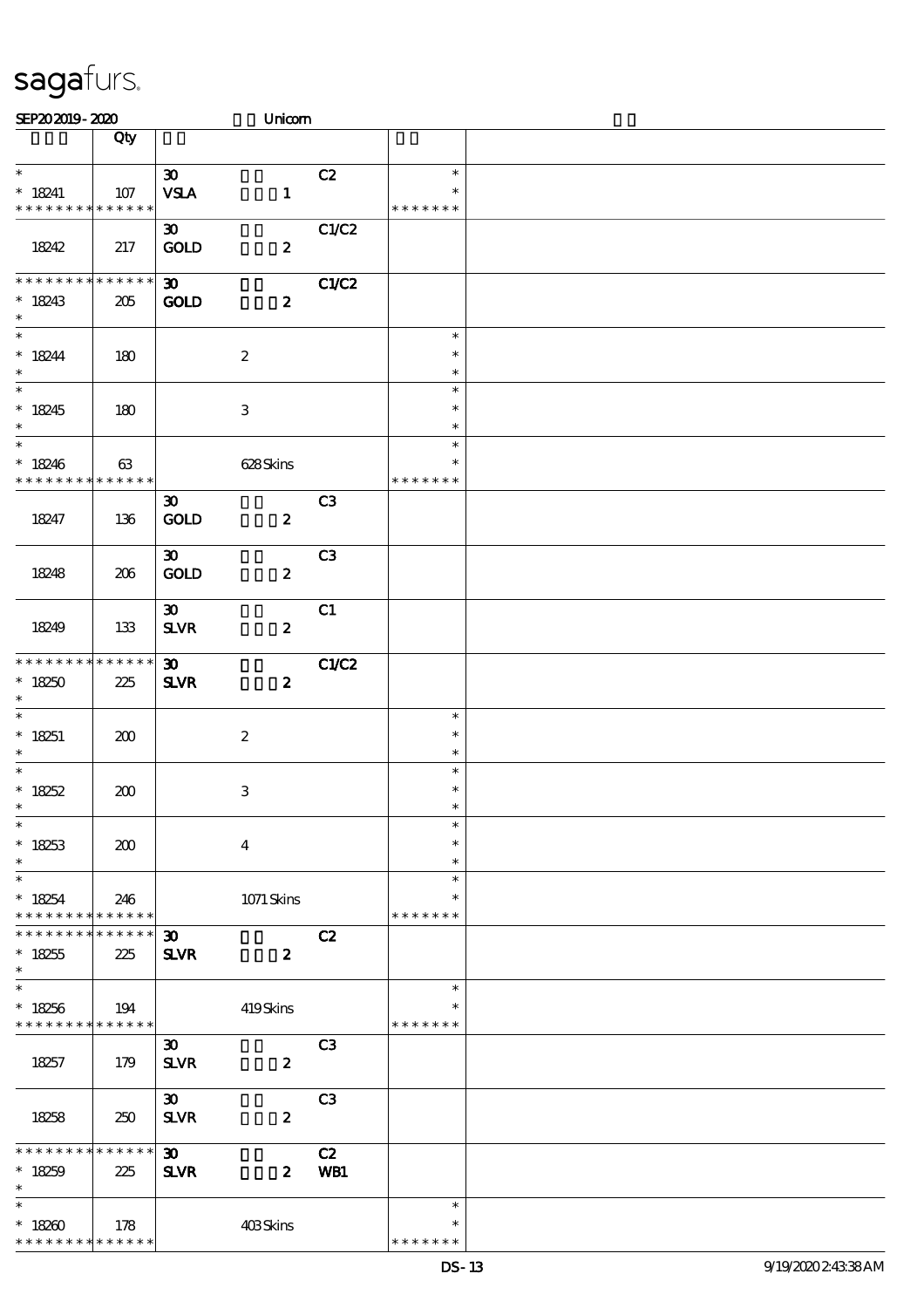| SEP202019-2020                                           |                       | Unicom                                                         |    |                                   |  |
|----------------------------------------------------------|-----------------------|----------------------------------------------------------------|----|-----------------------------------|--|
|                                                          | Qty                   |                                                                |    |                                   |  |
| * * * * * * * * * * * * * *<br>$* 18261$<br>$\ast$       | 225                   | $\boldsymbol{\mathfrak{D}}$<br>$\pmb{2}$<br><b>VSLA</b>        | C2 |                                   |  |
| $\ast$<br>$* 18262$<br>******** <mark>******</mark>      | $177$                 | 402Skins                                                       |    | $\ast$<br>$\ast$<br>* * * * * * * |  |
| **************<br>$*18263$<br>$\ast$                     | 225                   | $\boldsymbol{\mathfrak{D}}$<br><b>VSLA</b><br>$\boldsymbol{z}$ | C2 |                                   |  |
| $\ast$<br>$* 18264$<br>* * * * * * * * * * * * * *       | $\vert$ 127           | 352Skins                                                       |    | $\ast$<br>$\ast$<br>* * * * * * * |  |
|                                                          |                       | <b>Sandy Bay</b>                                               |    |                                   |  |
| * * * * * * * * * * * * * * *<br>$* 18266$<br>$\ast$     | $205\,$               | $\boldsymbol{\mathfrak{D}}$<br><b>GOLD</b><br>$\boldsymbol{z}$ | C1 |                                   |  |
| $\ast$<br>$* 18267$<br>$\ast$                            | 180                   | $\boldsymbol{2}$                                               |    | $\ast$<br>$\ast$<br>$\ast$        |  |
| $\overline{\phantom{0}}$<br>$* 18268$<br>$\ast$          | 180                   | $\,3\,$                                                        |    | $\ast$<br>$\ast$<br>$\ast$        |  |
| $\overline{\ast}$<br>$* 18209$<br>$\ast$                 | 180                   | $\boldsymbol{4}$                                               |    | $\ast$<br>$\ast$<br>$\ast$        |  |
| $\ast$<br>$* 18270$<br>$\ast$                            | 180                   | $\mathbf 5$                                                    |    | $\ast$<br>$\ast$<br>$\ast$        |  |
| $\ast$<br>$* 18271$<br>$\ast$                            | 180                   | $\boldsymbol{6}$                                               |    | $\ast$<br>$\ast$<br>$\ast$        |  |
| $\ast$<br>$* 18272$<br>$\ast$                            | 180                   | $\tau$                                                         |    | $\ast$<br>$\ast$<br>$\ast$        |  |
| $\ast$<br>$* 18273$<br>$\ast$                            | 180                   | ${\bf 8}$                                                      |    | $\ast$<br>$\ast$<br>$\ast$        |  |
| $\overline{\ast}$<br>$* 18274$<br>$\ast$                 | 180                   | $\boldsymbol{9}$                                               |    | $\ast$<br>$\ast$<br>$\ast$        |  |
| $\overline{\phantom{a}^*}$<br>$* 18275$<br>$\ast$        | 180                   | 10                                                             |    | $\ast$<br>$\ast$<br>$\ast$        |  |
| $\overline{\ast}$<br>$* 18276$<br>$\ast$                 | 180                   | 11                                                             |    | $\ast$<br>$\ast$<br>$\ast$        |  |
| $\ast$<br>$* 18277$<br>$\ast$                            | 180                   | $12 \,$                                                        |    | $\ast$<br>$\ast$<br>$\ast$        |  |
| $\overline{\phantom{0}}$<br>* $18278$<br>* * * * * * * * | 98<br>$* * * * * * *$ | 2283Skins                                                      |    | $\ast$<br>$\ast$<br>* * * * * * * |  |
| * * * * * * * *<br>$* 18279$<br>$\ast$                   | $******$<br>205       | 30 <sub>1</sub><br>GOLD<br>$\boldsymbol{z}$                    | C2 |                                   |  |
| $\ast$<br>$* 18280$<br>$\ast$                            | 180                   | $\boldsymbol{2}$                                               |    | $\ast$<br>$\ast$<br>$\ast$        |  |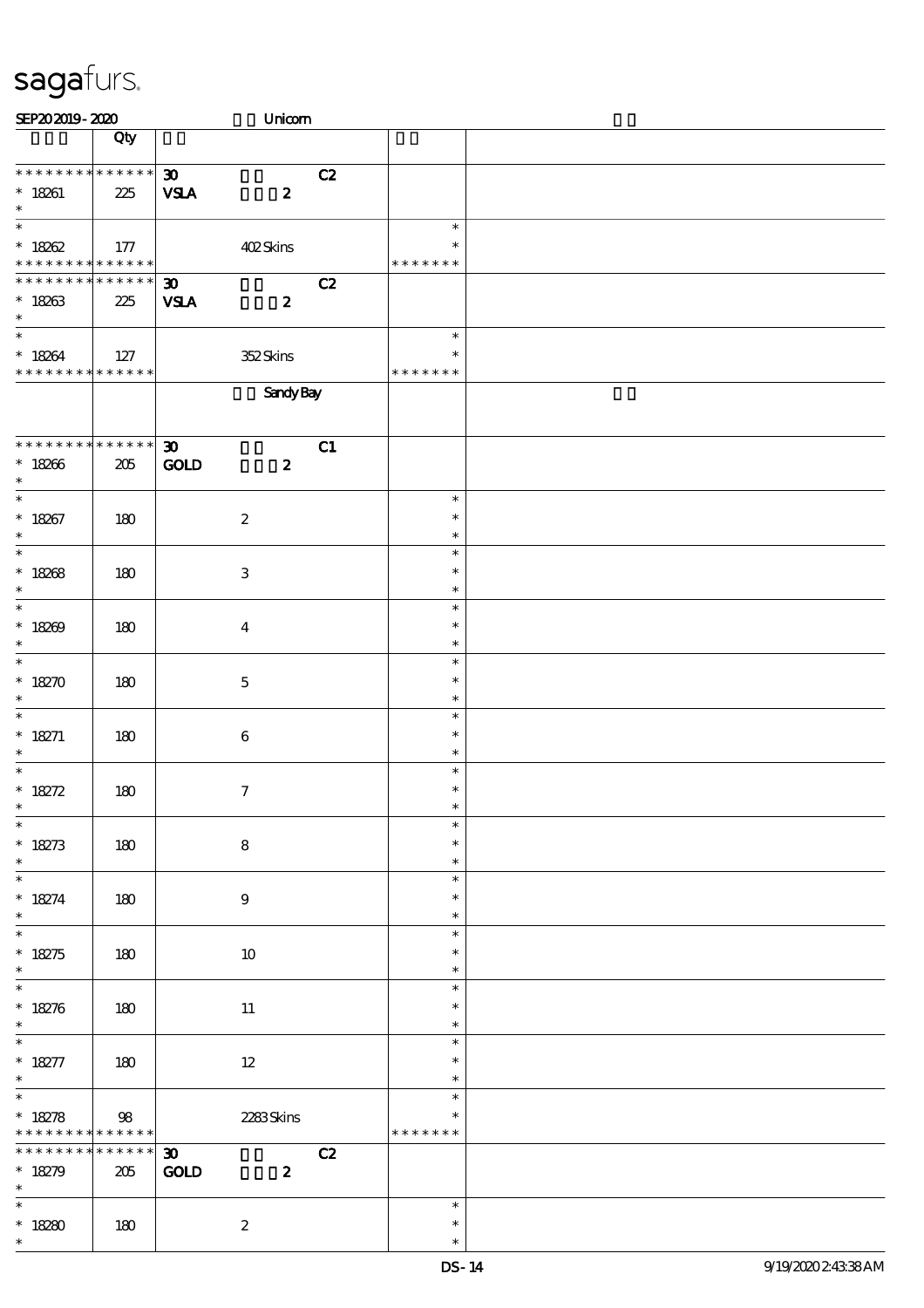| SEP202019-2020                                       |     |                                                   | <b>Sandy Bay</b>          |       |                                   |  |
|------------------------------------------------------|-----|---------------------------------------------------|---------------------------|-------|-----------------------------------|--|
|                                                      | Qty |                                                   |                           |       |                                   |  |
| $\ast$<br>$* 18281$<br>$\ast$                        | 180 | $\boldsymbol{\mathfrak{D}}$<br>$\mathop{\rm GOD}$ | $\boldsymbol{z}$          | C2    | $\ast$<br>$\ast$<br>$\ast$        |  |
| $\overline{\ast}$<br>$* 18282$<br>$\ast$             | 160 |                                                   | $\boldsymbol{4}$          |       | $\ast$<br>$\ast$<br>$\ast$        |  |
| $\ast$<br>$* 18283$<br>* * * * * * * * * * * * * *   | 44  |                                                   | 769Skins                  |       | $\ast$<br>$\ast$<br>* * * * * * * |  |
| * * * * * * * * * * * * * *<br>$* 18284$<br>$\ast$   | 225 | 30 <sub>o</sub><br><b>SLVR</b>                    | $\boldsymbol{z}$          | C1/C2 |                                   |  |
| $\overline{\ast}$<br>$* 18285$<br>$\ast$             | 200 |                                                   | $\boldsymbol{2}$          |       | $\ast$<br>$\ast$<br>$\ast$        |  |
| $\ast$<br>$* 18286$<br>* * * * * * * * * * * * * * * | 41  |                                                   | 466Skins                  |       | $\ast$<br>$\ast$<br>* * * * * * * |  |
| * * * * * * * * * * * * * * *<br>$* 18287$<br>$\ast$ | 205 | $\boldsymbol{\mathfrak{D}}$<br><b>VSLA</b>        | $\boldsymbol{z}$          | C1/C2 |                                   |  |
| $\overline{\phantom{0}}$<br>* 18288<br>$\ast$        | 180 |                                                   | $\boldsymbol{2}$          |       | $\ast$<br>$\ast$<br>$\ast$        |  |
| $\ast$<br>$* 18289$<br>$\ast$                        | 180 |                                                   | $\ensuremath{\mathbf{3}}$ |       | $\ast$<br>$\ast$<br>$\ast$        |  |
| $\ast$<br>$*18290$<br>$\ast$                         | 180 |                                                   | $\boldsymbol{4}$          |       | $\ast$<br>$\ast$<br>$\ast$        |  |
| $\ast$<br>$* 18291$<br>* * * * * * * * * * * * * *   | 141 |                                                   | 886Skins                  |       | $\ast$<br>$\ast$<br>* * * * * * * |  |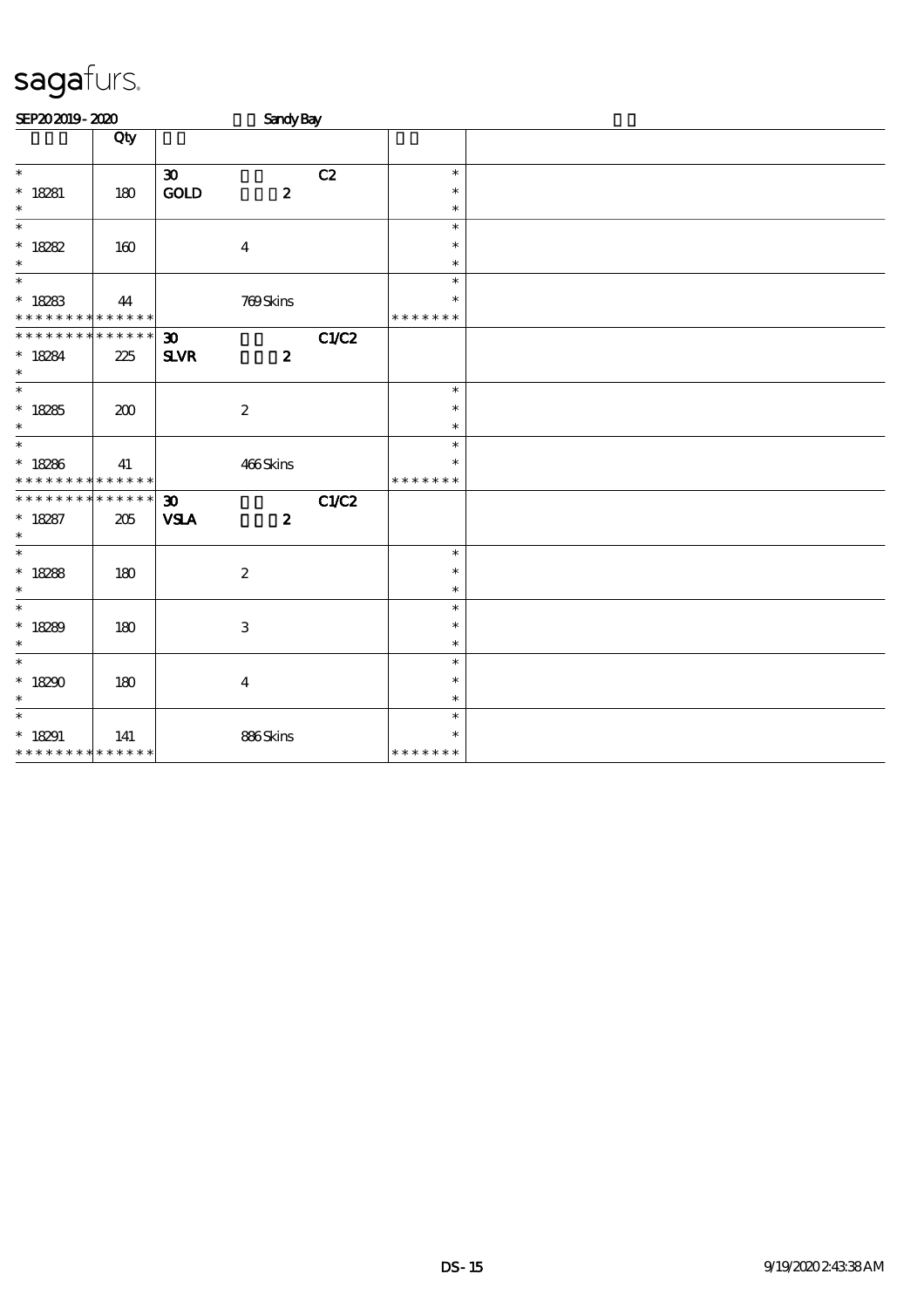| SEP202019-2020                                          |            |                                            | Sundryowners          |                    |  |
|---------------------------------------------------------|------------|--------------------------------------------|-----------------------|--------------------|--|
|                                                         | Qty        |                                            |                       |                    |  |
|                                                         |            |                                            |                       |                    |  |
|                                                         |            | $\boldsymbol{\mathfrak{D}}$                | C2                    |                    |  |
| 18301                                                   | 134        | <b>GOLD</b>                                |                       |                    |  |
|                                                         |            |                                            |                       |                    |  |
| * * * * * * * * * * * * * *                             |            | $\boldsymbol{\mathfrak{D}}$                | C2                    |                    |  |
| $* 18302$                                               | 265        | <b>SLVR</b>                                |                       |                    |  |
| $\ast$                                                  |            |                                            |                       |                    |  |
| $\overline{\ast}$                                       |            |                                            |                       | $\ast$             |  |
| $^*$ 18303                                              | 96         | 361 Skins                                  |                       | $\ast$             |  |
| * * * * * * * * <mark>* * * * * * *</mark>              |            |                                            |                       | * * * * * * *      |  |
|                                                         |            | $\boldsymbol{\mathsf{20}}$                 | C2                    |                    |  |
| 18304                                                   | 160        | <b>VSLA</b>                                |                       |                    |  |
|                                                         |            |                                            |                       |                    |  |
|                                                         |            | $\boldsymbol{\mathfrak{D}}$                | C2                    |                    |  |
| 18305                                                   | 186        | <b>SLVR</b>                                | WB1<br>$\mathbf{1}$   |                    |  |
|                                                         |            |                                            | C2                    |                    |  |
|                                                         |            | $\boldsymbol{\mathfrak{D}}$<br><b>BRNZ</b> |                       |                    |  |
| 18306                                                   | 201        |                                            | $\mathbf{1}$          |                    |  |
|                                                         |            |                                            | <b>Baldwin-Jander</b> |                    |  |
|                                                         |            |                                            |                       |                    |  |
|                                                         |            |                                            |                       |                    |  |
| * * * * * * * * * * * * * *                             |            | $\boldsymbol{\mathbf{z}}$                  | C1                    |                    |  |
| $* 18308$                                               | 245        | <b>GOLD</b>                                | $\mathbf{1}$          |                    |  |
| $\ast$                                                  |            |                                            |                       |                    |  |
| $\ast$                                                  |            |                                            |                       | $\ast$             |  |
| $* 18309$                                               | 195        | 440Skins                                   |                       | $\ast$             |  |
| * * * * * * * * * * * * * *                             |            |                                            |                       | * * * * * * *      |  |
| * * * * * * * * * * * * * *                             |            | $\boldsymbol{\mathfrak{D}}$                | C2                    |                    |  |
| $*18310$                                                | 245        | <b>GOLD</b>                                | $\mathbf{1}$          |                    |  |
| $\ast$                                                  |            |                                            |                       |                    |  |
| $\ast$                                                  |            |                                            |                       | $\ast$             |  |
| $* 18311$                                               | 220        | $\boldsymbol{2}$                           |                       | $\ast$             |  |
| $\ast$<br>$\overline{\phantom{a}}$                      |            |                                            |                       | $\ast$             |  |
|                                                         |            |                                            |                       | $\ast$<br>$\ast$   |  |
| $* 18312$<br>* * * * * * * * <mark>* * * * * * *</mark> | ${\bf 32}$ | 497Skins                                   |                       | * * * * * * *      |  |
|                                                         |            | $\boldsymbol{\mathfrak{D}}$                | C1/C2                 |                    |  |
| 18313                                                   | 148        | <b>SLVR</b>                                | $\mathbf{1}$          |                    |  |
|                                                         |            |                                            |                       |                    |  |
| * * * * * * * * * * * * * *                             |            | $\boldsymbol{\mathsf{20}}$                 | C1/C2                 |                    |  |
| $* 18314$                                               | 245        | <b>VSLA</b>                                | $\mathbf{1}$          |                    |  |
| $\ast$                                                  |            |                                            |                       |                    |  |
| $\ast$                                                  |            |                                            |                       | $\ast$             |  |
| $* 18315$                                               | 57         | <b>302Skins</b>                            |                       | $\ast$             |  |
| * * * * * * * * * * * * * *                             |            |                                            |                       | * * * * * * *      |  |
|                                                         |            |                                            | Unicom                |                    |  |
|                                                         |            |                                            |                       |                    |  |
|                                                         |            |                                            |                       |                    |  |
| * * * * * * * * * * * * * * *                           |            | $\boldsymbol{\omega}$                      | C1/C2                 |                    |  |
| $* 18317$                                               | 245        | <b>GOLD</b>                                | $\mathbf{1}$          |                    |  |
| $\ast$                                                  |            |                                            |                       |                    |  |
| $\ast$                                                  |            |                                            |                       | $\ast$             |  |
| $* 18318$<br>* * * * * * * * * * * * * *                | 80         | 325Skins                                   |                       | ∗<br>* * * * * * * |  |
| * * * * * * * * * * * * * *                             |            | $\boldsymbol{\mathfrak{D}}$                |                       |                    |  |
| $*18319$                                                |            | <b>GOLD</b>                                | C1/C2<br>$\mathbf{1}$ |                    |  |
| $\ast$                                                  | 245        |                                            |                       |                    |  |
| $\ast$                                                  |            |                                            |                       | $\ast$             |  |
| $*18320$                                                | 240        | 485Skins                                   |                       | *                  |  |
| * * * * * * * * * * * * * *                             |            |                                            |                       | * * * * * * *      |  |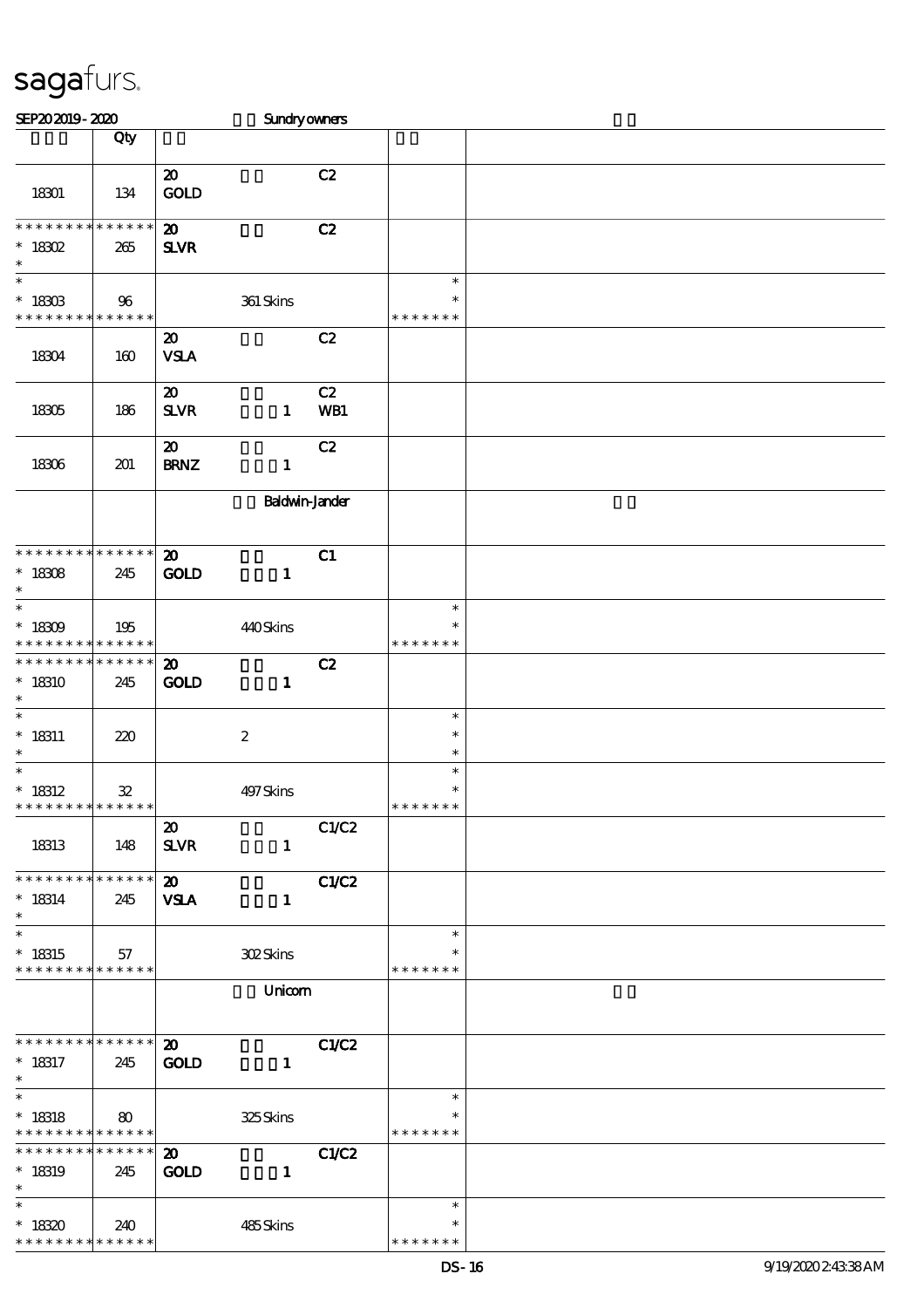| SEP202019-2020                                                            |                    |                                             | Unicom           |                |                                   |  |
|---------------------------------------------------------------------------|--------------------|---------------------------------------------|------------------|----------------|-----------------------------------|--|
|                                                                           | Qty                |                                             |                  |                |                                   |  |
| 18321                                                                     | 130                | $\boldsymbol{\mathfrak{D}}$<br>GOLD         | $\mathbf{1}$     | C <sub>3</sub> |                                   |  |
| 18322                                                                     | 96                 | $\boldsymbol{\mathfrak{D}}$<br><b>GOLD</b>  | $\mathbf{1}$     | C <sub>3</sub> |                                   |  |
| * * * * * * * * * * * * * *<br>$* 18323$<br>$\ast$                        | 265                | $\boldsymbol{\mathbf{z}}$<br>$S\!L\!VR$     | $\mathbf{1}$     | C1/C2          |                                   |  |
| $\overline{\ast}$<br>$* 18324$<br>$\ast$                                  | 230                |                                             | $\boldsymbol{2}$ |                | $\ast$<br>$\ast$<br>$\ast$        |  |
| $\ast$<br>$* 18325$<br>* * * * * * * * * * * * * *                        | 50                 |                                             | 545Skins         |                | $\ast$<br>$\ast$<br>* * * * * * * |  |
| * * * * * * * *<br>$* 18326$<br>$\ast$                                    | * * * * * *<br>265 | $\boldsymbol{\mathbf{z}}$<br><b>SLVR</b>    | $\mathbf{1}$     | C1/C2          |                                   |  |
| $\overline{\phantom{0}}$<br>$^*$ 18327<br>$\ast$                          | 240                |                                             | $\boldsymbol{2}$ |                | $\ast$<br>$\ast$<br>$\ast$        |  |
| $\ast$<br>$* 18328$<br>* * * * * * * *                                    | 258<br>* * * * * * |                                             | 763Skins         |                | $\ast$<br>$\ast$<br>* * * * * * * |  |
| 1839                                                                      | 110                | $\boldsymbol{\mathfrak{D}}$<br>$S\!L\!V\!R$ | $\mathbf{1}$     | C <sub>3</sub> |                                   |  |
| 18330                                                                     | 128                | $\boldsymbol{\mathfrak{D}}$<br><b>SLVR</b>  | $\mathbf{1}$     | C <sub>3</sub> |                                   |  |
| * * * * * * * * * * * * * *<br>$* 18331$<br>$\ast$                        | 265                | $\boldsymbol{\mathsf{20}}$<br><b>VSLA</b>   | $\mathbf{1}$     | C2             |                                   |  |
| $\overline{\phantom{a}^*}$<br>$^\ast$ 1832<br>* * * * * * * * * * * * * * | 181                |                                             | 446Skins         |                | $\ast$<br>$\ast$<br>* * * * * * * |  |
| * * * * * * * * * * * * * * *<br>$^\ast$ 1833<br>$\ast$                   | 265                | $\boldsymbol{\mathfrak{D}}$<br><b>VSLA</b>  | $\mathbf{1}$     | C2             |                                   |  |
| $\ast$<br>$* 18334$<br>* * * * * * * * * * * * * * *                      | 84                 |                                             | 349Skins         |                | $\ast$<br>$\ast$<br>* * * * * * * |  |
| 18335                                                                     | 201                | $\boldsymbol{\mathfrak{D}}$<br><b>GOLD</b>  | $\boldsymbol{z}$ | C2             |                                   |  |
| 1836                                                                      | 107                | $\boldsymbol{\mathsf{20}}$<br>GOLD          | $\boldsymbol{z}$ | C3             |                                   |  |
| 18337                                                                     | 294                | $\boldsymbol{\mathsf{20}}$<br><b>SLVR</b>   | $\mathbf{z}$     | C1/C2          |                                   |  |
| 1838                                                                      | 219                | $\boldsymbol{\omega}$<br><b>SLVR</b>        | $\boldsymbol{z}$ | C2             |                                   |  |
| 1839                                                                      | 99                 | $\boldsymbol{\omega}$<br><b>SLVR</b>        | $\boldsymbol{z}$ | C3             |                                   |  |
| 18340                                                                     | 209                | $\boldsymbol{\mathsf{20}}$<br><b>VSLA</b>   | $\boldsymbol{z}$ | C2             |                                   |  |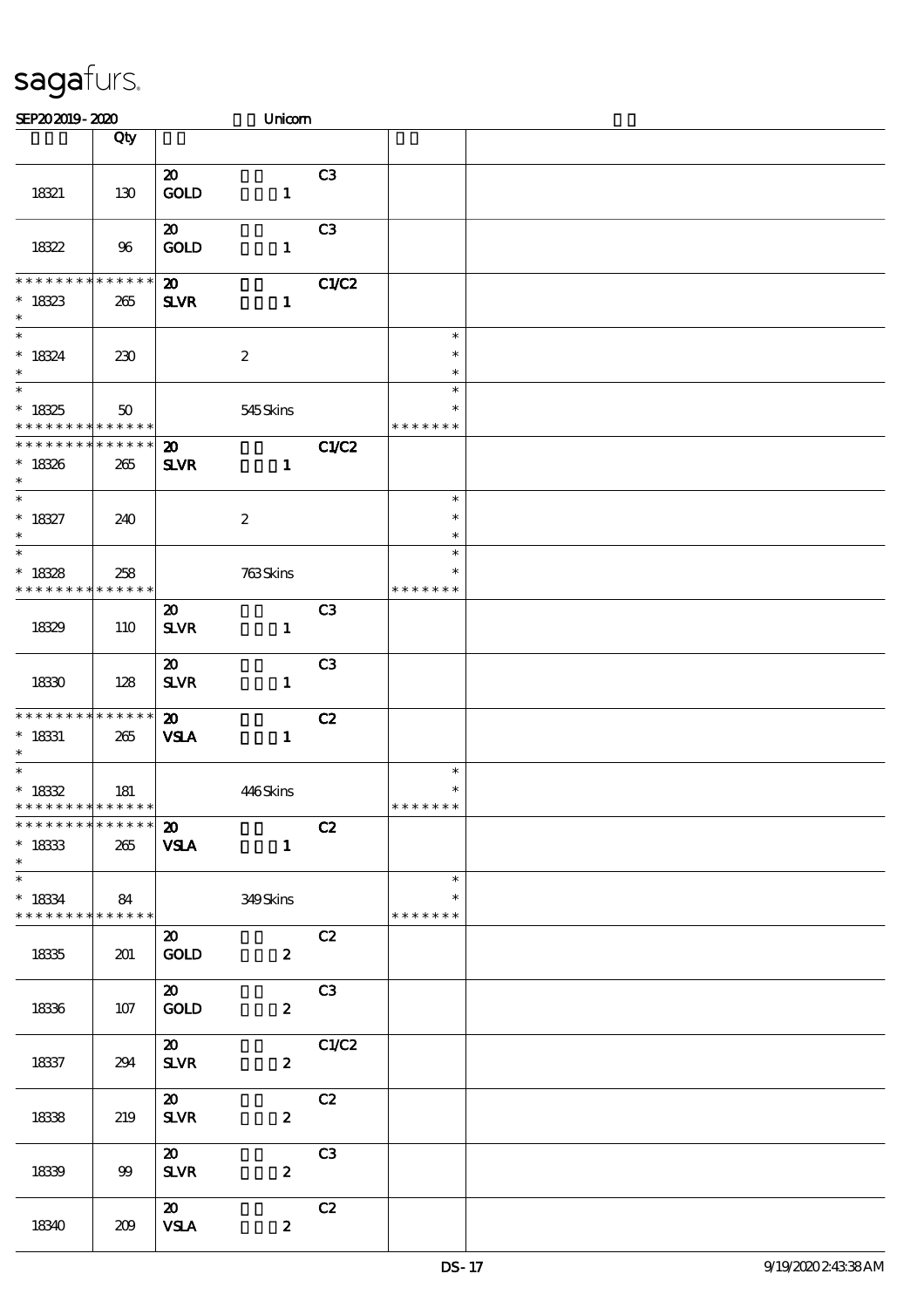| SEP202019-2020                                     |                    |                                                       | Unicom           |       |                                   |  |
|----------------------------------------------------|--------------------|-------------------------------------------------------|------------------|-------|-----------------------------------|--|
|                                                    | Qty                |                                                       |                  |       |                                   |  |
| 18341                                              | 263                | $\boldsymbol{\mathsf{20}}$<br>${\bf VSA}$             | $\boldsymbol{z}$ | C2    |                                   |  |
|                                                    |                    |                                                       | <b>Sandy Bay</b> |       |                                   |  |
| * * * * * * * *                                    | * * * * * *        | $\boldsymbol{\mathfrak{D}}$                           |                  | C1    |                                   |  |
| $* 18343$<br>$\ast$                                | $265\,$            | <b>GOLD</b>                                           | $\boldsymbol{z}$ |       |                                   |  |
| $\overline{\phantom{1}}$<br>$* 18344$<br>$\ast$    | 235                |                                                       | $\boldsymbol{2}$ |       | $\ast$<br>$\ast$<br>$\ast$        |  |
| $\overline{\phantom{0}}$<br>$* 18345$<br>$\ast$    | 240                |                                                       | $\,3$            |       | $\ast$<br>$\ast$<br>$\ast$        |  |
| $\ast$<br>$*18346$<br>* * * * * * * *              | 174<br>* * * * * * |                                                       | 914Skins         |       | $\ast$<br>$\ast$<br>* * * * * * * |  |
| * * * * * * *<br>$* 18347$<br>$\ast$               | * * * * * *<br>245 | $\boldsymbol{\mathfrak{D}}$<br>GOLD                   | $\boldsymbol{2}$ | C2    |                                   |  |
| $\overline{\phantom{0}}$<br>$* 18348$<br>$\ast$    | 220                |                                                       | $\boldsymbol{2}$ |       | $\ast$<br>$\ast$<br>$\ast$        |  |
| $\ast$<br>$*18349$<br>* * * * * * * *              | 126<br>* * * * * * |                                                       | 591 Skins        |       | $\ast$<br>$\ast$<br>* * * * * * * |  |
| 18350                                              | 163                | $\boldsymbol{\mathbf{z}}$<br>${\bf S\!L}\!{\bf V\!R}$ | $\boldsymbol{z}$ | C1/C2 |                                   |  |
| * * * * * * *<br>$* 18351$<br>$\ast$               | * * * * * *<br>245 | $\boldsymbol{\mathbf{z}}$<br><b>VSLA</b>              | $\boldsymbol{z}$ | C1/C2 |                                   |  |
| $\overline{\ast}$<br>$* 18352$<br>$\ast$           | 180                |                                                       | $\boldsymbol{2}$ |       | $\ast$<br>$\ast$<br>$\ast$        |  |
| $\ast$<br>$* 18353$<br>* * * * * * * * * * * * * * | 44                 |                                                       | 469Skins         |       | $\ast$<br>$\ast$<br>* * * * * * * |  |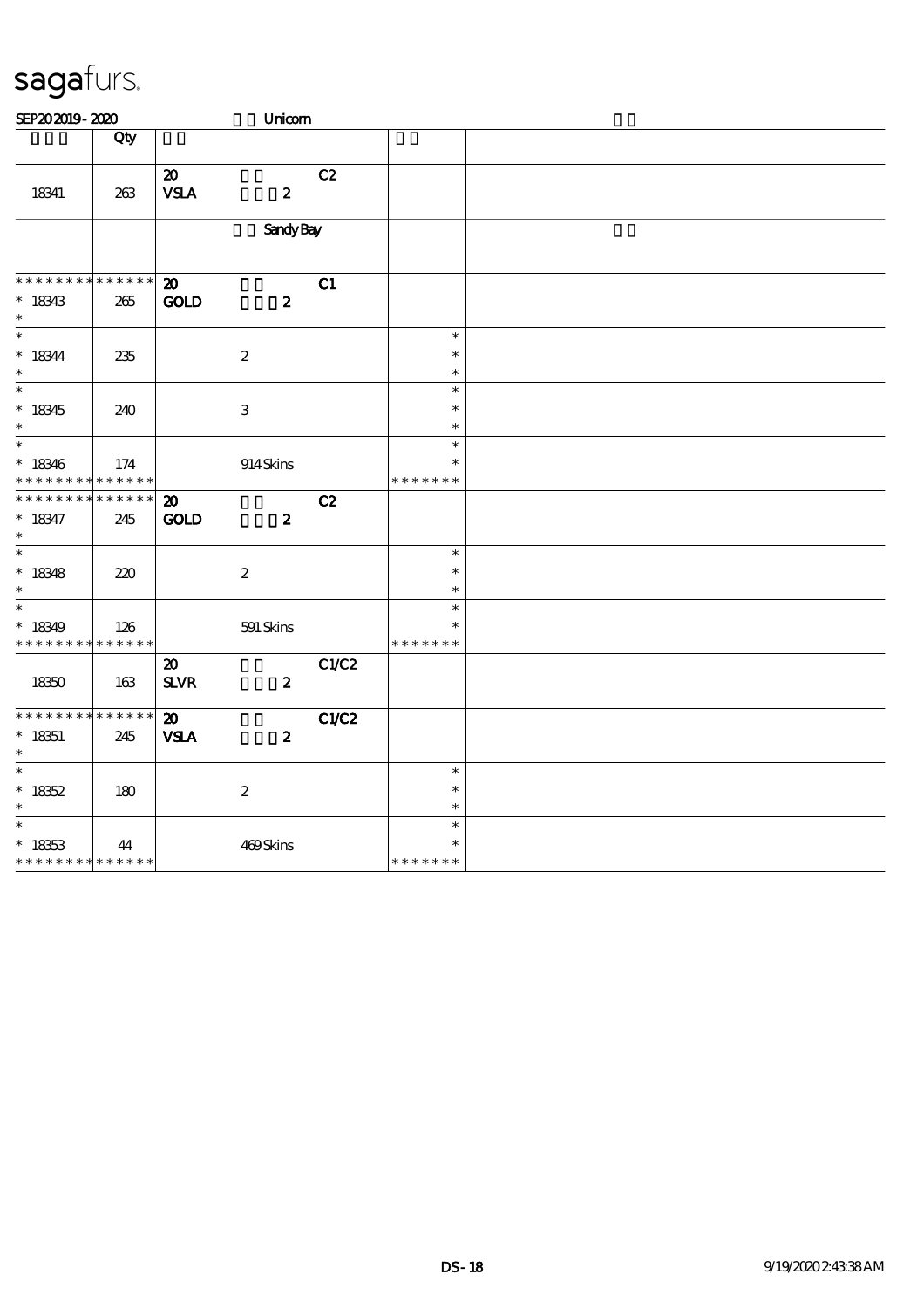| SEP202019-2020                            |     |                            |                  | <b>Sundryowners</b> |                         |  |  |  |  |  |
|-------------------------------------------|-----|----------------------------|------------------|---------------------|-------------------------|--|--|--|--|--|
|                                           | Qty |                            |                  |                     |                         |  |  |  |  |  |
| 18361                                     | 116 | $\mathbf 0$<br><b>SLVR</b> |                  | C2                  |                         |  |  |  |  |  |
| 18362                                     | 10B | 200<br><b>BRNZ</b>         |                  | C2                  |                         |  |  |  |  |  |
| 18363                                     | 241 | $\mathbf 0$<br><b>GOLD</b> | $\mathbf{1}$     | C2                  |                         |  |  |  |  |  |
| * * * * * * * * * * * * * * *             |     | $\mathbf 0$                |                  | C2                  |                         |  |  |  |  |  |
| $* 18364$<br>$\ast$                       | 265 | <b>SLVR</b>                | $\mathbf{1}$     |                     |                         |  |  |  |  |  |
| $\ast$                                    |     |                            |                  |                     | $\ast$                  |  |  |  |  |  |
| $^*$ 18365<br>* * * * * * * * * * * * * * | 100 |                            | 365Skins         |                     | $\ast$<br>* * * * * * * |  |  |  |  |  |
|                                           |     | $\mathbf 0$                |                  | C2                  |                         |  |  |  |  |  |
| 18366                                     | 223 | <b>VSLA</b>                | $\mathbf{1}$     |                     |                         |  |  |  |  |  |
|                                           |     | $\mathbf 0$                |                  | C2                  |                         |  |  |  |  |  |
| 18367                                     | 142 | <b>VSLA</b>                | $\boldsymbol{2}$ |                     |                         |  |  |  |  |  |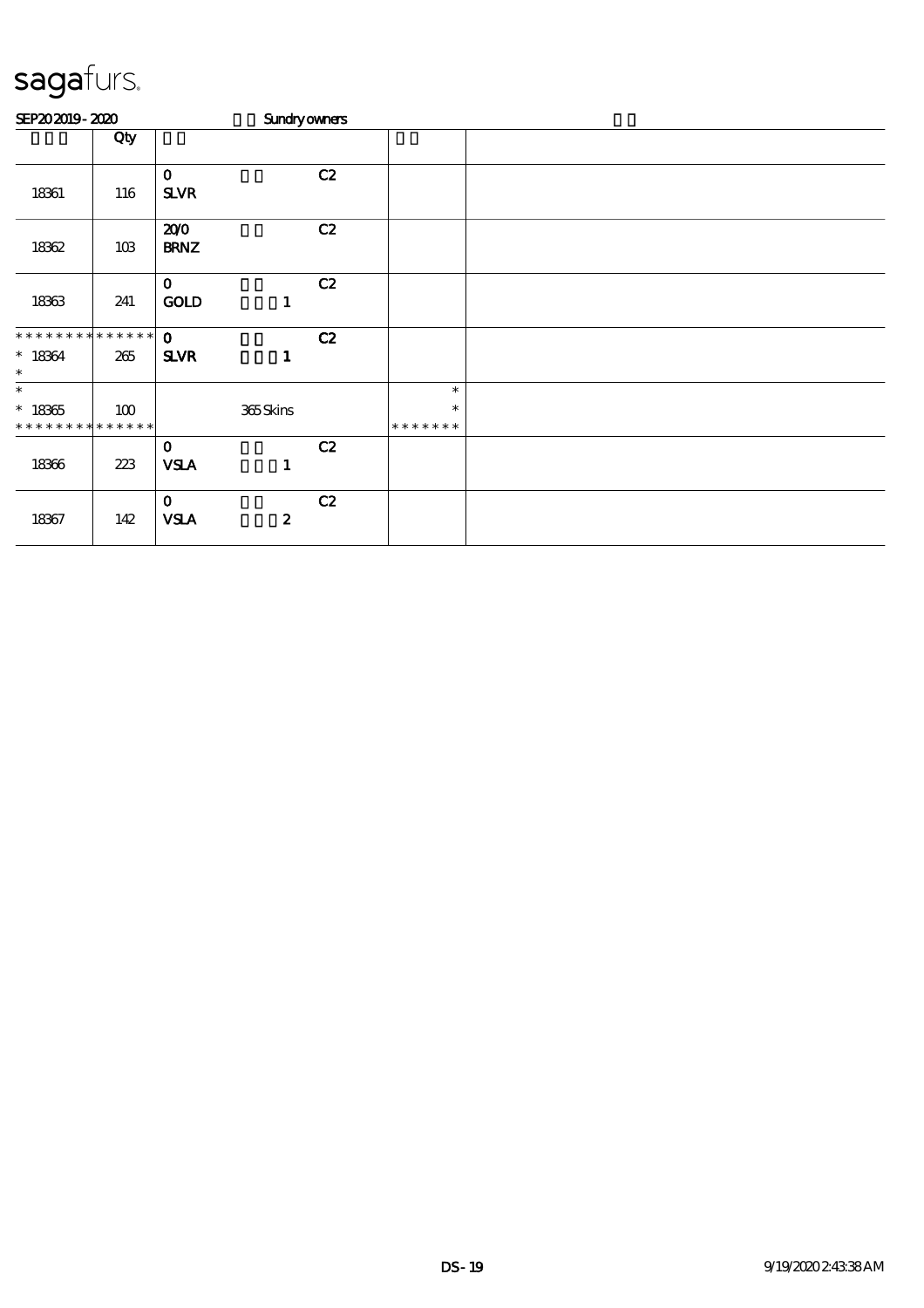| SEP202019-2020 |     |             | <b>Sundryowners</b> |  |  |  |  |  |  |  |
|----------------|-----|-------------|---------------------|--|--|--|--|--|--|--|
|                | Qty |             |                     |  |  |  |  |  |  |  |
| 18381          | 85  | <b>SLVR</b> | C2                  |  |  |  |  |  |  |  |
| 18382          | 87  | <b>VSLA</b> | C2                  |  |  |  |  |  |  |  |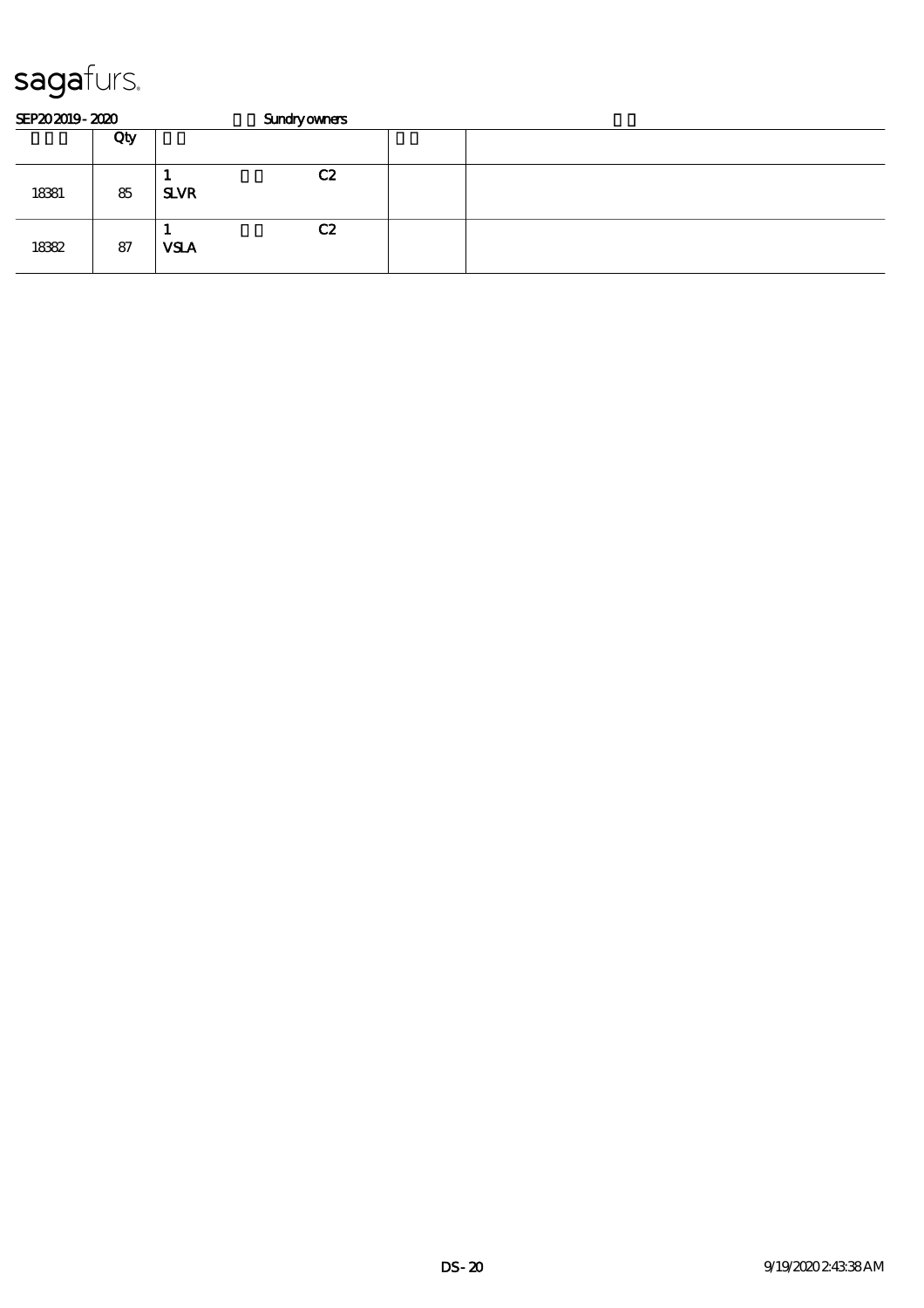| SEP202019-2020                                           |                                      |                                                         | Sundryowners     |                               |                                   |  |
|----------------------------------------------------------|--------------------------------------|---------------------------------------------------------|------------------|-------------------------------|-----------------------------------|--|
|                                                          | Qty                                  |                                                         |                  |                               |                                   |  |
| 18401                                                    | 148                                  | $\boldsymbol{\omega}$<br>$\mathbf{LG}\mathbf{G}$        | $\boldsymbol{z}$ | C2                            |                                   |  |
| * * * * * * * *<br>$*18402$<br>$\ast$                    | * * * * * *<br>205                   | $\boldsymbol{\mathfrak{D}}$<br>LG/G                     | $\boldsymbol{z}$ | C2                            |                                   |  |
| $\overline{\phantom{0}}$<br>$* 18403$<br>* * * * * * * * | $\boldsymbol{\omega}$<br>* * * * * * |                                                         | 265Skins         |                               | $\ast$<br>$\ast$<br>* * * * * * * |  |
| 18404                                                    | 162                                  | $\boldsymbol{\mathsf{20}}$<br>LG/G                      | $\boldsymbol{z}$ | C2                            |                                   |  |
| 18405                                                    | 123                                  | $\mathbf{O}$<br>$\mathbf{LG}\mathbf{G}$                 | $\pmb{2}$        | C2                            |                                   |  |
| 18406                                                    | $97$                                 | $\boldsymbol{\mathfrak{D}}$<br>$\mathtt{LG}\mathcal{S}$ | $\boldsymbol{2}$ | C2                            |                                   |  |
| 18407                                                    | 87                                   | 200<br>$\mathbf{L}\mathbf{C} \mathbf{S}$                | $\boldsymbol{z}$ | C2                            |                                   |  |
| 18408                                                    | 88                                   | 200<br>$\mathbf{LG}\mathbf{S}$                          | ${\bf 3}$        | C2                            |                                   |  |
| 18409                                                    | 168                                  | 200<br>$\mathtt{LG}\mathcal{S}$                         | $\boldsymbol{4}$ | C2                            |                                   |  |
| 18410                                                    | 10B                                  | $\mathbf{1}$<br>LCS                                     | $\boldsymbol{z}$ | C2                            |                                   |  |
| 18411                                                    | 108                                  | $\boldsymbol{z}$<br>$\mathtt{LG}\mathcal{S}$            | $\boldsymbol{z}$ | C2                            |                                   |  |
| 18412                                                    | 114                                  | $1/2$<br>$\mathtt{LG}\mathcal{S}$                       | $\boldsymbol{4}$ | C2                            |                                   |  |
| 18413                                                    | 185                                  | 200<br>LG/B                                             | $\bf 6$          | C2                            |                                   |  |
| 18414                                                    | 62                                   | 50<br>LG/G                                              |                  | C2<br>$1 \quad 1$             |                                   |  |
| * * * * * * * * * * * * * * *<br>$*18415$<br>$\ast$      | 205                                  | $\boldsymbol{\omega}$<br>LG/G                           |                  | C2<br>$1 \quad 1$             |                                   |  |
| $\overline{\phantom{a}^*}$<br>$*18416$<br>$\ast$         | 180                                  |                                                         | $\boldsymbol{2}$ |                               | $\ast$<br>$\ast$<br>$\ast$        |  |
| $\ast$<br>$* 18417$<br>$\ast$                            | 180                                  |                                                         | 3                |                               | $\ast$<br>$\ast$<br>$\ast$        |  |
| $\overline{\ast}$<br>$* 18418$<br>* * * * * * * *        | 144<br>$* * * * * * *$               |                                                         | <b>709Skins</b>  |                               | $\ast$<br>$\ast$<br>* * * * * * * |  |
| 18419                                                    | 89                                   | 40<br>LG/G                                              | $\boldsymbol{z}$ | C2<br>$\blacksquare$          |                                   |  |
| 18420                                                    | 192                                  | $\boldsymbol{\omega}$<br>LG/G                           | $\mathbf{1}$     | C2<br>$\overline{\mathbf{2}}$ |                                   |  |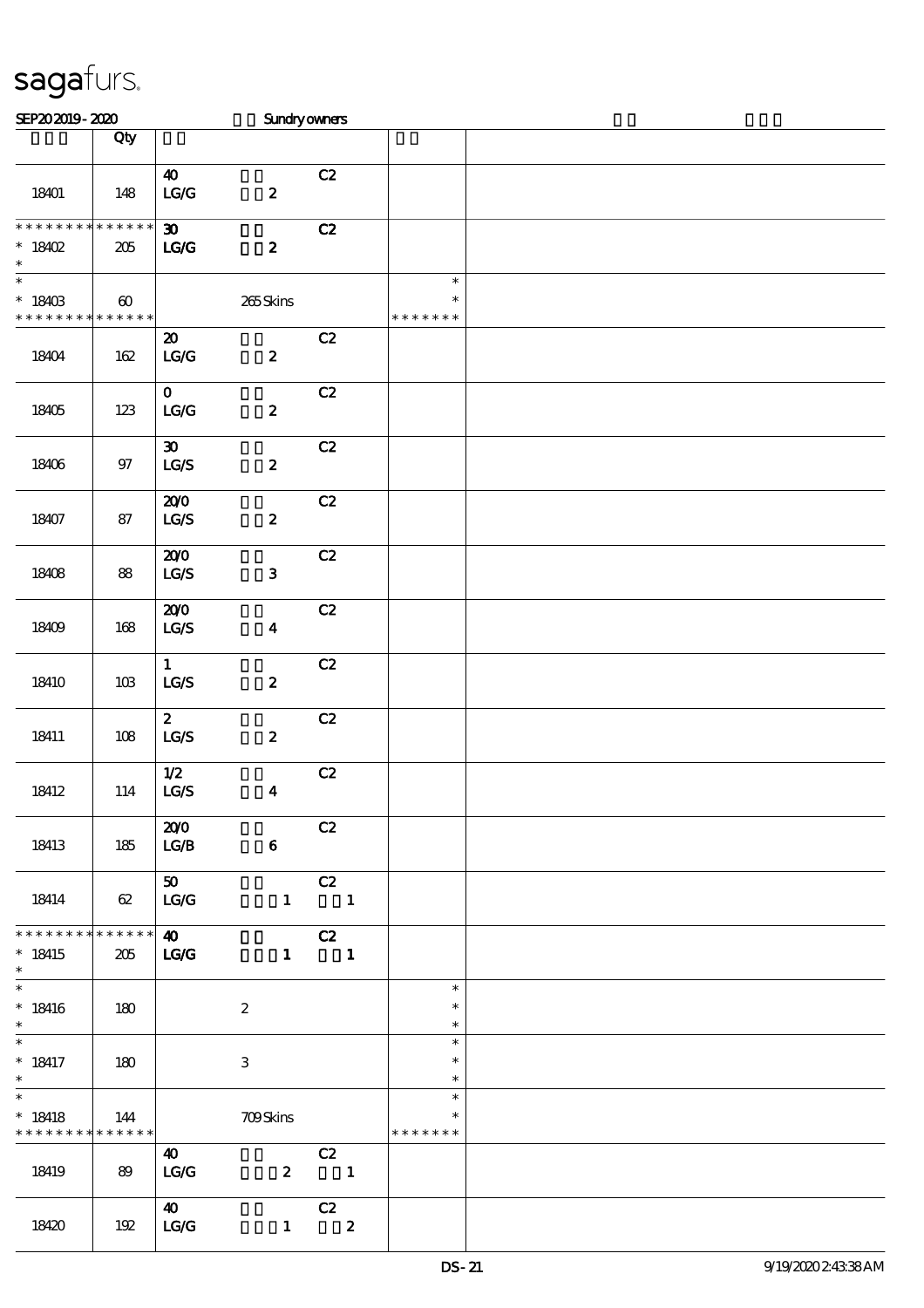| SEP202019-2020                                    |                    |                                                        | Sundryowners              |                                                                            |                                   |  |
|---------------------------------------------------|--------------------|--------------------------------------------------------|---------------------------|----------------------------------------------------------------------------|-----------------------------------|--|
|                                                   | Qty                |                                                        |                           |                                                                            |                                   |  |
| 18421                                             | 153                | $\boldsymbol{\omega}$<br>LG/G                          | $\boldsymbol{z}$          | C1/C2<br>$\boldsymbol{z}$                                                  |                                   |  |
| 18422                                             | 125                | $\boldsymbol{\omega}$<br>LG/G                          | $\mathbf{1}$              | C2<br>$\overline{\phantom{a}}$ 3                                           |                                   |  |
| * * * * * * * *<br>$*18423$<br>$\ast$             | * * * * * *<br>205 | $30-1$<br>$\mathbf{LG}$                                | $\mathbf{1}$              | C2<br>$\blacksquare$                                                       |                                   |  |
| $\ast$<br>$* 18424$<br>$\ast$                     | 180                |                                                        | $\boldsymbol{2}$          |                                                                            | $\ast$<br>$\ast$<br>$\ast$        |  |
| $\overline{\ast}$<br>$*18425$<br>$\ast$           | 180                |                                                        | $\ensuremath{\mathbf{3}}$ |                                                                            | $\ast$<br>$\ast$<br>$\ast$        |  |
| $\overline{\phantom{0}}$<br>$*18426$<br>$\ast$    | 180                |                                                        | $\bf{4}$                  |                                                                            | $\ast$<br>$\ast$<br>$\ast$        |  |
| $\ast$<br>$* 18427$<br>* * * * * * * *            | 154<br>* * * * * * |                                                        | 899Skins                  |                                                                            | $\ast$<br>$\ast$<br>* * * * * * * |  |
| 18428                                             | 140                | $\boldsymbol{\mathfrak{D}}$<br>$\mathbf{LG}\mathbf{G}$ | $\boldsymbol{z}$          | C1/C2<br>$\blacksquare$                                                    |                                   |  |
| 18429                                             | 175                | $\boldsymbol{\mathfrak{D}}$<br>LG/G                    | $\boldsymbol{z}$          | C2<br>$\overline{\mathbf{1}}$                                              |                                   |  |
| * * * * * * * * * * * * * *<br>$*18430$<br>$\ast$ | 205                | $\boldsymbol{\mathfrak{D}}$<br>LG                      | $\mathbf{1}$              | C2<br>$\overline{\mathbf{2}}$                                              |                                   |  |
| $* 18431$<br>* * * * * * * * * * * * * *          | 31                 |                                                        | 236Skins                  |                                                                            | $\ast$<br>$\ast$<br>* * * * * * * |  |
| 18432                                             | 152                | $\boldsymbol{\mathfrak{D}}$<br>$\mathbf{LG}\mathbf{G}$ | $\boldsymbol{z}$          | C1/C2<br>$\boldsymbol{z}$                                                  |                                   |  |
| 18433                                             | 127                | $\infty$<br>LG/G                                       |                           | C2<br>$1 \qquad 3$                                                         |                                   |  |
| 18434                                             | 175                | $\overline{\mathbf{a}}$<br>LG/G                        |                           | $\overline{C}$<br>$\begin{array}{cccc} 1 & \hspace{1.6cm} & 1 \end{array}$ |                                   |  |
| 18435                                             | $\frac{75}{5}$     | $\boldsymbol{\mathsf{20}}$<br>LG/G                     |                           | $\overline{C}$<br>$2 \qquad \qquad 1$                                      |                                   |  |
| 18436                                             | 177                | $\boldsymbol{\mathsf{20}}$<br>LG/G                     |                           | C1/C2<br>$2\qquad 2$                                                       |                                   |  |
| 18437                                             | 195                | $\overline{0}$<br>LG/G                                 |                           | $\overline{C}$<br>$1 \qquad \qquad 1$                                      |                                   |  |
| 18438                                             | 150                | 200<br>$\mathbf{L}\mathbf{C}\mathbf{C}$                |                           | $\begin{array}{c} \text{C2} \\ 1 \end{array}$                              |                                   |  |
| 18439                                             | 92                 | 200<br>LG/G                                            |                           | $\begin{array}{c c}\n\hline\n\text{C2} \\ 1 & 3\n\end{array}$              |                                   |  |
| 1840                                              | 152                | $\boldsymbol{40}$<br>LG/S                              |                           | $\begin{array}{cc} & c2 \\ 1 & 2 \end{array}$                              |                                   |  |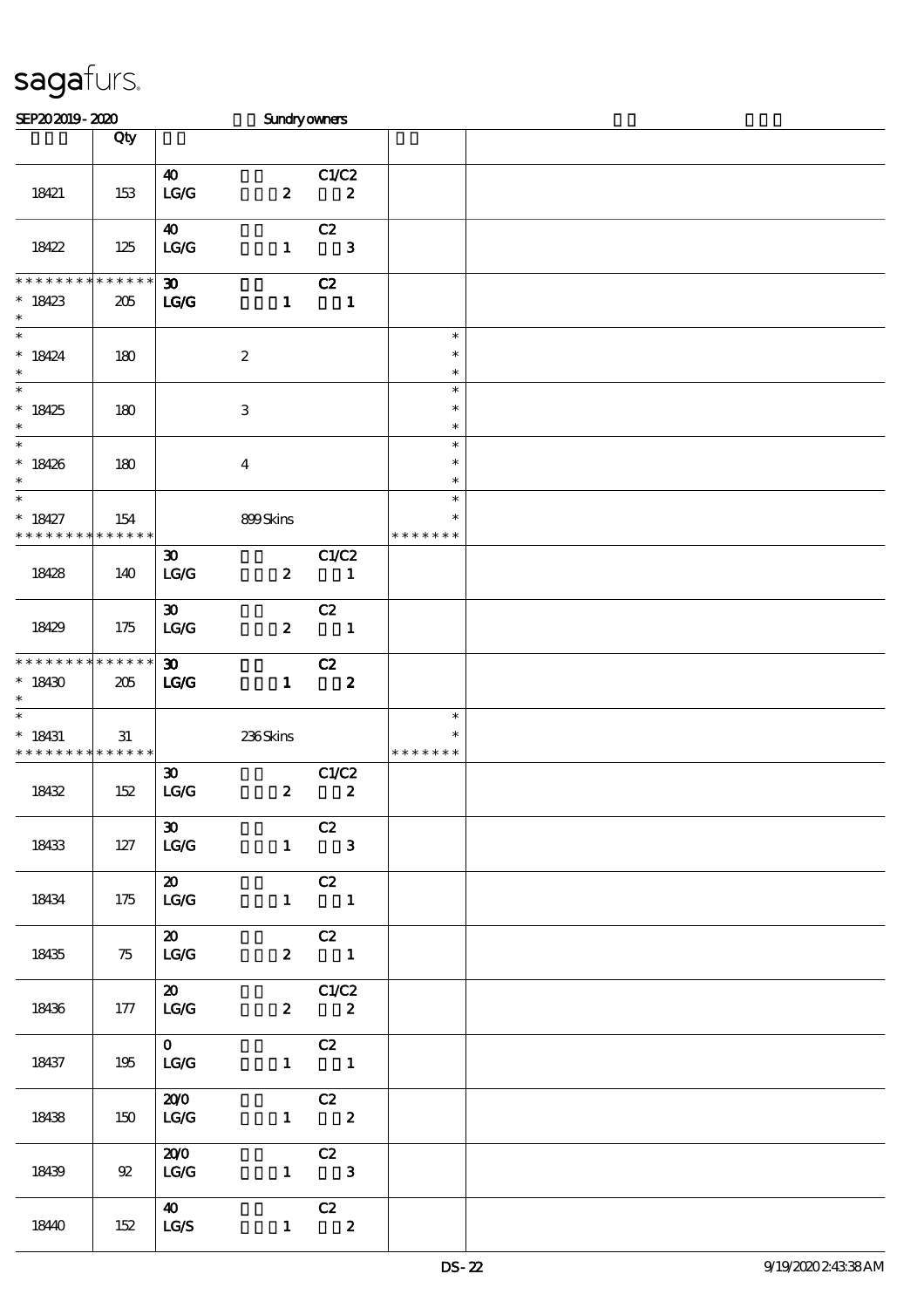| SEP202019-2020                          |         |                             |                  | <b>Sundryowners</b>     |                         |  |
|-----------------------------------------|---------|-----------------------------|------------------|-------------------------|-------------------------|--|
|                                         | Qty     |                             |                  |                         |                         |  |
|                                         |         | $\boldsymbol{\mathfrak{D}}$ |                  | C2                      |                         |  |
| 18441                                   | 219     | LG/S                        | $\mathbf{1}$     | $\boldsymbol{z}$        |                         |  |
|                                         |         | $\boldsymbol{\mathfrak{D}}$ |                  | C1/C2                   |                         |  |
| 18442                                   | 191     | LG/S                        | $\boldsymbol{z}$ | $\mathbf{3}$            |                         |  |
| * * * * * * * * * * * * * *             |         | 40'30                       |                  | C2                      |                         |  |
| $* 1843$<br>$\ast$                      | 205     | LGS                         | $\mathbf{1}$     | $\overline{\mathbf{4}}$ |                         |  |
| $\ast$                                  |         |                             |                  |                         | $\ast$                  |  |
| $*18444$<br>* * * * * * * * * * * * * * | 46      |                             | 251 Skins        |                         | $\ast$<br>* * * * * * * |  |
|                                         |         | $\boldsymbol{\mathfrak{D}}$ |                  | C1/C2                   |                         |  |
| 18445                                   | 160     | LG/S                        | $\boldsymbol{z}$ | $\mathbf{3}$            |                         |  |
|                                         |         | $\boldsymbol{\mathfrak{D}}$ |                  | C1/C2                   |                         |  |
| 18446                                   | 67      | LG/S                        | $\boldsymbol{z}$ | $\boldsymbol{4}$        |                         |  |
|                                         |         | 200                         |                  | C2                      |                         |  |
| 18447                                   | $106\,$ | <b>LG/S</b>                 | 1                | $\boldsymbol{2}$        |                         |  |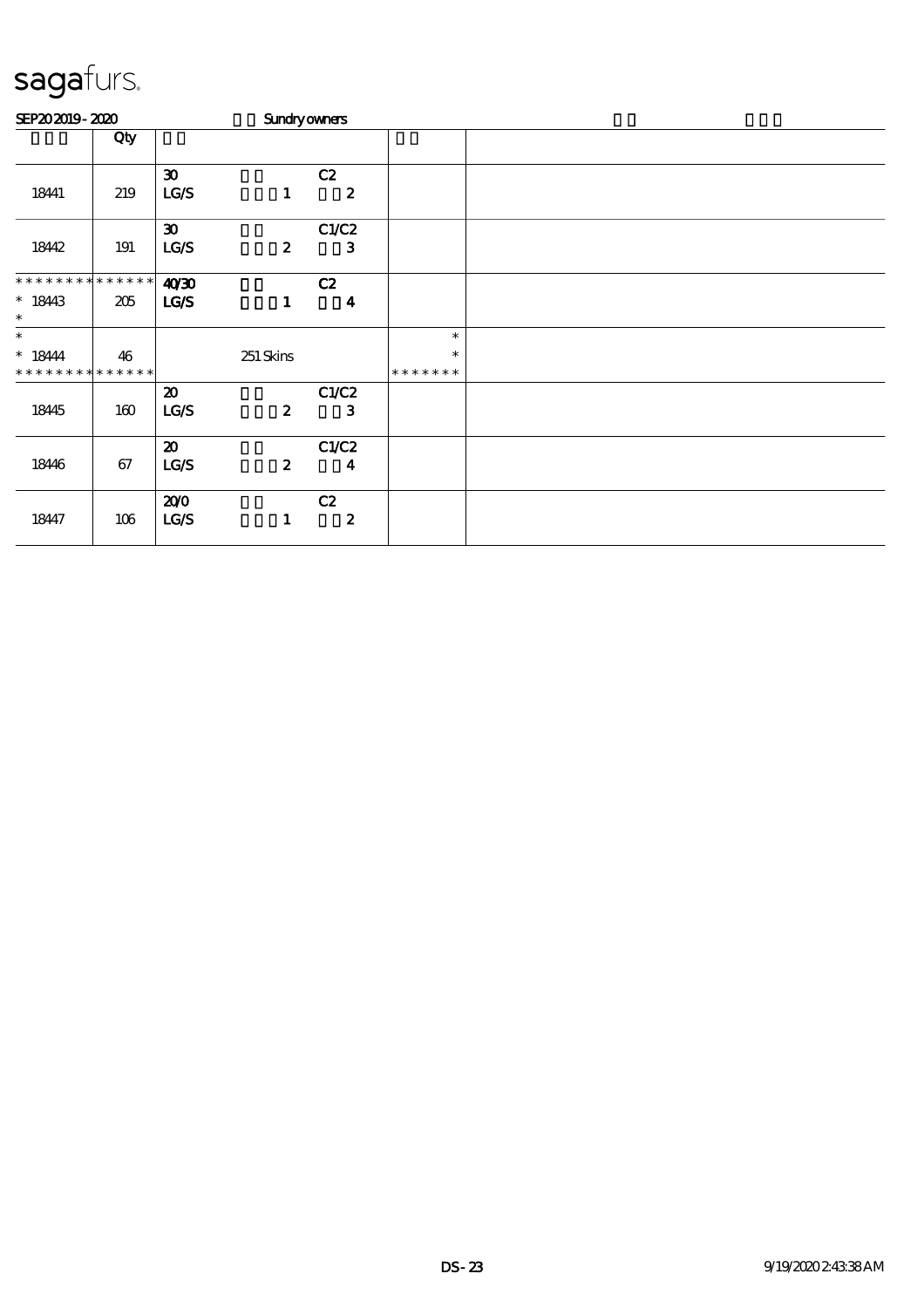| SEP202019-2020                                                         |                    |                                                                  | Sundryowners              |             |                                   |  |
|------------------------------------------------------------------------|--------------------|------------------------------------------------------------------|---------------------------|-------------|-----------------------------------|--|
|                                                                        | Qty                |                                                                  |                           |             |                                   |  |
| 18461                                                                  | 161                | $\pmb{\mathfrak{D}}$<br>$\mathbf{B}\mathbf{R}/\mathbf{G}$        |                           | C2          |                                   |  |
| 18462                                                                  | $\boldsymbol{\pi}$ | $\boldsymbol{\mathfrak{D}}$<br>$\mathbf{B}\mathbf{R}/\mathbf{G}$ | WB1                       | C2          |                                   |  |
| 18463                                                                  | $223\,$            | $\boldsymbol{\mathfrak{D}}$<br>B R/G                             |                           | C2          |                                   |  |
| 18464                                                                  | 111                | $\boldsymbol{\mathfrak{D}}$<br><b>BR/G</b>                       | WB1                       | C2          |                                   |  |
| 18465                                                                  | ${\bf 80}$         | $\mathbf 0$<br>$\mathbf{B}\mathbf{R}/\mathbf{G}$                 |                           | C2          |                                   |  |
| 18466                                                                  | 67                 | $\mathbf{o}$<br>B R/G                                            | WB1                       | C2          |                                   |  |
| 18467                                                                  | $55\,$             | 3020<br><b>BR/S</b>                                              |                           | C2          |                                   |  |
| 18468                                                                  | 123                | $\boldsymbol{40}$<br><b>BR/G</b>                                 | $\boldsymbol{z}$          | C1/C2       |                                   |  |
| * * * * * * * * * * * * * *<br>$*18409$<br>$\ast$                      | 185                | 40'30<br><b>BR/G</b>                                             | $\mathbf{1}$              | C2          |                                   |  |
| $\ast$<br>$* 18470$<br>$\ast$                                          | 160                |                                                                  | $\boldsymbol{2}$          |             | $\ast$<br>$\ast$<br>$\ast$        |  |
| $\ast$<br>$* 18471$<br>$\ast$                                          | 160                |                                                                  | $\ensuremath{\mathbf{3}}$ |             | $\ast$<br>$\ast$<br>$\ast$        |  |
| $\ast$<br>$* 18472$<br>: * * * * * * * <mark>* * * * * *</mark>        | 145                |                                                                  | 650Skins                  |             | $\ast$<br>$\ast$<br>* * * * * * * |  |
| ************** 4030<br>$* 18473$<br>$\ast$                             | 185                | <b>BR/G</b>                                                      |                           | C2<br>1 WB1 |                                   |  |
| $\ast$<br>$* 18474$<br>* * * * * * * * * * * * * * *                   | 166                |                                                                  | $351$ Skins               |             | $\ast$<br>$\ast$<br>* * * * * * * |  |
| * * * * * * * * * * * * * * *<br>$* 18475$<br>$\ast$                   | 205                | $\boldsymbol{\mathfrak{D}}$<br><b>BR/G</b>                       | $\boldsymbol{z}$          | C1/C2       |                                   |  |
| $\ast$<br>$* 18476$<br>$\ast$                                          | 180                |                                                                  | $\boldsymbol{2}$          |             | $\ast$<br>$\ast$<br>$\ast$        |  |
| $\overline{\phantom{1}}$<br>$* 18477$<br>* * * * * * * * * * * * * *   | 131                |                                                                  | 516Skins                  |             | $\ast$<br>∗<br>* * * * * * *      |  |
| * * * * * * * * * * * * * * *<br>$* 18478$<br>$\ast$                   | 185                | 40'30<br><b>BR/G</b>                                             | $\boldsymbol{z}$          | C2          |                                   |  |
| $\overline{\phantom{0}}$<br>$* 18479$<br>* * * * * * * * * * * * * * * | 10B                |                                                                  | 288Skins                  |             | $\ast$<br>$\ast$<br>* * * * * * * |  |
| 18480                                                                  | 193                | 40 <sup>20</sup><br><b>BR/G</b>                                  | $\boldsymbol{z}$          | C2<br>WB1   |                                   |  |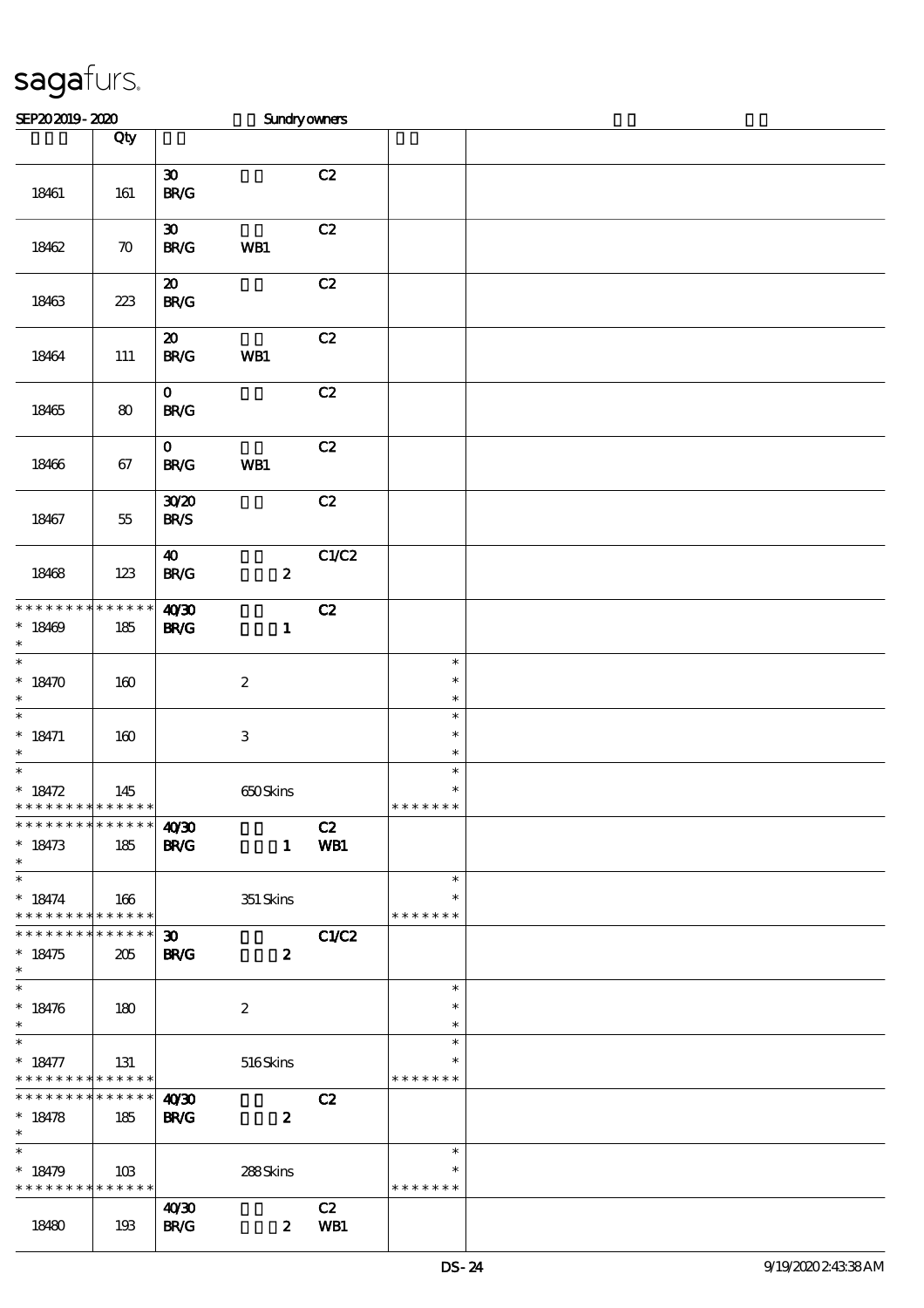| SEP202019-2020                             |     |                             | Sundryowners              |              |               |  |
|--------------------------------------------|-----|-----------------------------|---------------------------|--------------|---------------|--|
|                                            | Qty |                             |                           |              |               |  |
|                                            |     |                             |                           |              |               |  |
| * * * * * * * * * * * * * * *              |     | $\boldsymbol{\mathfrak{D}}$ |                           | <b>C1/C2</b> |               |  |
| $* 18481$                                  | 185 | <b>BR/G</b>                 | $\boldsymbol{z}$          | WB1          |               |  |
| $\ast$                                     |     |                             |                           |              |               |  |
| $\ast$                                     |     |                             |                           |              | $\ast$        |  |
| $* 18482$                                  | 59  |                             | 244Skins                  |              | $\ast$        |  |
| * * * * * * * * * * * * * *                |     |                             |                           |              | * * * * * * * |  |
| * * * * * * * * * * * * * *                |     | $\boldsymbol{\mathbf{z}}$   |                           | C2           |               |  |
| $* 18483$                                  | 245 | <b>BR/G</b>                 | $\mathbf{1}$              |              |               |  |
| $\ast$                                     |     |                             |                           |              |               |  |
| $\ast$                                     |     |                             |                           |              | $\ast$        |  |
| $* 18484$                                  | 220 |                             | $\boldsymbol{2}$          |              | $\ast$        |  |
| $\ast$                                     |     |                             |                           |              | $\ast$        |  |
| $\overline{\ast}$                          |     |                             |                           |              | $\ast$        |  |
| $*18485$                                   | 244 |                             | <b>709Skins</b>           |              | $\ast$        |  |
| * * * * * * * * <mark>* * * * * * *</mark> |     |                             |                           |              | * * * * * * * |  |
| * * * * * * * * * * * * * *                |     | $\boldsymbol{\mathfrak{D}}$ |                           | C2           |               |  |
| $*18486$                                   | 245 | <b>BR/G</b>                 | $\mathbf{1}$              | WB1          |               |  |
| $\ast$                                     |     |                             |                           |              |               |  |
| $\ast$                                     |     |                             |                           |              | $\ast$        |  |
| $* 18487$                                  | 220 |                             | $\boldsymbol{2}$          |              | $\ast$        |  |
| $\ast$                                     |     |                             |                           |              | $\ast$        |  |
| $\overline{\ast}$                          |     |                             |                           |              | $\ast$        |  |
| $* 18488$                                  |     |                             | $\ensuremath{\mathbf{3}}$ |              | $\ast$        |  |
| $\ast$                                     | 220 |                             |                           |              | $\ast$        |  |
| $\ast$                                     |     |                             |                           |              | $\ast$        |  |
| $*18489$                                   |     |                             |                           |              | $\ast$        |  |
| * * * * * * * * * * * * * *                | 202 |                             | 887Skins                  |              | * * * * * * * |  |
| * * * * * * * * * * * * * *                |     | $\boldsymbol{\mathfrak{D}}$ |                           | <b>C1/C2</b> |               |  |
| $*18490$                                   | 245 | <b>BR/G</b>                 | $\boldsymbol{z}$          |              |               |  |
| $\ast$                                     |     |                             |                           |              |               |  |
| $\ast$                                     |     |                             |                           |              | $\ast$        |  |
| $* 18491$                                  | 72  |                             | 317Skins                  |              | $\ast$        |  |
| * * * * * * * * <mark>* * * * * * *</mark> |     |                             |                           |              | * * * * * * * |  |
| * * * * * * * * * * * * * * *              |     | $\boldsymbol{\mathfrak{D}}$ |                           | C2           |               |  |
| $* 18492$                                  | 245 | <b>BR/G</b>                 | $\boldsymbol{z}$          |              |               |  |
| $*$                                        |     |                             |                           |              |               |  |
| $\ast$                                     |     |                             |                           |              | $\ast$        |  |
| $* 18493$                                  | 231 |                             | 476Skins                  |              | $\ast$        |  |
| * * * * * * * * * * * * * *                |     |                             |                           |              | * * * * * * * |  |
|                                            |     | $\boldsymbol{\mathfrak{D}}$ |                           | C1/C2        |               |  |
| 18494                                      | 151 | <b>BR/G</b>                 | $\boldsymbol{2}$          | WB1          |               |  |
|                                            |     |                             |                           |              |               |  |
| * * * * * * * * * * * * * *                |     | $\boldsymbol{\mathfrak{D}}$ |                           | C2           |               |  |
| $*18495$                                   | 245 | <b>BR/G</b>                 | $\mathbf{z}$              | WB1          |               |  |
| $\ast$                                     |     |                             |                           |              |               |  |
| $\overline{\ast}$                          |     |                             |                           |              | $\ast$        |  |
| $* 18496$                                  | 220 |                             | $\boldsymbol{2}$          |              | $\ast$        |  |
| $\ast$                                     |     |                             |                           |              | $\ast$        |  |
| $\ast$                                     |     |                             |                           |              | $\ast$        |  |
| $* 18497$                                  | 54  |                             | $519S$ kins               |              | $\ast$        |  |
| * * * * * * * * <mark>* * * * * * *</mark> |     |                             |                           |              | * * * * * * * |  |
|                                            |     | $\mathbf{O}$                |                           | C2           |               |  |
| 18498                                      | 201 | <b>BR/G</b>                 | $\mathbf{1}$              |              |               |  |
|                                            |     |                             |                           |              |               |  |
|                                            |     | $\mathbf{O}$                |                           | C2           |               |  |
|                                            |     |                             |                           |              |               |  |
| 18499                                      | 240 | <b>BR/G</b>                 | $\mathbf{1}$              | WB1          |               |  |
|                                            |     | $\mathbf{O}$                |                           |              |               |  |
|                                            |     |                             |                           | C2           |               |  |
| 18500                                      | 160 | <b>BR/G</b>                 | $\boldsymbol{z}$          |              |               |  |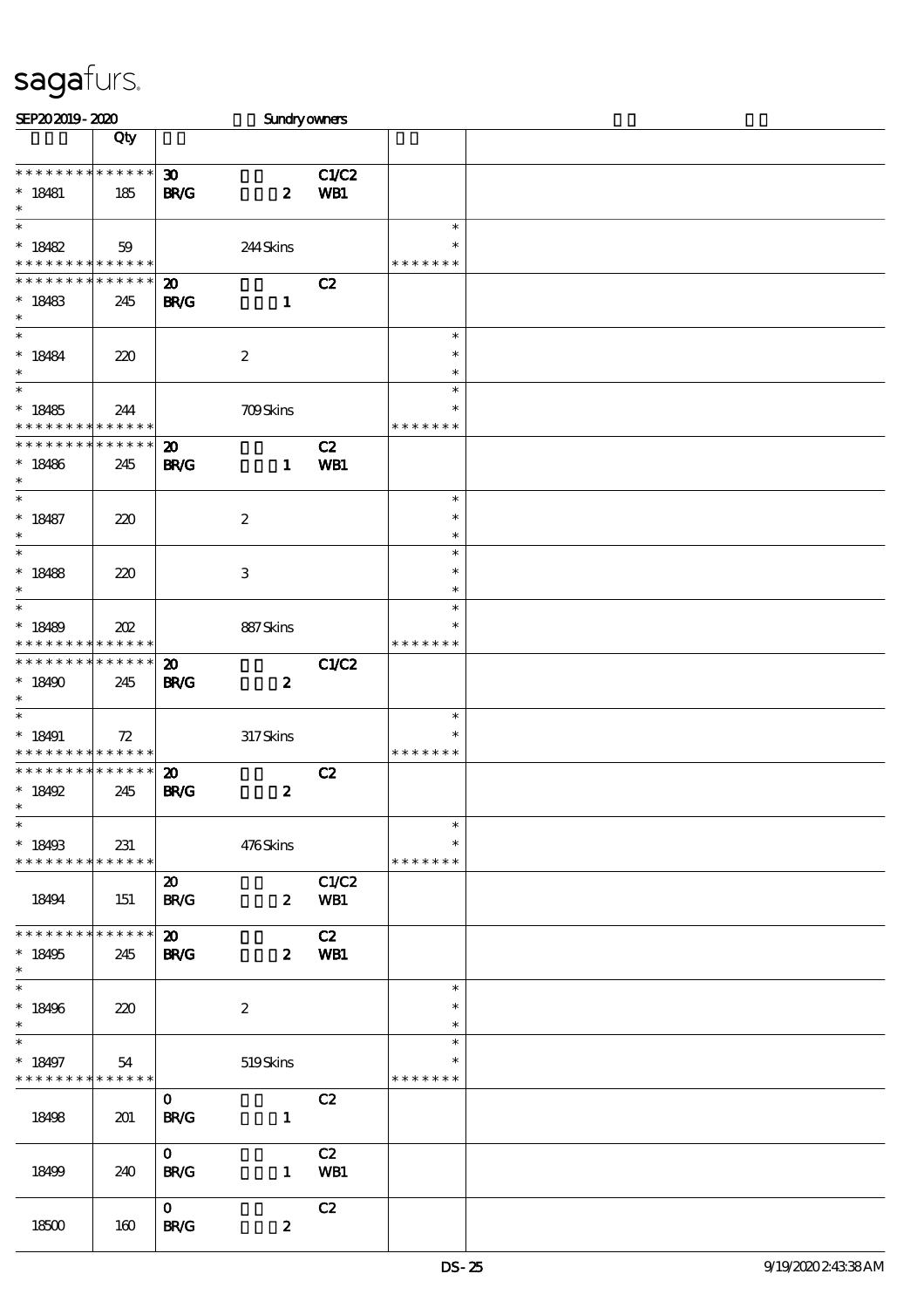| SEP202019-2020 |        |                                                       | Sundryowners        |              |  |
|----------------|--------|-------------------------------------------------------|---------------------|--------------|--|
|                | Qty    |                                                       |                     |              |  |
| 18501          | $127$  | $\mathbf{O}$<br>$\mathbf{B}\mathbf{R}/\mathbf{G}$     | $\boldsymbol{z}$    | C1/C2<br>WB1 |  |
| 18502          | 192    | $\mathbf{O}$<br>$\mathbf{B}\mathbf{R}/\mathbf{G}$     | $\boldsymbol{z}$    | C2<br>WB1    |  |
| 18503          | 130    | 1/2<br><b>BR/G</b>                                    | $\mathbf{1}$        | C2           |  |
| 18504          | 190    | $\boldsymbol{\mathfrak{D}}$<br><b>BR/S</b>            | $\mathbf{1}$        | C1/C2        |  |
| 18505          | $9\!2$ | $\boldsymbol{\mathfrak{D}}$<br><b>BR/S</b>            | $\mathbf{1}$        | C1/C2<br>WB1 |  |
| 18506          | 172    | 40'30<br><b>BR/S</b>                                  | $\mathbf{1}$        | C2           |  |
| 18507          | 135    | $\boldsymbol{\mathfrak{D}}$<br><b>BR/S</b>            | $\mathbf{1}$        | C1/C2        |  |
| 18508          | 88     | $\boldsymbol{\mathfrak{D}}$<br><b>BR/S</b>            | $\mathbf{1}$        | C2           |  |
| 18509          | 79     | $\mathbf{1}$<br><b>BR/S</b>                           | $\mathbf{1}$        | C1/C2<br>WB1 |  |
| 18510          | $62\,$ | $\mathbf{O}$<br><b>BR/S</b>                           | $\mathbf{1}$        | C2           |  |
| 18511          | 54     | $\boldsymbol{\mathfrak{D}}$<br><b>BR/V</b>            | $\mathbf{1}$        | C1/C2<br>WB1 |  |
| 18512          | 120    | $\pmb{\mathfrak{D}}$<br>$\text{BR}\mathcal{N}$        | $\boldsymbol{z}$    | C1/C2        |  |
| 18513          | $99$   | $\boldsymbol{\mathfrak{D}}$<br>$\text{BR}\mathcal{N}$ | $\boldsymbol{z}$    | C1/C2<br>WB1 |  |
| 18514          | $97\,$ | $\boldsymbol{\mathfrak{D}}$<br><b>BR/V</b>            | $\mathbf{1}$        | C1/C2<br>WB1 |  |
| 18515          | $127$  | $\boldsymbol{\mathfrak{D}}$<br><b>BR/V</b>            | $\mathbf{z}$        | C1/C2<br>WB1 |  |
|                |        |                                                       | <b>Sundryowners</b> |              |  |
| 18517          | $71\,$ | 200<br>$\mathbf{B}\mathbf{L}\mathbf{G}$               | <b>WB2</b>          | C2           |  |
| 18518          | 153    | 40'30<br>$\mathbf{B}\mathcal{L}\mathbf{G}$            | $\boldsymbol{z}$    | C2           |  |
| 18519          | 124    | 200<br>BLG                                            | $\boldsymbol{2}$    | C2           |  |
| 18520          | 123    | $\mathbf{O}$<br>BLG                                   | $\boldsymbol{z}$    | C2           |  |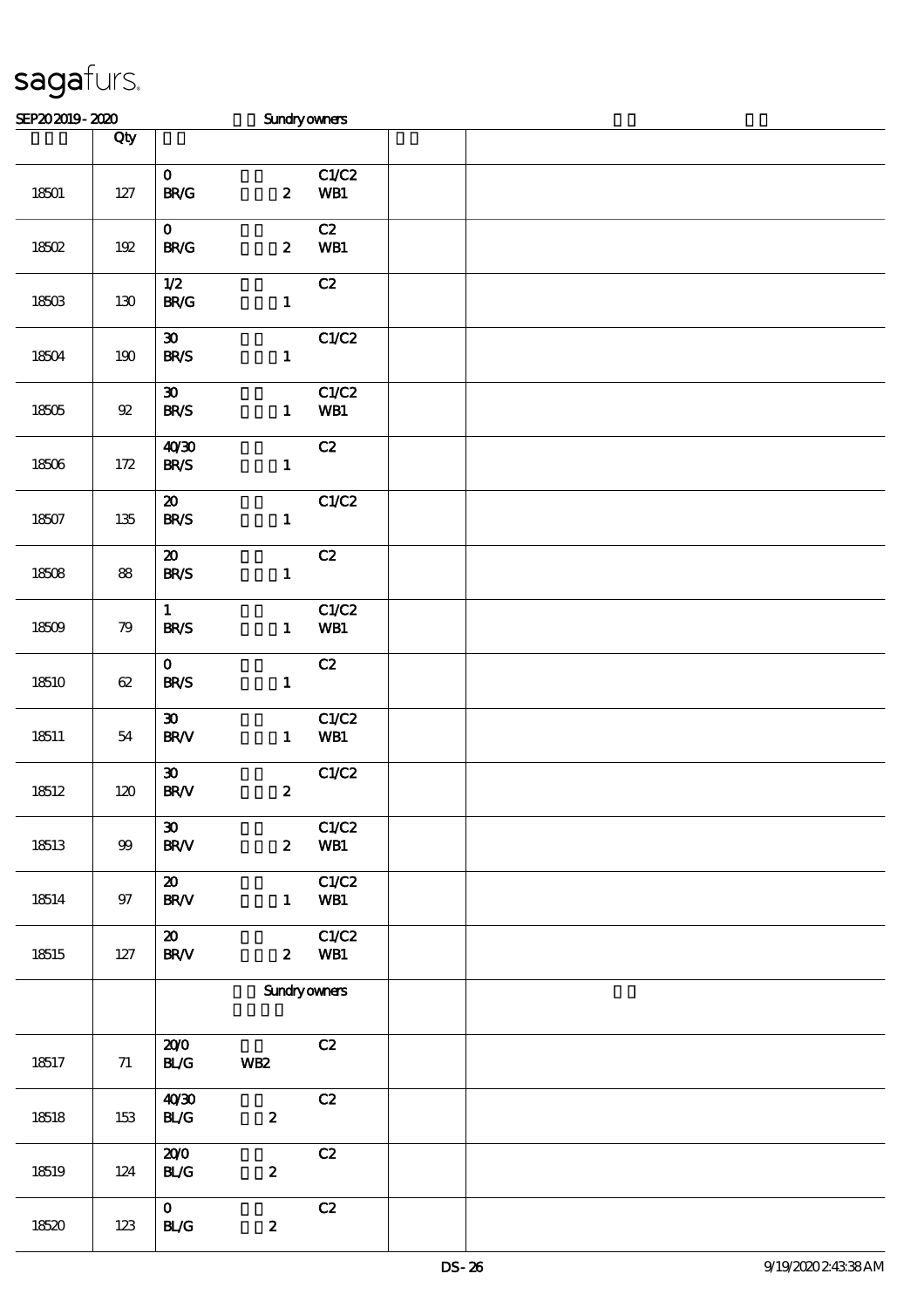| SEP202019-2020                                                                        |                       |                                            | Sundryowners     |                                  |                                   |  |
|---------------------------------------------------------------------------------------|-----------------------|--------------------------------------------|------------------|----------------------------------|-----------------------------------|--|
|                                                                                       | Qty                   |                                            |                  |                                  |                                   |  |
|                                                                                       |                       |                                            |                  |                                  |                                   |  |
| 18521                                                                                 | 244                   | $1/2$<br><b>BL/G</b>                       | $\pmb{2}$        | C2                               |                                   |  |
| * * * * * * * * * * * * * *                                                           |                       |                                            |                  |                                  |                                   |  |
| $*18522$<br>$\ast$                                                                    | 205                   | 40'30<br><b>BL/S</b>                       | ${\bf 5}$        | C2                               |                                   |  |
| $\overline{\ast}$                                                                     |                       |                                            |                  |                                  | $\ast$                            |  |
| $*18523$                                                                              | 109                   |                                            | 314Skins         |                                  | $\ast$                            |  |
| * * * * * * * * * * * * * *                                                           |                       |                                            |                  |                                  | * * * * * * *                     |  |
| 18524                                                                                 | 84                    | 3020<br><b>BL/S</b>                        | $\pmb{2}$        | C2                               |                                   |  |
| 18525                                                                                 | 155                   | 3020<br><b>BL/S</b>                        | $\mathbf{3}$     | C2                               |                                   |  |
| 18526                                                                                 | 165                   | $\boldsymbol{\mathfrak{D}}$<br><b>BL/S</b> | ${\bf 5}$        | C2                               |                                   |  |
| 18527                                                                                 | 225                   | $\mathbf{O}$<br><b>BL/S</b>                | $\mathbf 3$      | C2                               |                                   |  |
| 18528                                                                                 | 116                   | $\mathbf{O}$<br><b>BL/S</b>                | ${\bf 5}$        | C2                               |                                   |  |
| 18529                                                                                 | $\boldsymbol{\omega}$ | 1/2<br><b>BL/S</b>                         | $\boldsymbol{4}$ | C2                               |                                   |  |
| 18530                                                                                 | 134                   | 40'30<br>BLG                               | $\mathbf{1}$     | C2<br>WB <sub>2</sub>            |                                   |  |
| * * * * * * * * * * * * * *<br>$* 18531$<br>$\ast$                                    | 225                   | $\boldsymbol{\mathfrak{D}}$<br><b>BL/G</b> | $\mathbf{1}$     | C2<br><b>WB2</b>                 |                                   |  |
| $\overline{\phantom{a}^*}$<br>$* 18532$<br>* * * * * * * * <mark>* * * * * * *</mark> | 192                   |                                            | 417Skins         |                                  | $\ast$<br>$\ast$<br>* * * * * * * |  |
| 18533                                                                                 | 155                   | $\mathbf{O}$<br><b>BL/G</b>                |                  | C2<br>1 WB2                      |                                   |  |
| 18534                                                                                 | 147                   | 40<br><b>BL/G</b>                          |                  | C2<br>$1 \t2$                    |                                   |  |
| * * * * * * * * * * * * * *<br>$^*$ 18535<br>$\ast$                                   | 205                   | $\infty$<br><b>BL/G</b>                    | $\mathbf{1}$     | C2<br>$\overline{\mathbf{2}}$    |                                   |  |
| $\overline{\phantom{0}}$<br>$*18536$<br>* * * * * * * * * * * * * * *                 | 146                   |                                            | 351 Skins        |                                  | $\ast$<br>∗<br>* * * * * * *      |  |
| 18537                                                                                 | $\vert$ 188           | 40'30<br><b>BL/G</b>                       |                  | C2<br>$2 \t2$                    |                                   |  |
| $\frac{1}{2}$ 4030<br>$*18538$<br>$\ast$                                              | 205                   | <b>BL/G</b>                                | $\mathbf{1}$     | C2<br>$\overline{\phantom{a}}$ 3 |                                   |  |
| $\ast$<br>$*18539$<br>* * * * * * * * <mark>* * * * * *</mark>                        | 43                    |                                            | 248Skins         |                                  | $\ast$<br>$\ast$<br>* * * * * * * |  |
| * * * * * * * * * * * * * * *<br>$*18540$<br>$\ast$                                   | 245                   | $\boldsymbol{\mathfrak{D}}$<br><b>BL/G</b> | $\mathbf{1}$     | C2<br>$\overline{\mathbf{2}}$    |                                   |  |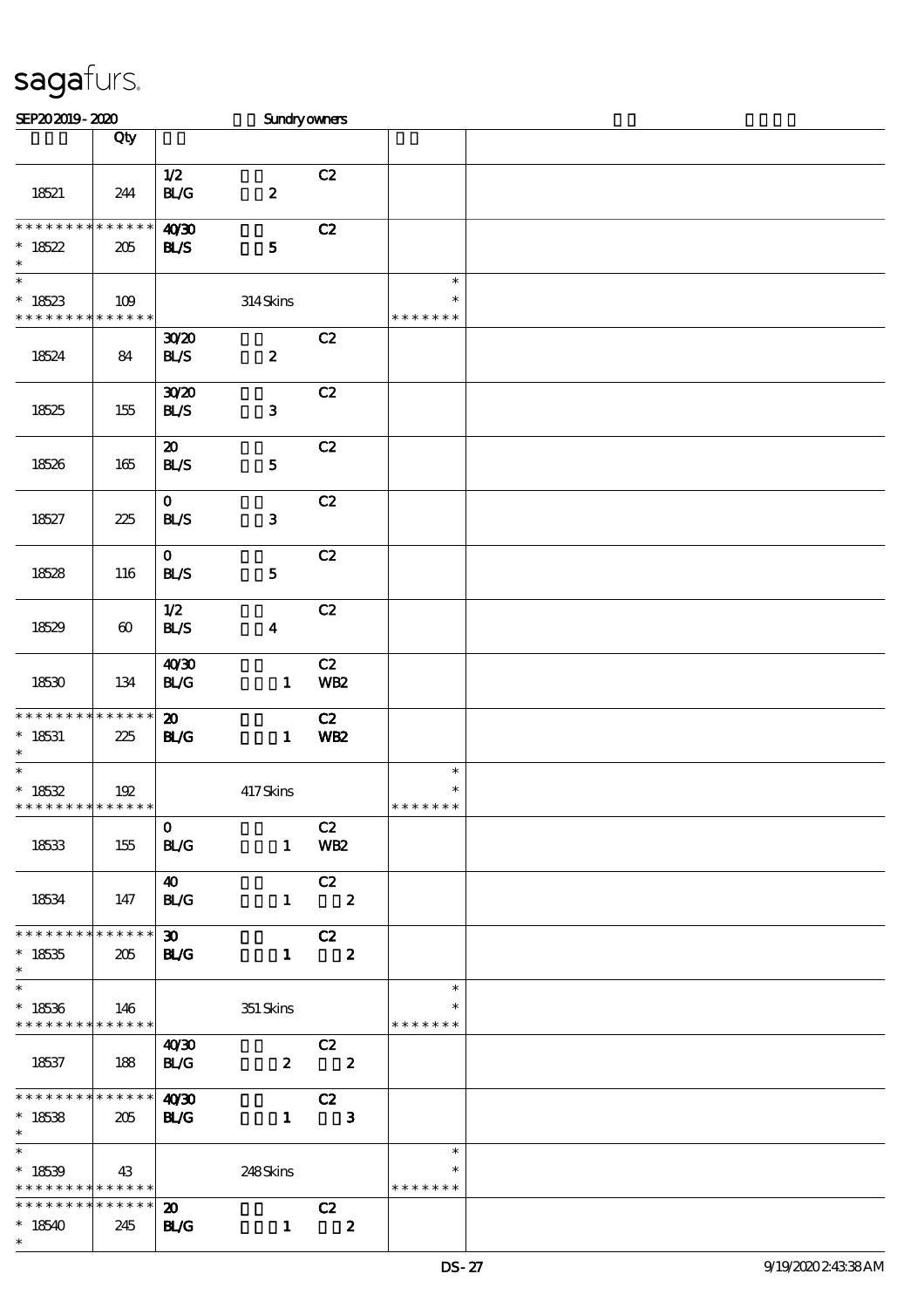| SEP202019-2020                           |                   |                             | Sundryowners     |                            |                         |  |
|------------------------------------------|-------------------|-----------------------------|------------------|----------------------------|-------------------------|--|
|                                          | Qty               |                             |                  |                            |                         |  |
| $\overline{\ast}$                        |                   | $\boldsymbol{\mathfrak{D}}$ |                  | C2                         | $\ast$                  |  |
| $* 18541$<br>$\ast$                      | 220               | BLG                         |                  | $1 \t 2$                   | $\ast$<br>$\ast$        |  |
| $\overline{\phantom{0}}$                 |                   |                             |                  |                            | $\ast$                  |  |
| $*18542$<br>* * * * * * * *              | 46<br>* * * * * * |                             | $511$ Skins      |                            | $\ast$<br>* * * * * * * |  |
|                                          |                   | $\boldsymbol{\mathfrak{D}}$ |                  | C2                         |                         |  |
| 18543                                    | 255               | BLG                         | $\boldsymbol{z}$ | $\overline{\mathbf{2}}$    |                         |  |
|                                          |                   | $\boldsymbol{\mathfrak{D}}$ |                  | C2                         |                         |  |
| 18544                                    | 218               | BLG                         | $\mathbf{1}$     | $\mathbf{3}$               |                         |  |
|                                          |                   | $\mathbf{O}$                |                  | C2                         |                         |  |
| 18545                                    | 268               | <b>BL/G</b>                 | $\mathbf{1}$     | $\overline{\mathbf{2}}$    |                         |  |
|                                          |                   | $\mathbf{O}$                |                  | C2                         |                         |  |
| 18546                                    | 114               | BLG                         | $\mathbf{z}$     | $\overline{\phantom{a}}$ 2 |                         |  |
|                                          |                   | 40'30                       |                  | C2                         |                         |  |
| 18547                                    | 82                | BLS                         | $\mathbf{1}$     | $\overline{\phantom{a}}$ 2 |                         |  |
|                                          |                   | $\boldsymbol{\mathfrak{D}}$ |                  | C2                         |                         |  |
| 18548                                    | 259               | <b>BL/S</b>                 |                  | $1 \qquad \qquad 4$        |                         |  |
|                                          |                   | 40'30                       |                  | C2                         |                         |  |
| 18549                                    | 140               | $\mathbf{BLG}$              | $\mathbf{1}$     | SHE <sub>2</sub>           |                         |  |
| * * * * * * * * * * * * * *              |                   | $\boldsymbol{\mathfrak{D}}$ |                  | C2                         |                         |  |
| $*1850$<br>$\ast$                        | 245               | BLG                         | $\mathbf{1}$     | SHE <sub>2</sub>           |                         |  |
| $\overline{\phantom{0}}$                 |                   |                             |                  |                            | $\ast$                  |  |
| $* 18551$<br>* * * * * * * * * * * * * * | 83                |                             | 328Skins         |                            | $\ast$<br>* * * * * * * |  |
|                                          |                   | $\mathbf{O}$                |                  | C2                         |                         |  |
| 1852                                     | 116               | BLG                         | $\mathbf{1}$     | SHE <sub>2</sub>           |                         |  |
|                                          |                   |                             |                  |                            |                         |  |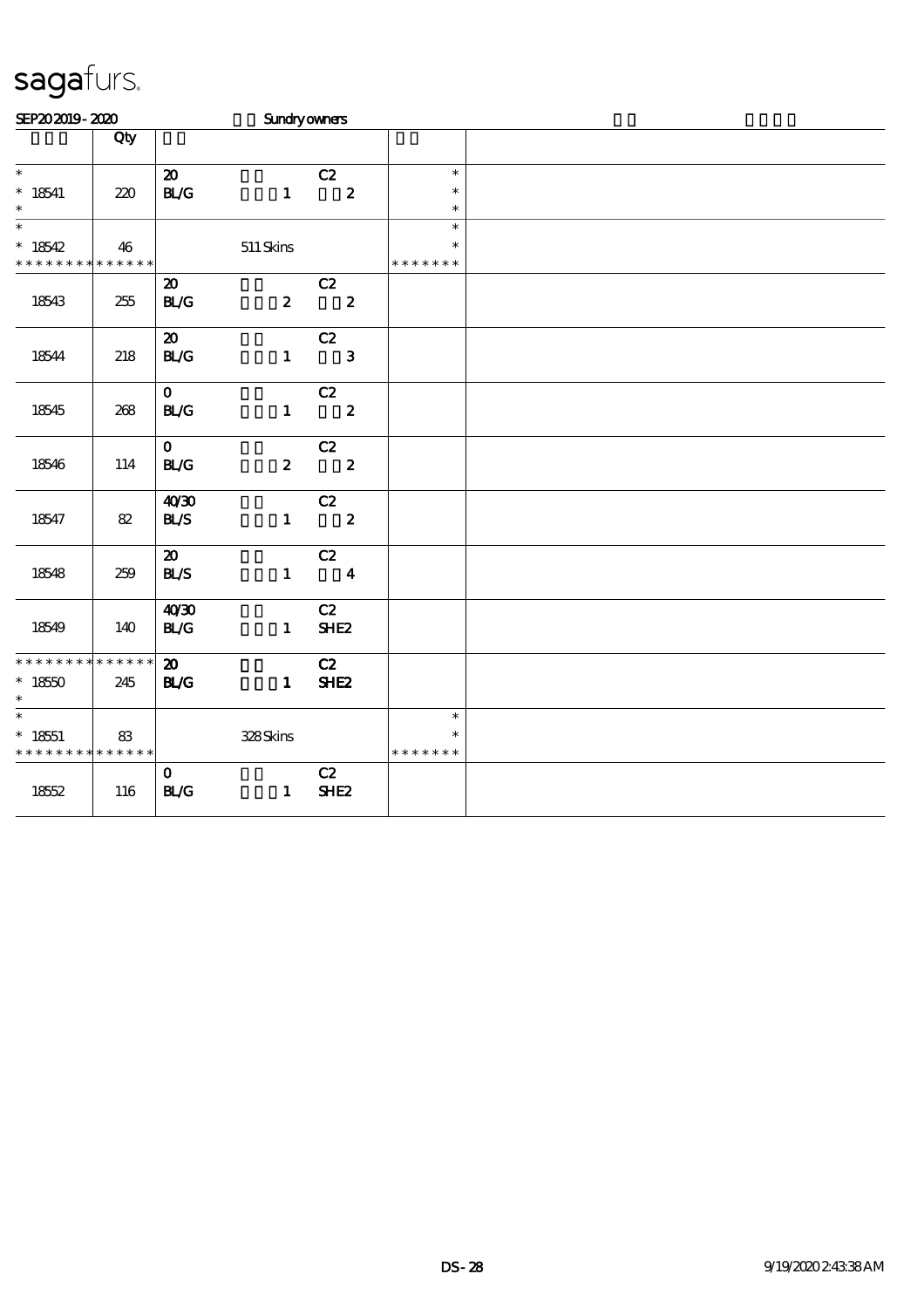| SEP202019-2020 |     |                   | Unicom | Female |  |  |
|----------------|-----|-------------------|--------|--------|--|--|
|                | Qty |                   |        |        |  |  |
| 28001          | 142 | 20<br><b>GOLD</b> | C1/C2  |        |  |  |
| 28002          | 161 | 20<br><b>SLVR</b> | C1/C2  |        |  |  |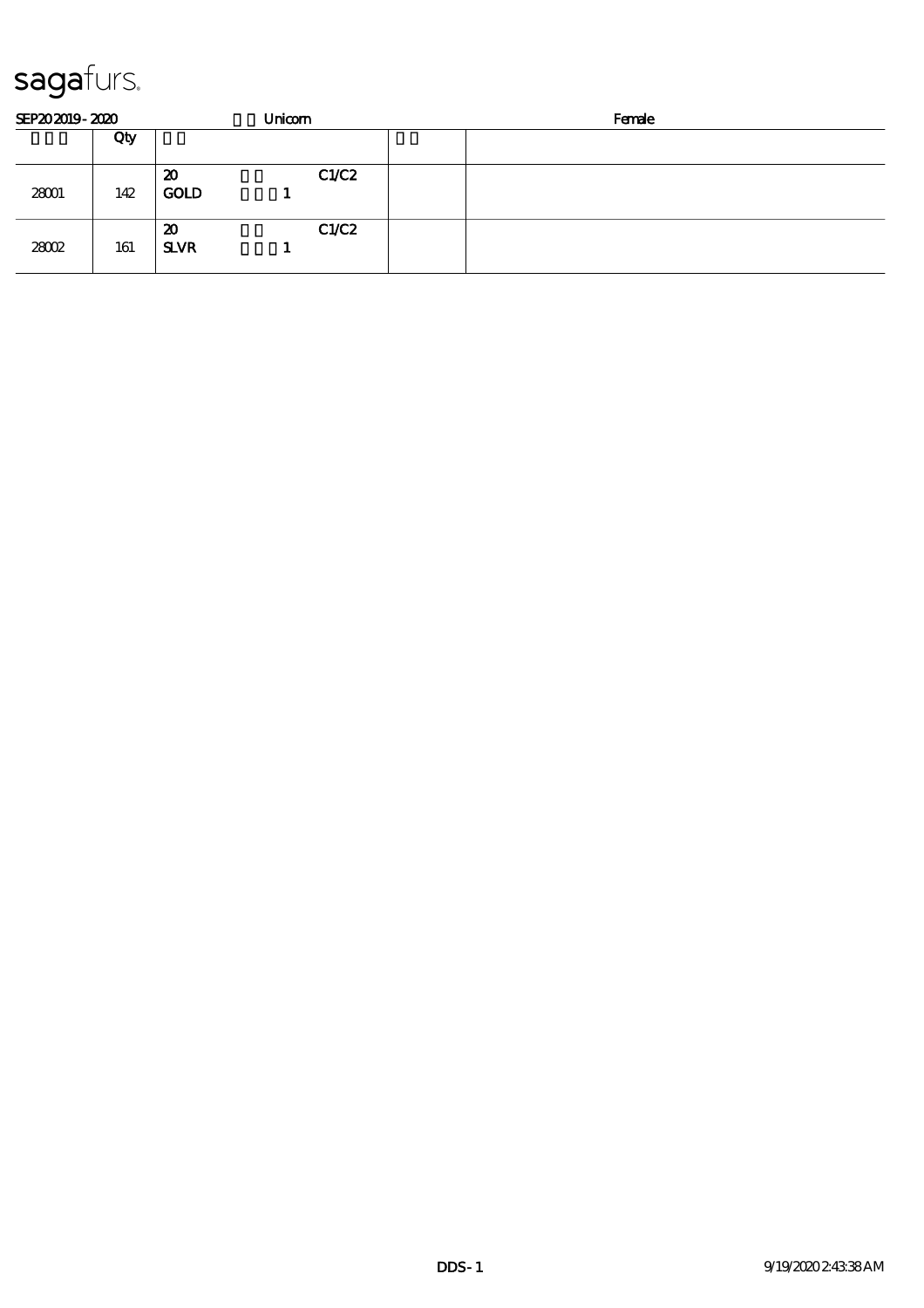| SEP202019-2020                                                |           |                                 | <b>Baldwin-Jander</b>     |                |                                   | Female |
|---------------------------------------------------------------|-----------|---------------------------------|---------------------------|----------------|-----------------------------------|--------|
|                                                               | Qty       |                                 |                           |                |                                   |        |
| * * * * * * * * * * * * * * *<br>$*28021$<br>$\ast$           | 199       | $\mathbf{O}$<br><b>GOLD</b>     | $\mathbf{1}$              | C1             |                                   |        |
| $\overline{\ast}$<br>$* 28022$<br>* * * * * * * * * * * * * * | 25        |                                 | 224Skins                  |                | $\ast$<br>$\ast$<br>* * * * * * * |        |
| 28023                                                         | 84        | $\mathbf{O}$<br>GOLD            | $\mathbf{1}$              | C2             |                                   |        |
| 28024                                                         | 156       | $\mathbf{O}$<br>$S\!L\!V\!R$    | $\mathbf{1}$              | C1/C2          |                                   |        |
| 28025                                                         | 88        | $\mathbf{0}$<br><b>VSLA</b>     | $\mathbf{1}$              | C1/C2          |                                   |        |
|                                                               |           |                                 | Unicom                    |                |                                   | Female |
| 28027                                                         | 129       | $\mathbf{o}$<br><b>GOLD</b>     | $\mathbf{1}$              | C1             |                                   |        |
| 28028                                                         | 287       | $\mathbf{O}$<br>$S\!L\!V\!R$    | $\mathbf{1}$              | C1             |                                   |        |
| * * * * * * * * * * * * * *<br>$* 28029$<br>$\ast$            | 445       | $\mathbf{O}$<br><b>SLVR</b>     | $\mathbf{1}$              | C1/C2          |                                   |        |
| $\overline{\ast}$<br>$* 28030$<br>$\ast$                      | 420       |                                 | $\boldsymbol{2}$          |                | $\ast$<br>$\ast$<br>$\ast$        |        |
| $\overline{\phantom{0}}$<br>$^\ast$ 28031<br>$\ast$           | 420       |                                 | $\ensuremath{\mathbf{3}}$ |                | $\ast$<br>$\ast$<br>$\ast$        |        |
| $\overline{\ast}$<br>$^\ast$ 28032<br>$\ast$                  | 420       |                                 | $\bf{4}$                  |                | $\ast$<br>$\ast$<br>$\ast$        |        |
| $\overline{\phantom{a}^*}$<br>$^*$ 28033<br>$\ast$            | 420       |                                 | $\mathbf 5$               |                | $\ast$<br>$\ast$<br>$\ast$        |        |
| $\ast$<br>$^*$ 28034 $\,$<br>* * * * * * * * * * * * * *      | 268       |                                 | 2393Skins                 |                | $\ast$<br>$\ast$<br>* * * * * * * |        |
| 28035                                                         | 446       | $\mathbf{o}$<br>$S\!L\!V\!R$    | $\mathbf{1}$              | C2             |                                   |        |
| 28036                                                         | 161       | $\mathbf{O}$<br><b>SLVR</b>     | $\mathbf{1}$              | C <sub>3</sub> |                                   |        |
| 28037                                                         | $33\!\!3$ | 200<br><b>GOLD</b>              | $\boldsymbol{z}$          | C1/C2          |                                   |        |
| 2808                                                          | $309\,$   | 200<br>${\bf S\!L}\!{\bf V\!R}$ | $\boldsymbol{z}$          | C1/C2          |                                   |        |
|                                                               |           |                                 | <b>Sandy Bay</b>          |                |                                   | Female |
| * * * * * * * * * * * * * *<br>$*28040$<br>$\ast$             | 425       | $\mathbf{o}$<br>GOLD            | $\boldsymbol{z}$          | C1             |                                   |        |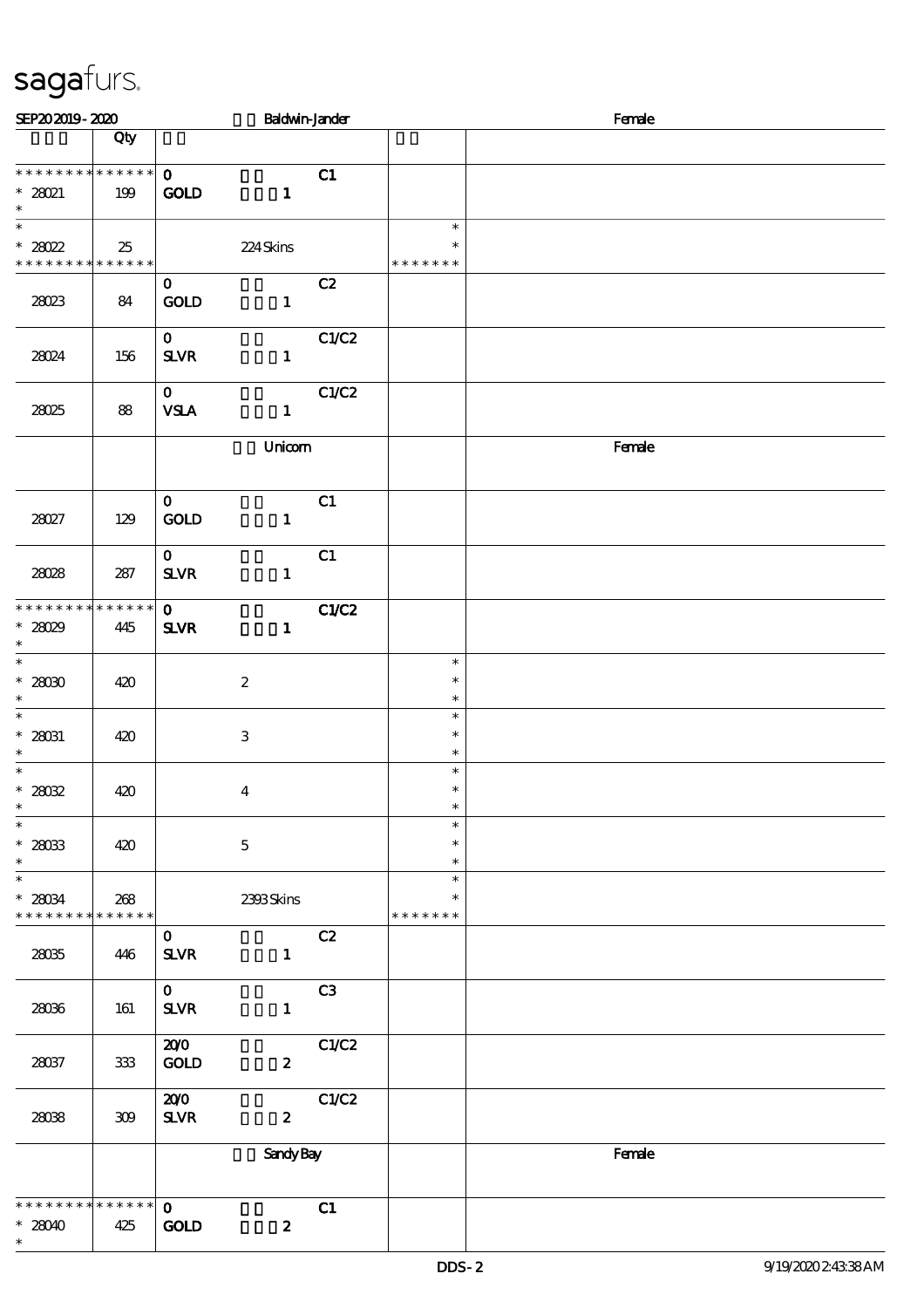| SEP202019-2020              |       |              | <b>Sandy Bay</b> |       |               | Female |
|-----------------------------|-------|--------------|------------------|-------|---------------|--------|
|                             | Qty   |              |                  |       |               |        |
| $\ast$                      |       | $\mathbf{o}$ |                  | C1    | $\ast$        |        |
| $* 28041$                   | 400   | <b>GOLD</b>  | $\boldsymbol{z}$ |       | $\ast$        |        |
| $\ast$                      |       |              |                  |       | $\ast$        |        |
| $\overline{\ast}$           |       |              |                  |       | $\ast$        |        |
| $*28042$                    | 400   |              | 3                |       | $\ast$        |        |
| $\ast$                      |       |              |                  |       | $\ast$        |        |
| $\ast$                      |       |              |                  |       | $\ast$        |        |
| $* 28043$                   | 249   |              | 1474Skins        |       | $\ast$        |        |
| * * * * * * * * * * * * * * |       |              |                  |       | * * * * * * * |        |
|                             |       | $\mathbf 0$  |                  | C2    |               |        |
| 28044                       | 228   | <b>GOLD</b>  | $\boldsymbol{z}$ |       |               |        |
| ***************             |       | $\Omega$     |                  | C1/C2 |               |        |
| $* 28045$<br>$\ast$         | 290   | <b>SLVR</b>  | $\boldsymbol{z}$ |       |               |        |
| $\ast$                      |       |              |                  |       | $\ast$        |        |
| $* 28046$                   | 168   |              | 458Skins         |       | $\ast$        |        |
| * * * * * * * * * * * * * * |       |              |                  |       | * * * * * * * |        |
| **************              |       | $\mathbf 0$  |                  | C1/C2 |               |        |
| $* 28047$                   | $377$ | <b>VSLA</b>  | $\boldsymbol{z}$ |       |               |        |
| $\ast$                      |       |              |                  |       |               |        |
| $\overline{\ast}$           |       |              |                  |       | $\ast$        |        |
| $* 28048$                   | 168   |              | 545Skins         |       | $\ast$        |        |
| * * * * * * * * * * * * * * |       |              |                  |       | * * * * * * * |        |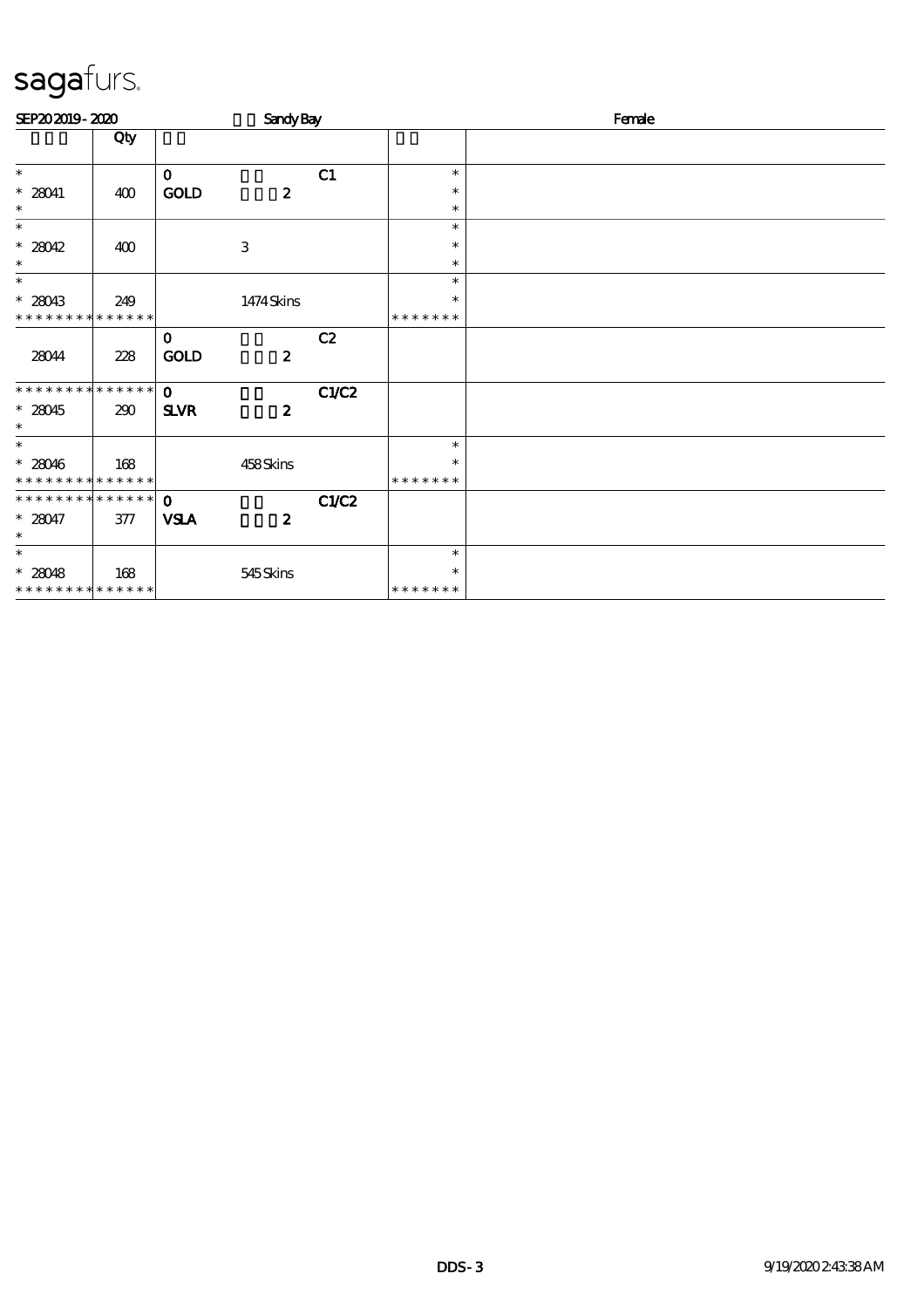| SEP202019-2020                                           |                        |                                    | Unicom                    |                |                                   | Female |
|----------------------------------------------------------|------------------------|------------------------------------|---------------------------|----------------|-----------------------------------|--------|
|                                                          | Qty                    |                                    |                           |                |                                   |        |
| 28061                                                    | 138                    | $\mathbf{1}$<br>GOLD               |                           | C3             |                                   |        |
|                                                          |                        |                                    | <b>Baldwin-Jander</b>     |                |                                   | Female |
| * * * * * * * * * * * * * * *<br>$* 28063$<br>$\ast$     | 465                    | $\mathbf{1}$<br>GOD                | $\mathbf{1}$              | C1             |                                   |        |
| $\overline{\ast}$<br>$* 28064$<br>$\ast$                 | 440                    |                                    | $\boldsymbol{2}$          |                | $\ast$<br>$\ast$<br>$\ast$        |        |
| $\ast$<br>$^\ast$ 28065<br>$\ast$                        | 108                    |                                    | $\ensuremath{\mathbf{3}}$ |                | $\ast$<br>$\ast$<br>$\ast$        |        |
| $\overline{\phantom{0}}$<br>$* 28066$<br>* * * * * * * * | 72<br>* * * * * *      |                                    | 1085Skins                 |                | $\ast$<br>$\ast$<br>* * * * * * * |        |
| 28067                                                    | 326                    | $\mathbf{1}$<br>GOLD               | $\mathbf{1}$              | C2             |                                   |        |
| 28068                                                    | 346                    | $\mathbf{1}$<br>$S\!L\!V\!R$       | $\mathbf{1}$              | C1/C2          |                                   |        |
| 28009                                                    | 296                    | $\mathbf{1}$<br><b>VSLA</b>        | $\mathbf{1}$              | C1/C2          |                                   |        |
|                                                          |                        |                                    | Unicom                    |                |                                   | Female |
| 28071                                                    | 118                    | $\mathbf{1}$<br>$\mathop{\rm GOD}$ | $\mathbf{1}$              | C1             |                                   |        |
| * * * * * * * * * * * * * *<br>* $28072$<br>$\ast$       | 440                    | $\mathbf{1}$<br><b>GOLD</b>        | $\mathbf{1}$              | C1/C2          |                                   |        |
| $\overline{\phantom{a}}$<br>$* 28073$<br>$\ast$          | 440                    |                                    | $\boldsymbol{2}$          |                | $\ast$<br>$\ast$<br>$\ast$        |        |
| $\overline{\phantom{a}}$<br>$* 28074$<br>$\ast$          | 440                    |                                    | 3                         |                | $\ast$<br>$\ast$<br>$\ast$        |        |
| $\overline{\ast}$<br>$* 28075$<br>* * * * * * * *        | 268<br>* * * * * *     |                                    | 1588Skins                 |                | $\ast$<br>$\ast$<br>* * * * * * * |        |
| * * * * * * * *<br>$* 28076$<br>$\ast$                   | $* * * * * * *$<br>465 | $\mathbf{1}$<br><b>GOLD</b>        | $\mathbf{1}$              | C2             |                                   |        |
| $\ast$<br>$* 28077$<br>* * * * * * * * * * * * * * *     | 169                    |                                    | 634Skins                  |                | $\ast$<br>$\ast$<br>* * * * * * * |        |
| 28078                                                    | 270                    | $\mathbf{1}$<br>GOLD               | $\mathbf{1}$              | C <sub>3</sub> |                                   |        |
| ******** <mark>*******</mark><br>$* 28079$<br>$\ast$     | 465                    | 1<br>GOLD                          | $\mathbf{1}$              | C3             |                                   |        |
| $\ast$<br>$* 28080$<br>* * * * * * * *                   | 156<br>* * * * * *     |                                    | 621 Skins                 |                | $\ast$<br>$\ast$<br>* * * * * * * |        |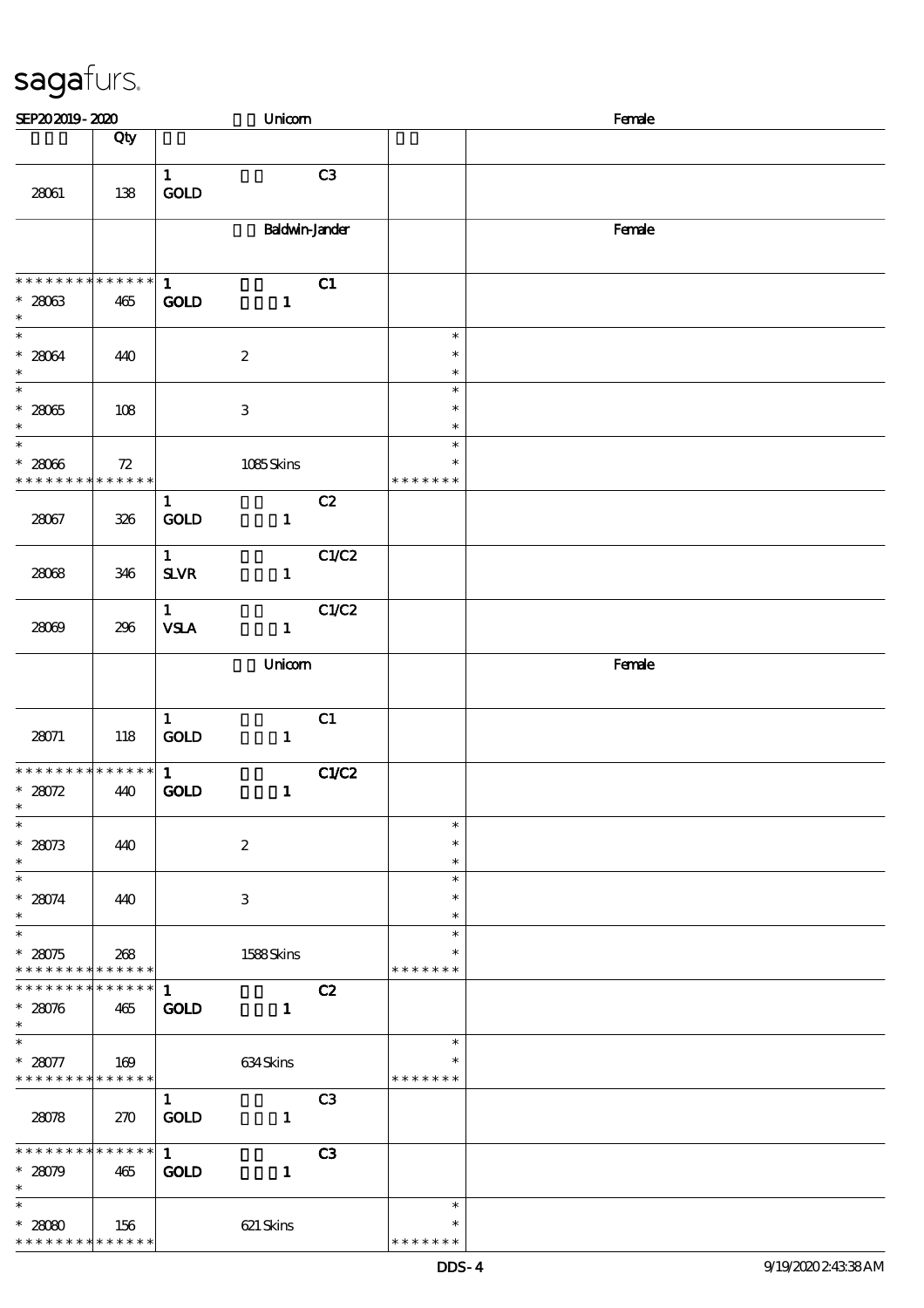| SEP202019-2020                                                                |                    |                                          | Unicom              |       | Female                            |        |  |  |  |
|-------------------------------------------------------------------------------|--------------------|------------------------------------------|---------------------|-------|-----------------------------------|--------|--|--|--|
|                                                                               | Qty                |                                          |                     |       |                                   |        |  |  |  |
| 28081                                                                         | 299                | $\mathbf{1}$<br><b>SLVR</b>              | $\mathbf{1}$        | C1    |                                   |        |  |  |  |
| * * * * * * *<br>* $28082$<br>$\ast$                                          | * * * * * *<br>485 | 1<br><b>SLVR</b>                         | $\mathbf{1}$        | C1/C2 |                                   |        |  |  |  |
| $\overline{\phantom{0}}$<br>$* 28083$<br>$\ast$                               | 460                |                                          | $\boldsymbol{2}$    |       | $\ast$<br>$\ast$<br>$\ast$        |        |  |  |  |
| $\ast$<br>$* 28084$<br>$\ast$                                                 | 460                |                                          | $\,3$               |       | $\ast$<br>$\ast$<br>$\ast$        |        |  |  |  |
| $\overline{\phantom{a}^*}$<br>$* 28085$<br>$\ast$                             | 460                |                                          | $\boldsymbol{4}$    |       | $\ast$<br>$\ast$<br>$\ast$        |        |  |  |  |
| $\overline{\phantom{0}}$<br>$*28086$<br>$\ast$                                | 460                |                                          | $\mathbf 5$         |       | $\ast$<br>$\ast$<br>$\ast$        |        |  |  |  |
| $\overline{\phantom{0}}$<br>$* 28087$<br>$\ast$<br>$\overline{\phantom{a}^*}$ | 460                |                                          | $\bf 6$             |       | $\ast$<br>$\ast$<br>$\ast$        |        |  |  |  |
| $* 28088$<br>$\ast$                                                           | 460                |                                          | $\boldsymbol{\tau}$ |       | $\ast$<br>$\ast$<br>$\ast$        |        |  |  |  |
| $\overline{\ast}$<br>$* 28089$<br>* * * * * * * *                             | 139<br>* * * * * * |                                          | 3384Skins           |       | $\ast$<br>$\ast$<br>* * * * * * * |        |  |  |  |
| 28000                                                                         | 483                | $\mathbf{1}$<br>${\bf S\!L}\!{\bf V\!R}$ | $\mathbf{1}$        | C2    |                                   |        |  |  |  |
| 28091                                                                         | 378                | $\mathbf{1}$<br>$\mathop{\rm GOD}$       | $\boldsymbol{z}$    | C1/C2 |                                   |        |  |  |  |
| * * * * * * * * * * * * * * *<br>$*28092$<br>$\ast$                           | 465                | $\mathbf{1}$<br><b>GOLD</b>              | $\boldsymbol{z}$    | C1/C2 |                                   |        |  |  |  |
| $\overline{\phantom{a}^*}$<br>$^*$ 28093<br>* * * * * * * * * * * * * *       | 141                |                                          | 606Skins            |       | $\ast$<br>$\ast$<br>* * * * * * * |        |  |  |  |
| 28094                                                                         | 169                | $\mathbf{1}$<br>$\rm GOID$               | $\boldsymbol{z}$    | C3    |                                   |        |  |  |  |
| 28095                                                                         | 209                | $\mathbf{1}$<br>GOLD                     | $\boldsymbol{z}$    | C3    |                                   |        |  |  |  |
| 28096                                                                         | 260                | $\mathbf{1}$<br>$S\!L\!V\!R$             | $\boldsymbol{z}$    | C1/C2 |                                   |        |  |  |  |
| * * * * * * * * * * * * * *<br>$^*$ 28097<br>$\ast$                           | 485                | $\mathbf{1}$<br>$S\!L\!V\!R$             | $\boldsymbol{z}$    | C1/C2 |                                   |        |  |  |  |
| $\ast$<br>$* 28098$<br>* * * * * * * * * * * * * *                            | 196                |                                          | 681 Skins           |       | $\ast$<br>$\ast$<br>* * * * * * * |        |  |  |  |
|                                                                               |                    |                                          | <b>Sandy Bay</b>    |       |                                   | Female |  |  |  |
| * * * * * * * * * * * * * *<br>$*28100$<br>$\ast$                             | 465                | $\mathbf{1}$<br>$\mathbf{GOD}$           | $\boldsymbol{z}$    | C1    |                                   |        |  |  |  |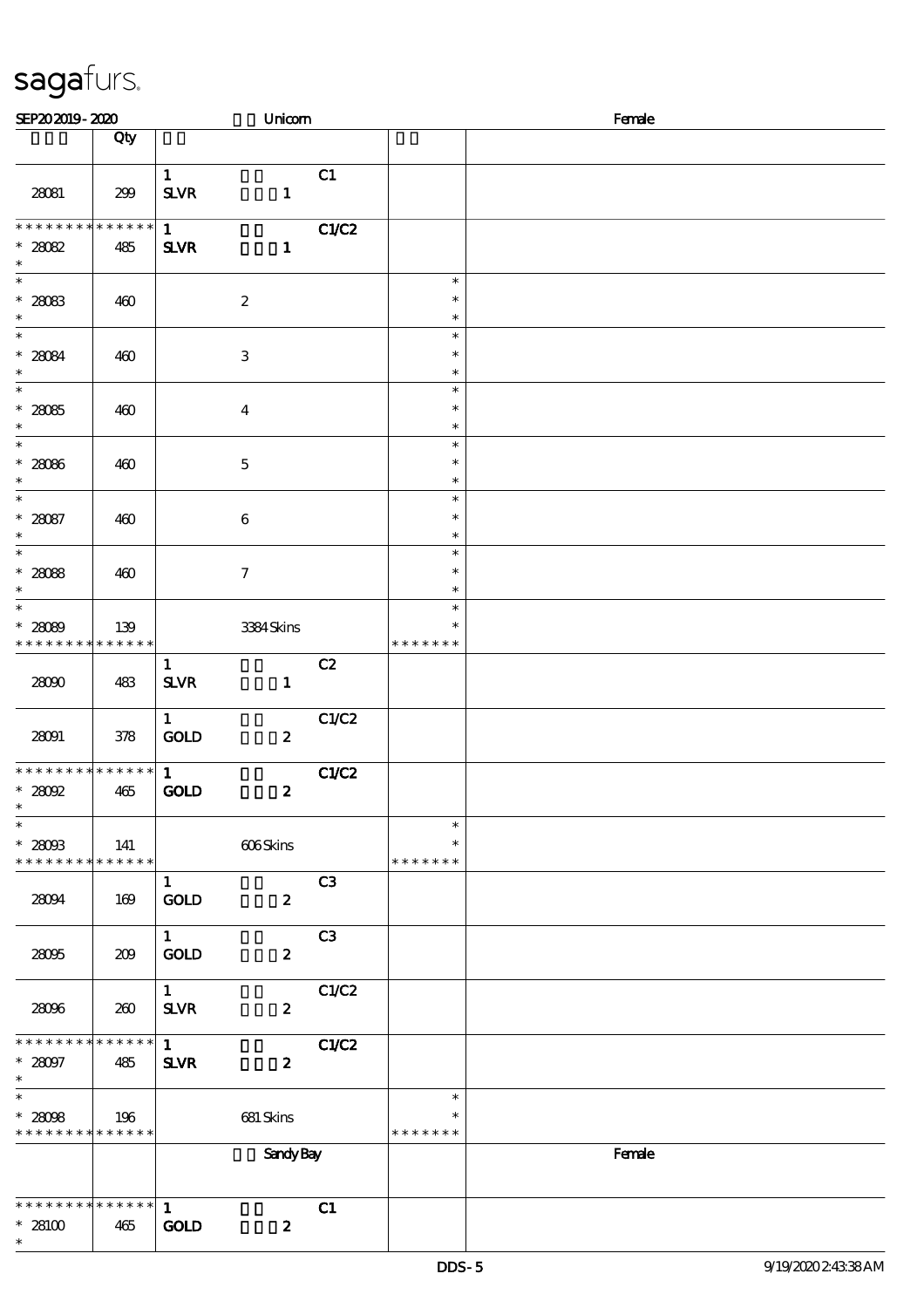| SEP202019-2020                                                             |                    | <b>Sandy Bay</b>                                       |              | Female                            |  |  |  |
|----------------------------------------------------------------------------|--------------------|--------------------------------------------------------|--------------|-----------------------------------|--|--|--|
|                                                                            | Qty                |                                                        |              |                                   |  |  |  |
| $\overline{\ast}$<br>$* 28101$<br>$\ast$                                   | 440                | $\mathbf{1}$<br>$\mathop{\rm GOD}$<br>$\boldsymbol{z}$ | C1           | $\ast$<br>$\ast$<br>$\ast$        |  |  |  |
| $\ast$<br>$*28102$<br>$\ast$                                               | 440                | $\ensuremath{\mathbf{3}}$                              |              | $\ast$<br>$\ast$<br>$\ast$        |  |  |  |
| $\ast$<br>$^\ast$ 28103<br>$\ast$                                          | 440                | $\boldsymbol{4}$                                       |              | $\ast$<br>$\ast$<br>$\ast$        |  |  |  |
| $\ast$<br>* 28104<br>$\ast$                                                | 440                | $\mathbf 5$                                            |              | $\ast$<br>$\ast$<br>$\ast$        |  |  |  |
| $\overline{\ast}$<br>* 28105<br>$\ast$                                     | 440                | $\bf 6$                                                |              | $\ast$<br>$\ast$<br>$\ast$        |  |  |  |
| $\ast$<br>$* 28106$<br>$\ast$                                              | 440                | $\boldsymbol{\tau}$                                    |              | $\ast$<br>$\ast$<br>$\ast$        |  |  |  |
| $\ast$<br>$* 28107$<br>$\ast$                                              | 440                | $\bf 8$                                                |              | $\ast$<br>$\ast$<br>$\ast$        |  |  |  |
| $\overline{\phantom{0}}$<br>* 28108<br>$\ast$                              | 440                | $9$                                                    |              | $\ast$<br>$\ast$<br>$\ast$        |  |  |  |
| $\overline{\phantom{0}}$<br>* 28109<br>$\ast$                              | 420                | $10\,$                                                 |              | $\ast$<br>$\ast$<br>$\ast$        |  |  |  |
| $\overline{\ast}$<br>$* 28110$<br>$* *$                                    | 95<br>* * * * * *  | $4500$ Skins                                           |              | $\ast$<br>$\ast$<br>* * * * * * * |  |  |  |
| * * * * * * * *<br>* 28111<br>$\ast$                                       | * * * * * *<br>465 | $\mathbf{1}$<br>$\mathop{\rm GOD}$<br>$\boldsymbol{z}$ | C2           |                                   |  |  |  |
| $\overline{\ast}$<br>$* 28112$<br>* * * * * * * * <mark>* * * * * *</mark> | $300\,$            | 834Skins                                               |              | $\ast$<br>$\ast$<br>* * * * * * * |  |  |  |
| * * * * * * * * * * * * * *<br>$* 28113$<br>$\ast$                         | $465$              | $\mathbf{1}$<br>$S\!L\!VR$<br>$\boldsymbol{z}$         | C1/C2        |                                   |  |  |  |
| $\overline{\phantom{0}}$<br>$* 28114$<br>$\ast$                            | 151                | $\boldsymbol{2}$                                       |              | $\ast$<br>$\ast$<br>$\ast$        |  |  |  |
| $\overline{\phantom{a}^*}$<br>$* 28115$<br>* * * * * * * *                 | 339<br>* * * * * * | 955Skins                                               |              | $\ast$<br>$\ast$<br>* * * * * * * |  |  |  |
| * * * * * * * *<br>$* 28116$<br>$\ast$                                     | * * * * * *<br>465 | $\mathbf{1}$<br><b>VSLA</b><br>$\boldsymbol{z}$        | <b>C1/C2</b> |                                   |  |  |  |
| $\ast$<br>$* 28117$<br>$\ast$                                              | 409                | $\boldsymbol{2}$                                       |              | $\ast$<br>$\ast$<br>$\ast$        |  |  |  |
| $\ast$<br>$* 28118$<br>* * * * * * * * * * * * * *                         | 441                | $1315$ Skins                                           |              | $\ast$<br>$\ast$<br>* * * * * * * |  |  |  |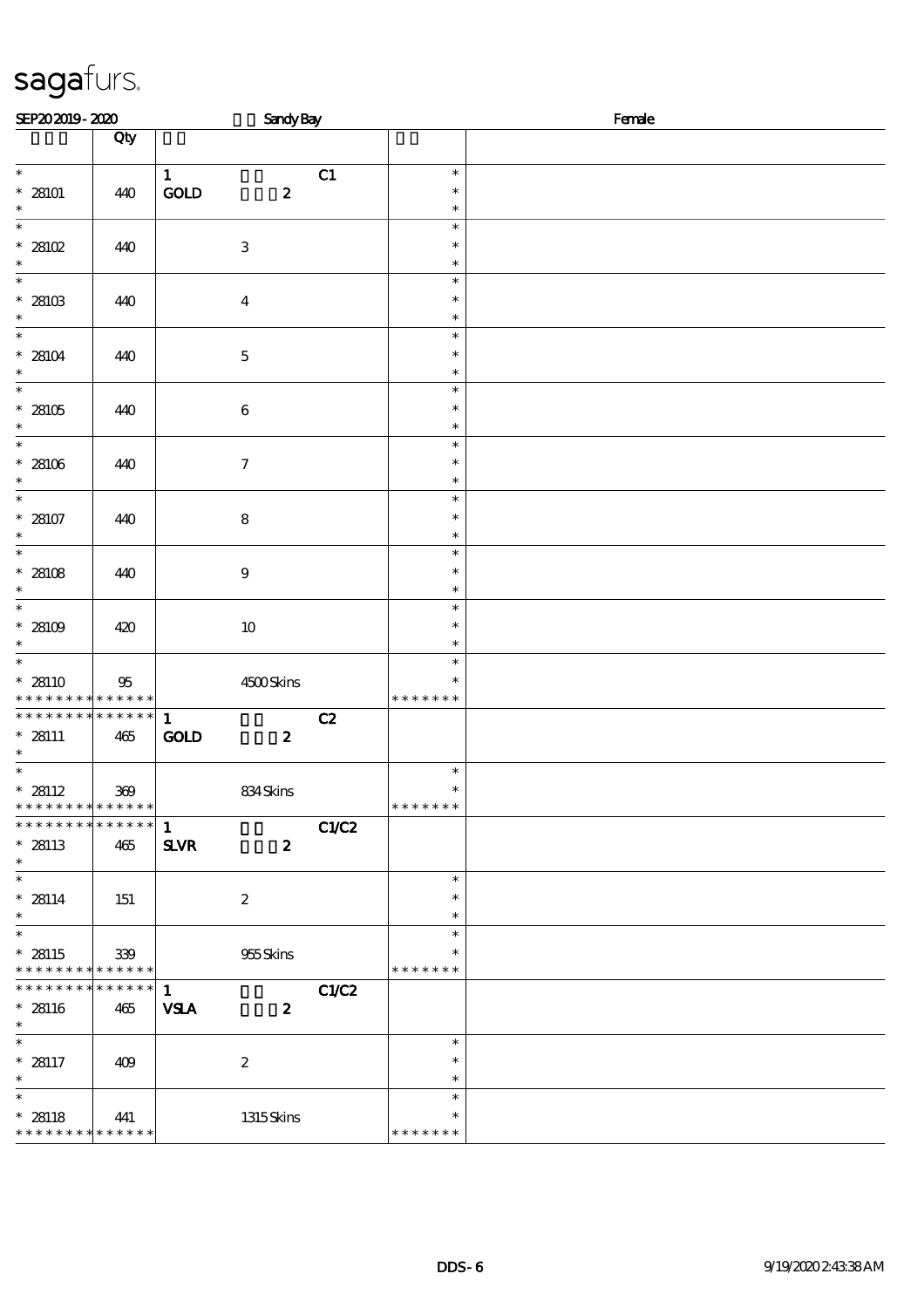| SEP202019-2020                                                           |      |                                              | <b>Baldwin-Jander</b> |              |                                   | Female |
|--------------------------------------------------------------------------|------|----------------------------------------------|-----------------------|--------------|-----------------------------------|--------|
|                                                                          | Qty  |                                              |                       |              |                                   |        |
| * * * * * * * * * * * * * *<br>$* 28121$<br>$\ast$                       | 380  | $\mathbf{2}$<br><b>GOLD</b>                  | $\mathbf{1}$          | C1           |                                   |        |
| $\overline{\phantom{0}}$<br>$* 28122$<br>* * * * * * * * * * * * * *     | 254  |                                              | 634Skins              |              | $\ast$<br>$\ast$<br>* * * * * * * |        |
| 28123                                                                    | 179  | $\mathbf{z}$<br>$\rm GOID$                   | $\mathbf{1}$          | C2           |                                   |        |
| 28124                                                                    | 127  | $\mathbf{z}$<br><b>SLVR</b>                  | $\mathbf{1}$          | C1/C2        |                                   |        |
| 28125                                                                    | 187  | $\mathbf{z}$<br><b>VSLA</b>                  | $\mathbf{1}$          | C1/C2        |                                   |        |
|                                                                          |      |                                              | Unicom                |              |                                   | Female |
| 28127                                                                    | 269  | $\mathbf{z}$<br>GOLD                         | $\mathbf{1}$          | C1/C2        |                                   |        |
| 28128                                                                    | 414  | $\mathbf{2}$<br><b>GOLD</b>                  | $\mathbf{1}$          | C1/C2        |                                   |        |
| 28129                                                                    | 89   | $\boldsymbol{z}$<br>GOLD                     | $\mathbf{1}$          | C3           |                                   |        |
| 28130                                                                    | 166  | $\boldsymbol{z}$<br>GOLD                     | $\mathbf{1}$          | C3           |                                   |        |
| * * * * * * * * * * * * * *<br>$* 28131$<br>$\ast$                       | 485  | $\mathbf{2}$<br><b>SLVR</b>                  | $\mathbf{1}$          | <b>C1/C2</b> |                                   |        |
| $\overline{\ast}$<br>* 28132<br>* * * * * * * * <mark>* * * * * *</mark> | 63   |                                              | 548Skins              |              | $\ast$<br>$\ast$<br>* * * * * * * |        |
| 28133                                                                    | 232  | $\boldsymbol{z}$<br>${\bf S\!L}\!{\bf V\!R}$ | $\mathbf{1}$          | C2           |                                   |        |
| 28134                                                                    | 133  | $\mathbf{z}$<br>SLVR                         | $\mathbf{1}$          | C3           |                                   |        |
| 28135                                                                    | 316  | $\boldsymbol{z}$<br><b>VSLA</b>              | $\mathbf{1}$          | C2           |                                   |        |
| 28137                                                                    | 272  | $\boldsymbol{z}$<br><b>GOLD</b>              | $\boldsymbol{z}$      | C1/C2        |                                   |        |
| 28138                                                                    | $99$ | $\mathbf{2}$<br>$\mathop{\rm GOD}$           | $\boldsymbol{z}$      | C3           |                                   |        |
|                                                                          |      |                                              | <b>Sandy Bay</b>      |              |                                   | Female |
| * * * * * * * * * * * * * * *<br>$* 28140$<br>$\ast$                     | 465  | $\mathbf{z}$<br><b>GOLD</b>                  | $\boldsymbol{z}$      | C1           |                                   |        |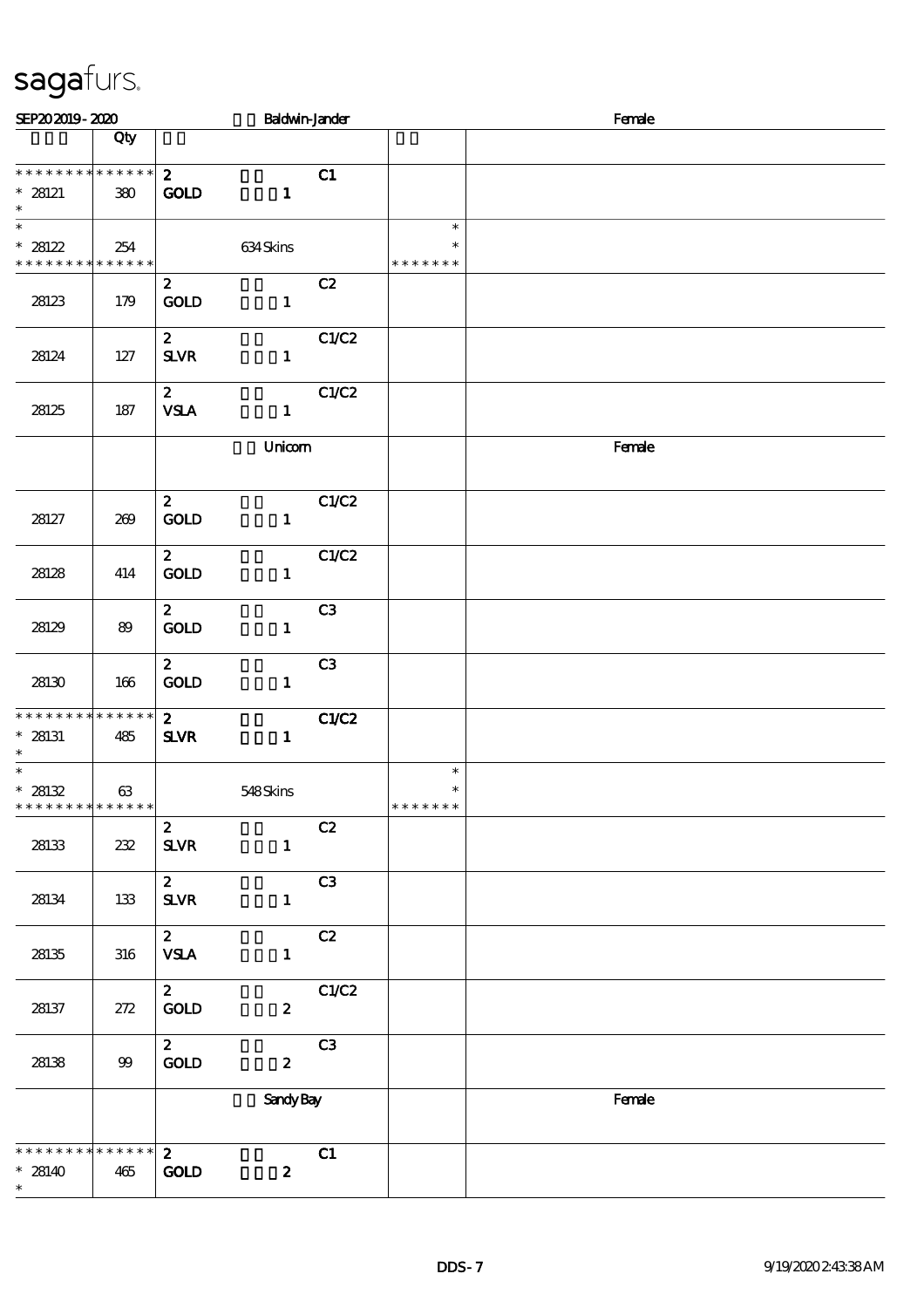| SEP202019-2020                                                       |                    |                                            | <b>Sandy Bay</b>    |                                   |                                   | Female |
|----------------------------------------------------------------------|--------------------|--------------------------------------------|---------------------|-----------------------------------|-----------------------------------|--------|
|                                                                      | Qty                |                                            |                     |                                   |                                   |        |
| $\ast$<br>$* 28141$<br>$\ast$                                        | 440                | $\mathbf{z}$<br>GOLD                       | $\boldsymbol{z}$    | C1                                | $\ast$<br>$\ast$<br>$\ast$        |        |
| $\overline{\phantom{a}}$<br>$* 28142$<br>$\ast$                      | 399                |                                            | $\,3$               |                                   | $\ast$<br>$\ast$<br>$\ast$        |        |
| $\ast$<br>$* 28143$<br>$\ast$                                        | 440                |                                            | $\overline{4}$      |                                   | $\ast$<br>$\ast$<br>$\ast$        |        |
| $\overline{\phantom{0}}$<br>$* 28144$<br>* * * * * * * * * * * * * * | 423                |                                            | $2167$ Skins        |                                   | $\ast$<br>$\ast$<br>* * * * * * * |        |
| 28145                                                                | 369                | $\mathbf{z}$<br><b>GOLD</b>                | $\boldsymbol{z}$    | C2                                |                                   |        |
| 28146                                                                | 334                | $\mathbf{2}$<br>${\bf S\!L}\!{\bf V\!R}$   | $\boldsymbol{z}$    | C1/C2                             |                                   |        |
| * * * * * * * *<br>$* 28147$<br>$\ast$                               | * * * * * *<br>465 | $\mathbf{2}$<br><b>VSLA</b>                | $\boldsymbol{z}$    | C1/C2                             |                                   |        |
| $_{*}^{-}$<br>$* 28148$<br>* * * * * * * * * * * * * *               | 169                |                                            | 634Skins            |                                   | $\ast$<br>$\ast$<br>* * * * * * * |        |
|                                                                      |                    |                                            | <b>Sundryowners</b> |                                   |                                   | Female |
| 28150                                                                | 264                | $\mathbf{1}$<br>LCS                        | $\mathbf{1}$        | C1/C2<br>$\overline{\phantom{a}}$ |                                   |        |
| 28151                                                                | 219                | $\mathbf{1}$<br>LG/S                       | $\mathbf{1}$        | C1/C2<br>$\overline{\mathbf{2}}$  |                                   |        |
| 28152                                                                | $222\,$            | $\mathbf{1}$<br>LG/S                       | $\mathbf{1}$        | C1/C2<br>$\mathbf{3}$             |                                   |        |
| 28153                                                                | 181                | $\mathbf{z}$<br>$\mathbf{LG}\mathcal{S}$   | $\mathbf{1}$        | C1/C2<br>$\blacksquare$           |                                   |        |
| 28154                                                                | 147                | $\mathbf{2}$<br>$\mathtt{LG}\mathcal{S}$   | $\mathbf{1}$        | C1/C2<br>$\mathbf{3}$             |                                   |        |
| 28155                                                                | 94                 | 3 <sup>7</sup><br>LG/S                     | $\mathbf{1}$        | C1/C2<br>$\boldsymbol{z}$         |                                   |        |
| 28156                                                                | 105                | 3 <sup>7</sup><br>$\mathtt{LG}\mathcal{S}$ | $\mathbf{1}$        | C1/C2<br>$\mathbf{3}$             |                                   |        |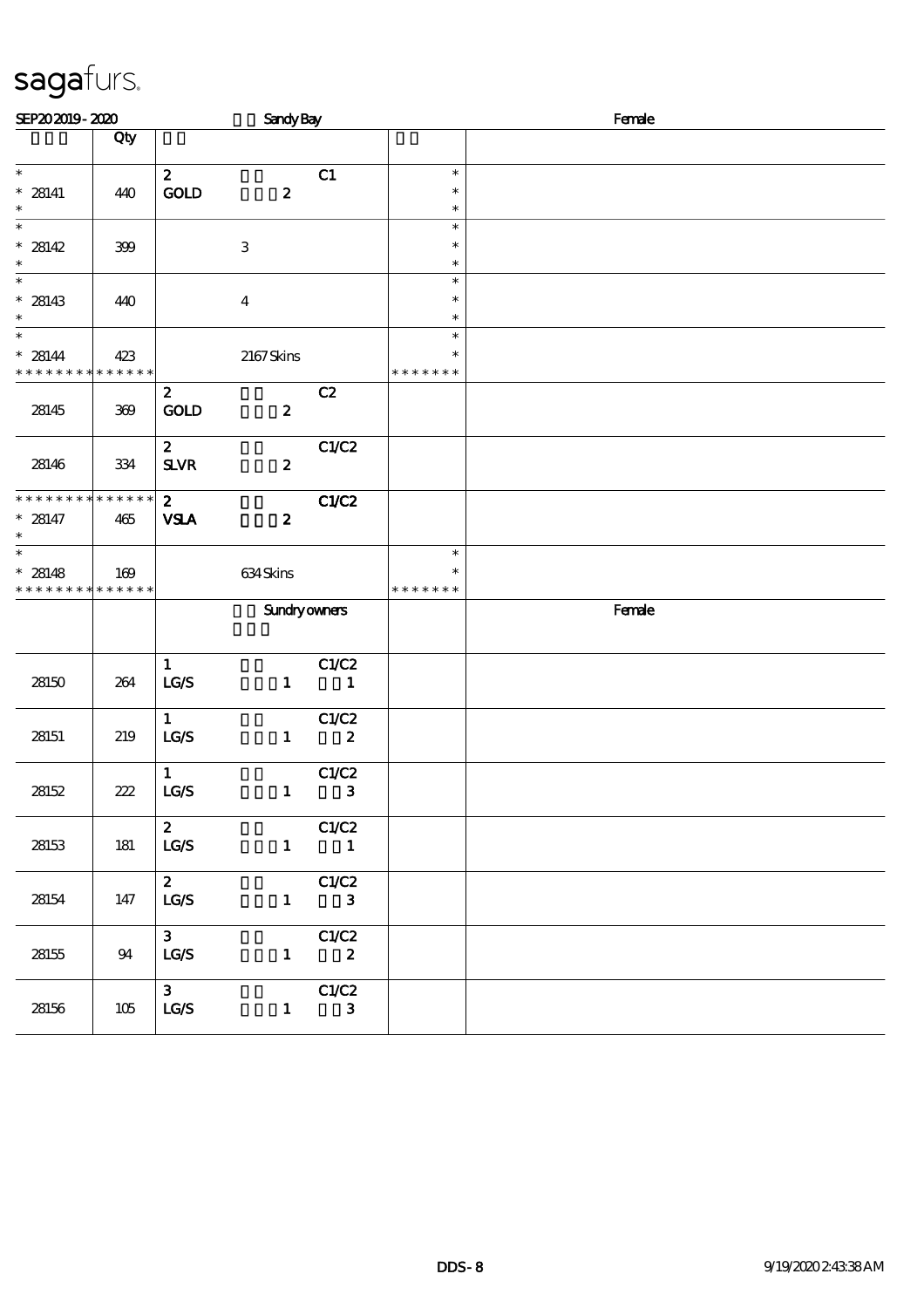| SEP202019-2020 |     | <b>Sundryowners</b> |                  |    |  |  |  |  |  |  |  |
|----------------|-----|---------------------|------------------|----|--|--|--|--|--|--|--|
|                | Qty |                     |                  |    |  |  |  |  |  |  |  |
| 32621          | 214 | 200<br>$S$ $I$      |                  | C2 |  |  |  |  |  |  |  |
| 32622          | 168 | 200                 | $\boldsymbol{z}$ | C2 |  |  |  |  |  |  |  |
| 32623          | 91  | 200                 | 4                | C2 |  |  |  |  |  |  |  |
| 32624          | 94  | 200                 | $\mathbf{5}$     | C2 |  |  |  |  |  |  |  |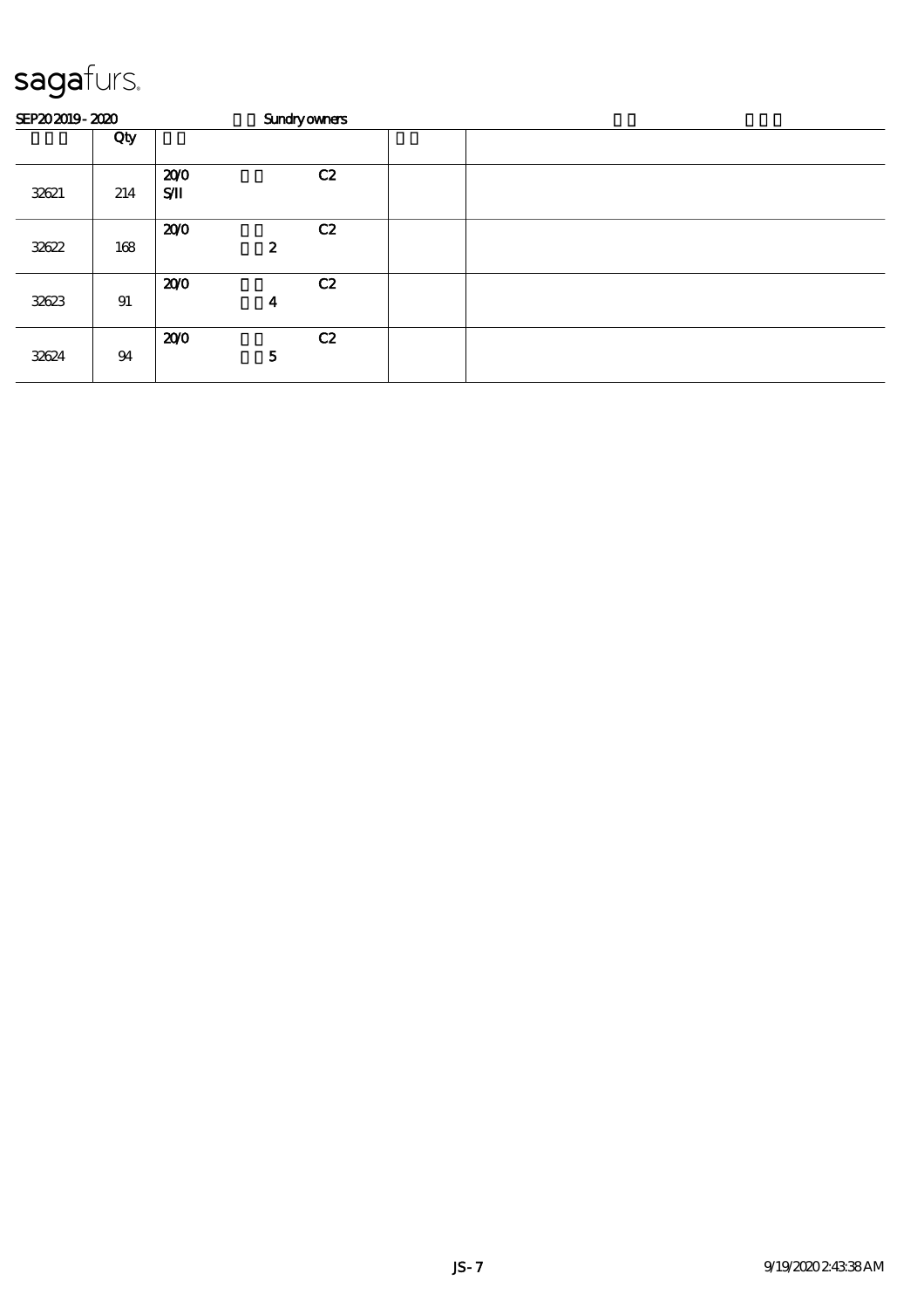

#### SEP202019-2020

|        | Qty   |              |    |  |
|--------|-------|--------------|----|--|
|        | Cert% |              |    |  |
|        |       | 50           | C2 |  |
| 375001 | 224   | $\mathbf{u}$ |    |  |
|        | (37%) |              |    |  |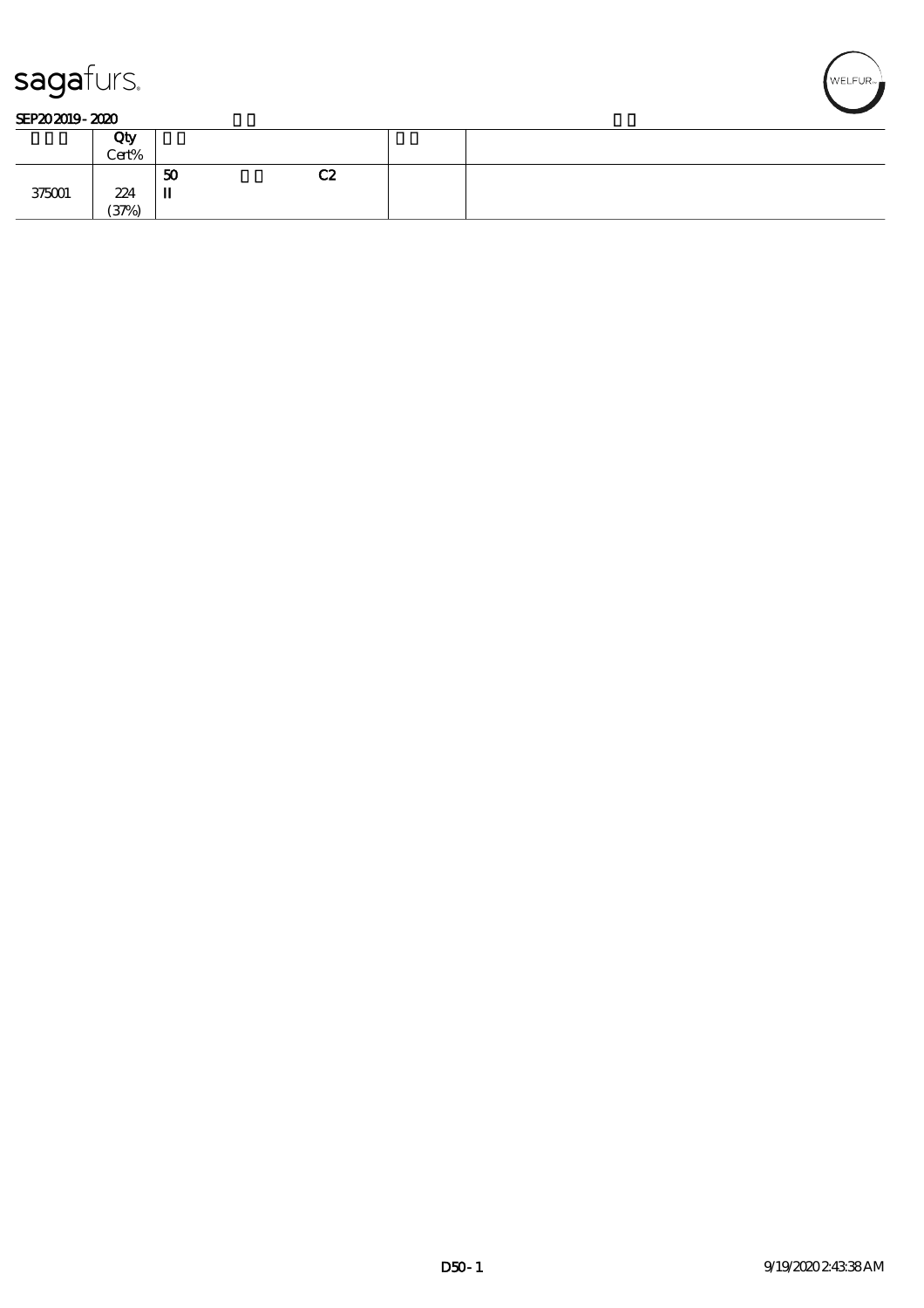| $\overline{Q}$ ty<br>Cert%<br>* * * * * * * * * * * * * *<br>C1<br>$\boldsymbol{\omega}$<br>$* 375041$<br>${\bf s}$<br>225<br>$\ast$<br>$(0\%)$<br>$\ast$<br>121<br>$\ast$<br>346Skins<br>$* 375042$<br>(100%)<br>∗<br>* * * * * * * * <mark>* * * * * *</mark><br>* * * * * * *<br>* * * * * * * * <mark>* * * * * *</mark><br>C2<br>$\boldsymbol{\omega}$<br>$\mathbf{S}$<br>$* 375043$<br>225<br>$\ast$<br>$(O_0)$<br>$\ast$<br>$\ast$<br>$* 375044$<br>$\boldsymbol{2}$<br>200<br>$\ast$<br>$\ast$<br>$(O\%)$<br>$\ast$<br>$\ast$<br>$\ast$<br>$* 375045$<br>$\,3$<br>208<br>$\ast$<br>$\ast$<br>$\ast$<br>(100%)<br>$\ast$<br>$\ast$<br>140<br>773Skins<br>$* 375046$<br>$(O\%)$<br>$\ast$<br>* * * * * * * * * * * * * *<br>* * * * * * *<br>C <sub>4</sub><br>$\boldsymbol{\omega}$<br>375047<br>$\mathbf{S}$<br>107<br>(42%)<br>C2<br>40<br>WB1<br>375048<br>$93$<br>$\mathbf{B}$<br>(23%)<br>* * * * * * * * <mark>* * * * * * *</mark><br>C1/C2<br>$\boldsymbol{\omega}$<br>$* 375049$<br>173<br>п<br>$\ast$<br>$(O_0)$<br>$\overline{\phantom{a}}$<br>172<br>$\ast$<br>$* 375050$<br>345Skins<br>(100%)<br>$\ast$<br>* * * * * * * * <mark>* * * * * *</mark><br>* * * * * * *<br>C3<br>40<br>П<br>375051<br>95<br>(52%)<br>* * * * * * * * * * * * * *<br>$\boldsymbol{\omega}$<br>C3<br><b>SAGA</b><br>$* 375052$<br>205<br>$\ast$<br>(20%)<br>$\overline{\phantom{a}}$<br>$\ast$<br>$\boldsymbol{2}$<br>$* 375053$<br>$\ast$<br>180<br>$\ast$<br>$\ast$<br>$(0\%)$<br>$\ast$<br>$\ast$<br>85<br>470Skins<br>$* 375054$<br>$(O\%)$<br>$\ast$<br>* * * * * * * * <mark>* * * * * *</mark> *<br>* * * * * * *<br>C <sub>4</sub><br>40<br><b>SAGA</b><br>$375055\,$<br>218<br>(20%)<br>C2<br>$\boldsymbol{\omega}$<br>WB1<br>IA<br>375056<br>161<br>(30%)<br>C2<br>$\boldsymbol{\omega}$<br><b>WB2</b><br>375057<br>223<br>IA<br>(23%)<br>C2<br>$\boldsymbol{\omega}$<br>$\mathbf{I}\mathbf{A}$<br>375058<br>167 | SEP202019-2020 |       |  |  |  |
|----------------------------------------------------------------------------------------------------------------------------------------------------------------------------------------------------------------------------------------------------------------------------------------------------------------------------------------------------------------------------------------------------------------------------------------------------------------------------------------------------------------------------------------------------------------------------------------------------------------------------------------------------------------------------------------------------------------------------------------------------------------------------------------------------------------------------------------------------------------------------------------------------------------------------------------------------------------------------------------------------------------------------------------------------------------------------------------------------------------------------------------------------------------------------------------------------------------------------------------------------------------------------------------------------------------------------------------------------------------------------------------------------------------------------------------------------------------------------------------------------------------------------------------------------------------------------------------------------------------------------------------------------------------------------------------------------------------------------------------------------------------------------------------------------------------------------------------------------------------------------------------------------------------------------|----------------|-------|--|--|--|
|                                                                                                                                                                                                                                                                                                                                                                                                                                                                                                                                                                                                                                                                                                                                                                                                                                                                                                                                                                                                                                                                                                                                                                                                                                                                                                                                                                                                                                                                                                                                                                                                                                                                                                                                                                                                                                                                                                                            |                |       |  |  |  |
|                                                                                                                                                                                                                                                                                                                                                                                                                                                                                                                                                                                                                                                                                                                                                                                                                                                                                                                                                                                                                                                                                                                                                                                                                                                                                                                                                                                                                                                                                                                                                                                                                                                                                                                                                                                                                                                                                                                            |                |       |  |  |  |
|                                                                                                                                                                                                                                                                                                                                                                                                                                                                                                                                                                                                                                                                                                                                                                                                                                                                                                                                                                                                                                                                                                                                                                                                                                                                                                                                                                                                                                                                                                                                                                                                                                                                                                                                                                                                                                                                                                                            |                |       |  |  |  |
|                                                                                                                                                                                                                                                                                                                                                                                                                                                                                                                                                                                                                                                                                                                                                                                                                                                                                                                                                                                                                                                                                                                                                                                                                                                                                                                                                                                                                                                                                                                                                                                                                                                                                                                                                                                                                                                                                                                            |                |       |  |  |  |
|                                                                                                                                                                                                                                                                                                                                                                                                                                                                                                                                                                                                                                                                                                                                                                                                                                                                                                                                                                                                                                                                                                                                                                                                                                                                                                                                                                                                                                                                                                                                                                                                                                                                                                                                                                                                                                                                                                                            |                |       |  |  |  |
|                                                                                                                                                                                                                                                                                                                                                                                                                                                                                                                                                                                                                                                                                                                                                                                                                                                                                                                                                                                                                                                                                                                                                                                                                                                                                                                                                                                                                                                                                                                                                                                                                                                                                                                                                                                                                                                                                                                            |                |       |  |  |  |
|                                                                                                                                                                                                                                                                                                                                                                                                                                                                                                                                                                                                                                                                                                                                                                                                                                                                                                                                                                                                                                                                                                                                                                                                                                                                                                                                                                                                                                                                                                                                                                                                                                                                                                                                                                                                                                                                                                                            |                |       |  |  |  |
|                                                                                                                                                                                                                                                                                                                                                                                                                                                                                                                                                                                                                                                                                                                                                                                                                                                                                                                                                                                                                                                                                                                                                                                                                                                                                                                                                                                                                                                                                                                                                                                                                                                                                                                                                                                                                                                                                                                            |                |       |  |  |  |
|                                                                                                                                                                                                                                                                                                                                                                                                                                                                                                                                                                                                                                                                                                                                                                                                                                                                                                                                                                                                                                                                                                                                                                                                                                                                                                                                                                                                                                                                                                                                                                                                                                                                                                                                                                                                                                                                                                                            |                |       |  |  |  |
|                                                                                                                                                                                                                                                                                                                                                                                                                                                                                                                                                                                                                                                                                                                                                                                                                                                                                                                                                                                                                                                                                                                                                                                                                                                                                                                                                                                                                                                                                                                                                                                                                                                                                                                                                                                                                                                                                                                            |                |       |  |  |  |
|                                                                                                                                                                                                                                                                                                                                                                                                                                                                                                                                                                                                                                                                                                                                                                                                                                                                                                                                                                                                                                                                                                                                                                                                                                                                                                                                                                                                                                                                                                                                                                                                                                                                                                                                                                                                                                                                                                                            |                |       |  |  |  |
|                                                                                                                                                                                                                                                                                                                                                                                                                                                                                                                                                                                                                                                                                                                                                                                                                                                                                                                                                                                                                                                                                                                                                                                                                                                                                                                                                                                                                                                                                                                                                                                                                                                                                                                                                                                                                                                                                                                            |                |       |  |  |  |
|                                                                                                                                                                                                                                                                                                                                                                                                                                                                                                                                                                                                                                                                                                                                                                                                                                                                                                                                                                                                                                                                                                                                                                                                                                                                                                                                                                                                                                                                                                                                                                                                                                                                                                                                                                                                                                                                                                                            |                |       |  |  |  |
|                                                                                                                                                                                                                                                                                                                                                                                                                                                                                                                                                                                                                                                                                                                                                                                                                                                                                                                                                                                                                                                                                                                                                                                                                                                                                                                                                                                                                                                                                                                                                                                                                                                                                                                                                                                                                                                                                                                            |                |       |  |  |  |
|                                                                                                                                                                                                                                                                                                                                                                                                                                                                                                                                                                                                                                                                                                                                                                                                                                                                                                                                                                                                                                                                                                                                                                                                                                                                                                                                                                                                                                                                                                                                                                                                                                                                                                                                                                                                                                                                                                                            |                |       |  |  |  |
|                                                                                                                                                                                                                                                                                                                                                                                                                                                                                                                                                                                                                                                                                                                                                                                                                                                                                                                                                                                                                                                                                                                                                                                                                                                                                                                                                                                                                                                                                                                                                                                                                                                                                                                                                                                                                                                                                                                            |                |       |  |  |  |
|                                                                                                                                                                                                                                                                                                                                                                                                                                                                                                                                                                                                                                                                                                                                                                                                                                                                                                                                                                                                                                                                                                                                                                                                                                                                                                                                                                                                                                                                                                                                                                                                                                                                                                                                                                                                                                                                                                                            |                |       |  |  |  |
|                                                                                                                                                                                                                                                                                                                                                                                                                                                                                                                                                                                                                                                                                                                                                                                                                                                                                                                                                                                                                                                                                                                                                                                                                                                                                                                                                                                                                                                                                                                                                                                                                                                                                                                                                                                                                                                                                                                            |                |       |  |  |  |
|                                                                                                                                                                                                                                                                                                                                                                                                                                                                                                                                                                                                                                                                                                                                                                                                                                                                                                                                                                                                                                                                                                                                                                                                                                                                                                                                                                                                                                                                                                                                                                                                                                                                                                                                                                                                                                                                                                                            |                |       |  |  |  |
|                                                                                                                                                                                                                                                                                                                                                                                                                                                                                                                                                                                                                                                                                                                                                                                                                                                                                                                                                                                                                                                                                                                                                                                                                                                                                                                                                                                                                                                                                                                                                                                                                                                                                                                                                                                                                                                                                                                            |                |       |  |  |  |
|                                                                                                                                                                                                                                                                                                                                                                                                                                                                                                                                                                                                                                                                                                                                                                                                                                                                                                                                                                                                                                                                                                                                                                                                                                                                                                                                                                                                                                                                                                                                                                                                                                                                                                                                                                                                                                                                                                                            |                |       |  |  |  |
|                                                                                                                                                                                                                                                                                                                                                                                                                                                                                                                                                                                                                                                                                                                                                                                                                                                                                                                                                                                                                                                                                                                                                                                                                                                                                                                                                                                                                                                                                                                                                                                                                                                                                                                                                                                                                                                                                                                            |                |       |  |  |  |
|                                                                                                                                                                                                                                                                                                                                                                                                                                                                                                                                                                                                                                                                                                                                                                                                                                                                                                                                                                                                                                                                                                                                                                                                                                                                                                                                                                                                                                                                                                                                                                                                                                                                                                                                                                                                                                                                                                                            |                |       |  |  |  |
|                                                                                                                                                                                                                                                                                                                                                                                                                                                                                                                                                                                                                                                                                                                                                                                                                                                                                                                                                                                                                                                                                                                                                                                                                                                                                                                                                                                                                                                                                                                                                                                                                                                                                                                                                                                                                                                                                                                            |                |       |  |  |  |
|                                                                                                                                                                                                                                                                                                                                                                                                                                                                                                                                                                                                                                                                                                                                                                                                                                                                                                                                                                                                                                                                                                                                                                                                                                                                                                                                                                                                                                                                                                                                                                                                                                                                                                                                                                                                                                                                                                                            |                |       |  |  |  |
|                                                                                                                                                                                                                                                                                                                                                                                                                                                                                                                                                                                                                                                                                                                                                                                                                                                                                                                                                                                                                                                                                                                                                                                                                                                                                                                                                                                                                                                                                                                                                                                                                                                                                                                                                                                                                                                                                                                            |                |       |  |  |  |
|                                                                                                                                                                                                                                                                                                                                                                                                                                                                                                                                                                                                                                                                                                                                                                                                                                                                                                                                                                                                                                                                                                                                                                                                                                                                                                                                                                                                                                                                                                                                                                                                                                                                                                                                                                                                                                                                                                                            |                |       |  |  |  |
|                                                                                                                                                                                                                                                                                                                                                                                                                                                                                                                                                                                                                                                                                                                                                                                                                                                                                                                                                                                                                                                                                                                                                                                                                                                                                                                                                                                                                                                                                                                                                                                                                                                                                                                                                                                                                                                                                                                            |                |       |  |  |  |
|                                                                                                                                                                                                                                                                                                                                                                                                                                                                                                                                                                                                                                                                                                                                                                                                                                                                                                                                                                                                                                                                                                                                                                                                                                                                                                                                                                                                                                                                                                                                                                                                                                                                                                                                                                                                                                                                                                                            |                |       |  |  |  |
|                                                                                                                                                                                                                                                                                                                                                                                                                                                                                                                                                                                                                                                                                                                                                                                                                                                                                                                                                                                                                                                                                                                                                                                                                                                                                                                                                                                                                                                                                                                                                                                                                                                                                                                                                                                                                                                                                                                            |                |       |  |  |  |
|                                                                                                                                                                                                                                                                                                                                                                                                                                                                                                                                                                                                                                                                                                                                                                                                                                                                                                                                                                                                                                                                                                                                                                                                                                                                                                                                                                                                                                                                                                                                                                                                                                                                                                                                                                                                                                                                                                                            |                |       |  |  |  |
|                                                                                                                                                                                                                                                                                                                                                                                                                                                                                                                                                                                                                                                                                                                                                                                                                                                                                                                                                                                                                                                                                                                                                                                                                                                                                                                                                                                                                                                                                                                                                                                                                                                                                                                                                                                                                                                                                                                            |                |       |  |  |  |
|                                                                                                                                                                                                                                                                                                                                                                                                                                                                                                                                                                                                                                                                                                                                                                                                                                                                                                                                                                                                                                                                                                                                                                                                                                                                                                                                                                                                                                                                                                                                                                                                                                                                                                                                                                                                                                                                                                                            |                |       |  |  |  |
|                                                                                                                                                                                                                                                                                                                                                                                                                                                                                                                                                                                                                                                                                                                                                                                                                                                                                                                                                                                                                                                                                                                                                                                                                                                                                                                                                                                                                                                                                                                                                                                                                                                                                                                                                                                                                                                                                                                            |                |       |  |  |  |
|                                                                                                                                                                                                                                                                                                                                                                                                                                                                                                                                                                                                                                                                                                                                                                                                                                                                                                                                                                                                                                                                                                                                                                                                                                                                                                                                                                                                                                                                                                                                                                                                                                                                                                                                                                                                                                                                                                                            |                |       |  |  |  |
|                                                                                                                                                                                                                                                                                                                                                                                                                                                                                                                                                                                                                                                                                                                                                                                                                                                                                                                                                                                                                                                                                                                                                                                                                                                                                                                                                                                                                                                                                                                                                                                                                                                                                                                                                                                                                                                                                                                            |                |       |  |  |  |
|                                                                                                                                                                                                                                                                                                                                                                                                                                                                                                                                                                                                                                                                                                                                                                                                                                                                                                                                                                                                                                                                                                                                                                                                                                                                                                                                                                                                                                                                                                                                                                                                                                                                                                                                                                                                                                                                                                                            |                |       |  |  |  |
|                                                                                                                                                                                                                                                                                                                                                                                                                                                                                                                                                                                                                                                                                                                                                                                                                                                                                                                                                                                                                                                                                                                                                                                                                                                                                                                                                                                                                                                                                                                                                                                                                                                                                                                                                                                                                                                                                                                            |                |       |  |  |  |
|                                                                                                                                                                                                                                                                                                                                                                                                                                                                                                                                                                                                                                                                                                                                                                                                                                                                                                                                                                                                                                                                                                                                                                                                                                                                                                                                                                                                                                                                                                                                                                                                                                                                                                                                                                                                                                                                                                                            |                |       |  |  |  |
|                                                                                                                                                                                                                                                                                                                                                                                                                                                                                                                                                                                                                                                                                                                                                                                                                                                                                                                                                                                                                                                                                                                                                                                                                                                                                                                                                                                                                                                                                                                                                                                                                                                                                                                                                                                                                                                                                                                            |                |       |  |  |  |
|                                                                                                                                                                                                                                                                                                                                                                                                                                                                                                                                                                                                                                                                                                                                                                                                                                                                                                                                                                                                                                                                                                                                                                                                                                                                                                                                                                                                                                                                                                                                                                                                                                                                                                                                                                                                                                                                                                                            |                |       |  |  |  |
|                                                                                                                                                                                                                                                                                                                                                                                                                                                                                                                                                                                                                                                                                                                                                                                                                                                                                                                                                                                                                                                                                                                                                                                                                                                                                                                                                                                                                                                                                                                                                                                                                                                                                                                                                                                                                                                                                                                            |                |       |  |  |  |
|                                                                                                                                                                                                                                                                                                                                                                                                                                                                                                                                                                                                                                                                                                                                                                                                                                                                                                                                                                                                                                                                                                                                                                                                                                                                                                                                                                                                                                                                                                                                                                                                                                                                                                                                                                                                                                                                                                                            |                |       |  |  |  |
|                                                                                                                                                                                                                                                                                                                                                                                                                                                                                                                                                                                                                                                                                                                                                                                                                                                                                                                                                                                                                                                                                                                                                                                                                                                                                                                                                                                                                                                                                                                                                                                                                                                                                                                                                                                                                                                                                                                            |                |       |  |  |  |
|                                                                                                                                                                                                                                                                                                                                                                                                                                                                                                                                                                                                                                                                                                                                                                                                                                                                                                                                                                                                                                                                                                                                                                                                                                                                                                                                                                                                                                                                                                                                                                                                                                                                                                                                                                                                                                                                                                                            |                |       |  |  |  |
|                                                                                                                                                                                                                                                                                                                                                                                                                                                                                                                                                                                                                                                                                                                                                                                                                                                                                                                                                                                                                                                                                                                                                                                                                                                                                                                                                                                                                                                                                                                                                                                                                                                                                                                                                                                                                                                                                                                            |                |       |  |  |  |
|                                                                                                                                                                                                                                                                                                                                                                                                                                                                                                                                                                                                                                                                                                                                                                                                                                                                                                                                                                                                                                                                                                                                                                                                                                                                                                                                                                                                                                                                                                                                                                                                                                                                                                                                                                                                                                                                                                                            |                |       |  |  |  |
|                                                                                                                                                                                                                                                                                                                                                                                                                                                                                                                                                                                                                                                                                                                                                                                                                                                                                                                                                                                                                                                                                                                                                                                                                                                                                                                                                                                                                                                                                                                                                                                                                                                                                                                                                                                                                                                                                                                            |                |       |  |  |  |
|                                                                                                                                                                                                                                                                                                                                                                                                                                                                                                                                                                                                                                                                                                                                                                                                                                                                                                                                                                                                                                                                                                                                                                                                                                                                                                                                                                                                                                                                                                                                                                                                                                                                                                                                                                                                                                                                                                                            |                |       |  |  |  |
|                                                                                                                                                                                                                                                                                                                                                                                                                                                                                                                                                                                                                                                                                                                                                                                                                                                                                                                                                                                                                                                                                                                                                                                                                                                                                                                                                                                                                                                                                                                                                                                                                                                                                                                                                                                                                                                                                                                            |                |       |  |  |  |
|                                                                                                                                                                                                                                                                                                                                                                                                                                                                                                                                                                                                                                                                                                                                                                                                                                                                                                                                                                                                                                                                                                                                                                                                                                                                                                                                                                                                                                                                                                                                                                                                                                                                                                                                                                                                                                                                                                                            |                |       |  |  |  |
|                                                                                                                                                                                                                                                                                                                                                                                                                                                                                                                                                                                                                                                                                                                                                                                                                                                                                                                                                                                                                                                                                                                                                                                                                                                                                                                                                                                                                                                                                                                                                                                                                                                                                                                                                                                                                                                                                                                            |                |       |  |  |  |
|                                                                                                                                                                                                                                                                                                                                                                                                                                                                                                                                                                                                                                                                                                                                                                                                                                                                                                                                                                                                                                                                                                                                                                                                                                                                                                                                                                                                                                                                                                                                                                                                                                                                                                                                                                                                                                                                                                                            |                |       |  |  |  |
|                                                                                                                                                                                                                                                                                                                                                                                                                                                                                                                                                                                                                                                                                                                                                                                                                                                                                                                                                                                                                                                                                                                                                                                                                                                                                                                                                                                                                                                                                                                                                                                                                                                                                                                                                                                                                                                                                                                            |                |       |  |  |  |
|                                                                                                                                                                                                                                                                                                                                                                                                                                                                                                                                                                                                                                                                                                                                                                                                                                                                                                                                                                                                                                                                                                                                                                                                                                                                                                                                                                                                                                                                                                                                                                                                                                                                                                                                                                                                                                                                                                                            |                |       |  |  |  |
|                                                                                                                                                                                                                                                                                                                                                                                                                                                                                                                                                                                                                                                                                                                                                                                                                                                                                                                                                                                                                                                                                                                                                                                                                                                                                                                                                                                                                                                                                                                                                                                                                                                                                                                                                                                                                                                                                                                            |                |       |  |  |  |
|                                                                                                                                                                                                                                                                                                                                                                                                                                                                                                                                                                                                                                                                                                                                                                                                                                                                                                                                                                                                                                                                                                                                                                                                                                                                                                                                                                                                                                                                                                                                                                                                                                                                                                                                                                                                                                                                                                                            |                |       |  |  |  |
|                                                                                                                                                                                                                                                                                                                                                                                                                                                                                                                                                                                                                                                                                                                                                                                                                                                                                                                                                                                                                                                                                                                                                                                                                                                                                                                                                                                                                                                                                                                                                                                                                                                                                                                                                                                                                                                                                                                            |                |       |  |  |  |
|                                                                                                                                                                                                                                                                                                                                                                                                                                                                                                                                                                                                                                                                                                                                                                                                                                                                                                                                                                                                                                                                                                                                                                                                                                                                                                                                                                                                                                                                                                                                                                                                                                                                                                                                                                                                                                                                                                                            |                | (23%) |  |  |  |

WELFUR<sub>"</sub>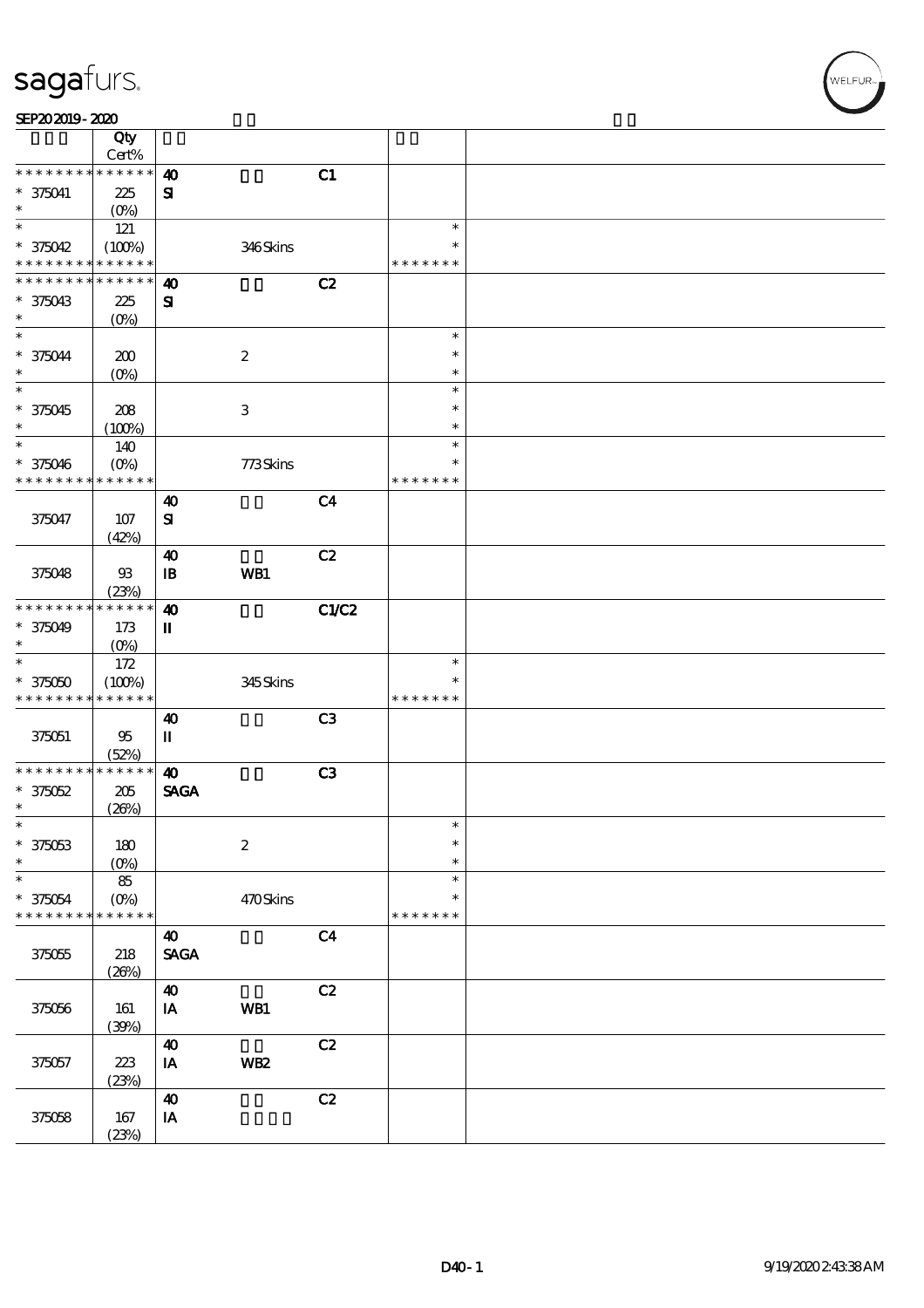#### $SEP202019 - 2020$

|                               | Qty                     |                                   |                         |  |
|-------------------------------|-------------------------|-----------------------------------|-------------------------|--|
| * * * * * * * *               | $Cert\%$<br>* * * * * * | C1<br>$\boldsymbol{\mathfrak{D}}$ |                         |  |
| $* 375081$                    | 245                     | $\mathbf{S}$                      |                         |  |
| $\ast$                        | $(0\%)$                 |                                   |                         |  |
| $\ast$                        |                         |                                   | $\ast$                  |  |
| $* 375082$                    | 220                     | $\boldsymbol{2}$                  | $\ast$                  |  |
| $\ast$<br>$\ast$              | $(0\%)$                 |                                   | $\ast$<br>$\ast$        |  |
| $* 375083$                    | 220                     | $\,3$                             | $\ast$                  |  |
| $\ast$                        | (100%)                  |                                   | $\ast$                  |  |
| $\ast$                        |                         |                                   | $\ast$                  |  |
| $* 375084$                    | $220$                   | $\boldsymbol{4}$                  | $\ast$                  |  |
| $\ast$                        | (100%)                  |                                   | $\ast$                  |  |
| $\ast$                        |                         |                                   | $\ast$<br>$\ast$        |  |
| $* 375085$<br>$\ast$          | 220<br>(100%)           | $\mathbf 5$                       | $\ast$                  |  |
| $\ast$                        |                         |                                   | $\ast$                  |  |
| $* 375086$                    | ${\bf 76}$              | $\bf 6$                           | $\ast$                  |  |
| $\ast$                        | (100%)                  |                                   | $\ast$                  |  |
| $\ast$                        | ${\mathfrak{A}}$        |                                   | $\ast$                  |  |
| $* 375087$<br>* * * * * * * * | $(O\%)$<br>* * * * * *  | 1293Skins                         | $\ast$<br>* * * * * * * |  |
| * * * * * * * *               | * * * * * *             | $\boldsymbol{\mathfrak{D}}$<br>C2 |                         |  |
| $* 375088$                    | 220                     | ${\bf S}$                         |                         |  |
| $\ast$                        | $(0\%)$                 |                                   |                         |  |
| $\ast$                        |                         |                                   | $\ast$                  |  |
| $* 375089$<br>$\ast$          | 220                     | $\boldsymbol{2}$                  | $\ast$                  |  |
| $\ast$                        | $(0\%)$                 |                                   | $\ast$<br>$\ast$        |  |
| $* 375000$                    | 220                     | $\,3$                             | $\ast$                  |  |
| $\ast$                        | $(0\%)$                 |                                   | $\ast$                  |  |
| $\ast$                        |                         |                                   | $\ast$                  |  |
| $* 375091$                    | $220$                   | $\boldsymbol{4}$                  | $\ast$                  |  |
| $\ast$<br>$\ast$              | $(0\%)$                 |                                   | $\ast$<br>$\ast$        |  |
| $^*$ 375092 $\,$              | 220                     | $\bf 5$                           | $\ast$                  |  |
| $\ast$                        | (100%)                  |                                   | $\ast$                  |  |
| $\ast$                        |                         |                                   | $\ast$                  |  |
| $* 375003$                    | $220$                   | $\bf 6$                           | $\ast$                  |  |
| $\ast$                        | (100%)                  |                                   | $\ast$                  |  |
| $\ast$<br>$* 375094$          | $220\,$                 | $\boldsymbol{\tau}$               | $\ast$<br>$\ast$        |  |
| $\ast$                        | (100%)                  |                                   | $\ast$                  |  |
| $\ast$                        |                         |                                   | $\ast$                  |  |
| $* 375005$                    | 220                     | ${\bf 8}$                         | $\ast$                  |  |
| $\ast$                        | (100%)                  |                                   | $\ast$                  |  |
| $\ast$<br>$* 375096$          | 154                     | $\boldsymbol{9}$                  | $\ast$<br>$\ast$        |  |
| $\ast$                        | (100%)                  |                                   | $\ast$                  |  |
| $\ast$                        | $\boldsymbol{\pi}$      |                                   | $\ast$                  |  |
| $* 375097$                    | (0%)                    | 1984 Skins                        | $\ast$                  |  |
| * * * * * * * *               | * * * * * *             |                                   | * * * * * * *           |  |
| * * * * * * *                 | * * * * * *             | C3<br>$\boldsymbol{\mathfrak{D}}$ |                         |  |
| $* 375098$<br>$\ast$          | 245<br>$(0\%)$          | $\mathbf{S}$                      |                         |  |
| $\ast$                        |                         |                                   | $\ast$                  |  |
| $* 375099$                    | 220                     | $\boldsymbol{2}$                  | $\ast$                  |  |
| $\ast$                        | $(0\%)$                 |                                   | $\ast$                  |  |
| $\ast$                        |                         |                                   | $\ast$                  |  |
| $*375100$<br>$\ast$           | 200                     | $\,3$                             | $\ast$<br>$\ast$        |  |
|                               | (90%)                   |                                   |                         |  |

**NELFUR**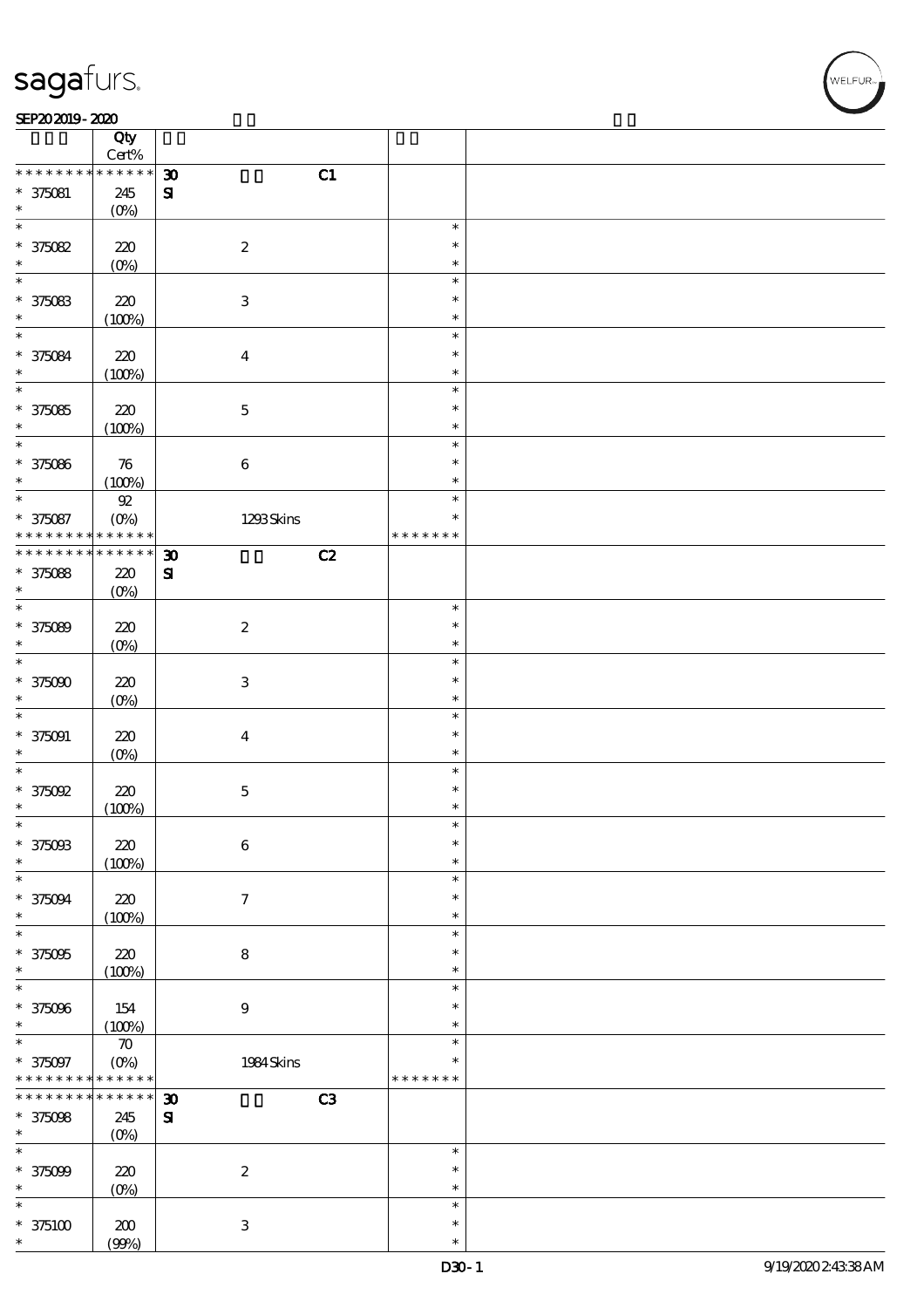#### SEP202019-2020

|                                            | Qty<br>Cert%         |                                       |                           |                |               |  |
|--------------------------------------------|----------------------|---------------------------------------|---------------------------|----------------|---------------|--|
| $\ast$                                     |                      | $\boldsymbol{\mathfrak{D}}$           |                           | C3             | $\ast$        |  |
| $* 375101$                                 | 51                   | $\mathbf{S}$                          |                           |                | $\ast$        |  |
| *                                          |                      |                                       |                           |                | $\ast$        |  |
| $\ast$                                     | (100%)               |                                       |                           |                | $\ast$        |  |
|                                            | 85                   |                                       |                           |                |               |  |
| $*$ 375102                                 | (1%)                 |                                       | 801 Skins                 |                | $\ast$        |  |
| * * * * * * * * <mark>* * * * * * *</mark> |                      |                                       |                           |                | * * * * * * * |  |
|                                            |                      | $\boldsymbol{\mathfrak{D}}$           |                           | C <sub>4</sub> |               |  |
| 375103                                     | 268                  | ${\bf s}$                             |                           |                |               |  |
|                                            | (35%)                |                                       |                           |                |               |  |
|                                            |                      | $\boldsymbol{\mathfrak{D}}$           |                           | C <sub>3</sub> |               |  |
|                                            |                      |                                       |                           |                |               |  |
| 375104                                     | 102                  | ${\bf s}$                             | <b>INAP</b>               |                |               |  |
|                                            | (63%)                |                                       |                           |                |               |  |
|                                            |                      | $\boldsymbol{\mathfrak{D}}$           |                           | C2             |               |  |
| 375105                                     | 165                  | $\, {\bf I} \! {\bf B} \,$            | WB1                       |                |               |  |
|                                            | (50%)                |                                       |                           |                |               |  |
|                                            |                      | $\boldsymbol{\mathfrak{D}}$           |                           | C2             |               |  |
| 375106                                     | 118                  | $\mathbf{B}$                          | WB <sub>2</sub>           |                |               |  |
|                                            |                      |                                       |                           |                |               |  |
|                                            | (34%)                |                                       |                           |                |               |  |
|                                            |                      | $\boldsymbol{\mathfrak{D}}$           |                           | C2             |               |  |
| 375107                                     | 126                  | $\, {\bf B}$                          | WB <sub>2</sub>           | <b>LNAP</b>    |               |  |
|                                            | (69%)                |                                       |                           |                |               |  |
|                                            |                      | $\boldsymbol{\mathfrak{D}}$           |                           | C2             |               |  |
| 375108                                     | 79                   | $\mathbf{B}$                          |                           |                |               |  |
|                                            | (36%)                |                                       |                           |                |               |  |
| * * * * * * * *                            | * * * * * *          | $\boldsymbol{\mathfrak{D}}$           |                           | C1             |               |  |
|                                            |                      |                                       |                           |                |               |  |
| $* 375109$                                 | 139                  | $\mathbf I$                           |                           |                |               |  |
| $\ast$                                     | $(O\%)$              |                                       |                           |                |               |  |
| $\ast$                                     | 134                  |                                       |                           |                | $\ast$        |  |
| $* 375110$                                 | (100%)               |                                       | 273Skins                  |                | *             |  |
| * * * * * * * *                            | * * * * * *          |                                       |                           |                | * * * * * * * |  |
| * * * * * * * *                            | $* * * * * * *$      | $\boldsymbol{\mathfrak{D}}$           |                           | C2             |               |  |
| $* 375111$                                 |                      | $\mathbf{I}$                          |                           |                |               |  |
|                                            |                      |                                       |                           |                |               |  |
|                                            | 233                  |                                       |                           |                |               |  |
| $\ast$                                     | $(O\%)$              |                                       |                           |                |               |  |
| $\ast$                                     | 192                  |                                       |                           |                | $\ast$        |  |
| $* 375112$                                 | (100%)               |                                       | 425Skins                  |                | $\ast$        |  |
| * * * * * * * * <mark>* * * * * * *</mark> |                      |                                       |                           |                | * * * * * * * |  |
|                                            |                      | $\boldsymbol{\mathfrak{D}}$           |                           | C3             |               |  |
| 375113                                     | 168                  | $\rm I\hspace{-.1em}I\hspace{-.1em}I$ |                           |                |               |  |
|                                            |                      |                                       |                           |                |               |  |
| * * * * * * * *                            | (51%)<br>* * * * * * |                                       |                           |                |               |  |
|                                            |                      | $\boldsymbol{\mathfrak{D}}$           |                           | C1             |               |  |
| $* 375114$                                 | 200                  | <b>SAGA</b>                           |                           |                |               |  |
| $\ast$                                     | (100%)               |                                       |                           |                |               |  |
| $\overline{\ast}$                          | 200                  |                                       |                           |                | $\ast$        |  |
| $* 375115$                                 | (100%)               |                                       | 400Skins                  |                | *             |  |
| * * * * * * * *                            | * * * * * *          |                                       |                           |                | * * * * * * * |  |
| * * * * * * *                              | * * * * * *          | $\boldsymbol{\mathfrak{D}}$           |                           | C2             |               |  |
| $* 375116$                                 | $200$                | <b>SAGA</b>                           |                           |                |               |  |
| $\ast$                                     | $(O\%)$              |                                       |                           |                |               |  |
| $\ast$                                     |                      |                                       |                           |                | $\ast$        |  |
|                                            |                      |                                       |                           |                | $\ast$        |  |
| $* 375117$<br>$\ast$                       | 200                  |                                       | $\boldsymbol{2}$          |                | $\ast$        |  |
|                                            | $(O_0)$              |                                       |                           |                |               |  |
| $\overline{\ast}$                          |                      |                                       |                           |                | $\ast$        |  |
| $* 375118$                                 | 200                  |                                       | $\ensuremath{\mathbf{3}}$ |                | $\ast$        |  |
| $\ast$                                     | (100%)               |                                       |                           |                | $\ast$        |  |
| $\ast$                                     |                      |                                       |                           |                | $\ast$        |  |
| $* 375119$                                 | 200                  |                                       | $\boldsymbol{4}$          |                | $\ast$        |  |
| $\ast$                                     |                      |                                       |                           |                | $\ast$        |  |
| $\ast$                                     | (100%)               |                                       |                           |                | $\ast$        |  |
|                                            |                      |                                       |                           |                | $\ast$        |  |
| $*375120$<br>$\ast$                        | 206<br>(100%)        |                                       | $\mathbf 5$               |                | $\ast$        |  |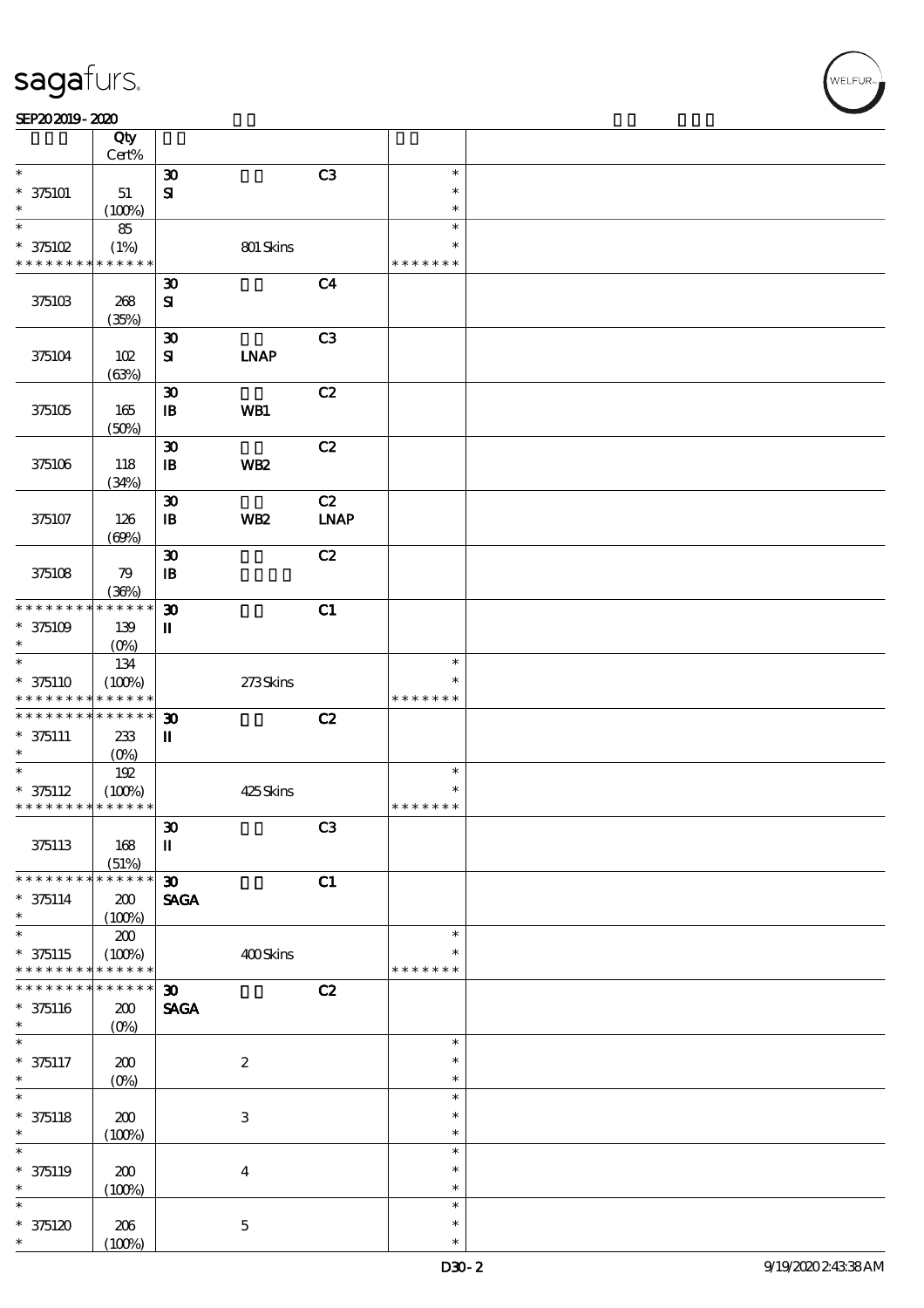#### $SEP202019 - 2020$

|                   | Qty<br>Cert%        |                             |                  |                |               |  |
|-------------------|---------------------|-----------------------------|------------------|----------------|---------------|--|
| $\ast$            | 59                  | $\boldsymbol{\mathfrak{D}}$ |                  | C2             | $\ast$        |  |
| $* 375121$        |                     | <b>SAGA</b>                 |                  |                | $\ast$        |  |
| * * * * * * * *   | * * * * * *         |                             |                  |                | * * * * * * * |  |
| * * * * * * * *   | $* * * * * * *$     |                             |                  |                |               |  |
|                   |                     | $\boldsymbol{\mathfrak{D}}$ |                  | C <sub>3</sub> |               |  |
| $* 375122$        | 225                 | <b>SAGA</b>                 |                  |                |               |  |
| $\ast$            | (O <sub>0</sub> )   |                             |                  |                |               |  |
| $\overline{\ast}$ |                     |                             |                  |                | $\ast$        |  |
| $* 375123$        | 200                 |                             | $\boldsymbol{2}$ |                | $\ast$        |  |
| $\ast$            | $(O\!/\!o)$         |                             |                  |                | $\ast$        |  |
| $\ast$            |                     |                             |                  |                | $\ast$        |  |
|                   |                     |                             |                  |                | $\ast$        |  |
| $* 375124$        | 200                 |                             | $\,3$            |                |               |  |
| $\ast$            | (O <sub>0</sub> )   |                             |                  |                | $\ast$        |  |
| $\ast$            |                     |                             |                  |                | $\ast$        |  |
| $*375125$         | 200                 |                             | $\overline{4}$   |                | $\ast$        |  |
| $\ast$            | (O <sub>0</sub> )   |                             |                  |                | $\ast$        |  |
| $\ast$            |                     |                             |                  |                | $\ast$        |  |
| $* 375126$        | 220                 |                             | $\mathbf 5$      |                | $\ast$        |  |
| $\ast$            | (100%)              |                             |                  |                | $\ast$        |  |
| $\ast$            |                     |                             |                  |                | $\ast$        |  |
|                   | $3\!1$              |                             |                  |                | $\ast$        |  |
| $* 375127$        | $(O\%)$             |                             | 1076Skins        |                |               |  |
| * * * * * * * *   | * * * * * *         |                             |                  |                | * * * * * * * |  |
|                   |                     | $\boldsymbol{\mathfrak{D}}$ |                  | C <sub>4</sub> |               |  |
| 375128            | 137                 | <b>SAGA</b>                 |                  |                |               |  |
|                   | (66%)               |                             |                  |                |               |  |
| * * * * * * * *   | * * * * * *         | $\boldsymbol{\mathfrak{D}}$ |                  | C2             |               |  |
| $* 375129$        | 225                 | IA                          | WB1              |                |               |  |
| $\ast$            | (57%)               |                             |                  |                |               |  |
| $\ast$            | $205\,$             |                             |                  |                | $\ast$        |  |
|                   |                     |                             |                  |                |               |  |
| $*375130$         | (14%)               |                             | 430Skins         |                |               |  |
| * * * * * * * *   | * * * * * *         |                             |                  |                | * * * * * * * |  |
| * * * * * * * *   | * * * * * *         | $\boldsymbol{\mathfrak{D}}$ |                  | C2             |               |  |
| $* 375131$        | 225                 | IA                          | WB <sub>2</sub>  |                |               |  |
| $\ast$            | (45%)               |                             |                  |                |               |  |
| $\ast$            |                     |                             |                  |                | $\ast$        |  |
| $* 375132$        | 200                 |                             | $\boldsymbol{2}$ |                | $\ast$        |  |
| $\ast$            | (9%)                |                             |                  |                | $\ast$        |  |
| $\ast$            | $48\,$              |                             |                  |                | $\ast$        |  |
|                   |                     |                             |                  |                | $\ast$        |  |
| $* 375133$        | (2%)<br>* * * * * * |                             | 473Skins         |                |               |  |
| * * * * * * * *   |                     |                             |                  |                | * * * * * * * |  |
|                   |                     | $\boldsymbol{\mathfrak{D}}$ |                  | C2             |               |  |
| 375134            | 138                 | IA                          | WB1              | <b>LNAP</b>    |               |  |
|                   | (64%)               |                             |                  |                |               |  |
|                   |                     | $\pmb{\mathfrak{D}}$        |                  | C2             |               |  |
| 375135            | 225                 | IA                          |                  |                |               |  |
|                   | (53%)               |                             |                  |                |               |  |
|                   |                     | $\boldsymbol{\mathfrak{D}}$ |                  | C1             |               |  |
|                   | 180                 | <b>SROY</b>                 |                  |                |               |  |
| 375136            |                     |                             |                  |                |               |  |
|                   | (67%)               |                             |                  |                |               |  |
| * * * * * * *     | $* * * * * *$<br>*  | $\boldsymbol{\mathfrak{D}}$ |                  | C1/C2          |               |  |
| $* 375137$        | 195                 | <b>SROY</b>                 |                  |                |               |  |
| $\ast$            | $(O\%)$             |                             |                  |                |               |  |
| $\overline{\ast}$ |                     |                             |                  |                | $\ast$        |  |
| $* 375138$        | 182                 |                             | $\boldsymbol{2}$ |                | $\ast$        |  |
| $\ast$            | (100%)              |                             |                  |                | $\ast$        |  |
| $\ast$            | 48                  |                             |                  |                | $\ast$        |  |
| $* 375139$        | $(O\!/\!o)$         |                             | 425Skins         |                | $\ast$        |  |
| * * * * * * * *   | * * * * * *         |                             |                  |                | * * * * * * * |  |
| * * * * * * * *   | $* * * * * * *$     |                             |                  |                |               |  |
|                   |                     | $\boldsymbol{\mathfrak{D}}$ |                  | C2             |               |  |
| $* 375140$        | 205                 | <b>SROY</b>                 |                  |                |               |  |
| $\ast$            | (O <sub>0</sub> )   |                             |                  |                |               |  |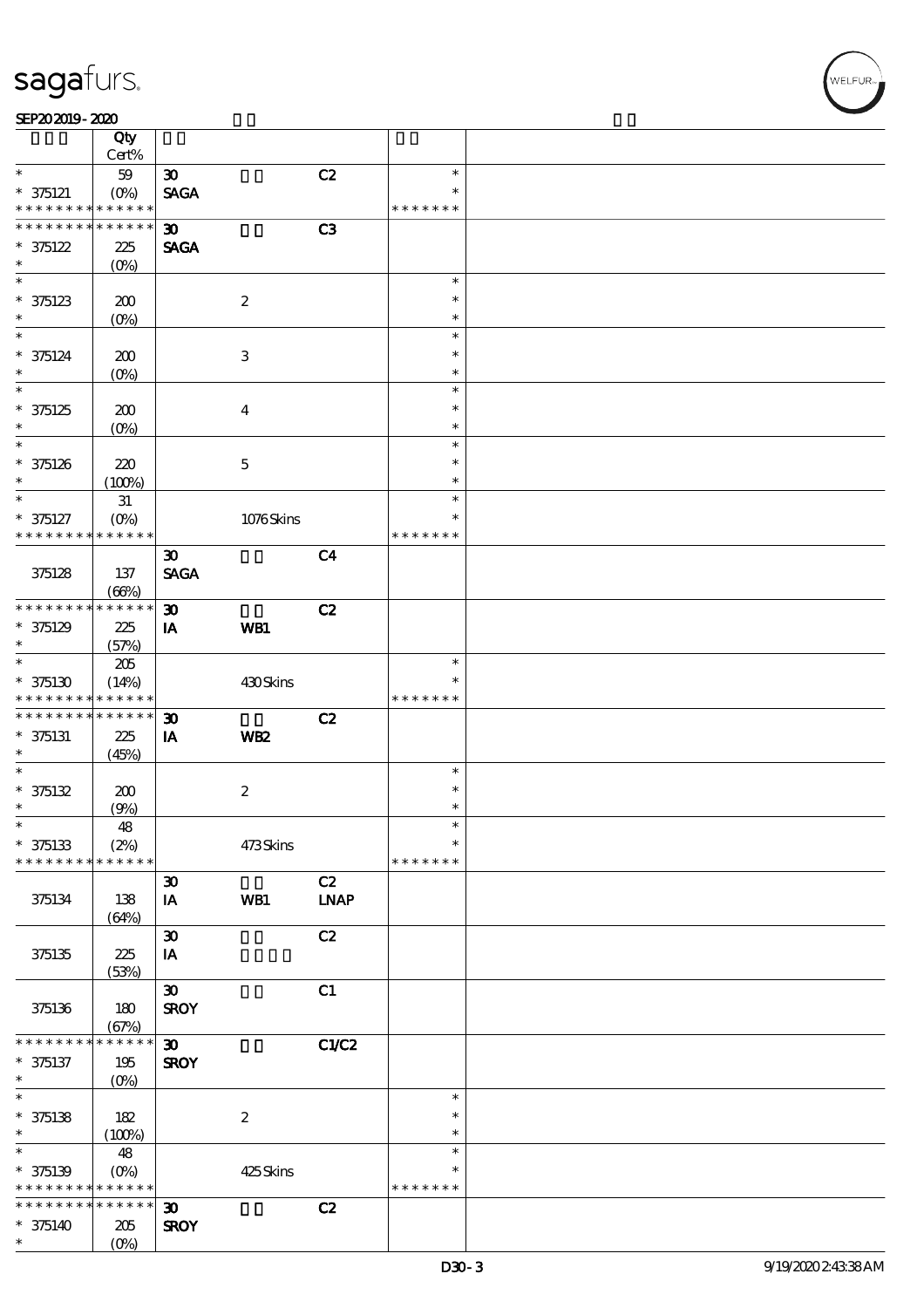#### SEP202019-2020

|                             | Qty<br>Cert% |                             |    |         |  |
|-----------------------------|--------------|-----------------------------|----|---------|--|
| $\ast$                      |              | $\boldsymbol{\mathfrak{D}}$ | C2 | $\ast$  |  |
| $* 375141$                  | 180          | <b>SROY</b>                 |    | $\ast$  |  |
| $\ast$                      | (100%)       |                             |    | $\ast$  |  |
| $\ast$                      |              |                             |    | $\ast$  |  |
| $* 375142$                  | 139          | 3                           |    | $\ast$  |  |
| $\ast$                      | (100%)       |                             |    | $\ast$  |  |
| $\ast$                      | 51           |                             |    | $\ast$  |  |
| $* 375143$                  | (3%)         | 575Skins                    |    | $\ast$  |  |
| * * * * * * * * * * * * * * |              |                             |    | ******* |  |
|                             |              | $\boldsymbol{\mathfrak{D}}$ | C3 |         |  |
| 375144                      | 143          | <b>SROY</b>                 |    |         |  |
|                             | $(O\%)$      |                             |    |         |  |

WELFUR<sub>2</sub>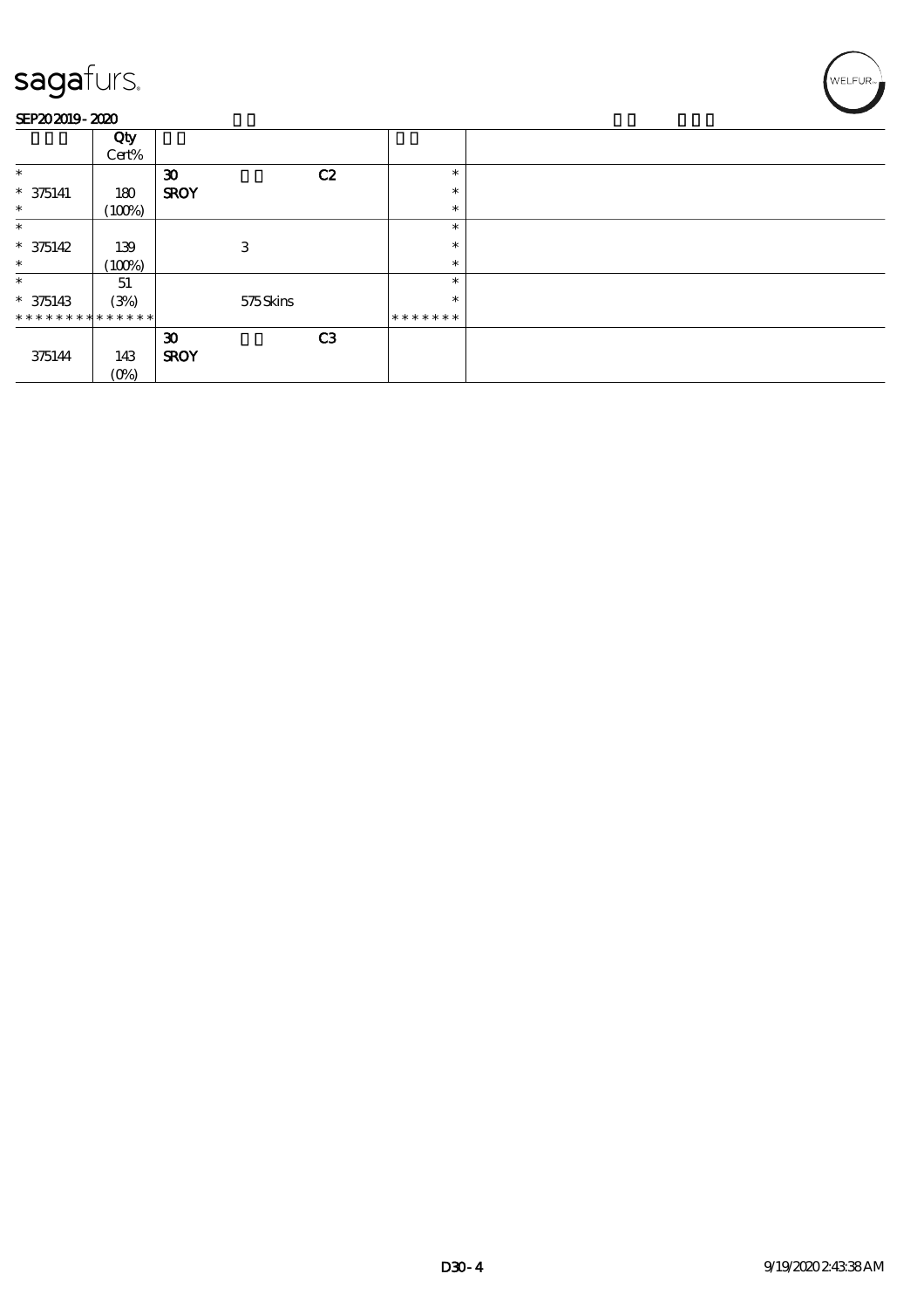┯

#### $SEP202019 - 2020$

|                                    | Qty<br>$Cert\%$            |                                   |                  |  |
|------------------------------------|----------------------------|-----------------------------------|------------------|--|
| * * * * * * * *                    | * * * * * *                | C1<br>$\boldsymbol{\mathfrak{D}}$ |                  |  |
| $* 375181$                         | 285                        | ${\bf S}$                         |                  |  |
| $\ast$                             | (0%)                       |                                   |                  |  |
| $\ast$                             |                            |                                   | $\ast$           |  |
| $* 375182$                         | 260                        | $\boldsymbol{2}$                  | $\ast$           |  |
| $\ast$                             | $(0\%)$                    |                                   | $\ast$           |  |
| $\overline{\phantom{0}}$           |                            |                                   | $\ast$           |  |
| $* 375183$                         | 260                        | $\ensuremath{\mathbf{3}}$         | $\ast$           |  |
| $\ast$                             | $(0\%)$                    |                                   | $\ast$           |  |
| $\overline{\ast}$                  |                            |                                   | $\ast$           |  |
| $* 375184$                         | $200$                      | $\boldsymbol{4}$                  | $\ast$           |  |
| $\ast$<br>$\overline{\phantom{0}}$ | (100%)                     |                                   | $\ast$           |  |
|                                    |                            |                                   | $\ast$           |  |
| $* 375185$                         | 260                        | $\mathbf 5$                       | $\ast$           |  |
| $\ast$<br>$\overline{\ast}$        | (100%)                     |                                   | $\ast$<br>$\ast$ |  |
| $* 375186$                         | 162                        |                                   | $\ast$           |  |
| $\ast$                             | (100%)                     | $\bf 6$                           | $\ast$           |  |
| $\ast$                             | 239                        |                                   | $\ast$           |  |
| $* 375187$                         | $(O\%)$                    | 1726Skins                         | $\ast$           |  |
| * * * * * * * *                    | * * * * * *                |                                   | * * * * * * *    |  |
| * * * * * * * *                    | $\ast\ast\ast\ast\ast\ast$ | C2<br>$\boldsymbol{\mathfrak{D}}$ |                  |  |
| $* 375188$                         | 285                        | ${\bf s}$                         |                  |  |
| $\ast$                             | (0%)                       |                                   |                  |  |
| $\overline{\ast}$                  |                            |                                   | $\ast$           |  |
| $* 375189$                         | 260                        | $\boldsymbol{2}$                  | $\ast$           |  |
| $\ast$                             | $(0\%)$                    |                                   | $\ast$           |  |
| $\ast$                             |                            |                                   | $\ast$           |  |
| $* 375190$                         | 260                        | $\ensuremath{\mathsf{3}}$         | $\ast$           |  |
| $\ast$<br>$\ast$                   | $(0\%)$                    |                                   | $\ast$<br>$\ast$ |  |
| $* 375191$                         |                            |                                   | $\ast$           |  |
| $\ast$                             | 260<br>$(0\%)$             | $\boldsymbol{4}$                  | $\ast$           |  |
| $\ast$                             |                            |                                   | $\ast$           |  |
| $* 375192$                         | 260                        | $\mathbf 5$                       | $\ast$           |  |
| $\ast$                             | (0%)                       |                                   | $\ast$           |  |
| $\ast$                             |                            |                                   | $\ast$           |  |
| $* 375193$                         | 260                        | $\,6\,$                           | $\ast$           |  |
| $\ast$                             | $(0\%)$                    |                                   | $\ast$           |  |
| $\ast$                             |                            |                                   | $\ast$           |  |
| $* 375194$                         | 260                        | $\boldsymbol{7}$                  | $\ast$           |  |
| $\ast$                             | (100%)                     |                                   | $\ast$           |  |
| $\ast$                             |                            |                                   | $\ast$<br>$\ast$ |  |
| $* 375195$<br>$\ast$               | 260                        | 8                                 | $\ast$           |  |
| $\ast$                             | (100%)                     |                                   | $\ast$           |  |
| $* 375196$                         | 260                        | $\boldsymbol{9}$                  | $\ast$           |  |
| $\ast$                             | (100%)                     |                                   | $\ast$           |  |
| $\ast$                             |                            |                                   | $\ast$           |  |
| $* 375197$                         | 58                         | $10\,$                            | $\ast$           |  |
| $\ast$                             | (100%)                     |                                   | $\ast$           |  |
| $\overline{\phantom{0}}$           | 166                        |                                   | $\ast$           |  |
| $* 375198$                         | $(O\%)$                    | 2589Skins                         | $\ast$           |  |
| * * * * * * * *                    | * * * * * *                |                                   | * * * * * * *    |  |
| * * * * * * *                      | * * * * * *                | C3<br>$\boldsymbol{\mathbf{z}}$   |                  |  |
| $* 375199$                         | $285\,$                    | ${\bf S}$                         |                  |  |
| $\ast$<br>$\ast$                   | $(0\%)$                    |                                   | $\ast$           |  |
|                                    |                            |                                   | $\ast$           |  |
| $* 375200$<br>$\ast$               | 279                        | $\boldsymbol{2}$                  | $\ast$           |  |
|                                    | (100%)                     |                                   |                  |  |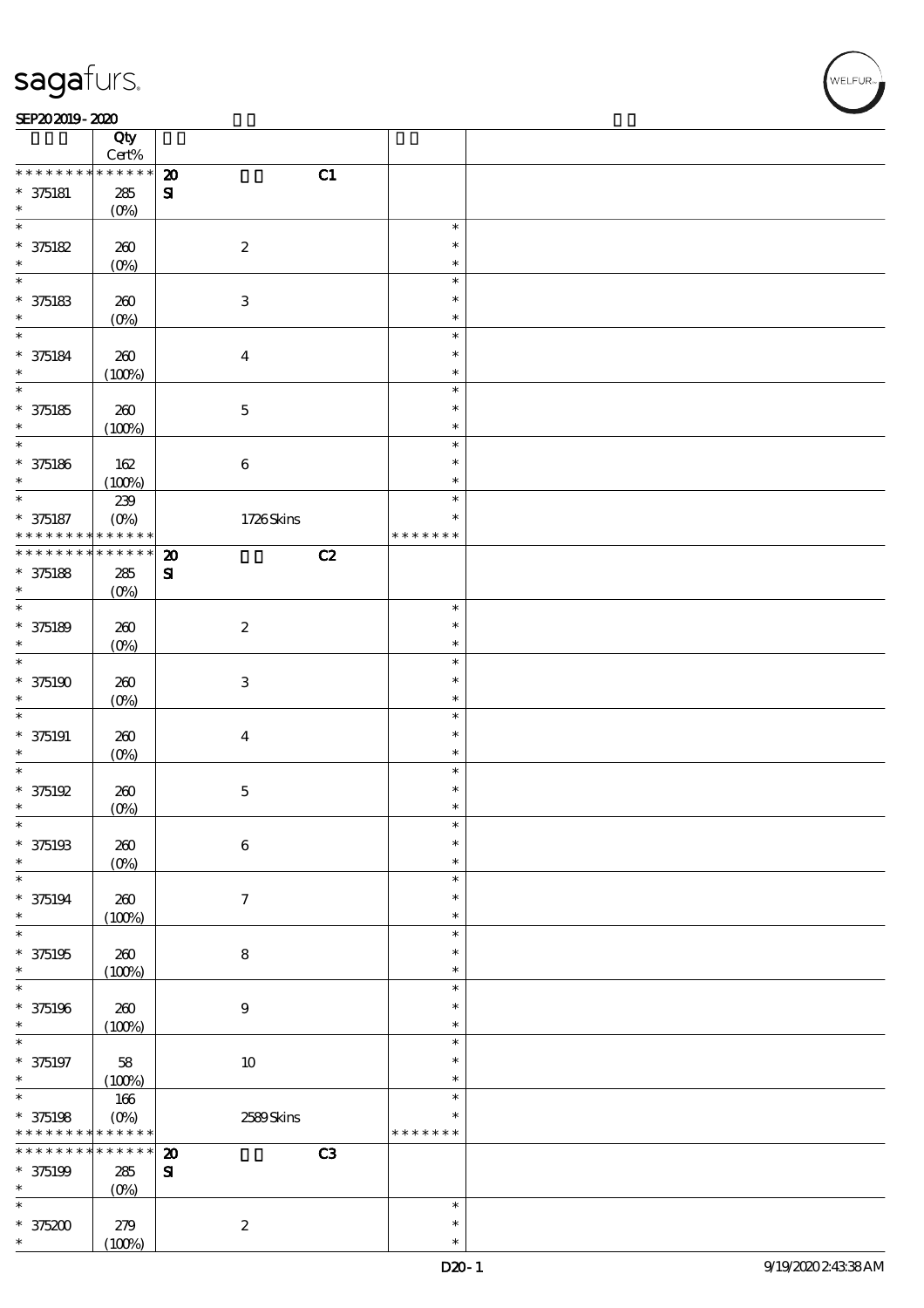#### $SEP202019 - 2020$

|                               | Qty<br>Cert%             |                                       |                           |                |               |  |
|-------------------------------|--------------------------|---------------------------------------|---------------------------|----------------|---------------|--|
| $\ast$                        | 230                      | $\boldsymbol{\mathsf{20}}$            |                           | C3             | $\ast$        |  |
|                               |                          |                                       |                           |                | $\ast$        |  |
| $* 375201$<br>* * * * * * * * | $(O\%)$<br>* * * * * *   | $\mathbf{S}$                          |                           |                | * * * * * * * |  |
|                               |                          |                                       |                           |                |               |  |
|                               |                          | $\boldsymbol{\mathsf{20}}$            |                           | C <sub>4</sub> |               |  |
| 375202                        | 188                      | ${\bf S}$                             |                           |                |               |  |
|                               | (30%)                    |                                       |                           |                |               |  |
| * * * * * * * *               | * * * * * *              | $\boldsymbol{\mathbf{z}}$             |                           | C1/C2          |               |  |
| $* 375203$                    | 285                      | ${\bf z}$                             | <b>INAP</b>               |                |               |  |
| $\ast$                        | (O <sub>0</sub> )        |                                       |                           |                |               |  |
| $\ast$                        |                          |                                       |                           |                | $\ast$        |  |
| $* 375204$                    | 260                      |                                       | $\boldsymbol{2}$          |                | $\ast$        |  |
| $\ast$                        | (O <sub>0</sub> )        |                                       |                           |                | $\ast$        |  |
| $\overline{\ast}$             |                          |                                       |                           |                | $\ast$        |  |
|                               |                          |                                       |                           |                | $\ast$        |  |
| $*375205$                     | 260                      |                                       | $\ensuremath{\mathbf{3}}$ |                |               |  |
| $\ast$                        | (100%)                   |                                       |                           |                | $\ast$        |  |
| $\ast$                        |                          |                                       |                           |                | $\ast$        |  |
| $* 375206$                    | 260                      |                                       | $\boldsymbol{4}$          |                | $\ast$        |  |
| $\ast$                        | (100%)                   |                                       |                           |                | $\ast$        |  |
| $\ast$                        |                          |                                       |                           |                | $\ast$        |  |
| * 375207                      | 260                      |                                       | $\mathbf 5$               |                | $\ast$        |  |
| $\ast$                        | (100%)                   |                                       |                           |                | $\ast$        |  |
| $\ast$                        |                          |                                       |                           |                | $\ast$        |  |
| $* 375208$                    | 260                      |                                       | $\bf 6$                   |                | $\ast$        |  |
| $\ast$                        | (100%)                   |                                       |                           |                | $\ast$        |  |
| $\ast$                        |                          |                                       |                           |                | $\ast$        |  |
|                               |                          |                                       |                           |                | $\ast$        |  |
| $* 375209$                    | 287                      |                                       | $\boldsymbol{\tau}$       |                |               |  |
| $\ast$                        | (100%)                   |                                       |                           |                | $\ast$        |  |
| $\ast$                        | 131                      |                                       |                           |                | $\ast$        |  |
| $* 375210$                    | $(O\%)$                  |                                       | 2003Skins                 |                | $\ast$        |  |
| * * * * * * * *               | * * * * * *              |                                       |                           |                | * * * * * * * |  |
|                               |                          |                                       |                           |                |               |  |
| * * * * * * * *               | $* * * * * * *$          | $\boldsymbol{\mathbf{z}}$             |                           |                |               |  |
|                               |                          |                                       |                           | C3             |               |  |
| $* 375211$<br>$\ast$          | 180                      | ${\bf s}$                             | <b>INAP</b>               |                |               |  |
| $\ast$                        | $(O\%)$                  |                                       |                           |                | $\ast$        |  |
|                               |                          |                                       |                           |                | $\ast$        |  |
| $* 375212$<br>$\ast$          | 260                      |                                       | $\boldsymbol{2}$          |                | $\ast$        |  |
|                               | (100%)                   |                                       |                           |                |               |  |
| $\ast$                        | 180                      |                                       |                           |                | $\ast$        |  |
| $* 375213$                    | (100%)                   |                                       | 620Skins                  |                | $\ast$        |  |
| * * * * * * * *               | * * * * * *              |                                       |                           |                | * * * * * * * |  |
| * * * * * * * *               | * * * * * *              | $\boldsymbol{\mathbf{z}}$             |                           | C2             |               |  |
| $* 375214$                    | 265                      | $\mathbf{B}$                          | WB1                       |                |               |  |
| $\ast$                        | (56%)                    |                                       |                           |                |               |  |
| $\ast$                        | 88                       |                                       |                           |                | $\ast$        |  |
| $* 375215$                    | (56%)                    |                                       | 353Skins                  |                |               |  |
| * * * * * * * *               | * * * * * *              |                                       |                           |                | * * * * * * * |  |
|                               |                          |                                       |                           |                |               |  |
|                               |                          | $\boldsymbol{\mathfrak{D}}$           |                           | C2             |               |  |
| 375216                        | 181                      | $\mathbf{B}$                          | WB <sub>2</sub>           |                |               |  |
|                               | (29%)                    |                                       |                           |                |               |  |
|                               |                          | $\boldsymbol{\mathbf{z}}$             |                           | C2             |               |  |
| 375217                        | 156                      | $\mathbf{B}$                          | WB1                       | <b>LNAP</b>    |               |  |
|                               | (77%)                    |                                       |                           |                |               |  |
|                               |                          | $\boldsymbol{\mathbf{z}}$             |                           | C2             |               |  |
| 375218                        | 139                      | $\, {\bf I} \! {\bf B} \,$            | WB <sub>2</sub>           | <b>LNAP</b>    |               |  |
|                               | (80%)                    |                                       |                           |                |               |  |
|                               |                          | $\boldsymbol{\mathfrak{D}}$           |                           | C1             |               |  |
| 375219                        | $93\,$                   | $\rm I\hspace{-.1em}I\hspace{-.1em}I$ |                           |                |               |  |
|                               | (32%)                    |                                       |                           |                |               |  |
| * * * * * *                   | * * * * *<br>*           | $\boldsymbol{\mathsf{20}}$            |                           | C2             |               |  |
|                               |                          |                                       |                           |                |               |  |
| $* 375220$<br>*               | 230<br>(O <sub>0</sub> ) | П                                     |                           |                |               |  |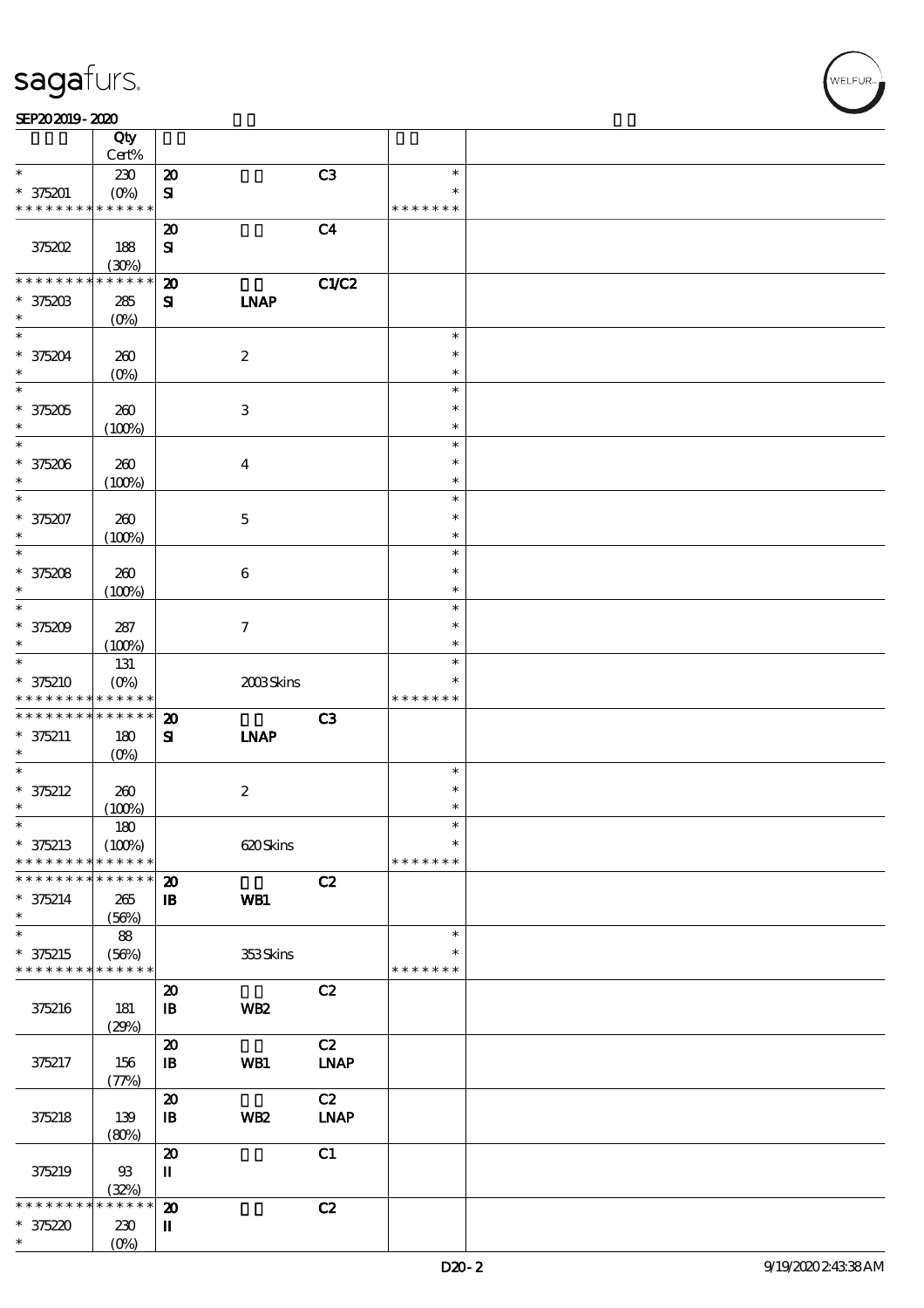#### $SEP202019 - 2020$

|                               | Qty<br>Cert%           |                                   |                  |  |
|-------------------------------|------------------------|-----------------------------------|------------------|--|
|                               |                        |                                   |                  |  |
| $\ast$                        | 126                    | C2<br>$\boldsymbol{\mathsf{20}}$  | $\ast$           |  |
| $* 375221$                    | (100%)                 | П                                 | $\ast$           |  |
| * * * * * * * *               | * * * * * *            |                                   | * * * * * * *    |  |
|                               |                        | C3<br>$\boldsymbol{\mathfrak{D}}$ |                  |  |
|                               |                        |                                   |                  |  |
| 375222                        | 192                    | $\mathbf I$                       |                  |  |
|                               | (33%)                  |                                   |                  |  |
| * * * * * * *                 | * * * * *<br>*         | C1<br>$\boldsymbol{\mathsf{20}}$  |                  |  |
|                               |                        |                                   |                  |  |
| $* 375223$                    | 240                    | $\operatorname{\mathsf{SAGA}}$    |                  |  |
| $\ast$                        | $(O\%)$                |                                   |                  |  |
| $\ast$                        |                        |                                   | $\ast$           |  |
|                               |                        |                                   | $\ast$           |  |
| $* 375224$                    | 240                    | $\boldsymbol{2}$                  |                  |  |
|                               | $(0\%)$                |                                   | $\ast$           |  |
| $\ast$                        |                        |                                   | $\ast$           |  |
|                               |                        | $\ensuremath{\mathbf{3}}$         | $\ast$           |  |
| $* 375225$                    | 240                    |                                   |                  |  |
| $\ast$                        | $(0\%)$                |                                   | $\ast$           |  |
| $\overline{\ast}$             |                        |                                   | $\ast$           |  |
| $* 375226$                    | 240                    | $\boldsymbol{4}$                  | $\ast$           |  |
| $\ast$                        |                        |                                   | $\ast$           |  |
|                               | (100%)                 |                                   |                  |  |
| $\ast$                        |                        |                                   | $\ast$           |  |
| * 375227                      | 240                    | $\mathbf 5$                       | $\ast$           |  |
| $\ast$                        | (100%)                 |                                   | $\ast$           |  |
| $\ast$                        |                        |                                   | $\ast$           |  |
|                               |                        |                                   |                  |  |
| $* 375228$                    | 240                    | $\bf 6$                           | $\ast$           |  |
| $\ast$                        | (100%)                 |                                   | $\ast$           |  |
| $\ast$                        |                        |                                   | $\ast$           |  |
|                               |                        |                                   |                  |  |
| $* 375229$                    | 240                    | $\boldsymbol{7}$                  | $\ast$           |  |
| $\ast$                        | (90%)                  |                                   | $\ast$           |  |
| $\ast$                        |                        |                                   | $\ast$           |  |
| $* 375230$                    | 187                    | ${\bf 8}$                         | $\ast$           |  |
|                               |                        |                                   |                  |  |
|                               |                        |                                   | $\ast$           |  |
| $\ast$                        | (100%)                 |                                   |                  |  |
| $\ast$                        | 156                    |                                   | $\ast$           |  |
|                               |                        |                                   | $\ast$           |  |
| $* 375231$<br>* * * * * * * * | $(O\%)$<br>* * * * * * | 2023Skins                         | * * * * * * *    |  |
|                               |                        |                                   |                  |  |
| * * * * * * * *               | * * * * * *            | $\boldsymbol{\mathfrak{D}}$<br>C2 |                  |  |
| $* 375232$                    | 265                    | <b>SAGA</b>                       |                  |  |
| $\ast$                        |                        |                                   |                  |  |
|                               | (100%)                 |                                   | ∗                |  |
|                               |                        |                                   |                  |  |
| $* 375233$                    | 240                    | $\boldsymbol{2}$                  | $\ast$           |  |
| $\ast$                        | (100%)                 |                                   | $\ast$           |  |
| $\ast$                        |                        |                                   | $\ast$           |  |
|                               |                        |                                   | $\ast$           |  |
| $* 375234$                    | 240                    | $\ensuremath{\mathbf{3}}$         |                  |  |
| $\ast$                        | (100%)                 |                                   | $\ast$           |  |
| $\ast$                        |                        |                                   | $\ast$           |  |
|                               |                        |                                   | $\ast$           |  |
| $* 375235$<br>$\ast$          | 240                    | $\boldsymbol{4}$                  | $\ast$           |  |
|                               | (100%)                 |                                   |                  |  |
| $\ast$                        |                        |                                   | $\ast$           |  |
| $* 375236$                    | 240                    | $\bf 5$                           | $\ast$           |  |
| $\ast$                        |                        |                                   | $\ast$           |  |
|                               | (100%)                 |                                   | $\ast$           |  |
| $\ast$                        |                        |                                   |                  |  |
| * 375237                      | 240                    | $\bf 6$                           | $\ast$           |  |
| $\ast$                        | (100%)                 |                                   | $\ast$           |  |
| $\overline{\ast}$             |                        |                                   | $\ast$           |  |
|                               |                        |                                   | $\ast$           |  |
| $* 375238$                    | 240                    | $\boldsymbol{7}$                  |                  |  |
| $\ast$                        | (100%)                 |                                   | $\ast$           |  |
| $\overline{\ast}$             |                        |                                   | $\ast$           |  |
|                               | 240                    |                                   | $\ast$           |  |
| $* 375239$<br>$\ast$          |                        | ${\bf 8}$                         | $\ast$           |  |
|                               | (100%)                 |                                   |                  |  |
| $\ast$                        |                        |                                   | $\ast$           |  |
| $* 375240$<br>$\ast$          | 240<br>(100%)          | $\boldsymbol{9}$                  | $\ast$<br>$\ast$ |  |

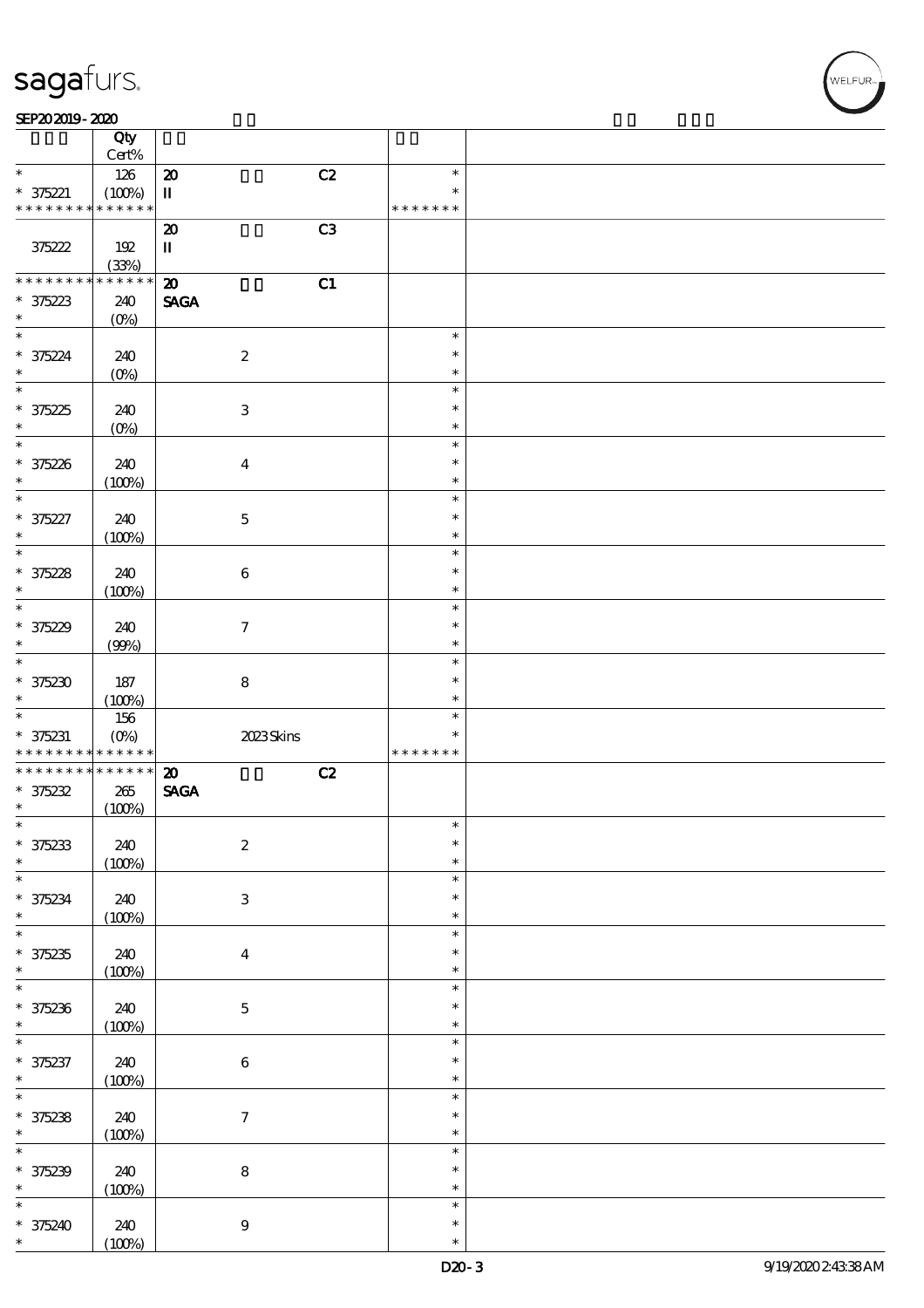$\top$ 

#### SEP202019-2020 DEEP202019-2020 DEEP202019-2020 DEEP202019-2020 DEEP202019-2020 DEEP20

|                          | Qty<br>$Cert\%$        |                                |                           |                |               |  |
|--------------------------|------------------------|--------------------------------|---------------------------|----------------|---------------|--|
| $\ast$                   |                        |                                |                           |                | $\ast$        |  |
|                          |                        | $\boldsymbol{\mathfrak{D}}$    |                           | C2             | $\ast$        |  |
| $* 375241$               | 240                    | $\operatorname{\mathsf{SAGA}}$ |                           |                |               |  |
| $\ast$                   | (100%)                 |                                |                           |                | $\ast$        |  |
| $\ast$                   |                        |                                |                           |                | $\ast$        |  |
| $* 375242$               | 240                    |                                | 11                        |                | $\ast$        |  |
| $\ast$                   | (100%)                 |                                |                           |                | $\ast$        |  |
| $\overline{\phantom{0}}$ |                        |                                |                           |                | $\ast$        |  |
| $* 375243$               | 240                    |                                | $12\,$                    |                | $\ast$        |  |
|                          | (100%)                 |                                |                           |                | $\ast$        |  |
| $*$                      | 140                    |                                |                           |                | $\ast$        |  |
| $* 375244$               | (100%)                 |                                | 3045Skins                 |                | $\ast$        |  |
| * * * * * * * *          | $* * * * * * *$        |                                |                           |                | * * * * * * * |  |
| * * * * * * * *          | * * * * * *            | $\boldsymbol{\mathfrak{D}}$    |                           | C3             |               |  |
| $* 375245$               | 265                    | <b>SAGA</b>                    |                           |                |               |  |
| $\ast$                   | $(O\%)$                |                                |                           |                |               |  |
| $\overline{\ast}$        |                        |                                |                           |                | $\ast$        |  |
|                          |                        |                                |                           |                | $\ast$        |  |
| $* 375246$               | 240                    |                                | $\boldsymbol{2}$          |                |               |  |
| $\ast$                   | $(O\%)$                |                                |                           |                | $\ast$        |  |
| $\ast$                   |                        |                                |                           |                | $\ast$        |  |
| $* 375247$               | 240                    |                                | $\ensuremath{\mathsf{3}}$ |                | $\ast$        |  |
| $\ast$                   | $(O\%)$                |                                |                           |                | $\ast$        |  |
| $\ast$                   |                        |                                |                           |                | $\ast$        |  |
| $* 375248$               | 240                    |                                | $\boldsymbol{4}$          |                | $\ast$        |  |
| $\ast$                   | $(O\%)$                |                                |                           |                | $\ast$        |  |
| $\overline{\ast}$        |                        |                                |                           |                | $\ast$        |  |
| $* 375249$               | 240                    |                                | $\mathbf 5$               |                | $\ast$        |  |
| $\ast$                   | $(O\%)$                |                                |                           |                | $\ast$        |  |
| $\overline{\ast}$        |                        |                                |                           |                | $\ast$        |  |
| $* 375250$               | 240                    |                                | $\,6\,$                   |                | $\ast$        |  |
| $\ast$                   |                        |                                |                           |                | $\ast$        |  |
| $\ast$                   | (90%)                  |                                |                           |                | $\ast$        |  |
|                          |                        |                                |                           |                |               |  |
| $* 375251$               | 240                    |                                | $\boldsymbol{\tau}$       |                | $\ast$        |  |
| $\ast$                   | (90%)                  |                                |                           |                | $\ast$        |  |
| $\ast$                   |                        |                                |                           |                | $\ast$        |  |
| $* 375252$               | 183                    |                                | $\bf 8$                   |                | $\ast$        |  |
| $\ast$                   | (90%)                  |                                |                           |                | $\ast$        |  |
| $\ast$                   | 132                    |                                |                           |                | $\ast$        |  |
| $* 375253$               | $(0\%)$                |                                | 2020Skins                 |                | $\ast$        |  |
| * * * * * * * *          | * * * * * *            |                                |                           |                | * * * * * * * |  |
|                          |                        | $\boldsymbol{\mathfrak{D}}$    |                           | C <sub>4</sub> |               |  |
| 375254                   | 244                    | $\operatorname{\mathsf{SAGA}}$ |                           |                |               |  |
|                          | (47%)                  |                                |                           |                |               |  |
| * * * * * * *            | $\ast\ast\ast\ast\ast$ | $\boldsymbol{\mathfrak{D}}$    |                           | <b>C1/C2</b>   |               |  |
| $* 375255$               | 240                    | <b>SAGA</b>                    | <b>INAP</b>               |                |               |  |
| $\ast$                   | (100%)                 |                                |                           |                |               |  |
| $\ast$                   |                        |                                |                           |                | $\ast$        |  |
| $* 375256$               | 240                    |                                | $\boldsymbol{z}$          |                | $\ast$        |  |
| $\ast$                   | (100%)                 |                                |                           |                | $\ast$        |  |
| $\ast$                   |                        |                                |                           |                | $\ast$        |  |
|                          |                        |                                |                           |                | $\ast$        |  |
| $* 375257$<br>$\ast$     | 240                    |                                | $\,3$                     |                | $\ast$        |  |
| $\ast$                   | (100%)                 |                                |                           |                | $\ast$        |  |
|                          |                        |                                |                           |                |               |  |
| $* 375258$               | 240                    |                                | $\boldsymbol{4}$          |                | $\ast$        |  |
| $\ast$                   | (100%)                 |                                |                           |                | $\ast$        |  |
| $\ast$                   |                        |                                |                           |                | $\ast$        |  |
| $* 375259$               | 240                    |                                | $\mathbf 5$               |                | $\ast$        |  |
| $\ast$                   | (100%)                 |                                |                           |                | $\ast$        |  |
| $\ast$                   |                        |                                |                           |                | $\ast$        |  |
| $* 375200$               | 192                    |                                | $\bf 6$                   |                | $\ast$        |  |
| $\ast$                   | (100%)                 |                                |                           |                | $\ast$        |  |

 $\overline{\mathbf{r}}$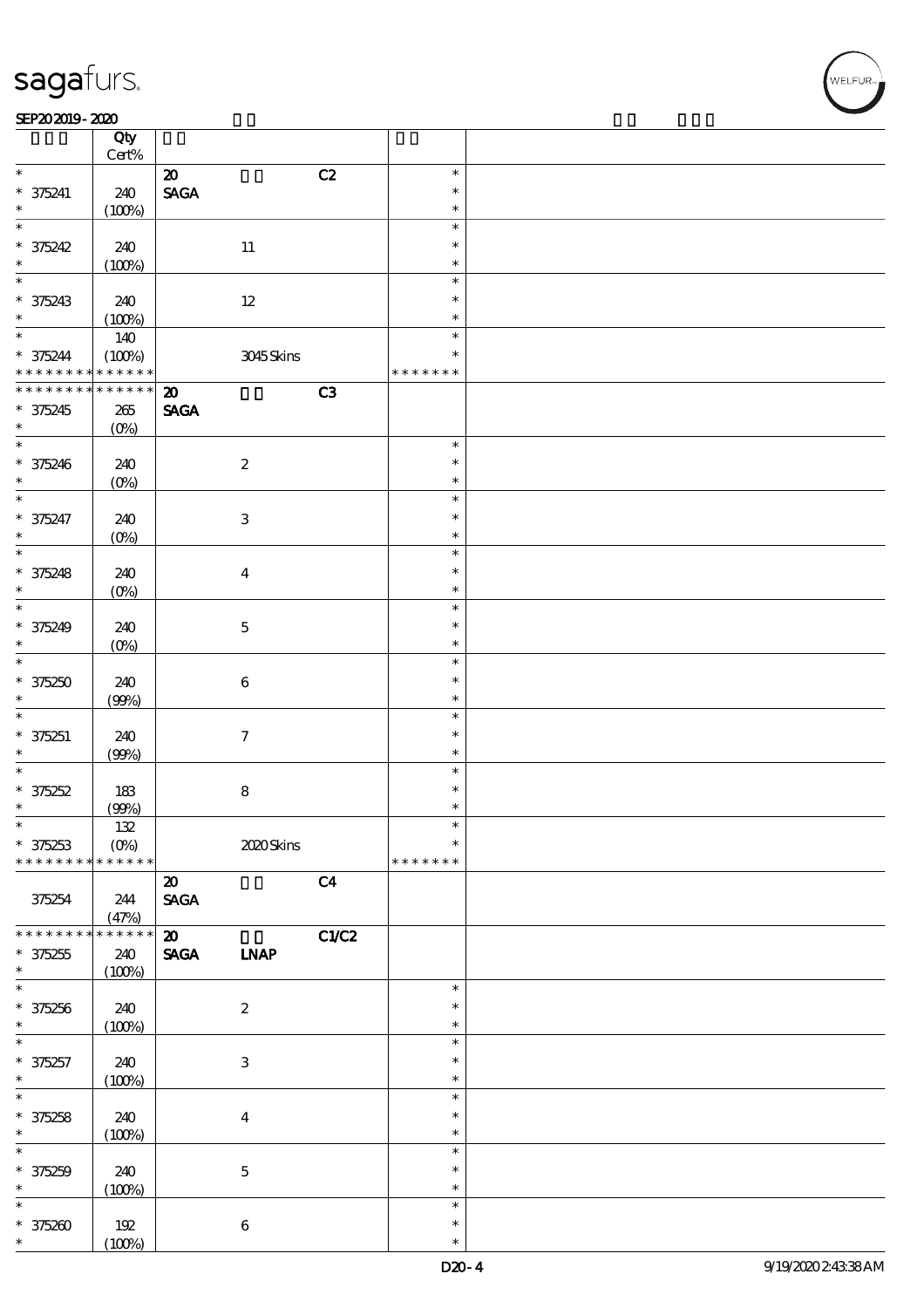#### SEP202019-2020

|                               | Qty<br>Cert%                                   |                             |                  |             |               |  |
|-------------------------------|------------------------------------------------|-----------------------------|------------------|-------------|---------------|--|
| $\ast$                        |                                                |                             |                  |             | $\ast$        |  |
|                               | 224                                            | $\boldsymbol{\mathsf{20}}$  |                  | C1/C2       | $\ast$        |  |
| $* 375261$<br>* * * * * * * * | $(O\!\!\!\!\!\!\backslash\rho)$<br>* * * * * * | <b>SAGA</b>                 | <b>LNAP</b>      |             | * * * * * * * |  |
|                               |                                                |                             |                  |             |               |  |
| * * * * * * * *               | * * * * * *                                    | $\boldsymbol{\mathfrak{D}}$ |                  | C3          |               |  |
| $* 375262$                    | 281                                            | <b>SAGA</b>                 | <b>INAP</b>      |             |               |  |
| $\ast$                        | $(0\%)$                                        |                             |                  |             |               |  |
| $\overline{\phantom{0}}$      |                                                |                             |                  |             | $\ast$        |  |
| $* 375263$                    | 240                                            |                             | $\boldsymbol{2}$ |             | $\ast$        |  |
| $\ast$                        | (100%)                                         |                             |                  |             | $\ast$        |  |
| $*$                           | 200                                            |                             |                  |             | $\ast$        |  |
| $* 375264$                    | (100%)                                         |                             | 721 Skins        |             | $\ast$        |  |
| * * * * * * * *               | * * * * * *                                    |                             |                  |             | * * * * * * * |  |
| * * * * * * * *               | * * * * * *                                    | $\boldsymbol{\mathfrak{D}}$ |                  | C2          |               |  |
| $* 375265$                    | 265                                            | IA                          | WB1              |             |               |  |
| $\ast$                        | (53%)                                          |                             |                  |             |               |  |
| $\ast$                        | 74                                             |                             |                  |             | $\ast$        |  |
| $* 375266$                    | (41%)                                          |                             | 339Skins         |             | $\ast$        |  |
| * * * * * * * *               | * * * * * *                                    |                             |                  |             | * * * * * * * |  |
| * * * * * * * *               | $\ast\ast\ast\ast\ast\ast$                     | $\boldsymbol{\mathbf{z}}$   |                  | C2          |               |  |
| $* 375267$                    | 265                                            | IA                          | WB <sub>2</sub>  |             |               |  |
| $\ast$                        | (25%)                                          |                             |                  |             |               |  |
| $\ast$                        |                                                |                             |                  |             | $\ast$        |  |
|                               | 128                                            |                             |                  |             | $\ast$        |  |
| $* 375268$<br>* * * * * * * * | (9%)<br>* * * * * *                            |                             | 393Skins         |             | * * * * * * * |  |
|                               |                                                |                             |                  |             |               |  |
|                               |                                                | $\boldsymbol{\mathbf{z}}$   |                  | C2          |               |  |
| 375269                        | 163                                            | IA                          | WB1              | <b>LNAP</b> |               |  |
|                               | (64%)                                          |                             |                  |             |               |  |
|                               |                                                | $\boldsymbol{\mathsf{20}}$  |                  | C2          |               |  |
| 375270                        | 112                                            | IA                          | WB <sub>2</sub>  | <b>LNAP</b> |               |  |
|                               | (76%)                                          |                             |                  |             |               |  |
| * * * * * * * *               | * * * * * *                                    | $\boldsymbol{\mathbf{z}}$   |                  | C2          |               |  |
| $* 375271$                    | 265                                            | IA                          |                  |             |               |  |
| $\ast$                        | (18%)                                          |                             |                  |             |               |  |
| $\ast$                        |                                                |                             |                  |             | $\ast$        |  |
| $* 375272$                    | 240                                            |                             | $\boldsymbol{2}$ |             | $\ast$        |  |
| $\ast$                        | (8%)                                           |                             |                  |             | $\ast$        |  |
| $\ast$                        |                                                |                             |                  |             | $\ast$        |  |
| $* 375273$                    | 240                                            |                             | $\,3$            |             | $\ast$        |  |
| $\ast$                        | (40%)                                          |                             |                  |             | $\ast$        |  |
| $\ast$                        | 220                                            |                             |                  |             | $\ast$        |  |
| $* 375274$                    | (30%)                                          |                             | 965Skins         |             | $\ast$        |  |
| * * * * * * *                 | * * * * * *                                    |                             |                  |             | * * * * * * * |  |
|                               | * * * * *                                      | $\boldsymbol{\mathbf{z}}$   |                  | C1          |               |  |
| $* 375275$                    | 112                                            | <b>SROY</b>                 |                  |             |               |  |
| $\ast$                        | $(O\%)$                                        |                             |                  |             |               |  |
| $\ast$                        | 158                                            |                             |                  |             | $\ast$        |  |
|                               |                                                |                             |                  |             | ∗             |  |
| $* 375276$<br>* * * * * * * * | (100%)<br>* * * * * *                          |                             | 270Skins         |             | * * * * * * * |  |
| * * * * * * *                 | * * * * * *                                    |                             |                  |             |               |  |
|                               |                                                | $\boldsymbol{\mathsf{20}}$  |                  | C2          |               |  |
| $* 375277$                    | 245                                            | <b>SROY</b>                 |                  |             |               |  |
| $\ast$                        | $(O\%)$                                        |                             |                  |             |               |  |
| $\ast$                        |                                                |                             |                  |             | $\ast$        |  |
| $* 375278$                    | 220                                            |                             | $\boldsymbol{2}$ |             | $\ast$        |  |
| $\ast$                        | (O <sub>0</sub> )                              |                             |                  |             | $\ast$        |  |
| $\ast$                        |                                                |                             |                  |             | $\ast$        |  |
| $* 375279$                    | 200                                            |                             | $\,3$            |             | $\ast$        |  |
| $\ast$                        | (O <sub>0</sub> )                              |                             |                  |             | $\ast$        |  |
| $\ast$                        |                                                |                             |                  |             | $\ast$        |  |
| $* 375280$                    | 220                                            |                             | $\bf{4}$         |             | $\ast$        |  |
| $\ast$                        | (100%)                                         |                             |                  |             | $\ast$        |  |

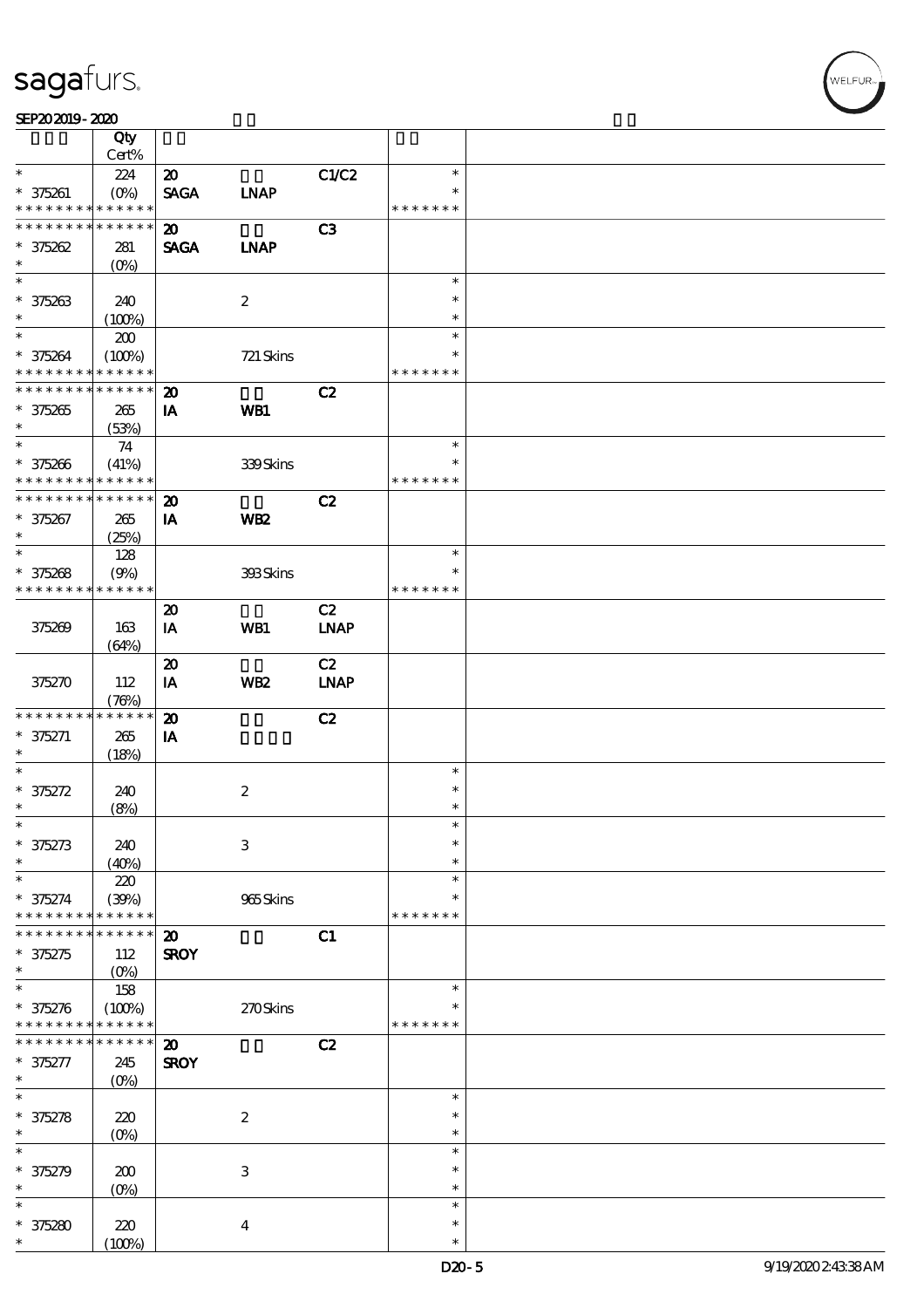#### SEP202019-2020

|                               | Qty<br>Cert% |                             |    |               |  |
|-------------------------------|--------------|-----------------------------|----|---------------|--|
| $\ast$                        |              | $\boldsymbol{\mathsf{20}}$  | C2 | $\ast$        |  |
| $* 375281$                    | 220          | <b>SROY</b>                 |    | $\ast$        |  |
| $\ast$                        | (100%)       |                             |    | $\ast$        |  |
| $\ast$                        |              |                             |    | $\ast$        |  |
| $* 375282$                    | 102          | 6                           |    | $\ast$        |  |
| $\ast$                        | (100%)       |                             |    | $\ast$        |  |
| $\ast$                        | 56           |                             |    | $\ast$        |  |
| $* 375283$                    | $(0\%)$      | 1263Skins                   |    | $\ast$        |  |
| * * * * * * * * * * * * * *   |              |                             |    | * * * * * * * |  |
| * * * * * * * * * * * * * * * |              | $\boldsymbol{\mathfrak{D}}$ | C3 |               |  |
| $* 375284$                    | 245          | <b>SROY</b>                 |    |               |  |
| $\ast$                        | $(0\%)$      |                             |    |               |  |
| $\ast$                        | 140          |                             |    | $\ast$        |  |
| $* 375285$                    | $(0\%)$      | 385Skins                    |    | $\ast$        |  |
| * * * * * * * * * * * * * *   |              |                             |    | *******       |  |

,<br>WELFUR-<br>.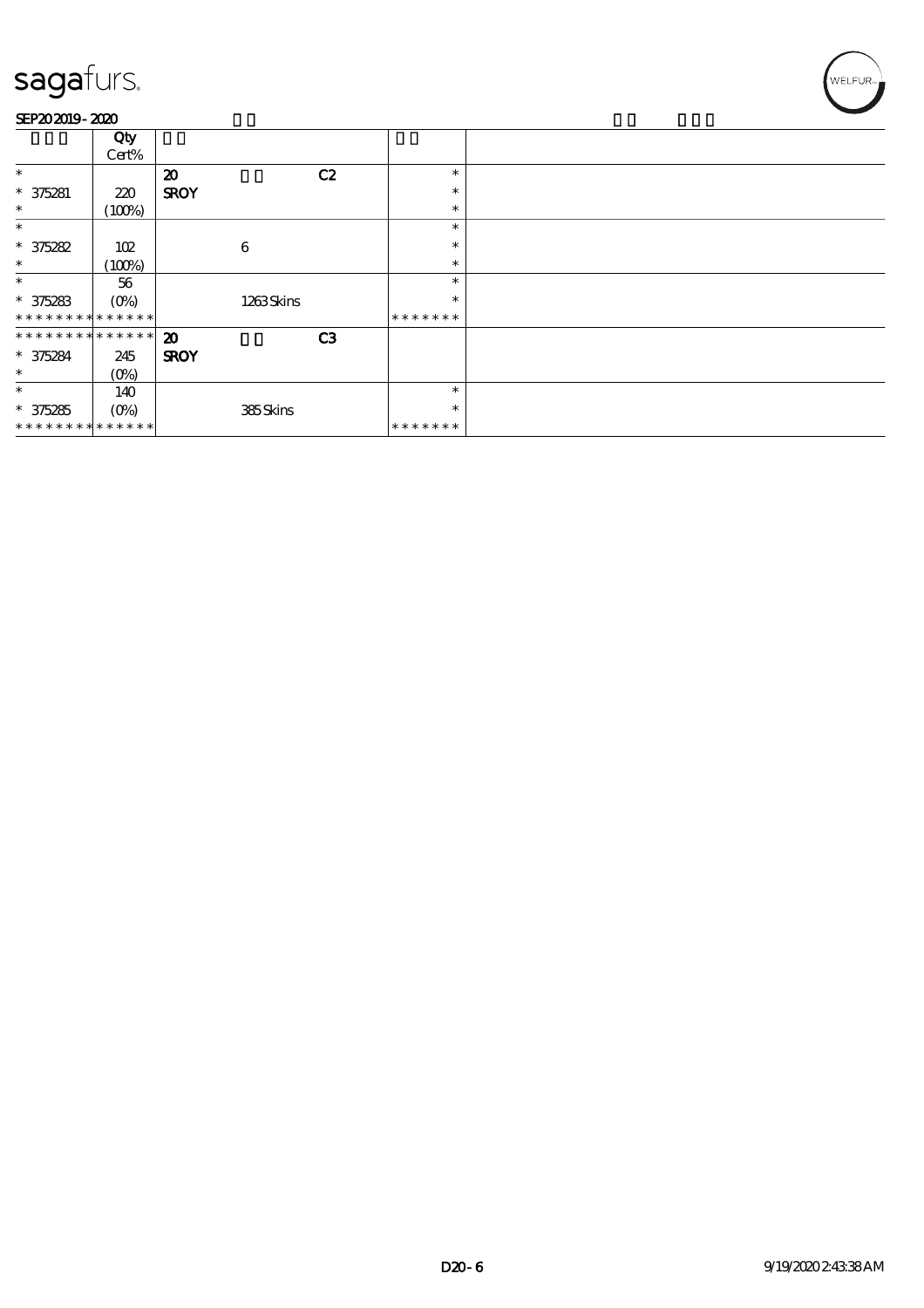|                          | Qty<br>Cert%              |                            |                           |                |               |  |
|--------------------------|---------------------------|----------------------------|---------------------------|----------------|---------------|--|
| * * * * * * * *          | $***$ * * * *             | $\mathbf 0$                |                           | C1             |               |  |
| $* 375321$               | 106                       | $\mathbf{S}$               |                           |                |               |  |
| $\ast$                   | $(O\%)$                   |                            |                           |                |               |  |
| $\ast$                   |                           |                            |                           |                | $\ast$        |  |
| $* 375322$               | 280                       |                            | $\boldsymbol{2}$          |                | $\ast$        |  |
| $\ast$                   | (80%)                     |                            |                           |                | $\ast$        |  |
| $\ast$                   | ${\bf 38}$                |                            |                           |                | $\ast$        |  |
| $* 375323$               | (78%)                     |                            | 424 Skins                 |                | *             |  |
| * * * * * * * *          | * * * * * *               |                            |                           |                | * * * * * * * |  |
| * * * * * * *            | $* * * * * * *$           | $\mathbf{o}$               |                           | C1/C2          |               |  |
| $* 375324$               | $305\,$                   | ${\bf s}$                  |                           |                |               |  |
| $\ast$                   | $(O\%)$                   |                            |                           |                |               |  |
| $\overline{\ast}$        |                           |                            |                           |                | $\ast$        |  |
| $* 375325$               | 280                       |                            | $\boldsymbol{2}$          |                | $\ast$        |  |
| $\ast$                   | (100%)                    |                            |                           |                | $\ast$        |  |
| $\ast$                   |                           |                            |                           |                | $\ast$        |  |
| $* 375326$               | 57                        |                            | $\ensuremath{\mathsf{3}}$ |                | $\ast$        |  |
| $\ast$                   | (100%)                    |                            |                           |                | $\ast$        |  |
| $\ast$                   | 262                       |                            |                           |                | $\ast$        |  |
| $* 375327$               | $(O\!\!\!\!\!\!\!/\,\!o)$ |                            | 904Skins                  |                | $\ast$        |  |
| * * * * * * * *          | * * * * * *               |                            |                           |                | * * * * * * * |  |
| * * * * * * * *          | * * * * * *               | $\mathbf 0$                |                           | C2             |               |  |
| $* 375328$               | 305                       | ${\bf s}$                  |                           |                |               |  |
| $\ast$                   | (1%)                      |                            |                           |                |               |  |
| $\ast$                   |                           |                            |                           |                | $\ast$        |  |
| $* 375329$               | 61                        |                            | $\boldsymbol{2}$          |                | $\ast$        |  |
| $\ast$                   | $(O\%)$                   |                            |                           |                | $\ast$        |  |
| $\ast$                   |                           |                            |                           |                | $\ast$        |  |
| $* 375330$               | 280                       |                            | $\ensuremath{\mathsf{3}}$ |                | $\ast$        |  |
| $\ast$                   | (98%)                     |                            |                           |                | $\ast$        |  |
| $\ast$                   | 221                       |                            |                           |                | $\ast$        |  |
| $* 375331$               | (96%)                     |                            | 867Skins                  |                | $\ast$        |  |
| * * * * * * * *          | * * * * * *               |                            |                           |                | * * * * * * * |  |
|                          |                           | $\mathbf 0$                |                           | C <sub>3</sub> |               |  |
| 375332                   | 114                       | $\mathbf{S}$               |                           |                |               |  |
|                          | (12%)                     |                            |                           |                |               |  |
|                          |                           | $\mathbf 0$                |                           | C <sub>4</sub> |               |  |
| 375333                   | 143                       | ${\bf S}$                  |                           |                |               |  |
|                          | (37%)                     |                            |                           |                |               |  |
| * * * * * * * *          | * * * * * *               | $\mathbf{o}$               |                           | C1/C2          |               |  |
| $* 375334$               | 231                       | ${\bf s}$                  | <b>INAP</b>               |                |               |  |
| $\ast$                   | $(0\%)$                   |                            |                           |                |               |  |
| $\overline{\phantom{0}}$ |                           |                            |                           |                | $\ast$        |  |
| $* 375335$               | 280                       |                            | $\boldsymbol{z}$          |                | $\ast$        |  |
| $\ast$                   | (100%)                    |                            |                           |                | $\ast$        |  |
| $\ast$                   | $8\!2$                    |                            |                           |                | $\ast$        |  |
| $* 375336$               | (100%)                    |                            | 593Skins                  |                | $\ast$        |  |
| * * * * * * * *          | $* * * * * * *$           |                            |                           |                | * * * * * * * |  |
|                          |                           | $\mathbf{o}$               |                           | C <sub>3</sub> |               |  |
| 375337                   | 153                       | $\mathbf{S}$               | <b>LNAP</b>               |                |               |  |
|                          | (71%)                     |                            |                           |                |               |  |
|                          |                           | $\mathbf{o}$               |                           | C2             |               |  |
| 375338                   | 115                       | $\mathbf{B}$               | WB1                       |                |               |  |
|                          | (24%)                     |                            |                           |                |               |  |
|                          |                           | $\mathbf 0$                |                           | C2             |               |  |
| 375339                   | 125                       | $\, {\bf I} \! {\bf B} \,$ | WB <sub>2</sub>           |                |               |  |
|                          | (9%)                      |                            |                           |                |               |  |
|                          |                           | $\mathbf{o}$               |                           | C2             |               |  |
| 375340                   | 148                       | ${\bf I\!B}$               | WB <sub>2</sub>           | <b>LNAP</b>    |               |  |
|                          | (47%)                     |                            |                           |                |               |  |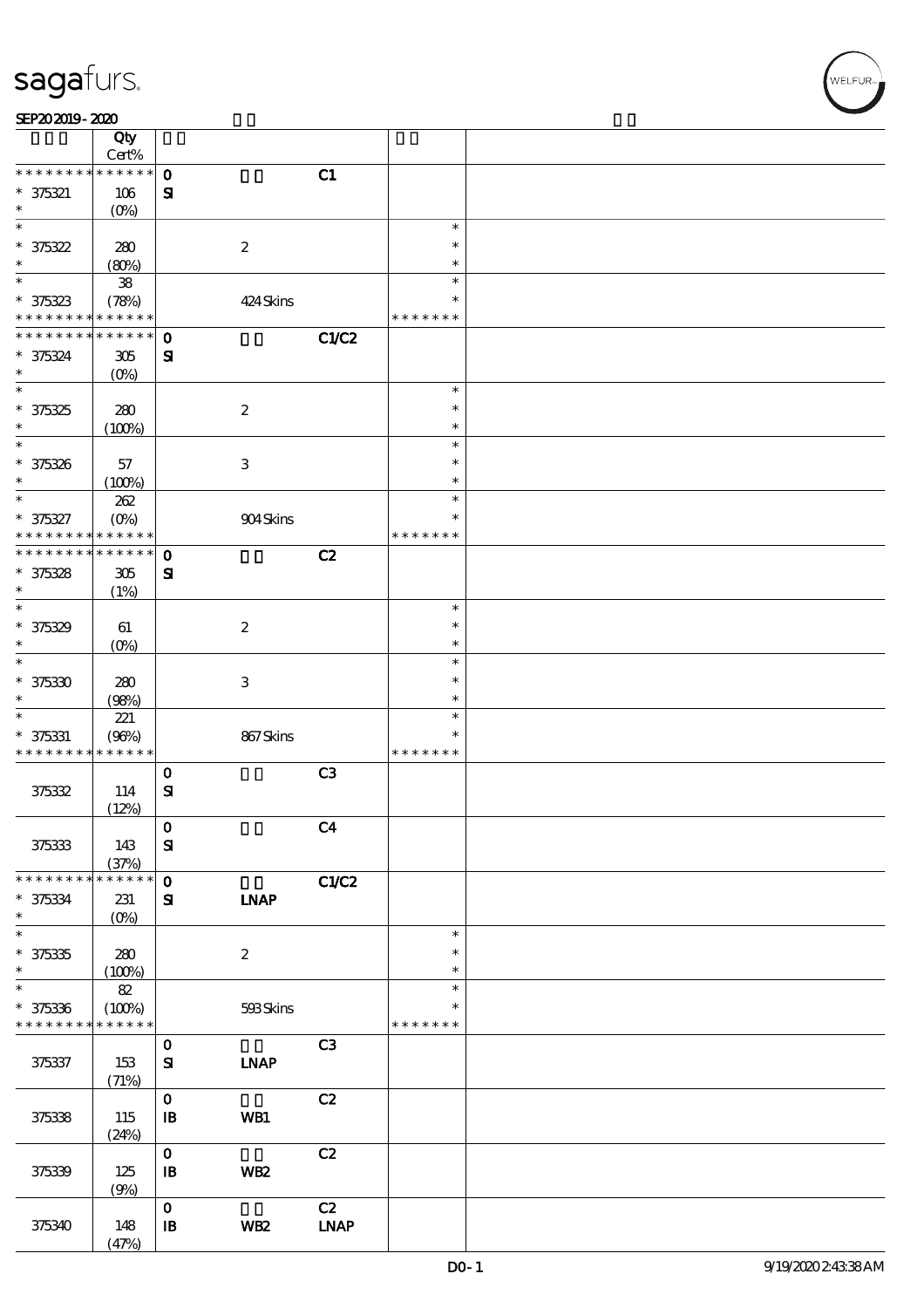#### $SEP202019 - 2020$  $\overline{\phantom{a}}$  Qty  $\overline{\phantom{a}}$

|                                                        | Qty                                                                                    |                                              |                            |  |
|--------------------------------------------------------|----------------------------------------------------------------------------------------|----------------------------------------------|----------------------------|--|
|                                                        | $Cert\%$                                                                               | C2<br>$\mathbf 0$                            |                            |  |
| 375341                                                 | 240<br>(25%)                                                                           | $\mathbf{B}$                                 |                            |  |
| * * * * * * * *                                        | $\begin{array}{c c c c c} \hline \textbf{***} & \textbf{**} & \textbf{**} \end{array}$ | $\mathbf 0$<br>C1/C2                         |                            |  |
| $* 375342$<br>$\ast$                                   | 180<br>$(O\%)$                                                                         | $\mathbf I$                                  |                            |  |
| $\ast$                                                 | 99                                                                                     |                                              | $\ast$                     |  |
| $* 375343$<br>* * * * * * * * <mark>* * * * * *</mark> | (100%)                                                                                 | 279Skins                                     | $\ast$<br>* * * * * * *    |  |
| 375344                                                 | 139                                                                                    | C3<br>$\mathbf{o}$<br>$\mathbf{I}\mathbf{I}$ |                            |  |
| * * * * * * * *                                        | (38%)<br>$******$                                                                      | $\mathbf 0$                                  |                            |  |
| $* 375345$<br>$\ast$                                   | 285<br>$(O\%)$                                                                         | C1<br><b>SAGA</b>                            |                            |  |
| $\ast$                                                 |                                                                                        |                                              | $\ast$                     |  |
| $* 375346$<br>$\ast$                                   | 260<br>$(0\%)$                                                                         | $\boldsymbol{2}$                             | $\ast$<br>$\ast$           |  |
| $\overline{\ast}$                                      |                                                                                        |                                              | $\ast$                     |  |
| $* 375347$<br>$\ast$                                   | 260<br>$(0\%)$                                                                         | $\ensuremath{\mathbf{3}}$                    | $\ast$<br>$\ast$           |  |
| $\ast$                                                 |                                                                                        |                                              | $\ast$<br>$\ast$           |  |
| $* 375348$<br>$\ast$                                   | 260<br>(0%)                                                                            | $\boldsymbol{4}$                             | $\ast$                     |  |
| $\ast$<br>$* 375349$                                   | 260                                                                                    | $\mathbf 5$                                  | $\ast$<br>$\ast$           |  |
| $\ast$<br>$\ast$                                       | $(O\%)$                                                                                |                                              | $\ast$<br>$\ast$           |  |
| $* 375350$<br>$\ast$                                   | 260<br>$(0\%)$                                                                         | $\boldsymbol{6}$                             | $\ast$<br>$\ast$           |  |
| $\ast$                                                 |                                                                                        |                                              | $\ast$                     |  |
| $* 375351$<br>$\ast$                                   | 260<br>(0%)                                                                            | $\tau$                                       | $\ast$<br>$\ast$           |  |
| $\ast$<br>$* 375352$                                   | 260                                                                                    | 8                                            | $\ast$<br>$\ast$           |  |
| $\ast$                                                 | $(0\%)$                                                                                |                                              | $\ast$                     |  |
| $\ast$<br>$* 375353$                                   | 260                                                                                    | $\boldsymbol{9}$                             | ж<br>$\ast$                |  |
| $\ast$<br>$\ast$                                       | $(O\%)$                                                                                |                                              | $\ast$                     |  |
| $* 375354$<br>$\ast$                                   | $200$                                                                                  | $10\,$                                       | $\ast$<br>$\ast$<br>$\ast$ |  |
| $\ast$                                                 | $(0\%)$                                                                                |                                              | $\ast$                     |  |
| $* 375355$<br>$\ast$                                   | 260<br>(100%)                                                                          | $11\,$                                       | $\ast$<br>$\ast$           |  |
| $\ast$                                                 |                                                                                        |                                              | $\ast$                     |  |
| $* 375356$<br>$\ast$                                   | 260<br>(100%)                                                                          | $12\,$                                       | $\ast$<br>$\ast$           |  |
| $\ast$                                                 |                                                                                        |                                              | $\ast$                     |  |
| $* 375357$<br>$\ast$                                   | 260<br>(100%)                                                                          | $13\,$                                       | $\ast$<br>$\ast$           |  |
| $\ast$<br>$* 375358$                                   | 63                                                                                     | 14                                           | $\ast$<br>$\ast$           |  |
| $\ast$                                                 | (100%)                                                                                 |                                              | $\ast$                     |  |
| $\ast$                                                 | $169$                                                                                  |                                              | $\ast$                     |  |
| $* 375359$<br>* * * * * * * *                          | $(0\%)$<br>* * * * * *                                                                 | 3637Skins                                    | *<br>* * * * * * *         |  |
| * * * * * * * *                                        | $******$                                                                               | CLC2<br>$\mathbf{o}$                         |                            |  |
| $* 375300$                                             | ${\bf 285}$                                                                            | $\operatorname{\mathsf{SAGA}}$               |                            |  |
| $\ast$                                                 | $(0\%)$                                                                                |                                              |                            |  |

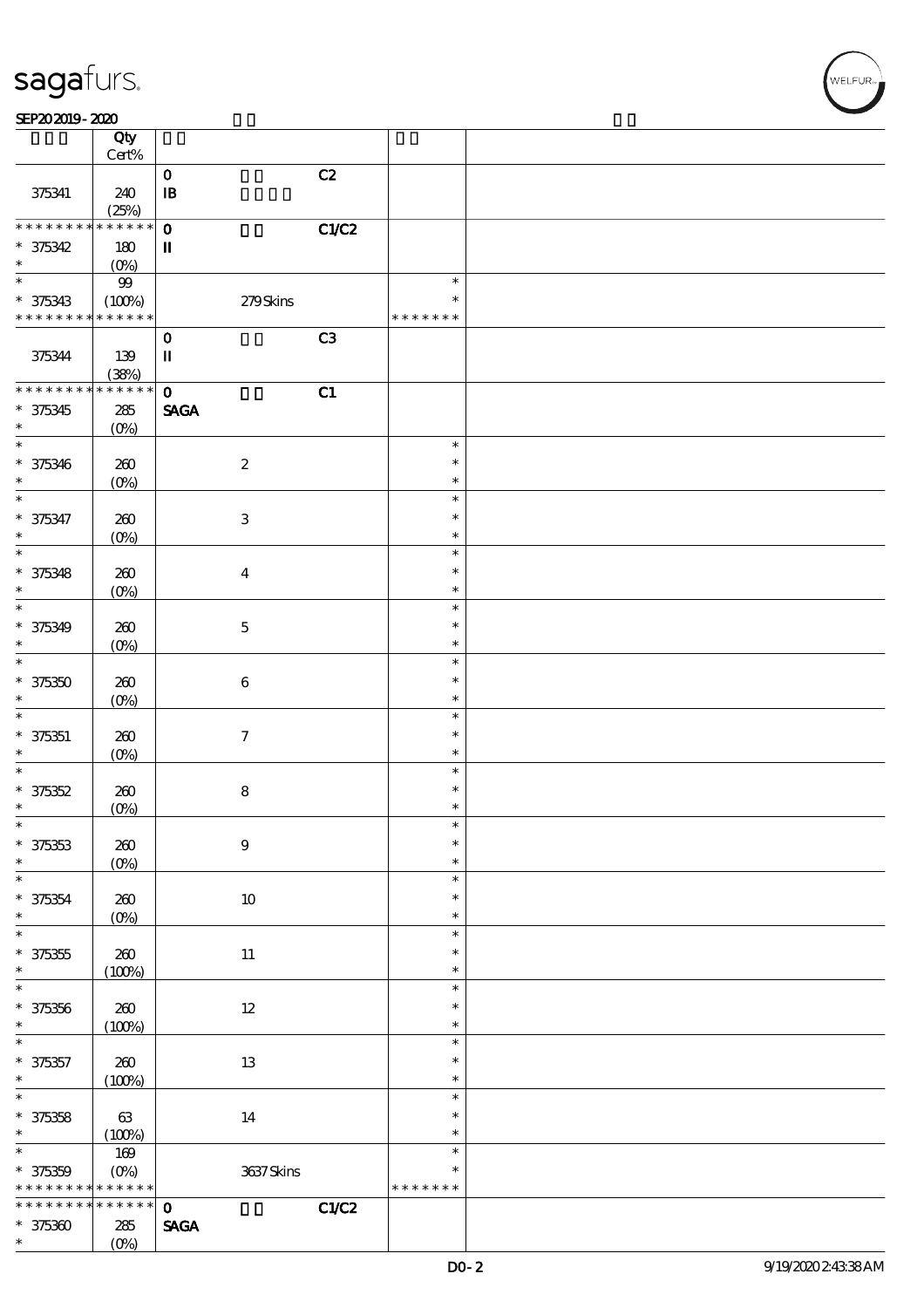#### SEP202019-2020

|                                    | Qty                        |                             |                           |                |                  |  |
|------------------------------------|----------------------------|-----------------------------|---------------------------|----------------|------------------|--|
| $\ast$                             | Cert%                      |                             |                           |                | $\ast$           |  |
| $* 375361$                         | $95\,$<br>$(O\%)$          | $\mathbf{O}$<br><b>SAGA</b> |                           | C1/C2          |                  |  |
| * * * * * * * *                    | * * * * * *                |                             |                           |                | * * * * * * *    |  |
| * * * * * * * *                    | $\ast\ast\ast\ast\ast\ast$ | $\mathbf{o}$                |                           | C2             |                  |  |
| $* 375362$                         | 285                        | <b>SAGA</b>                 |                           |                |                  |  |
| $\ast$                             | $(0\%)$                    |                             |                           |                |                  |  |
| $\overline{\phantom{0}}$           |                            |                             |                           |                | $\ast$           |  |
| $* 375363$                         | 260                        |                             | $\boldsymbol{2}$          |                | $\ast$           |  |
| $\ast$                             | $(O\%)$                    |                             |                           |                | $\ast$           |  |
|                                    |                            |                             |                           |                | $\ast$           |  |
| $* 375364$                         | 260                        |                             | 3                         |                | $\ast$           |  |
| $\ast$<br>$\overline{\phantom{0}}$ | $(O\%)$                    |                             |                           |                | $\ast$           |  |
|                                    |                            |                             |                           |                | $\ast$           |  |
| $* 375365$<br>$\ast$               | 260                        |                             | $\bf{4}$                  |                | $\ast$<br>$\ast$ |  |
| $\overline{\ast}$                  | $(O\%)$                    |                             |                           |                | $\ast$           |  |
| $* 375366$                         | 55                         |                             | $\mathbf{5}$              |                | $\ast$           |  |
| $\ast$                             | $(O\%)$                    |                             |                           |                | $\ast$           |  |
| $\ast$                             | 187                        |                             |                           |                | $\ast$           |  |
| $* 375367$                         | (100%)                     |                             | 1307Skins                 |                | $\ast$           |  |
| * * * * * * * *                    | * * * * * *                |                             |                           |                | * * * * * * *    |  |
|                                    |                            | $\mathbf 0$                 |                           | C <sub>3</sub> |                  |  |
| 375368                             | 225                        | <b>SAGA</b>                 |                           |                |                  |  |
|                                    | (21%)                      |                             |                           |                |                  |  |
|                                    |                            | $\mathbf{O}$                |                           | C <sub>4</sub> |                  |  |
| 375369                             | 188                        | <b>SAGA</b>                 |                           |                |                  |  |
|                                    | (20%)                      |                             |                           |                |                  |  |
| * * * * * * * *                    | * * * * * *                | $\mathbf{o}$                |                           | C1/C2          |                  |  |
| $* 375370$<br>$\ast$               | $285\,$                    | <b>SAGA</b>                 | <b>INAP</b>               |                |                  |  |
| $\ast$                             | $(O\%)$                    |                             |                           |                | $\ast$           |  |
| $* 375371$                         | 260                        |                             | $\boldsymbol{z}$          |                | $\ast$           |  |
| $\ast$                             | (100%)                     |                             |                           |                | $\ast$           |  |
| $\ast$                             |                            |                             |                           |                | $\ast$           |  |
| $* 375372$                         | 245                        |                             | $\ensuremath{\mathbf{3}}$ |                | $\ast$           |  |
| $\ast$                             | (100%)                     |                             |                           |                | $\ast$           |  |
| $\ast$                             | $158\,$                    |                             |                           |                | $\ast$           |  |
| $* 375373$                         | $(O\%)$                    |                             | 948Skins                  |                | $\ast$           |  |
| * * * * * * * *                    | * * * * * *                |                             |                           |                | * * * * * * *    |  |
|                                    |                            | $\mathbf{O}$                |                           | C3             |                  |  |
| 375374                             | 133                        | <b>SAGA</b>                 | <b>LNAP</b>               |                |                  |  |
|                                    | $(O\%)$                    | $\mathbf 0$                 |                           | C2             |                  |  |
| 375375                             | 232                        | IA                          | WB1                       |                |                  |  |
|                                    | (60%)                      |                             |                           |                |                  |  |
|                                    |                            | $\mathbf{o}$                |                           | C2             |                  |  |
| 375376                             | 283                        | IA                          | WB <sub>2</sub>           |                |                  |  |
|                                    | (20%)                      |                             |                           |                |                  |  |
|                                    |                            | $\mathbf{O}$                |                           | C2             |                  |  |
| 375377                             | 153                        | IA                          | WB1                       | <b>LNAP</b>    |                  |  |
|                                    | (30%)                      |                             |                           |                |                  |  |
| * * * * * * * *                    | * * * * * * $\frac{1}{1}$  | $\mathbf 0$                 |                           | C2             |                  |  |
| $* 375378$                         | 285                        | IA                          |                           |                |                  |  |
| $\ast$<br>$\ast$                   | (54%)                      |                             |                           |                |                  |  |
|                                    | 258                        |                             |                           |                | $\ast$<br>$\ast$ |  |
| $* 375379$<br>* * * * * * * *      | (19%)<br>* * * * * *       |                             | 543Skins                  |                | * * * * * * *    |  |
| * * * * * * * *                    | $* * * * * * *$            | $\mathbf 0$                 |                           | C1             |                  |  |
| $* 375380$                         | 265                        | <b>SROY</b>                 |                           |                |                  |  |
| $\ast$                             | (1%)                       |                             |                           |                |                  |  |
|                                    |                            |                             |                           |                |                  |  |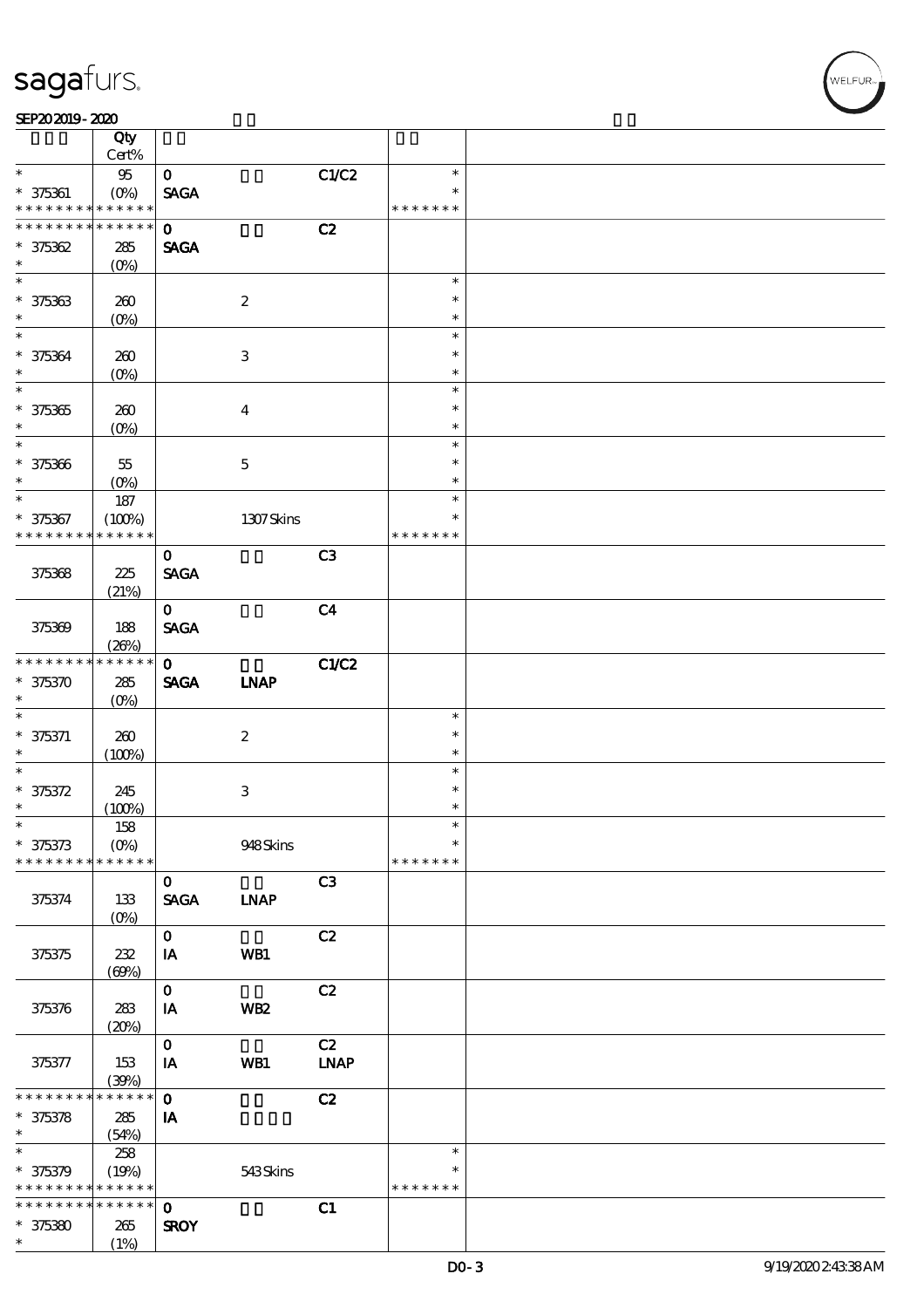#### SEP202019-2020

|                             | Qty     |              |                           |       |               |  |
|-----------------------------|---------|--------------|---------------------------|-------|---------------|--|
|                             | Cert%   |              |                           |       |               |  |
| $\ast$                      |         | $\mathbf 0$  |                           | C1    | $\ast$        |  |
| $* 375381$                  | 240     | <b>SROY</b>  |                           |       | ∗             |  |
| $\ast$                      | (1%)    |              |                           |       | $\ast$        |  |
| $\ast$                      |         |              |                           |       | $\ast$        |  |
| $* 375382$                  | 240     |              | $\ensuremath{\mathbf{3}}$ |       | ∗             |  |
| $\ast$                      | (100%)  |              |                           |       | $\ast$        |  |
| $\ast$                      |         |              |                           |       | $\ast$        |  |
| $* 375333$                  | 199     |              | $\boldsymbol{4}$          |       | $\ast$        |  |
| $\ast$                      | (100%)  |              |                           |       | $\ast$        |  |
| $\ast$                      | 54      |              |                           |       | $\ast$        |  |
| $* 375384$                  | (5%)    |              | 998Skins                  |       | ∗             |  |
| * * * * * * * * * * * * * * |         |              |                           |       | * * * * * * * |  |
|                             |         | $\mathbf 0$  |                           | C1/C2 |               |  |
| 375385                      | 115     | <b>SROY</b>  |                           |       |               |  |
|                             | (33%)   |              |                           |       |               |  |
| **************              |         | $\mathbf{o}$ |                           | C2    |               |  |
| $* 375386$                  | $273$   | <b>SROY</b>  |                           |       |               |  |
| $\ast$                      | $(0\%)$ |              |                           |       |               |  |
| $\ast$                      | 127     |              |                           |       | $\ast$        |  |
| $* 375387$                  | (100%)  |              | 400Skins                  |       | ∗             |  |
| * * * * * * * * * * * * * * |         |              |                           |       | * * * * * * * |  |
|                             |         | $\mathbf 0$  |                           | C3    |               |  |
| 375388                      | 190     | <b>SROY</b>  |                           |       |               |  |
|                             | (18%)   |              |                           |       |               |  |

WELFUR<sub>™</sub>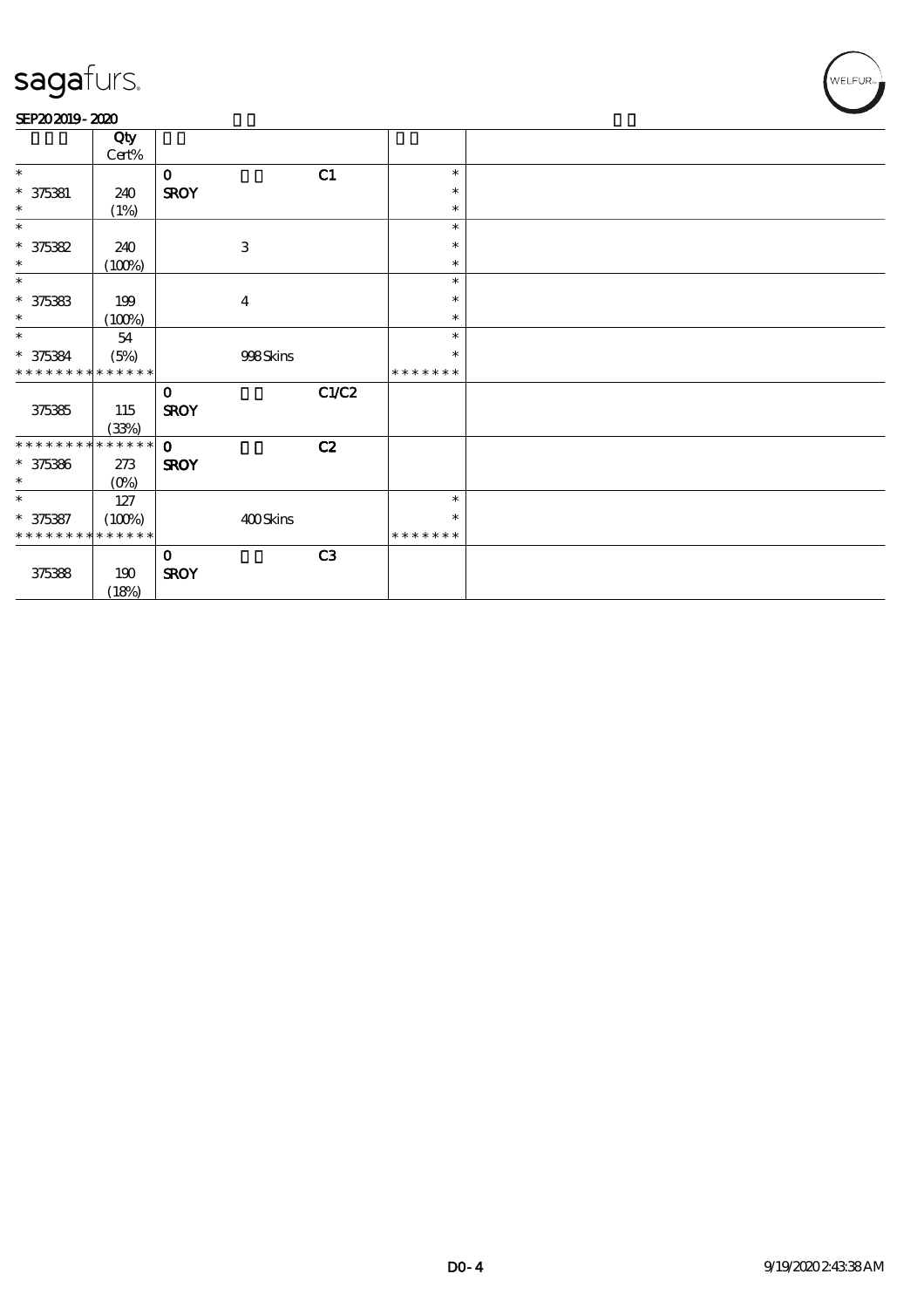

#### SEP202019-2020

|        | Qty<br>Cert% |                                      |   |       |  |
|--------|--------------|--------------------------------------|---|-------|--|
| 375421 | 181<br>(17%) | $\boldsymbol{\omega}$<br><b>SROY</b> | ∼ | C1/C2 |  |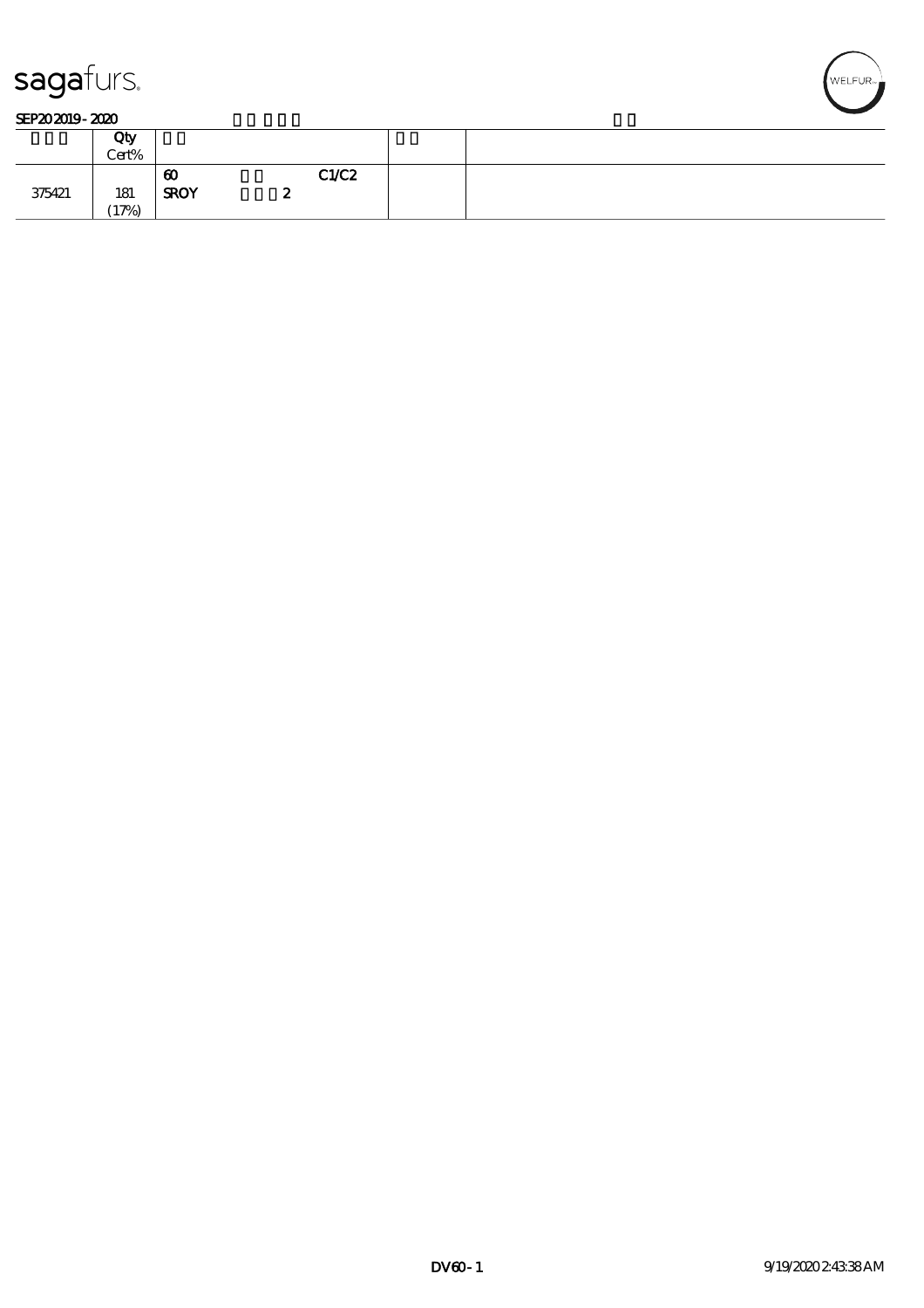| SEP202019-2020 |  |
|----------------|--|
|----------------|--|

|                                          | Qty                  |                            |                  |                |               |  |
|------------------------------------------|----------------------|----------------------------|------------------|----------------|---------------|--|
| * * * * * * * *                          | Cert%<br>* * * * * * |                            |                  |                |               |  |
|                                          |                      | 50                         |                  | C1             |               |  |
| $* 375461$<br>$\ast$                     | 205                  | ${\bf s}$                  | $\mathbf{1}$     |                |               |  |
| $\ast$                                   | (27%)<br>$50\,$      |                            |                  |                | $\ast$        |  |
| $* 375462$                               | $(O\%)$              |                            | 255Skins         |                | $\ast$        |  |
| * * * * * * * * <mark>* * * * * *</mark> |                      |                            |                  |                | * * * * * * * |  |
| * * * * * * * *                          | * * * * * *          | 50                         |                  | C2             |               |  |
| $* 375463$                               | 205                  | ${\bf s}$                  | $\mathbf{1}$     |                |               |  |
| $\ast$                                   | (32%)                |                            |                  |                |               |  |
| $\ast$                                   |                      |                            |                  |                | $\ast$        |  |
| $* 375464$                               | 180                  |                            | $\boldsymbol{2}$ |                | $\ast$        |  |
| $\ast$                                   | $(O_0)$              |                            |                  |                | $\ast$        |  |
| $\overline{\ast}$                        | $\pmb{\infty}$       |                            |                  |                | $\ast$        |  |
| $* 375465$                               | $(0\%)$              |                            | 445Skins         |                | $\ast$        |  |
| * * * * * * * * * * * * * *              |                      |                            |                  |                | * * * * * * * |  |
|                                          |                      | 50                         |                  | C <sub>3</sub> |               |  |
| 375466                                   | 194                  | $\mathbf{S}$               | $\mathbf{1}$     |                |               |  |
|                                          | (12%)                |                            |                  |                |               |  |
| * * * * * * * *                          | * * * * * *          | 50                         |                  | C1             |               |  |
| $* 375467$                               | 205                  | $\mathbf{S}$               | $\boldsymbol{z}$ |                |               |  |
| $\ast$                                   | (34%)                |                            |                  |                |               |  |
| $\ast$                                   |                      |                            |                  |                | $\ast$        |  |
| $* 375468$                               | 180                  |                            | $\boldsymbol{2}$ |                | $\ast$        |  |
| $\ast$                                   | (O <sub>0</sub> )    |                            |                  |                | $\ast$        |  |
| $\ast$                                   | 53                   |                            |                  |                | $\ast$        |  |
| $* 375469$                               | $(O\%)$              |                            | 438Skins         |                |               |  |
| * * * * * * * * <mark>* * * * * *</mark> |                      |                            |                  |                | * * * * * * * |  |
| * * * * * * * *                          | * * * * * *          | 50                         |                  | C2             |               |  |
| $* 375470$                               | 205                  | ${\bf s}$                  | $\boldsymbol{z}$ |                |               |  |
| $\ast$                                   | $(O\%)$              |                            |                  |                | $\ast$        |  |
| $* 375471$                               |                      |                            |                  |                | $\ast$        |  |
| $\ast$                                   | 180<br>$(O\%)$       |                            | $\boldsymbol{2}$ |                | $\ast$        |  |
| $\ast$                                   |                      |                            |                  |                | $\ast$        |  |
| $* 375472$                               | 42                   |                            | $\,3$            |                | $\ast$        |  |
| $\ast$                                   | $(O\!/\!\!\delta)$   |                            |                  |                | $\ast$        |  |
| $\ast$                                   | ${\mathfrak B}$      |                            |                  |                | $\ast$        |  |
| $* 375473$                               | (100%)               |                            | 520Skins         |                | $\ast$        |  |
| * * * * * * * *                          | * * * * * *          |                            |                  |                | * * * * * * * |  |
|                                          |                      | 50                         |                  | C3             |               |  |
| 375474                                   | 154                  | ${\bf s}$                  | $\boldsymbol{z}$ |                |               |  |
|                                          | (20%)                |                            |                  |                |               |  |
|                                          |                      | 50                         |                  | C2             |               |  |
| 375475                                   | $135\,$              | $\, {\bf I} \! {\bf B} \,$ | $\mathbf{1}$     | WB1            |               |  |
|                                          | (14%)                |                            |                  |                |               |  |
|                                          |                      | ${\bf 50}$                 |                  | C2             |               |  |
| 375476                                   | 83                   | $\, {\bf I} \! {\bf B} \,$ | $\mathbf{1}$     | <b>WB2</b>     |               |  |
|                                          | (9%)                 |                            |                  |                |               |  |
|                                          |                      | 50                         |                  | C2             |               |  |
| 375477                                   | 158                  | ${\bf I\!B}$               | $\mathbf{1}$     |                |               |  |
| * * * * * * *                            | (18%)<br>* * * * * * | 50                         |                  | C1             |               |  |
| $* 375478$                               | 185                  | <b>SAGA</b>                | $\mathbf{1}$     |                |               |  |
| $\ast$                                   | $(O\!/\!\!\delta)$   |                            |                  |                |               |  |
| $\ast$                                   |                      |                            |                  |                | $\ast$        |  |
| $* 375479$                               | 143                  |                            | $\boldsymbol{2}$ |                | $\ast$        |  |
| $\ast$                                   | (0%)                 |                            |                  |                | $\ast$        |  |
| $\ast$                                   | 84                   |                            |                  |                | $\ast$        |  |
| $* 375480$                               | (100%)               |                            | 412Skins         |                | $\ast$        |  |
| * * * * * * * *                          | * * * * * *          |                            |                  |                | * * * * * * * |  |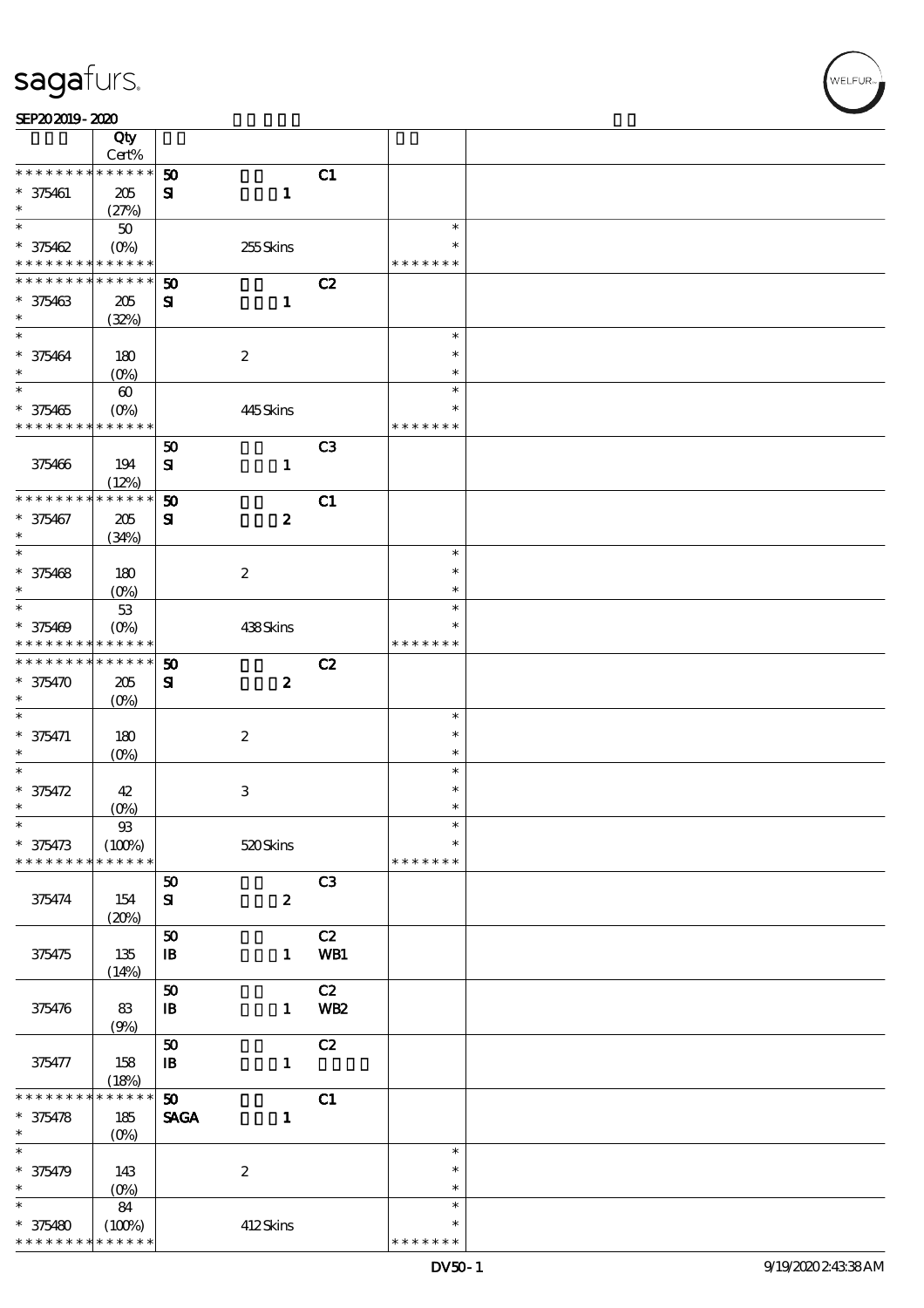#### SEP202019-2020

|                             | Qty             |             |                           |            |               |  |
|-----------------------------|-----------------|-------------|---------------------------|------------|---------------|--|
|                             | $\mbox{Cert\%}$ |             |                           |            |               |  |
| * * * * * * * *             | * * * * * *     | 50          |                           | C2         |               |  |
| $* 375481$                  | 185             | <b>SAGA</b> | $\mathbf{1}$              |            |               |  |
| $\ast$                      | $(0\%)$         |             |                           |            |               |  |
| $\ast$                      |                 |             |                           |            | $\ast$        |  |
| $* 375482$                  | $160$           |             | $\boldsymbol{2}$          |            | $\ast$        |  |
| $\ast$                      | $(0\%)$         |             |                           |            | $\ast$        |  |
| $\ast$                      |                 |             |                           |            | $\ast$        |  |
| $* 375483$                  | 160             |             | $\ensuremath{\mathbf{3}}$ |            | $\ast$        |  |
| $\ast$                      | $(0\%)$         |             |                           |            | $\ast$        |  |
| $\ast$                      |                 |             |                           |            | $\ast$        |  |
| $* 375484$                  | 112             |             | $\boldsymbol{4}$          |            | $\ast$        |  |
| $\ast$                      | $(O\%)$         |             |                           |            | $\ast$        |  |
| $\ast$                      | 132             |             |                           |            | $\ast$        |  |
| $* 375485$                  | (100%)          |             | 749Skins                  |            | $\ast$        |  |
| * * * * * * * *             | * * * * * *     |             |                           |            | * * * * * * * |  |
|                             |                 | 50          |                           | C2         |               |  |
| 375486                      | 131             | IA          | $\mathbf{1}$              | <b>WB2</b> |               |  |
|                             | (9%)            |             |                           |            |               |  |
|                             |                 | 50          |                           | C2         |               |  |
| 375487                      | $169$           | IA          | $\boldsymbol{z}$          | <b>WB2</b> |               |  |
|                             | (21%)           |             |                           |            |               |  |
| * * * * * * * *             | * * * * * *     | 50          |                           | C2         |               |  |
| $* 375488$                  | 175             | IA          | $\mathbf{1}$              |            |               |  |
| $\ast$                      | (16%)           |             |                           |            |               |  |
| $\ast$                      | $52\,$          |             |                           |            | $\ast$        |  |
| $* 375489$                  | (21%)           |             | 227Skins                  |            | $\ast$        |  |
| * * * * * * * * * * * * * * |                 |             |                           |            | * * * * * * * |  |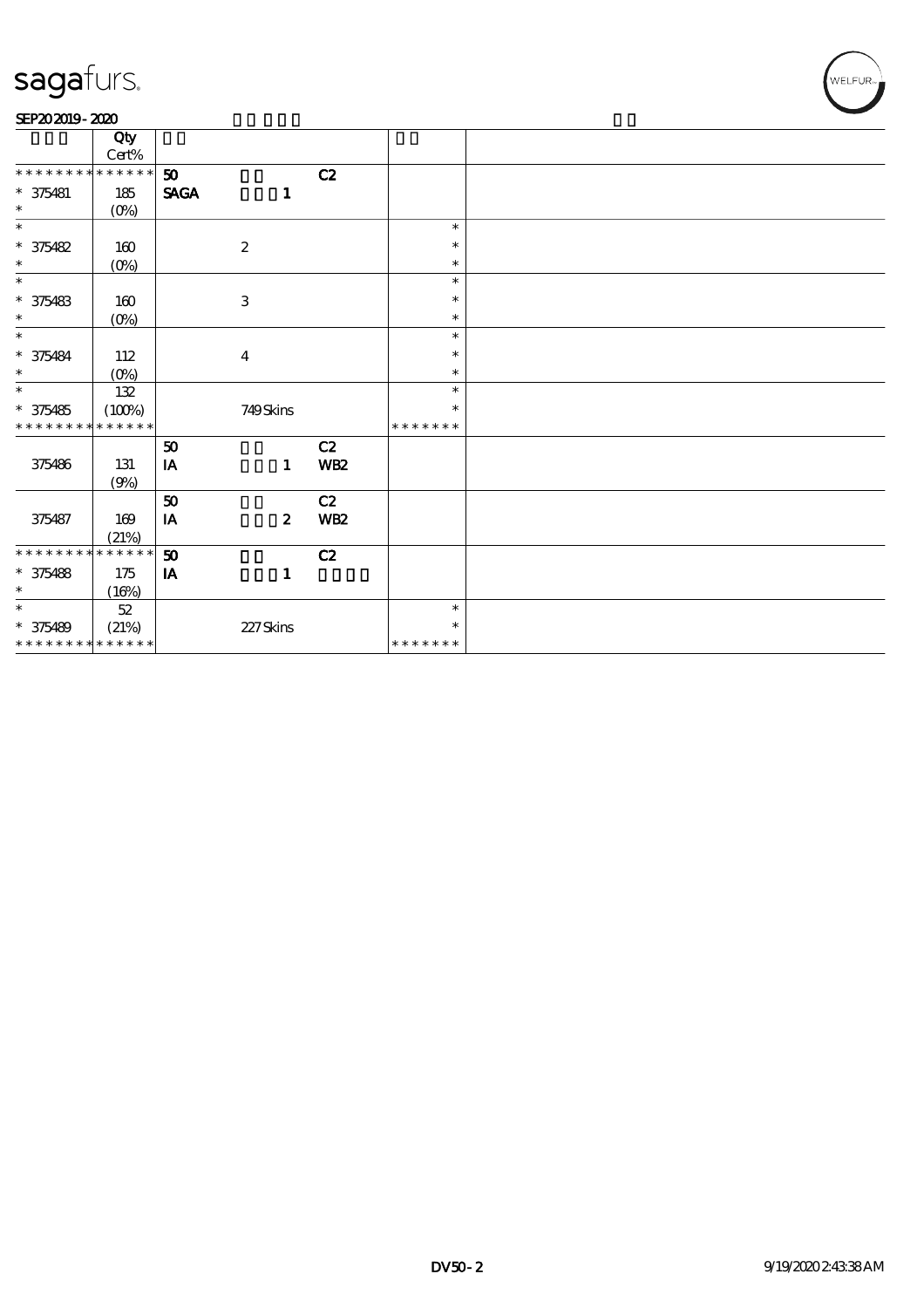| SEP202019-2020 |  |
|----------------|--|
|----------------|--|

|                                    | Qty                        |                            |                           |                 |                  |  |
|------------------------------------|----------------------------|----------------------------|---------------------------|-----------------|------------------|--|
|                                    | Cert%                      |                            |                           |                 |                  |  |
| * * * * * * * *                    | * * * * * *                | $\boldsymbol{\omega}$      |                           | C1              |                  |  |
| $* 375521$<br>$\ast$               | 193                        | ${\bf s}$                  | $\mathbf{1}$              |                 |                  |  |
| $\ast$                             | $(O_0)$<br>175             |                            |                           |                 | $\ast$           |  |
| $* 375522$                         | (100%)                     |                            | 368Skins                  |                 | $\ast$           |  |
| * * * * * * * *                    | * * * * * *                |                            |                           |                 | * * * * * * *    |  |
| * * * * * * * *                    | * * * * * *                | $\boldsymbol{\omega}$      |                           | C2              |                  |  |
| $* 37523$                          | 225                        | ${\bf s}$                  | $\mathbf{1}$              |                 |                  |  |
| $\ast$                             | $(0\%)$                    |                            |                           |                 |                  |  |
| $\ast$                             |                            |                            |                           |                 | $\ast$           |  |
| $* 375524$                         | 196                        |                            | $\boldsymbol{2}$          |                 | $\ast$           |  |
| $\ast$                             | $(O\!/\!\!\delta)$         |                            |                           |                 | $\ast$           |  |
| $\overline{\ast}$                  | $208\,$                    |                            |                           |                 | $\ast$           |  |
| $* 375525$                         | (100%)                     |                            | 629Skins                  |                 | $\ast$           |  |
| * * * * * * * *                    | * * * * * *                |                            |                           |                 | * * * * * * *    |  |
|                                    |                            | $\boldsymbol{\omega}$      |                           | C <sub>3</sub>  |                  |  |
| 375526                             | 201                        | $\mathbf{S}$               | $\mathbf{1}$              |                 |                  |  |
|                                    | (18%)                      |                            |                           |                 |                  |  |
| * * * * * * * *                    | * * * * * *                | $\boldsymbol{\omega}$      |                           | C <sub>4</sub>  |                  |  |
| $* 375627$                         | 205                        | ${\bf s}$                  | $\mathbf{1}$              |                 |                  |  |
| $\ast$                             | (43%)                      |                            |                           |                 |                  |  |
| $\ast$                             | 200                        |                            |                           |                 | $\ast$           |  |
| $* 375528$                         | (32%)                      |                            | 405Skins                  |                 | $\ast$           |  |
| * * * * * * * *<br>* * * * * * * * | * * * * * *<br>* * * * * * |                            |                           |                 | * * * * * * *    |  |
|                                    |                            | $\boldsymbol{\omega}$      |                           | C1              |                  |  |
| $* 375529$<br>$\ast$               | 238                        | $\mathbf{S}$               | $\boldsymbol{z}$          |                 |                  |  |
| $\ast$                             | $(O\%)$<br>$93$            |                            |                           |                 | $\ast$           |  |
| $* 375530$                         | (100%)                     |                            | $331$ Skins               |                 |                  |  |
| * * * * * * * *                    | * * * * * *                |                            |                           |                 | * * * * * * *    |  |
| * * * * * * * *                    | * * * * * *                | $\boldsymbol{\omega}$      |                           | C2              |                  |  |
| $* 375631$                         | 226                        | ${\bf s}$                  | $\boldsymbol{z}$          |                 |                  |  |
| $\ast$                             | $(O\%)$                    |                            |                           |                 |                  |  |
| $\ast$                             |                            |                            |                           |                 | $\ast$           |  |
| $* 375532$                         | 180                        |                            | $\boldsymbol{2}$          |                 | $\ast$           |  |
| $\ast$                             | (100%)                     |                            |                           |                 | $\ast$           |  |
| $\ast$                             |                            |                            |                           |                 | $\ast$           |  |
| $* 375533$                         | 40                         |                            | $\ensuremath{\mathbf{3}}$ |                 | $\ast$           |  |
| $\ast$                             | (100%)                     |                            |                           |                 | $\ast$           |  |
| $\ast$                             | 110                        |                            |                           |                 | $\ast$           |  |
| $* 375634$                         | $(O\%)$                    |                            | 556Skins                  |                 | ∗                |  |
| * * * * * * * *                    | * * * * * *                |                            |                           |                 | * * * * * * *    |  |
|                                    |                            | $\boldsymbol{\omega}$      |                           | C <sub>3</sub>  |                  |  |
| 375535                             | 128<br>(34%)               | ${\bf s}$                  | $\boldsymbol{z}$          |                 |                  |  |
|                                    |                            | $\boldsymbol{\omega}$      |                           | C2              |                  |  |
| 375536                             | 115                        | $\, {\bf I} \! {\bf B} \,$ | $\mathbf{1}$              | WB1             |                  |  |
|                                    | (9%)                       |                            |                           |                 |                  |  |
|                                    |                            | $\boldsymbol{\omega}$      |                           | C2              |                  |  |
| 375537                             | 104                        | $\mathbf{B}$               | $\mathbf{1}$              | WB <sub>2</sub> |                  |  |
|                                    | (10%)                      |                            |                           |                 |                  |  |
|                                    |                            | $\boldsymbol{\omega}$      |                           | C2              |                  |  |
| 375538                             | 178                        | ${\bf I\!B}$               | $\mathbf{1}$              |                 |                  |  |
|                                    | (35%)                      |                            |                           |                 |                  |  |
| * * * * *                          | * * * * * *                | $\boldsymbol{\omega}$      |                           | C1              |                  |  |
| $* 375539$                         | $205\,$                    | <b>SAGA</b>                | $\mathbf{1}$              |                 |                  |  |
| $\ast$                             | $(O\%)$                    |                            |                           |                 |                  |  |
| $\ast$                             |                            |                            |                           |                 | $\ast$           |  |
| $* 375540$<br>$\ast$               | 180                        |                            | $\boldsymbol{2}$          |                 | $\ast$<br>$\ast$ |  |
|                                    | $(O\%)$                    |                            |                           |                 |                  |  |

.<br>WELFUR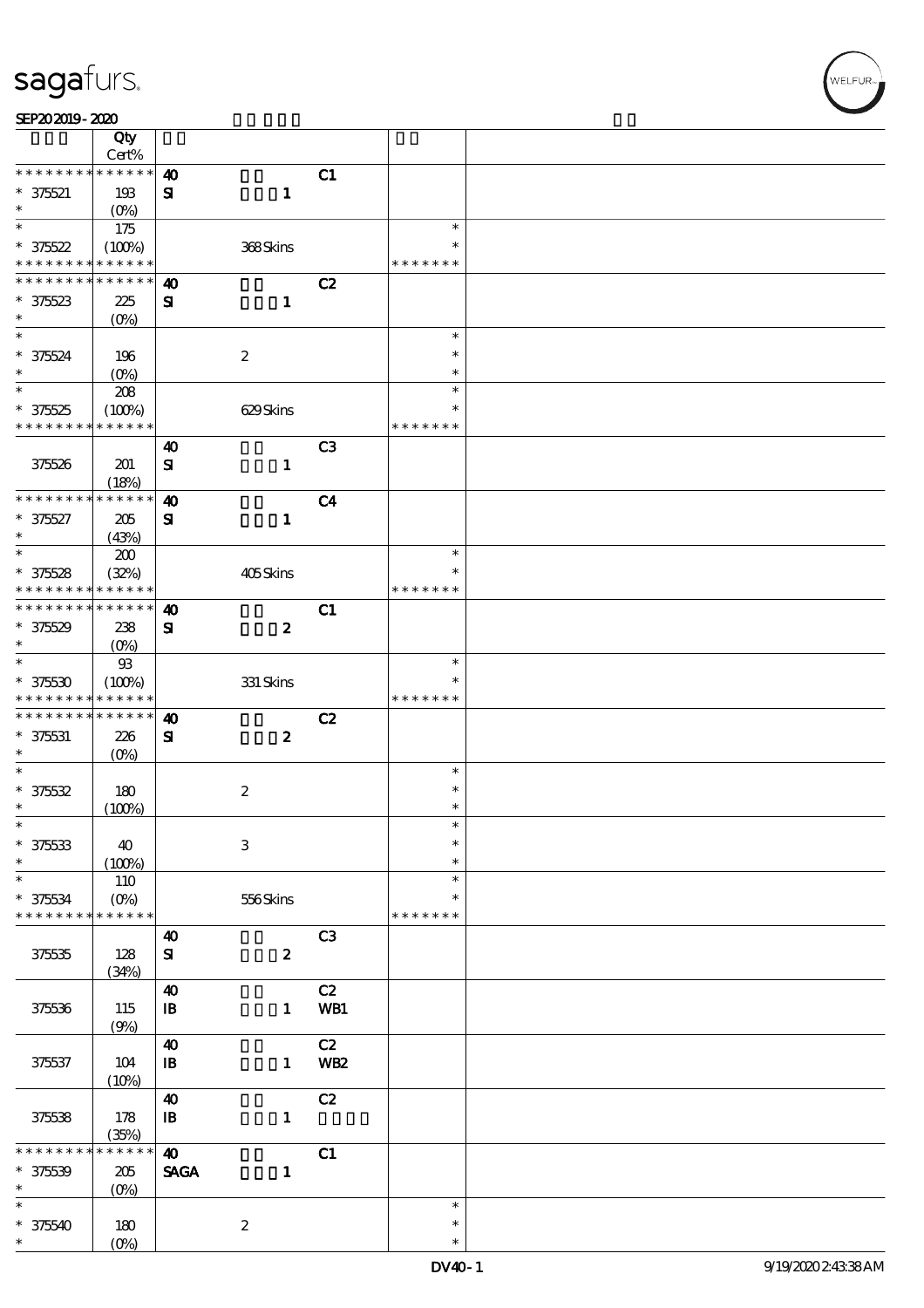#### $SEP202019 - 2020$

|                                              | Qty<br>$Cert\%$   |                       |                           |    |               |  |
|----------------------------------------------|-------------------|-----------------------|---------------------------|----|---------------|--|
| $\ast$                                       |                   |                       |                           | C1 | $\ast$        |  |
|                                              |                   | $\boldsymbol{\omega}$ |                           |    |               |  |
| $* 375641$                                   | 160               | <b>SAGA</b>           | $\mathbf{1}$              |    | $\ast$        |  |
| $\ast$                                       | $(O\%)$           |                       |                           |    | $\ast$        |  |
| $\ast$                                       |                   |                       |                           |    | $\ast$        |  |
| $* 375542$                                   | 180               |                       | $\boldsymbol{4}$          |    | $\ast$        |  |
| $\ast$                                       | (100%)            |                       |                           |    | $\ast$        |  |
| $\overline{\ast}$                            |                   |                       |                           |    | $\ast$        |  |
|                                              |                   |                       |                           |    |               |  |
| $* 375543$                                   | $207\,$           |                       | $\mathbf 5$               |    | $\ast$        |  |
| $\ast$                                       | (100%)            |                       |                           |    | $\ast$        |  |
| $*$                                          | $\pmb{\infty}$    |                       |                           |    | $\ast$        |  |
|                                              |                   |                       | 992Skins                  |    | $\ast$        |  |
| * 375544 (0%)<br>* * * * * * * * * * * * * * |                   |                       |                           |    | * * * * * * * |  |
| * * * * * * * *                              | $* * * * * * *$   | $\boldsymbol{\omega}$ |                           | C2 |               |  |
|                                              |                   |                       |                           |    |               |  |
| $* 375545$                                   | $205\,$           | <b>SAGA</b>           | $\mathbf{1}$              |    |               |  |
| $\ast$                                       | $(O\%)$           |                       |                           |    |               |  |
|                                              |                   |                       |                           |    | $\ast$        |  |
| $* 375546$                                   | 180               |                       | $\boldsymbol{2}$          |    | $\ast$        |  |
| $\ast$                                       | $(O\%)$           |                       |                           |    | $\ast$        |  |
| $\overline{\ast}$                            |                   |                       |                           |    | $\ast$        |  |
|                                              |                   |                       |                           |    | $\ast$        |  |
| $* 375547$                                   | 180               |                       | $\ensuremath{\mathbf{3}}$ |    |               |  |
| $\ast$                                       | $(O\%)$           |                       |                           |    | $\ast$        |  |
| $\overline{\ast}$                            |                   |                       |                           |    | $\ast$        |  |
| $* 375548$                                   | 180               |                       | $\boldsymbol{4}$          |    | $\ast$        |  |
| $\ast$                                       | $(O\%)$           |                       |                           |    | $\ast$        |  |
| $\overline{\ast}$                            |                   |                       |                           |    | $\ast$        |  |
|                                              |                   |                       |                           |    |               |  |
| $* 375549$                                   | 180               |                       | $\mathbf 5$               |    | $\ast$        |  |
| $\ast$                                       | $(O\%)$           |                       |                           |    | $\ast$        |  |
| $\overline{\ast}$                            |                   |                       |                           |    | $\ast$        |  |
| $* 37550$                                    | 180               |                       | $\bf 6$                   |    | $\ast$        |  |
| $\ast$                                       | $(O\%)$           |                       |                           |    | $\ast$        |  |
| $\ast$                                       |                   |                       |                           |    | $\ast$        |  |
|                                              |                   |                       |                           |    |               |  |
| $* 375551$                                   | 226               |                       | $\boldsymbol{\tau}$       |    | $\ast$        |  |
| $\ast$                                       | $(O\%)$           |                       |                           |    | $\ast$        |  |
| $\overline{\ast}$                            |                   |                       |                           |    | $\ast$        |  |
| $* 37552$                                    | 180               |                       | ${\bf 8}$                 |    | $\ast$        |  |
| $\ast$                                       | (100%)            |                       |                           |    | $\ast$        |  |
| $\ast$                                       |                   |                       |                           |    | $\ast$        |  |
|                                              |                   |                       |                           |    |               |  |
| $* 37553$                                    | 180               |                       | $\bf{9}$                  |    | $\ast$        |  |
| $\ast$                                       | (100%)            |                       |                           |    | $\ast$        |  |
| $\ast$                                       | 116               |                       |                           |    | $\ast$        |  |
| $* 375554$                                   | (100%)            |                       | $1807$ Skins              |    | $\ast$        |  |
| * * * * * * *                                | * * * * * *       |                       |                           |    | * * * * * * * |  |
| $* *$<br>* * * *                             | $* * * * * *$     | $\boldsymbol{\omega}$ |                           | C1 |               |  |
| $* 375555$                                   | $205\,$           | <b>SAGA</b>           | $\boldsymbol{z}$          |    |               |  |
| $\ast$                                       |                   |                       |                           |    |               |  |
|                                              | (O <sub>0</sub> ) |                       |                           |    |               |  |
| $\ast$                                       |                   |                       |                           |    | $\ast$        |  |
| $* 37556$                                    | 180               |                       | $\boldsymbol{2}$          |    | $\ast$        |  |
| $\ast$                                       | $(0\%)$           |                       |                           |    | $\ast$        |  |
| $\ast$                                       |                   |                       |                           |    | $\ast$        |  |
| $* 375557$                                   |                   |                       | $\ensuremath{\mathbf{3}}$ |    | $\ast$        |  |
| $\ast$                                       | 180               |                       |                           |    | $\ast$        |  |
|                                              | $(0\%)$           |                       |                           |    |               |  |
| $\overline{\ast}$                            |                   |                       |                           |    | $\ast$        |  |
| $* 375558$                                   | 180               |                       | $\bf{4}$                  |    | $\ast$        |  |
| $\ast$                                       | $(O\!/\!o)$       |                       |                           |    | $\ast$        |  |
| $\ast$                                       |                   |                       |                           |    | $\ast$        |  |
| $* 37550$                                    | 180               |                       | $\mathbf 5$               |    | $\ast$        |  |
| $\ast$                                       |                   |                       |                           |    | $\ast$        |  |
|                                              | $(0\%)$           |                       |                           |    |               |  |
| $\ast$                                       |                   |                       |                           |    | $\ast$        |  |
| $* 37560$                                    | 180               |                       | $\bf 6$                   |    | $\ast$        |  |
|                                              | (100%)            |                       |                           |    | $\ast$        |  |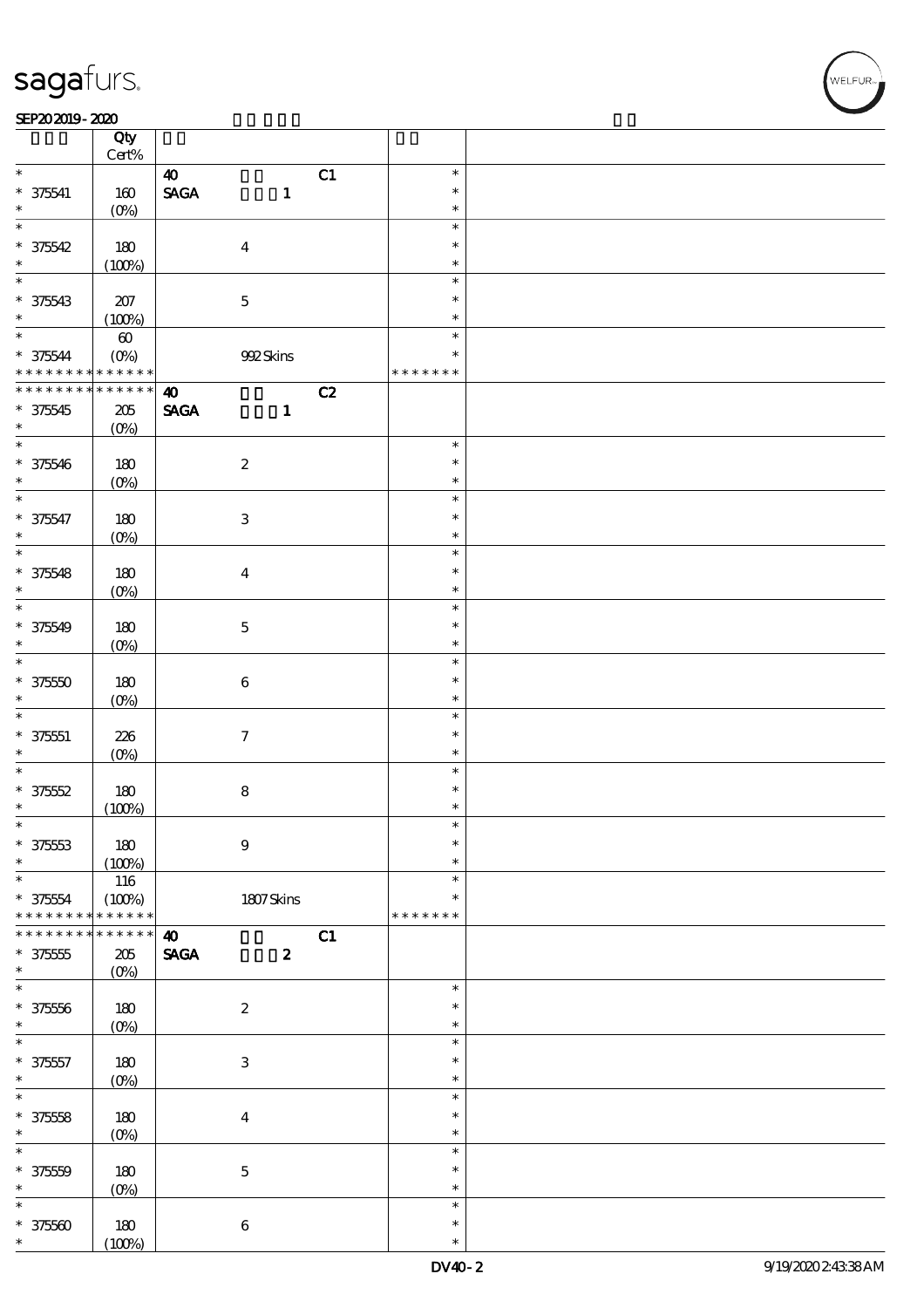#### SEP202019-2020

|                          | Qty<br>$Cert\%$   |                                |                           |                 |               |  |
|--------------------------|-------------------|--------------------------------|---------------------------|-----------------|---------------|--|
| $\ast$                   |                   | $\boldsymbol{\omega}$          |                           |                 | $\ast$        |  |
|                          |                   |                                |                           | C1              | $\ast$        |  |
| $* 375601$               | 180               | $\operatorname{\mathsf{SAGA}}$ | $\pmb{2}$                 |                 |               |  |
| $\ast$                   | (100%)            |                                |                           |                 | $\ast$        |  |
| $\ast$                   |                   |                                |                           |                 | $\ast$        |  |
| $* 37562$                | 101               |                                | $\bf 8$                   |                 | $\ast$        |  |
| $\ast$                   | (100%)            |                                |                           |                 | $\ast$        |  |
| $\overline{\phantom{0}}$ | 58                |                                |                           |                 | $\ast$        |  |
| $* 37563$                | $(O\%)$           |                                | 1444 Skins                |                 | ∗             |  |
| * * * * * * * *          | * * * * * *       |                                |                           |                 | * * * * * * * |  |
| * * * * * * * *          | * * * * * *       | $\boldsymbol{\omega}$          |                           | C2              |               |  |
|                          | 205               | <b>SAGA</b>                    | $\boldsymbol{z}$          |                 |               |  |
| $* 37564$<br>$\ast$      |                   |                                |                           |                 |               |  |
|                          | $(O\%)$           |                                |                           |                 |               |  |
|                          |                   |                                |                           |                 | $\ast$        |  |
| $* 37565$                | 180               |                                | $\boldsymbol{2}$          |                 | $\ast$        |  |
| $\ast$                   | $(O\%)$           |                                |                           |                 | $\ast$        |  |
| $\overline{\phantom{0}}$ |                   |                                |                           |                 | $\ast$        |  |
| $* 37566$                | 180               |                                | $\ensuremath{\mathsf{3}}$ |                 | $\ast$        |  |
| $\ast$                   | $(O\%)$           |                                |                           |                 | $\ast$        |  |
| $\ast$                   |                   |                                |                           |                 | $\ast$        |  |
| $* 37567$                | 180               |                                | $\bf{4}$                  |                 | $\ast$        |  |
| $\ast$                   |                   |                                |                           |                 | $\ast$        |  |
| $\ast$                   | $(O\%)$           |                                |                           |                 | $\ast$        |  |
|                          |                   |                                |                           |                 |               |  |
| $* 37568$                | $180\,$           |                                | $\mathbf 5$               |                 | $\ast$        |  |
| $\ast$                   | $(O\%)$           |                                |                           |                 | $\ast$        |  |
| $\ast$                   |                   |                                |                           |                 | $\ast$        |  |
| $* 37560$                | 180               |                                | $\bf 6$                   |                 | $\ast$        |  |
| $\ast$                   | $(O\%)$           |                                |                           |                 | $\ast$        |  |
| $\ast$                   |                   |                                |                           |                 | $\ast$        |  |
| $* 375570$               | 180               |                                | $\boldsymbol{\tau}$       |                 | $\ast$        |  |
| $\ast$                   | (100%)            |                                |                           |                 | $\ast$        |  |
| $\ast$                   |                   |                                |                           |                 | $\ast$        |  |
|                          |                   |                                |                           |                 | $\ast$        |  |
| $* 375571$               | 180               |                                | $\bf8$                    |                 |               |  |
| $\ast$                   | (100%)            |                                |                           |                 | $\ast$        |  |
| $\ast$                   |                   |                                |                           |                 | $\ast$        |  |
| $* 375572$               | 180               |                                | $\boldsymbol{9}$          |                 | $\ast$        |  |
| $\ast$                   | (100%)            |                                |                           |                 | $\ast$        |  |
| $\ast$                   |                   |                                |                           |                 | $\ast$        |  |
| $* 375573$               | 188               |                                | $10\,$                    |                 | $\ast$        |  |
| $\ast$                   | (100%)            |                                |                           |                 | $\ast$        |  |
| $\ast$                   | 118               |                                |                           |                 | $\ast$        |  |
| $* 375574$               | $(O\%)$           |                                | 1951 Skins                |                 | $\ast$        |  |
| * * * * * * * *          | * * * * * *       |                                |                           |                 | * * * * * * * |  |
| * * * * * * *            | * * * * *         |                                |                           |                 |               |  |
|                          |                   | $\boldsymbol{\omega}$          |                           | C3              |               |  |
| $* 375575$               | 205               | <b>SAGA</b>                    | $\boldsymbol{z}$          |                 |               |  |
| $\ast$                   | $(O\%)$           |                                |                           |                 |               |  |
| $\ast$                   |                   |                                |                           |                 | $\ast$        |  |
| $* 375576$               | 161               |                                | $\boldsymbol{2}$          |                 | $\ast$        |  |
| $\ast$                   | (O <sub>0</sub> ) |                                |                           |                 | $\ast$        |  |
| $\ast$                   | 127               |                                |                           |                 | $\ast$        |  |
| $* 375577$               | (100%)            |                                | 493Skins                  |                 | $\ast$        |  |
| * * * * * * * *          | * * * * * *       |                                |                           |                 | * * * * * * * |  |
| * * * * * * * *          | * * * * * *       | $\boldsymbol{\omega}$          |                           | C <sub>4</sub>  |               |  |
| $* 375578$               |                   |                                |                           |                 |               |  |
| $\ast$                   | 205               | <b>SAGA</b>                    | $\boldsymbol{z}$          |                 |               |  |
|                          | (44%)             |                                |                           |                 |               |  |
| $\ast$                   | 158               |                                |                           |                 | $\ast$        |  |
| $* 375579$               | (52%)             |                                | 363Skins                  |                 | $\ast$        |  |
| * * * * * * * *          | * * * * * *       |                                |                           |                 | * * * * * * * |  |
| * * * * * * *            | * * * * * *       | $\boldsymbol{\omega}$          |                           | C2              |               |  |
| $* 375580$               | 194               | IA                             | $\mathbf{1}$              | WB <sub>2</sub> |               |  |
| $\ast$                   | (14%)             |                                |                           |                 |               |  |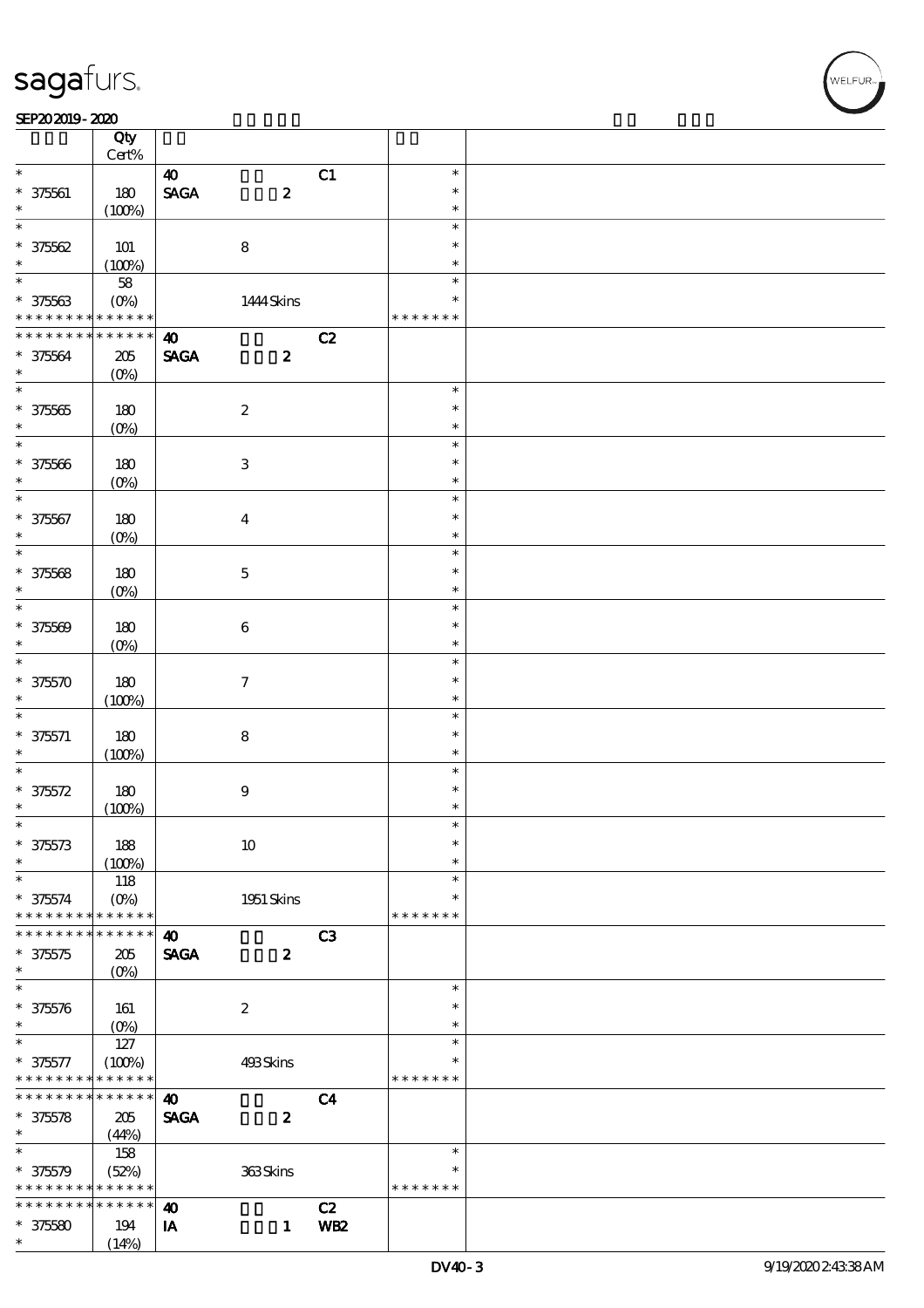#### SEP202019-2020

|                                            | Qty         |                       |                  |            |               |  |
|--------------------------------------------|-------------|-----------------------|------------------|------------|---------------|--|
|                                            | Cert%       |                       |                  |            |               |  |
| $\ast$                                     | 48          | $\boldsymbol{\omega}$ |                  | C2         | $\ast$        |  |
| $* 375581$                                 | (20%)       | IA                    | $\mathbf{1}$     | <b>WB2</b> | $\ast$        |  |
| * * * * * * * *                            | * * * * * * |                       |                  |            | * * * * * * * |  |
| * * * * * * * *                            | * * * * * * | $\boldsymbol{\omega}$ |                  | C1         |               |  |
| $* 375682$                                 | 205         | <b>SROY</b>           | $\mathbf{1}$     |            |               |  |
| $\ast$                                     | $(O\%)$     |                       |                  |            |               |  |
| $\ast$                                     |             |                       |                  |            | $\ast$        |  |
| $* 375683$                                 | 131         |                       | $\boldsymbol{2}$ |            | $\ast$        |  |
| $\ast$                                     | (100%)      |                       |                  |            | $\ast$        |  |
| $\ast$                                     | 96          |                       |                  |            | $\ast$        |  |
| $* 375584$                                 | $(O\%)$     |                       | 432Skins         |            |               |  |
| * * * * * * * *                            | * * * * * * |                       |                  |            | * * * * * * * |  |
| * * * * * * *                              | * * * * * * | 40                    |                  | C2         |               |  |
| $* 375585$                                 | 228         | <b>SROY</b>           | $\mathbf{1}$     |            |               |  |
| $\ast$                                     | $(O\%)$     |                       |                  |            |               |  |
| $\ast$                                     | 163         |                       |                  |            | $\ast$        |  |
| $* 375586$                                 | (100%)      |                       | 391 Skins        |            | $\ast$        |  |
| * * * * * * * *                            | * * * * * * |                       |                  |            | * * * * * * * |  |
|                                            |             | 40                    |                  | C1         |               |  |
| 375587                                     | 67          | <b>SROY</b>           | $\boldsymbol{z}$ |            |               |  |
|                                            | $(O\%)$     |                       |                  |            |               |  |
| * * * * * * * *                            | * * * * * * | 40                    |                  | C2         |               |  |
| $* 375588$                                 | 185         | <b>SROY</b>           | $\boldsymbol{z}$ |            |               |  |
| $\ast$                                     | $(O\%)$     |                       |                  |            |               |  |
| $\ast$                                     |             |                       |                  |            | $\ast$        |  |
| $* 375589$                                 | 180         |                       | $\boldsymbol{2}$ |            | $\ast$        |  |
| $\ast$                                     | (100%)      |                       |                  |            | $\ast$        |  |
| $\overline{\phantom{0}}$                   |             |                       |                  |            | $\ast$        |  |
| $* 37500$                                  | 76          |                       | $\,3$            |            | $\ast$        |  |
| $\ast$                                     | (100%)      |                       |                  |            | $\ast$        |  |
| $\ast$                                     | 49          |                       |                  |            | $\ast$        |  |
| $* 375001$                                 | $(O\%)$     |                       | 490Skins         |            |               |  |
| * * * * * * * *                            | * * * * * * |                       |                  |            | * * * * * * * |  |
| * * * * * * * *                            | * * * * * * | $\boldsymbol{\omega}$ |                  | C1/C2      |               |  |
| $* 375592$                                 | 173         | $\textbf{LUM}$        | $\mathbf{1}$     |            |               |  |
| $\ast$                                     | $(O\%)$     |                       |                  |            |               |  |
| $\ast$                                     | 119         |                       |                  |            | $\ast$        |  |
| $* 375603$                                 | (100%)      |                       | 292Skins         |            |               |  |
| * * * * * * * * <mark>* * * * * * *</mark> |             |                       |                  |            | * * * * * * * |  |
|                                            |             |                       |                  |            |               |  |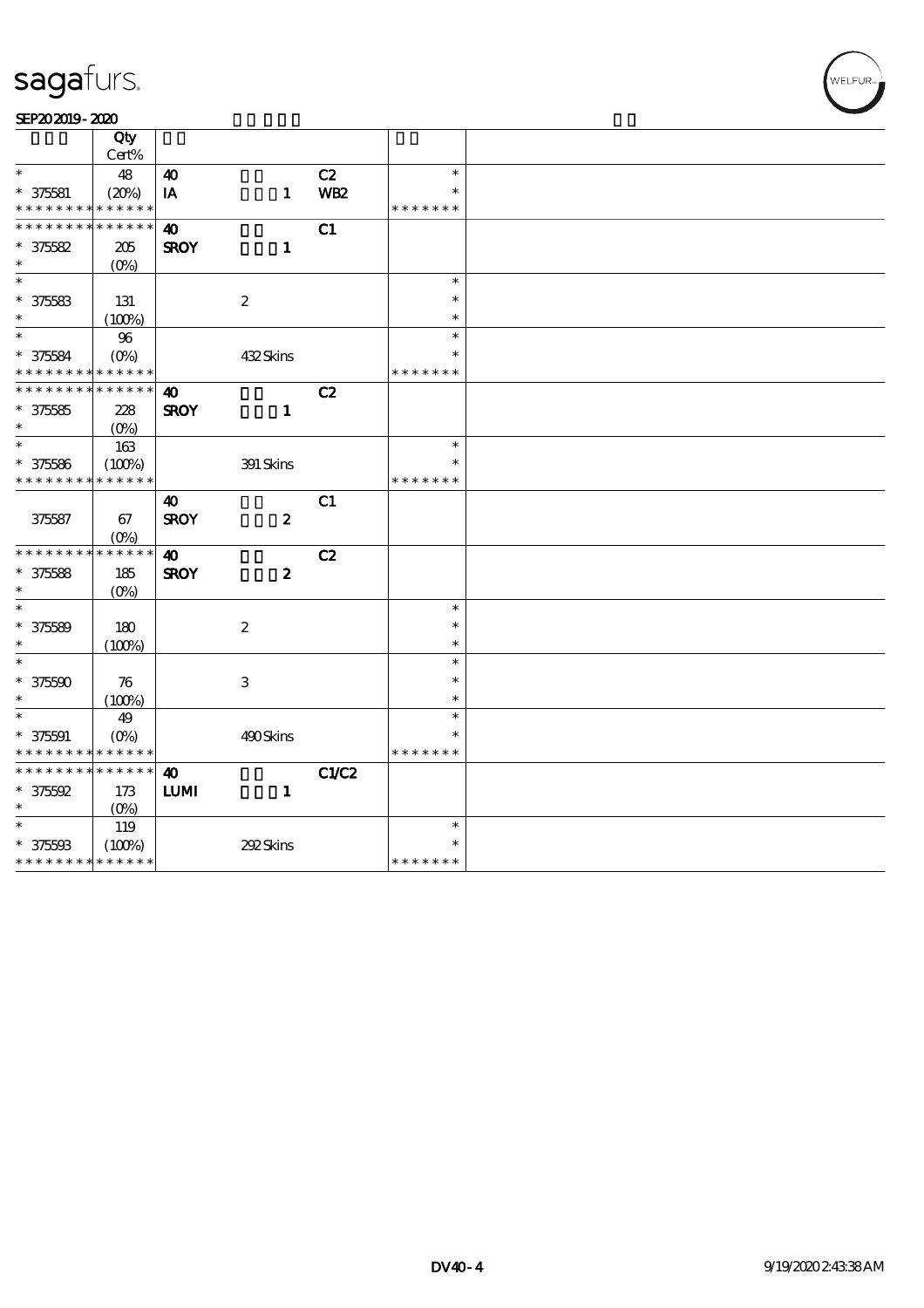#### SEP202019-2020

|                   | Qty<br>Cert%         |                             |                           |                |               |  |
|-------------------|----------------------|-----------------------------|---------------------------|----------------|---------------|--|
| * * * * * * * *   | * * * * * *          | $\boldsymbol{\mathfrak{D}}$ |                           | C1             |               |  |
|                   |                      |                             |                           |                |               |  |
| $* 375621$        | 245                  | ${\bf S}$                   | $\mathbf{1}$              |                |               |  |
| *                 | (O <sub>0</sub> )    |                             |                           |                |               |  |
| $\ast$            |                      |                             |                           |                | $\ast$        |  |
| $* 375622$        | 76                   |                             | $\boldsymbol{2}$          |                | $\ast$        |  |
| $\ast$            | (O <sub>0</sub> )    |                             |                           |                | $\ast$        |  |
| $\overline{\ast}$ | 206                  |                             |                           |                | $\ast$        |  |
| $* 375623$        | (100%)               |                             |                           |                | $\ast$        |  |
| * * * * * * * *   | * * * * * *          |                             | 527Skins                  |                | * * * * * * * |  |
|                   |                      |                             |                           |                |               |  |
| * * * * * * * *   | * * * * * *          | $\boldsymbol{\mathfrak{D}}$ |                           | C2             |               |  |
| * 375624          | 245                  | ${\bf s}$                   | $\mathbf{1}$              |                |               |  |
| $\ast$            | (O <sub>0</sub> )    |                             |                           |                |               |  |
| $\ast$            |                      |                             |                           |                | $\ast$        |  |
| $* 375625$        | 220                  |                             | $\boldsymbol{2}$          |                | $\ast$        |  |
| $\ast$            | $(O\%)$              |                             |                           |                | $\ast$        |  |
| $\ast$            |                      |                             |                           |                | $\ast$        |  |
|                   |                      |                             |                           |                | $\ast$        |  |
| * 375626          | 234                  |                             | $\ensuremath{\mathsf{3}}$ |                |               |  |
| $\ast$            | (O <sub>0</sub> )    |                             |                           |                | $\ast$        |  |
| $\ast$            |                      |                             |                           |                | $\ast$        |  |
| * 375627          | $220$                |                             | $\boldsymbol{4}$          |                | $\ast$        |  |
| $\ast$            | (100%)               |                             |                           |                | $\ast$        |  |
| $\ast$            | 190                  |                             |                           |                | $\ast$        |  |
| $* 375628$        | (100%)               |                             | 1109Skins                 |                | $\ast$        |  |
| * * * * * * * *   | * * * * * *          |                             |                           |                | * * * * * * * |  |
| * * * * * * * *   | * * * * * *          |                             |                           |                |               |  |
|                   |                      | $\boldsymbol{\mathfrak{D}}$ |                           | C3             |               |  |
| $* 375629$        | 245                  | ${\bf s}$                   | $\mathbf{1}$              |                |               |  |
| $\ast$            | (O <sub>0</sub> )    |                             |                           |                |               |  |
| $\ast$            |                      |                             |                           |                | $\ast$        |  |
| $* 375630$        | 176                  |                             | $\boldsymbol{2}$          |                | $\ast$        |  |
| $\ast$            | $(O\%)$              |                             |                           |                | $\ast$        |  |
| $\ast$            | 132                  |                             |                           |                | $\ast$        |  |
|                   | (100%)               |                             |                           |                | $\ast$        |  |
| $* 375631$        | * * * * * *          |                             | 553Skins                  |                | * * * * * * * |  |
| * * * * * * * *   |                      |                             |                           |                |               |  |
| * * * * * * * *   | $******$             | $\boldsymbol{\mathfrak{D}}$ |                           | C <sub>4</sub> |               |  |
| $* 375632$        | 245                  | ${\bf s}$                   | $\mathbf{1}$              |                |               |  |
| $\ast$            | (37%)                |                             |                           |                |               |  |
| $\ast$            |                      |                             |                           |                | $\ast$        |  |
| $* 375633$        | $220$                |                             | $\boldsymbol{2}$          |                | $\ast$        |  |
| *                 | (49%)                |                             |                           |                | $\ast$        |  |
| $\ast$            | 125                  |                             |                           |                | $\ast$        |  |
| $* 375634$        |                      |                             | 590Skins                  |                | $\ast$        |  |
| * * * * * * * *   | (55%)<br>* * * * * * |                             |                           |                | * * * * * * * |  |
|                   |                      |                             |                           |                |               |  |
| * * * * * * *     | * * * * *            | $\boldsymbol{\mathfrak{D}}$ |                           | C1             |               |  |
| $* 375635$        | 227                  | ${\bf s}$                   | $\boldsymbol{2}$          |                |               |  |
| $\ast$            | $(0\%)$              |                             |                           |                |               |  |
| $\ast$            |                      |                             |                           |                | $\ast$        |  |
| $* 375636$        | $200$                |                             | $\boldsymbol{2}$          |                | $\ast$        |  |
| $\ast$            | (100%)               |                             |                           |                | $\ast$        |  |
| *                 | $5\!3$               |                             |                           |                | $\ast$        |  |
| $* 375637$        | (100%)               |                             | 480Skins                  |                | $\ast$        |  |
| * * * * * * * *   | * * * * * *          |                             |                           |                | * * * * * * * |  |
| * * * * * * *     |                      |                             |                           |                |               |  |
|                   | * * * * * *          | $\boldsymbol{\mathfrak{D}}$ |                           | C1/C2          |               |  |
| $* 375638$        | 245                  | ${\bf s}$                   | $\boldsymbol{2}$          |                |               |  |
| $\ast$            | (2%)                 |                             |                           |                |               |  |
| $\ast$            |                      |                             |                           |                | $\ast$        |  |
| $* 375639$        | 220                  |                             | $\boldsymbol{2}$          |                | $\ast$        |  |
| $\ast$            | (100%)               |                             |                           |                | $\ast$        |  |
| $\ast$            |                      |                             |                           |                | $\ast$        |  |
|                   |                      |                             |                           |                | $\ast$        |  |
| $* 375640$        | 74                   |                             | 3                         |                |               |  |
| *                 | (100%)               |                             |                           |                | $\ast$        |  |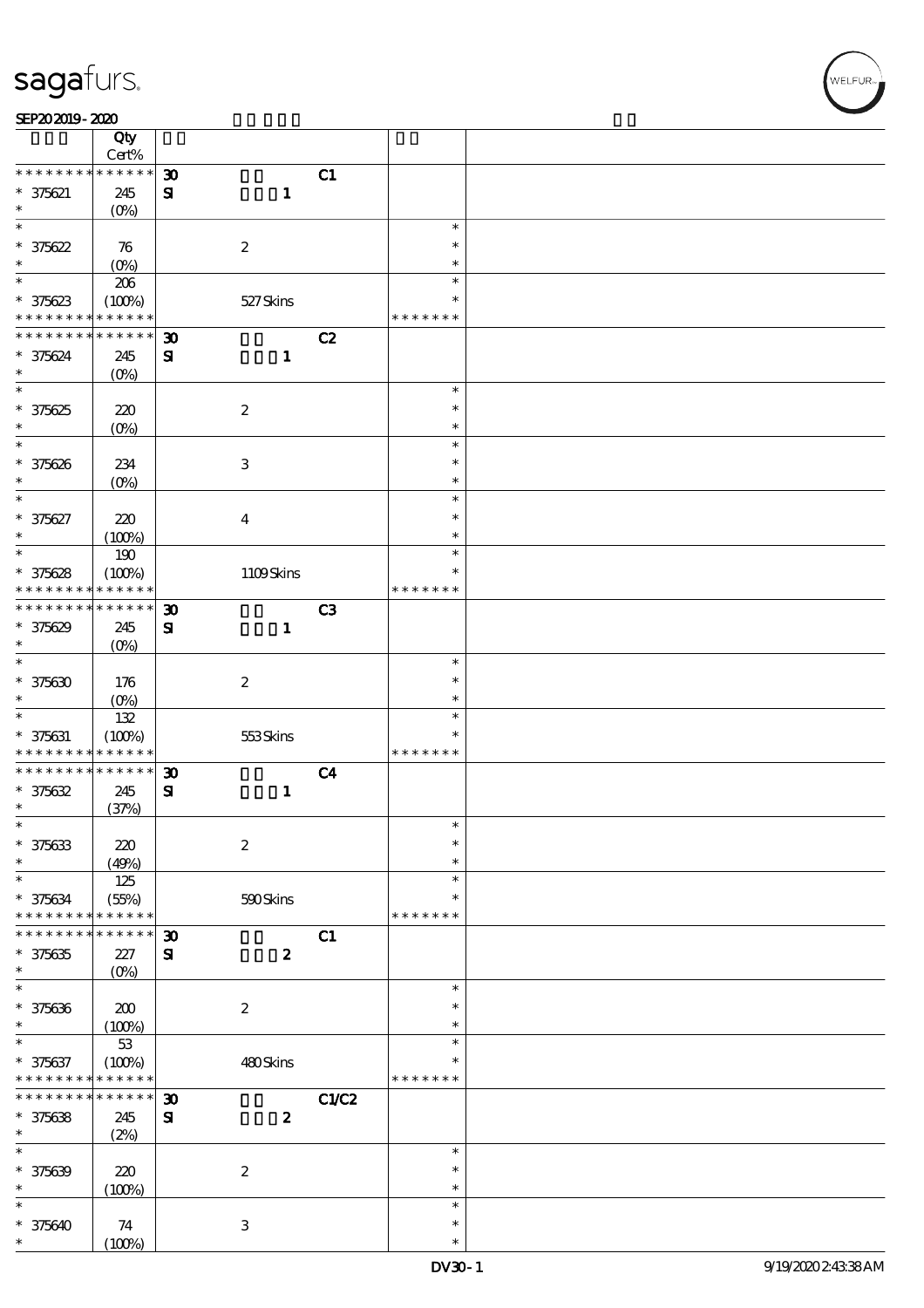#### $SEP202019 - 2020$

|                                            | Qty<br>Cert%    |                             |                           |    |                |               |  |
|--------------------------------------------|-----------------|-----------------------------|---------------------------|----|----------------|---------------|--|
| $\ast$                                     | ${\bf 36}$      | $\boldsymbol{\mathfrak{D}}$ |                           |    | C1/C2          | $\ast$        |  |
| * 375641                                   |                 |                             |                           |    |                | $\ast$        |  |
| * * * * * * * * <mark>* * * * * * *</mark> | (5%)            | $\mathbf{S}$                | $\boldsymbol{z}$          |    |                | * * * * * * * |  |
| * * * * * * * *                            | $* * * * * * *$ |                             |                           |    |                |               |  |
|                                            |                 | $\boldsymbol{\mathfrak{D}}$ |                           |    | C2             |               |  |
| $* 375642$                                 | 245             | ${\bf s}$                   | $\boldsymbol{2}$          |    |                |               |  |
| $\ast$                                     | $(0\%)$         |                             |                           |    |                |               |  |
| $\overline{\ast}$                          |                 |                             |                           |    |                | $\ast$        |  |
| * 375643                                   | 220             |                             | $\boldsymbol{2}$          |    |                | $\ast$        |  |
| $\ast$                                     | (100%)          |                             |                           |    |                | $\ast$        |  |
| $\ast$                                     |                 |                             |                           |    |                | $\ast$        |  |
| * 375644                                   | 152             |                             | $\,3$                     |    |                | $\ast$        |  |
| $\ast$                                     | (100%)          |                             |                           |    |                | $\ast$        |  |
| $\overline{\ast}$                          |                 |                             |                           |    |                | $\ast$        |  |
|                                            | 211             |                             |                           |    |                |               |  |
| $* 375645$                                 | $(O\%)$         |                             | 828Skins                  |    |                | $\ast$        |  |
| * * * * * * * *                            | * * * * * *     |                             |                           |    |                | * * * * * * * |  |
|                                            |                 | $\boldsymbol{\mathfrak{D}}$ |                           |    | C <sub>3</sub> |               |  |
| 375646                                     | 201             | ${\bf s}$                   | $\boldsymbol{z}$          |    |                |               |  |
|                                            | (57%)           |                             |                           |    |                |               |  |
|                                            |                 | $\boldsymbol{\mathfrak{D}}$ |                           |    | C2             |               |  |
| 375647                                     | 275             | $\, {\bf I} \! {\bf B} \,$  | $\mathbf{1}$              |    | WB1            |               |  |
|                                            | (60%)           |                             |                           |    |                |               |  |
|                                            |                 | $\boldsymbol{\mathfrak{D}}$ |                           |    | C2             |               |  |
|                                            |                 |                             |                           |    |                |               |  |
| 375648                                     | 148             | $\, {\bf I} \! {\bf B} \,$  | $\mathbf{1}$              |    | <b>WB2</b>     |               |  |
|                                            | (40%)           |                             |                           |    |                |               |  |
|                                            |                 | $\boldsymbol{\mathfrak{D}}$ |                           |    | C2             |               |  |
| 375649                                     | 102             | $\, {\bf I} \! {\bf B} \,$  | $\mathbf{1}$              |    |                |               |  |
|                                            | (49%)           |                             |                           |    |                |               |  |
| * * * * * * * *                            | $******$        | $\boldsymbol{\mathfrak{D}}$ |                           | C1 |                |               |  |
| $* 375650$                                 | 226             | <b>SAGA</b>                 | $\mathbf{1}$              |    |                |               |  |
| $\ast$                                     | $(O\%)$         |                             |                           |    |                |               |  |
| $\ast$                                     |                 |                             |                           |    |                | $\ast$        |  |
|                                            |                 |                             |                           |    |                | $\ast$        |  |
| $* 375651$                                 | 200             |                             | $\boldsymbol{2}$          |    |                |               |  |
| $\ast$                                     | $(O\%)$         |                             |                           |    |                | $\ast$        |  |
| $\ast$                                     |                 |                             |                           |    |                | $\ast$        |  |
| $* 375652$                                 | 200             |                             | $\ensuremath{\mathbf{3}}$ |    |                | $\ast$        |  |
| $\ast$                                     | $(O\%)$         |                             |                           |    |                | $\ast$        |  |
| $\ast$                                     |                 |                             |                           |    |                | $\ast$        |  |
| $* 375653$                                 | $\pmb{30}$      |                             | $\boldsymbol{4}$          |    |                | $\ast$        |  |
| $\ast$                                     | (1%)            |                             |                           |    |                | $\ast$        |  |
| ¥                                          |                 |                             |                           |    |                | $\ast$        |  |
| $* 375654$                                 |                 |                             |                           |    |                | $\ast$        |  |
| $\ast$                                     | 200             |                             | $\mathbf 5$               |    |                | $\ast$        |  |
| $\ast$                                     | $(0\%)$         |                             |                           |    |                |               |  |
|                                            |                 |                             |                           |    |                | $\ast$        |  |
| $* 375655$                                 | 200             |                             | $\bf 6$                   |    |                | $\ast$        |  |
| $\ast$                                     | $(0\%)$         |                             |                           |    |                | $\ast$        |  |
| $\ast$                                     |                 |                             |                           |    |                | $\ast$        |  |
| $* 375656$                                 | $200\,$         |                             | $\boldsymbol{7}$          |    |                | $\ast$        |  |
| $\ast$                                     | (100%)          |                             |                           |    |                | $\ast$        |  |
| $\ast$                                     |                 |                             |                           |    |                | $\ast$        |  |
| $* 375657$                                 | $200\,$         |                             | $\bf 8$                   |    |                | $\ast$        |  |
| $\ast$                                     |                 |                             |                           |    |                | $\ast$        |  |
| $\overline{\ast}$                          | (100%)          |                             |                           |    |                | $\ast$        |  |
|                                            |                 |                             |                           |    |                |               |  |
| $* 375658$                                 | $200$           |                             | $\boldsymbol{9}$          |    |                | $\ast$        |  |
| $\ast$                                     | (100%)          |                             |                           |    |                | $\ast$        |  |
| $\ast$                                     |                 |                             |                           |    |                | $\ast$        |  |
| $* 375659$                                 | $200$           |                             | $10\,$                    |    |                | $\ast$        |  |
| $\ast$                                     | (100%)          |                             |                           |    |                | $\ast$        |  |
| $\ast$                                     |                 |                             |                           |    |                | $\ast$        |  |
| $* 375600$                                 | 200             |                             | $11\,$                    |    |                | $\ast$        |  |
| $\ast$                                     | (100%)          |                             |                           |    |                | $\ast$        |  |
|                                            |                 |                             |                           |    |                |               |  |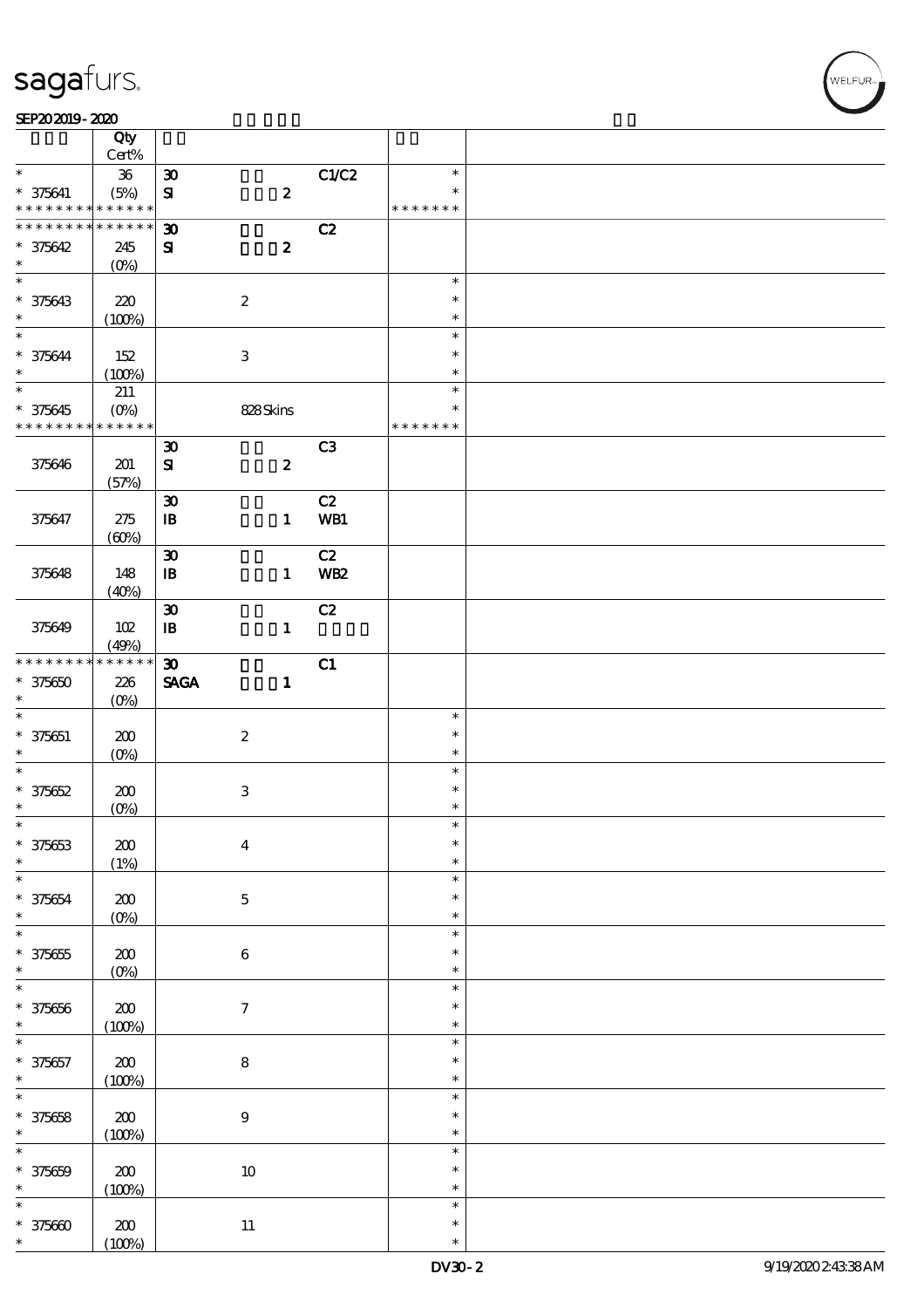#### SEP202019-2020

|                                            | Qty<br>Cert%              |                                                             |                           |    |                  |  |
|--------------------------------------------|---------------------------|-------------------------------------------------------------|---------------------------|----|------------------|--|
|                                            |                           |                                                             |                           |    |                  |  |
| $\ast$<br>$* 375661$                       | 200                       | $\boldsymbol{\mathfrak{D}}$<br>$\ensuremath{\mathsf{SAGA}}$ | $\mathbf{1}$              | C1 | $\ast$<br>$\ast$ |  |
| $\ast$                                     | (100%)                    |                                                             |                           |    | $\ast$           |  |
| $\ast$                                     |                           |                                                             |                           |    | $\ast$           |  |
| $* 375662$                                 | 200                       |                                                             | 13                        |    | $\ast$           |  |
| $\ast$                                     | (100%)                    |                                                             |                           |    | $\ast$           |  |
| $\ast$                                     |                           |                                                             |                           |    | $\ast$<br>$\ast$ |  |
| $* 375663$<br>$\ast$                       | $222\,$                   |                                                             | 14                        |    | $\ast$           |  |
| $*$                                        | (100%)<br>167             |                                                             |                           |    | $\ast$           |  |
| $* 375664$                                 | $(O\!\!\!\!\!\!\!/\,\!o)$ |                                                             | 3015Skins                 |    | $\ast$           |  |
| * * * * * * * * <mark>* * * * * * *</mark> |                           |                                                             |                           |    | * * * * * * *    |  |
| * * * * * * * *                            | $* * * * * * *$           | $\boldsymbol{\mathfrak{D}}$                                 |                           | C2 |                  |  |
| $* 375665$                                 | 200                       | <b>SAGA</b>                                                 | $\mathbf{1}$              |    |                  |  |
| $\ast$                                     | $(O\%)$                   |                                                             |                           |    |                  |  |
| $\ast$                                     |                           |                                                             |                           |    | $\ast$           |  |
| $* 375666$                                 | 200                       |                                                             | $\boldsymbol{2}$          |    | $\ast$           |  |
| $\ast$<br>$\ast$                           | $(0\%)$                   |                                                             |                           |    | $\ast$<br>$\ast$ |  |
| $* 375667$                                 | 200                       |                                                             | $\ensuremath{\mathbf{3}}$ |    | $\ast$           |  |
| $\ast$                                     | (1%)                      |                                                             |                           |    | $\ast$           |  |
| $\overline{\ast}$                          |                           |                                                             |                           |    | $\ast$           |  |
| $* 375668$                                 | $200$                     |                                                             | $\boldsymbol{4}$          |    | $\ast$           |  |
| $\ast$                                     | (2%)                      |                                                             |                           |    | $\ast$           |  |
| $\ast$                                     |                           |                                                             |                           |    | $\ast$           |  |
| $* 375609$                                 | 200                       |                                                             | $\bf 5$                   |    | $\ast$           |  |
| $\ast$<br>$\ast$                           | $(O\%)$                   |                                                             |                           |    | $\ast$           |  |
|                                            |                           |                                                             |                           |    | $\ast$<br>$\ast$ |  |
| $* 375670$<br>$\ast$                       | 200<br>$(O\%)$            |                                                             | $\bf 6$                   |    | $\ast$           |  |
| $\ast$                                     |                           |                                                             |                           |    | $\ast$           |  |
| $* 375671$                                 | 200                       |                                                             | $\boldsymbol{\tau}$       |    | $\ast$           |  |
| $\ast$                                     | (1%)                      |                                                             |                           |    | $\ast$           |  |
| $\ast$                                     |                           |                                                             |                           |    | $\ast$           |  |
| $* 375672$                                 | 200                       |                                                             | ${\bf 8}$                 |    | $\ast$           |  |
| $\ast$                                     | $(0\%)$                   |                                                             |                           |    | $\ast$<br>ж      |  |
| $* 375673$                                 | 200                       |                                                             | $9$                       |    | $\ast$           |  |
| $\ast$                                     | $(O\%)$                   |                                                             |                           |    | $\ast$           |  |
| $\ast$                                     |                           |                                                             |                           |    | $\ast$           |  |
| * 375674                                   | $200$                     |                                                             | $10\,$                    |    | $\ast$           |  |
| $\ast$                                     | $(0\%)$                   |                                                             |                           |    | $\ast$           |  |
| $\ast$                                     |                           |                                                             |                           |    | $\ast$           |  |
| $* 375675$<br>$\ast$                       | 200                       |                                                             | $11\,$                    |    | $\ast$<br>$\ast$ |  |
| $\ast$                                     | $(O\%)$                   |                                                             |                           |    | $\ast$           |  |
| $* 375676$                                 | $200$                     |                                                             | $12\,$                    |    | $\ast$           |  |
| $\ast$                                     | $(O\%)$                   |                                                             |                           |    | $\ast$           |  |
| $\ast$                                     | $203\,$                   |                                                             |                           |    | $\ast$           |  |
| * 375677                                   | $(O\%)$                   |                                                             | 2608Skins                 |    | *                |  |
| * * * * * * *                              | * * * * * *               |                                                             |                           |    | * * * * * * *    |  |
| * * * * * * *                              | * * * * * *               | $\boldsymbol{\mathfrak{D}}$                                 |                           | C3 |                  |  |
| $* 375678$<br>$\ast$                       | ${\bf Z0}$                | <b>SAGA</b>                                                 | $\mathbf{1}$              |    |                  |  |
| $\ast$                                     | (100%)                    |                                                             |                           |    | $\ast$           |  |
| $* 375679$                                 | $200$                     |                                                             | $\boldsymbol{2}$          |    | $\ast$           |  |
| $\ast$                                     | (100%)                    |                                                             |                           |    | $\ast$           |  |
| $\ast$                                     |                           |                                                             |                           |    | $\ast$           |  |
| $* 375680$                                 | $101$                     |                                                             | $\,3\,$                   |    | $\ast$           |  |
| *                                          | (100%)                    |                                                             |                           |    | $\ast$           |  |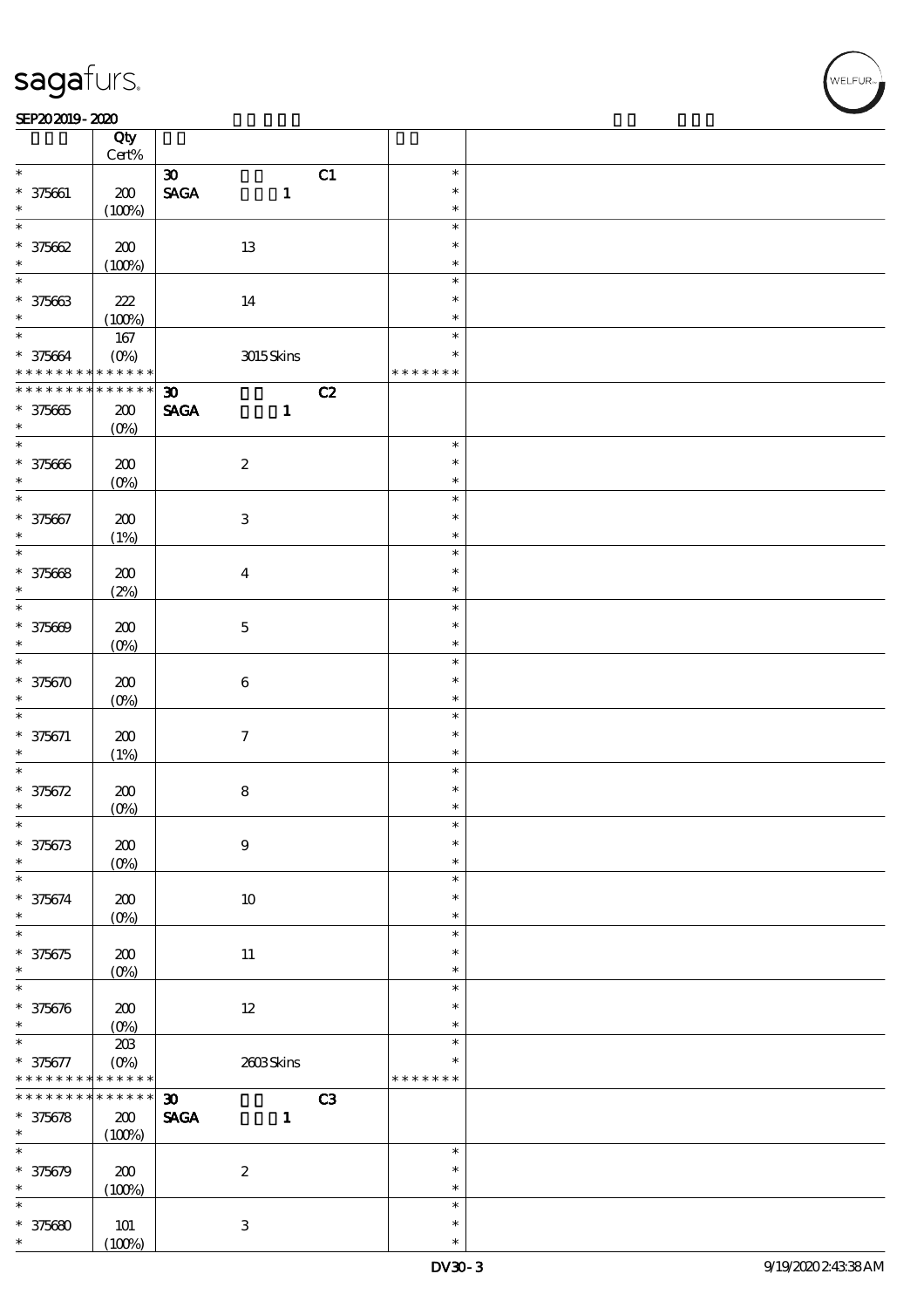$\top$ 

#### $SEP202019 - 2020$

|                                            | Qty<br>Cert%      |                             |                  |                |               |  |
|--------------------------------------------|-------------------|-----------------------------|------------------|----------------|---------------|--|
| $\ast$                                     |                   |                             |                  |                | $\ast$        |  |
|                                            | 147               | $\boldsymbol{\mathfrak{D}}$ |                  | C3             | $\ast$        |  |
| $* 375681$                                 |                   | <b>SAGA</b>                 | $\mathbf{1}$     |                |               |  |
| * * * * * * * *                            | * * * * * *       |                             |                  |                | * * * * * * * |  |
| * * * * * * * *                            | $* * * * * * *$   | $\boldsymbol{\mathfrak{D}}$ |                  | C <sub>4</sub> |               |  |
| $* 375682$                                 | 225               | <b>SAGA</b>                 | $\mathbf{1}$     |                |               |  |
| $\ast$                                     | (65%)             |                             |                  |                |               |  |
| $\overline{\ast}$                          |                   |                             |                  |                | $\ast$        |  |
| * 375683                                   | 200               |                             | $\boldsymbol{2}$ |                | $\ast$        |  |
| $\ast$                                     | (50%)             |                             |                  |                | $\ast$        |  |
| $\overline{\phantom{0}}$                   | 68                |                             |                  |                | $\ast$        |  |
| * 375684                                   | (39%)             |                             | 493Skins         |                | $\ast$        |  |
| * * * * * * * * <mark>* * * * * * *</mark> |                   |                             |                  |                | * * * * * * * |  |
| * * * * * * * *                            | $* * * * * * *$   | $\boldsymbol{\mathfrak{D}}$ |                  | C1             |               |  |
| $* 375685$                                 | 204               | <b>SAGA</b>                 | $\boldsymbol{z}$ |                |               |  |
| $\ast$                                     |                   |                             |                  |                |               |  |
| $\overline{\ast}$                          | $(O\%)$           |                             |                  |                | $\ast$        |  |
|                                            |                   |                             |                  |                |               |  |
| * 375686                                   | 200               |                             | $\boldsymbol{2}$ |                | $\ast$        |  |
| $\ast$                                     | (100%)            |                             |                  |                | $\ast$        |  |
| $\overline{\ast}$                          | $63\,$            |                             |                  |                | $\ast$        |  |
| $* 375687$                                 | (100%)            |                             | 467Skins         |                | $\ast$        |  |
| * * * * * * * *                            | * * * * * *       |                             |                  |                | * * * * * * * |  |
| * * * * * * * *                            | $* * * * * * *$   | $\boldsymbol{\mathfrak{D}}$ |                  | C2             |               |  |
| $* 375688$                                 | 225               | <b>SAGA</b>                 | $\boldsymbol{z}$ |                |               |  |
| $\ast$                                     | (2%)              |                             |                  |                |               |  |
| $\ast$                                     |                   |                             |                  |                | $\ast$        |  |
| $* 375689$                                 | 200               |                             | $\boldsymbol{2}$ |                | $\ast$        |  |
| $\ast$                                     | (1%)              |                             |                  |                | $\ast$        |  |
| $\overline{\ast}$                          |                   |                             |                  |                | $\ast$        |  |
| $* 375600$                                 | 200               |                             | 3                |                | $\ast$        |  |
| $\ast$                                     | $(O\%)$           |                             |                  |                | $\ast$        |  |
| $\ast$                                     |                   |                             |                  |                | $\ast$        |  |
|                                            |                   |                             |                  |                | $\ast$        |  |
| $* 375691$                                 | 200               |                             | $\boldsymbol{4}$ |                | $\ast$        |  |
| $\ast$<br>$\ast$                           | (100%)            |                             |                  |                |               |  |
|                                            |                   |                             |                  |                | $\ast$        |  |
| $* 375692$                                 | 200               |                             | $\mathbf 5$      |                | $\ast$        |  |
| $\ast$                                     | (100%)            |                             |                  |                | $\ast$        |  |
| $\ast$                                     |                   |                             |                  |                | $\ast$        |  |
| * 375698                                   | ${\bf Z0}$        |                             | $\boldsymbol{6}$ |                | $\ast$        |  |
| $\ast$                                     | (100%)            |                             |                  |                | $\ast$        |  |
| $\ast$                                     |                   |                             |                  |                | $\ast$        |  |
| $* 375694$                                 | 200               |                             | $\tau$           |                | $\ast$        |  |
| $\ast$                                     | (100%)            |                             |                  |                | $\ast$        |  |
| $\ast$                                     |                   |                             |                  |                | $\ast$        |  |
| $* 375695$                                 | 200               |                             | 8                |                | $\ast$        |  |
| $\ast$                                     | (100%)            |                             |                  |                | $\ast$        |  |
| $\ast$                                     |                   |                             |                  |                | $\ast$        |  |
| $* 375696$                                 | ${\bf Z0}$        |                             | $\boldsymbol{9}$ |                | $\ast$        |  |
| $\ast$                                     | (100%)            |                             |                  |                | $\ast$        |  |
| $\ast$                                     |                   |                             |                  |                | $\ast$        |  |
| * 375697                                   | ${\bf Z0}$        |                             | 10               |                | $\ast$        |  |
| $\ast$                                     |                   |                             |                  |                | $\ast$        |  |
| $\ast$                                     | (100%)            |                             |                  |                | $\ast$        |  |
|                                            |                   |                             |                  |                |               |  |
| $* 375608$                                 | 58                |                             | $11\,$           |                | $\ast$        |  |
| $\ast$                                     | (100%)            |                             |                  |                | $\ast$        |  |
| $\ast$                                     | 206               |                             |                  |                | $\ast$        |  |
| $* 375609$                                 | $(O\!/\!o)$       |                             | 2289Skins        |                | *             |  |
| * * * * * * * *                            | * * * * * *       |                             |                  |                | * * * * * * * |  |
| * * * * * *                                | * * * * * *       | $\boldsymbol{\mathfrak{D}}$ |                  | C3             |               |  |
| $* 375700$                                 | 225               | <b>SAGA</b>                 | $\boldsymbol{z}$ |                |               |  |
| $\ast$                                     | (O <sub>0</sub> ) |                             |                  |                |               |  |

 $\overline{\mathbf{r}}$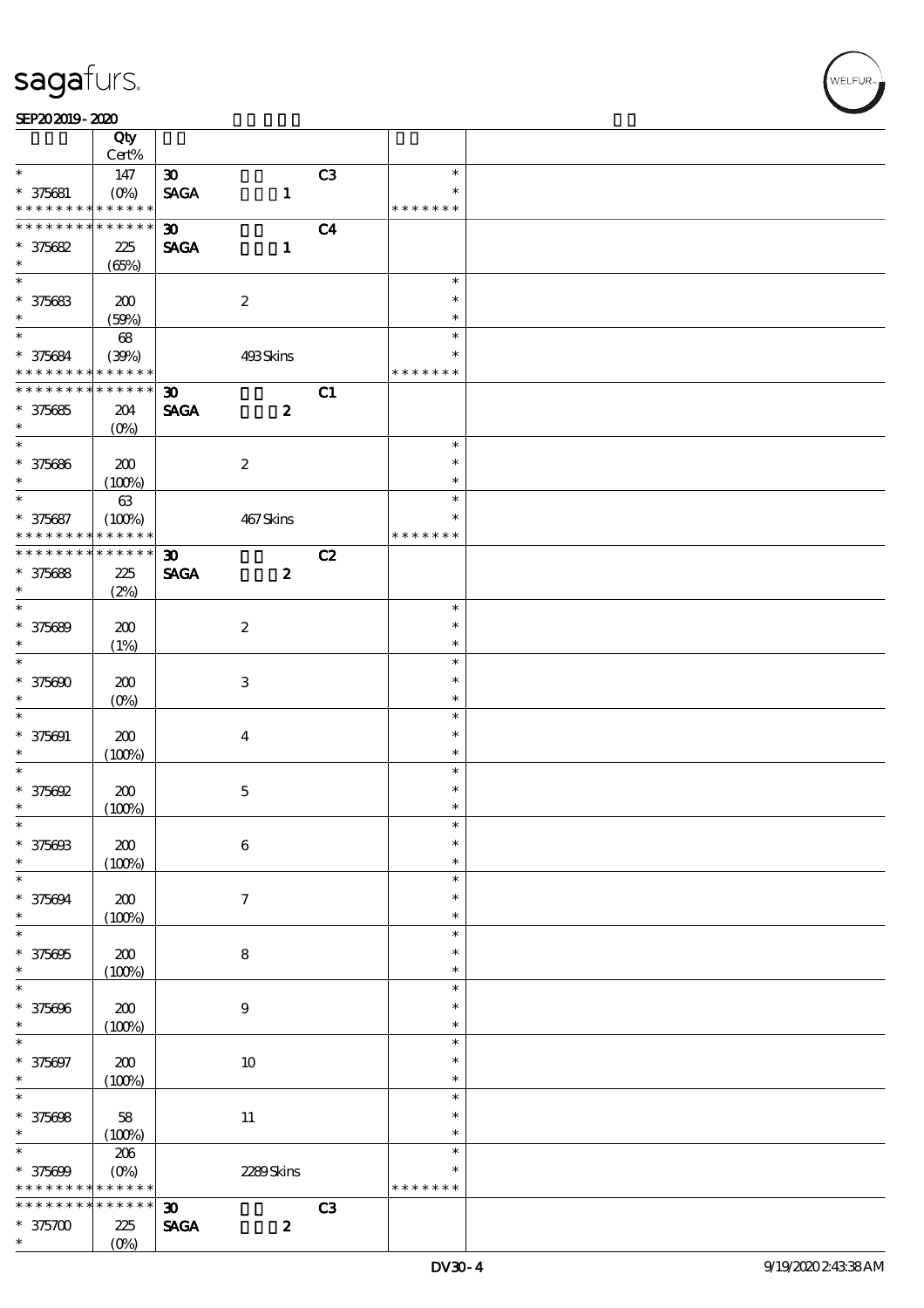#### $SEP202019 - 2020$

|                             | Qty                  |                             |                           |                 |                  |  |
|-----------------------------|----------------------|-----------------------------|---------------------------|-----------------|------------------|--|
| $\ast$                      | Cert%                |                             |                           |                 |                  |  |
|                             |                      | $\boldsymbol{\mathfrak{D}}$ |                           | C3              | $\ast$           |  |
| $* 375701$                  | 226                  | <b>SAGA</b>                 | $\pmb{2}$                 |                 | $\ast$           |  |
| $\ast$                      | $(O\%)$              |                             |                           |                 | $\ast$           |  |
| $\ast$                      |                      |                             |                           |                 | $\ast$           |  |
| $*375702$                   | 200                  |                             | 3                         |                 | $\ast$           |  |
| $\ast$                      | (100%)               |                             |                           |                 | $\ast$           |  |
| $\overline{\phantom{0}}$    |                      |                             |                           |                 | $\ast$           |  |
| $* 37570B$                  | 200                  |                             | $\overline{\mathbf{4}}$   |                 | $\ast$           |  |
| $\ast$                      | (100%)               |                             |                           |                 | $\ast$           |  |
| $\overline{\phantom{0}}$    | 105                  |                             |                           |                 | $\ast$           |  |
| $* 375704$                  | (100%)               |                             | 956Skins                  |                 | $\ast$           |  |
| * * * * * * * *             | * * * * * *          |                             |                           |                 | * * * * * * *    |  |
|                             |                      | $\boldsymbol{\mathfrak{D}}$ |                           | C <sub>4</sub>  |                  |  |
|                             |                      |                             |                           |                 |                  |  |
| 375705                      | 209                  | <b>SAGA</b>                 | $\boldsymbol{2}$          |                 |                  |  |
|                             | (77%)<br>* * * * * * |                             |                           |                 |                  |  |
| * * * * * * * *             |                      | 30 <sub>o</sub>             |                           | C2              |                  |  |
| $* 375706$                  | 225                  | <b>SAGA</b>                 | $\boldsymbol{z}$          | <b>OPEN</b>     |                  |  |
| $\ast$                      | (66%)                |                             |                           |                 |                  |  |
| $\ast$                      |                      |                             |                           |                 | $\ast$           |  |
| $* 375707$                  | 200                  |                             | $\boldsymbol{2}$          |                 | $\ast$           |  |
| $\ast$                      | (68%)                |                             |                           |                 | $\ast$           |  |
| $\ast$                      | 73                   |                             |                           |                 | $\ast$           |  |
| $* 375708$                  | (60%)                |                             | 498Skins                  |                 | $\ast$           |  |
| * * * * * * * *             | * * * * * *          |                             |                           |                 | * * * * * * *    |  |
| * * * * * * * *             | * * * * * *          | $\boldsymbol{\mathfrak{D}}$ |                           | C2              |                  |  |
| $* 375709$                  | 225                  | IA                          | $\boldsymbol{z}$          | WB1             |                  |  |
| $\ast$                      |                      |                             |                           |                 |                  |  |
|                             | (43%)                |                             |                           |                 | $\ast$           |  |
|                             | $50\,$               |                             |                           |                 |                  |  |
| $* 375710$                  | (28%)                |                             | 275Skins                  |                 | $\ast$           |  |
| * * * * * * * *             | * * * * * *          |                             |                           |                 | * * * * * * *    |  |
| * * * * * * * *             | $* * * * * * *$      | $\boldsymbol{\mathfrak{D}}$ |                           | C2              |                  |  |
| $* 375711$                  | 225                  | IA                          | $\mathbf{1}$              | <b>WB2</b>      |                  |  |
| $\ast$                      | (11%)                |                             |                           |                 |                  |  |
| $\overline{\phantom{0}}$    | 112                  |                             |                           |                 | $\ast$           |  |
| $* 375712$                  | (11%)                |                             | 337Skins                  |                 | $\ast$           |  |
| * * * * * * * * * * * * * * |                      |                             |                           |                 | * * * * * * *    |  |
|                             |                      | $\pmb{\mathfrak{D}}$        |                           | C2              |                  |  |
| 375713                      | 166                  | $I\!\!A$                    | $\boldsymbol{z}$          | WB <sub>2</sub> |                  |  |
|                             | (34%)                |                             |                           |                 |                  |  |
| * * * * * * * *             | * * * * * *          | $\boldsymbol{\mathfrak{D}}$ |                           | C2              |                  |  |
| $* 375714$                  | 205                  | <b>SROY</b>                 | $\mathbf{1}$              |                 |                  |  |
| $\ast$                      | $(O\%)$              |                             |                           |                 |                  |  |
| $\overline{\ast}$           |                      |                             |                           |                 | $\ast$           |  |
| $* 375715$                  |                      |                             |                           |                 | $\ast$           |  |
| $\ast$                      | 180                  |                             | $\boldsymbol{2}$          |                 |                  |  |
| $\ast$                      | (100%)               |                             |                           |                 | $\ast$<br>$\ast$ |  |
|                             |                      |                             |                           |                 |                  |  |
| $* 375716$                  | 180                  |                             | $\ensuremath{\mathsf{3}}$ |                 | $\ast$           |  |
| $\ast$                      | (100%)               |                             |                           |                 | $\ast$           |  |
| $\ast$                      |                      |                             |                           |                 | $\ast$           |  |
| $* 375717$                  | 180                  |                             | $\boldsymbol{4}$          |                 | $\ast$           |  |
| $\ast$                      | (100%)               |                             |                           |                 | $\ast$           |  |
| $\overline{\ast}$           |                      |                             |                           |                 | $\ast$           |  |
| $* 375718$                  | 180                  |                             | $\mathbf 5$               |                 | $\ast$           |  |
| $\ast$                      | (100%)               |                             |                           |                 | $\ast$           |  |
| $\ast$                      |                      |                             |                           |                 | $\ast$           |  |
| $* 375719$                  | 180                  |                             | $\bf 6$                   |                 | $\ast$           |  |
| $\ast$                      | (100%)               |                             |                           |                 | $\ast$           |  |
| $\ast$                      |                      |                             |                           |                 | $\ast$           |  |
|                             |                      |                             |                           |                 | $\ast$           |  |
| $* 375720$                  | 180                  |                             | $\boldsymbol{7}$          |                 |                  |  |
| $\ast$                      | (100%)               |                             |                           |                 | $\ast$           |  |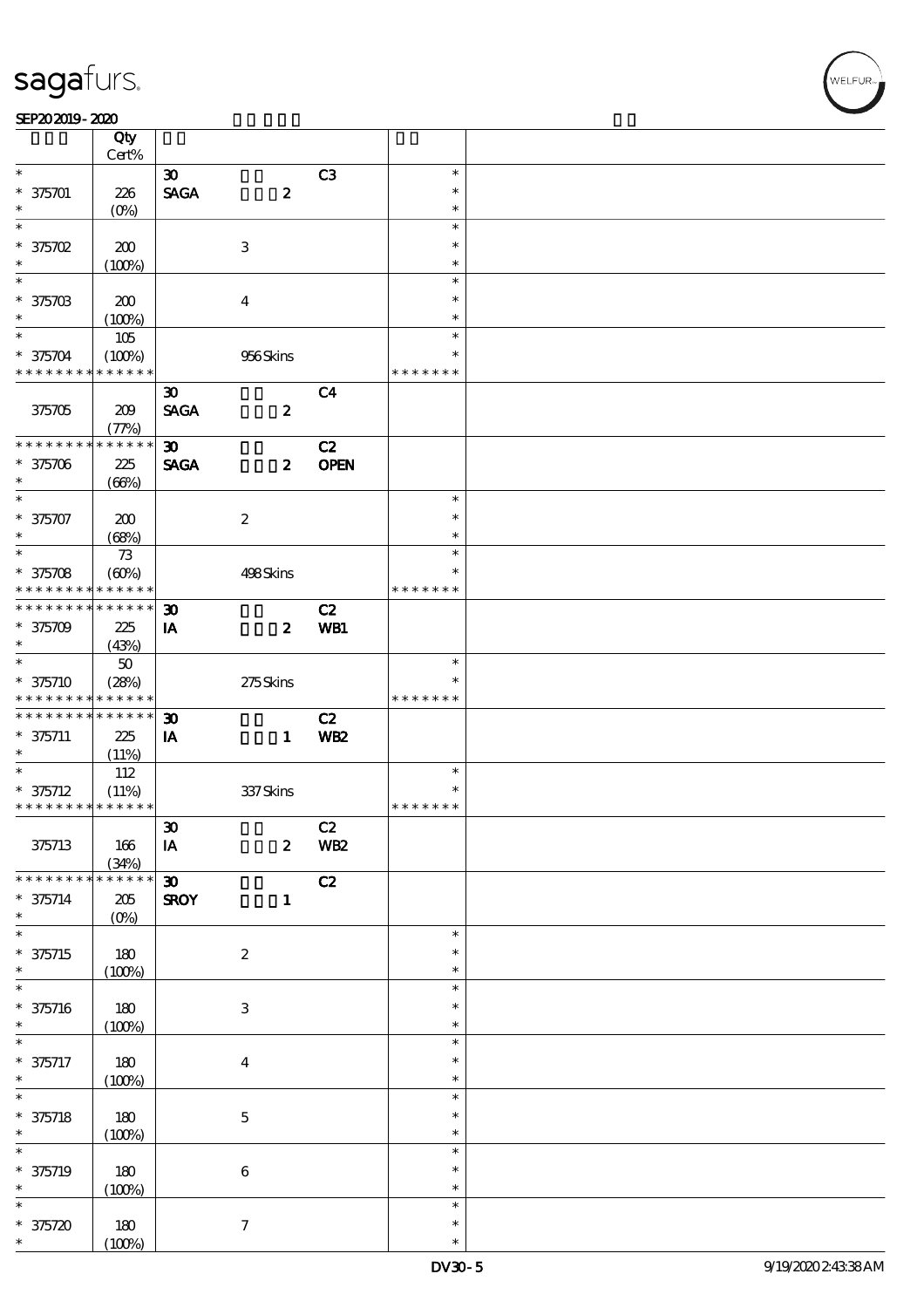┯

#### SEP202019-2020  $\overline{\phantom{a}}$

|                                | Qty<br>$\mbox{Cert}\%$ |                             |                           |    |               |  |
|--------------------------------|------------------------|-----------------------------|---------------------------|----|---------------|--|
| $\ast$                         |                        |                             |                           | C2 | $\ast$        |  |
|                                |                        | $\boldsymbol{\mathfrak{D}}$ |                           |    |               |  |
| $* 375721$                     | 180                    | <b>SROY</b>                 | $\mathbf{1}$              |    | $\ast$        |  |
| $\ast$                         | (100%)                 |                             |                           |    | $\ast$        |  |
| $\ast$                         |                        |                             |                           |    | $\ast$        |  |
| $* 375722$                     | 180                    |                             | $\boldsymbol{9}$          |    | $\ast$        |  |
|                                |                        |                             |                           |    |               |  |
| $\ast$                         | (100%)                 |                             |                           |    | $\ast$        |  |
| $\overline{\ast}$              |                        |                             |                           |    | $\ast$        |  |
| $* 375723$                     | 180                    |                             | $10\,$                    |    | $\ast$        |  |
| $\ast$                         |                        |                             |                           |    | $\ast$        |  |
|                                | (100%)                 |                             |                           |    |               |  |
| $\ast$                         |                        |                             |                           |    | $\ast$        |  |
| $* 375724$                     | 180                    |                             | $11\,$                    |    | $\ast$        |  |
| $\ast$                         | (100%)                 |                             |                           |    | $\ast$        |  |
| $\overline{\ast}$              |                        |                             |                           |    | $\ast$        |  |
|                                | $10B$                  |                             |                           |    |               |  |
| $* 375725$                     | (100%)                 |                             | 2108Skins                 |    | $\ast$        |  |
| * * * * * * * * <mark>*</mark> | * * * * * *            |                             |                           |    | * * * * * * * |  |
| * * * * * * * *                | $******$               | $\boldsymbol{\mathfrak{D}}$ |                           | C3 |               |  |
|                                |                        |                             |                           |    |               |  |
| $* 375726$                     | $205\,$                | <b>SROY</b>                 | $\mathbf{1}$              |    |               |  |
| $\ast$                         | $(O\%)$                |                             |                           |    |               |  |
| $\ast$                         |                        |                             |                           |    | $\ast$        |  |
| * 375727                       | 180                    |                             | $\boldsymbol{2}$          |    | $\ast$        |  |
| $\ast$                         | $(O\%)$                |                             |                           |    | $\ast$        |  |
| $\overline{\ast}$              |                        |                             |                           |    |               |  |
|                                |                        |                             |                           |    | $\ast$        |  |
| $* 375728$                     | 180                    |                             | $\ensuremath{\mathbf{3}}$ |    | $\ast$        |  |
| $\ast$                         | $(O\%)$                |                             |                           |    | $\ast$        |  |
| $\overline{\ast}$              |                        |                             |                           |    | $\ast$        |  |
|                                |                        |                             |                           |    |               |  |
| $* 375729$                     | 180                    |                             | $\boldsymbol{4}$          |    | $\ast$        |  |
| $\ast$                         | (O <sub>0</sub> )      |                             |                           |    | $\ast$        |  |
| $\ast$                         |                        |                             |                           |    | $\ast$        |  |
|                                |                        |                             |                           |    | $\ast$        |  |
| $* 375730$                     | 180                    |                             | $\mathbf 5$               |    |               |  |
| $\ast$                         | (100%)                 |                             |                           |    | $\ast$        |  |
| $\ast$                         |                        |                             |                           |    | $\ast$        |  |
| $* 375731$                     | 180                    |                             | $\bf 6$                   |    | $\ast$        |  |
| $\ast$                         |                        |                             |                           |    | $\ast$        |  |
|                                | (100%)                 |                             |                           |    |               |  |
| $\ast$                         |                        |                             |                           |    | $\ast$        |  |
| $* 375732$                     | 158                    |                             | $\boldsymbol{7}$          |    | $\ast$        |  |
| $\ast$                         | (100%)                 |                             |                           |    | $\ast$        |  |
| *                              | $178$                  |                             |                           |    | $\ast$        |  |
|                                |                        |                             |                           |    |               |  |
| $* 375733$                     | $(O\%)$                |                             | 1441 Skins                |    | $\ast$        |  |
| * * * * * * * *                | * * * * * *            |                             |                           |    | * * * * * * * |  |
| * * * * * * *                  | * * * * * *            | $\boldsymbol{\mathfrak{D}}$ |                           | C1 |               |  |
| $* 375734$                     |                        |                             | $\boldsymbol{z}$          |    |               |  |
|                                | 188                    | <b>SROY</b>                 |                           |    |               |  |
| $\ast$                         | (1%)                   |                             |                           |    |               |  |
| $\overline{\ast}$              |                        |                             |                           |    | $\ast$        |  |
| $* 375735$                     | 180                    |                             | $\boldsymbol{2}$          |    | $\ast$        |  |
| $\ast$                         | (100%)                 |                             |                           |    | $\ast$        |  |
| $\overline{\ast}$              |                        |                             |                           |    |               |  |
|                                | $165\,$                |                             |                           |    | $\ast$        |  |
| $* 375736$                     | (100%)                 |                             | 533Skins                  |    | *             |  |
| * * * * * * * *                | * * * * * *            |                             |                           |    | * * * * * * * |  |
| * * * * * * * *                | $******$               | $\boldsymbol{\mathfrak{D}}$ |                           | C2 |               |  |
|                                |                        |                             |                           |    |               |  |
| $* 375737$                     | $205\,$                | <b>SROY</b>                 | $\boldsymbol{z}$          |    |               |  |
| $\ast$                         | (1%)                   |                             |                           |    |               |  |
| $\overline{\ast}$              |                        |                             |                           |    | $\ast$        |  |
| $* 375738$                     | 180                    |                             | $\boldsymbol{2}$          |    | $\ast$        |  |
|                                |                        |                             |                           |    | $\ast$        |  |
| $\ast$                         | $(O\!/\!o)$            |                             |                           |    |               |  |
| $\ast$                         |                        |                             |                           |    | $\ast$        |  |
| $* 375739$                     | 180                    |                             | $\ensuremath{\mathbf{3}}$ |    | $\ast$        |  |
| $\ast$                         | $(0\%)$                |                             |                           |    | $\ast$        |  |
| $\ast$                         |                        |                             |                           |    |               |  |
|                                |                        |                             |                           |    | $\ast$        |  |
| $* 375740$                     | 180                    |                             | $\boldsymbol{4}$          |    | $\ast$        |  |
| $\ast$                         | (98%)                  |                             |                           |    | $\ast$        |  |

 $\overline{\mathsf{T}}$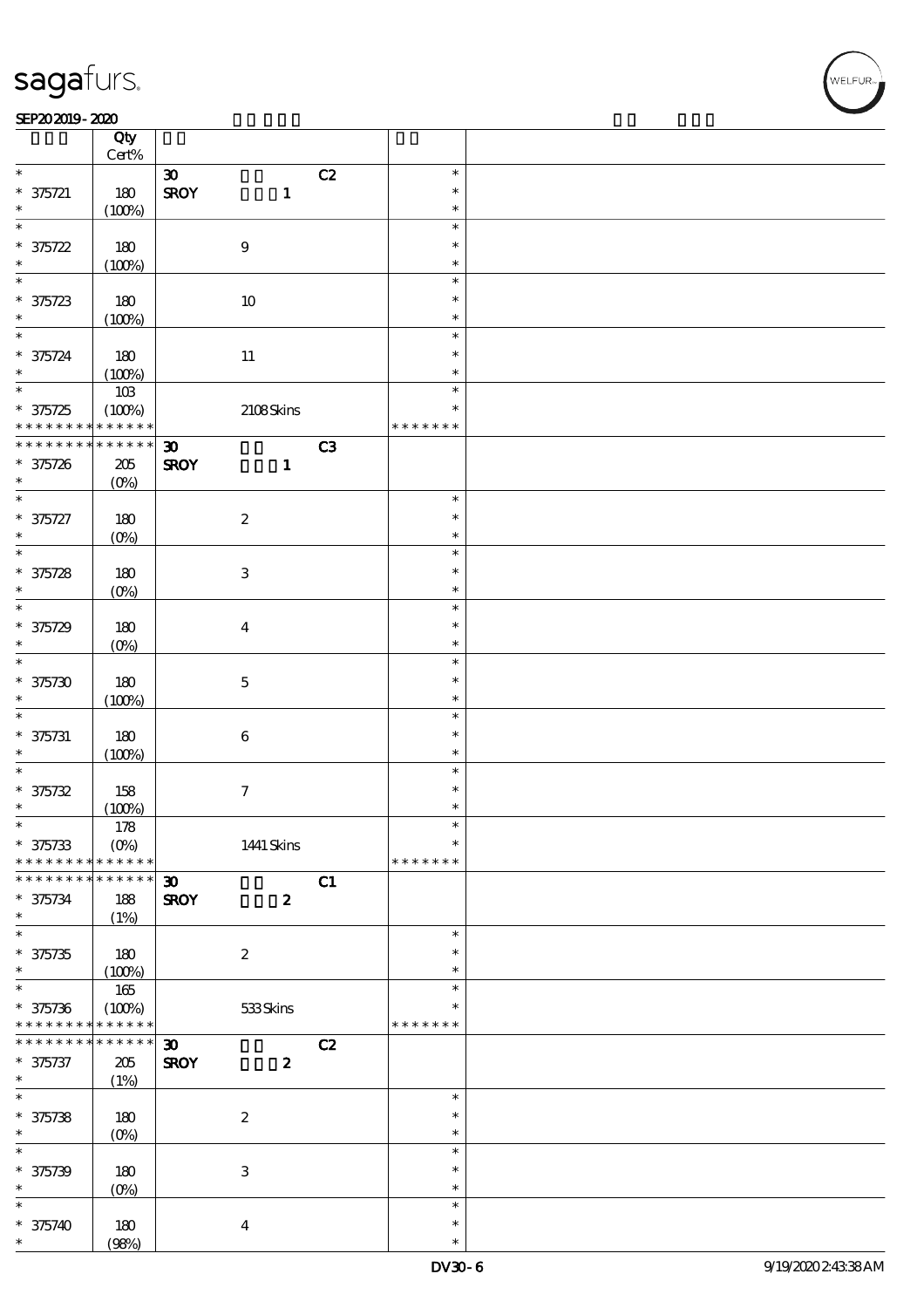$\overline{\mathsf{T}}$ 

#### SEP202019-2020  $\overline{\phantom{a}}$

|                               | Qty<br>Cert%           |                             |                           |                |               |  |
|-------------------------------|------------------------|-----------------------------|---------------------------|----------------|---------------|--|
| $\ast$                        |                        |                             |                           |                | $\ast$        |  |
|                               |                        | $\boldsymbol{\mathfrak{D}}$ |                           | C2             |               |  |
| $* 375741$                    | 180                    | <b>SROY</b>                 | $\boldsymbol{z}$          |                | $\ast$        |  |
| $\ast$                        | (100%)                 |                             |                           |                | $\ast$        |  |
| $\ast$                        |                        |                             |                           |                | $\ast$        |  |
| $* 375742$                    | 180                    |                             | $\boldsymbol{6}$          |                | $\ast$        |  |
| $\ast$                        | (100%)                 |                             |                           |                | $\ast$        |  |
| $\ast$                        |                        |                             |                           |                | $\ast$        |  |
| $* 375743$                    | 124                    |                             | $\tau$                    |                | $\ast$        |  |
| $\ast$                        | (100%)                 |                             |                           |                | $\ast$        |  |
| $\ast$                        | 191                    |                             |                           |                | $\ast$        |  |
|                               |                        |                             |                           |                | $\ast$        |  |
| $* 375744$<br>* * * * * * * * | $(O\%)$<br>* * * * * * |                             | 1420Skins                 |                |               |  |
|                               |                        |                             |                           |                | * * * * * * * |  |
| * * * * * * * *               | $* * * * * * *$        | $\boldsymbol{\mathfrak{D}}$ |                           | C <sub>4</sub> |               |  |
| $* 375745$                    | 205                    | <b>SROY</b>                 | $\boldsymbol{z}$          |                |               |  |
| $\ast$                        | (64%)                  |                             |                           |                |               |  |
| $\ast$                        | ${\bf 54}$             |                             |                           |                | $\ast$        |  |
| $* 375746$                    | (55%)                  |                             | 259Skins                  |                | $\ast$        |  |
| * * * * * * * *               | * * * * * *            |                             |                           |                | * * * * * * * |  |
|                               |                        | $\boldsymbol{\mathfrak{D}}$ |                           | C1             |               |  |
| 375747                        | 167                    | <b>LUMI</b>                 | $\mathbf{1}$              |                |               |  |
|                               |                        |                             |                           |                |               |  |
| * * * * * * * *               | (58%)<br>* * * * * *   |                             |                           |                |               |  |
|                               |                        | $\boldsymbol{\mathfrak{D}}$ |                           | C1/C2          |               |  |
| $* 375748$                    | 145                    | <b>LUMI</b>                 | $\mathbf{1}$              |                |               |  |
| $\ast$                        | (O <sub>0</sub> )      |                             |                           |                |               |  |
| $\ast$                        |                        |                             |                           |                | $\ast$        |  |
| $* 375749$                    | 180                    |                             | $\boldsymbol{2}$          |                | $\ast$        |  |
| $\ast$                        | (100%)                 |                             |                           |                | $\ast$        |  |
| $\ast$                        | $\bf{80}$              |                             |                           |                | $\ast$        |  |
| $* 375750$                    | (100%)                 |                             | 405Skins                  |                |               |  |
| * * * * * * * *               | * * * * * *            |                             |                           |                | * * * * *     |  |
| * * * * * * * *               | * * * * * *            | $\boldsymbol{\mathfrak{D}}$ |                           | C2             |               |  |
|                               |                        |                             |                           |                |               |  |
| $* 375751$                    | 230                    | <b>LUMI</b>                 | $\mathbf{1}$              |                |               |  |
| $\ast$                        | $(O\%)$                |                             |                           |                |               |  |
| $\ast$                        |                        |                             |                           |                | $\ast$        |  |
| $* 375752$                    | 180                    |                             | $\boldsymbol{2}$          |                | $\ast$        |  |
| $\ast$                        | (100%)                 |                             |                           |                | $\ast$        |  |
| $\ast$                        |                        |                             |                           |                | $\ast$        |  |
| $* 375753$                    | 180                    |                             | $\ensuremath{\mathbf{3}}$ |                | $\ast$        |  |
| $\ast$                        | (100%)                 |                             |                           |                | $\ast$        |  |
| $\ast$                        | 73                     |                             |                           |                | $\ast$        |  |
| $* 375754$                    | (100%)                 |                             | 663Skins                  |                | $\ast$        |  |
| * * * * * * * *               | * * * * * *            |                             |                           |                | * * * * * * * |  |
|                               |                        | $\boldsymbol{\mathfrak{D}}$ |                           | C <sub>3</sub> |               |  |
| 375755                        | 147                    | <b>LUMI</b>                 | $\mathbf{1}$              |                |               |  |
|                               |                        |                             |                           |                |               |  |
|                               | (44%)                  |                             |                           |                |               |  |
|                               |                        | $\boldsymbol{\mathfrak{D}}$ |                           | C1             |               |  |
| 375756                        | 165                    | <b>LUMI</b>                 | $\pmb{2}$                 |                |               |  |
|                               | (60%)                  |                             |                           |                |               |  |
| * * * * * *                   | $* * * * * *$          | $\boldsymbol{\mathfrak{D}}$ |                           | C1/C2          |               |  |
| $* 375757$                    | 205                    | <b>LUMI</b>                 | $\pmb{2}$                 |                |               |  |
| $\ast$                        | (100%)                 |                             |                           |                |               |  |
| $\overline{\ast}$             | 186                    |                             |                           |                | $\ast$        |  |
| $* 375758$                    | (100%)                 |                             | 391 Skins                 |                |               |  |
| * * * * * * * *               | * * * * * *            |                             |                           |                | * * * * * * * |  |
| * * * * * * *                 | $* * * * * * *$        | $\boldsymbol{\mathfrak{D}}$ |                           | C2             |               |  |
| $* 375759$                    | 181                    | <b>LUMI</b>                 | $\boldsymbol{z}$          |                |               |  |
| $\ast$                        |                        |                             |                           |                |               |  |
| $\ast$                        | (1%)                   |                             |                           |                |               |  |
|                               |                        |                             |                           |                | $\ast$        |  |
| $* 375700$                    | 180                    |                             | $\boldsymbol{2}$          |                | $\ast$        |  |
| $\ast$                        | (100%)                 |                             |                           |                | $\ast$        |  |

 $\overline{\mathsf{T}}$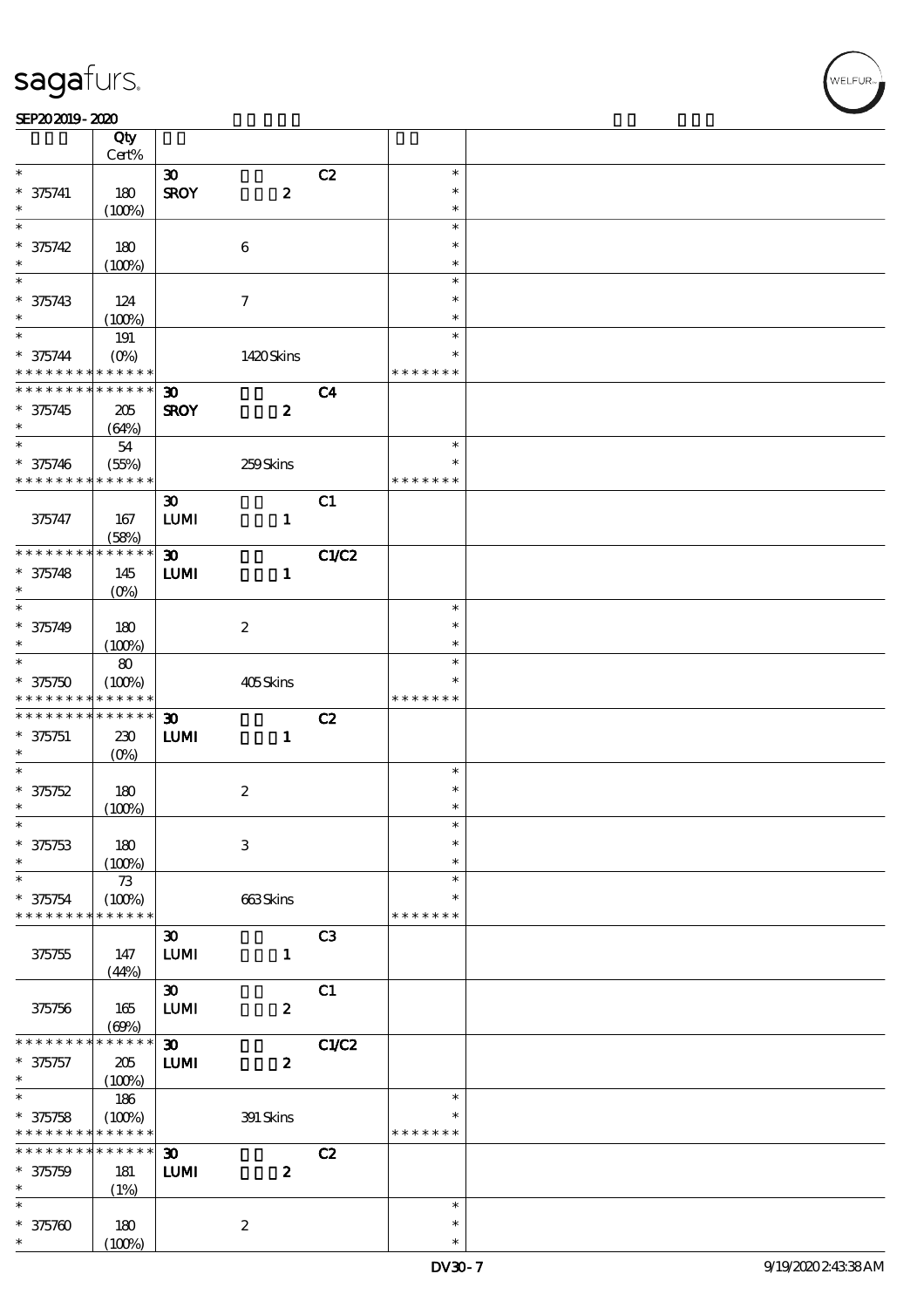#### SEP202019-2020

|                             | Qty<br>Cert% |                             |                  |                |               |  |
|-----------------------------|--------------|-----------------------------|------------------|----------------|---------------|--|
| $\ast$                      |              | $\boldsymbol{\mathfrak{D}}$ |                  | C2             | $\ast$        |  |
| $* 375761$                  | 180          | <b>LUMI</b>                 | $\boldsymbol{z}$ |                | $\ast$        |  |
| $\ast$                      | (100%)       |                             |                  |                | $\ast$        |  |
| $\ast$                      |              |                             |                  |                | $\ast$        |  |
| $* 375762$                  | 180          |                             | 4                |                | $\ast$        |  |
| $\ast$                      | (100%)       |                             |                  |                | $\ast$        |  |
| $\ast$                      |              |                             |                  |                | $\ast$        |  |
| $* 375763$                  | 180          |                             | $\overline{5}$   |                | $\ast$        |  |
| $\ast$                      | (100%)       |                             |                  |                | $\ast$        |  |
| $\ast$                      | 42           |                             |                  |                | $\ast$        |  |
| $* 375764$                  | (100%)       |                             | 943Skins         |                | $\ast$        |  |
| * * * * * * * * * * * * * * |              |                             |                  |                | * * * * * * * |  |
|                             |              | $\boldsymbol{\mathfrak{D}}$ |                  | C <sub>3</sub> |               |  |
| 375765                      | 171          | <b>LUMI</b>                 | $\boldsymbol{z}$ |                |               |  |
|                             | (65%)        |                             |                  |                |               |  |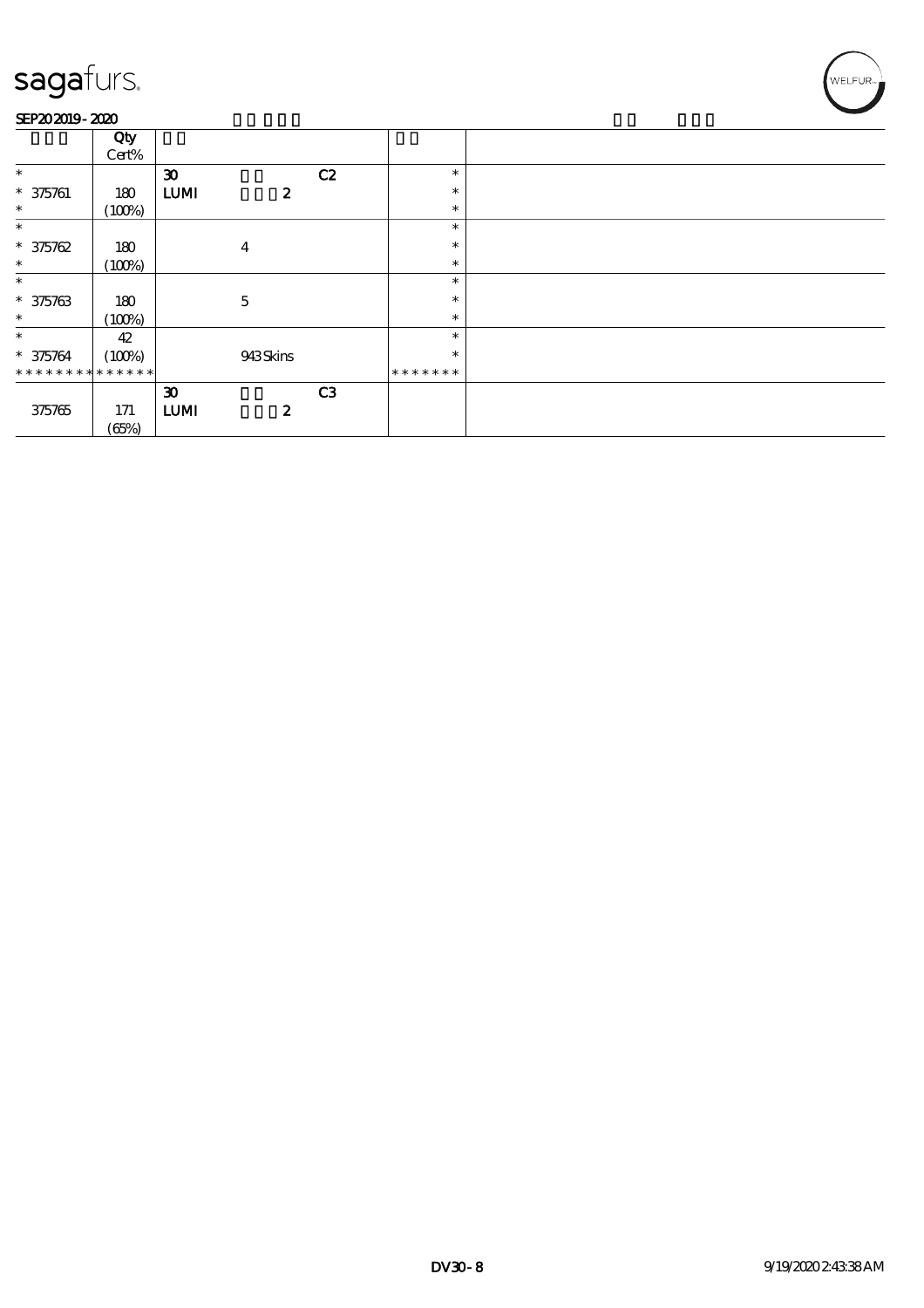#### SEP202019-2020

|                                            | Qty<br>Cert%      |                             |                           |            |               |  |
|--------------------------------------------|-------------------|-----------------------------|---------------------------|------------|---------------|--|
| * * * * * * * *                            | * * * * * *       | $\boldsymbol{\mathfrak{D}}$ |                           | C1         |               |  |
|                                            |                   |                             |                           |            |               |  |
| $* 375801$                                 | $285\,$           | ${\bf S}$                   | $\mathbf{1}$              |            |               |  |
|                                            | $(O\%)$           |                             |                           |            |               |  |
| $\ast$                                     |                   |                             |                           |            | $\ast$        |  |
| $*$ 375802                                 | 260               |                             | $\boldsymbol{2}$          |            | $\ast$        |  |
| $\ast$                                     |                   |                             |                           |            | $\ast$        |  |
|                                            | $(0\%)$           |                             |                           |            |               |  |
| $\ast$                                     |                   |                             |                           |            | $\ast$        |  |
| $* 37580B$                                 | 260               |                             | $\ensuremath{\mathbf{3}}$ |            | $\ast$        |  |
| $\ast$                                     | (100%)            |                             |                           |            | $\ast$        |  |
| $\ast$                                     |                   |                             |                           |            | $\ast$        |  |
|                                            |                   |                             |                           |            |               |  |
| $* 375804$                                 | 10B               |                             | $\boldsymbol{4}$          |            | $\ast$        |  |
| $\ast$                                     | (100%)            |                             |                           |            | $\ast$        |  |
| $\overline{\ast}$                          | ${\bf 76}$        |                             |                           |            | $\ast$        |  |
|                                            |                   |                             |                           |            | $\ast$        |  |
| $* 375805$                                 | (1%)              |                             | 984Skins                  |            |               |  |
| * * * * * * * *                            | * * * * * *       |                             |                           |            | * * * * * * * |  |
| * * * * * * * *                            | $******$          | $\boldsymbol{\mathsf{20}}$  |                           | C2         |               |  |
| $* 375806$                                 | 285               | ${\bf S}$                   | $\mathbf{1}$              |            |               |  |
| $\ast$                                     |                   |                             |                           |            |               |  |
|                                            | (1%)              |                             |                           |            |               |  |
| $\ast$                                     |                   |                             |                           |            | $\ast$        |  |
| $* 375807$                                 | $200$             |                             | $\boldsymbol{2}$          |            | $\ast$        |  |
| $\ast$                                     | (O <sub>0</sub> ) |                             |                           |            | $\ast$        |  |
| $\ast$                                     |                   |                             |                           |            | $\ast$        |  |
|                                            |                   |                             |                           |            |               |  |
| $* 375808$                                 | 260               |                             | $\ensuremath{\mathsf{3}}$ |            | $\ast$        |  |
| $\ast$                                     | $(O\%)$           |                             |                           |            | $\ast$        |  |
| $\ast$                                     |                   |                             |                           |            | $\ast$        |  |
|                                            |                   |                             |                           |            | $\ast$        |  |
| $* 375809$                                 | 260               |                             | $\boldsymbol{4}$          |            |               |  |
| $\ast$                                     | (100%)            |                             |                           |            | $\ast$        |  |
| $\ast$                                     |                   |                             |                           |            | $\ast$        |  |
| $* 375810$                                 | 260               |                             | $\mathbf 5$               |            | $\ast$        |  |
|                                            |                   |                             |                           |            |               |  |
| $\ast$                                     | (100%)            |                             |                           |            | $\ast$        |  |
| $\ast$                                     |                   |                             |                           |            | $\ast$        |  |
| $* 375811$                                 | 184               |                             | $\,6\,$                   |            | $\ast$        |  |
| $\ast$                                     | (100%)            |                             |                           |            | $\ast$        |  |
| $\overline{\ast}$                          |                   |                             |                           |            |               |  |
|                                            | $266\,$           |                             |                           |            | $\ast$        |  |
| $* 375812$                                 | $(O\%)$           |                             | 1775Skins                 |            | $\ast$        |  |
| * * * * * * * * <mark>* * * * * * *</mark> |                   |                             |                           |            | * * * * * * * |  |
| * * * * * * * * <mark>* * * * * * *</mark> |                   | $\boldsymbol{\mathfrak{D}}$ |                           | C3         |               |  |
|                                            |                   |                             |                           |            |               |  |
| $* 375813$                                 | 285               | ${\bf s}$                   | $\mathbf{1}$              |            |               |  |
| $\ast$                                     | (28%)             |                             |                           |            |               |  |
| $\ast$                                     | 123               |                             |                           |            | $\ast$        |  |
| $* 375814$                                 | $(O\%)$           |                             | 408Skins                  |            | $\ast$        |  |
| * * * * * * * *                            | * * * * * *       |                             |                           |            | * * * * * * * |  |
|                                            |                   |                             |                           |            |               |  |
|                                            |                   | $\boldsymbol{\mathsf{20}}$  |                           | C1         |               |  |
| 375815                                     | 107               | ${\bf s}$                   | $\boldsymbol{z}$          |            |               |  |
|                                            | (28%)             |                             |                           |            |               |  |
| * * * * * * *                              | * * * * * *       |                             |                           |            |               |  |
|                                            |                   | $\boldsymbol{\mathfrak{D}}$ |                           | C2         |               |  |
| * 375816                                   | ${\bf 285}$       | ${\bf s}$                   | $\boldsymbol{2}$          |            |               |  |
| $\ast$                                     | (O <sub>0</sub> ) |                             |                           |            |               |  |
| $\ast$                                     |                   |                             |                           |            | $\ast$        |  |
| $* 375817$                                 | $93$              |                             | $\boldsymbol{2}$          |            | $\ast$        |  |
|                                            |                   |                             |                           |            |               |  |
| $\ast$                                     | $(O\%)$           |                             |                           |            | $\ast$        |  |
| $\overline{\ast}$                          | 124               |                             |                           |            | $\ast$        |  |
| $* 375818$                                 | (100%)            |                             | 502Skins                  |            | $\ast$        |  |
| * * * * * * * *                            | * * * * * *       |                             |                           |            | * * * * * * * |  |
|                                            |                   |                             |                           |            |               |  |
|                                            |                   | $\boldsymbol{\mathsf{20}}$  |                           | C2         |               |  |
| 375819                                     | 258               | $\mathbf{B}$                | $\mathbf{1}$              | WB1        |               |  |
|                                            | (60%)             |                             |                           |            |               |  |
|                                            |                   | $\boldsymbol{\mathbf{z}}$   |                           | C2         |               |  |
|                                            |                   |                             |                           |            |               |  |
| 375820                                     | 158               | $\mathbf{B}$                | $\mathbf{1}$              | <b>WB2</b> |               |  |
|                                            | (38%)             |                             |                           |            |               |  |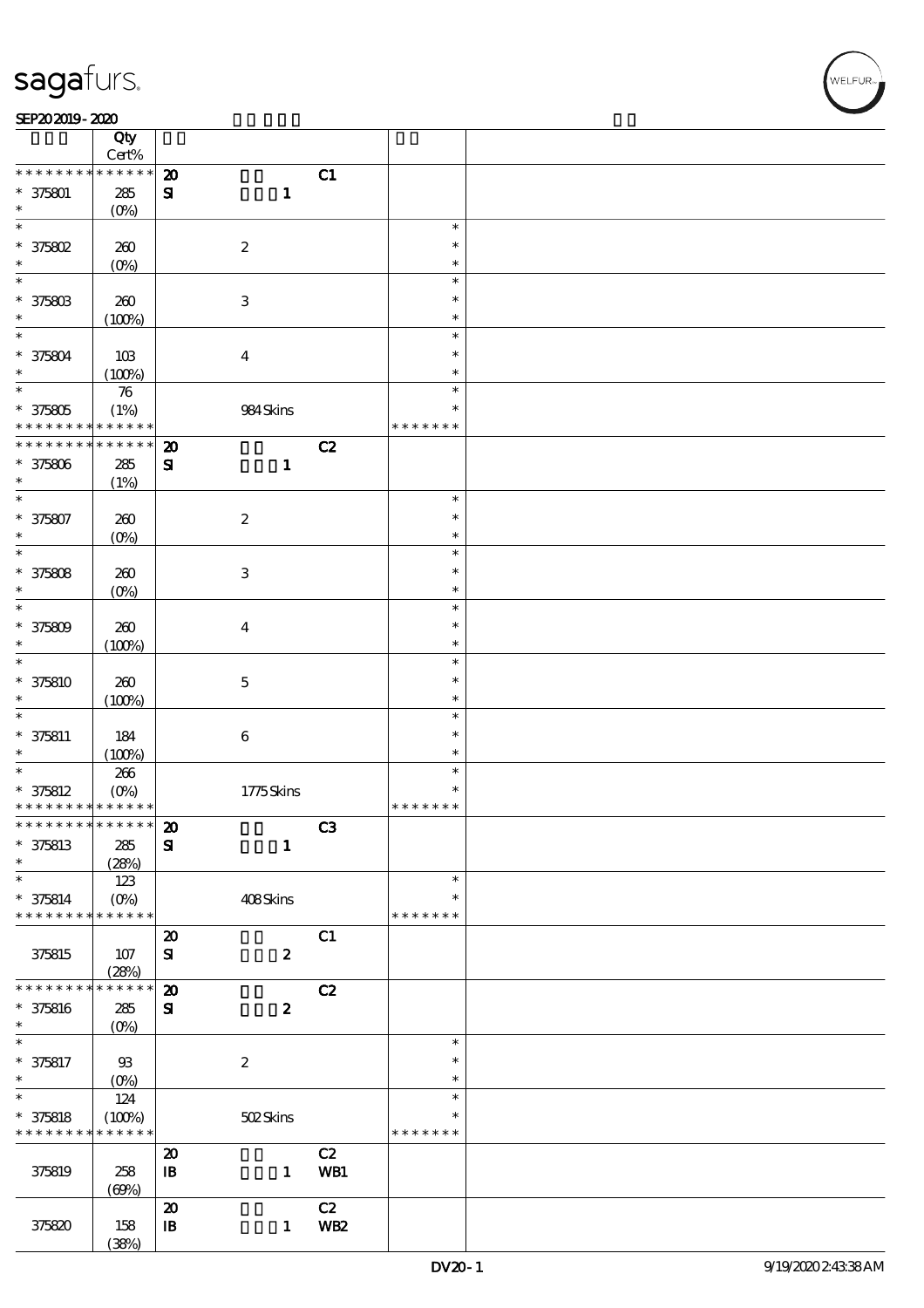#### $SEP202019 - 2020$

|                                            | Qty<br>$\mbox{Cert}\%$ |                                              |               |  |
|--------------------------------------------|------------------------|----------------------------------------------|---------------|--|
|                                            |                        |                                              |               |  |
|                                            |                        | C2<br>$\boldsymbol{\mathbf{z}}$              |               |  |
| 375821                                     | 291                    | $\, {\bf I} \! {\bf B} \,$<br>$\mathbf{1}$   |               |  |
|                                            |                        |                                              |               |  |
|                                            | (25%)                  |                                              |               |  |
| * * * * * * * *                            | $******$               | C1<br>$\boldsymbol{\mathbf{z}}$              |               |  |
| $* 375822$                                 | 265                    | $\ensuremath{\mathsf{SAGA}}$<br>$\mathbf{1}$ |               |  |
|                                            |                        |                                              |               |  |
| $\ast$                                     | (2%)                   |                                              |               |  |
|                                            |                        |                                              | $\ast$        |  |
|                                            |                        |                                              | $\ast$        |  |
| $* 375823$                                 | 240                    | $\boldsymbol{2}$                             |               |  |
| $\ast$                                     | $(0\%)$                |                                              | $\ast$        |  |
| $\overline{\ast}$                          |                        |                                              | $\ast$        |  |
|                                            |                        |                                              |               |  |
| * 375824                                   | 240                    | $\ensuremath{\mathbf{3}}$                    | $\ast$        |  |
| $\ast$                                     | $(0\%)$                |                                              | $\ast$        |  |
| $\ast$                                     |                        |                                              | $\ast$        |  |
|                                            |                        |                                              |               |  |
| $* 375825$                                 | $230\,$                | $\boldsymbol{4}$                             | $\ast$        |  |
| $\ast$                                     | $(0\%)$                |                                              | $\ast$        |  |
| $\ast$                                     |                        |                                              | $\ast$        |  |
|                                            |                        |                                              |               |  |
| * 375826                                   | 240                    | $\bf 5$                                      | $\ast$        |  |
| $\ast$                                     | (100%)                 |                                              | $\ast$        |  |
| $\ast$                                     |                        |                                              | $\ast$        |  |
|                                            |                        |                                              |               |  |
| $* 375827$                                 | 240                    | $\bf 6$                                      | $\ast$        |  |
| $\ast$                                     | (100%)                 |                                              | $\ast$        |  |
| $\overline{\ast}$                          |                        |                                              |               |  |
|                                            |                        |                                              | $\ast$        |  |
| $* 375828$                                 | 240                    | $\boldsymbol{7}$                             | $\ast$        |  |
|                                            |                        |                                              | $\ast$        |  |
|                                            | (100%)                 |                                              |               |  |
|                                            |                        |                                              | $\ast$        |  |
| $* 375829$                                 | 240                    | ${\bf 8}$                                    | $\ast$        |  |
| $\ast$                                     |                        |                                              | $\ast$        |  |
|                                            | (100%)                 |                                              |               |  |
| $\overline{\ast}$                          |                        |                                              | $\ast$        |  |
| $* 37580$                                  | 220                    | $\boldsymbol{9}$                             | $\ast$        |  |
| $\ast$                                     |                        |                                              | $\ast$        |  |
|                                            | (100%)                 |                                              |               |  |
| $\ast$                                     |                        |                                              | $\ast$        |  |
| $* 375831$                                 | 59                     | $10\,$                                       | $\ast$        |  |
| $\ast$                                     | (100%)                 |                                              | $\ast$        |  |
|                                            |                        |                                              |               |  |
| $\ast$                                     | $5\!2$                 |                                              | $\ast$        |  |
| $* 375832$                                 | (3%)                   | 2266Skins                                    | $\ast$        |  |
| * * * * * * * *                            | * * * * * *            |                                              | * * * * * * * |  |
|                                            |                        |                                              |               |  |
| * * * * * * * * <mark>* * * * * * *</mark> |                        | C2<br>$\boldsymbol{\mathbf{z}}$              |               |  |
| $* 375833$                                 | 265                    | <b>SAGA</b><br>$\mathbf{1}$                  |               |  |
| $\ast$                                     | $(O\%)$                |                                              |               |  |
| $\ast$                                     |                        |                                              |               |  |
|                                            |                        |                                              | $\ast$        |  |
|                                            | 240                    | $\boldsymbol{2}$                             | $\ast$        |  |
| * 375834                                   | $(0\%)$                |                                              | $\ast$        |  |
|                                            |                        |                                              |               |  |
| $\overline{\ast}$                          |                        |                                              | $\ast$        |  |
| $* 375835$                                 | 240                    | $\ensuremath{\mathbf{3}}$                    | $\ast$        |  |
| $\ast$                                     |                        |                                              | $\ast$        |  |
|                                            | $(0\%)$                |                                              |               |  |
| $\overline{\ast}$                          |                        |                                              | $\ast$        |  |
| $* 375836$                                 | 240                    | $\boldsymbol{4}$                             | $\ast$        |  |
| $\ast$                                     |                        |                                              | $\ast$        |  |
|                                            | (1%)                   |                                              |               |  |
| $\ast$                                     |                        |                                              | $\ast$        |  |
| $* 375837$                                 | 240                    | $\mathbf 5$                                  | $\ast$        |  |
| $\ast$                                     |                        |                                              | $\ast$        |  |
|                                            | (2%)                   |                                              |               |  |
| $\ast$                                     |                        |                                              | $\ast$        |  |
| $* 375838$                                 | 240                    | $\bf 6$                                      | $\ast$        |  |
| $\ast$                                     |                        |                                              | $\ast$        |  |
|                                            | (3%)                   |                                              |               |  |
| $\ast$                                     |                        |                                              | $\ast$        |  |
| $* 375839$                                 | 240                    | $\tau$                                       | $\ast$        |  |
| $\ast$                                     |                        |                                              | $\ast$        |  |
|                                            | (2%)                   |                                              |               |  |
| $\ast$                                     |                        |                                              | $\ast$        |  |
|                                            |                        |                                              |               |  |
|                                            |                        |                                              | $\ast$        |  |
| $* 375840$<br>$\ast$                       | 240<br>(2%)            | ${\bf 8}$                                    | $\ast$        |  |

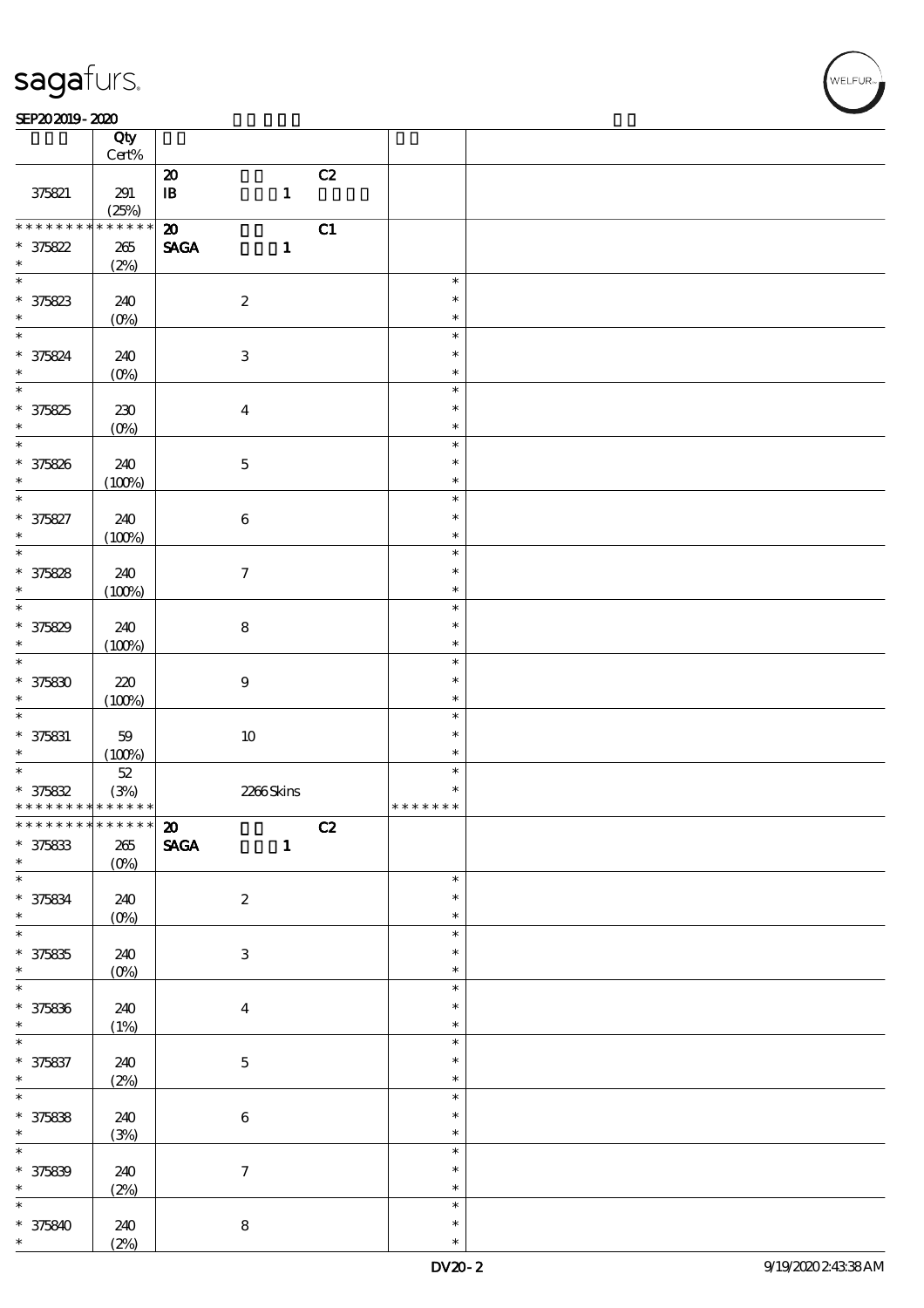#### SEP202019-2020

|                                            | Qty                |                                |                           |    |               |  |
|--------------------------------------------|--------------------|--------------------------------|---------------------------|----|---------------|--|
|                                            | Cert%              |                                |                           |    |               |  |
| $\ast$                                     |                    | $\boldsymbol{\mathfrak{D}}$    |                           | C2 | $\ast$        |  |
| $* 375841$                                 | 240                | $\operatorname{\mathsf{SAGA}}$ | $\mathbf{1}$              |    | $\ast$        |  |
| $\ast$                                     | $(O\%)$            |                                |                           |    | $\ast$        |  |
| $\ast$                                     |                    |                                |                           |    | $\ast$        |  |
| $* 375842$                                 | 240                |                                | $10\,$                    |    | $\ast$        |  |
| $\ast$                                     | $(O\%)$            |                                |                           |    | $\ast$        |  |
| $\overline{\ast}$                          | 165                |                                |                           |    | $\ast$        |  |
| * 375843                                   | $(O\!/\!o)$        |                                | 2500Skins                 |    | $\ast$        |  |
| * * * * * * * *                            | * * * * * *        |                                |                           |    | * * * * * * * |  |
| * * * * * * * *                            | $* * * * * * *$    | $\boldsymbol{\mathfrak{D}}$    |                           | C3 |               |  |
| $* 375844$                                 | $265\,$            | <b>SAGA</b>                    | $\mathbf{1}$              |    |               |  |
| $\ast$                                     | $(O\%)$            |                                |                           |    |               |  |
| $\overline{\ast}$                          |                    |                                |                           |    | $\ast$        |  |
| * 375845                                   | 240                |                                | $\boldsymbol{2}$          |    | $\ast$        |  |
| $\ast$                                     | $(O\%)$            |                                |                           |    | $\ast$        |  |
| $\ast$                                     |                    |                                |                           |    | $\ast$        |  |
| * 375846                                   | 240                |                                | $\ensuremath{\mathsf{3}}$ |    | $\ast$        |  |
| $\ast$                                     | $(O\!/\!\!\delta)$ |                                |                           |    | $\ast$        |  |
| $\ast$                                     |                    |                                |                           |    | $\ast$        |  |
| * 375847                                   | 240                |                                | $\boldsymbol{4}$          |    | $\ast$        |  |
| $\ast$                                     | (100%)             |                                |                           |    | $\ast$        |  |
| $\overline{\ast}$                          |                    |                                |                           |    | $\ast$        |  |
| * 375848                                   | 82                 |                                | $\mathbf 5$               |    | $\ast$        |  |
| $\ast$                                     | (100%)             |                                |                           |    | $\ast$        |  |
| $\overline{\ast}$                          | 196                |                                |                           |    | $\ast$        |  |
| * 375849                                   | $(O\%)$            |                                | 1263Skins                 |    | $\ast$        |  |
| * * * * * * * *                            | * * * * * *        |                                |                           |    | * * * * * * * |  |
| * * * * * * * *                            | $* * * * * * *$    | $\boldsymbol{\mathbf{z}}$      |                           | C1 |               |  |
| $* 375850$                                 | 171                | <b>SAGA</b>                    | $\boldsymbol{z}$          |    |               |  |
| $\ast$                                     | (5%)               |                                |                           |    |               |  |
| $\overline{\phantom{0}}$                   |                    |                                |                           |    | $\ast$        |  |
| $* 375851$                                 | 240                |                                | $\boldsymbol{2}$          |    | $\ast$        |  |
| $\ast$                                     | (100%)             |                                |                           |    | $\ast$        |  |
| $\overline{\ast}$                          | $105$              |                                |                           |    | $\ast$        |  |
| $* 375852$                                 | (100%)             |                                | 516Skins                  |    | $\ast$        |  |
| * * * * * * * * <mark>* * * * * * *</mark> |                    |                                |                           |    | * * * * * * * |  |
| ************** 20                          |                    |                                |                           | C2 |               |  |
| $* 375853$                                 | $265\,$            | <b>SAGA</b>                    | $\boldsymbol{z}$          |    |               |  |
| $\ast$                                     | (10%)              |                                |                           |    |               |  |
| $\ast$                                     |                    |                                |                           |    | $\ast$        |  |
| $* 375854$                                 | 240                |                                | $\boldsymbol{z}$          |    | $\ast$        |  |
| $\ast$                                     | (100%)             |                                |                           |    | $\ast$        |  |
| $\ast$                                     |                    |                                |                           |    | $\ast$        |  |
| $* 375855$                                 | 240                |                                | $\ensuremath{\mathsf{3}}$ |    | $\ast$        |  |
| $\ast$                                     | (100%)             |                                |                           |    | $\ast$        |  |
| $\ast$                                     |                    |                                |                           |    | $\ast$        |  |
| $* 375856$                                 | 240                |                                | $\boldsymbol{4}$          |    | $\ast$        |  |
| $\ast$                                     | (100%)             |                                |                           |    | $\ast$        |  |
| $\ast$                                     |                    |                                |                           |    | $\ast$        |  |
| $* 375857$                                 | 240                |                                | $\mathbf 5$               |    | $\ast$        |  |
| $\ast$                                     | (100%)             |                                |                           |    | $\ast$        |  |
| $\overline{\ast}$                          |                    |                                |                           |    | $\ast$        |  |
| $* 375858$                                 | 240                |                                | $\bf 6$                   |    | $\ast$        |  |
| $\ast$                                     | (100%)             |                                |                           |    | $\ast$        |  |
| $\ast$                                     |                    |                                |                           |    | $\ast$        |  |
| $* 375859$                                 | 220                |                                | $\tau$                    |    | $\ast$        |  |
| $\ast$                                     | (100%)             |                                |                           |    | $\ast$        |  |
| $\ast$                                     |                    |                                |                           |    | $\ast$        |  |
| $* 375800$                                 | 52                 |                                | ${\bf 8}$                 |    | $\ast$        |  |
|                                            | (100%)             |                                |                           |    | $\ast$        |  |

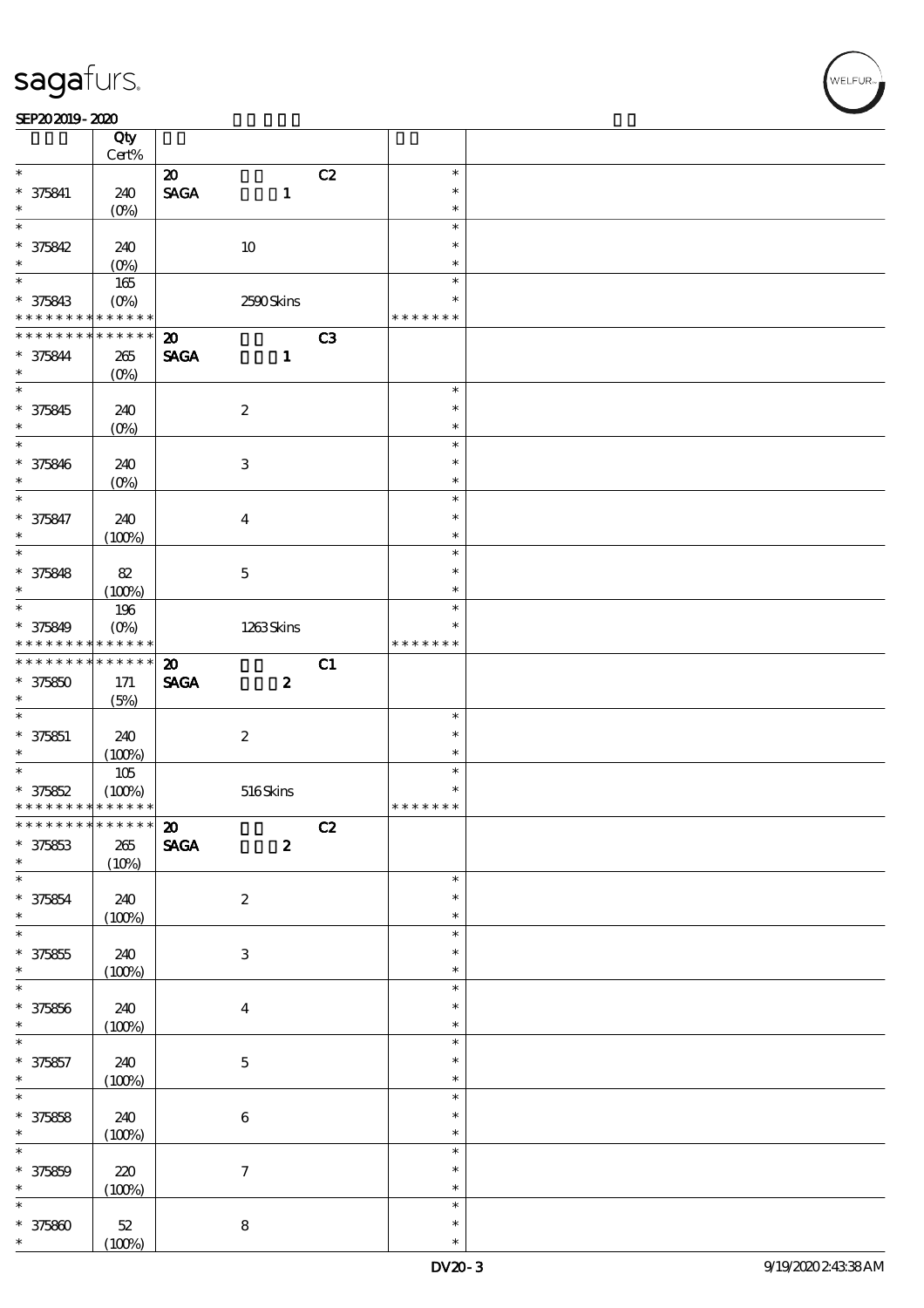#### $SEP202019 - 2020$

|                                            | Qty<br>Cert%        |                                         |                      |                 |               |  |
|--------------------------------------------|---------------------|-----------------------------------------|----------------------|-----------------|---------------|--|
| $\ast$                                     | 177                 | $\boldsymbol{\mathfrak{D}}$             |                      | C2              | $\ast$        |  |
| $* 375861$                                 |                     |                                         |                      |                 | $\ast$        |  |
| * * * * * * * *                            | (1%)<br>* * * * * * | <b>SAGA</b>                             | $\boldsymbol{2}$     |                 | * * * * * * * |  |
| * * * * * * * *                            | * * * * * *         |                                         |                      |                 |               |  |
|                                            |                     | $\boldsymbol{\mathfrak{D}}$             |                      | C <sub>3</sub>  |               |  |
| $* 375862$                                 | 156                 | <b>SAGA</b>                             | $\boldsymbol{2}$     |                 |               |  |
| $\ast$                                     | (1%)                |                                         |                      |                 |               |  |
|                                            |                     |                                         |                      |                 | $\ast$        |  |
| $* 375863$                                 | 240                 |                                         | $\boldsymbol{2}$     |                 | $\ast$        |  |
| $\ast$                                     | (100%)              |                                         |                      |                 | $\ast$        |  |
| $\ast$                                     | 136                 |                                         |                      |                 | $\ast$        |  |
| * 375864                                   | (100%)              |                                         | 532Skins             |                 | $\ast$        |  |
| * * * * * * * *                            | * * * * * *         |                                         |                      |                 | * * * * * * * |  |
|                                            |                     | $\boldsymbol{\mathsf{20}}$              |                      | C <sub>4</sub>  |               |  |
| 375865                                     | 179                 | <b>SAGA</b>                             | $\boldsymbol{z}$     |                 |               |  |
|                                            | (62%)               |                                         |                      |                 |               |  |
| * * * * * * * *                            | * * * * * *         | $\boldsymbol{\mathfrak{D}}$             |                      | C2              |               |  |
|                                            |                     |                                         |                      |                 |               |  |
| $* 375866$                                 | 265                 | <b>SAGA</b>                             | $\boldsymbol{z}$     | <b>OPEN</b>     |               |  |
| $\ast$                                     | (84%)               |                                         |                      |                 |               |  |
| $\ast$                                     | 71                  |                                         |                      |                 | $\ast$        |  |
| $* 375867$                                 | (78%)               |                                         | $336\mathrm{S}$ kins |                 | $\ast$        |  |
| * * * * * * * *                            | * * * * * *         |                                         |                      |                 | * * * * * * * |  |
| * * * * * * * *                            | ******              | $\boldsymbol{\mathbf{z}}$               |                      | C2              |               |  |
| $* 375868$                                 | 265                 | IA                                      | $\mathbf{1}$         | WB1             |               |  |
| $\ast$                                     | (71%)               |                                         |                      |                 |               |  |
| $\ast$                                     |                     |                                         |                      |                 | $\ast$        |  |
| $* 375809$                                 | 240                 |                                         | $\boldsymbol{2}$     |                 | $\ast$        |  |
| $\ast$                                     | (72%)               |                                         |                      |                 | $\ast$        |  |
| $\ast$                                     |                     |                                         |                      |                 | $\ast$        |  |
| $* 375870$                                 | 240                 |                                         | $\,3$                |                 | $\ast$        |  |
| $\ast$                                     |                     |                                         |                      |                 | $\ast$        |  |
| $\ast$                                     | (90%)               |                                         |                      |                 | $\ast$        |  |
|                                            |                     |                                         |                      |                 |               |  |
| $* 375871$                                 | 240                 |                                         | $\overline{4}$       |                 | $\ast$        |  |
| $\ast$                                     | (61%)               |                                         |                      |                 | $\ast$        |  |
| $\overline{\ast}$                          | 254                 |                                         |                      |                 | $\ast$        |  |
| $* 375872$                                 | (21%)               |                                         | 1239Skins            |                 | $\ast$        |  |
| * * * * * * * * <mark>* * * * * * *</mark> |                     |                                         |                      |                 | * * * * * * * |  |
| ************** 20                          |                     |                                         |                      | C2              |               |  |
| $* 375873$                                 | 265                 | ${\bf I} {\bf A}$                       | $\boldsymbol{z}$     | WB1             |               |  |
| *                                          | (83%)               |                                         |                      |                 |               |  |
| $\ast$                                     |                     |                                         |                      |                 | $\ast$        |  |
| $* 375874$                                 | 240                 |                                         | $\boldsymbol{2}$     |                 | $\ast$        |  |
| $\ast$                                     | (77%)               |                                         |                      |                 | $\ast$        |  |
| $\ast$                                     | 184                 |                                         |                      |                 | $\ast$        |  |
| $* 375875$                                 | (64%)               |                                         | 689Skins             |                 | *             |  |
| * * * * * * * *                            | * * * * * *         |                                         |                      |                 | * * * * * * * |  |
|                                            |                     | $\boldsymbol{\mathfrak{D}}$             |                      | C2              |               |  |
| 375876                                     |                     |                                         | $\mathbf{1}$         | WB <sub>2</sub> |               |  |
|                                            | 181                 | IA                                      |                      |                 |               |  |
|                                            | (24%)               |                                         |                      |                 |               |  |
|                                            |                     | $\boldsymbol{\boldsymbol{\mathrm{20}}}$ |                      | C2              |               |  |
| 375877                                     | 243                 | IA                                      | $\boldsymbol{z}$     | <b>WB2</b>      |               |  |
|                                            | (54%)               |                                         |                      |                 |               |  |
| * * * * * *                                | $***$ * * *<br>*    | $\boldsymbol{\mathfrak{D}}$             |                      | C2              |               |  |
| $* 375878$                                 | 265                 | IA                                      | $\mathbf{1}$         |                 |               |  |
| $\ast$                                     | (48%)               |                                         |                      |                 |               |  |
| $\ast$                                     |                     |                                         |                      |                 | $\ast$        |  |
| $* 375879$                                 | 240                 |                                         | $\boldsymbol{2}$     |                 | $\ast$        |  |
| $\ast$                                     | (38%)               |                                         |                      |                 | $\ast$        |  |
| $\ast$                                     | $9\!5$              |                                         |                      |                 | $\ast$        |  |
| $* 37580$                                  | (21%)               |                                         | 600Skins             |                 | $\ast$        |  |
| * * * * * * * *                            | * * * * * *         |                                         |                      |                 | * * * * * * * |  |
|                                            |                     |                                         |                      |                 |               |  |

T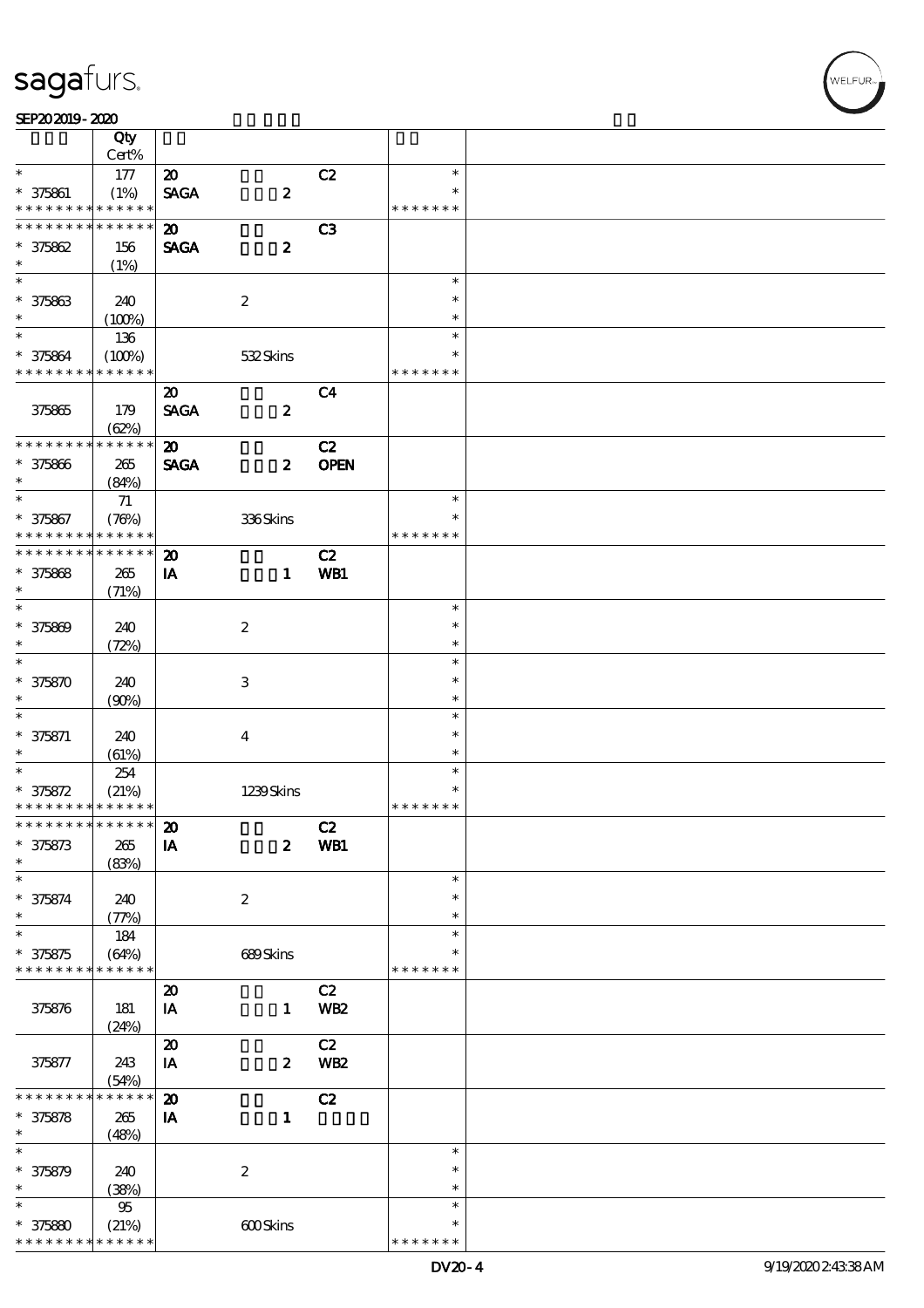#### $SEP202019 - 2020$

|                                                     | Qty<br>$Cert\%$  |                           |                  |    |               |  |
|-----------------------------------------------------|------------------|---------------------------|------------------|----|---------------|--|
|                                                     |                  | $\boldsymbol{\mathbf{z}}$ |                  | C2 |               |  |
| 375881                                              | $206\,$<br>(55%) | IA                        | $\boldsymbol{z}$ |    |               |  |
| * * * * * * * *                                     | $*******$        | $\boldsymbol{\mathbf{z}}$ |                  | C1 |               |  |
| $* 375882$                                          | 245              | <b>SROY</b>               | $\mathbf{1}$     |    |               |  |
| $\ast$                                              |                  |                           |                  |    |               |  |
|                                                     | (1%)             |                           |                  |    |               |  |
| $\overline{\ast}$                                   |                  |                           |                  |    | $\ast$        |  |
| $* 375883$                                          | 220              | $\boldsymbol{2}$          |                  |    | $\ast$        |  |
| $\ast$                                              | (1%)             |                           |                  |    | $\ast$        |  |
| $\overline{\ast}$                                   |                  |                           |                  |    | $\ast$        |  |
| $* 375884$                                          | 200              | $\ensuremath{\mathbf{3}}$ |                  |    | $\ast$        |  |
| $\ast$                                              | (7%)             |                           |                  |    | $\ast$        |  |
| $\overline{\ast}$                                   |                  |                           |                  |    | $\ast$        |  |
|                                                     |                  |                           |                  |    |               |  |
| $* 375865$                                          | 220              | $\boldsymbol{4}$          |                  |    | $\ast$        |  |
| $\ast$                                              | (100%)           |                           |                  |    | $\ast$        |  |
| $\ast$                                              |                  |                           |                  |    | $\ast$        |  |
| * 375886                                            | 220              | $\mathbf 5$               |                  |    | $\ast$        |  |
| $\ast$                                              | (100%)           |                           |                  |    | $\ast$        |  |
| $\ast$                                              |                  |                           |                  |    | $\ast$        |  |
| $* 375887$                                          | 220              | $\bf 6$                   |                  |    | $\ast$        |  |
| $\ast$                                              | (100%)           |                           |                  |    | $\ast$        |  |
| $\overline{\ast}$                                   |                  |                           |                  |    | $\ast$        |  |
|                                                     |                  |                           |                  |    | $\ast$        |  |
| $* 375888$                                          | 220              | $\tau$                    |                  |    |               |  |
| $\ast$                                              | (100%)           |                           |                  |    | $\ast$        |  |
| $\overline{\ast}$                                   |                  |                           |                  |    | $\ast$        |  |
| * 375889                                            | 178              | $\bf 8$                   |                  |    | $\ast$        |  |
| $\ast$                                              | (100%)           |                           |                  |    | $\ast$        |  |
| $\overline{\ast}$                                   | $57\,$           |                           |                  |    | $\ast$        |  |
| $* 375800$                                          | (7%)             |                           | 1780Skins        |    | $\ast$        |  |
|                                                     |                  |                           |                  |    | * * * * * * * |  |
| * * * * * * * *                                     | $******$         |                           |                  |    |               |  |
| * * * * * * * *                                     | $******$         |                           |                  |    |               |  |
|                                                     |                  | $\boldsymbol{\mathbf{z}}$ |                  | C2 |               |  |
| $* 375891$<br>$\ast$                                | 245              | <b>SROY</b>               | $\mathbf{1}$     |    |               |  |
| $\overline{\ast}$                                   | $(O\%)$          |                           |                  |    | $\ast$        |  |
|                                                     |                  |                           |                  |    | $\ast$        |  |
| $* 375892$                                          | 220              | $\boldsymbol{2}$          |                  |    |               |  |
| $\ast$                                              | $(0\%)$          |                           |                  |    | $\ast$        |  |
| $\ast$                                              |                  |                           |                  |    | $\ast$        |  |
| * 375893                                            | $220$            | $\ensuremath{\mathbf{3}}$ |                  |    | $\ast$        |  |
| $\ast$                                              | $(0\%)$          |                           |                  |    | $\ast$        |  |
| $\ast$                                              |                  |                           |                  |    | $\ast$        |  |
| * 375894                                            | 220              | $\overline{\mathbf{4}}$   |                  |    | $\ast$        |  |
| $\ast$                                              | (2%)             |                           |                  |    | $\ast$        |  |
| $\overline{\ast}$                                   |                  |                           |                  |    | $\ast$        |  |
| $* 375895$                                          | 220              | $\mathbf 5$               |                  |    | $\ast$        |  |
| $\ast$                                              |                  |                           |                  |    | $\ast$        |  |
| $\ast$                                              | (2%)             |                           |                  |    | $\ast$        |  |
|                                                     |                  |                           |                  |    | $\ast$        |  |
| * 375896                                            | $200\,$          | $\bf 6$                   |                  |    | $\ast$        |  |
| $\ast$                                              | (1%)             |                           |                  |    |               |  |
| $\ast$                                              |                  |                           |                  |    | $\ast$        |  |
|                                                     | $220$            | $\boldsymbol{7}$          |                  |    | $\ast$        |  |
| * 375897<br>$\ast$                                  | (100%)           |                           |                  |    | $\ast$        |  |
|                                                     |                  |                           |                  |    | $\ast$        |  |
|                                                     | $220$            | ${\bf 8}$                 |                  |    | $\ast$        |  |
|                                                     | (100%)           |                           |                  |    | $\ast$        |  |
|                                                     |                  |                           |                  |    | $\ast$        |  |
| $\overline{\ast}$<br>$* 375808$<br>$\ast$<br>$\ast$ | $220$            | $\boldsymbol{9}$          |                  |    | $\ast$        |  |
| $* 375809$<br>$\ast$                                |                  |                           |                  |    | $\ast$        |  |
| $\ast$                                              | (100%)           |                           |                  |    | $\ast$        |  |
| * 375000                                            | 220              | $10\,$                    |                  |    | $\ast$        |  |

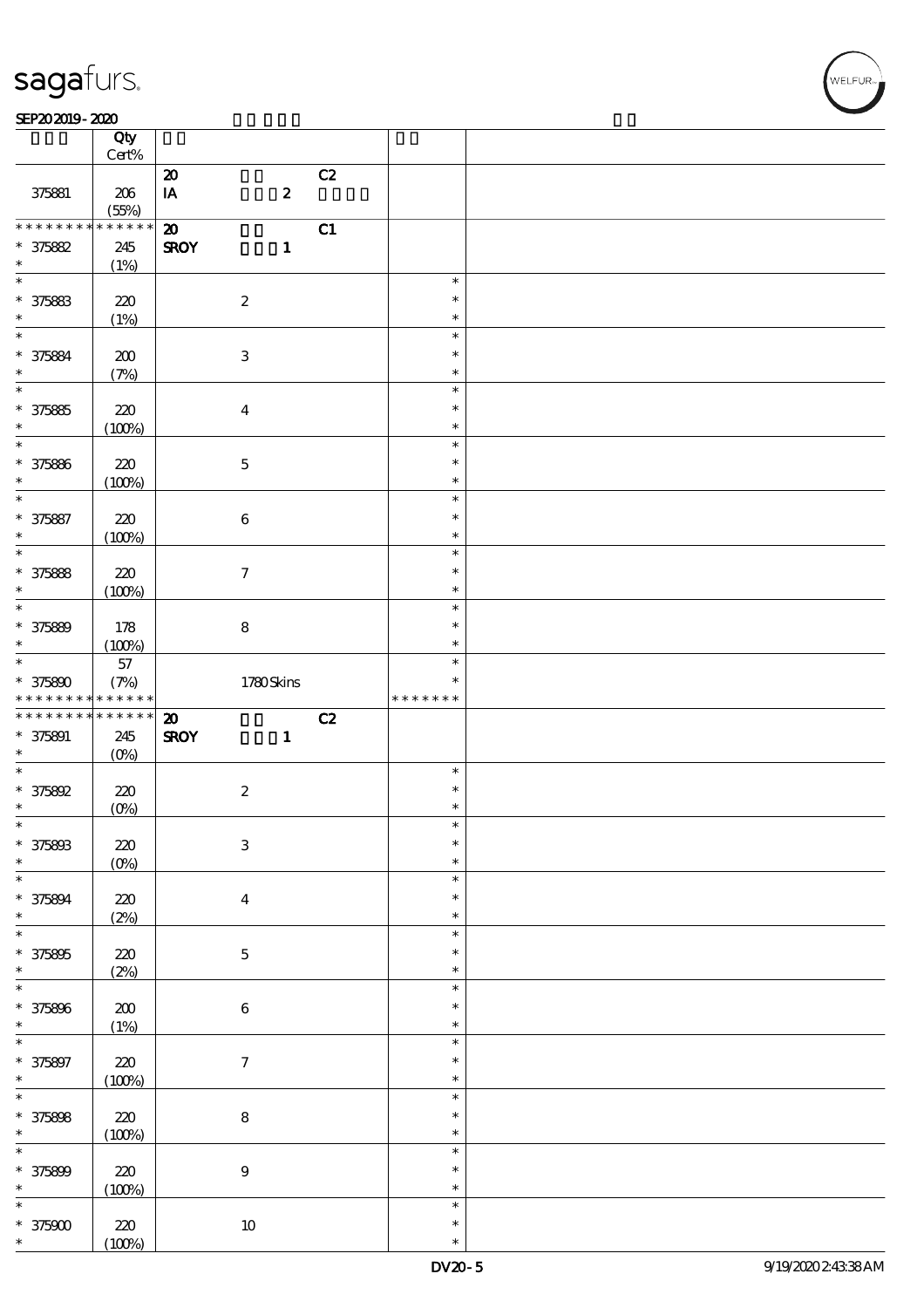#### SEP202019-2020

|                                            | Qty<br>Cert%         |                             |                           |                |                  |  |
|--------------------------------------------|----------------------|-----------------------------|---------------------------|----------------|------------------|--|
|                                            |                      |                             |                           |                |                  |  |
| $\ast$                                     |                      | $\boldsymbol{\mathsf{20}}$  |                           | C2             | $\ast$           |  |
| $* 375001$                                 | 220                  | <b>SROY</b>                 | $\mathbf{1}$              |                | $\ast$           |  |
| $\ast$                                     | (100%)               |                             |                           |                | $\ast$           |  |
| $\ast$                                     |                      |                             |                           |                | $\ast$           |  |
|                                            |                      |                             |                           |                |                  |  |
| $*$ 375002                                 | 220                  |                             | $12\,$                    |                | $\ast$           |  |
| $\ast$                                     | (100%)               |                             |                           |                | $\ast$           |  |
| $\ast$                                     |                      |                             |                           |                | $\ast$           |  |
|                                            |                      |                             |                           |                | $\ast$           |  |
| $* 37590B$                                 | 220                  |                             | 13                        |                |                  |  |
|                                            | (100%)               |                             |                           |                | $\ast$           |  |
| $\ast$                                     |                      |                             |                           |                | $\ast$           |  |
| $* 375004$                                 | 220                  |                             | 14                        |                | $\ast$           |  |
|                                            |                      |                             |                           |                |                  |  |
| $\ast$                                     | (100%)               |                             |                           |                | $\ast$           |  |
| $\ast$                                     |                      |                             |                           |                | $\ast$           |  |
| $* 375905$                                 | 220                  |                             | 15                        |                | $\ast$           |  |
|                                            |                      |                             |                           |                | $\ast$           |  |
|                                            | (100%)               |                             |                           |                |                  |  |
| $\ast$                                     |                      |                             |                           |                | $\ast$           |  |
| $* 375906$                                 | 166                  |                             | 16                        |                | $\ast$           |  |
| $\ast$                                     | (100%)               |                             |                           |                | $\ast$           |  |
| $\ast$                                     |                      |                             |                           |                | $\ast$           |  |
|                                            | ${\bf 58}$           |                             |                           |                |                  |  |
| * 375907                                   | (3%)                 |                             | 3529Skins                 |                | $\ast$           |  |
| * * * * * * * *                            | * * * * * *          |                             |                           |                | * * * * * * *    |  |
| * * * * * * * *                            | $* * * * * * *$      | $\boldsymbol{\mathfrak{D}}$ |                           | C3             |                  |  |
|                                            |                      |                             |                           |                |                  |  |
| $* 375008$                                 | 245                  | <b>SROY</b>                 | $\mathbf{1}$              |                |                  |  |
| $\ast$                                     | $(O\%)$              |                             |                           |                |                  |  |
| $\ast$                                     |                      |                             |                           |                | $\ast$           |  |
| $* 375009$                                 | 220                  |                             | $\boldsymbol{2}$          |                | $\ast$           |  |
| $\ast$                                     |                      |                             |                           |                | $\ast$           |  |
|                                            | $(O\%)$              |                             |                           |                |                  |  |
| $\ast$                                     |                      |                             |                           |                | $\ast$           |  |
| $* 375910$                                 | 220                  |                             | $\ensuremath{\mathbf{3}}$ |                | $\ast$           |  |
| $\ast$                                     | (100%)               |                             |                           |                | $\ast$           |  |
| $\ast$                                     |                      |                             |                           |                |                  |  |
|                                            |                      |                             |                           |                | $\ast$           |  |
| $* 375911$                                 | $8\!1$               |                             | $\boldsymbol{4}$          |                | $\ast$           |  |
| *                                          | (100%)               |                             |                           |                | $\ast$           |  |
| $\ast$                                     | 178                  |                             |                           |                | $\ast$           |  |
|                                            |                      |                             |                           |                |                  |  |
| $* 375912$                                 | $(O\%)$              |                             | 944 Skins                 |                | $\ast$           |  |
| * * * * * * * * <mark>* * * * * * *</mark> |                      |                             |                           |                | * * * * * * *    |  |
| * * * * * * * * <mark>* * * * * *</mark> * |                      | $\boldsymbol{\mathbf{v}}$   |                           | C <sub>4</sub> |                  |  |
| $* 375913$                                 | 245                  | <b>SROY</b>                 |                           |                |                  |  |
|                                            |                      |                             |                           |                |                  |  |
| $\ast$                                     |                      |                             | $\mathbf{1}$              |                |                  |  |
|                                            | (51%)                |                             |                           |                |                  |  |
| $\ast$                                     | $7\!1$               |                             |                           |                | $\ast$           |  |
|                                            |                      |                             |                           |                | $\ast$           |  |
| $* 375914$<br>* * * * * * * *              | (53%)<br>* * * * * * |                             | 316Skins                  |                |                  |  |
|                                            |                      |                             |                           |                | * * * * * * *    |  |
| * * * * * * * *                            | * * * * * *          | $\boldsymbol{\mathfrak{D}}$ |                           | C1             |                  |  |
| $* 375915$                                 | 209                  | <b>SROY</b>                 | $\pmb{2}$                 |                |                  |  |
| $\ast$                                     |                      |                             |                           |                |                  |  |
| $\ast$                                     | (1%)                 |                             |                           |                | $\ast$           |  |
|                                            |                      |                             |                           |                |                  |  |
| $* 375916$                                 | 220                  |                             | $\boldsymbol{2}$          |                | $\ast$           |  |
| $\ast$                                     | (100%)               |                             |                           |                | $\ast$           |  |
| $\ast$                                     |                      |                             |                           |                | $\ast$           |  |
|                                            | 144                  |                             |                           |                |                  |  |
| * 375917                                   | (100%)               |                             | 573Skins                  |                | *                |  |
| * * * * * * * *                            | * * * * * *          |                             |                           |                | * * * * * * *    |  |
| * * * * * * *                              | * * * * * *          | $\boldsymbol{\mathfrak{D}}$ |                           | C2             |                  |  |
|                                            |                      |                             |                           |                |                  |  |
| $* 375918$                                 | 245                  | <b>SROY</b>                 | $\boldsymbol{z}$          |                |                  |  |
| $\ast$                                     | $(O\%)$              |                             |                           |                |                  |  |
| $\ast$                                     |                      |                             |                           |                | $\ast$           |  |
| $* 375919$                                 | $220$                |                             | $\boldsymbol{2}$          |                | $\ast$           |  |
| $\ast$                                     |                      |                             |                           |                | $\ast$           |  |
|                                            | (O <sub>0</sub> )    |                             |                           |                |                  |  |
| $\ast$                                     |                      |                             |                           |                | $\ast$           |  |
| $*375920$<br>*                             | 220<br>(100%)        |                             | $\ensuremath{\mathbf{3}}$ |                | $\ast$<br>$\ast$ |  |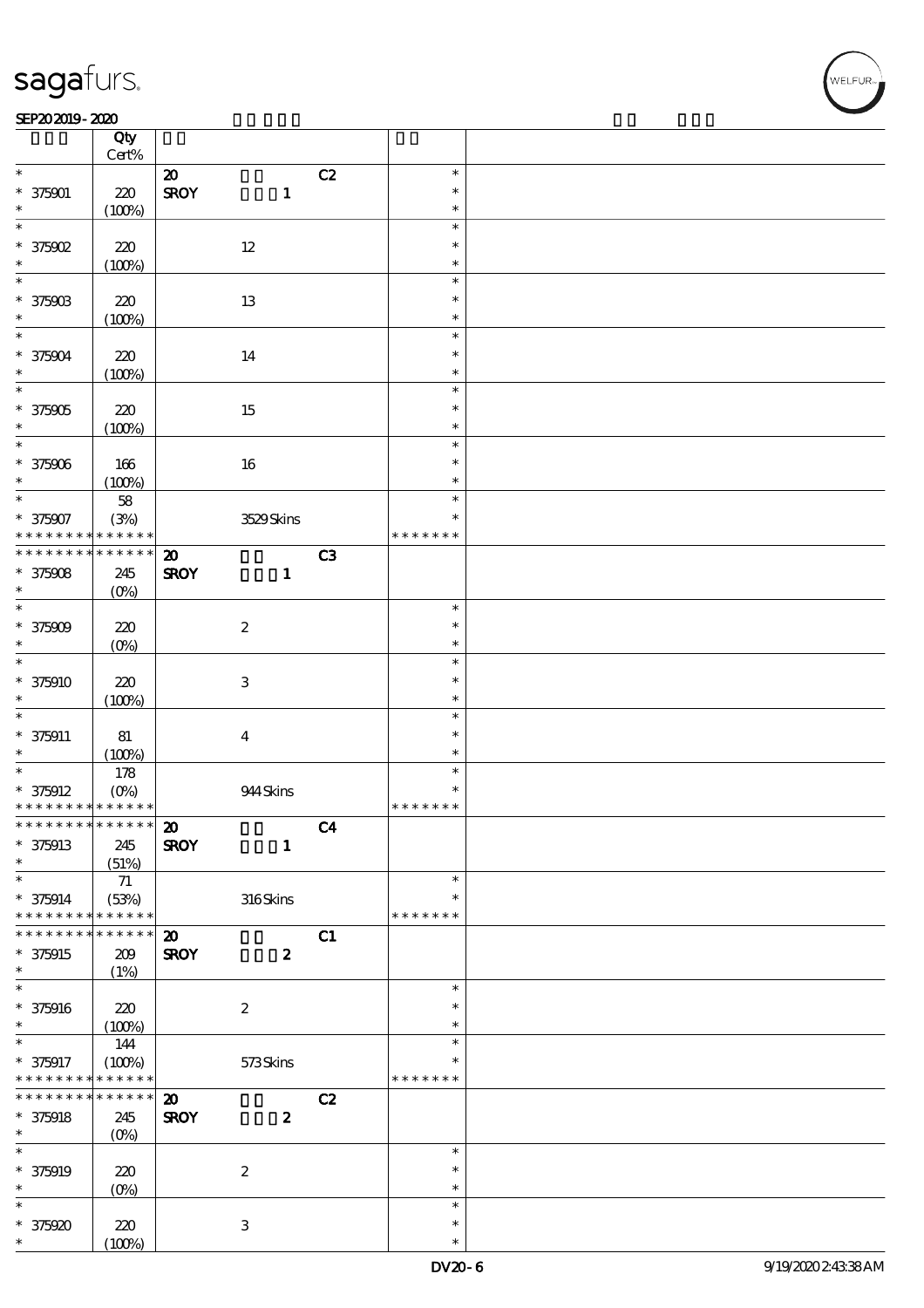#### SEP202019-2020

|                               | Qty                   |                             |                           |                |                  |  |
|-------------------------------|-----------------------|-----------------------------|---------------------------|----------------|------------------|--|
| $\ast$                        | Cert%                 |                             |                           |                | $\ast$           |  |
|                               | 220                   | $\boldsymbol{\mathfrak{D}}$ |                           | C2             | $\ast$           |  |
| * 375921<br>* * * * * * * *   | (98%)<br>* * * * * *  | <b>SROY</b>                 | $\pmb{2}$                 |                | * * * * * * *    |  |
| * * * * * * * *               | * * * * * *           | $\boldsymbol{\mathfrak{D}}$ |                           | C <sub>3</sub> |                  |  |
| $* 375922$                    | 212                   | <b>SROY</b>                 | $\boldsymbol{2}$          |                |                  |  |
| $\ast$                        | $(0\%)$               |                             |                           |                |                  |  |
| $\overline{\ast}$             |                       |                             |                           |                | $\ast$           |  |
| $* 375923$                    | 220                   |                             | $\boldsymbol{2}$          |                | $\ast$           |  |
| $\ast$                        | (100%)                |                             |                           |                | $\ast$           |  |
| $\ast$                        | 48                    |                             |                           |                | $\ast$           |  |
| * 375924                      | (100%)                |                             | 480Skins                  |                | $\ast$           |  |
| * * * * * * * *               | * * * * * *           |                             |                           |                | * * * * * * *    |  |
|                               |                       | $\boldsymbol{\mathfrak{D}}$ |                           | C <sub>4</sub> |                  |  |
| 375925                        | 270                   | <b>SROY</b>                 | $\boldsymbol{2}$          |                |                  |  |
|                               | (71%)                 |                             |                           |                |                  |  |
|                               |                       | $\boldsymbol{\mathfrak{D}}$ |                           | C1             |                  |  |
| 375926                        | 121                   | ${\bf LUM}$                 | $\mathbf{1}$              |                |                  |  |
|                               | (65%)                 |                             |                           |                |                  |  |
|                               |                       | $\boldsymbol{\mathfrak{D}}$ |                           | C1/C2          |                  |  |
| 375927                        | 226                   | $\textbf{LUM}$              | $\mathbf{1}$              |                |                  |  |
| * * * * * * * *               | (100%)<br>* * * * * * |                             |                           |                |                  |  |
|                               |                       | $\boldsymbol{\mathbf{z}}$   |                           | C2             |                  |  |
| $* 375928$<br>$\ast$          | 165                   | <b>LUMI</b>                 | $\mathbf{1}$              |                |                  |  |
| $\ast$                        | (1%)                  |                             |                           |                | $\ast$           |  |
| $* 375929$                    | 220                   |                             | $\boldsymbol{2}$          |                | $\ast$           |  |
| $\ast$                        | (100%)                |                             |                           |                | $\ast$           |  |
| $\ast$                        |                       |                             |                           |                | $\ast$           |  |
| $* 375000$                    | 200                   |                             | $\ensuremath{\mathbf{3}}$ |                | $\ast$           |  |
| $\ast$                        | (100%)                |                             |                           |                | $\ast$           |  |
| $\ast$                        | $5\!5$                |                             |                           |                | $\ast$           |  |
| $* 375031$                    | (100%)                |                             | 640Skins                  |                | $\ast$           |  |
| * * * * * * * *               | * * * * * *           |                             |                           |                | * * * * * * *    |  |
|                               |                       | $\boldsymbol{\mathbf{z}}$   |                           | C1/C2          |                  |  |
| 375932                        | 245                   | ${\bf LUM}$                 | $\pmb{2}$                 |                |                  |  |
|                               | (100%)                |                             |                           |                |                  |  |
| * * * * * * * * * * * * * * * |                       | $\boldsymbol{\mathfrak{D}}$ |                           | C2             |                  |  |
| $* 375933$                    | 245                   | <b>LUMI</b>                 | $\pmb{2}$                 |                |                  |  |
| $\ast$                        | (81%)                 |                             |                           |                |                  |  |
| $\ast$                        |                       |                             |                           |                | $\ast$           |  |
| $* 375034$                    | 220                   |                             | $\boldsymbol{2}$          |                | $\ast$           |  |
| $\ast$<br>$\ast$              | (100%)                |                             |                           |                | $\ast$<br>$\ast$ |  |
|                               | $150\,$               |                             | 615Skins                  |                | $\ast$           |  |
| $* 375935$<br>* * * * * * * * | (100%)<br>* * * * * * |                             |                           |                | * * * * * * *    |  |
|                               |                       |                             |                           |                |                  |  |

**VELFUR**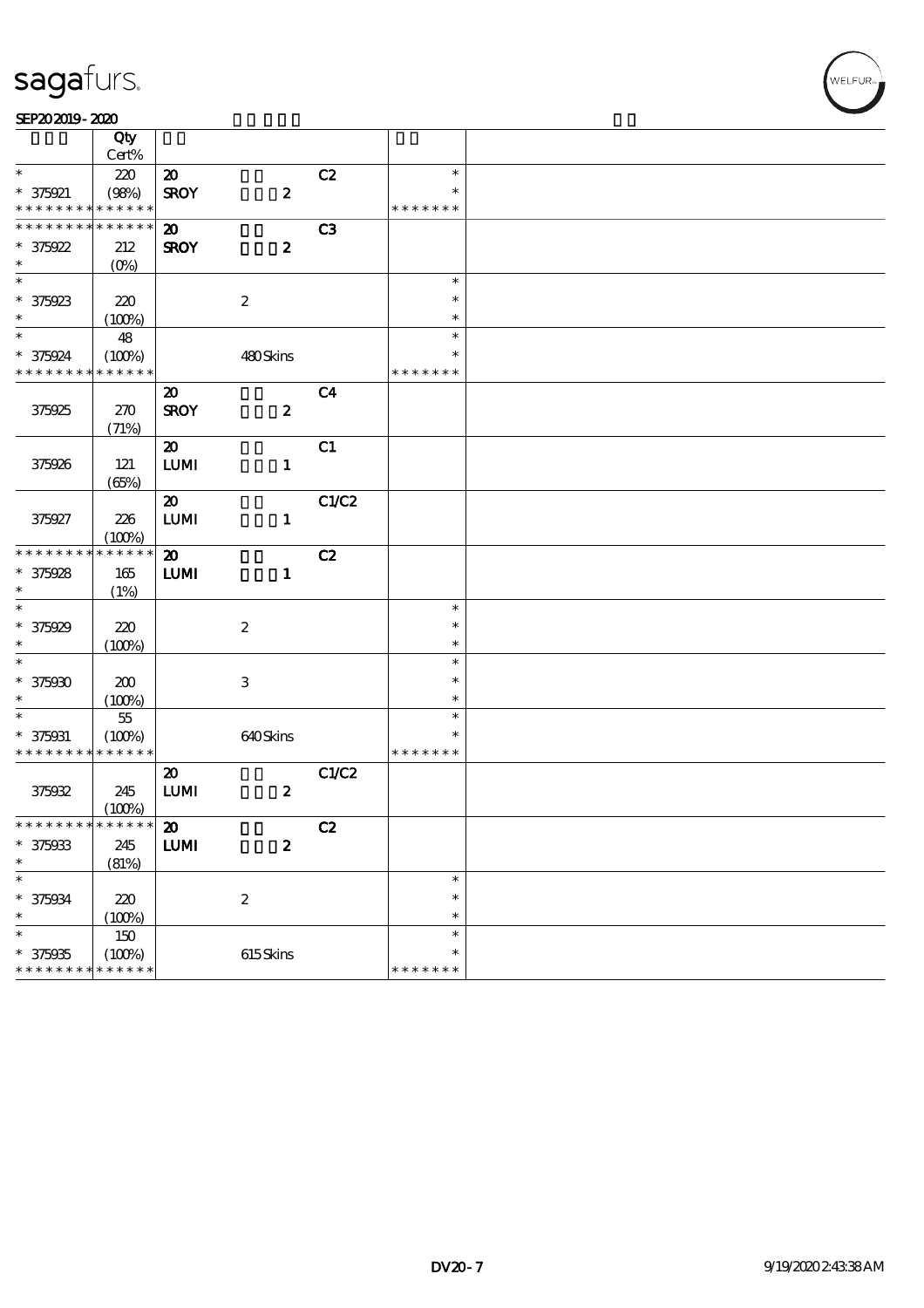SEP202019-2020

| )。 |  |  |  |
|----|--|--|--|
|    |  |  |  |
|    |  |  |  |

|                             | Qty                  |                              |                           |                |                  |  |
|-----------------------------|----------------------|------------------------------|---------------------------|----------------|------------------|--|
| * * * * * * * *             | Cert%<br>* * * * * * |                              |                           |                |                  |  |
| $* 375061$                  | $305\,$              | $\mathbf{o}$<br>$\mathbf{S}$ | $\mathbf{1}$              | C1             |                  |  |
| $\ast$                      | (15%)                |                              |                           |                |                  |  |
| $\overline{\ast}$           | 65                   |                              |                           |                | $\ast$           |  |
| $* 375962$                  | (24%)                |                              | 370Skins                  |                | $\ast$           |  |
| * * * * * * * *             | $******$             |                              |                           |                | * * * * * * *    |  |
| * * * * * * *               | * * * * * *          | $\mathbf{o}$                 |                           | C2             |                  |  |
| $* 375963$                  | $305\,$              | $\mathbf{S}$                 | $\mathbf{1}$              |                |                  |  |
| $\ast$<br>$\ast$            | (30%)                |                              |                           |                | $\ast$           |  |
| $* 375964$                  | 280                  |                              | $\boldsymbol{2}$          |                | $\ast$           |  |
| $\ast$                      | $(O_0)$              |                              |                           |                | $\ast$           |  |
| $\ast$                      | 172                  |                              |                           |                | $\ast$           |  |
| $* 375965$                  | (4%)                 |                              | 757 Skins                 |                | $\ast$           |  |
| * * * * * * * *             | * * * * * *          |                              |                           |                | * * * * * * *    |  |
|                             |                      | $\mathbf 0$                  |                           | C <sub>3</sub> |                  |  |
| 375966                      | 321                  | $\mathbf{S}$                 | $\mathbf{1}$              |                |                  |  |
|                             | (14%)                |                              |                           |                |                  |  |
| 375967                      | 217                  | $\mathbf O$<br>$\mathbf{S}$  | $\mathbf{1}$              | C <sub>4</sub> |                  |  |
|                             | (29%)                |                              |                           |                |                  |  |
| * * * * * * * *             | * * * * * *          | $\mathbf 0$                  |                           | C1/C2          |                  |  |
| $* 375968$                  | 245                  | ${\bf s}$                    | $\boldsymbol{z}$          |                |                  |  |
| $\ast$                      | (3%)                 |                              |                           |                |                  |  |
| $\ast$                      | $107$                |                              |                           |                | $\ast$           |  |
| $* 375909$                  | (100%)               |                              | 352Skins                  |                | $\ast$           |  |
| * * * * * * * *             | * * * * * *          |                              |                           |                | * * * * * * *    |  |
| 375970                      | 144                  | $\mathbf 0$<br>${\bf S}$     | $\boldsymbol{z}$          | C <sub>3</sub> |                  |  |
|                             | (25%)                |                              |                           |                |                  |  |
| * * * * * * * *             | * * * * * *          | $\mathbf{o}$                 |                           | C1             |                  |  |
| $* 375971$                  | 285                  | <b>SAGA</b>                  | $\mathbf{1}$              |                |                  |  |
| $\ast$                      | (1%)                 |                              |                           |                |                  |  |
| $\ast$                      |                      |                              |                           |                | $\ast$           |  |
| $* 375972$<br>$\ast$        | 260                  |                              | $\boldsymbol{2}$          |                | $\ast$<br>$\ast$ |  |
| ∗                           | (3%)                 |                              |                           |                |                  |  |
| $* 375973$                  | $200$                |                              | $\ensuremath{\mathbf{3}}$ |                | $\ast$           |  |
| $\ast$                      | (100%)               |                              |                           |                | $\ast$           |  |
| $\ast$                      |                      |                              |                           |                | $\ast$           |  |
| $* 375974$                  | 57                   |                              | $\boldsymbol{4}$          |                | $\ast$           |  |
| $\ast$                      | (100%)               |                              |                           |                | $\ast$           |  |
| $\ast$                      | $105$                |                              |                           |                | $\ast$<br>$\ast$ |  |
| $* 375975$<br>* * * * * * * | (5%)<br>* * * * * *  |                              | $967\mathrm{S}$ kins      |                | * * * * * * *    |  |
| * * * * * * *               | * * * * * *          | $\mathbf{o}$                 |                           | C2             |                  |  |
| $* 375976$                  | ${\bf 285}$          | <b>SAGA</b>                  | $\mathbf{1}$              |                |                  |  |
| $\ast$                      | (3%)                 |                              |                           |                |                  |  |
| $\ast$                      |                      |                              |                           |                | $\ast$           |  |
| $* 375977$                  | $200$                |                              | $\boldsymbol{2}$          |                | $\ast$           |  |
| $\ast$<br>$\ast$            | (2%)                 |                              |                           |                | $\ast$           |  |
|                             |                      |                              |                           |                | $\ast$<br>$\ast$ |  |
| $* 375978$<br>$\ast$        | $200$<br>(2%)        |                              | $\ensuremath{\mathbf{3}}$ |                | $\ast$           |  |
|                             |                      |                              |                           |                | $\ast$           |  |
| $* 375979$                  | $200$                |                              | $\boldsymbol{4}$          |                | $\ast$           |  |
| $\ast$                      | (4%)                 |                              |                           |                | $\ast$           |  |
|                             |                      |                              |                           |                | $\ast$           |  |
| $* 375980$                  | $200$                |                              | $\mathbf 5$               |                | $\ast$           |  |
| $\ast$                      | $(O\%)$              |                              |                           |                | $\ast$           |  |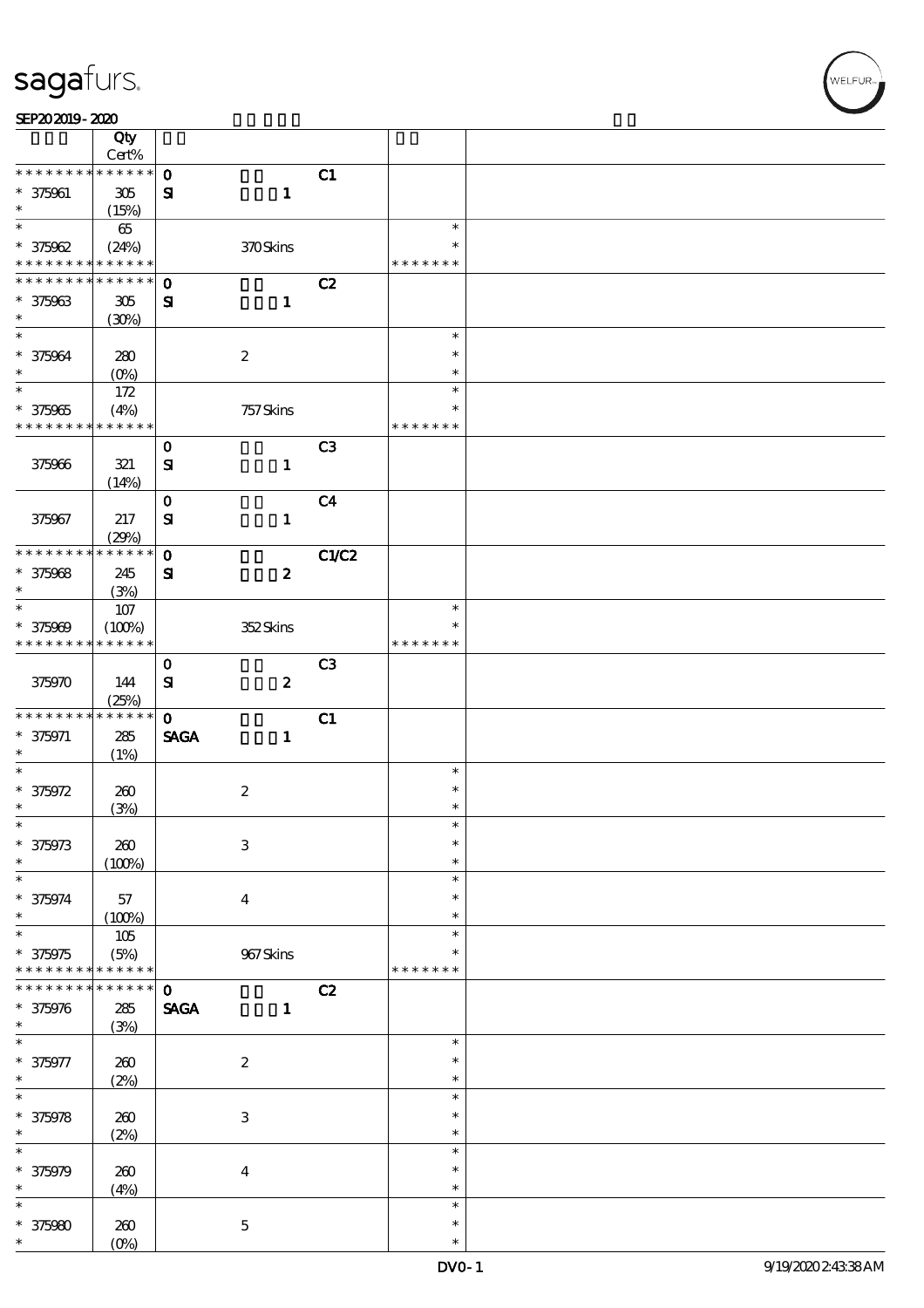#### $SEP202019 - 2020$

|                               | Qty                   |              |                           |                 |                         |  |
|-------------------------------|-----------------------|--------------|---------------------------|-----------------|-------------------------|--|
|                               | Cert%                 |              |                           |                 |                         |  |
| $\ast$                        |                       | $\mathbf{O}$ |                           | C2              | $\ast$<br>$\ast$        |  |
| $* 375081$<br>$\ast$          | 260                   | <b>SAGA</b>  | $\mathbf{1}$              |                 | $\ast$                  |  |
| $\ast$                        | (100%)                |              |                           |                 | $\ast$                  |  |
| $* 375082$                    | 260                   |              | $\tau$                    |                 | $\ast$                  |  |
| $\ast$                        | (100%)                |              |                           |                 | $\ast$                  |  |
| $\overline{\ast}$             |                       |              |                           |                 | $\ast$                  |  |
| $* 375983$                    | 190                   |              | $\bf 8$                   |                 | $\ast$                  |  |
| $\ast$                        | (100%)                |              |                           |                 | $\ast$                  |  |
| $\ast$                        | 226                   |              |                           |                 | $\ast$                  |  |
| $* 375084$                    | (2%)                  |              | 2261 Skins                |                 | $\ast$                  |  |
| * * * * * * * * * * * * * *   |                       |              |                           |                 | * * * * * * *           |  |
|                               |                       | $\mathbf{O}$ |                           | C1              |                         |  |
| 375985                        | 189                   | <b>SAGA</b>  | $\boldsymbol{z}$          |                 |                         |  |
|                               | (76%)                 |              |                           |                 |                         |  |
| * * * * * * * *               | * * * * * *           | $\mathbf{O}$ |                           | C1/C2           |                         |  |
| $* 375086$                    | 200                   | <b>SAGA</b>  | $\boldsymbol{z}$          |                 |                         |  |
| $\ast$                        | (18%)                 |              |                           |                 |                         |  |
| $\ast$                        |                       |              |                           |                 | $\ast$                  |  |
| $* 375987$                    | 260                   |              | $\boldsymbol{2}$          |                 | $\ast$                  |  |
| $\ast$                        | (100%)                |              |                           |                 | $\ast$                  |  |
| $\ast$                        | 89                    |              |                           |                 | $\ast$                  |  |
| $* 375988$<br>* * * * * * * * | (100%)<br>* * * * * * |              | 549Skins                  |                 | $\ast$<br>* * * * * * * |  |
|                               |                       |              |                           |                 |                         |  |
|                               |                       | $\mathbf{O}$ |                           | C <sub>3</sub>  |                         |  |
| 375989                        | 196<br>(67%)          | <b>SAGA</b>  | $\boldsymbol{z}$          |                 |                         |  |
|                               |                       | $\mathbf{O}$ |                           | C2              |                         |  |
| 375990                        | 49                    | <b>SAGA</b>  | $\boldsymbol{z}$          | <b>OPEN</b>     |                         |  |
|                               | (71%)                 |              |                           |                 |                         |  |
| * * * * * * * *               | * * * * * *           | $\mathbf{O}$ |                           | C2              |                         |  |
| $* 375001$                    | 285                   | IA           | $\mathbf{1}$              | WB1             |                         |  |
| $\ast$                        | (55%)                 |              |                           |                 |                         |  |
| $*$                           | 68                    |              |                           |                 | $\ast$                  |  |
| $* 375002$                    | (11%)                 |              | 353Skins                  |                 | ∗                       |  |
| * * * * * * * * * * * * * *   |                       |              |                           |                 | * * * * * * *           |  |
|                               |                       | $\mathbf O$  |                           | C2              |                         |  |
| 375993                        | 148                   | IA           | $\boldsymbol{z}$          | WB1             |                         |  |
|                               | (68%)                 |              |                           |                 |                         |  |
| * * * * * * * *               | * * * * * *           | $\mathbf{o}$ |                           | C2              |                         |  |
| $* 375004$<br>$\ast$          | 285                   | IA           | $\mathbf{1}$              | WB <sub>2</sub> |                         |  |
| $\ast$                        | (20%)                 |              |                           |                 | $\ast$                  |  |
| $* 375995$                    | 43<br>(58%)           |              | 328Skins                  |                 | ∗                       |  |
| * * * * * * * *               | * * * * * *           |              |                           |                 | * * * * * * *           |  |
|                               |                       | $\mathbf{o}$ |                           | C2              |                         |  |
| 375996                        | 111                   | IA           | $\boldsymbol{z}$          | WB <sub>2</sub> |                         |  |
|                               | (44%)                 |              |                           |                 |                         |  |
| * * * * * * *                 | * * * * * *           | $\mathbf{o}$ |                           | C2              |                         |  |
| $* 375997$                    | 285                   | IA           | $\mathbf{1}$              |                 |                         |  |
| $*$                           | (30%)                 |              |                           |                 |                         |  |
| $\overline{\ast}$             |                       |              |                           |                 | $\ast$                  |  |
| $* 375008$                    | 260                   |              | $\boldsymbol{2}$          |                 | $\ast$                  |  |
| $\ast$                        | (30%)                 |              |                           |                 | $\ast$                  |  |
| $\ast$                        |                       |              |                           |                 | $\ast$                  |  |
| $* 375999$                    | 260                   |              | $\ensuremath{\mathsf{3}}$ |                 | $\ast$                  |  |
| $\ast$                        | (22%)                 |              |                           |                 | $\ast$                  |  |
| $\ast$                        | 119                   |              |                           |                 | $\ast$                  |  |
| $*37000$                      | (15%)                 |              | 924 Skins                 |                 | ∗                       |  |
| * * * * * * * *               | * * * * * *           |              |                           |                 | * * * * * * *           |  |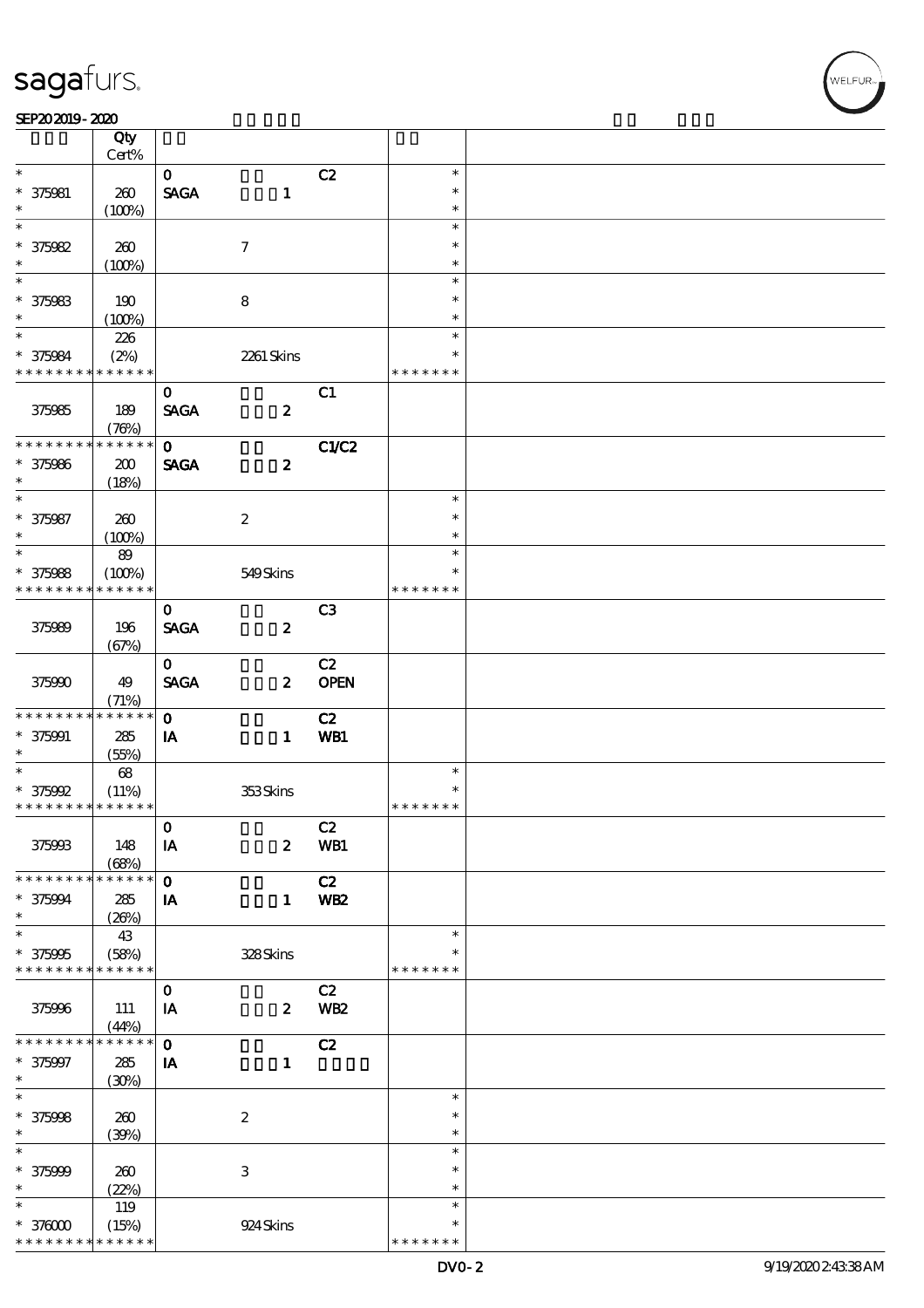|                                            | Qty                   |                   |                           |       |                  |  |
|--------------------------------------------|-----------------------|-------------------|---------------------------|-------|------------------|--|
| * * * * * * * *                            | $Cert\%$<br>******    |                   |                           |       |                  |  |
|                                            |                       | $\mathbf{o}$      |                           | C2    |                  |  |
| $* 370001$<br>$\ast$                       | $285\,$<br>(43%)      | ${\bf I} {\bf A}$ | $\boldsymbol{2}$          |       |                  |  |
| $\ast$                                     | $\boldsymbol{\omega}$ |                   |                           |       | $\ast$           |  |
| $*$ 376002                                 | (39%)                 |                   | 354Skins                  |       | $\ast$           |  |
| * * * * * * * *                            | * * * * * *           |                   |                           |       | * * * * * * *    |  |
| * * * * * * * *                            | $* * * * * * *$       | $\mathbf 0$       |                           | C1    |                  |  |
| $*$ 376003                                 | 10B                   | <b>SROY</b>       | $\mathbf{1}$              |       |                  |  |
| $\ast$                                     | $(O\%)$               |                   |                           |       |                  |  |
| $\overline{\ast}$                          | 102                   |                   |                           |       | $\ast$           |  |
| $* 370004$                                 | (100%)                |                   | 205Skins                  |       | ∗                |  |
| * * * * * * * *                            | * * * * * *           |                   |                           |       | * * * * * * *    |  |
| * * * * * * * *                            | * * * * * *           | $\mathbf 0$       |                           | C1/C2 |                  |  |
| $*$ 376005<br>$\ast$                       | 287                   | <b>SROY</b>       | $\mathbf{1}$              |       |                  |  |
| $\ast$                                     | (2%)                  |                   |                           |       | $\ast$           |  |
| $*370006$                                  | 240                   |                   | $\boldsymbol{2}$          |       | $\ast$           |  |
| $\ast$                                     | (100%)                |                   |                           |       | $\ast$           |  |
| $\ast$                                     |                       |                   |                           |       | $\ast$           |  |
| $* 376007$                                 | 81                    |                   | $\ensuremath{\mathsf{3}}$ |       | $\ast$           |  |
| *                                          | (98%)                 |                   |                           |       | $\ast$           |  |
| $\ast$                                     | 43                    |                   |                           |       | $\ast$           |  |
| $*37008$                                   | $(O\%)$               |                   | 651 Skins                 |       | $\ast$           |  |
| * * * * * * * *                            | * * * * * *           |                   |                           |       | * * * * * * *    |  |
| * * * * * * *                              | * * * * * *           | $\mathbf{o}$      |                           | C2    |                  |  |
| $*37009$                                   | 265                   | <b>SROY</b>       | $\mathbf{1}$              |       |                  |  |
| *                                          | $(\Theta)$            |                   |                           |       |                  |  |
| $\ast$                                     |                       |                   |                           |       | $\ast$           |  |
| $*370010$                                  | 240                   |                   | $\boldsymbol{2}$          |       | $\ast$           |  |
| *<br>$\ast$                                | (100%)                |                   |                           |       | $\ast$<br>$\ast$ |  |
|                                            |                       |                   |                           |       | $\ast$           |  |
| $* 370011$<br>$\ast$                       | 198<br>(100%)         |                   | 3                         |       | $\ast$           |  |
| $\ast$                                     | 128                   |                   |                           |       | $\ast$           |  |
| $* 370012$                                 | (1%)                  |                   | 831 Skins                 |       | $\ast$           |  |
| * * * * * * * * <mark>* * * * * * *</mark> |                       |                   |                           |       | * * * * * * *    |  |
| ****************** 0                       |                       |                   |                           | C3    |                  |  |
| $* 370013$                                 | 230                   | <b>SROY</b>       | $\mathbf{1}$              |       |                  |  |
| $\ast$                                     | (2%)                  |                   |                           |       |                  |  |
| $\ast$                                     | 139                   |                   |                           |       | $\ast$           |  |
| $* 370014$                                 | (100%)                |                   | 369Skins                  |       | $\ast$           |  |
| * * * * * * * *                            | * * * * * *           |                   |                           |       | * * * * * * *    |  |
|                                            |                       | $\mathbf{O}$      |                           | C1    |                  |  |
| 376015                                     | 194                   | <b>SROY</b>       | $\boldsymbol{z}$          |       |                  |  |
| * * * * * * * *                            | (87%)<br>* * * * * *  | $\mathbf{O}$      |                           |       |                  |  |
| $* 370016$                                 |                       | <b>SROY</b>       | $\boldsymbol{z}$          | C1/C2 |                  |  |
| $\ast$                                     | 96<br>(23%)           |                   |                           |       |                  |  |
| $\overline{\ast}$                          | 248                   |                   |                           |       | $\ast$           |  |
| $* 370017$                                 | (100%)                |                   | 344Skins                  |       |                  |  |
| * * * * * * * *                            | * * * * * *           |                   |                           |       | * * * * * * *    |  |
| * * * * * * * *                            | * * * * * *           | $\mathbf 0$       |                           | C2    |                  |  |
| $* 370018$                                 | 152                   | <b>SROY</b>       | $\boldsymbol{z}$          |       |                  |  |
| $\ast$                                     | (17%)                 |                   |                           |       |                  |  |
| $\ast$                                     |                       |                   |                           |       | $\ast$           |  |
| $* 370019$                                 | 240                   |                   | $\boldsymbol{2}$          |       | $\ast$           |  |
| $\ast$                                     | (100%)                |                   |                           |       | $\ast$           |  |
| $\ast$                                     |                       |                   |                           |       | $\ast$           |  |
| * 376020                                   | 240                   |                   | $\ensuremath{\mathbf{3}}$ |       | $\ast$           |  |
| $\ast$                                     | (100%)                |                   |                           |       | $\ast$           |  |

 $\overline{\mathsf{r}}$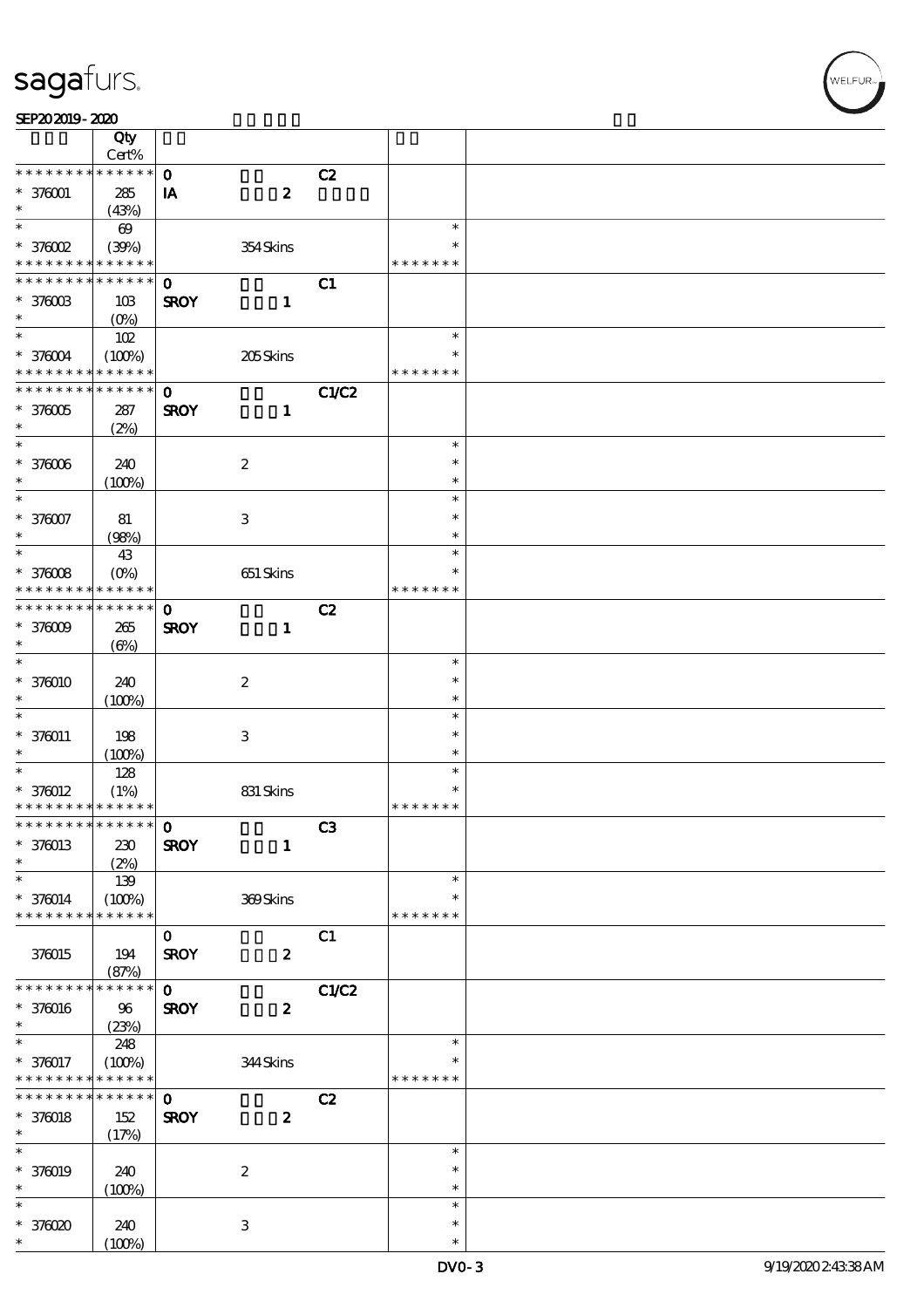#### SEP202019-2020

|                               | Qty<br>Cert% |             |           |                |         |  |
|-------------------------------|--------------|-------------|-----------|----------------|---------|--|
| $\ast$                        |              | О           |           | C2             | $\ast$  |  |
| * 376021                      | 240          | <b>SROY</b> | 2         |                | $\ast$  |  |
| $\ast$                        | (100%)       |             |           |                | $\ast$  |  |
| $\ast$                        | 224          |             |           |                | $\ast$  |  |
| $* 370022$                    | (100%)       |             | 1096Skins |                | $\ast$  |  |
| * * * * * * * * * * * * * * * |              |             |           |                | ******* |  |
|                               |              | 0           |           | C <sub>3</sub> |         |  |
| 376023                        | 155          | <b>SROY</b> | 2         |                |         |  |
|                               | (68%)        |             |           |                |         |  |

WELFUR<sub>T</sub>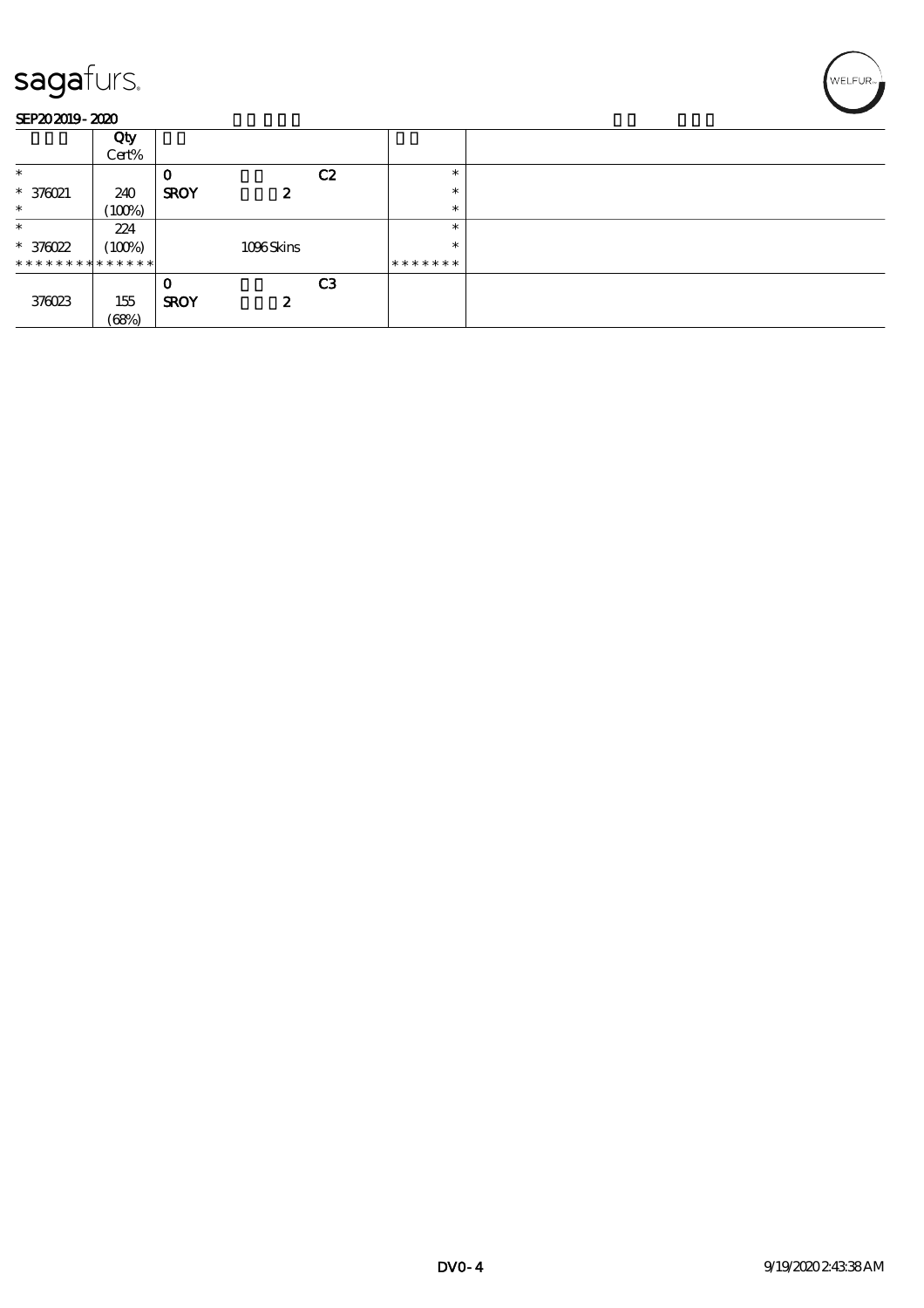#### SEP202019-2020

|                                            | Qty<br>Cert% |                             |                           |    |                  |                  |  |
|--------------------------------------------|--------------|-----------------------------|---------------------------|----|------------------|------------------|--|
| * * * * * * * *                            | $******$     |                             |                           |    |                  |                  |  |
| $* 370061$                                 | $205\,$      | 50<br>(S)                   | $\mathbf{1}$              | C2 | $\boldsymbol{z}$ |                  |  |
| $\ast$                                     | (19%)        |                             |                           |    |                  |                  |  |
| $\ast$<br>$*37002$                         | 72<br>(22%)  |                             | 277Skins                  |    |                  | $\ast$<br>$\ast$ |  |
| * * * * * * * *                            | * * * * * *  |                             |                           |    |                  | * * * * * * *    |  |
| * * * * * * *                              | * * * * * *  |                             |                           |    |                  |                  |  |
|                                            |              | 50                          |                           | C2 |                  |                  |  |
| * 376063                                   | 185          | $\boldsymbol{\mathcal{S}}$  | $\mathbf{1}$              |    | $\boldsymbol{z}$ |                  |  |
| $\ast$                                     | (20%)        |                             |                           |    |                  |                  |  |
| $\ast$                                     | 83           |                             |                           |    |                  | $\ast$           |  |
| * 376064                                   | (9%)         |                             | 268Skins                  |    |                  | $\ast$           |  |
| * * * * * * * *                            | * * * * * *  |                             |                           |    |                  | * * * * * * *    |  |
| * * * * * * * *                            | * * * * * *  | $\boldsymbol{\mathfrak{D}}$ |                           | C2 |                  |                  |  |
| $*37005$                                   | 185          | $\boldsymbol{\mathcal{S}}$  | $\boldsymbol{z}$          |    | $\boldsymbol{2}$ |                  |  |
| $\ast$                                     |              |                             |                           |    |                  |                  |  |
| $\ast$                                     | (21%)        |                             |                           |    |                  | $\ast$           |  |
|                                            | $92\,$       |                             |                           |    |                  |                  |  |
| $* 37006$                                  | (23%)        |                             | 277Skins                  |    |                  | $\ast$           |  |
| * * * * * * * *                            | * * * * * *  |                             |                           |    |                  | * * * * * * *    |  |
| * * * * * * *                              | * * * * * *  | $\boldsymbol{\omega}$       |                           | C2 |                  |                  |  |
| * 376067                                   | 185          | $\boldsymbol{\mathrm{(S)}}$ | $\mathbf{1}$              |    | $\mathbf{1}$     |                  |  |
| $\ast$                                     | (31%)        |                             |                           |    |                  |                  |  |
| $\ast$                                     |              |                             |                           |    |                  | $\ast$           |  |
| $* 37008$                                  | 160          |                             | $\boldsymbol{2}$          |    |                  | $\ast$           |  |
| $\ast$                                     |              |                             |                           |    |                  | $\ast$           |  |
| $\ast$                                     | (18%)        |                             |                           |    |                  |                  |  |
|                                            |              |                             |                           |    |                  | $\ast$           |  |
| $* 37000$                                  | 160          |                             | $\ensuremath{\mathbf{3}}$ |    |                  | $\ast$           |  |
| $\ast$                                     | (20%)        |                             |                           |    |                  | $\ast$           |  |
| $\ast$                                     |              |                             |                           |    |                  | $\ast$           |  |
| $*370070$                                  | 160          |                             | $\boldsymbol{4}$          |    |                  | $\ast$           |  |
| $\ast$                                     | (43%)        |                             |                           |    |                  | $\ast$           |  |
| $\ast$                                     |              |                             |                           |    |                  | $\ast$           |  |
| $* 370071$                                 |              |                             |                           |    |                  | $\ast$           |  |
|                                            | 160          |                             | $\mathbf 5$               |    |                  | $\ast$           |  |
| $\ast$<br>$\overline{\ast}$                | (25%)        |                             |                           |    |                  |                  |  |
|                                            | $111\,$      |                             |                           |    |                  | $\ast$           |  |
| $*370072$                                  | (20%)        |                             | 936Skins                  |    |                  | $\ast$           |  |
| * * * * * * * * <mark>* * * * * * *</mark> |              |                             |                           |    |                  | * * * * * * *    |  |
| ************** 10                          |              |                             |                           | C2 |                  |                  |  |
| $* 376073$                                 | $205\,$      | $\boldsymbol{\mathrm{(S)}}$ | $\boldsymbol{z}$          |    | $\mathbf{1}$     |                  |  |
| *                                          | (44%)        |                             |                           |    |                  |                  |  |
| $\ast$                                     |              |                             |                           |    |                  | $\ast$           |  |
| * 376074                                   |              |                             |                           |    |                  | $\ast$           |  |
| $\ast$                                     | 180          |                             | $\boldsymbol{2}$          |    |                  | $\ast$           |  |
| $\ast$                                     | (52%)        |                             |                           |    |                  |                  |  |
|                                            |              |                             |                           |    |                  | $\ast$           |  |
| * 370075                                   | 180          |                             | $\,3\,$                   |    |                  | ∗                |  |
| $\ast$                                     | (45%)        |                             |                           |    |                  | ∗                |  |
| $\ast$                                     | $77\,$       |                             |                           |    |                  | $\ast$           |  |
| * 370076                                   | (38%)        |                             | 642Skins                  |    |                  | $\ast$           |  |
| * * * * * * * *                            | $******$     |                             |                           |    |                  | * * * * * * *    |  |
| * * * * * * * *                            | * * * * * *  | $\boldsymbol{\omega}$       |                           | C2 |                  |                  |  |
| * 376077                                   | 225          | $\mathbf{C}$                | $\mathbf{1}$              |    | $\boldsymbol{z}$ |                  |  |
| $\ast$                                     |              |                             |                           |    |                  |                  |  |
| $\overline{\ast}$                          | (29%)        |                             |                           |    |                  |                  |  |
|                                            |              |                             |                           |    |                  | $\ast$           |  |
| * 370078                                   | 200          |                             | $\boldsymbol{2}$          |    |                  | $\ast$           |  |
| $\ast$                                     | (29%)        |                             |                           |    |                  | $\ast$           |  |
| $\ast$                                     | 118          |                             |                           |    |                  | $\ast$           |  |
| * 376079                                   | (25%)        |                             | 543Skins                  |    |                  | $\ast$           |  |
| * * * * * * * *                            | * * * * * *  |                             |                           |    |                  | * * * * * * *    |  |
| * * * * * * *                              | * * * * * *  | $\boldsymbol{\omega}$       |                           | C2 |                  |                  |  |
|                                            |              |                             |                           |    |                  |                  |  |
| $*37000$                                   | 205          | $\boldsymbol{\mathcal{S}}$  | $\mathbf{1}$              |    | $\boldsymbol{z}$ |                  |  |
| $\ast$                                     | (20%)        |                             |                           |    |                  |                  |  |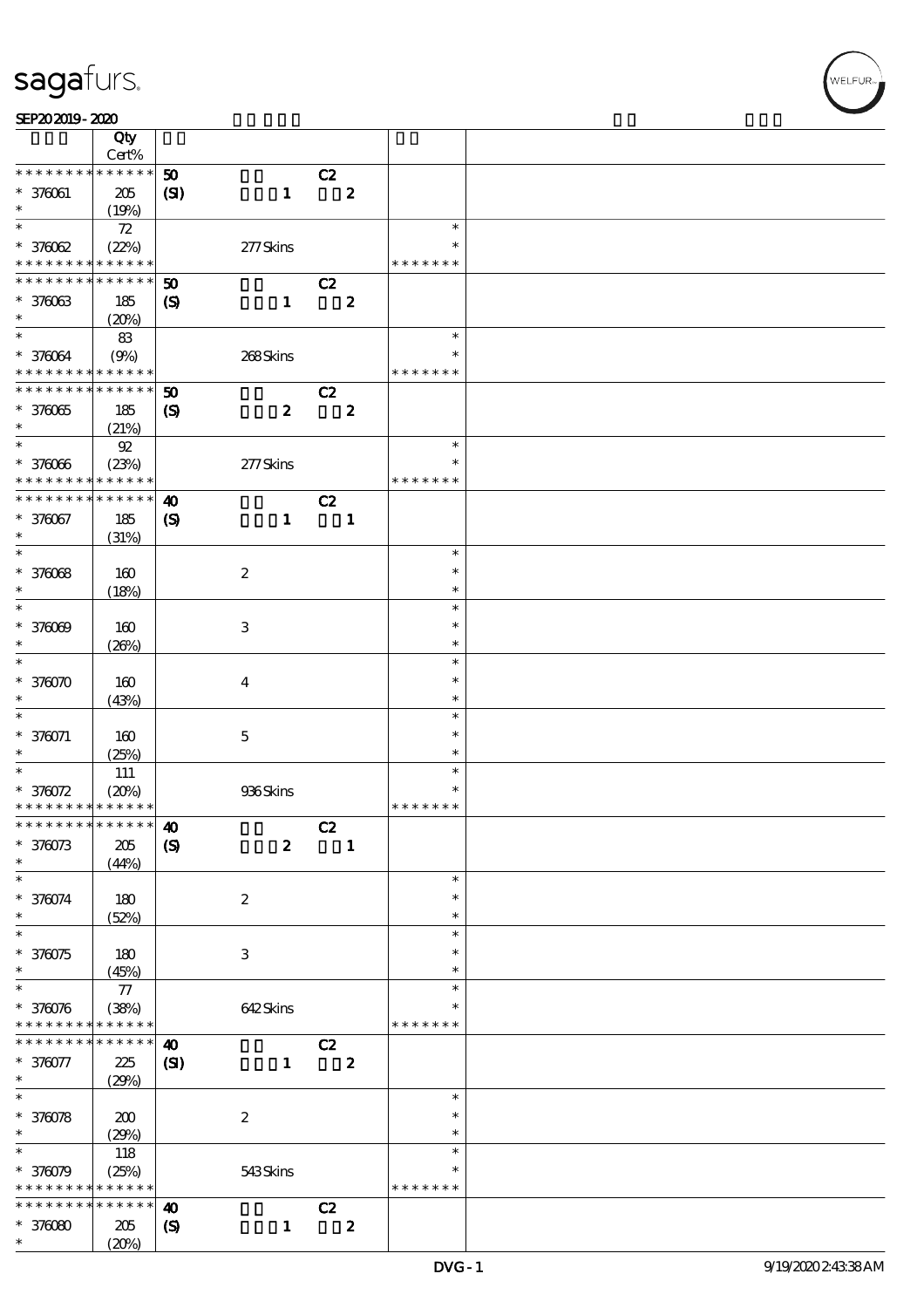#### $SEP202019 - 2020$

|                                                         | Qty                        |                             |                           |                          |                  |               |  |
|---------------------------------------------------------|----------------------------|-----------------------------|---------------------------|--------------------------|------------------|---------------|--|
|                                                         | Cert%                      |                             |                           |                          |                  |               |  |
| $\ast$                                                  | 211                        | $\boldsymbol{\omega}$       |                           | C2                       |                  | $\ast$        |  |
| $* 376081$                                              | (31%)                      | $\boldsymbol{\mathrm{(S)}}$ | $\mathbf{1}$              |                          | $\mathbf{2}$     | $\ast$        |  |
| * * * * * * * * <mark>* * * * * * *</mark>              |                            |                             |                           |                          |                  | * * * * * * * |  |
| * * * * * * * *                                         | $\ast\ast\ast\ast\ast\ast$ | 40                          |                           | C2                       |                  |               |  |
| * 370082                                                | 205                        | $\boldsymbol{S}$            | $\boldsymbol{z}$          |                          | $\boldsymbol{z}$ |               |  |
| $\ast$                                                  | (44%)                      |                             |                           |                          |                  |               |  |
|                                                         | 78                         |                             |                           |                          |                  | $\ast$        |  |
| * 370083                                                | (44%)                      |                             | 283Skins                  |                          |                  | $\ast$        |  |
| * * * * * * * * <mark>* * * * * * *</mark>              |                            |                             |                           |                          |                  | * * * * * * * |  |
| * * * * * * * *                                         | $\ast\ast\ast\ast\ast\ast$ | 50 <sup>2</sup> 40          |                           | C2                       |                  |               |  |
| * 376084                                                | $205\,$                    | $\boldsymbol{\mathrm{(S)}}$ | $\mathbf{1}$              |                          | $\mathbf{3}$     |               |  |
| $\ast$                                                  | (32%)                      |                             |                           |                          |                  |               |  |
|                                                         | 178                        |                             |                           |                          |                  | $\ast$        |  |
|                                                         |                            |                             |                           |                          |                  | $\ast$        |  |
| $* 37005$<br>* * * * * * * * <mark>* * * * * * *</mark> | (50%)                      |                             | 383Skins                  |                          |                  | * * * * * * * |  |
| ********                                                | $* * * * * * *$            |                             |                           |                          |                  |               |  |
|                                                         |                            | $\boldsymbol{\mathfrak{D}}$ |                           | C2                       |                  |               |  |
| * 376086                                                | 245                        | $\mathbf{C}$                | $\mathbf{1}$              |                          | $\blacksquare$   |               |  |
| $\ast$                                                  | (34%)                      |                             |                           |                          |                  |               |  |
| $\ast$                                                  |                            |                             |                           |                          |                  | $\ast$        |  |
| * 376087                                                | 220                        |                             | $\boldsymbol{2}$          |                          |                  | $\ast$        |  |
| $\ast$                                                  | (23%)                      |                             |                           |                          |                  | $\ast$        |  |
| $\ast$                                                  |                            |                             |                           |                          |                  | $\ast$        |  |
| $* 370088$                                              | 220                        |                             | 3                         |                          |                  | $\ast$        |  |
| $\ast$                                                  | (20%)                      |                             |                           |                          |                  | $\ast$        |  |
| $\overline{\phantom{0}}$                                | $222\,$                    |                             |                           |                          |                  | $\ast$        |  |
| * 376089                                                | (25%)                      |                             | 907Skins                  |                          |                  | *             |  |
| * * * * * * * *                                         | * * * * * *                |                             |                           |                          |                  | * * * * * * * |  |
| * * * * * * * *                                         | $* * * * * * *$            | $\boldsymbol{\mathfrak{D}}$ |                           | C2                       |                  |               |  |
| $*37000$                                                | 225                        |                             | $\mathbf{1}$              |                          |                  |               |  |
| $\ast$                                                  |                            | $\boldsymbol{\mathrm{(S)}}$ |                           | $\overline{\phantom{a}}$ |                  |               |  |
| $\ast$                                                  | (36%)                      |                             |                           |                          |                  | $\ast$        |  |
|                                                         |                            |                             |                           |                          |                  |               |  |
| $* 370001$                                              | 200                        |                             | $\boldsymbol{2}$          |                          |                  | $\ast$        |  |
| $\ast$                                                  | (53%)                      |                             |                           |                          |                  | $\ast$        |  |
| $\ast$                                                  |                            |                             |                           |                          |                  | $\ast$        |  |
| $*$ 376092                                              | 200                        |                             | $\ensuremath{\mathbf{3}}$ |                          |                  | $\ast$        |  |
| $\ast$                                                  | (40%)                      |                             |                           |                          |                  | $\ast$        |  |
| $\ast$                                                  |                            |                             |                           |                          |                  | $\ast$        |  |
| * 376093                                                | 200                        |                             | $\boldsymbol{4}$          |                          |                  | $\ast$        |  |
| $\ast$                                                  | (45%)                      |                             |                           |                          |                  | $\ast$        |  |
| $\ast$                                                  |                            |                             |                           |                          |                  | $\ast$        |  |
| * 376094                                                | 200                        |                             | $\mathbf 5$               |                          |                  | $\ast$        |  |
| $\ast$                                                  | (43%)                      |                             |                           |                          |                  | $\ast$        |  |
| $\ast$                                                  |                            |                             |                           |                          |                  | $\ast$        |  |
| * 376095                                                | 200                        |                             | $\boldsymbol{6}$          |                          |                  | $\ast$        |  |
| $\ast$                                                  | (37%)                      |                             |                           |                          |                  | $\ast$        |  |
| $\ast$                                                  |                            |                             |                           |                          |                  | $\ast$        |  |
| * 376096                                                | $200$                      |                             | $\boldsymbol{7}$          |                          |                  | $\ast$        |  |
| $\ast$                                                  | (31%)                      |                             |                           |                          |                  | $\ast$        |  |
| $\ast$                                                  |                            |                             |                           |                          |                  | $\ast$        |  |
|                                                         |                            |                             |                           |                          |                  | $\ast$        |  |
| * 376097                                                | $200$                      |                             | $\bf8$                    |                          |                  |               |  |
| $\ast$<br>$\overline{\ast}$                             | (18%)                      |                             |                           |                          |                  | $\ast$        |  |
|                                                         |                            |                             |                           |                          |                  | $\ast$        |  |
| * 376098                                                | 200                        |                             | $9$                       |                          |                  | $\ast$        |  |
| $\ast$                                                  | (30%)                      |                             |                           |                          |                  | $\ast$        |  |
| $\ast$                                                  |                            |                             |                           |                          |                  | $\ast$        |  |
| $* 37009$                                               | 109                        |                             | $10\,$                    |                          |                  | $\ast$        |  |
|                                                         | (11%)                      |                             |                           |                          |                  | $\ast$        |  |
| $\ast$                                                  | $53\,$                     |                             |                           |                          |                  | $\ast$        |  |
| $*$ 376100                                              | $(O\%)$                    |                             | 1987 Skins                |                          |                  | $\ast$        |  |
| * * * * * * * *                                         | * * * * * *                |                             |                           |                          |                  | * * * * * * * |  |

WELFUR<br>
WELFUR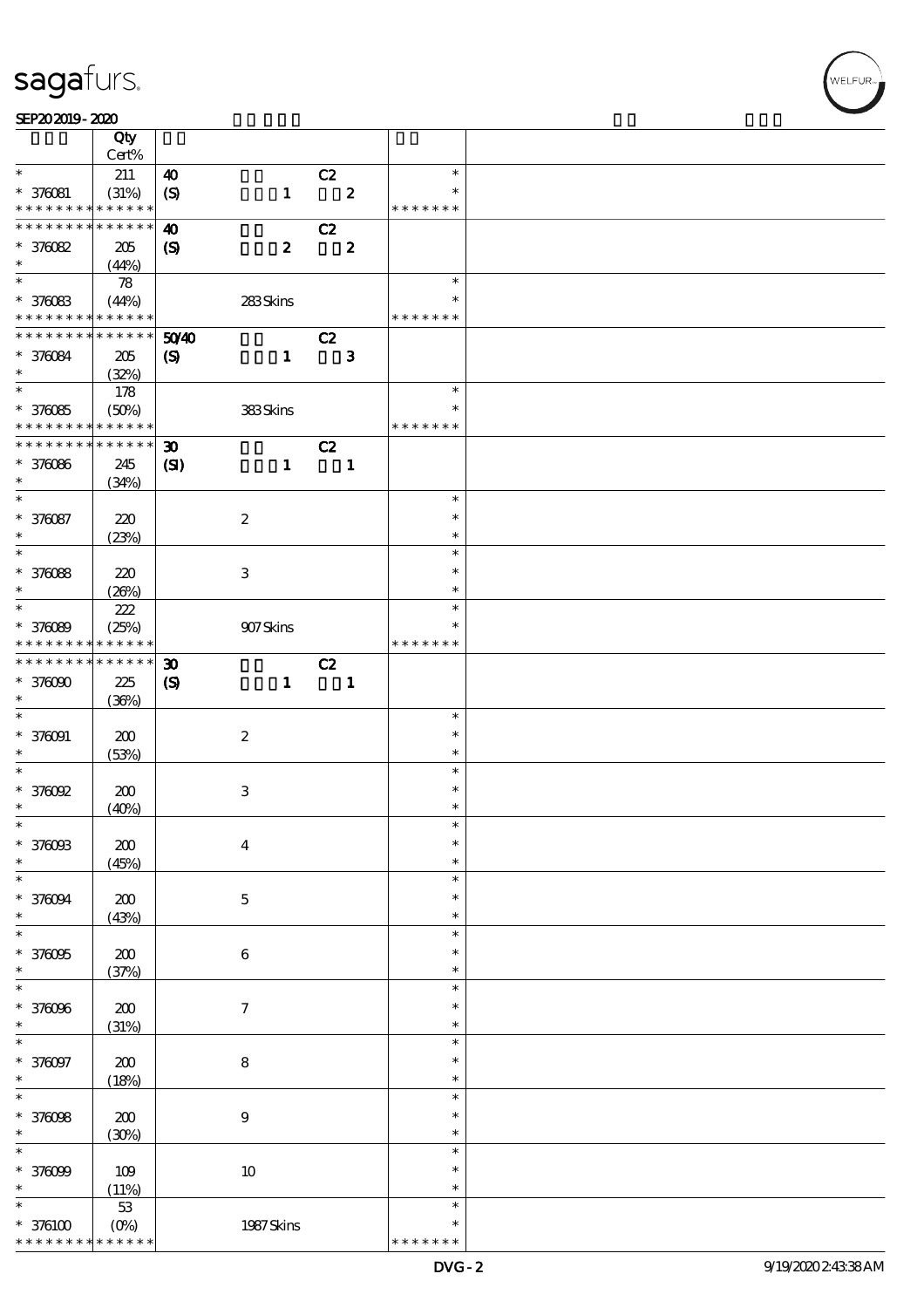#### SEP202019-2020  $\overline{\sim}$

|                               | Qty<br>Cert%           |                             |                           |                         |                  |                         |  |
|-------------------------------|------------------------|-----------------------------|---------------------------|-------------------------|------------------|-------------------------|--|
| * * * * * * * *               | * * * * * *            | $\boldsymbol{\mathfrak{D}}$ |                           | C2                      |                  |                         |  |
| $* 376101$<br>$\ast$          | 225<br>(53%)           | $\pmb{\mathcal{S}}$         | $\boldsymbol{2}$          |                         | $\mathbf{1}$     |                         |  |
| $\ast$                        |                        |                             |                           |                         |                  | $\ast$                  |  |
| $*$ 376102<br>$\ast$          | 200<br>(51%)           |                             | $\boldsymbol{2}$          |                         |                  | $\ast$<br>$\ast$        |  |
| $\overline{\ast}$             |                        |                             |                           |                         |                  | $\ast$                  |  |
| $*$ 376103<br>$\ast$          | 200<br>(60%)           |                             | $\ensuremath{\mathbf{3}}$ |                         |                  | $\ast$<br>$\ast$        |  |
| $\ast$                        |                        |                             |                           |                         |                  | $\ast$                  |  |
| $* 376104$<br>$\ast$          | 200<br>(66%)           |                             | $\boldsymbol{4}$          |                         |                  | $\ast$<br>$\ast$        |  |
| $\overline{\ast}$             |                        |                             |                           |                         |                  | $\ast$                  |  |
| $*376105$<br>$\ast$           | 200<br>(72%)           |                             | $\mathbf 5$               |                         |                  | $\ast$<br>$\ast$        |  |
| $\ast$                        |                        |                             |                           |                         |                  | $\ast$                  |  |
| $* 376106$<br>$\ast$          | 200<br>(52%)           |                             | $\bf 6$                   |                         |                  | $\ast$<br>$\ast$        |  |
| $\ast$                        |                        |                             |                           |                         |                  | $\ast$                  |  |
| $* 376107$<br>$\ast$          | 202<br>(57%)           |                             | $\boldsymbol{\tau}$       |                         |                  | $\ast$<br>$\ast$        |  |
| $\overline{\ast}$             | 29                     |                             |                           |                         |                  | $\ast$                  |  |
| $*$ 376108<br>* * * * * * * * | $(O\%)$<br>* * * * * * |                             | 1456Skins                 |                         |                  | $\ast$<br>* * * * * * * |  |
| * * * * * * * *               | $******$               | $\boldsymbol{\mathfrak{D}}$ |                           | C2                      |                  |                         |  |
| $*376109$<br>$\ast$           | 245<br>(47%)           | $\mathbf{C}$                | $\mathbf{1}$              | $\overline{\mathbf{2}}$ |                  |                         |  |
| $\overline{\ast}$             |                        |                             |                           |                         |                  | $\ast$                  |  |
| $* 376110$<br>$\ast$          | 220<br>(25%)           |                             | $\boldsymbol{2}$          |                         |                  | $\ast$<br>$\ast$        |  |
| $\ast$                        | 151                    |                             |                           |                         |                  | $\ast$                  |  |
| $* 376111$                    | (25%)                  |                             | $616$ Skins               |                         |                  | $\ast$                  |  |
| * * * * * * * *               | * * * * * *            |                             |                           |                         |                  | * * * * * * *           |  |
| * * * * * * * *               | $******$               | $\boldsymbol{\mathfrak{D}}$ |                           | C2                      |                  |                         |  |
| $* 376112$                    | 226                    | $\boldsymbol{\mathrm{(S)}}$ | $\mathbf{1}$              |                         | $\boldsymbol{z}$ |                         |  |
| $\ast$                        | (48%)                  |                             |                           |                         |                  |                         |  |
| $\ast$                        |                        |                             |                           |                         |                  | $\ast$                  |  |
| $* 376113$                    | 200                    |                             | $\boldsymbol{2}$          |                         |                  | $\ast$                  |  |
| $\ast$                        | (40%)                  |                             |                           |                         |                  | $\ast$                  |  |
| $\ast$                        |                        |                             |                           |                         |                  | $\ast$                  |  |
| $* 376114$                    | 200                    |                             | $\ensuremath{\mathsf{3}}$ |                         |                  | $\ast$                  |  |
| $\ast$                        | (38%)                  |                             |                           |                         |                  | $\ast$                  |  |
| $\ast$                        | 201                    |                             |                           |                         |                  | $\ast$                  |  |
| $* 376115$                    | (29%)                  |                             | 827Skins                  |                         |                  | ∗                       |  |
| * * * * * * * *               | * * * * * *            |                             |                           |                         |                  | * * * * * * *           |  |
| * * * * * * * *               | * * * * * *            | $\boldsymbol{\mathfrak{D}}$ |                           | C2                      |                  |                         |  |
| $* 376116$                    | $225\,$                | $\boldsymbol{\mathrm{(S)}}$ | $\boldsymbol{z}$          |                         | $\boldsymbol{z}$ |                         |  |
| $\ast$                        | (50%)                  |                             |                           |                         |                  |                         |  |
| $\ast$                        |                        |                             |                           |                         |                  | $\ast$                  |  |
| $* 376117$                    | 200                    |                             | $\boldsymbol{2}$          |                         |                  | $\ast$                  |  |
| $\ast$                        | (52%)                  |                             |                           |                         |                  | $\ast$                  |  |
| $\ast$                        |                        |                             |                           |                         |                  | $\ast$                  |  |
| $* 376118$                    | 200                    |                             | $\ensuremath{\mathsf{3}}$ |                         |                  | $\ast$                  |  |
| $\ast$                        | (50%)                  |                             |                           |                         |                  | $\ast$                  |  |
| $\ast$                        | 191                    |                             |                           |                         |                  | $\ast$                  |  |
| $* 376119$                    | (73%)                  |                             | 816Skins                  |                         |                  | $\ast$                  |  |
| * * * * * * * *               | * * * * * *            |                             |                           |                         |                  | * * * * * * *           |  |
| * * * * * * *                 | * * * * * *            | $\boldsymbol{\mathfrak{D}}$ |                           | C2                      |                  |                         |  |
| $*376120$                     | 225                    | $\boldsymbol{\mathcal{S}}$  | $\mathbf{1}$              |                         | $\mathbf{3}$     |                         |  |
| $\ast$                        | (42%)                  |                             |                           |                         |                  |                         |  |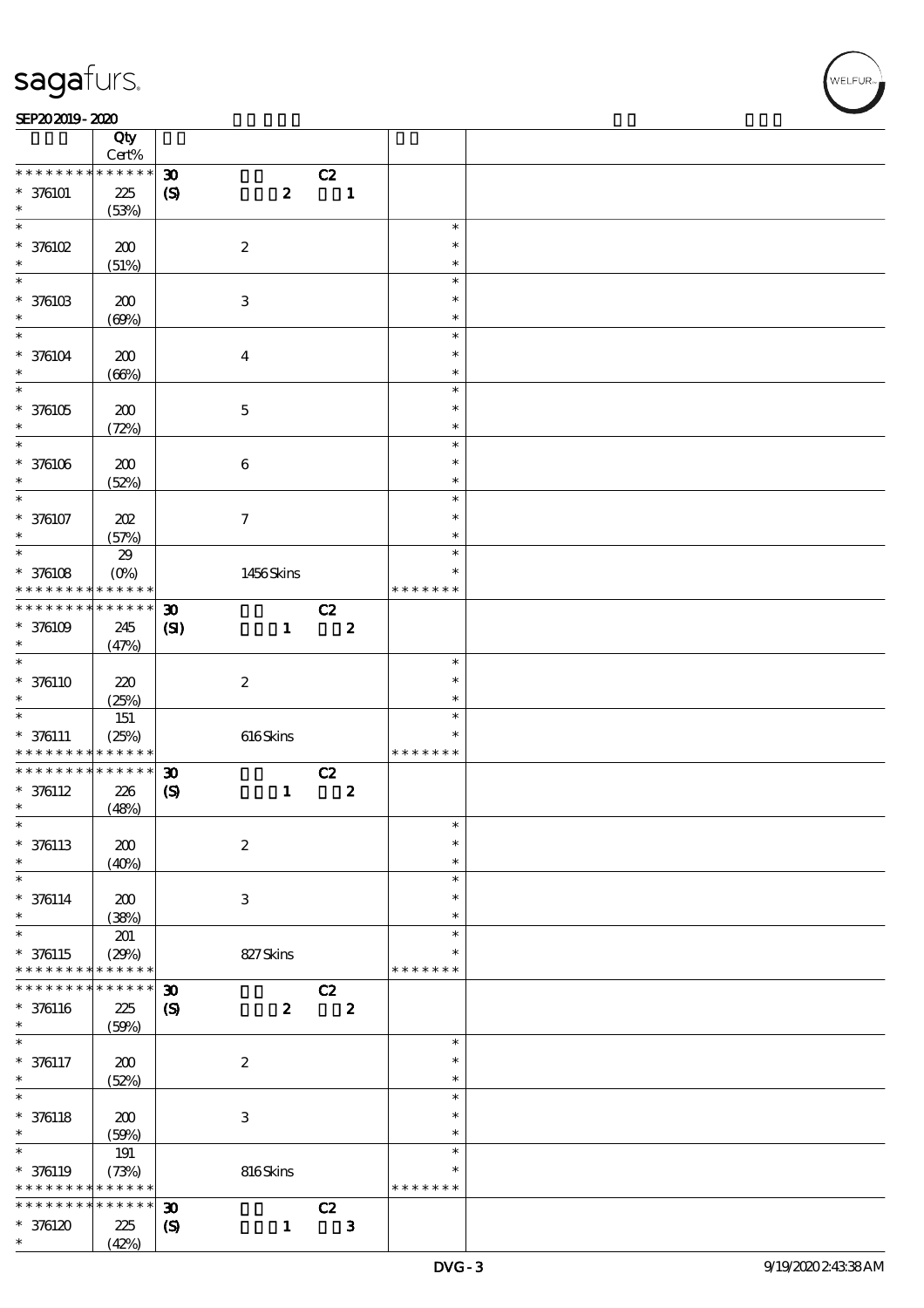#### $SEP202019 - 2020$

|                               | Qty<br>Cert% |                             |                           |    |                  |               |  |
|-------------------------------|--------------|-----------------------------|---------------------------|----|------------------|---------------|--|
| $\ast$                        |              |                             |                           |    |                  | $\ast$        |  |
|                               | 141          | $\boldsymbol{\mathfrak{D}}$ |                           | C2 |                  | $\ast$        |  |
| $* 376121$<br>* * * * * * * * | (45%)        | $\boldsymbol{\mathrm{(S)}}$ | $\mathbf{1}$              |    | $\mathbf{3}$     |               |  |
|                               | * * * * * *  |                             |                           |    |                  | * * * * * * * |  |
|                               |              | $\boldsymbol{\mathfrak{D}}$ |                           | C2 |                  |               |  |
| 376122                        | 167          | $\boldsymbol{S}$            | $\boldsymbol{z}$          |    | $\mathbf{3}$     |               |  |
|                               | (60%)        |                             |                           |    |                  |               |  |
| * * * * * * * *               | * * * * * *  | $\boldsymbol{\mathbf{z}}$   |                           | C2 |                  |               |  |
| $* 376123$                    | 285          | (S)                         | $\mathbf{1}$              |    | $\blacksquare$   |               |  |
| $\ast$                        | (32%)        |                             |                           |    |                  |               |  |
| $\ast$                        |              |                             |                           |    |                  | $\ast$        |  |
| $* 376124$                    | 260          |                             | $\boldsymbol{2}$          |    |                  | $\ast$        |  |
| $\ast$                        | (17%)        |                             |                           |    |                  | $\ast$        |  |
| $\overline{\ast}$             |              |                             |                           |    |                  | $\ast$        |  |
| $* 376125$                    |              |                             |                           |    |                  | $\ast$        |  |
| $\ast$                        | 260          |                             | $\ensuremath{\mathbf{3}}$ |    |                  | $\ast$        |  |
| $\ast$                        | (20%)        |                             |                           |    |                  |               |  |
|                               | $180\,$      |                             |                           |    |                  | $\ast$        |  |
| * 376126                      | (17%)        |                             | 985Skins                  |    |                  | $\ast$        |  |
| * * * * * * * *               | * * * * * *  |                             |                           |    |                  | * * * * * * * |  |
| * * * * * * * *               | * * * * * *  | $\boldsymbol{\mathfrak{D}}$ |                           | C2 |                  |               |  |
| $* 376127$                    | 265          | $\boldsymbol{\mathrm{(S)}}$ | $\mathbf{1}$              |    | $\mathbf{1}$     |               |  |
| $\ast$                        | (33%)        |                             |                           |    |                  |               |  |
| $\ast$                        |              |                             |                           |    |                  | $\ast$        |  |
| $* 376128$                    | 240          |                             | $\boldsymbol{2}$          |    |                  | $\ast$        |  |
| $\ast$                        | (42%)        |                             |                           |    |                  | $\ast$        |  |
| $\overline{\phantom{0}}$      | 249          |                             |                           |    |                  | $\ast$        |  |
| $* 376129$                    | (19%)        |                             | 754Skins                  |    |                  | *             |  |
| * * * * * * * *               | * * * * * *  |                             |                           |    |                  | * * * * * * * |  |
| * * * * * * * *               | * * * * * *  |                             |                           |    |                  |               |  |
|                               |              | $\boldsymbol{\mathfrak{D}}$ |                           | C2 |                  |               |  |
| $*376130$                     | $265\,$      | $\boldsymbol{\mathrm{(S)}}$ | $\boldsymbol{z}$          |    | $\blacksquare$   |               |  |
| $\ast$                        | (42%)        |                             |                           |    |                  |               |  |
| $\ast$                        |              |                             |                           |    |                  | $\ast$        |  |
| $* 376131$                    | 240          |                             | $\boldsymbol{2}$          |    |                  | $\ast$        |  |
| $\ast$                        | (46%)        |                             |                           |    |                  | $\ast$        |  |
| $\ast$                        |              |                             |                           |    |                  | $\ast$        |  |
| $* 376132$                    | 240          |                             | $\ensuremath{\mathbf{3}}$ |    |                  | $\ast$        |  |
| $\ast$                        | (47%)        |                             |                           |    |                  | $\ast$        |  |
| $\ast$                        |              |                             |                           |    |                  | $\ast$        |  |
| $*376133$                     | 240          |                             | $\boldsymbol{4}$          |    |                  | $\ast$        |  |
| *                             | (47%)        |                             |                           |    |                  | $\ast$        |  |
| $\ast$                        |              |                             |                           |    |                  | $\ast$        |  |
| $* 376134$                    | 240          |                             | $\mathbf 5$               |    |                  | $\ast$        |  |
| $\ast$                        | (52%)        |                             |                           |    |                  | $\ast$        |  |
| $\ast$                        |              |                             |                           |    |                  | $\ast$        |  |
|                               | 79           |                             |                           |    |                  |               |  |
| $*376135$                     | (54%)        |                             | 1304Skins                 |    |                  | * * * * * * * |  |
| * * * * * * * *               | * * * * * *  |                             |                           |    |                  |               |  |
| * * * * * * *                 | * * * * * *  | $\boldsymbol{\mathfrak{D}}$ |                           | C2 |                  |               |  |
| * 376136                      | 285          | $\mathbf{S}$                | $\mathbf{1}$              |    | $\boldsymbol{z}$ |               |  |
| $\ast$                        | (27%)        |                             |                           |    |                  |               |  |
| $\ast$                        | 112          |                             |                           |    |                  | $\ast$        |  |
| $* 376137$                    | (27%)        |                             | 397 Skins                 |    |                  | $\ast$        |  |
| * * * * * * * *               | * * * * * *  |                             |                           |    |                  | * * * * * * * |  |
| * * * * * * * *               | * * * * * *  | $\boldsymbol{\mathbf{z}}$   |                           | C2 |                  |               |  |
| $* 376138$                    | 265          | $\boldsymbol{S}$            | $\mathbf{1}$              |    | $\boldsymbol{2}$ |               |  |
| $\ast$                        | (31%)        |                             |                           |    |                  |               |  |
| $\ast$                        |              |                             |                           |    |                  | $\ast$        |  |
| $* 376139$                    | 240          |                             | $\boldsymbol{2}$          |    |                  | $\ast$        |  |
| *                             | (42%)        |                             |                           |    |                  | $\ast$        |  |
| $\ast$                        |              |                             |                           |    |                  | $\ast$        |  |
|                               | 280          |                             |                           |    |                  | $\ast$        |  |
| $* 376140$                    | (37%)        |                             | 785Skins                  |    |                  |               |  |
| * * * * * * * *               | * * * * * *  |                             |                           |    |                  | * * * * * * * |  |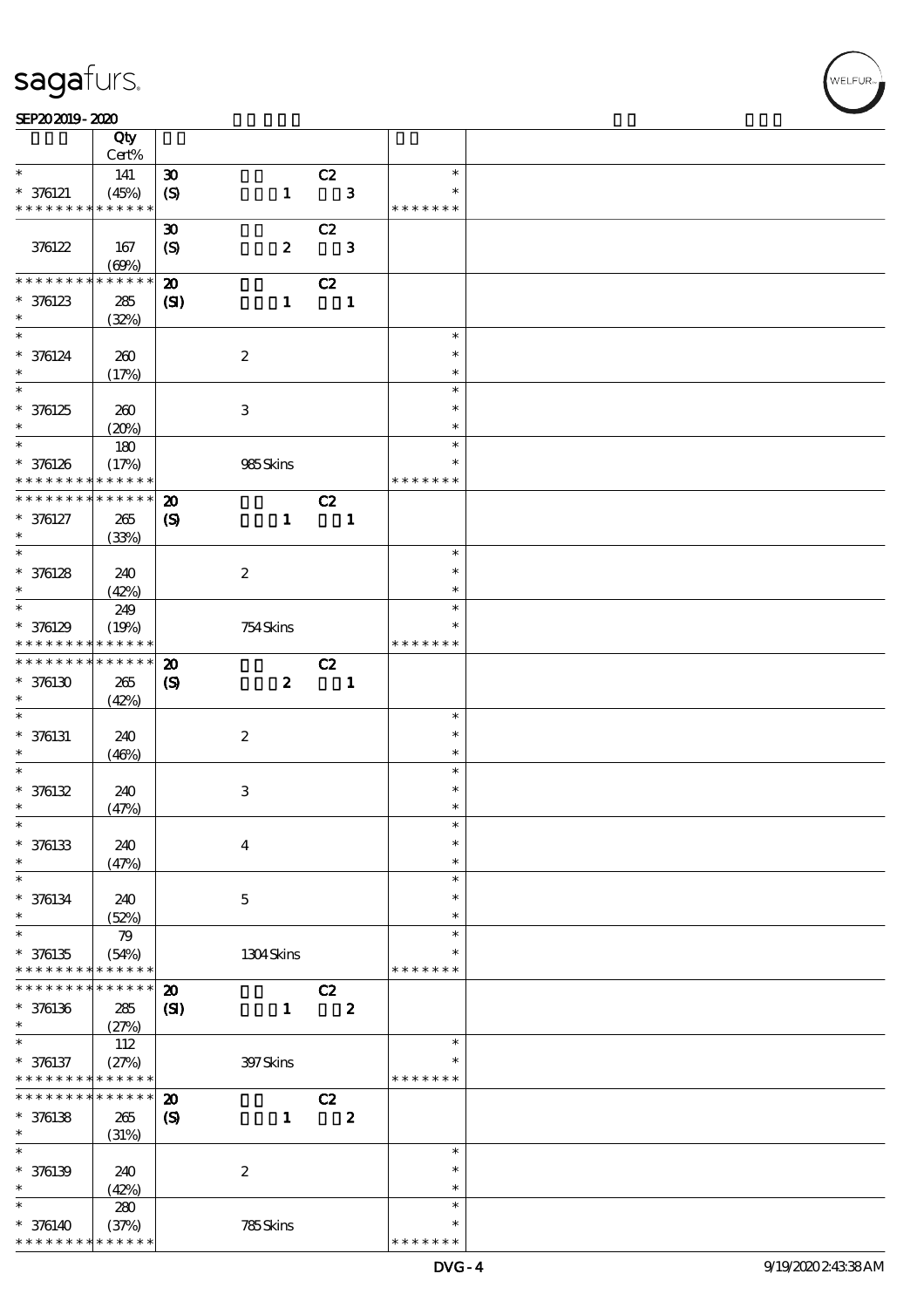#### SEP202019-2020

|                                            | Qty<br>Cert%         |                             |                           |                |                  |               |  |
|--------------------------------------------|----------------------|-----------------------------|---------------------------|----------------|------------------|---------------|--|
| * * * * * * * *                            | * * * * * *          | $\boldsymbol{\mathbf{z}}$   |                           | C2             |                  |               |  |
| $* 376141$                                 | 265                  | $\boldsymbol{S}$            | $\boldsymbol{z}$          |                | $\boldsymbol{z}$ |               |  |
| $\ast$                                     | (54%)                |                             |                           |                |                  |               |  |
| $\overline{\ast}$                          |                      |                             |                           |                |                  | $\ast$        |  |
|                                            |                      |                             |                           |                |                  | $\ast$        |  |
| $* 376142$                                 | 240                  |                             | $\boldsymbol{2}$          |                |                  |               |  |
| $\ast$                                     | (71%)                |                             |                           |                |                  | $\ast$        |  |
| $\overline{\ast}$                          |                      |                             |                           |                |                  | $\ast$        |  |
| $* 376143$                                 | 240                  |                             | $\ensuremath{\mathbf{3}}$ |                |                  | $\ast$        |  |
| $\ast$                                     | (53%)                |                             |                           |                |                  | $\ast$        |  |
| $\overline{\phantom{0}}$                   |                      |                             |                           |                |                  | $\ast$        |  |
| $* 376144$                                 | 240                  |                             | $\boldsymbol{4}$          |                |                  | $\ast$        |  |
| $\ast$                                     | (47%)                |                             |                           |                |                  | $\ast$        |  |
|                                            | $200\,$              |                             |                           |                |                  | $\ast$        |  |
|                                            |                      |                             |                           |                |                  | $\ast$        |  |
| $* 376145$<br>* * * * * * * *              | (54%)<br>* * * * * * |                             | 1185Skins                 |                |                  |               |  |
|                                            |                      |                             |                           |                |                  | * * * * * * * |  |
| * * * * * * * *                            | $******$             | $\boldsymbol{\mathbf{z}}$   |                           | C2             |                  |               |  |
| $* 376146$                                 | 265                  | $\boldsymbol{\mathcal{S}}$  | $\mathbf{1}$              |                | $\mathbf{3}$     |               |  |
| $\ast$                                     | (46%)                |                             |                           |                |                  |               |  |
| $\ast$                                     | 174                  |                             |                           |                |                  | $\ast$        |  |
| $* 376147$                                 | (63%)                |                             | 439Skins                  |                |                  | $\ast$        |  |
| * * * * * * * *                            | * * * * * *          |                             |                           |                |                  | * * * * * * * |  |
| * * * * * * * * <mark>* * * * * * *</mark> |                      | $\mathbf{O}$                |                           | C2             |                  |               |  |
|                                            |                      |                             |                           |                |                  |               |  |
| $* 376148$                                 | 305                  | (SI)                        | $\mathbf{1}$              |                | $\mathbf{1}$     |               |  |
| $\ast$<br>$*$                              | (19%)                |                             |                           |                |                  |               |  |
|                                            | 202                  |                             |                           |                |                  | $\ast$        |  |
| $* 376149$                                 | (17%)                |                             | 507Skins                  |                |                  |               |  |
| * * * * * * * * <mark>* * * * * * *</mark> |                      |                             |                           |                |                  | * * * * * * * |  |
| * * * * * * * *                            | $* * * * * * *$      | $\mathbf 0$                 |                           | C2             |                  |               |  |
| $*376150$                                  | 285                  | $\boldsymbol{\mathrm{(S)}}$ | $\mathbf{1}$              | $\blacksquare$ |                  |               |  |
| $\ast$                                     | (32%)                |                             |                           |                |                  |               |  |
| $\ast$                                     |                      |                             |                           |                |                  | $\ast$        |  |
| $* 376151$                                 | 260                  |                             | $\boldsymbol{2}$          |                |                  | $\ast$        |  |
| $\ast$                                     |                      |                             |                           |                |                  | $\ast$        |  |
| $\ast$                                     | (33%)                |                             |                           |                |                  | $\ast$        |  |
|                                            |                      |                             |                           |                |                  |               |  |
| $* 376152$                                 | $200\,$              |                             | $\ensuremath{\mathbf{3}}$ |                |                  | $\ast$        |  |
| $\ast$                                     | (29%)                |                             |                           |                |                  | $\ast$        |  |
| $\ast$                                     | 101                  |                             |                           |                |                  | $\ast$        |  |
| $* 376153$                                 | (28%)                |                             | 906Skins                  |                |                  | $\ast$        |  |
| * * * * * * * *                            | * * * * * *          |                             |                           |                |                  | * * * * * * * |  |
| * * * * * * * *                            | ******               | $\mathbf{o}$                |                           | C2             |                  |               |  |
| * 376154                                   | 285                  | $\boldsymbol{\mathcal{S}}$  | $\boldsymbol{z}$          |                | $\blacksquare$   |               |  |
| $\ast$                                     | (53%)                |                             |                           |                |                  |               |  |
| $\overline{\ast}$                          | 132                  |                             |                           |                |                  | $\ast$        |  |
| $* 376155$                                 |                      |                             |                           |                |                  |               |  |
| * * * * * * * *                            | (30%)<br>* * * * * * |                             | 417Skins                  |                |                  | * * * * * * * |  |
|                                            |                      |                             |                           |                |                  |               |  |
|                                            |                      | $\mathbf{O}$                |                           | C2             |                  |               |  |
| 376156                                     | 178                  | (SI)                        | $\mathbf{1}$              |                | $\boldsymbol{z}$ |               |  |
|                                            | (27%)                |                             |                           |                |                  |               |  |
|                                            |                      | $\mathbf{o}$                |                           | C2             |                  |               |  |
| 376157                                     | 276                  | $\boldsymbol{S}$            | $\mathbf{1}$              |                | $\boldsymbol{z}$ |               |  |
|                                            | (34%)                |                             |                           |                |                  |               |  |
|                                            |                      | $\mathbf{O}$                |                           | C2             |                  |               |  |
| 376158                                     | 166                  | (S)                         | $\boldsymbol{2}$          |                | $\boldsymbol{z}$ |               |  |
|                                            |                      |                             |                           |                |                  |               |  |
|                                            | (43%)                |                             |                           |                |                  |               |  |
|                                            |                      | $\mathbf{O}$                |                           | C2             |                  |               |  |
| 376159                                     | 126                  | (SI)                        | $\mathbf{1}$              |                | $\mathbf{3}$     |               |  |
|                                            | (33%)                |                             |                           |                |                  |               |  |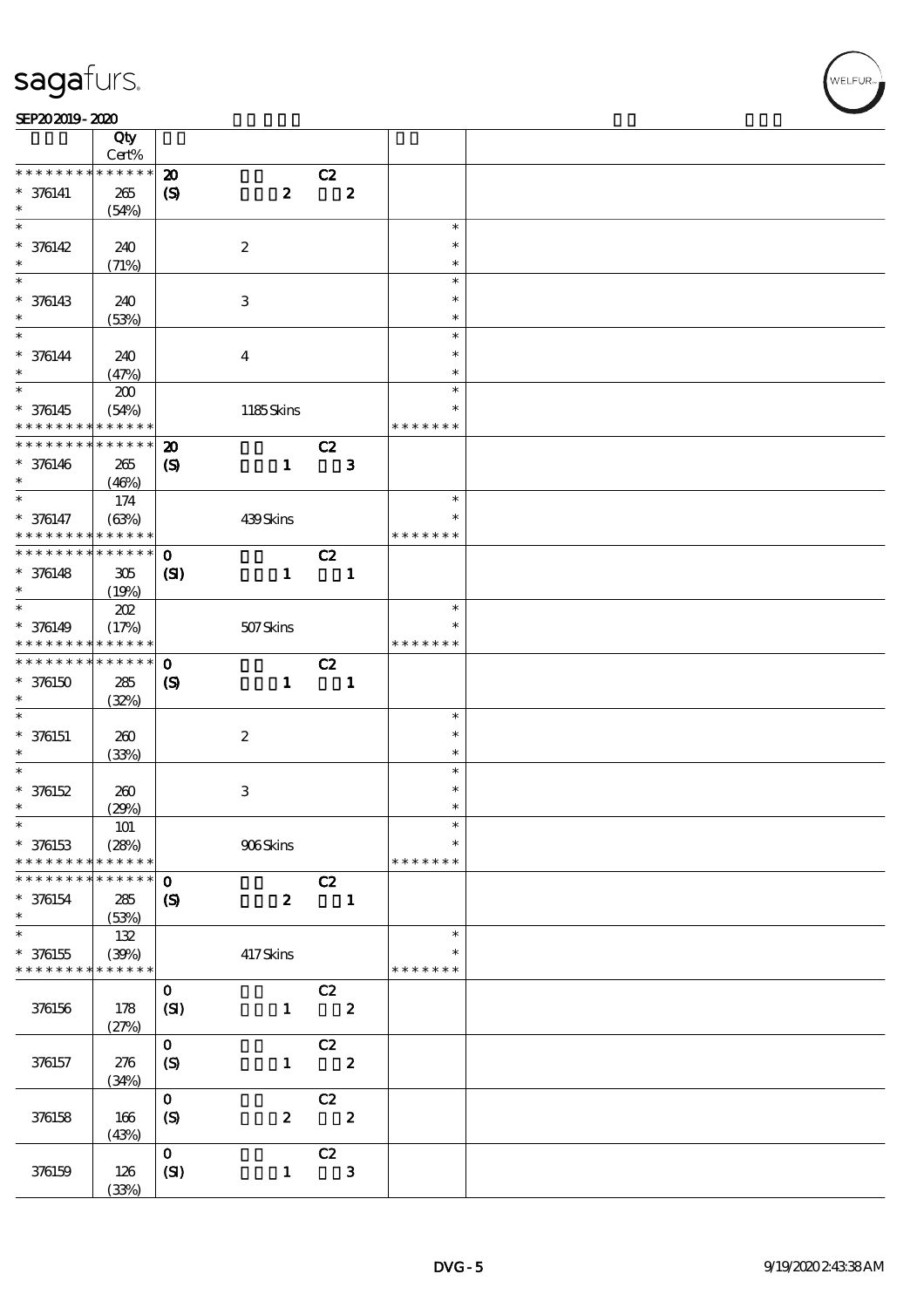#### SEP202019-2020 DECEMBER 2020 DECEMBER 2020 DECEMBER 2020 DECEMBER 2020 DECEMBER 2020 DECEMBER 2020 DECEMBER 20<br>DECEMBER 2020 DECEMBER 2020 DECEMBER 2020 DECEMBER 2020 DECEMBER 2020 DECEMBER 2020 DECEMBER 2020 DECEMBER 202

|                                            | Qty<br>Cert% |                             |                  |                              |               |  |
|--------------------------------------------|--------------|-----------------------------|------------------|------------------------------|---------------|--|
|                                            |              |                             |                  | C2                           |               |  |
|                                            |              | ${\bf 50}$                  |                  |                              |               |  |
| 376181                                     | 108          | $\pmb{\text{(S)}}$          | $\boldsymbol{2}$ |                              |               |  |
|                                            | (20%)        |                             |                  |                              |               |  |
|                                            |              | ${\bf 50}$                  |                  | C2                           |               |  |
| 376182                                     | 105          | (SI)                        | $\boldsymbol{4}$ |                              |               |  |
|                                            | (15%)        |                             |                  |                              |               |  |
| * * *                                      | * * * * *    | $\boldsymbol{\omega}$       |                  | C2                           |               |  |
| $* 376183$                                 | 205          | $\boldsymbol{\mathcal{S}}$  | $\mathbf{1}$     |                              |               |  |
| $\ast$                                     | (41%)        |                             |                  |                              |               |  |
| $\ast$                                     | 219          |                             |                  |                              | $\ast$        |  |
| $* 376184$                                 | (20%)        |                             | 424 Skins        |                              | $\ast$        |  |
| * * * * * * * *                            | * * * * * *  |                             |                  |                              | * * * * * * * |  |
|                                            |              | $\boldsymbol{\omega}$       |                  | C2                           |               |  |
| 376185                                     | 213          | (SI)                        | $\pmb{2}$        |                              |               |  |
|                                            | (24%)        |                             |                  |                              |               |  |
|                                            |              | $\boldsymbol{\omega}$       |                  | C2                           |               |  |
| 376186                                     | 160          |                             | $\pmb{2}$        |                              |               |  |
|                                            |              | $\boldsymbol{\mathrm{(S)}}$ |                  |                              |               |  |
|                                            | (20%)        |                             |                  |                              |               |  |
|                                            |              | 5040                        |                  | C2                           |               |  |
| 376187                                     | 118          | (SI)                        | ${\bf 3}$        |                              |               |  |
|                                            | (24%)        |                             |                  |                              |               |  |
|                                            |              | 5040                        |                  | C2                           |               |  |
| 376188                                     | 87           | $\boldsymbol{S}$            | ${\bf 3}$        |                              |               |  |
|                                            | (29%)        |                             |                  |                              |               |  |
| * * * * * * * *                            | * * * * * *  | $\boldsymbol{\omega}$       |                  | C2                           |               |  |
| $* 376189$                                 | 225          | $\mathbf{C}$                | $\boldsymbol{4}$ |                              |               |  |
| $\ast$                                     | (38%)        |                             |                  |                              |               |  |
| $\ast$                                     | $71\,$       |                             |                  |                              | $\ast$        |  |
| * 376190                                   | (42%)        |                             | 296Skins         |                              | *             |  |
| * * * * * * * *                            | * * * * * *  |                             |                  |                              | * * * * * * * |  |
|                                            |              | 5040                        |                  | C2                           |               |  |
| 376191                                     | 220          | (SI)                        | ${\bf 5}$        |                              |               |  |
|                                            | (36%)        |                             |                  |                              |               |  |
|                                            |              | $\pmb{\mathfrak{D}}$        |                  | C2                           |               |  |
| 376192                                     | 260          | (SI)                        | $\mathbf{1}$     |                              |               |  |
|                                            | (30%)        |                             |                  |                              |               |  |
| * * * * * * * * <mark>* * * * * * *</mark> |              | $\boldsymbol{\mathfrak{D}}$ |                  | C2                           |               |  |
|                                            |              |                             |                  |                              |               |  |
| $* 376193$                                 | 225          | $\boldsymbol{S}$            | $\mathbf{1}$     |                              |               |  |
| $\ast$                                     | (28%)        |                             |                  |                              |               |  |
| $\ast$                                     | 185          |                             |                  |                              | $\ast$        |  |
| $* 376194$                                 | (28%)        |                             | 410Skins         |                              | $\ast$        |  |
| * * * * * * * *                            | * * * * * *  |                             |                  |                              | * * * * * * * |  |
| * * * * * * *                              | * * * * * *  | $\boldsymbol{\mathfrak{D}}$ |                  | C2                           |               |  |
| $* 376195$                                 | 245          | (S)                         | $\boldsymbol{z}$ |                              |               |  |
| $\ast$                                     | (38%)        |                             |                  |                              |               |  |
| $\ast$                                     | 201          |                             |                  |                              | $\ast$        |  |
| * 376196                                   | (22%)        |                             | 446Skins         |                              | *             |  |
| * * * * * * * *                            | * * * * * *  |                             |                  |                              | * * * * * * * |  |
| * * * * * * * *                            | * * * * * *  | $\boldsymbol{\mathfrak{D}}$ |                  | C2                           |               |  |
| $* 376197$                                 | 225          | $\boldsymbol{\mathcal{S}}$  | $\boldsymbol{z}$ |                              |               |  |
| $\ast$                                     | (27%)        |                             |                  |                              |               |  |
| $\ast$                                     | 121          |                             |                  |                              | $\ast$        |  |
| $*$ 376198                                 | (25%)        |                             | 346Skins         |                              | *             |  |
| * * * * * * * *                            | * * * * * *  |                             |                  |                              | * * * * * * * |  |
|                                            |              | $\boldsymbol{\mathfrak{D}}$ |                  | C2                           |               |  |
| 376199                                     | 130          | (SI)                        | $\boldsymbol{z}$ | $\ensuremath{\mathbf{INAP}}$ |               |  |
|                                            | (38%)        |                             |                  |                              |               |  |
|                                            |              | $\boldsymbol{\mathfrak{D}}$ |                  | C2                           |               |  |
| 376200                                     | 209          |                             | ${\bf 3}$        |                              |               |  |
|                                            |              | (SI)                        |                  |                              |               |  |
|                                            | (31%)        |                             |                  |                              |               |  |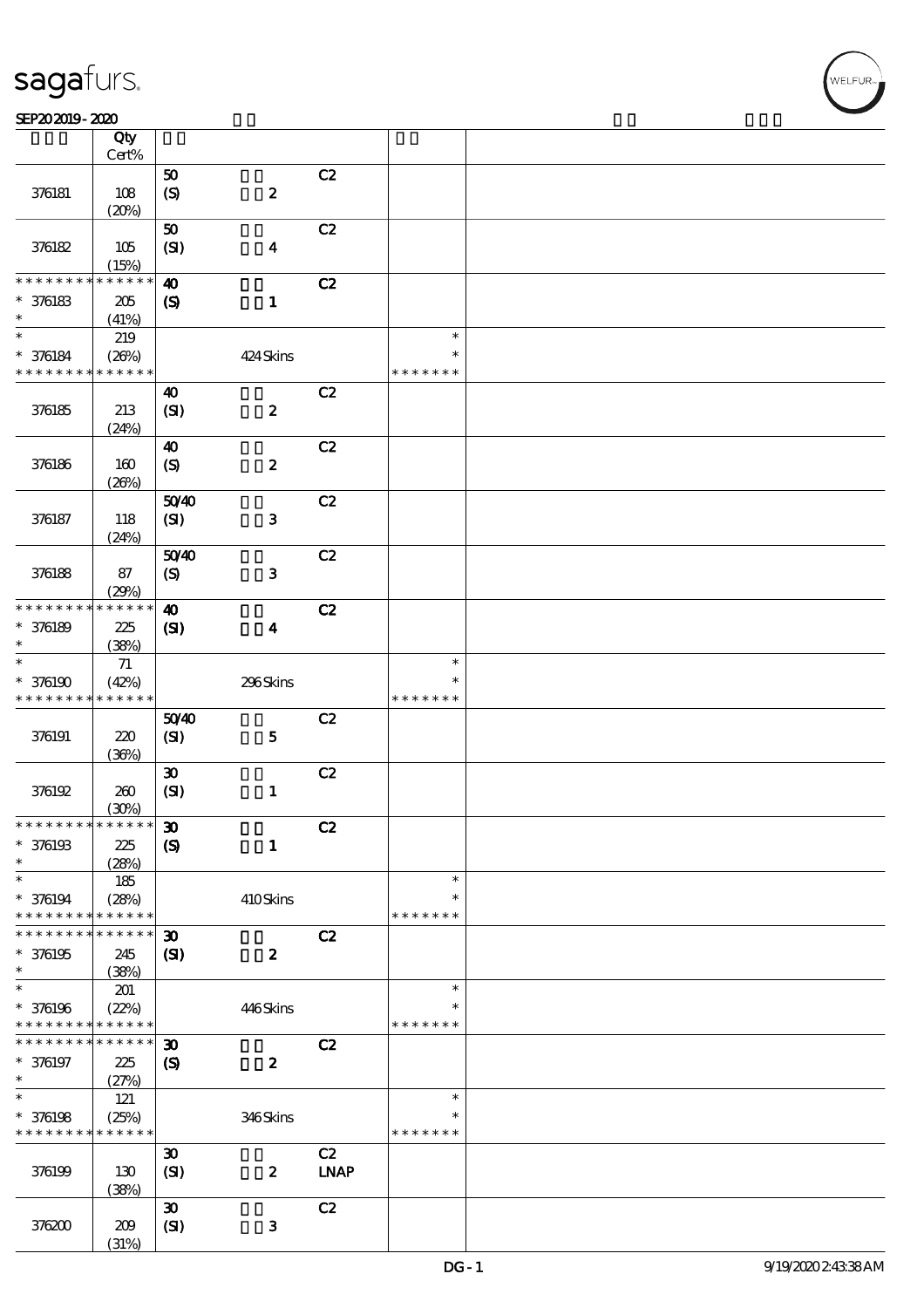#### SEP202019-2020

|                 | Qty<br>Cert%          |                                                            |                           |                              |               |  |
|-----------------|-----------------------|------------------------------------------------------------|---------------------------|------------------------------|---------------|--|
|                 |                       |                                                            |                           |                              |               |  |
| 376201          | 189                   | $\boldsymbol{\mathfrak{D}}$<br>$\boldsymbol{\mathrm{(S)}}$ | $\mathbf{3}$              | C2                           |               |  |
|                 | (38%)                 |                                                            |                           |                              |               |  |
| * * * * *       | $* * * * * *$<br>*    | $\boldsymbol{\mathfrak{D}}$                                |                           | C2                           |               |  |
| $*$ 376202      | 245                   | (S)                                                        | $\boldsymbol{4}$          |                              |               |  |
| $\ast$          | (49%)                 |                                                            |                           |                              |               |  |
| $\ast$          |                       |                                                            |                           |                              | $\ast$        |  |
| * 376203        | 220                   |                                                            | $\boldsymbol{2}$          |                              | $\ast$        |  |
|                 |                       |                                                            |                           |                              | $\ast$        |  |
| $\ast$          | (55%)                 |                                                            |                           |                              | $\ast$        |  |
|                 |                       |                                                            |                           |                              |               |  |
| * 376204        | 220                   |                                                            | $\ensuremath{\mathbf{3}}$ |                              | $\ast$        |  |
| $\ast$          | (48%)                 |                                                            |                           |                              | $\ast$        |  |
| $\ast$          | 155                   |                                                            |                           |                              | $\ast$        |  |
| $*376205$       | (30%)                 |                                                            | 840Skins                  |                              | $\ast$        |  |
| * * * * * * * * | * * * * * *           |                                                            |                           |                              | * * * * * * * |  |
| * * * * * * *   | * * * * * *           | $\boldsymbol{\mathfrak{D}}$                                |                           | C2                           |               |  |
| * 376206        |                       |                                                            |                           |                              |               |  |
| $\ast$          | 245                   | (S)                                                        | $\mathbf{5}$              |                              |               |  |
|                 | (46%)                 |                                                            |                           |                              |               |  |
| $\ast$          | $\boldsymbol{\omega}$ |                                                            |                           |                              | $\ast$        |  |
| * 376207        | (63%)                 |                                                            | 305Skins                  |                              | $\ast$        |  |
| * * * * * * * * | * * * * * *           |                                                            |                           |                              | * * * * * * * |  |
|                 |                       | 3020                                                       |                           | C2                           |               |  |
| 376208          | 208                   | $\boldsymbol{\mathrm{(S)}}$                                | MD1                       |                              |               |  |
|                 | (48%)                 |                                                            |                           |                              |               |  |
| * * * * * * * * | * * * * * *           | $\boldsymbol{\mathbf{z}}$                                  |                           | C2                           |               |  |
|                 |                       |                                                            |                           |                              |               |  |
| $*376209$       | 285                   | $\mathbf{C}$                                               | $\mathbf{1}$              |                              |               |  |
| $\ast$          | (32%)                 |                                                            |                           |                              |               |  |
| $\ast$          |                       |                                                            |                           |                              | $\ast$        |  |
| $*376210$       | 260                   |                                                            | $\boldsymbol{2}$          |                              | $\ast$        |  |
| *               | (25%)                 |                                                            |                           |                              | $\ast$        |  |
| $\ast$          | 50                    |                                                            |                           |                              | $\ast$        |  |
| $* 376211$      | (22%)                 |                                                            | 595Skins                  |                              | $\ast$        |  |
| * * * * * * * * | * * * * * *           |                                                            |                           |                              | * * * * * * * |  |
| * * * * * * * * | * * * * * *           |                                                            |                           |                              |               |  |
|                 |                       | $\boldsymbol{\mathfrak{D}}$                                |                           | C2                           |               |  |
| $* 376212$      | 265                   | $\boldsymbol{\mathrm{(S)}}$                                | $\mathbf{1}$              |                              |               |  |
| $\ast$          | (27%)                 |                                                            |                           |                              |               |  |
| $\ast$          | 245                   |                                                            |                           |                              | ж             |  |
| $* 376213$      | (24%)                 |                                                            | 510Skins                  |                              | $\ast$        |  |
| * * * * * * * * | * * * * * *           |                                                            |                           |                              | * * * * * * * |  |
|                 |                       | $\boldsymbol{\mathfrak{D}}$                                |                           | C2                           |               |  |
| 376214          | 225                   | (SI)                                                       | $\mathbf{1}$              | $\ensuremath{\mathbf{INAP}}$ |               |  |
|                 | (52%)                 |                                                            |                           |                              |               |  |
|                 |                       |                                                            |                           | C2                           |               |  |
|                 |                       | $\boldsymbol{\mathsf{20}}$                                 |                           |                              |               |  |
| 376215          | 138                   | (S)                                                        | $\mathbf{1}$              | <b>LNAP</b>                  |               |  |
|                 | (44%)                 |                                                            |                           |                              |               |  |
| * * * * * * *   | * * * * * *           | $\boldsymbol{\mathfrak{D}}$                                |                           | C2                           |               |  |
| $* 376216$      | 285                   | $\mathbf{C}$                                               | $\boldsymbol{2}$          |                              |               |  |
| $\ast$          | (36%)                 |                                                            |                           |                              |               |  |
| $\ast$          | 159                   |                                                            |                           |                              | $\ast$        |  |
| * 376217        | (15%)                 |                                                            | 444Skins                  |                              | *             |  |
| * * * * * * * * | * * * * * *           |                                                            |                           |                              | * * * * * * * |  |
| * * * * * * *   | * * * * * *           | $\boldsymbol{\mathfrak{D}}$                                |                           | C2                           |               |  |
|                 |                       |                                                            |                           |                              |               |  |
| $* 376218$      | 265                   | $\boldsymbol{\mathrm{(S)}}$                                | $\boldsymbol{z}$          |                              |               |  |
| $\ast$          | (34%)                 |                                                            |                           |                              |               |  |
| $\ast$          | $107$                 |                                                            |                           |                              | $\ast$        |  |
| * 376219        | (31%)                 |                                                            | 372Skins                  |                              | *             |  |
| * * * * * * * * | * * * * * *           |                                                            |                           |                              | * * * * * * * |  |
|                 |                       | $\boldsymbol{\mathfrak{D}}$                                |                           | C2                           |               |  |
| 376220          | 113                   | (SI)                                                       | $\boldsymbol{z}$          | $\ensuremath{\mathbf{INAP}}$ |               |  |
|                 | (57%)                 |                                                            |                           |                              |               |  |
|                 |                       |                                                            |                           |                              |               |  |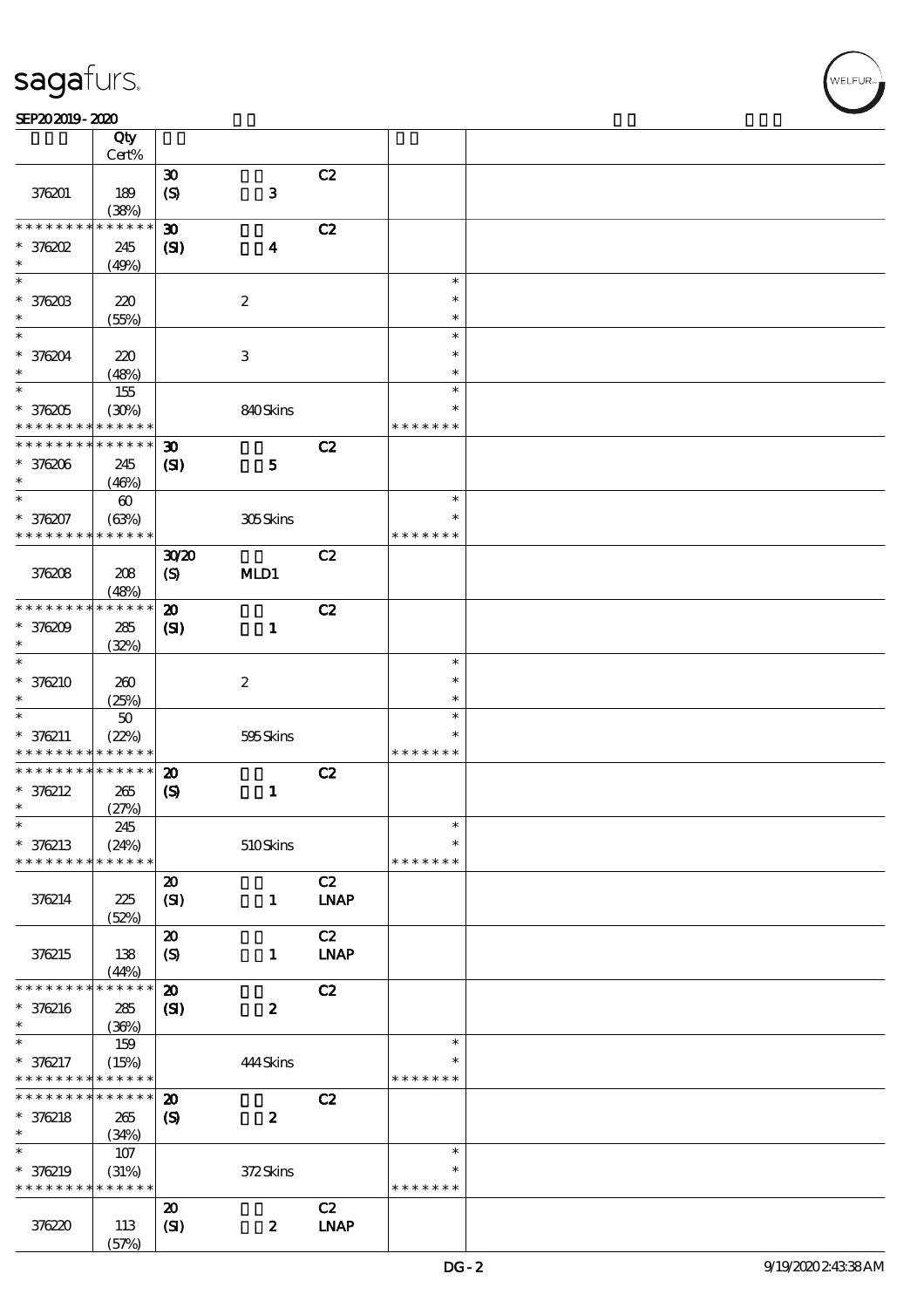$\top$ 

#### SEP202019-2020 DECEMBER 2020 DECEMBER 2020 DECEMBER 2020 DECEMBER 2020 DECEMBER 2020 DECEMBER 2020 DECEMBER 20<br>DECEMBER 2020 DECEMBER 2020 DECEMBER 2020 DECEMBER 2020 DECEMBER 2020 DECEMBER 2020 DECEMBER 2020 DECEMBER 202

|                                         | Qty<br>Cert%         |                                                         |                         |                              |                         |  |
|-----------------------------------------|----------------------|---------------------------------------------------------|-------------------------|------------------------------|-------------------------|--|
|                                         |                      |                                                         |                         |                              |                         |  |
| 376221                                  | $90\,$               | 3020<br>(SI)                                            | $\mathbf{3}$            | C2<br>MLD1                   |                         |  |
|                                         | (32%)                |                                                         |                         |                              |                         |  |
| 376222                                  | 191<br>(38%)         | $\boldsymbol{\mathfrak{D}}$<br>(SI)                     | $\mathbf{3}$            | C2                           |                         |  |
| * * * * * * *                           | * * * * * *          |                                                         |                         |                              |                         |  |
| $* 376223$<br>$\ast$                    | 265<br>(41%)         | $\boldsymbol{\mathbf{z}}$<br>$\boldsymbol{\mathcal{S}}$ | $\mathbf{3}$            | C2                           |                         |  |
| $\ast$                                  |                      |                                                         |                         |                              | $\ast$                  |  |
| * 376224<br>* * * * * * * * * * * * * * | 102<br>(44%)         |                                                         | 367Skins                |                              | $\ast$<br>* * * * * * * |  |
| * * * * * * * *                         | * * * * * *          |                                                         |                         |                              |                         |  |
| $*376225$<br>$\ast$                     | 285<br>(53%)         | $\boldsymbol{\mathbf{z}}$<br>$\mathbf{C}$               | $\overline{\mathbf{4}}$ | C2                           |                         |  |
| $*$                                     |                      |                                                         |                         |                              | $\ast$                  |  |
| $* 376226$<br>$\ast$                    | 260<br>(52%)         |                                                         | $\boldsymbol{2}$        |                              | $\ast$<br>$\ast$        |  |
| $\ast$                                  | 213                  |                                                         |                         |                              | $\ast$                  |  |
| $* 376227$<br>* * * * * * * *           | (23%)<br>* * * * * * |                                                         | 758Skins                |                              | $\ast$<br>* * * * * * * |  |
|                                         |                      | $\boldsymbol{\mathfrak{D}}$                             |                         | C2                           |                         |  |
| 376228                                  | 288<br>(30%)         | (SI)                                                    | $\mathbf{5}$            |                              |                         |  |
| * * * * * * * *                         | * * * * * *          | $\mathbf{o}$                                            |                         | C2                           |                         |  |
| $*376229$<br>$\ast$                     | 305<br>(16%)         | $\mathbf{C}$                                            | $\mathbf{1}$            |                              |                         |  |
| $\ast$                                  | 264                  |                                                         |                         |                              | $\ast$                  |  |
| $*376230$<br>* * * * * * * *            | (19%)<br>* * * * * * |                                                         | 569Skins                |                              | $\ast$<br>* * * * * * * |  |
| * * * * * * * *                         | * * * * * *          | $\mathbf 0$                                             |                         | C2                           |                         |  |
| $* 376231$<br>$\ast$                    | 285<br>(35%)         | $\boldsymbol{\mathcal{S}}$                              | $\mathbf{1}$            |                              |                         |  |
| $\ast$                                  |                      |                                                         |                         |                              | $\ast$                  |  |
| $* 376232$                              |                      |                                                         |                         |                              | $\ast$                  |  |
|                                         | 260                  |                                                         | $\boldsymbol{2}$        |                              |                         |  |
| $\ast$                                  | (16%)                |                                                         |                         |                              | $\ast$                  |  |
| $\ast$                                  | $136\,$              |                                                         |                         |                              | $\ast$                  |  |
| $* 376233$<br>* * * * * * * *           | (17%)<br>* * * * * * |                                                         | $681$ Skins             |                              | $\ast$<br>* * * * * * * |  |
|                                         |                      | $\mathbf{O}$                                            |                         | C2                           |                         |  |
| 376234                                  | 295<br>(76%)         | (SI)                                                    | $\mathbf{1}$            | $\ensuremath{\text{INAP}}$   |                         |  |
|                                         |                      | $\mathbf 0$                                             |                         | C2                           |                         |  |
| 376235                                  | 277<br>(60%)         | (S)                                                     | $\mathbf{1}$            | $\ensuremath{\mathbf{INAP}}$ |                         |  |
|                                         |                      | $\mathbf{o}$                                            |                         | C2                           |                         |  |
| 376236                                  | 129<br>(55%)         | (SI)                                                    | $\boldsymbol{2}$        |                              |                         |  |
|                                         |                      | $\mathbf{o}$                                            |                         | C2                           |                         |  |
| 376237                                  | 267<br>(33%)         | $\boldsymbol{S}$                                        | $\pmb{2}$               |                              |                         |  |
|                                         |                      | $\mathbf{o}$                                            |                         | $\mathbf{C2}$                |                         |  |
| 376238                                  | 146<br>(38%)         | $\boldsymbol{S}$                                        | 3                       |                              |                         |  |
|                                         |                      | $\mathbf{o}$                                            |                         | C2                           |                         |  |
| 376239                                  | 280<br>(40%)         | (SI)                                                    | $\boldsymbol{4}$        |                              |                         |  |
|                                         |                      | $\mathbf{o}$                                            |                         | C2                           |                         |  |
| 376240                                  | 157<br>(33%)         | $\pmb{\text{(S)}}$                                      | ${\bf 5}$               |                              |                         |  |
|                                         |                      |                                                         |                         |                              |                         |  |

 $\overline{\mathbf{r}}$ 

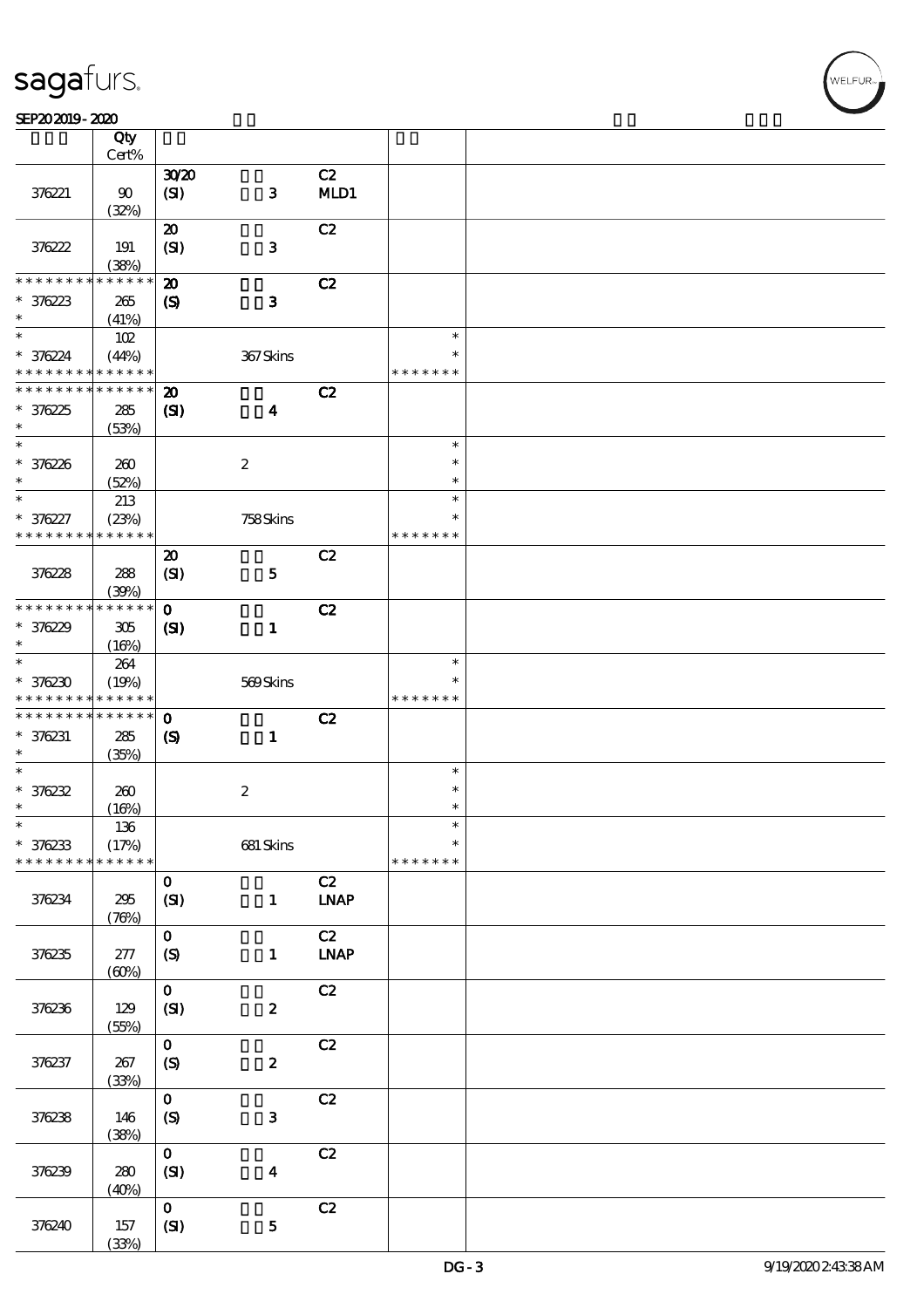#### SEP202019-2020

|        | Qty   |                                       |                  |    |  |
|--------|-------|---------------------------------------|------------------|----|--|
|        | Cert% |                                       |                  |    |  |
|        |       | 40'30                                 |                  | C2 |  |
| 376241 | 62    | Ш                                     |                  |    |  |
|        | (25%) |                                       |                  |    |  |
|        |       | 40'30                                 |                  | C2 |  |
| 376242 | 56    | $\mathbf{m}$                          | $\boldsymbol{z}$ |    |  |
|        | (19%) |                                       |                  |    |  |
|        |       | $\boldsymbol{\mathfrak{D}}$           |                  | C2 |  |
| 376243 | 136   | $\rm I\hspace{-.1em}I\hspace{-.1em}I$ |                  |    |  |
|        | (22%) |                                       |                  |    |  |
|        |       | $\boldsymbol{\mathbf{z}}$             |                  | C2 |  |
| 376244 | 116   | Ш                                     | $\boldsymbol{z}$ |    |  |
|        | (20%) |                                       |                  |    |  |
|        |       | 200                                   |                  | C2 |  |
| 376245 | 100   | Ш                                     | $\boldsymbol{4}$ |    |  |
|        | (17%) |                                       |                  |    |  |
|        |       | O(1)                                  |                  | C2 |  |
| 376246 | 196   | Ш                                     |                  |    |  |
|        | (20%) |                                       |                  |    |  |
|        |       | O(1)                                  |                  | C2 |  |
| 376247 | 141   | $\mathbf{m}$                          | $\boldsymbol{z}$ |    |  |
|        | (19%) |                                       |                  |    |  |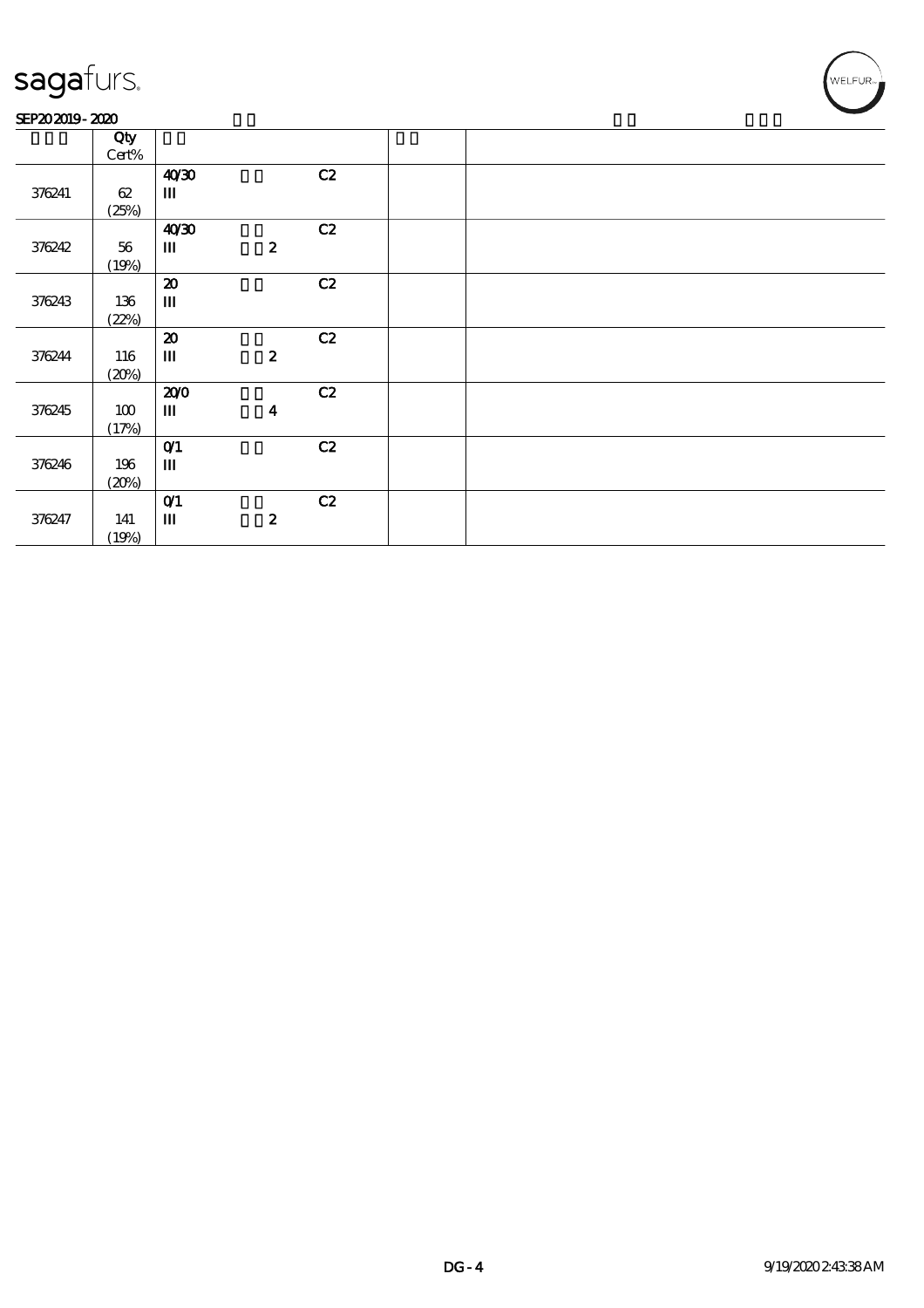$\overline{\mathsf{T}}$ 

|                                            | Qty<br>Cert% |                               |                           |       |               |  |
|--------------------------------------------|--------------|-------------------------------|---------------------------|-------|---------------|--|
|                                            |              |                               |                           |       |               |  |
| 376281                                     | 210          | $\boldsymbol{\omega}$<br>(SI) |                           | C2    |               |  |
|                                            | (28%)        |                               |                           |       |               |  |
| * * * * * * * *                            | * * * * * *  | $\boldsymbol{\omega}$         |                           | C2    |               |  |
| $*376282$                                  | 205          | $\boldsymbol{\mathcal{S}}$    |                           |       |               |  |
| $\ast$                                     | (31%)        |                               |                           |       |               |  |
| $\overline{\ast}$                          |              |                               |                           |       | $\ast$        |  |
|                                            | 175          |                               |                           |       |               |  |
| $* 376283$                                 | (33%)        |                               | 380Skins                  |       | $\ast$        |  |
| * * * * * * * *                            | * * * * * *  |                               |                           |       | * * * * * * * |  |
|                                            |              | 40                            |                           | C2    |               |  |
|                                            |              |                               |                           |       |               |  |
| 376284                                     | 80           | $\boldsymbol{\mathrm{(S)}}$   | WB1                       |       |               |  |
|                                            | (35%)        |                               |                           |       |               |  |
| * * * * * * * *                            | * * * * * *  | $\boldsymbol{\mathfrak{D}}$   |                           | C1/C2 |               |  |
| $*376285$                                  | 225          | (SI)                          |                           |       |               |  |
| $\ast$                                     | (20%)        |                               |                           |       |               |  |
| $\ast$                                     |              |                               |                           |       |               |  |
|                                            |              |                               |                           |       | $\ast$        |  |
| * 376286                                   | 200          |                               | $\boldsymbol{2}$          |       | $\ast$        |  |
| $\ast$                                     | (18%)        |                               |                           |       | $\ast$        |  |
| $\ast$                                     |              |                               |                           |       | $\ast$        |  |
|                                            |              |                               |                           |       | $\ast$        |  |
| * 376287                                   | 200          |                               | $\ensuremath{\mathbf{3}}$ |       |               |  |
| $\ast$                                     | (20%)        |                               |                           |       | $\ast$        |  |
| $\ast$                                     | ${\bf 28}$   |                               |                           |       | $\ast$        |  |
| * 376288                                   | (3%)         |                               | 653Skins                  |       | $\ast$        |  |
| * * * * * * * *                            |              |                               |                           |       |               |  |
|                                            | * * * * * *  |                               |                           |       | * * * * * * * |  |
|                                            |              | $\boldsymbol{\mathfrak{D}}$   |                           | C3    |               |  |
| 376289                                     | 91           | (SI)                          |                           |       |               |  |
|                                            | (15%)        |                               |                           |       |               |  |
|                                            |              |                               |                           |       |               |  |
|                                            |              | $\boldsymbol{\mathfrak{D}}$   |                           | C2    |               |  |
| 376290                                     | 190          | (SI)                          | <b>INAP</b>               |       |               |  |
|                                            | (24%)        |                               |                           |       |               |  |
|                                            |              | $\boldsymbol{\mathfrak{D}}$   |                           | C1/C2 |               |  |
|                                            |              |                               |                           |       |               |  |
| 376291                                     | 244          | (SI)                          | WB1                       |       |               |  |
|                                            | (15%)        |                               |                           |       |               |  |
|                                            |              | $\pmb{\mathfrak{D}}$          |                           | C3    |               |  |
| 376292                                     | 75           | (SI)                          | WB1                       |       |               |  |
|                                            |              |                               |                           |       |               |  |
|                                            | (17%)        |                               |                           |       |               |  |
| * * * * * * * * <mark>* * * * * * *</mark> |              | $\pmb{\mathfrak{D}}$          |                           | C1/C2 |               |  |
| $* 376293$                                 | $205\,$      | $\boldsymbol{\mathrm{(S)}}$   |                           |       |               |  |
| $\ast$                                     | (31%)        |                               |                           |       |               |  |
| $\ast$                                     |              |                               |                           |       | $\ast$        |  |
|                                            |              |                               |                           |       |               |  |
| * 376294                                   | 180          |                               | $\boldsymbol{2}$          |       | $\ast$        |  |
| $\ast$                                     | (35%)        |                               |                           |       | $\ast$        |  |
| $\overline{\ast}$                          |              |                               |                           |       | $\ast$        |  |
| * 376295                                   | 180          |                               | $\,3$                     |       | $\ast$        |  |
| $\ast$                                     |              |                               |                           |       | $\ast$        |  |
|                                            | (28%)        |                               |                           |       |               |  |
| $\ast$                                     |              |                               |                           |       | $\ast$        |  |
| * 376296                                   | $180\,$      |                               | $\boldsymbol{4}$          |       | $\ast$        |  |
| $\ast$                                     | (22%)        |                               |                           |       | $\ast$        |  |
| $\ast$                                     |              |                               |                           |       | $\ast$        |  |
|                                            |              |                               |                           |       |               |  |
| * 376297                                   | 180          |                               | $\bf 5$                   |       | $\ast$        |  |
| $\ast$                                     | (33%)        |                               |                           |       | $\ast$        |  |
| $\overline{\ast}$                          |              |                               |                           |       | $\ast$        |  |
| $* 376298$                                 |              |                               |                           |       | $\ast$        |  |
|                                            | 180          |                               | $\bf 6$                   |       |               |  |
| $\ast$                                     | (43%)        |                               |                           |       | $\ast$        |  |
| $\ast$                                     | $62\,$       |                               |                           |       | $\ast$        |  |
| $* 376299$                                 | (50%)        |                               | 1167Skins                 |       | $\ast$        |  |
| * * * * * * * *                            | * * * * * *  |                               |                           |       | * * * * * * * |  |
|                                            |              |                               |                           |       |               |  |
| * * * * * * * *                            | * * * * * *  | $\boldsymbol{\mathfrak{D}}$   |                           | C3    |               |  |
| $*376300$                                  | 205          | $\boldsymbol{S}$              |                           |       |               |  |
| $\ast$                                     | (7%)         |                               |                           |       |               |  |

 $\top$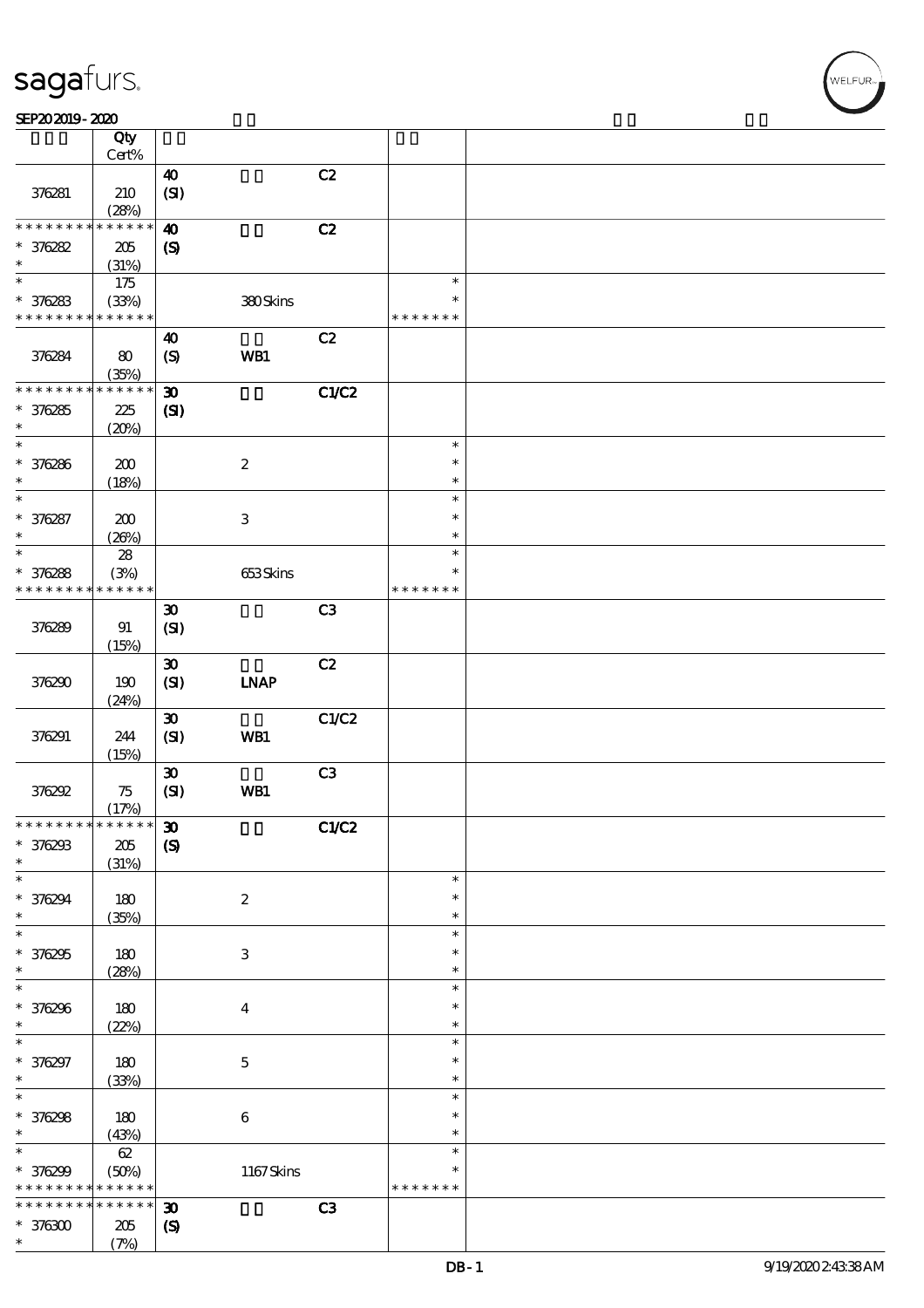|                                          | Qty                  |                             |                  |                              |                  |  |
|------------------------------------------|----------------------|-----------------------------|------------------|------------------------------|------------------|--|
|                                          | Cert%                |                             |                  |                              |                  |  |
| $\ast$                                   | $23\,$               | $\boldsymbol{\mathfrak{D}}$ |                  | C <sub>3</sub>               | $\ast$<br>$\ast$ |  |
| $* 376301$<br>* * * * * * * *            | (13%)<br>* * * * * * | $\boldsymbol{S}$            |                  |                              | * * * * * * *    |  |
| * * * * * * * *                          | * * * * * *          | $\boldsymbol{\mathfrak{D}}$ |                  | C2                           |                  |  |
| $*$ 376302                               | 205                  | $\boldsymbol{\mathrm{(S)}}$ | <b>INAP</b>      |                              |                  |  |
| $\ast$                                   | (32%)                |                             |                  |                              |                  |  |
| $\ast$                                   | 94                   |                             |                  |                              | $\ast$           |  |
| $* 37630B$                               | (54%)                |                             | 299Skins         |                              | $\ast$           |  |
| * * * * * * * *                          | * * * * * *          |                             |                  |                              | * * * * * * *    |  |
| * * * * * * * *                          | * * * * * *          | $\boldsymbol{\mathfrak{D}}$ |                  | <b>C1/C2</b>                 |                  |  |
| $* 376304$                               | 205                  | $\boldsymbol{\mathrm{(S)}}$ | <b>WB1</b>       |                              |                  |  |
| $\ast$                                   | (36%)                |                             |                  |                              |                  |  |
| $\ast$                                   | 107                  |                             |                  |                              | $\ast$           |  |
| $* 376305$                               | (23%)                |                             | 312Skins         |                              | $\ast$           |  |
| * * * * * * * *                          | * * * * * *          |                             |                  |                              | * * * * * * *    |  |
|                                          |                      | $\boldsymbol{\mathfrak{D}}$ |                  | C3                           |                  |  |
| 376306                                   | 139                  | $\boldsymbol{\mathrm{(S)}}$ | WB1              |                              |                  |  |
|                                          | (15%)                |                             |                  |                              |                  |  |
| * * * * * * * *                          | * * * * * *          | $\boldsymbol{\mathfrak{D}}$ |                  | <b>C1/C2</b>                 |                  |  |
| $* 376307$                               | 265                  | (S)                         |                  |                              |                  |  |
| $\ast$                                   | $(\Theta\% )$        |                             |                  |                              |                  |  |
| $\ast$                                   |                      |                             |                  |                              | $\ast$           |  |
| $* 376308$                               | 240                  |                             | $\boldsymbol{2}$ |                              | $\ast$           |  |
| $\ast$                                   | $(\Theta)$           |                             |                  |                              | $\ast$           |  |
| $\ast$                                   |                      |                             |                  |                              | $\ast$           |  |
| $* 376309$<br>$\ast$                     | 240                  |                             | $\,3$            |                              | $\ast$<br>$\ast$ |  |
| $\ast$                                   | (5%)                 |                             |                  |                              | $\ast$           |  |
| $* 376310$                               |                      |                             |                  |                              | $\ast$           |  |
| $\ast$                                   | 240                  |                             | $\bf{4}$         |                              | $\ast$           |  |
| $\ast$                                   | (4%)                 |                             |                  |                              | $\ast$           |  |
| $* 376311$                               | 240                  |                             | $\mathbf 5$      |                              | $\ast$           |  |
| $\ast$                                   | (23%)                |                             |                  |                              | $\ast$           |  |
| $\ast$                                   | $132$                |                             |                  |                              | $\ast$           |  |
| $* 376312$                               | (18%)                |                             | 1357Skins        |                              | $\ast$           |  |
| * * * * * * * * * * * * * *              |                      |                             |                  |                              | * * * * * * *    |  |
|                                          |                      | $\boldsymbol{\mathfrak{D}}$ |                  | C <sub>3</sub>               |                  |  |
| 376313                                   | 158                  | (SI)                        |                  |                              |                  |  |
|                                          | (10%)                |                             |                  |                              |                  |  |
| * * * * * * * *                          | * * * * * *          | $\boldsymbol{\mathbf{z}}$   |                  | C2                           |                  |  |
| $* 376314$                               | 265                  | $\mathbf{C}$                | <b>INAP</b>      |                              |                  |  |
| $\ast$                                   | (35%)                |                             |                  |                              |                  |  |
| $\ast$                                   |                      |                             |                  |                              | $\ast$           |  |
| $* 376315$                               | 240                  |                             | $\boldsymbol{2}$ |                              | $\ast$           |  |
| $\ast$<br>$\ast$                         | (22%)                |                             |                  |                              | $\ast$<br>$\ast$ |  |
|                                          | 111                  |                             |                  |                              | $\ast$           |  |
| $* 376316$<br>* * * * * * * *            | (28%)<br>* * * * * * |                             | $616$ Skins      |                              | * * * * * * *    |  |
| * * * * * * * *                          | * * * * * *          | $\boldsymbol{\mathbf{z}}$   |                  | C2                           |                  |  |
| $* 376317$                               | 245                  | $\mathbf{C}$                | WB1              |                              |                  |  |
| $\ast$                                   | (8%)                 |                             |                  |                              |                  |  |
| $\ast$                                   |                      |                             |                  |                              | $\ast$           |  |
| $* 376318$                               | 220                  |                             | $\boldsymbol{2}$ |                              | $\ast$           |  |
| $\ast$                                   | (5%)                 |                             |                  |                              | $\ast$           |  |
| $\ast$                                   | 28                   |                             |                  |                              | $\ast$           |  |
| $* 376319$                               | (10%)                |                             | 493Skins         |                              | $\ast$           |  |
| * * * * * * * * <mark>* * * * * *</mark> |                      |                             |                  |                              | * * * * * * *    |  |
| * * * * * * * *                          | * * * * * *          | $\boldsymbol{\mathbf{z}}$   |                  | C2                           |                  |  |
| $* 376320$                               | 245                  | $\mathbf{C}$                | WB1              | $\ensuremath{\mathbf{INAP}}$ |                  |  |
| $\ast$                                   | (16%)                |                             |                  |                              |                  |  |

.<br>WELFUR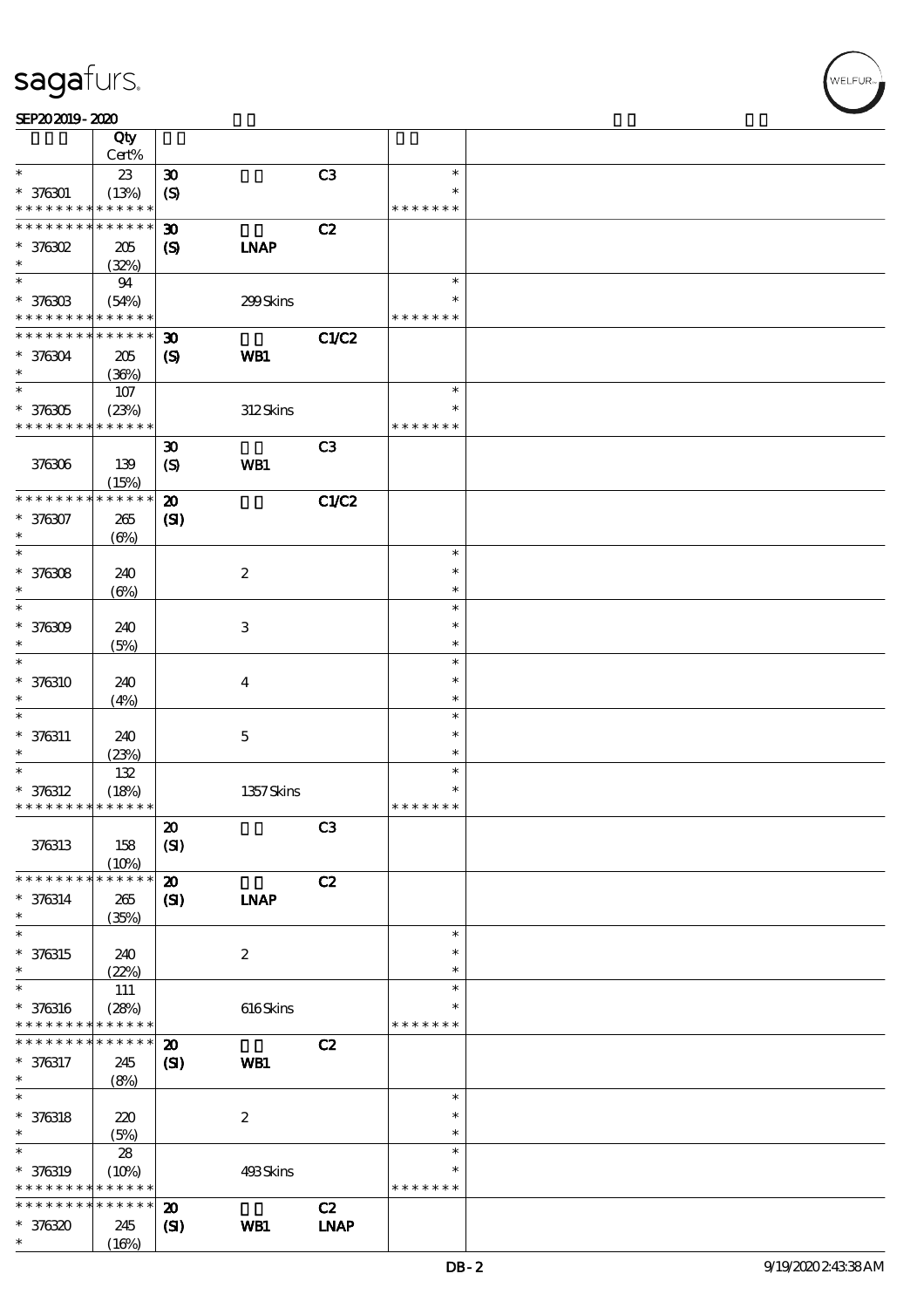#### SEP202019-2020 DEEP202019-2020 DEEP202019-2020 DEEP202019-2020 DEEP202019-2020 DEEP20

|                                            | Qty<br>Cert%         |                                     |                  |                   |               |  |
|--------------------------------------------|----------------------|-------------------------------------|------------------|-------------------|---------------|--|
| $\ast$                                     |                      |                                     |                  |                   | $\ast$        |  |
| $* 376321$                                 | 203<br>(5%)          | $\boldsymbol{\mathfrak{D}}$<br>(SI) | WB1              | C2<br><b>LNAP</b> | $\ast$        |  |
| * * * * * * * * <mark>* * * * * *</mark>   |                      |                                     |                  |                   | * * * * * * * |  |
| * * * * * * * *                            | * * * * * *          | $\boldsymbol{\mathbf{z}}$           |                  | C1/C2             |               |  |
| $*376322$                                  | 245                  | $\boldsymbol{\mathrm{(S)}}$         |                  |                   |               |  |
| $\ast$                                     | (48%)                |                                     |                  |                   |               |  |
| $\ast$                                     |                      |                                     |                  |                   | $\ast$        |  |
| $* 376323$                                 | 220                  |                                     | $\boldsymbol{2}$ |                   | $\ast$        |  |
| $\ast$                                     | (45%)                |                                     |                  |                   | $\ast$        |  |
| $\ast$                                     |                      |                                     |                  |                   | $\ast$        |  |
| $* 376324$                                 | 220                  |                                     | 3                |                   | $\ast$        |  |
| $\ast$                                     | (20%)                |                                     |                  |                   | $\ast$        |  |
| $\ast$                                     |                      |                                     |                  |                   | $\ast$        |  |
| $* 376325$                                 | 220                  |                                     | $\overline{4}$   |                   | $\ast$        |  |
| $\ast$                                     | (10%)                |                                     |                  |                   | $\ast$        |  |
| $\ast$                                     |                      |                                     |                  |                   | $\ast$        |  |
| * 376326                                   | 220                  |                                     | $\mathbf 5$      |                   | $\ast$        |  |
| $\ast$                                     | $(\Theta)$           |                                     |                  |                   | $\ast$        |  |
| $\ast$                                     |                      |                                     |                  |                   | $\ast$        |  |
| * 376327                                   | 220                  |                                     | $\boldsymbol{6}$ |                   | $\ast$        |  |
| $\ast$<br>$\ast$                           | (13%)                |                                     |                  |                   | $\ast$        |  |
|                                            | 171                  |                                     |                  |                   | $\ast$        |  |
| $* 376328$                                 | (30%)<br>* * * * * * |                                     | 1516Skins        |                   | $\ast$        |  |
| * * * * * * * *<br>* * * * * * * *         | * * * * * *          |                                     |                  |                   | * * * * * * * |  |
|                                            |                      | $\boldsymbol{\mathbf{z}}$           |                  | C3                |               |  |
| $* 376329$<br>$\ast$                       | 245                  | $\boldsymbol{\mathcal{S}}$          |                  |                   |               |  |
| $\ast$                                     | $(\Theta)$           |                                     |                  |                   | $\ast$        |  |
| $* 376330$                                 | $66\,$<br>(1%)       |                                     |                  |                   |               |  |
| * * * * * * * * <mark>* * * * * * *</mark> |                      |                                     | $311$ Skins      |                   | * * * * * * * |  |
| * * * * * * * *                            | * * * * * *          | $\boldsymbol{\mathbf{z}}$           |                  | C2                |               |  |
| $* 376331$                                 | 245                  | $\boldsymbol{\mathrm{(S)}}$         | <b>INAP</b>      |                   |               |  |
| $\ast$                                     | (40%)                |                                     |                  |                   |               |  |
| $\ast$                                     |                      |                                     |                  |                   | $\ast$        |  |
| $* 376332$                                 | 220                  |                                     | $\boldsymbol{2}$ |                   | $\ast$        |  |
| $\ast$                                     | (40%)                |                                     |                  |                   | $\ast$        |  |
| $\ast$                                     | $107\,$              |                                     |                  |                   | $\ast$        |  |
| $* 376333$                                 | (32%)                |                                     | 572Skins         |                   | $\ast$        |  |
| * * * * * * * *                            | * * * * * *          |                                     |                  |                   | * * * * * * * |  |
| * * * * * * * *                            | * * * * * *          | $\boldsymbol{\mathbf{z}}$           |                  | C1/C2             |               |  |
| * 376334                                   | 245                  | $\boldsymbol{\mathrm{(S)}}$         | WB1              |                   |               |  |
| $\ast$<br>$\ast$                           | (12%)                |                                     |                  |                   | $\ast$        |  |
| $* 376335$                                 | $55\,$               |                                     |                  |                   |               |  |
| * * * * * * * *                            | (10%)<br>* * * * * * |                                     | 300Skins         |                   | * * * * * * * |  |
|                                            |                      | $\boldsymbol{\mathfrak{D}}$         |                  | C3                |               |  |
| 376336                                     | 109                  | $\boldsymbol{S}$                    | WB1              |                   |               |  |
|                                            | (11%)                |                                     |                  |                   |               |  |
| * * * * * * * *                            | * * * * *            | $\boldsymbol{\mathfrak{D}}$         |                  | C2                |               |  |
| $* 376337$                                 | 245                  | $\boldsymbol{\mathrm{(S)}}$         | WB1              | <b>INAP</b>       |               |  |
| $\ast$                                     | (22%)                |                                     |                  |                   |               |  |
| $\ast$                                     | 117                  |                                     |                  |                   | $\ast$        |  |
| $* 376338$                                 | (30%)                |                                     | 362Skins         |                   | $\ast$        |  |
| * * * * * * * *                            | * * * * * *          |                                     |                  |                   | * * * * * * * |  |
| * * * * * * * *                            | $* * * * * * *$      | $\mathbf 0$                         |                  | C2                |               |  |
| $* 376339$                                 | 285                  | $\mathbf{C}$                        |                  |                   |               |  |
| $\ast$                                     | (9%)                 |                                     |                  |                   |               |  |
| $\ast$                                     | 128                  |                                     |                  |                   | $\ast$        |  |
| $* 376340$                                 | (7%)                 |                                     | 413Skins         |                   | $\ast$        |  |
| * * * * * * * *                            | * * * * * *          |                                     |                  |                   | * * * * * * * |  |

 $\overline{\mathbf{r}}$ 

WELFUR<sub>1</sub>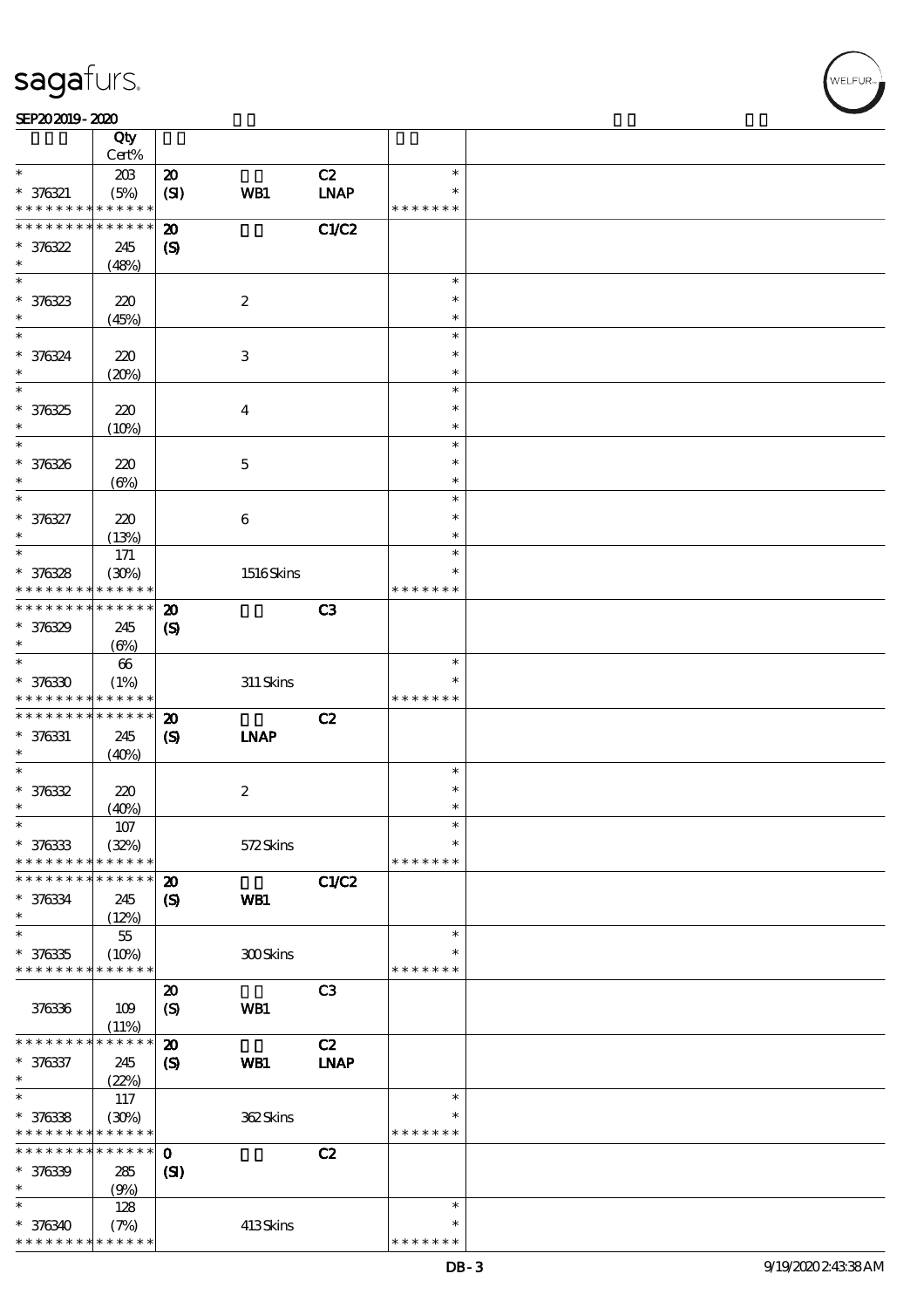|                                          | Qty<br>$Cert\%$        |                            |                           |                |               |  |
|------------------------------------------|------------------------|----------------------------|---------------------------|----------------|---------------|--|
|                                          |                        | $\mathbf{o}$               |                           | C2             |               |  |
| 376341                                   | 241                    | (SI)                       | <b>INAP</b>               |                |               |  |
|                                          | (41%)                  |                            |                           |                |               |  |
|                                          |                        | $\mathbf{O}$               |                           | C2             |               |  |
| 376342                                   | 224                    | (SI)                       | WB1                       |                |               |  |
|                                          | (11%)                  |                            |                           |                |               |  |
|                                          |                        | $\mathbf{O}$               |                           | C2             |               |  |
| 376343                                   | 218                    | (SI)                       | WB1                       | <b>LNAP</b>    |               |  |
|                                          | (22%)                  |                            |                           |                |               |  |
| * * * * * * * *                          | $******$               | $\mathbf{o}$               |                           | C1/C2          |               |  |
| $* 376344$                               | $265\,$                | $\boldsymbol{S}$           |                           |                |               |  |
| $\ast$                                   | (18%)                  |                            |                           |                |               |  |
| $\ast$                                   |                        |                            |                           |                | $\ast$        |  |
| $* 376345$                               | 240                    |                            | $\boldsymbol{2}$          |                | $\ast$        |  |
| $\ast$                                   | (14%)                  |                            |                           |                | $\ast$        |  |
| $\ast$                                   |                        |                            |                           |                | $\ast$        |  |
| $* 376346$                               | 240                    |                            | $\ensuremath{\mathsf{3}}$ |                | $\ast$        |  |
| $\ast$                                   | (8%)                   |                            |                           |                | $\ast$        |  |
| $\ast$                                   | $3\!1$                 |                            |                           |                | $\ast$        |  |
| $* 376347$                               | (16%)<br>* * * * * *   |                            | 776Skins                  |                | $\ast$        |  |
| * * * * * * * *                          |                        |                            |                           |                | * * * * * * * |  |
|                                          |                        | $\mathbf 0$                |                           | C <sub>3</sub> |               |  |
| 376348                                   | 116                    | $\boldsymbol{S}$           |                           |                |               |  |
| * * * * * * * *                          | $(0\%)$<br>* * * * * * | $\mathbf{o}$               |                           | C2             |               |  |
| $* 376349$                               | 265                    |                            | <b>INAP</b>               |                |               |  |
| $\ast$                                   | (57%)                  | $\boldsymbol{\mathcal{S}}$ |                           |                |               |  |
| $\ast$                                   | 139                    |                            |                           |                | $\ast$        |  |
| $* 376350$                               | (56%)                  |                            | 404Skins                  |                | $\ast$        |  |
| * * * * * * * * <mark>* * * * * *</mark> |                        |                            |                           |                | * * * * * * * |  |
| * * * * * * * *                          | * * * * * *            | $\mathbf{o}$               |                           | <b>C1/C2</b>   |               |  |
| $* 376351$                               | 285                    | $\boldsymbol{S}$           | WB1                       |                |               |  |
| $\ast$                                   | (16%)                  |                            |                           |                |               |  |
| $\ast$                                   | 43                     |                            |                           |                | $\ast$        |  |
| $* 376352$                               | (9%)                   |                            | 328Skins                  |                | $\ast$        |  |
| * * * * * * * * * * * * * *              |                        |                            |                           |                | * * * * * * * |  |
|                                          |                        | $\mathbf O$                |                           | C <sub>3</sub> |               |  |
| 376353                                   | $125\,$                | $\boldsymbol{S}$           | WB1                       |                |               |  |
|                                          | $(\Theta)$             |                            |                           |                |               |  |
|                                          |                        | $\mathbf O$                |                           | C2             |               |  |
| 376354                                   | $223\,$                | (S)                        | WB1                       | INAP           |               |  |
|                                          | (50%)                  |                            |                           |                |               |  |
|                                          |                        | $\mathbf{1}$               |                           | C2             |               |  |
| 376355                                   | 128                    | (SI)                       |                           |                |               |  |
|                                          | (22%)                  | $\mathbf{1}$               |                           | C2             |               |  |
| 376356                                   | 273                    | $\mathcal{S}$              |                           |                |               |  |
|                                          | (20%)                  |                            |                           |                |               |  |
|                                          |                        | $\mathbf 1$                |                           | C2             |               |  |
| 376357                                   | $221$                  | $\pmb{\text{(S)}}$         | WB1                       |                |               |  |
|                                          | (22%)                  |                            |                           |                |               |  |
|                                          |                        |                            |                           |                |               |  |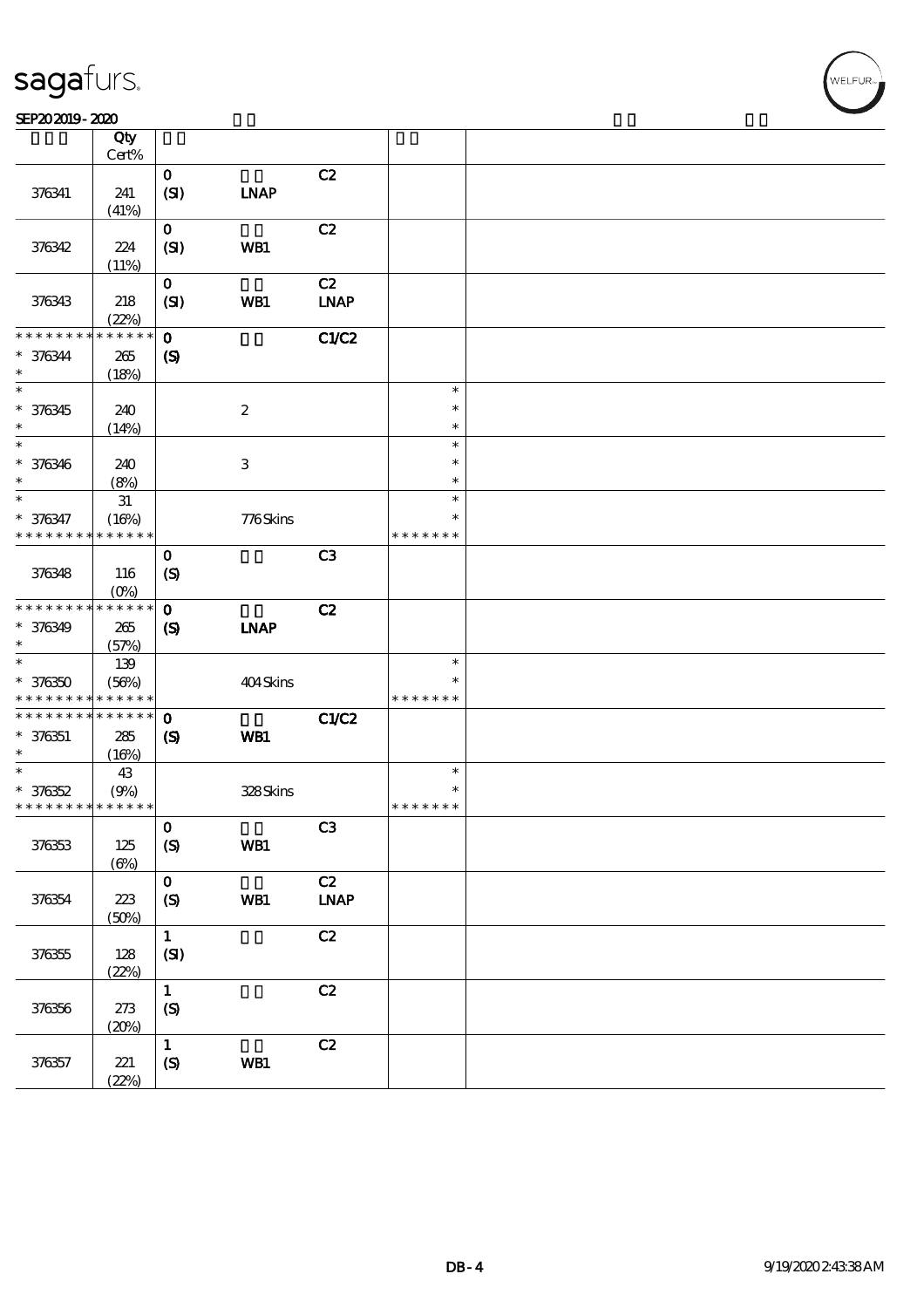#### SEP202019-2020

|                   | Qty<br>Cert%         |                             |                  |    |               |  |
|-------------------|----------------------|-----------------------------|------------------|----|---------------|--|
|                   |                      |                             |                  |    |               |  |
| 376361            | $52\,$               | 40<br>$\boldsymbol{S}$      | WB <sub>2</sub>  | C2 |               |  |
|                   | (25%)                |                             |                  |    |               |  |
|                   |                      | $\boldsymbol{\mathfrak{D}}$ |                  | C2 |               |  |
| 376362            | 124<br>(13%)         | (SI)                        | WB <sub>2</sub>  |    |               |  |
|                   |                      |                             |                  |    |               |  |
|                   |                      | $\boldsymbol{\mathfrak{D}}$ |                  | C2 |               |  |
| 376363            | 218<br>(28%)         | $\boldsymbol{S}$            | <b>WB2</b>       |    |               |  |
| * * * * * * *     | $* * * * * * *$      | $\boldsymbol{\mathfrak{D}}$ |                  | C2 |               |  |
|                   |                      |                             |                  |    |               |  |
| * 376364          | $265\,$              | $\mathbf{S}$                | WB <sub>2</sub>  |    |               |  |
| $\ast$            | (11%)                |                             |                  |    |               |  |
| $\ast$            |                      |                             |                  |    | $\ast$        |  |
| $* 376365$        | 240                  |                             | $\boldsymbol{2}$ |    | $\ast$        |  |
| $\ast$            | (4%)                 |                             |                  |    | $\ast$        |  |
| $\ast$            | 121                  |                             |                  |    | $\ast$        |  |
| $* 376366$        | $(\Theta\%)$         |                             | 626Skins         |    | $\ast$        |  |
| * * * * * * * *   | * * * * * *          |                             |                  |    | * * * * * * * |  |
| * * * * * * * *   | * * * * * *          | $\boldsymbol{\mathfrak{D}}$ |                  | C2 |               |  |
|                   |                      |                             |                  |    |               |  |
| $* 376367$        | 245                  | $\boldsymbol{\mathrm{(S)}}$ | WB <sub>2</sub>  |    |               |  |
| $\ast$            | (23%)                |                             |                  |    |               |  |
| $\ast$            | 171                  |                             |                  |    | $\ast$        |  |
| $* 376368$        | (20%)                |                             | 416Skins         |    | $\ast$        |  |
| * * * * * * * *   | * * * * * *          |                             |                  |    | * * * * * * * |  |
|                   |                      | $\mathbf 0$                 |                  | C2 |               |  |
| 376369            | 262                  | (SI)                        | WB <sub>2</sub>  |    |               |  |
|                   |                      |                             |                  |    |               |  |
| * * * * * * * *   | (15%)<br>* * * * * * |                             |                  |    |               |  |
|                   |                      | $\mathbf 0$                 |                  | C2 |               |  |
| $*376370$         | 265                  | $\boldsymbol{\mathcal{S}}$  | WB <sub>2</sub>  |    |               |  |
| $\ast$            | (32%)                |                             |                  |    |               |  |
| $\ast$            | 100                  |                             |                  |    | $\ast$        |  |
| $* 376371$        | (24%)                |                             | 365Skins         |    | $\ast$        |  |
| * * * * * * * *   | * * * * * *          |                             |                  |    | * * * * * * * |  |
|                   |                      | $\mathbf{1}$                |                  | C2 |               |  |
| 376372            | 128                  | $\boldsymbol{S}$            | WB <sub>2</sub>  |    |               |  |
|                   | (41%)                |                             |                  |    |               |  |
|                   |                      | $\boldsymbol{40}$           |                  | C2 |               |  |
| 376373            | 136                  | $\boldsymbol{S}$            | $\pmb{2}$        |    |               |  |
|                   | (18%)                |                             |                  |    |               |  |
|                   |                      | $\boldsymbol{\Lambda}$      |                  | C2 |               |  |
|                   |                      |                             |                  |    |               |  |
| 376374            | 71                   | (SI)                        | $\boldsymbol{4}$ |    |               |  |
|                   | (16%)                |                             |                  |    |               |  |
|                   |                      | $\boldsymbol{\Lambda}$      |                  | C2 |               |  |
| 376375            | $23\,$               | (SI)                        | ${\bf 5}$        |    |               |  |
|                   | (4%)                 |                             |                  |    |               |  |
|                   |                      | $\pmb{\mathfrak{D}}$        |                  | C2 |               |  |
| 376376            | 105                  | (SI)                        | $\mathbf{1}$     |    |               |  |
|                   | (19%)                |                             |                  |    |               |  |
| * * * * *         | * * * * *            | $\boldsymbol{\mathfrak{D}}$ |                  | C2 |               |  |
|                   |                      |                             |                  |    |               |  |
| $* 376377$        | $205\,$              | $\pmb{\mathcal{S}}$         | $\mathbf{1}$     |    |               |  |
| $\ast$            | (15%)                |                             |                  |    |               |  |
| $\overline{\ast}$ | $39\,$               |                             |                  |    | $\ast$        |  |
| $* 376378$        | (12%)                |                             | 244Skins         |    | $\ast$        |  |
| * * * * * * * *   | * * * * * *          |                             |                  |    | * * * * * * * |  |
|                   |                      | $\boldsymbol{\mathfrak{D}}$ |                  | C2 |               |  |
| 376379            | $92\,$               | (SI)                        | $\boldsymbol{2}$ |    |               |  |
|                   | (14%)                |                             |                  |    |               |  |
|                   |                      | $\boldsymbol{\mathfrak{D}}$ |                  | C2 |               |  |
| 376380            | 168                  | $\boldsymbol{S}$            | $\pmb{2}$        |    |               |  |
|                   | (11%)                |                             |                  |    |               |  |
|                   |                      |                             |                  |    |               |  |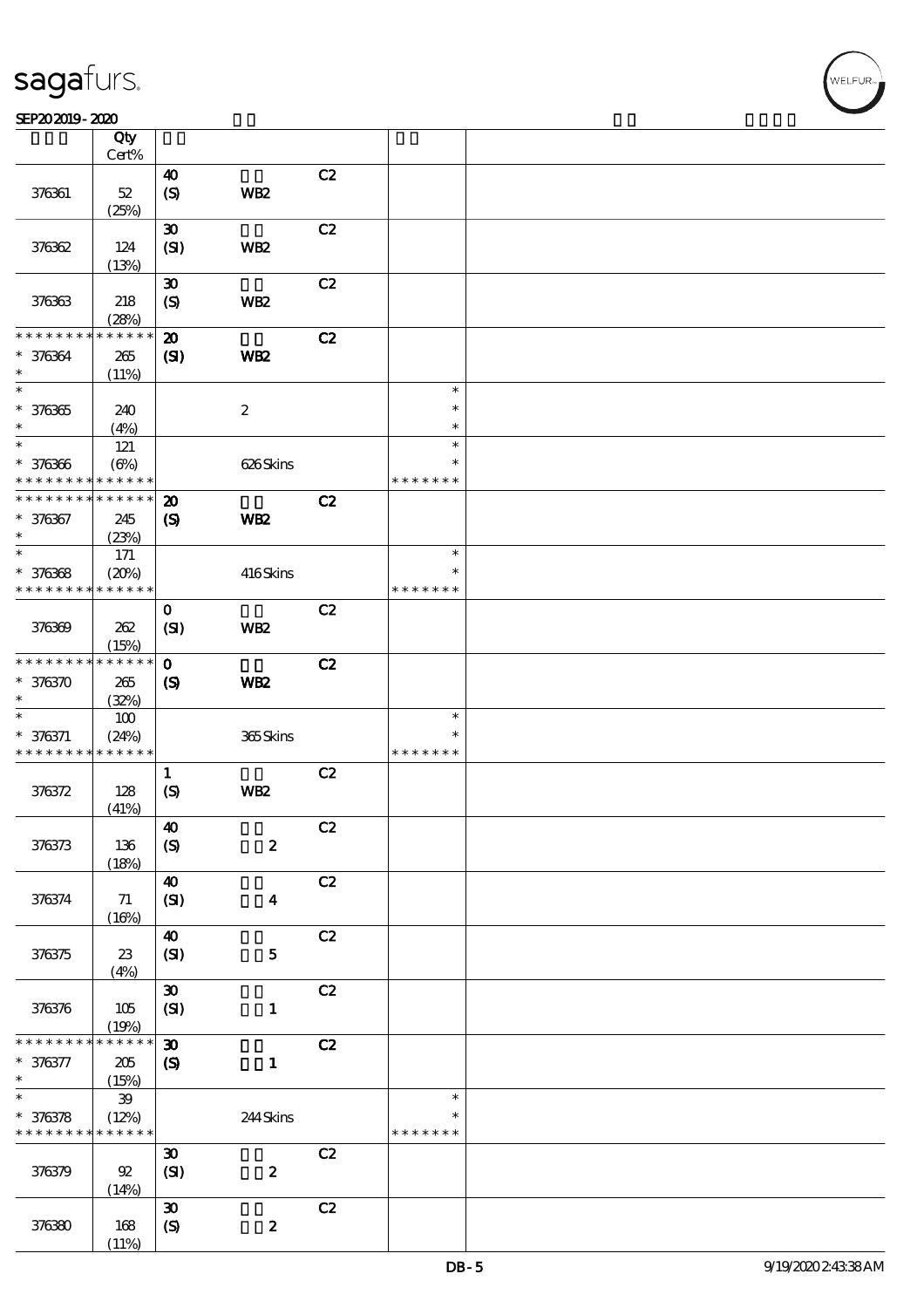#### SEP202019-2020

|                                         | Qty                                    |                                                           |                      |                                    |                                   |  |
|-----------------------------------------|----------------------------------------|-----------------------------------------------------------|----------------------|------------------------------------|-----------------------------------|--|
|                                         | Cert%                                  |                                                           |                      | C2                                 |                                   |  |
| 376381                                  | 144<br>(11%)                           | $\boldsymbol{\mathfrak{D}}$<br>(SI)                       | ${\bf 3}$            |                                    |                                   |  |
| 376382                                  | 188                                    | $\boldsymbol{\mathfrak{D}}$<br>(SI)                       | $\boldsymbol{4}$     | C2                                 |                                   |  |
|                                         | (13%)                                  |                                                           |                      |                                    |                                   |  |
| 376383                                  | 112<br>(8%)                            | $\boldsymbol{\mathfrak{D}}$<br>(SI)                       | ${\bf 5}$            | C2                                 |                                   |  |
| * * * * * * *                           | * * * * * *                            | $\boldsymbol{\mathbf{z}}$                                 |                      | C2                                 |                                   |  |
| * 376384<br>$\ast$                      | 265<br>(1%)                            | (S)                                                       | $\mathbf{1}$         |                                    |                                   |  |
| $\ast$                                  |                                        |                                                           |                      |                                    | $\ast$                            |  |
| $* 376385$<br>$\ast$                    | 240<br>(8%)                            |                                                           | $\boldsymbol{2}$     |                                    | $\ast$<br>$\ast$                  |  |
| $\ast$                                  | $52\,$                                 |                                                           |                      |                                    | $\ast$                            |  |
| $* 376386$<br>* * * * * * * *           | (3%)<br>* * * * * *                    |                                                           | 557Skins             |                                    | $\ast$<br>* * * * * * *           |  |
| * * * * * * * *                         | * * * * * *                            | $\boldsymbol{\mathfrak{D}}$                               |                      | C2                                 |                                   |  |
| * 376387<br>$\ast$                      | 245<br>(7%)                            | $\boldsymbol{\mathrm{(S)}}$                               | $\mathbf{1}$         |                                    |                                   |  |
| $\ast$                                  | 243                                    |                                                           |                      |                                    | $\ast$                            |  |
| $* 376388$<br>* * * * * * * *           | (20%)<br>* * * * * *                   |                                                           | 488Skins             |                                    | $\ast$<br>* * * * * * *           |  |
| 376389                                  | 215<br>(1%)                            | $\boldsymbol{\mathbf{z}}$<br>(SI)                         | $\pmb{2}$            | C2                                 |                                   |  |
| 376390                                  | 169<br>(10%)                           | $\boldsymbol{\mathsf{20}}$<br>$\boldsymbol{\mathrm{(S)}}$ | $\boldsymbol{2}$     | C2                                 |                                   |  |
| 376391                                  | 246<br>(14%)                           | $\boldsymbol{\mathbf{z}}$<br>(SI)                         | $\boldsymbol{z}$     | C2<br>$\ensuremath{\text{INAP}}$   |                                   |  |
| 376392                                  | 166<br>(23%)                           | $\pmb{\mathcal{D}}$<br>$\boldsymbol{\mathrm{(S)}}$        | $\boldsymbol{z}$     | C2<br>$INAP$                       |                                   |  |
| 376393                                  | 252<br>(12%)                           | $\boldsymbol{\mathfrak{D}}$<br>(SI)                       | $\mathbf{3}$         | C2                                 |                                   |  |
| * * * * * * *<br>* 376394<br>$\ast$     | * * * * * *<br>265<br>(7%)             | $\boldsymbol{\mathbf{z}}$<br>$\mathbf{C}$                 | $\blacktriangleleft$ | C2                                 |                                   |  |
| $\ast$<br>$* 376395$<br>* * * * * * * * | 152<br>(11%)<br>* * * * * *            |                                                           | 417Skins             |                                    | $\ast$<br>$\ast$<br>* * * * * * * |  |
| * * * * * * *<br>* 376396<br>$\ast$     | * * * * * *<br>285<br>(4%)             | $\mathbf 0$<br>$\mathbf{C}$                               | $\boldsymbol{z}$     | C2                                 |                                   |  |
| $\ast$<br>* 376397<br>* * * * * * * *   | 158<br>$(\Theta)$<br>* * * * * *       |                                                           | 443Skins             |                                    | $\ast$<br>*<br>* * * * * * *      |  |
| * * * * * * *<br>$* 376398$<br>$\ast$   | * * * * * *  <br>265<br>(4%)           | $\mathbf 0$<br>$\boldsymbol{S}$                           | $\boldsymbol{z}$     | C2                                 |                                   |  |
| $\ast$<br>$* 376399$<br>* * * * * * * * | $8\hskip-2pt9$<br>(10%)<br>* * * * * * |                                                           | 354Skins             |                                    | $\ast$<br>*<br>* * * * * * *      |  |
| 376400                                  | 111<br>(12%)                           | $\mathbf 0$<br>(SI)                                       | $\boldsymbol{z}$     | C2<br>$\ensuremath{\mathbf{INAP}}$ |                                   |  |

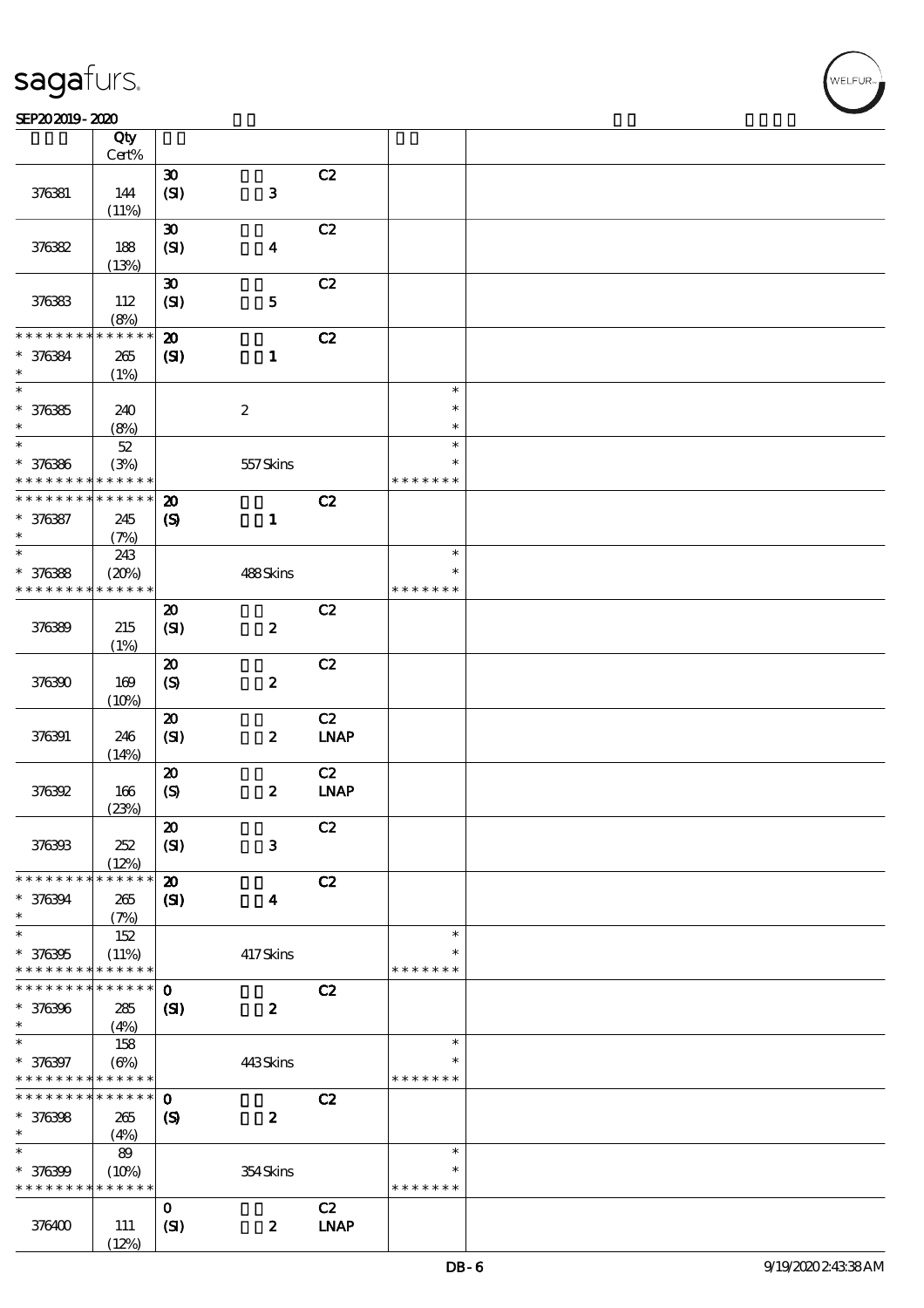| <b>saga</b> furs. |
|-------------------|
|-------------------|

#### SEP202019-2020  $\sqrt{a^2 + 4ac}$

|                                         | Qty                            |                                                              |                  |                   |                                   |  |
|-----------------------------------------|--------------------------------|--------------------------------------------------------------|------------------|-------------------|-----------------------------------|--|
|                                         | Cert%                          |                                                              |                  |                   |                                   |  |
| 376401                                  | 147<br>(36%)                   | $\mathbf O$<br>(S)                                           | $\boldsymbol{2}$ | C2<br><b>INAP</b> |                                   |  |
| 376402                                  | $165$                          | $\mathbf 0$<br>$\boldsymbol{S}$                              | $\mathbf{3}$     | C2                |                                   |  |
|                                         | (12%)                          |                                                              |                  |                   |                                   |  |
| 376403                                  | 196<br>(8%)                    | $\mathbf{o}$<br>(SI)                                         | $\boldsymbol{4}$ | C2                |                                   |  |
| 376404                                  | 142<br>(11%)                   | $\mathbf 1$<br>(SI)                                          | $\pmb{2}$        | C2                |                                   |  |
| 376405                                  | 178<br>(8%)                    | $\mathbf{1}$<br>$\boldsymbol{S}$                             | $\pmb{2}$        | C2                |                                   |  |
| 376406                                  | ${\bf 78}$<br>(19%)            | $\mathbf{1}$<br>(SI)                                         | $\boldsymbol{4}$ | C2                |                                   |  |
| 376407                                  | 105<br>(5%)                    | O(1)<br>(SI)                                                 | ${\bf 5}$        | C2                |                                   |  |
| 376408                                  | 125                            | $\boldsymbol{z}$<br>$\boldsymbol{\mathrm{(S)}}$              | $\pmb{2}$        | C2                |                                   |  |
|                                         | (12%)                          | 1/2                                                          |                  | C2                |                                   |  |
| 376409                                  | 196<br>(10%)                   | $\pmb{\text{(S\hskip-.03in\llbracket\mathbf{3}\rrbracket)}}$ | $\mathbf 3$      |                   |                                   |  |
| 376410                                  | 112<br>$(\Theta)$              | $\mathbf{3}$<br>(SI)                                         | ${\bf 3}$        | C2                |                                   |  |
| 376411                                  | 54<br>(16%)                    | $\boldsymbol{\Lambda}$<br>$\boldsymbol{\mathrm{(S)}}$        | SHE <sub>2</sub> | C2                |                                   |  |
| 376412                                  | 24<br>(4%)                     | $\boldsymbol{\Lambda}$<br>(S)                                | SHE4             | $\mathbf{C2}$     |                                   |  |
| 376413                                  | 134<br>(2%)                    | $\pmb{\mathfrak{D}}$<br>(SI)                                 | SHE1             | C2                |                                   |  |
| * * * * * * *<br>$* 376414$             | ******<br>$205\,$              | $\boldsymbol{\mathfrak{D}}$<br>$\boldsymbol{\mathcal{S}}$    | SHE1             | C2                |                                   |  |
| $\ast$                                  | (12%)                          |                                                              |                  |                   |                                   |  |
| $\ast$<br>$* 376415$<br>* * * * * * * * | $8\!2$<br>(13%)<br>* * * * * * |                                                              | 287Skins         |                   | $\ast$<br>$\ast$<br>* * * * * * * |  |
| 376416                                  | 117<br>$(0\%)$                 | $\boldsymbol{\mathfrak{D}}$<br>(SI)                          | SHE3             | C2                |                                   |  |
| 376417                                  | 209<br>(2%)                    | $\boldsymbol{\mathbf{z}}$<br>(SI)                            | SHE1             | C2                |                                   |  |
| * * * * * * *                           | $***$ * * *<br>$\ast$          | $\boldsymbol{\mathfrak{D}}$                                  |                  | C2                |                                   |  |
| $* 376418$<br>$\ast$                    | 245<br>(2%)                    | $\boldsymbol{\mathrm{(S)}}$                                  | SHE1             |                   |                                   |  |
| $\ast$                                  |                                |                                                              |                  |                   | $\ast$                            |  |
| * 376419<br>$\ast$                      | 220<br>(1%)                    |                                                              | $\boldsymbol{2}$ |                   | $\ast$<br>$\ast$                  |  |
| $\ast$<br>$*376420$                     | 220                            |                                                              | $\,3$            |                   | $\ast$<br>$\ast$                  |  |
| *                                       | (15%)                          |                                                              |                  |                   | $\ast$                            |  |

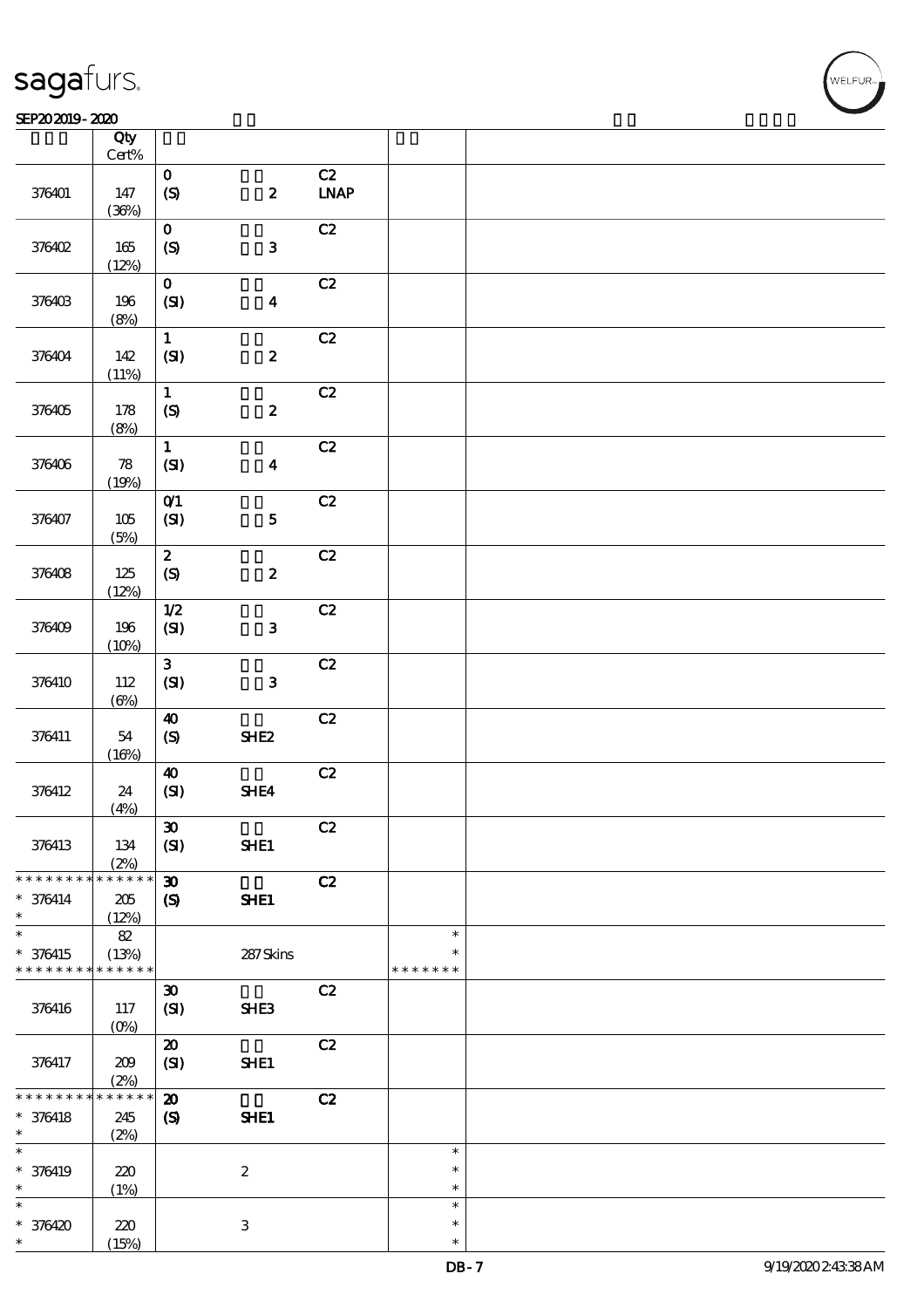|                                            | Qty                 |                             |                  |             |               |  |
|--------------------------------------------|---------------------|-----------------------------|------------------|-------------|---------------|--|
| $\ast$                                     | Cert%               |                             |                  |             | $\ast$        |  |
|                                            | 136                 | $\boldsymbol{\mathsf{20}}$  |                  | C2          | $\ast$        |  |
| $* 376421$<br>* * * * * * * * * * * * * *  | (19%)               | (S)                         | SHE1             |             | * * * * * * * |  |
| * * * * * * * * * * * * * *                |                     |                             |                  |             |               |  |
|                                            |                     | $\boldsymbol{\mathbf{z}}$   |                  | C2          |               |  |
| $* 376422$<br>$\ast$                       | 245                 | $\boldsymbol{\mathcal{S}}$  | SHE <sub>2</sub> | <b>LNAP</b> |               |  |
| $\ast$                                     | (17%)               |                             |                  |             | $\ast$        |  |
|                                            | 95                  |                             |                  |             | ∗             |  |
| $* 376423$<br>* * * * * * * * * * * * * *  | (11%)               |                             | 340Skins         |             | * * * * * * * |  |
|                                            |                     |                             |                  |             |               |  |
| * * * * * * * * <mark>* * * * * *</mark> * |                     | $\boldsymbol{\mathfrak{D}}$ |                  | C2          |               |  |
| $* 376424$<br>$\ast$                       | 265                 | (S)                         | SHE <sub>3</sub> |             |               |  |
| $\overline{\ast}$                          | (2%)                |                             |                  |             | $\ast$        |  |
|                                            | 211                 |                             |                  |             |               |  |
| $* 376425$                                 | (11%)               |                             | 476Skins         |             | $\ast$        |  |
| * * * * * * * * * * * * * *                |                     |                             |                  |             | * * * * * * * |  |
| * * * * * * * * * * * * * *                |                     | $\boldsymbol{\mathbf{z}}$   |                  | C2          |               |  |
| $* 376426$                                 | 245                 | $\boldsymbol{\mathcal{S}}$  | SHE3             |             |               |  |
| $\ast$                                     | (2%)                |                             |                  |             |               |  |
| $\ast$                                     | 200                 |                             |                  |             | $\ast$        |  |
| $* 376427$                                 | (4%)                |                             | 445Skins         |             | $\ast$        |  |
| * * * * * * * * * * * * * *                |                     |                             |                  |             | * * * * * * * |  |
|                                            |                     | $\boldsymbol{\mathfrak{D}}$ |                  | C2          |               |  |
| 376428                                     | 254                 | (SI)                        | SHE <sub>5</sub> |             |               |  |
|                                            | $(\Theta)$          |                             |                  |             |               |  |
| * * * * * * * *                            | * * * * * *         | $\mathbf 0$                 |                  | C2          |               |  |
| $* 376429$                                 | 265                 | $\boldsymbol{\mathcal{S}}$  | SHE1             |             |               |  |
| $\ast$                                     | (13%)               |                             |                  |             |               |  |
| $\ast$                                     | 218                 |                             |                  |             | $\ast$        |  |
| $* 376430$                                 | (42%)               |                             | 483Skins         |             | $\ast$        |  |
| * * * * * * * * * * * * * *                |                     |                             |                  |             | * * * * * * * |  |
| * * * * * * * * * * * * * *                |                     | $\mathbf 0$                 |                  | C2          |               |  |
| $* 376431$                                 | 285                 | (S)                         | SHE <sub>3</sub> |             |               |  |
| $\ast$                                     | (7%)                |                             |                  |             |               |  |
| $\ast$                                     | 125                 |                             |                  |             | $\ast$        |  |
| $* 376432$                                 | (2%)                |                             | 410Skins         |             | $\ast$        |  |
| * * * * * * * * * * * * * *                |                     |                             |                  |             | * * * * * * * |  |
| *************** 0                          |                     |                             |                  | C2          |               |  |
| $* 376433$                                 | 265                 | $\boldsymbol{\mathrm{(S)}}$ | <b>SHE3</b>      |             |               |  |
| $\ast$                                     | (8%)                |                             |                  |             |               |  |
| $\ast$                                     |                     |                             |                  |             | $\ast$        |  |
| $* 376434$                                 | 240                 |                             | $\boldsymbol{2}$ |             | $\ast$        |  |
| $\ast$                                     | (17%)               |                             |                  |             | $\ast$        |  |
| $\ast$                                     | ${\bf 35}$          |                             |                  |             | $\ast$        |  |
| $* 376435$                                 | (8%)<br>* * * * * * |                             | 540Skins         |             | ∗             |  |
| * * * * * * * *                            |                     |                             |                  |             | * * * * * * * |  |
|                                            |                     | $\mathbf{1}$                |                  | C2          |               |  |
| 376436                                     | 238                 | (SI)                        | <b>SHE3</b>      |             |               |  |
|                                            | (30%)               |                             |                  |             |               |  |
|                                            |                     | $O$ $1$                     |                  | C2          |               |  |
| 376437                                     | 75                  | (SI)                        | SHE5             |             |               |  |
|                                            | (16%)               |                             |                  |             |               |  |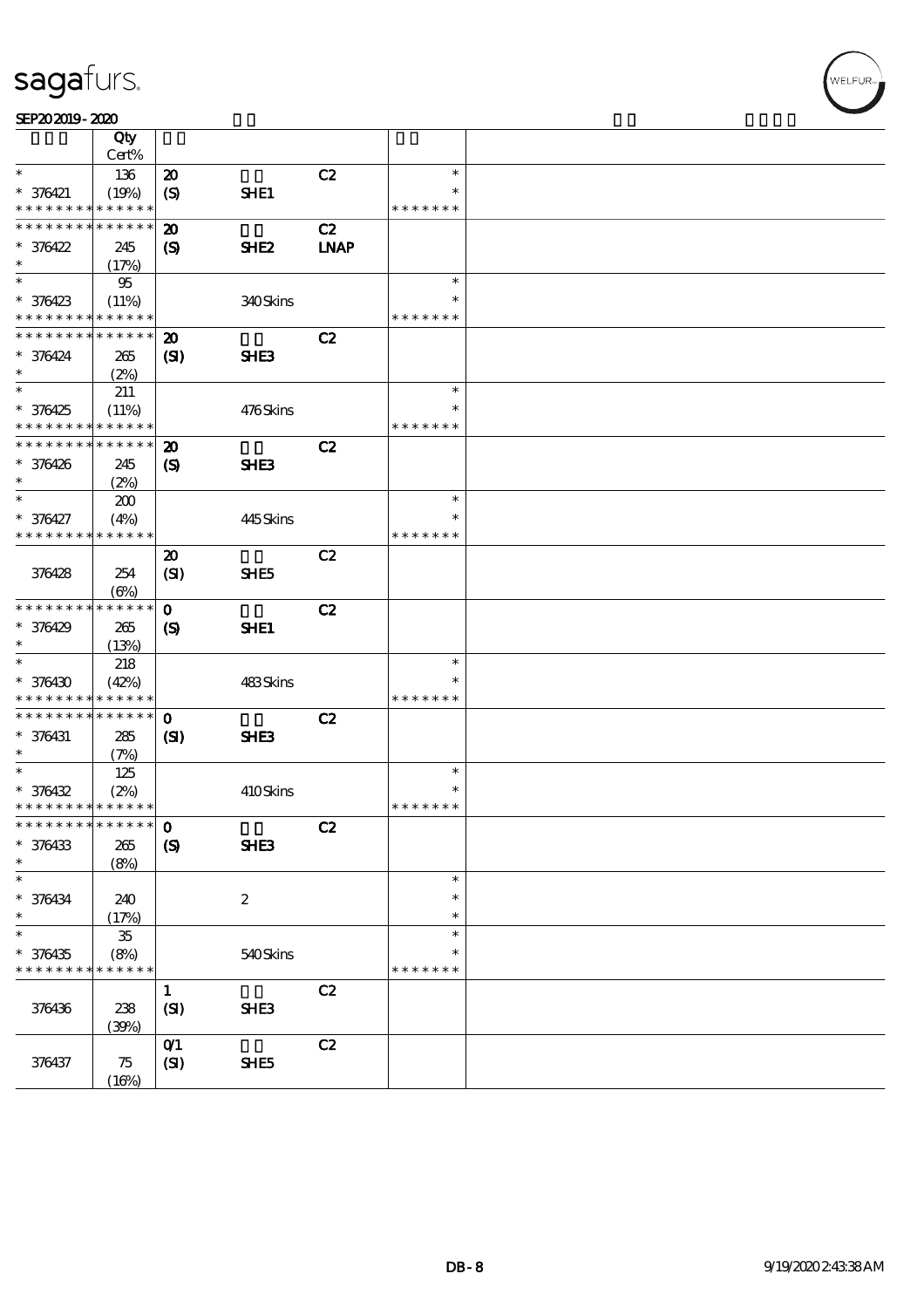|                                           | Qty                        |                                          |                  |                |                         |  |
|-------------------------------------------|----------------------------|------------------------------------------|------------------|----------------|-------------------------|--|
|                                           | Cert%                      |                                          |                  |                |                         |  |
| 376481                                    | 134                        | $\pmb{\mathfrak{D}}$<br>$\boldsymbol{S}$ | $\mathbf{1}$     | C1/C2          |                         |  |
|                                           | (38%)                      |                                          |                  |                |                         |  |
| * * * * * * * *                           | * * * * * *                | $\boldsymbol{\omega}$                    |                  | C2             |                         |  |
| $* 376482$                                | 205                        | (S)                                      | $\mathbf{I}$     |                |                         |  |
| $\ast$                                    | (24%)                      |                                          |                  |                |                         |  |
| $\ast$                                    | ${\bf 38}$                 |                                          |                  |                | $\ast$                  |  |
| $* 376483$<br>* * * * * * * * * * * * * * | (26%)                      |                                          | 243Skins         |                | $\ast$<br>* * * * * * * |  |
|                                           |                            |                                          |                  | C2             |                         |  |
| 376484                                    | 123                        | 40<br>(SI)                               | $\mathbf{1}$     | <b>WB1</b>     |                         |  |
|                                           | (24%)                      |                                          |                  |                |                         |  |
| * * * * * * * *                           | * * * * * *                | $\boldsymbol{\omega}$                    |                  | C1/C2          |                         |  |
| $* 376485$                                | 205                        | $\boldsymbol{\mathrm{(S)}}$              | $\mathbf{1}$     |                |                         |  |
| $\ast$                                    | (43%)                      |                                          |                  |                |                         |  |
| $\ast$                                    |                            |                                          |                  |                | $\ast$                  |  |
| $* 376486$                                | 180                        |                                          | $\boldsymbol{2}$ |                | $\ast$                  |  |
| $\ast$                                    | (47%)                      |                                          |                  |                | $\ast$                  |  |
| $\ast$                                    | 204                        |                                          |                  |                | $\ast$                  |  |
| $* 376487$                                | (40%)                      |                                          | 589Skins         |                | $\ast$                  |  |
| * * * * * * * *<br>* * * * * * * *        | * * * * * *<br>* * * * * * |                                          |                  |                | * * * * * * *           |  |
|                                           |                            | $\boldsymbol{\omega}$                    |                  | C <sub>3</sub> |                         |  |
| $* 376488$<br>$\ast$                      | 185<br>(3%)                | $\boldsymbol{\mathrm{(S)}}$              | $\mathbf{1}$     |                |                         |  |
| $\ast$                                    | $37\,$                     |                                          |                  |                | $\ast$                  |  |
| $* 376489$                                | (8%)                       |                                          | 222Skins         |                |                         |  |
| * * * * * * * * * * * * * *               |                            |                                          |                  |                | * * * * * * *           |  |
|                                           |                            | $\boldsymbol{\omega}$                    |                  | C1/C2          |                         |  |
| 376490                                    | 192                        | $\boldsymbol{\mathrm{(S)}}$              | $\mathbf{1}$     | WB1            |                         |  |
|                                           | (62%)                      |                                          |                  |                |                         |  |
|                                           |                            | $\boldsymbol{\omega}$                    |                  | C3             |                         |  |
| 376491                                    | 104                        | $\boldsymbol{\mathrm{(S)}}$              | $\mathbf{1}$     | WB1            |                         |  |
|                                           | (16%)<br>* * * * * *       |                                          |                  |                |                         |  |
| * * * * * * * *<br>$* 376492$             | 205                        | $\boldsymbol{\omega}$                    | $\boldsymbol{z}$ | <b>C1/C2</b>   |                         |  |
| $\ast$                                    | (64%)                      | $\boldsymbol{\mathrm{(S)}}$              |                  |                |                         |  |
| $\ast$                                    | 133                        |                                          |                  |                | $\ast$                  |  |
| * 376498                                  | (50%)                      |                                          | 338Skins         |                | $\ast$                  |  |
| * * * * * * * *                           | * * * * * *                |                                          |                  |                | * * * * * * *           |  |
|                                           |                            | $\boldsymbol{\omega}$                    |                  | C3             |                         |  |
| 376494                                    | 91                         | $\boldsymbol{S}$                         | $\boldsymbol{z}$ |                |                         |  |
|                                           | (8%)                       |                                          |                  |                |                         |  |
| * * * * * * * *                           | * * * * * *                | $\boldsymbol{\mathfrak{D}}$              |                  | <b>C1/C2</b>   |                         |  |
| $* 376495$                                | 225                        | $\mathbf{S}$                             | $\mathbf{1}$     |                |                         |  |
| $\ast$<br>$\ast$                          | (20%)                      |                                          |                  |                | $\ast$                  |  |
|                                           |                            |                                          |                  |                | $\ast$                  |  |
| $* 376496$<br>$\ast$                      | 200<br>(28%)               |                                          | $\boldsymbol{2}$ |                | $\ast$                  |  |
| $\ast$                                    | $66\,$                     |                                          |                  |                | $\ast$                  |  |
| * 376497                                  | (37%)                      |                                          | $491$ Skins      |                | $\ast$                  |  |
| * * * * * * * *                           | * * * * * *                |                                          |                  |                | * * * * * * *           |  |
|                                           |                            | $\boldsymbol{\mathfrak{D}}$              |                  | C <sub>3</sub> |                         |  |
| 376498                                    | $\boldsymbol{\omega}$      | (SI)                                     | $\mathbf 1$      |                |                         |  |
|                                           | (16%)                      |                                          |                  |                |                         |  |
|                                           |                            | $\boldsymbol{\mathfrak{D}}$              |                  | C2             |                         |  |
| 376499                                    | 173                        | (SI)                                     | $\boldsymbol{z}$ |                |                         |  |
|                                           | (60%)                      |                                          |                  |                |                         |  |
| 376500                                    | 199                        | $\boldsymbol{\mathfrak{D}}$              | $\mathbf{1}$     | C1/C2<br>WB1   |                         |  |
|                                           | (38%)                      | (SI)                                     |                  |                |                         |  |
|                                           |                            |                                          |                  |                |                         |  |

**NELFUR**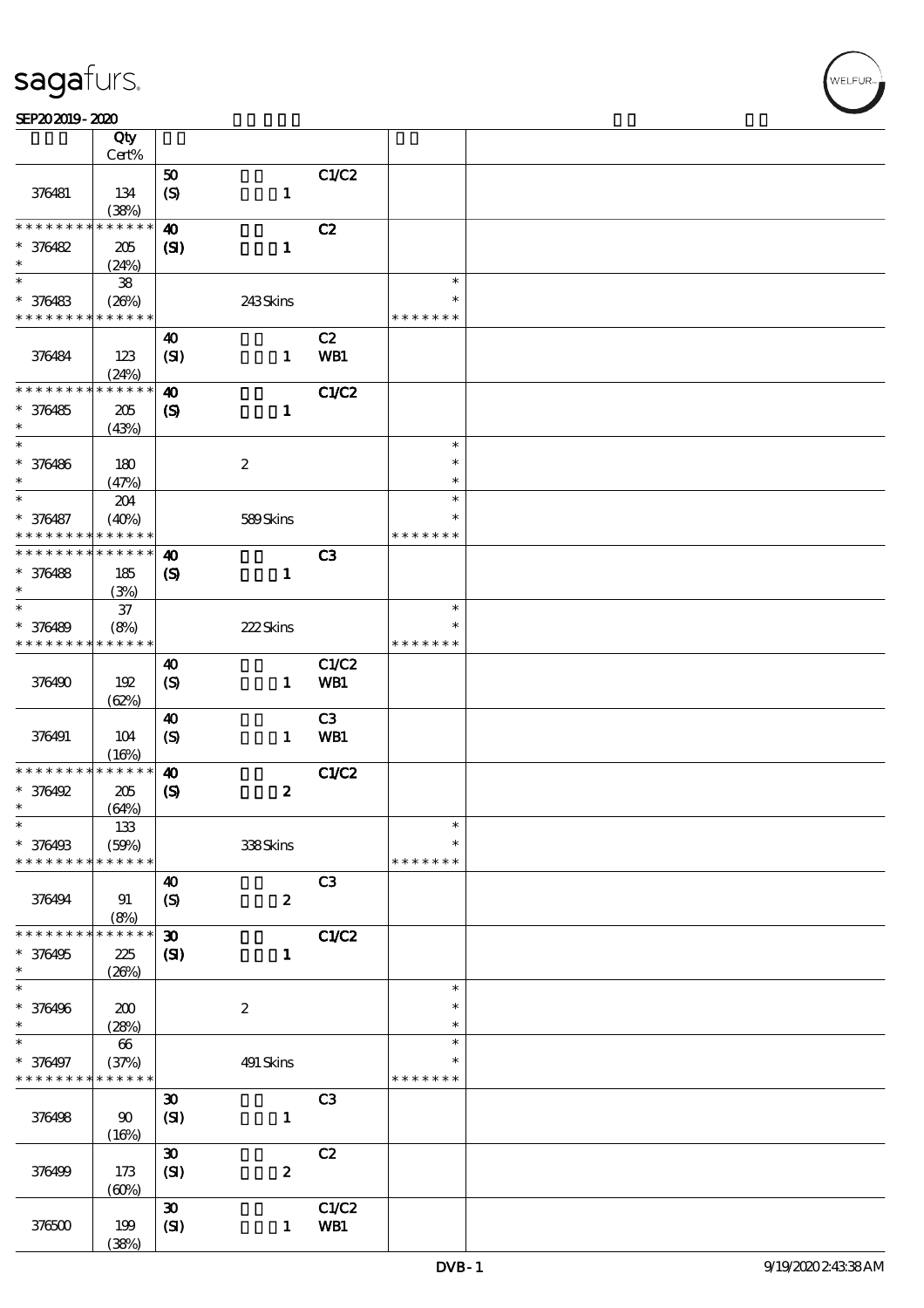#### $SEP202019 - 2020$

|                   | Qty<br>$\mbox{Cert}\%$ |                                                           |               |  |
|-------------------|------------------------|-----------------------------------------------------------|---------------|--|
|                   |                        |                                                           |               |  |
| 376501            | 94                     | C3<br>$\pmb{\mathfrak{D}}$<br>WB1<br>(SI)<br>$\mathbf{1}$ |               |  |
|                   | (20%)                  |                                                           |               |  |
| * * * * * * *     | $******$               | CLC2<br>$\boldsymbol{\mathfrak{D}}$                       |               |  |
| $*$ 376502        | $205\,$                | $\mathbf{1}$<br>$\boldsymbol{S}$                          |               |  |
| $\ast$            | (60%)                  |                                                           |               |  |
| $\ast$            |                        |                                                           |               |  |
|                   |                        |                                                           | $\ast$        |  |
| $* 37650B$        | 180                    | $\boldsymbol{2}$                                          | $\ast$        |  |
| $\ast$            | (71%)                  |                                                           | $\ast$        |  |
| $\ast$            |                        |                                                           |               |  |
|                   |                        |                                                           | $\ast$        |  |
| $* 376504$        | 180                    | $\ensuremath{\mathbf{3}}$                                 | $\ast$        |  |
| $\ast$            | (60%)                  |                                                           | $\ast$        |  |
| $\ast$            |                        |                                                           | $\ast$        |  |
|                   |                        |                                                           |               |  |
| $*376505$         | 180                    | $\boldsymbol{4}$                                          | $\ast$        |  |
| $\ast$            | (50%)                  |                                                           | $\ast$        |  |
| $\ast$            |                        |                                                           | $\ast$        |  |
|                   |                        |                                                           | $\ast$        |  |
| $* 376506$        | 180                    | $\mathbf 5$                                               |               |  |
| $\ast$            | (85%)                  |                                                           | $\ast$        |  |
| $\ast$            |                        |                                                           | $\ast$        |  |
| * 376507          | 180                    | $\bf 6$                                                   | $\ast$        |  |
| $\ast$            |                        |                                                           |               |  |
|                   | (46%)                  |                                                           | $\ast$        |  |
| $\overline{\ast}$ |                        |                                                           | $\ast$        |  |
| $* 376508$        | 180                    | $\boldsymbol{7}$                                          | $\ast$        |  |
| $\ast$            |                        |                                                           | $\ast$        |  |
| $\overline{\ast}$ | (21%)                  |                                                           |               |  |
|                   |                        |                                                           | $\ast$        |  |
| $* 376509$        | 180                    | $\bf 8$                                                   | $\ast$        |  |
| $\ast$            | (34%)                  |                                                           | $\ast$        |  |
| $\ast$            |                        |                                                           | $\ast$        |  |
|                   |                        |                                                           |               |  |
| $* 376510$        | 180                    | $\boldsymbol{9}$                                          | $\ast$        |  |
| $\ast$            | (20%)                  |                                                           | $\ast$        |  |
| $\ast$            |                        |                                                           | $\ast$        |  |
| $* 376511$        | 180                    | $10\,$                                                    | $\ast$        |  |
|                   |                        |                                                           |               |  |
| $\ast$            | (32%)                  |                                                           | $\ast$        |  |
| $\ast$            |                        |                                                           | $\ast$        |  |
| $* 376512$        | 180                    | $11\,$                                                    | $\ast$        |  |
| $\ast$            | (41%)                  |                                                           | *             |  |
| $\ast$            |                        |                                                           |               |  |
|                   | 58                     |                                                           |               |  |
| $* 376513$        | (68%)                  | 2063Skins                                                 | $\ast$        |  |
| * * * * * * * *   | * * * * * *            |                                                           | * * * * * * * |  |
| * * * * * * * *   | $* * * * * * *$        | C3<br>$\boldsymbol{\mathfrak{D}}$                         |               |  |
|                   |                        |                                                           |               |  |
| $* 376514$        | $205\,$                | $\boldsymbol{\mathcal{S}}$<br>$\mathbf 1$                 |               |  |
| $\ast$            | $(O\%)$                |                                                           |               |  |
| $\ast$            |                        |                                                           | $\ast$        |  |
| $* 376515$        | 180                    | $\boldsymbol{2}$                                          | $\ast$        |  |
| $\ast$            |                        |                                                           | $\ast$        |  |
|                   | (3%)                   |                                                           |               |  |
| $\ast$            | 197                    |                                                           | $\ast$        |  |
| $* 376516$        | (8%)                   | 582Skins                                                  | $\ast$        |  |
| * * * * * * * *   | * * * * * *            |                                                           | * * * * * * * |  |
| * * * * * * * *   | $* * * * * * *$        |                                                           |               |  |
|                   |                        | $\boldsymbol{\mathfrak{D}}$<br>C1/C2                      |               |  |
| $* 376517$        | 205                    | $\boldsymbol{2}$<br>$\boldsymbol{\mathcal{S}}$            |               |  |
| $\ast$            | (77%)                  |                                                           |               |  |
| $\ast$            |                        |                                                           | $\ast$        |  |
|                   |                        |                                                           | $\ast$        |  |
| $* 376518$        | 180                    | $\boldsymbol{2}$                                          |               |  |
| $\ast$            | (73%)                  |                                                           | $\ast$        |  |
| $\ast$            |                        |                                                           | $\ast$        |  |
| $* 376519$        | 180                    | $\ensuremath{\mathbf{3}}$                                 | $\ast$        |  |
| $\ast$            |                        |                                                           | $\ast$        |  |
|                   | (67%)                  |                                                           |               |  |
| $\ast$            |                        |                                                           | $\ast$        |  |
| $*376520$         | $180\,$                | $\boldsymbol{4}$                                          | $\ast$        |  |
| $\ast$            | (43%)                  |                                                           | $\ast$        |  |

**NELFUR**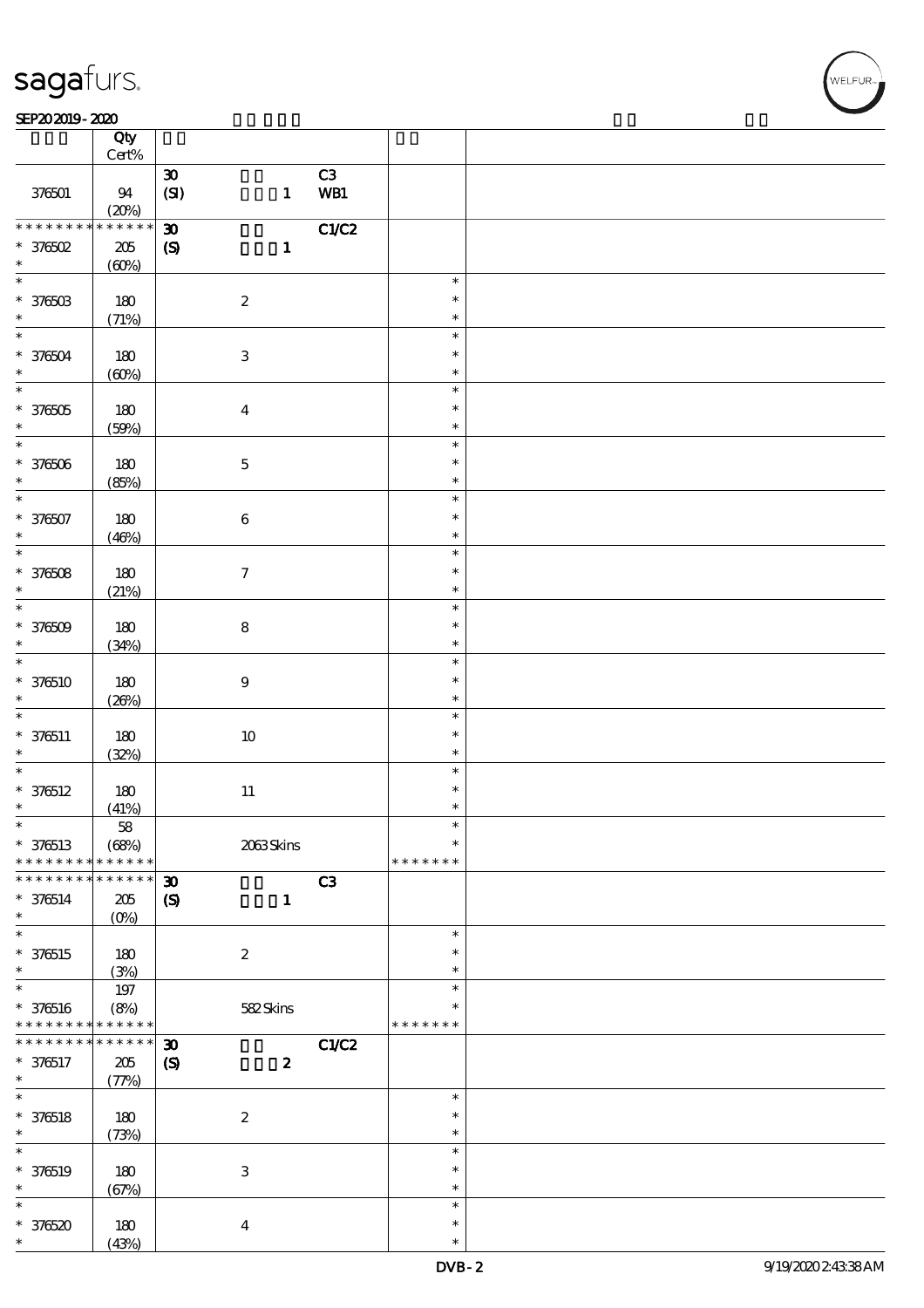|                                                       |                                                                                                                                                                                                                                                                                                                                                                                                                       |                                                                                                                                                                                                                                                                                                                                                                                                                                                                                                                                                                                                                                                         |                                                                                                                                                                                                                                                       | * * * * * * *                                                                                                                                 |                                                                                                                                      |
|-------------------------------------------------------|-----------------------------------------------------------------------------------------------------------------------------------------------------------------------------------------------------------------------------------------------------------------------------------------------------------------------------------------------------------------------------------------------------------------------|---------------------------------------------------------------------------------------------------------------------------------------------------------------------------------------------------------------------------------------------------------------------------------------------------------------------------------------------------------------------------------------------------------------------------------------------------------------------------------------------------------------------------------------------------------------------------------------------------------------------------------------------------------|-------------------------------------------------------------------------------------------------------------------------------------------------------------------------------------------------------------------------------------------------------|-----------------------------------------------------------------------------------------------------------------------------------------------|--------------------------------------------------------------------------------------------------------------------------------------|
|                                                       |                                                                                                                                                                                                                                                                                                                                                                                                                       |                                                                                                                                                                                                                                                                                                                                                                                                                                                                                                                                                                                                                                                         |                                                                                                                                                                                                                                                       |                                                                                                                                               |                                                                                                                                      |
| 205                                                   |                                                                                                                                                                                                                                                                                                                                                                                                                       | $\boldsymbol{z}$                                                                                                                                                                                                                                                                                                                                                                                                                                                                                                                                                                                                                                        |                                                                                                                                                                                                                                                       |                                                                                                                                               |                                                                                                                                      |
| (5%)                                                  |                                                                                                                                                                                                                                                                                                                                                                                                                       |                                                                                                                                                                                                                                                                                                                                                                                                                                                                                                                                                                                                                                                         |                                                                                                                                                                                                                                                       |                                                                                                                                               |                                                                                                                                      |
|                                                       |                                                                                                                                                                                                                                                                                                                                                                                                                       |                                                                                                                                                                                                                                                                                                                                                                                                                                                                                                                                                                                                                                                         |                                                                                                                                                                                                                                                       | $\ast$                                                                                                                                        |                                                                                                                                      |
|                                                       |                                                                                                                                                                                                                                                                                                                                                                                                                       |                                                                                                                                                                                                                                                                                                                                                                                                                                                                                                                                                                                                                                                         |                                                                                                                                                                                                                                                       | *                                                                                                                                             |                                                                                                                                      |
| * * * * * * * * <mark>* * * * * *</mark>              |                                                                                                                                                                                                                                                                                                                                                                                                                       |                                                                                                                                                                                                                                                                                                                                                                                                                                                                                                                                                                                                                                                         |                                                                                                                                                                                                                                                       | * * * * * * *                                                                                                                                 |                                                                                                                                      |
| * * * * * *<br>* * * * * * * *                        |                                                                                                                                                                                                                                                                                                                                                                                                                       |                                                                                                                                                                                                                                                                                                                                                                                                                                                                                                                                                                                                                                                         |                                                                                                                                                                                                                                                       |                                                                                                                                               |                                                                                                                                      |
|                                                       |                                                                                                                                                                                                                                                                                                                                                                                                                       |                                                                                                                                                                                                                                                                                                                                                                                                                                                                                                                                                                                                                                                         |                                                                                                                                                                                                                                                       |                                                                                                                                               |                                                                                                                                      |
|                                                       |                                                                                                                                                                                                                                                                                                                                                                                                                       |                                                                                                                                                                                                                                                                                                                                                                                                                                                                                                                                                                                                                                                         |                                                                                                                                                                                                                                                       |                                                                                                                                               |                                                                                                                                      |
|                                                       |                                                                                                                                                                                                                                                                                                                                                                                                                       |                                                                                                                                                                                                                                                                                                                                                                                                                                                                                                                                                                                                                                                         |                                                                                                                                                                                                                                                       |                                                                                                                                               |                                                                                                                                      |
|                                                       |                                                                                                                                                                                                                                                                                                                                                                                                                       |                                                                                                                                                                                                                                                                                                                                                                                                                                                                                                                                                                                                                                                         |                                                                                                                                                                                                                                                       |                                                                                                                                               |                                                                                                                                      |
|                                                       |                                                                                                                                                                                                                                                                                                                                                                                                                       |                                                                                                                                                                                                                                                                                                                                                                                                                                                                                                                                                                                                                                                         |                                                                                                                                                                                                                                                       |                                                                                                                                               |                                                                                                                                      |
|                                                       |                                                                                                                                                                                                                                                                                                                                                                                                                       |                                                                                                                                                                                                                                                                                                                                                                                                                                                                                                                                                                                                                                                         |                                                                                                                                                                                                                                                       |                                                                                                                                               |                                                                                                                                      |
|                                                       |                                                                                                                                                                                                                                                                                                                                                                                                                       |                                                                                                                                                                                                                                                                                                                                                                                                                                                                                                                                                                                                                                                         |                                                                                                                                                                                                                                                       |                                                                                                                                               |                                                                                                                                      |
|                                                       |                                                                                                                                                                                                                                                                                                                                                                                                                       |                                                                                                                                                                                                                                                                                                                                                                                                                                                                                                                                                                                                                                                         |                                                                                                                                                                                                                                                       |                                                                                                                                               |                                                                                                                                      |
|                                                       |                                                                                                                                                                                                                                                                                                                                                                                                                       |                                                                                                                                                                                                                                                                                                                                                                                                                                                                                                                                                                                                                                                         |                                                                                                                                                                                                                                                       |                                                                                                                                               |                                                                                                                                      |
| 46                                                    |                                                                                                                                                                                                                                                                                                                                                                                                                       |                                                                                                                                                                                                                                                                                                                                                                                                                                                                                                                                                                                                                                                         |                                                                                                                                                                                                                                                       | $\ast$                                                                                                                                        |                                                                                                                                      |
| (8%)                                                  |                                                                                                                                                                                                                                                                                                                                                                                                                       | 251 Skins                                                                                                                                                                                                                                                                                                                                                                                                                                                                                                                                                                                                                                               |                                                                                                                                                                                                                                                       | $\ast$                                                                                                                                        |                                                                                                                                      |
| * * * * * * * *                                       |                                                                                                                                                                                                                                                                                                                                                                                                                       |                                                                                                                                                                                                                                                                                                                                                                                                                                                                                                                                                                                                                                                         |                                                                                                                                                                                                                                                       | * * * * * * *                                                                                                                                 |                                                                                                                                      |
| * * * * * * * *                                       |                                                                                                                                                                                                                                                                                                                                                                                                                       |                                                                                                                                                                                                                                                                                                                                                                                                                                                                                                                                                                                                                                                         |                                                                                                                                                                                                                                                       |                                                                                                                                               |                                                                                                                                      |
|                                                       |                                                                                                                                                                                                                                                                                                                                                                                                                       |                                                                                                                                                                                                                                                                                                                                                                                                                                                                                                                                                                                                                                                         |                                                                                                                                                                                                                                                       |                                                                                                                                               |                                                                                                                                      |
|                                                       |                                                                                                                                                                                                                                                                                                                                                                                                                       |                                                                                                                                                                                                                                                                                                                                                                                                                                                                                                                                                                                                                                                         |                                                                                                                                                                                                                                                       |                                                                                                                                               |                                                                                                                                      |
|                                                       |                                                                                                                                                                                                                                                                                                                                                                                                                       |                                                                                                                                                                                                                                                                                                                                                                                                                                                                                                                                                                                                                                                         |                                                                                                                                                                                                                                                       | $\ast$                                                                                                                                        |                                                                                                                                      |
|                                                       |                                                                                                                                                                                                                                                                                                                                                                                                                       |                                                                                                                                                                                                                                                                                                                                                                                                                                                                                                                                                                                                                                                         |                                                                                                                                                                                                                                                       | $\ast$                                                                                                                                        |                                                                                                                                      |
|                                                       |                                                                                                                                                                                                                                                                                                                                                                                                                       |                                                                                                                                                                                                                                                                                                                                                                                                                                                                                                                                                                                                                                                         |                                                                                                                                                                                                                                                       |                                                                                                                                               |                                                                                                                                      |
|                                                       |                                                                                                                                                                                                                                                                                                                                                                                                                       |                                                                                                                                                                                                                                                                                                                                                                                                                                                                                                                                                                                                                                                         |                                                                                                                                                                                                                                                       |                                                                                                                                               |                                                                                                                                      |
|                                                       |                                                                                                                                                                                                                                                                                                                                                                                                                       |                                                                                                                                                                                                                                                                                                                                                                                                                                                                                                                                                                                                                                                         |                                                                                                                                                                                                                                                       |                                                                                                                                               |                                                                                                                                      |
|                                                       |                                                                                                                                                                                                                                                                                                                                                                                                                       |                                                                                                                                                                                                                                                                                                                                                                                                                                                                                                                                                                                                                                                         |                                                                                                                                                                                                                                                       |                                                                                                                                               |                                                                                                                                      |
|                                                       |                                                                                                                                                                                                                                                                                                                                                                                                                       |                                                                                                                                                                                                                                                                                                                                                                                                                                                                                                                                                                                                                                                         |                                                                                                                                                                                                                                                       |                                                                                                                                               |                                                                                                                                      |
|                                                       |                                                                                                                                                                                                                                                                                                                                                                                                                       |                                                                                                                                                                                                                                                                                                                                                                                                                                                                                                                                                                                                                                                         |                                                                                                                                                                                                                                                       |                                                                                                                                               |                                                                                                                                      |
|                                                       |                                                                                                                                                                                                                                                                                                                                                                                                                       |                                                                                                                                                                                                                                                                                                                                                                                                                                                                                                                                                                                                                                                         |                                                                                                                                                                                                                                                       |                                                                                                                                               |                                                                                                                                      |
|                                                       |                                                                                                                                                                                                                                                                                                                                                                                                                       |                                                                                                                                                                                                                                                                                                                                                                                                                                                                                                                                                                                                                                                         |                                                                                                                                                                                                                                                       |                                                                                                                                               |                                                                                                                                      |
|                                                       |                                                                                                                                                                                                                                                                                                                                                                                                                       |                                                                                                                                                                                                                                                                                                                                                                                                                                                                                                                                                                                                                                                         |                                                                                                                                                                                                                                                       | ∗                                                                                                                                             |                                                                                                                                      |
|                                                       |                                                                                                                                                                                                                                                                                                                                                                                                                       |                                                                                                                                                                                                                                                                                                                                                                                                                                                                                                                                                                                                                                                         |                                                                                                                                                                                                                                                       | $\ast$                                                                                                                                        |                                                                                                                                      |
|                                                       |                                                                                                                                                                                                                                                                                                                                                                                                                       |                                                                                                                                                                                                                                                                                                                                                                                                                                                                                                                                                                                                                                                         |                                                                                                                                                                                                                                                       | $\ast$                                                                                                                                        |                                                                                                                                      |
| 144                                                   |                                                                                                                                                                                                                                                                                                                                                                                                                       |                                                                                                                                                                                                                                                                                                                                                                                                                                                                                                                                                                                                                                                         |                                                                                                                                                                                                                                                       | $\ast$                                                                                                                                        |                                                                                                                                      |
|                                                       |                                                                                                                                                                                                                                                                                                                                                                                                                       |                                                                                                                                                                                                                                                                                                                                                                                                                                                                                                                                                                                                                                                         |                                                                                                                                                                                                                                                       | $\ast$                                                                                                                                        |                                                                                                                                      |
| * * * * * * * *<br>* * * * *                          |                                                                                                                                                                                                                                                                                                                                                                                                                       |                                                                                                                                                                                                                                                                                                                                                                                                                                                                                                                                                                                                                                                         |                                                                                                                                                                                                                                                       | * * * * * * *                                                                                                                                 |                                                                                                                                      |
|                                                       |                                                                                                                                                                                                                                                                                                                                                                                                                       |                                                                                                                                                                                                                                                                                                                                                                                                                                                                                                                                                                                                                                                         |                                                                                                                                                                                                                                                       |                                                                                                                                               |                                                                                                                                      |
|                                                       |                                                                                                                                                                                                                                                                                                                                                                                                                       |                                                                                                                                                                                                                                                                                                                                                                                                                                                                                                                                                                                                                                                         |                                                                                                                                                                                                                                                       |                                                                                                                                               |                                                                                                                                      |
|                                                       |                                                                                                                                                                                                                                                                                                                                                                                                                       |                                                                                                                                                                                                                                                                                                                                                                                                                                                                                                                                                                                                                                                         |                                                                                                                                                                                                                                                       |                                                                                                                                               |                                                                                                                                      |
| * * * * *<br>* * * * * * *<br>*                       |                                                                                                                                                                                                                                                                                                                                                                                                                       |                                                                                                                                                                                                                                                                                                                                                                                                                                                                                                                                                                                                                                                         |                                                                                                                                                                                                                                                       |                                                                                                                                               |                                                                                                                                      |
|                                                       |                                                                                                                                                                                                                                                                                                                                                                                                                       |                                                                                                                                                                                                                                                                                                                                                                                                                                                                                                                                                                                                                                                         |                                                                                                                                                                                                                                                       |                                                                                                                                               |                                                                                                                                      |
|                                                       |                                                                                                                                                                                                                                                                                                                                                                                                                       |                                                                                                                                                                                                                                                                                                                                                                                                                                                                                                                                                                                                                                                         |                                                                                                                                                                                                                                                       |                                                                                                                                               |                                                                                                                                      |
|                                                       |                                                                                                                                                                                                                                                                                                                                                                                                                       |                                                                                                                                                                                                                                                                                                                                                                                                                                                                                                                                                                                                                                                         |                                                                                                                                                                                                                                                       |                                                                                                                                               |                                                                                                                                      |
|                                                       |                                                                                                                                                                                                                                                                                                                                                                                                                       |                                                                                                                                                                                                                                                                                                                                                                                                                                                                                                                                                                                                                                                         |                                                                                                                                                                                                                                                       |                                                                                                                                               |                                                                                                                                      |
|                                                       |                                                                                                                                                                                                                                                                                                                                                                                                                       |                                                                                                                                                                                                                                                                                                                                                                                                                                                                                                                                                                                                                                                         |                                                                                                                                                                                                                                                       |                                                                                                                                               |                                                                                                                                      |
|                                                       |                                                                                                                                                                                                                                                                                                                                                                                                                       |                                                                                                                                                                                                                                                                                                                                                                                                                                                                                                                                                                                                                                                         |                                                                                                                                                                                                                                                       |                                                                                                                                               |                                                                                                                                      |
|                                                       |                                                                                                                                                                                                                                                                                                                                                                                                                       |                                                                                                                                                                                                                                                                                                                                                                                                                                                                                                                                                                                                                                                         |                                                                                                                                                                                                                                                       |                                                                                                                                               |                                                                                                                                      |
|                                                       |                                                                                                                                                                                                                                                                                                                                                                                                                       |                                                                                                                                                                                                                                                                                                                                                                                                                                                                                                                                                                                                                                                         |                                                                                                                                                                                                                                                       |                                                                                                                                               |                                                                                                                                      |
|                                                       |                                                                                                                                                                                                                                                                                                                                                                                                                       |                                                                                                                                                                                                                                                                                                                                                                                                                                                                                                                                                                                                                                                         |                                                                                                                                                                                                                                                       |                                                                                                                                               |                                                                                                                                      |
|                                                       |                                                                                                                                                                                                                                                                                                                                                                                                                       |                                                                                                                                                                                                                                                                                                                                                                                                                                                                                                                                                                                                                                                         |                                                                                                                                                                                                                                                       |                                                                                                                                               |                                                                                                                                      |
| 245                                                   | $\boldsymbol{\mathrm{(S)}}$                                                                                                                                                                                                                                                                                                                                                                                           | $\mathbf{1}$                                                                                                                                                                                                                                                                                                                                                                                                                                                                                                                                                                                                                                            |                                                                                                                                                                                                                                                       |                                                                                                                                               |                                                                                                                                      |
| (53%)                                                 |                                                                                                                                                                                                                                                                                                                                                                                                                       |                                                                                                                                                                                                                                                                                                                                                                                                                                                                                                                                                                                                                                                         |                                                                                                                                                                                                                                                       |                                                                                                                                               |                                                                                                                                      |
|                                                       |                                                                                                                                                                                                                                                                                                                                                                                                                       |                                                                                                                                                                                                                                                                                                                                                                                                                                                                                                                                                                                                                                                         |                                                                                                                                                                                                                                                       | $\ast$                                                                                                                                        |                                                                                                                                      |
|                                                       |                                                                                                                                                                                                                                                                                                                                                                                                                       |                                                                                                                                                                                                                                                                                                                                                                                                                                                                                                                                                                                                                                                         |                                                                                                                                                                                                                                                       |                                                                                                                                               |                                                                                                                                      |
| 220                                                   |                                                                                                                                                                                                                                                                                                                                                                                                                       | $\boldsymbol{2}$                                                                                                                                                                                                                                                                                                                                                                                                                                                                                                                                                                                                                                        |                                                                                                                                                                                                                                                       | $\ast$                                                                                                                                        |                                                                                                                                      |
| * * * * * * * *<br>* * * * * * * *<br>* * * * * * * * | Qty<br>Cert%<br>180<br>(43%)<br>199<br>(51%)<br>* * * * * * * *<br>* * * * * *<br>71<br>(7%)<br>205<br>(53%)<br>125<br>(56%)<br>* * * * * * * *<br>* * * * * *<br>* * * * * * * *<br>* * * * * *<br>205<br>(10%)<br>185<br>(54%)<br>44<br>(63%)<br>* * * * * * * *<br>124<br>(21%)<br>* * * * * *<br>265<br>(35%)<br>240<br>(32%)<br>(20%)<br>162<br>(12%)<br>265<br>(22%)<br>72<br>(19%)<br>97<br>(15%)<br>* * * * * | $\boldsymbol{\mathfrak{D}}$<br>$\boldsymbol{\mathrm{(S)}}$<br>* * * * * *<br>$\boldsymbol{\mathfrak{D}}$<br>$\boldsymbol{\mathcal{S}}$<br>$\boldsymbol{\mathfrak{D}}$<br>$\boldsymbol{\mathrm{(S)}}$<br>$\boldsymbol{\mathfrak{D}}$<br>$\boldsymbol{\mathrm{(S)}}$<br>* * * * * *<br>* * * * * *<br>$\boldsymbol{\mathfrak{D}}$<br>$\boldsymbol{\mathrm{(S)}}$<br>* * * * * *<br>$\boldsymbol{\mathfrak{D}}$<br>$\boldsymbol{\mathrm{(S)}}$<br>$\boldsymbol{\mathfrak{D}}$<br>$\mathbf{S}$<br>$\pmb{\mathcal{Z}}$<br>(SI)<br>$\boldsymbol{\mathbf{z}}$<br>$\mathbf{C}$<br>* * * * * *<br>$\boldsymbol{\mathbf{z}}$<br>(SI)<br>$\boldsymbol{\mathbf{z}}$ | $\boldsymbol{z}$<br>1124Skins<br>276Skins<br>$\mathbf{1}$<br>330Skins<br>$\mathbf{1}$<br>$\boldsymbol{z}$<br>229Skins<br>$\boldsymbol{z}$<br>$\mathbf{1}$<br>$\boldsymbol{2}$<br>649Skins<br>$\mathbf{1}$<br>$\mathbf{1}$<br>337Skins<br>$\mathbf{1}$ | C1/C2<br>C3<br>C1/C2<br>WB1<br>C3<br>WB1<br>C1/C2<br><b>WB1</b><br>C <sub>3</sub><br>WB1<br>C1/C2<br>C3<br>C1/C2<br>WB1<br>C3<br>WB1<br>C1/C2 | $\ast$<br>$\ast$<br>$\ast$<br>$\ast$<br>$\ast$<br>$\ast$<br>$\ast$<br>* * * * * * *<br>* * * * * * *<br>$\ast$<br>*<br>* * * * * * * |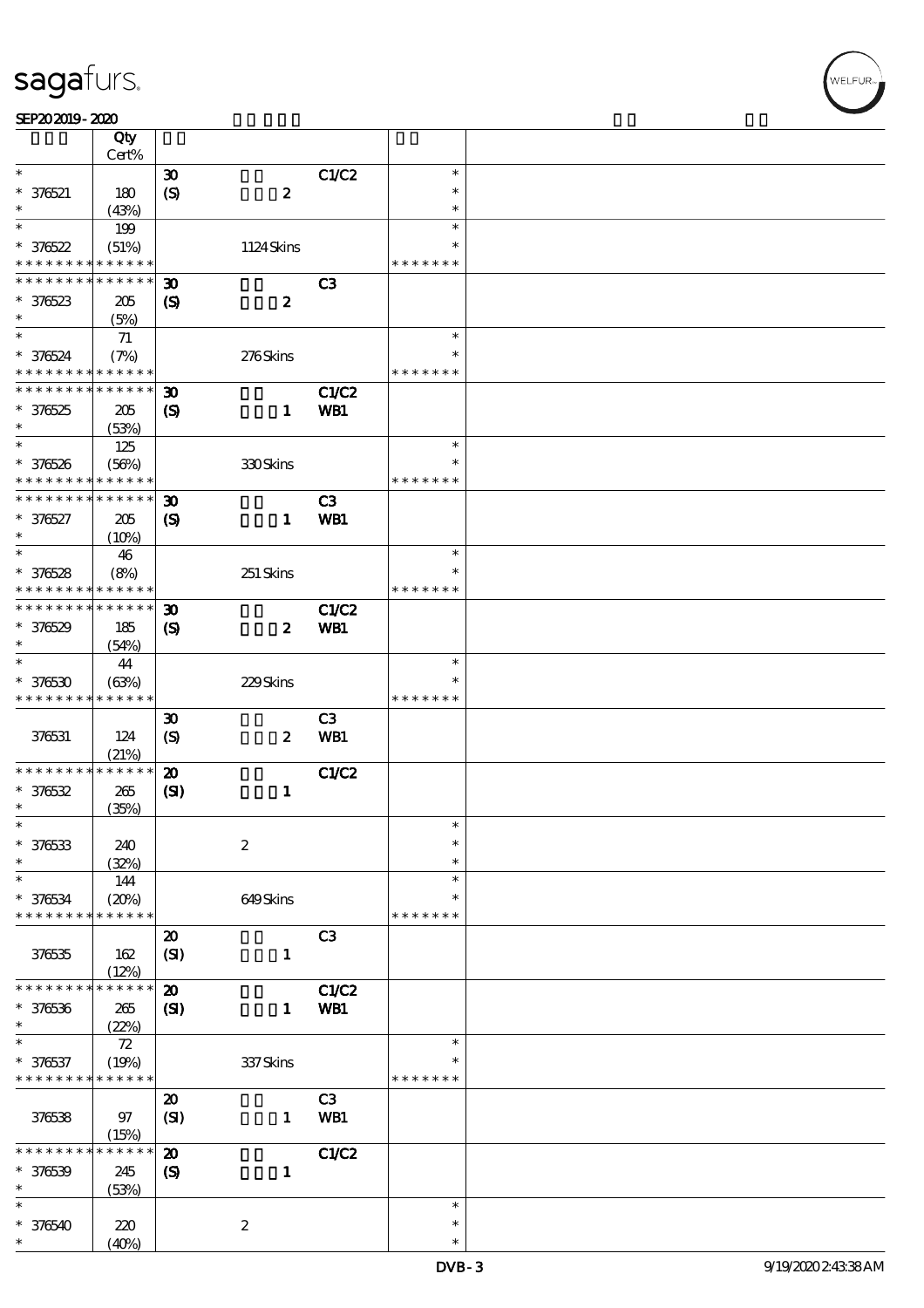#### $SEP202019 - 2020$  $\frac{\text{SP}202019 - 2020}{\text{C} \text{tv}}$

|                   | Qty<br>Cert%      |                             |                           |       |               |  |
|-------------------|-------------------|-----------------------------|---------------------------|-------|---------------|--|
| $\ast$            |                   |                             |                           |       | $\ast$        |  |
|                   |                   | $\boldsymbol{\mathbf{z}}$   |                           | C1/C2 |               |  |
| $* 376541$        | 220               | $\boldsymbol{\mathrm{(S)}}$ | $\mathbf{1}$              |       | $\ast$        |  |
|                   | (35%)             |                             |                           |       | $\ast$        |  |
| $\ast$            |                   |                             |                           |       | $\ast$        |  |
| $* 376542$        | 220               |                             | $\boldsymbol{4}$          |       | $\ast$        |  |
| $\ast$            | (34%)             |                             |                           |       | $\ast$        |  |
| $\ast$            |                   |                             |                           |       | $\ast$        |  |
| * 376543          | 220               |                             | $\mathbf 5$               |       | $\ast$        |  |
| $\ast$            | (43%)             |                             |                           |       | $\ast$        |  |
| $\ast$            |                   |                             |                           |       | $\ast$        |  |
| $* 376544$        | 220               |                             | $\bf 6$                   |       | $\ast$        |  |
| $\ast$            | (9%)              |                             |                           |       | $\ast$        |  |
| $\ast$            |                   |                             |                           |       | $\ast$        |  |
| $* 376545$        |                   |                             | $\tau$                    |       | $\ast$        |  |
| $\ast$            | 220               |                             |                           |       | $\ast$        |  |
| $\ast$            | (41%)             |                             |                           |       | $\ast$        |  |
|                   | 116               |                             |                           |       |               |  |
| $* 376546$        | (46%)             |                             | 1681 Skins                |       | $\ast$        |  |
| * * * * * * * *   | * * * * * *       |                             |                           |       | * * * * * * * |  |
| * * * * * * * *   | * * * * * *       | $\boldsymbol{\mathbf{z}}$   |                           | C3    |               |  |
| $* 376547$        | 245               | $\boldsymbol{\mathrm{(S)}}$ | $\mathbf{1}$              |       |               |  |
| $\ast$            | (O <sub>0</sub> ) |                             |                           |       |               |  |
| $\ast$            |                   |                             |                           |       | $\ast$        |  |
| $* 376548$        | 220               |                             | $\boldsymbol{2}$          |       | $\ast$        |  |
| $\ast$            | (1%)              |                             |                           |       | $\ast$        |  |
| $\ast$            |                   |                             |                           |       | $\ast$        |  |
| $* 376549$        | 220               |                             | $\ensuremath{\mathbf{3}}$ |       | $\ast$        |  |
| $\ast$            | (3%)              |                             |                           |       | $\ast$        |  |
| $\overline{\ast}$ | $197$             |                             |                           |       | $\ast$        |  |
| $*37650$          | (2%)              |                             | 882Skins                  |       | $\ast$        |  |
| * * * * * * * *   | * * * * * *       |                             |                           |       | * * * * * * * |  |
| * * * * * * * *   | $* * * * * * *$   | $\boldsymbol{\mathbf{z}}$   |                           | C1/C2 |               |  |
| $* 376551$        | 245               |                             | $\boldsymbol{2}$          |       |               |  |
| $\ast$            |                   | $\boldsymbol{\mathrm{(S)}}$ |                           |       |               |  |
| $\ast$            | (61%)             |                             |                           |       | $\ast$        |  |
|                   |                   |                             |                           |       | $\ast$        |  |
| $* 37652$         | 220               |                             | $\boldsymbol{2}$          |       |               |  |
| $\ast$            | (58%)             |                             |                           |       | $\ast$        |  |
| $\ast$            | ${\bf 76}$        |                             |                           |       | $\ast$        |  |
| $* 37653$         | (61%)             |                             | 541 Skins                 |       | $\ast$        |  |
| * * * * * * * *   | * * * * * *       |                             |                           |       | * * * * * * * |  |
| * * * * * * * *   | * * * * * *       | $\boldsymbol{\mathbf{z}}$   |                           | C3    |               |  |
| $* 376554$        | 245               | $\boldsymbol{\mathcal{S}}$  | $\boldsymbol{z}$          |       |               |  |
| $\ast$            | (2%)              |                             |                           |       |               |  |
| $\ast$            | 80                |                             |                           |       | $\ast$        |  |
| $* 37655$         | (2%)              |                             | 325Skins                  |       | *             |  |
| * * * * * * * *   | * * * * * *       |                             |                           |       | * * * * * * * |  |
| * * * * * * * *   | * * * * * *       | $\boldsymbol{\mathfrak{D}}$ |                           | C1/C2 |               |  |
| $* 37656$         | 245               | $\boldsymbol{\mathrm{(S)}}$ | $\mathbf{1}$              | WB1   |               |  |
| $\ast$            | (41%)             |                             |                           |       |               |  |
| $\ast$            |                   |                             |                           |       | $\ast$        |  |
| $* 376557$        | 220               |                             | $\boldsymbol{2}$          |       | $\ast$        |  |
| $\ast$            | (31%)             |                             |                           |       | $\ast$        |  |
| $\overline{\ast}$ | 167               |                             |                           |       | $\ast$        |  |
| $* 37658$         | (32%)             |                             | 632Skins                  |       | $\ast$        |  |
| * * * * * * * *   | * * * * * *       |                             |                           |       | * * * * * * * |  |
| * * * * * * * *   | $* * * * * * *$   |                             |                           |       |               |  |
|                   |                   | $\boldsymbol{\mathfrak{D}}$ |                           | C3    |               |  |
| $* 37650$         | 245               | $\boldsymbol{S}$            | $\mathbf{1}$              | WB1   |               |  |
| $\ast$            | (3%)              |                             |                           |       |               |  |
| $\ast$            | 155               |                             |                           |       | $\ast$        |  |
| $*37660$          | (3%)              |                             | 400Skins                  |       | $\ast$        |  |
| * * * * * * * *   | * * * * * *       |                             |                           |       | * * * * * * * |  |

,<br>WELFUR: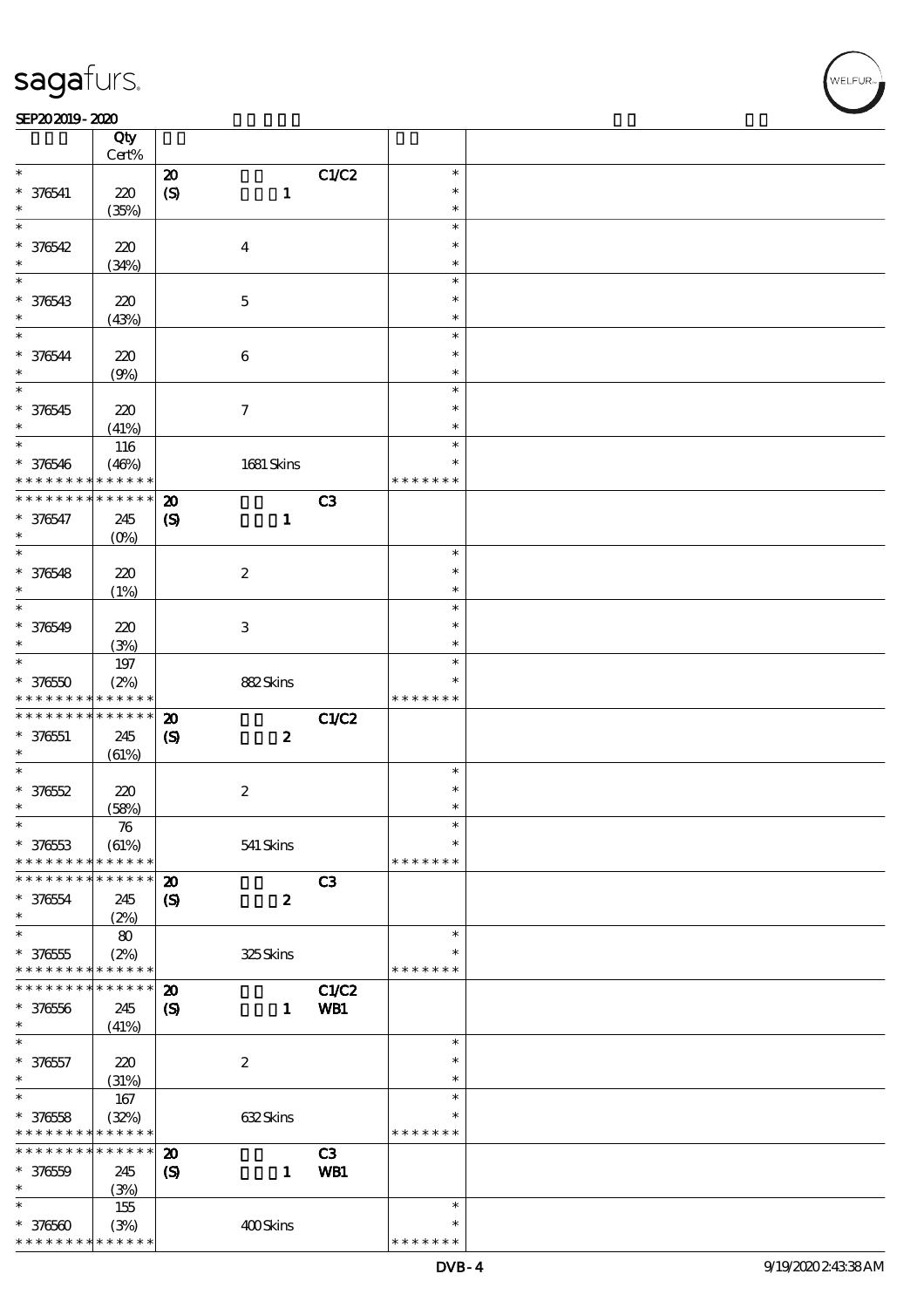#### SEP202019-2020

|                               | Qty<br>Cert%        |                             |                  |              |               |  |
|-------------------------------|---------------------|-----------------------------|------------------|--------------|---------------|--|
|                               |                     | $\boldsymbol{\mathbf{z}}$   |                  | C1/C2        |               |  |
|                               |                     |                             |                  |              |               |  |
| 376561                        | 258                 | $\pmb{\in}$                 | $\boldsymbol{z}$ | WB1          |               |  |
|                               | (54%)               |                             |                  |              |               |  |
|                               |                     | $\boldsymbol{\mathfrak{D}}$ |                  | C3           |               |  |
| 376562                        | 189                 | $\boldsymbol{S}$            | $\boldsymbol{z}$ | WB1          |               |  |
|                               | (3%)                |                             |                  |              |               |  |
|                               |                     | $\mathbf O$                 |                  | C2           |               |  |
| 376563                        | 228                 | (SI)                        | $\mathbf{1}$     |              |               |  |
|                               |                     |                             |                  |              |               |  |
|                               | (20%)               |                             |                  |              |               |  |
|                               |                     | $\mathbf{o}$                |                  | C2           |               |  |
| 376564                        | 157                 | (SI)                        | $\mathbf{1}$     | WB1          |               |  |
|                               | (20%)               |                             |                  |              |               |  |
| * * * * * * * *               | * * * * * *         | $\mathbf{o}$                |                  | <b>C1/C2</b> |               |  |
| $* 376665$                    | 265                 | $\boldsymbol{\mathcal{S}}$  | $\mathbf{1}$     |              |               |  |
| $\ast$                        | (23%)               |                             |                  |              |               |  |
| $\ast$                        |                     |                             |                  |              | $\ast$        |  |
|                               |                     |                             |                  |              |               |  |
| $* 376566$                    | 240                 |                             | $\boldsymbol{2}$ |              | $\ast$        |  |
| $\ast$                        | (15%)               |                             |                  |              | $\ast$        |  |
| $\ast$                        | ${\bf 36}$          |                             |                  |              | $\ast$        |  |
| $* 376567$                    | (27%)               |                             | 541 Skins        |              | $\ast$        |  |
| * * * * * * * *               | * * * * * *         |                             |                  |              | * * * * * * * |  |
| * * * * * * * *               | * * * * * *         | $\mathbf 0$                 |                  | C3           |               |  |
|                               |                     |                             |                  |              |               |  |
| $* 376568$                    | 265                 | $\boldsymbol{\mathcal{S}}$  | $\mathbf{1}$     |              |               |  |
| $\ast$                        | (O <sub>0</sub> )   |                             |                  |              |               |  |
| $\ast$                        | $52\,$              |                             |                  |              | $\ast$        |  |
| $* 376569$                    | (1%)                |                             | $317$ Skins      |              | ∗             |  |
| * * * * * * * *               | * * * * * *         |                             |                  |              | * * * * * * * |  |
|                               |                     | $\mathbf 0$                 |                  | C1/C2        |               |  |
| 376570                        | 125                 | $\boldsymbol{S}$            | $\pmb{2}$        |              |               |  |
|                               | (40%)               |                             |                  |              |               |  |
|                               |                     | $\mathbf{o}$                |                  | C3           |               |  |
|                               |                     |                             |                  |              |               |  |
| 376571                        | 108                 | $\boldsymbol{\mathrm{(S)}}$ | $\boldsymbol{2}$ |              |               |  |
|                               | (4%)                |                             |                  |              |               |  |
| * * * * * * * *               | * * * * * *         | $\mathbf 0$                 |                  | <b>C1/C2</b> |               |  |
| $* 376572$                    | 266                 | $\boldsymbol{\mathrm{(S)}}$ | $\mathbf{1}$     | WB1          |               |  |
| $\ast$                        | (16%)               |                             |                  |              |               |  |
| $\ast$                        | 42                  |                             |                  |              | $\ast$        |  |
| $* 376573$                    | (20%)               |                             | 308Skins         |              | $\ast$        |  |
| * * * * * * * *               | * * * * * *         |                             |                  |              | * * * * * * * |  |
|                               |                     |                             |                  |              |               |  |
| * * * * * *                   | * * * * * *         | $\mathbf 0$                 |                  | C3           |               |  |
| $* 376574$                    | 265                 | $\boldsymbol{\mathcal{S}}$  | $\mathbf{1}$     | WB1          |               |  |
| $\ast$                        |                     |                             |                  |              |               |  |
|                               | (3%)                |                             |                  |              |               |  |
| $\ast$                        | $77\,$              |                             |                  |              | $\ast$        |  |
|                               |                     |                             |                  |              | ∗             |  |
| $* 376575$<br>* * * * * * * * | (1%)<br>* * * * * * |                             | 342Skins         |              | * * * * * * * |  |
|                               |                     |                             |                  |              |               |  |
|                               |                     | $\mathbf 0$                 |                  | C1/C2        |               |  |
| 376576                        | 129                 | $\boldsymbol{S}$            | $\boldsymbol{z}$ | WB1          |               |  |
|                               | (20%)               |                             |                  |              |               |  |
|                               |                     | $\mathbf{o}$                |                  | C3           |               |  |
| 376577                        | 161                 | $\boldsymbol{S}$            | $\boldsymbol{z}$ | WB1          |               |  |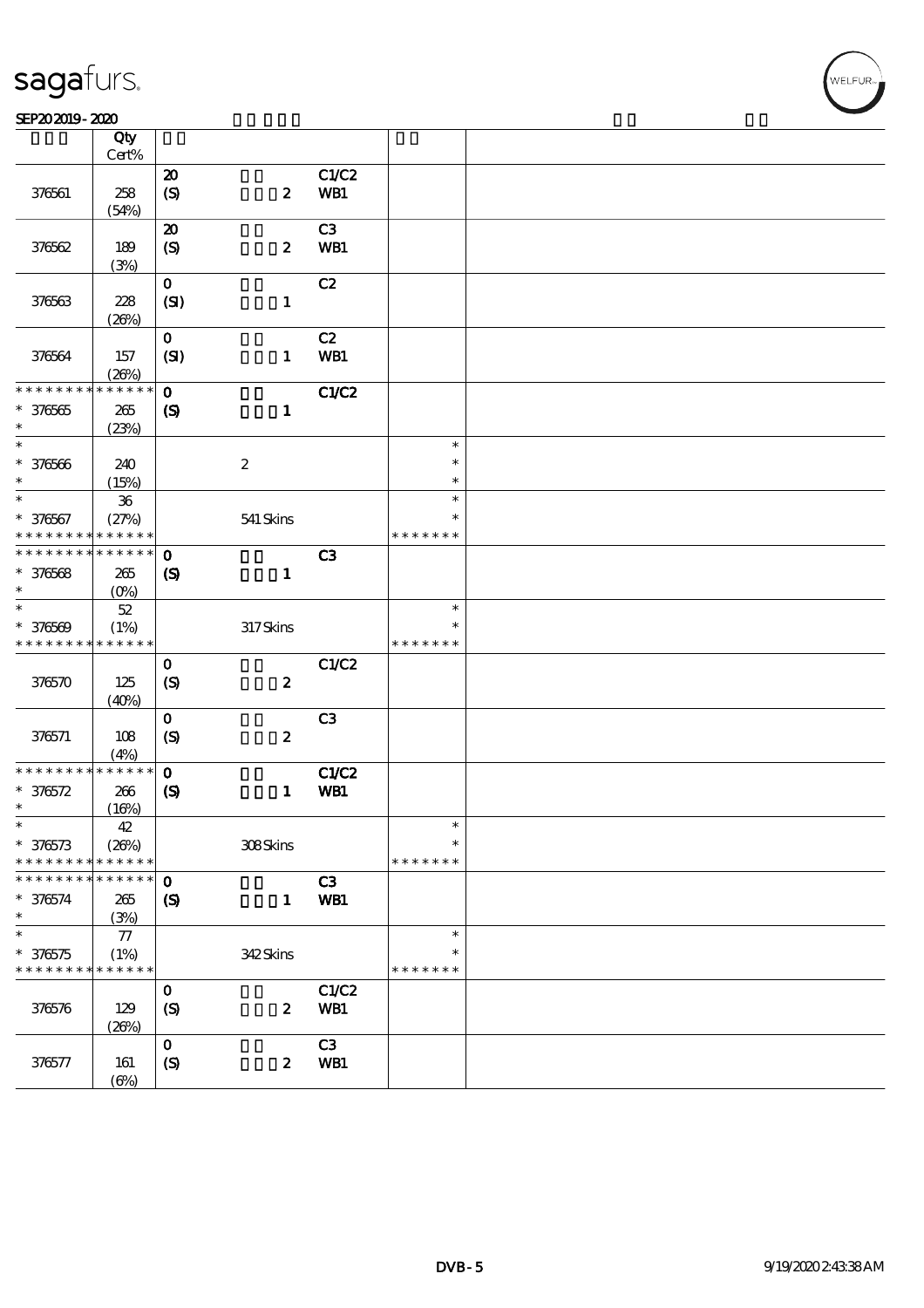#### SEP202019-2020

|                             | Qty                  |                             |                  |                                               |              |                         |  |
|-----------------------------|----------------------|-----------------------------|------------------|-----------------------------------------------|--------------|-------------------------|--|
|                             | Cert%                |                             |                  |                                               |              |                         |  |
|                             |                      | $\boldsymbol{\omega}$       |                  | C2                                            |              |                         |  |
| 376581                      | 202                  | $\boldsymbol{S}$            | $\mathbf{1}$     | WB <sub>2</sub>                               |              |                         |  |
|                             | (38%)                |                             |                  |                                               |              |                         |  |
| * * * * * * * *             | * * * * * *          | $\boldsymbol{\mathfrak{D}}$ |                  | C2                                            |              |                         |  |
| $* 376582$                  | 205                  | $\boldsymbol{S}$            | $\mathbf{1}$     | <b>WB2</b>                                    |              |                         |  |
| $\ast$<br>$\overline{\ast}$ | (44%)                |                             |                  |                                               |              |                         |  |
|                             |                      |                             |                  |                                               |              | $\ast$                  |  |
| $* 376583$                  | 180                  |                             | $\boldsymbol{2}$ |                                               |              | $\ast$                  |  |
| $\ast$<br>$\overline{\ast}$ | (41%)                |                             |                  |                                               |              | $\ast$                  |  |
|                             | 138                  |                             |                  |                                               |              | $\ast$                  |  |
| $* 376584$                  | (54%)                |                             | 523Skins         |                                               |              | $\ast$                  |  |
| * * * * * * * *             | * * * * * *          |                             |                  |                                               |              | * * * * * * *           |  |
|                             |                      | $\boldsymbol{\mathfrak{D}}$ |                  | C2                                            |              |                         |  |
| 376585                      | 141                  | (SI)                        | $\mathbf{1}$     | <b>WB2</b>                                    |              |                         |  |
|                             | (34%)                |                             |                  |                                               |              |                         |  |
| * * * * * * * *             | * * * * * *          | $\boldsymbol{\mathbf{z}}$   |                  | C2                                            |              |                         |  |
| $* 376586$                  | 245                  | $\boldsymbol{\mathcal{S}}$  | $\mathbf{1}$     | <b>WB2</b>                                    |              |                         |  |
| $\ast$                      | (46%)                |                             |                  |                                               |              |                         |  |
| $\ast$                      | 212                  |                             |                  |                                               |              | $\ast$                  |  |
| $* 376587$                  | (4%)                 |                             | 457Skins         |                                               |              | $\ast$<br>* * * * * * * |  |
| * * * * * * * *             | * * * * * *          |                             |                  |                                               |              |                         |  |
|                             |                      | $\boldsymbol{\mathfrak{D}}$ |                  | C2                                            |              |                         |  |
| 376588                      | 185                  | $\boldsymbol{S}$            | $\boldsymbol{z}$ | <b>WB2</b>                                    |              |                         |  |
|                             | (30%)                |                             |                  |                                               |              |                         |  |
| * * * * * * * *             | * * * * * *          | $\mathbf{o}$                |                  | C2                                            |              |                         |  |
| $* 376589$                  | 265                  | $\boldsymbol{\mathsf{S}}$   | $\mathbf{1}$     | WB <sub>2</sub>                               |              |                         |  |
| $\ast$                      | (21%)                |                             |                  |                                               |              |                         |  |
| $\ast$                      | $52\,$               |                             |                  |                                               |              | $\ast$                  |  |
| $* 376590$                  | (21%)                |                             | 317Skins         |                                               |              | *                       |  |
| * * * * * * * *             | * * * * * *          |                             |                  |                                               |              | * * * * * * *           |  |
|                             |                      | 40                          |                  | C2                                            |              |                         |  |
| 376591                      | 181                  | $\boldsymbol{\mathrm{(S)}}$ | $\mathbf{1}$     | $\blacksquare$                                |              |                         |  |
|                             | (14%)                |                             |                  |                                               |              |                         |  |
|                             |                      | $\boldsymbol{\omega}$       |                  | C2                                            |              |                         |  |
| 376592                      | 106                  | $\boldsymbol{S}$            | $\boldsymbol{2}$ |                                               | $\mathbf{1}$ |                         |  |
|                             | (42%)                |                             |                  |                                               |              |                         |  |
|                             |                      | $\boldsymbol{\omega}$       |                  | C2                                            |              |                         |  |
| 376593                      | 101                  | $\boldsymbol{S}$            | $\mathbf{1}$     | $\overline{\mathbf{2}}$                       |              |                         |  |
|                             | (16%)                |                             |                  |                                               |              |                         |  |
|                             |                      | $\boldsymbol{\omega}$       |                  | C2                                            |              |                         |  |
| 376594                      | 76                   | (S)                         | $\mathbf{1}$     | $\overline{\phantom{a}}$ 3                    |              |                         |  |
|                             | (13%)                |                             |                  |                                               |              |                         |  |
|                             |                      | $\pmb{\mathfrak{D}}$        |                  | C2                                            |              |                         |  |
| 376595                      | 142                  | (SI)                        | $\mathbf{1}$     | $\blacksquare$                                |              |                         |  |
| * * * * * * * *             | (33%)<br>* * * * * * |                             |                  |                                               |              |                         |  |
|                             |                      | $\boldsymbol{\mathfrak{D}}$ |                  | C2                                            |              |                         |  |
| * 376596<br>$\ast$          | 205                  | $\boldsymbol{S}$            | $\mathbf{1}$     | $\blacksquare$                                |              |                         |  |
| $\ast$                      | (23%)<br>170         |                             |                  |                                               |              | $\ast$                  |  |
|                             | (20%)                |                             |                  |                                               |              | $\ast$                  |  |
| * 376597<br>* * * * * * * * | * * * * * *          |                             | 375Skins         |                                               |              | * * * * * * *           |  |
|                             |                      |                             |                  |                                               |              |                         |  |
|                             |                      | $\boldsymbol{\mathfrak{D}}$ | $\boldsymbol{z}$ | C2<br>$\overline{\phantom{a}}$                |              |                         |  |
| 376598                      | 181                  | $\boldsymbol{S}$            |                  |                                               |              |                         |  |
|                             | (44%)                | $\boldsymbol{\mathfrak{D}}$ |                  |                                               |              |                         |  |
|                             |                      |                             | $\mathbf{1}$     | $\overline{c}z$<br>$\overline{\phantom{a}}$ 2 |              |                         |  |
| 376599                      | 89<br>(20%)          | (SI)                        |                  |                                               |              |                         |  |
| * * * * * *                 | * * * * * *          | $\boldsymbol{\mathfrak{D}}$ |                  | $\overline{c}z$                               |              |                         |  |
| $* 37000$                   | 205                  |                             | $\mathbf{1}$     | $\overline{\mathbf{2}}$                       |              |                         |  |
| $\ast$                      | (20%)                | $\boldsymbol{\mathcal{S}}$  |                  |                                               |              |                         |  |
|                             |                      |                             |                  |                                               |              |                         |  |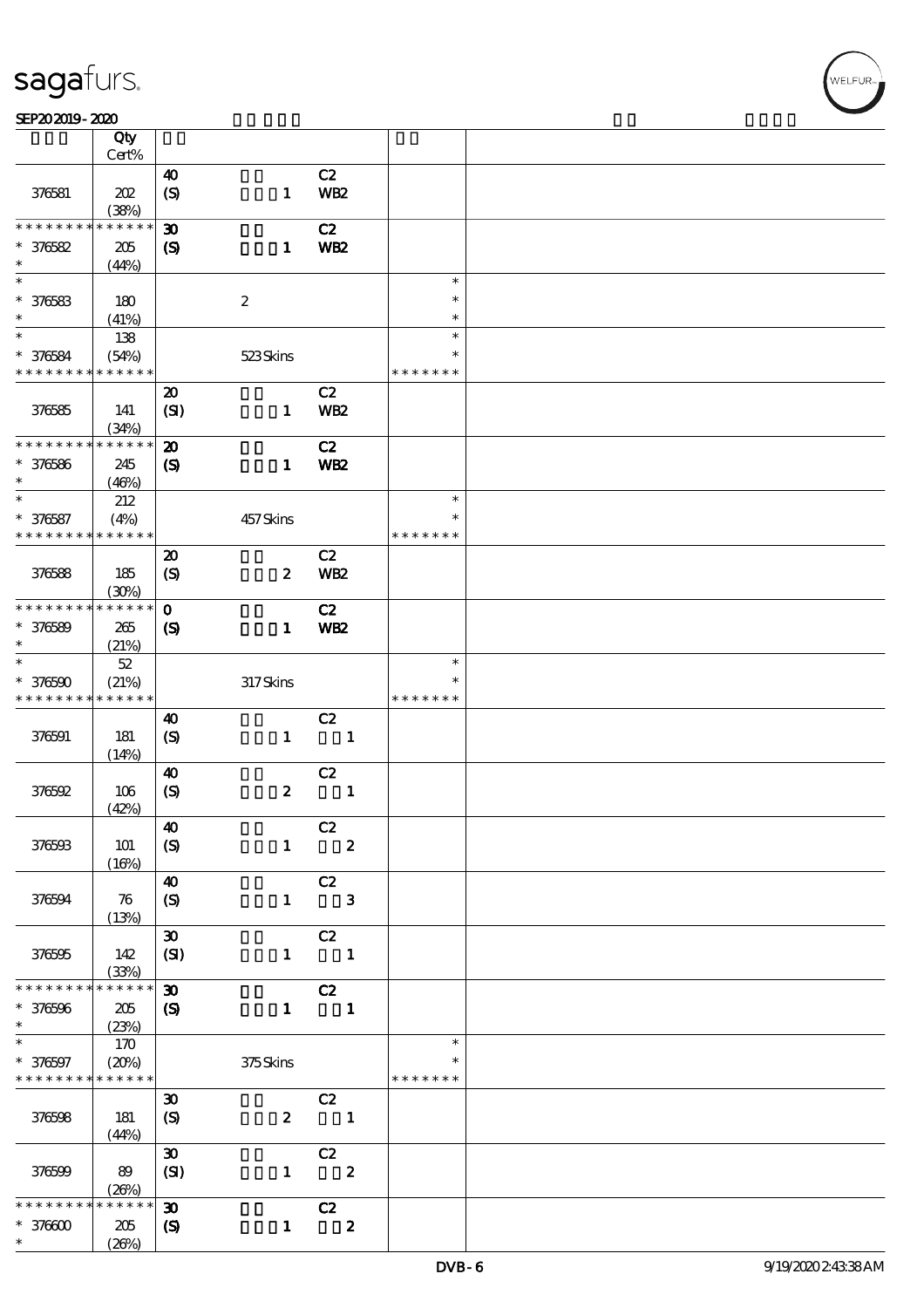#### SEP202019-2020

|                               | Qty                   |                             |                  |                          |                  |               |  |
|-------------------------------|-----------------------|-----------------------------|------------------|--------------------------|------------------|---------------|--|
| $\ast$                        | Cert%                 |                             |                  |                          |                  | $\ast$        |  |
|                               | $\boldsymbol{\omega}$ | $\boldsymbol{\mathfrak{D}}$ |                  | C2                       |                  |               |  |
| $* 376001$<br>* * * * * * * * | (45%)<br>* * * * * *  | $\boldsymbol{\mathrm{(S)}}$ | $\mathbf{1}$     |                          | $\boldsymbol{z}$ | * * * * * * * |  |
|                               |                       |                             |                  |                          |                  |               |  |
|                               |                       | $\boldsymbol{\mathfrak{D}}$ |                  | C2                       |                  |               |  |
| 376602                        | 157                   | (S)                         | $\mathbf{1}$     |                          | $\mathbf{3}$     |               |  |
|                               | (35%)                 |                             |                  |                          |                  |               |  |
| * * * * * * * *               | * * * * * *           | $\boldsymbol{\mathbf{z}}$   |                  | C2                       |                  |               |  |
| $*37660B$                     | 245                   | $\boldsymbol{\mathcal{S}}$  | $\mathbf{1}$     | $\overline{\phantom{a}}$ |                  |               |  |
| $\ast$                        | (23%)                 |                             |                  |                          |                  |               |  |
| $\ast$                        | 128                   |                             |                  |                          |                  | $\ast$        |  |
| $* 376604$                    | (14%)                 |                             | 373Skins         |                          |                  | $\ast$        |  |
| * * * * * * * * * * * * * *   |                       |                             |                  |                          |                  | * * * * * * * |  |
| * * * * * * * * * * * * * * * |                       | $\boldsymbol{\mathbf{z}}$   |                  | C2                       |                  |               |  |
| $*376605$                     | 265                   | $\mathbf{S}$                | $\mathbf{1}$     |                          | $\boldsymbol{2}$ |               |  |
| $\ast$                        | (12%)                 |                             |                  |                          |                  |               |  |
| $\ast$                        | $50\,$                |                             |                  |                          |                  | $\ast$        |  |
| $* 376006$                    | (22%)                 |                             | 315Skins         |                          |                  |               |  |
| * * * * * * * *               | * * * * * *           |                             |                  |                          |                  | * * * * * * * |  |
| * * * * * * * *               | * * * * * *           | $\boldsymbol{\mathfrak{D}}$ |                  | C2                       |                  |               |  |
| $* 376607$                    | 245                   | $\boldsymbol{\mathrm{(S)}}$ | $\mathbf{1}$     |                          | $\boldsymbol{z}$ |               |  |
| $\ast$                        | (15%)                 |                             |                  |                          |                  |               |  |
| $\ast$                        | 45                    |                             |                  |                          |                  | $\ast$        |  |
| $* 376608$                    | (22%)                 |                             | 290Skins         |                          |                  | $\ast$        |  |
| * * * * * * * *               | * * * * * *           |                             |                  |                          |                  | * * * * * * * |  |
|                               |                       | $\boldsymbol{\mathbf{z}}$   |                  | C2                       |                  |               |  |
| 376609                        | 219                   | $\boldsymbol{S}$            | $\boldsymbol{z}$ |                          | $\boldsymbol{z}$ |               |  |
|                               | (18%)                 |                             |                  |                          |                  |               |  |
|                               |                       | $\boldsymbol{\mathsf{20}}$  |                  | C2                       |                  |               |  |
| 376610                        | 207                   | $\boldsymbol{\mathrm{(S)}}$ | $\mathbf{1}$     |                          | $\mathbf{3}$     |               |  |
|                               | (20%)                 |                             |                  |                          |                  |               |  |
|                               |                       | $\mathbf 0$                 |                  | C2                       |                  |               |  |
| 376611                        | 279                   | $\boldsymbol{S}$            | $\mathbf{1}$     | $\overline{\phantom{a}}$ |                  |               |  |
|                               | (10%)                 |                             |                  |                          |                  |               |  |
|                               |                       | $\mathbf 0$                 |                  | C2                       |                  |               |  |
| 376612                        | 191                   | $\boldsymbol{S}$            | $\mathbf{1}$     |                          | $\boldsymbol{z}$ |               |  |
|                               | (10%)                 |                             |                  |                          |                  |               |  |
|                               |                       | $\overline{0}$              |                  | C2                       |                  |               |  |
| 376613                        | 146                   | (S)                         | $\mathbf{1}$     |                          | $\mathbf{3}$     |               |  |
|                               | (10%)                 |                             |                  |                          |                  |               |  |
|                               |                       | $\boldsymbol{\omega}$       |                  | C2                       |                  |               |  |
| 376614                        | 131                   | $\boldsymbol{S}$            | $\mathbf{1}$     | SHE <sub>2</sub>         |                  |               |  |
|                               | (19%)                 |                             |                  |                          |                  |               |  |
| * * * * * * * *               | * * * * * *           | $\boldsymbol{\mathfrak{D}}$ |                  | C2                       |                  |               |  |
| * 376615                      | 205                   | $\boldsymbol{\mathrm{(S)}}$ | $\mathbf{1}$     | SHE1                     |                  |               |  |
| $\ast$                        | (33%)                 |                             |                  |                          |                  |               |  |
| $\ast$                        | 83                    |                             |                  |                          |                  | $\ast$        |  |
| * 376616                      | (19%)                 |                             | 288Skins         |                          |                  | $\ast$        |  |
| * * * * * * * *               | * * * * * *           |                             |                  |                          |                  | * * * * * * * |  |
|                               |                       | $\boldsymbol{\mathfrak{D}}$ |                  | C2                       |                  |               |  |
| 376617                        | 146                   | $\boldsymbol{\mathrm{(S)}}$ | $\mathbf{1}$     | SHE <sub>3</sub>         |                  |               |  |
|                               | (13%)                 |                             |                  |                          |                  |               |  |
| * * * * * * * *               | $* * * * * * *$       | $\boldsymbol{\mathbf{z}}$   |                  | C2                       |                  |               |  |
| $* 376618$                    | 245                   | $\boldsymbol{\mathsf{(S)}}$ | $\mathbf{1}$     | <b>SHE1</b>              |                  |               |  |
| $\ast$                        | (22%)                 |                             |                  |                          |                  |               |  |
| $\ast$                        | 223                   |                             |                  |                          |                  | $\ast$        |  |
| * 376619                      | (13%)                 |                             | 468Skins         |                          |                  | $\ast$        |  |
| * * * * * * * *               | * * * * * *           |                             |                  |                          |                  | * * * * * * * |  |
|                               |                       | $\boldsymbol{\mathbf{z}}$   |                  | C2                       |                  |               |  |
| 376620                        | 209                   | (SI)                        | $\mathbf{1}$     | SHE3                     |                  |               |  |
|                               | (16%)                 |                             |                  |                          |                  |               |  |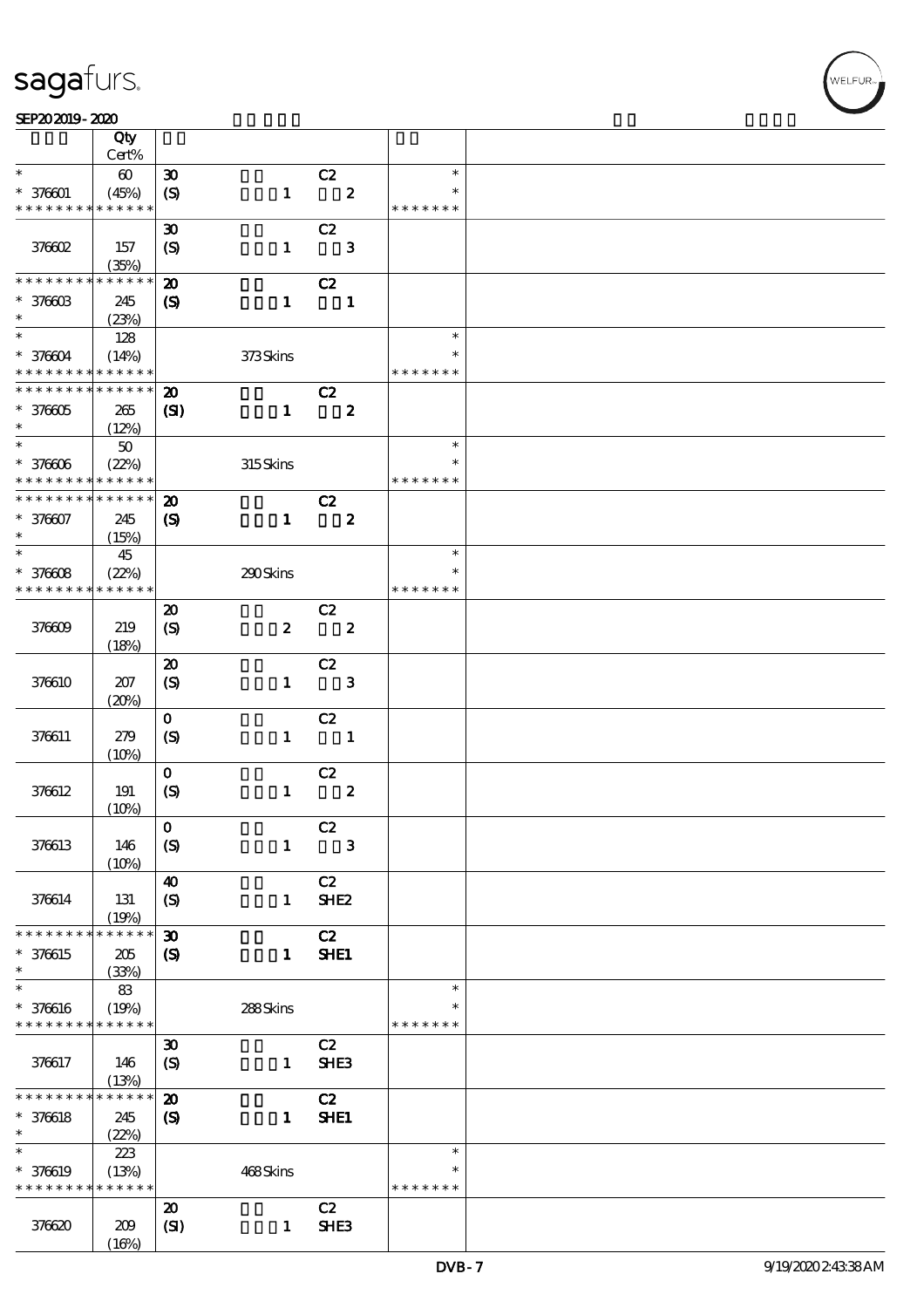

#### SEP202019-2020

|        | Qty<br>Cert% |          |   |            |  |
|--------|--------------|----------|---|------------|--|
| 376621 | 147<br>(13%) | ν<br>(S) | - | C2<br>SHE1 |  |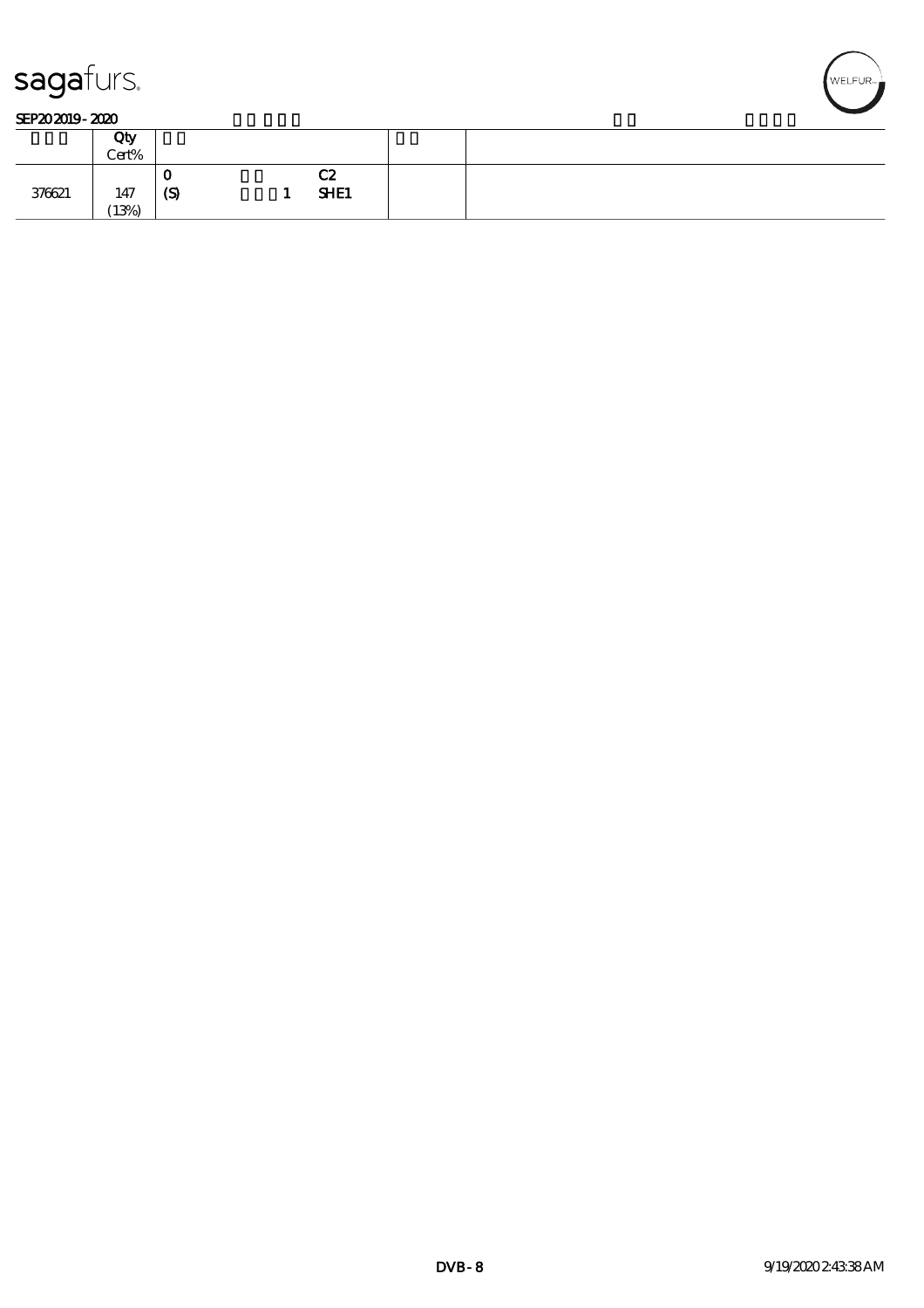| sagafurs.      |       |                             |    |  |        | WELFUR <sub>™</sub> |
|----------------|-------|-----------------------------|----|--|--------|---------------------|
| SEP202019-2020 |       |                             |    |  | Female |                     |
|                | Qty   |                             |    |  |        |                     |
|                | Cert% |                             |    |  |        |                     |
|                |       | $\boldsymbol{\mathbf{z}}$   | C2 |  |        |                     |
| 475001         | 271   | ${\bf s}$                   |    |  |        |                     |
|                | (25%) |                             |    |  |        |                     |
|                |       | $\boldsymbol{\mathfrak{D}}$ | C2 |  |        |                     |
| 475002         | 104   | $\mathbf{B}$                |    |  |        |                     |
|                | (16%) |                             |    |  |        |                     |
|                |       | $\boldsymbol{\mathfrak{D}}$ | C2 |  |        |                     |
| 475003         | 165   | IA                          |    |  |        |                     |
|                | (36%) |                             |    |  |        |                     |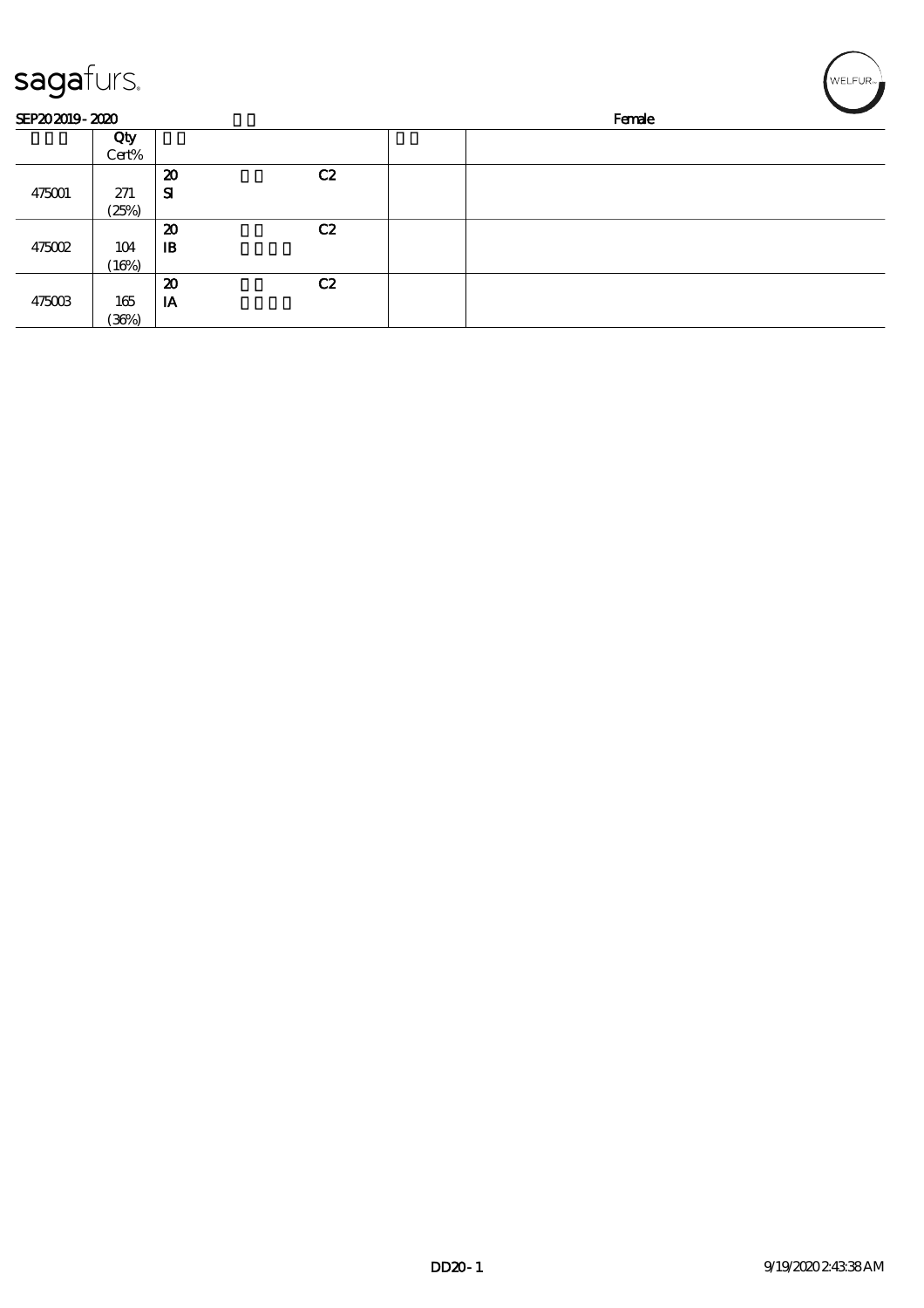| SEP202019-2020                                      |                                   |                              |       |                                   | Female |
|-----------------------------------------------------|-----------------------------------|------------------------------|-------|-----------------------------------|--------|
|                                                     | Qty<br>$Cert\%$                   |                              |       |                                   |        |
| * * * * * * * *<br>$* 475041$                       | * * * * * *<br>275                | $\mathbf{o}$<br>${\bf s}$    | C1    |                                   |        |
| $\ast$<br>$\ast$<br>$* 475042$                      | $(0\%)$<br>238<br>(100%)          | 513Skins                     |       | $\ast$                            |        |
| * * * * * * * *<br>* * * * * * * *                  | * * * * * *<br>* * * * * *        | $\mathbf 0$                  | C2    | * * * * * * *                     |        |
| $* 475043$<br>$\ast$                                | 465<br>$(O\%)$                    | $\mathbf{S}$                 |       |                                   |        |
| $\ast$<br>$* 475044$<br>$\ast$                      | 308<br>$(O\%)$                    | $\boldsymbol{2}$             |       | $\ast$<br>$\ast$<br>$\ast$        |        |
| $\ast$<br>$* 475045$                                | 284<br>(100%)<br>* * * * * *      | 1052Skins                    |       | $\ast$<br>*<br>* * * * * * *      |        |
| * * * * *<br>* * * * * * * *<br>$* 475046$          | * * * * * *<br>402                | $\mathbf{o}$<br>${\bf s}$    | C3    |                                   |        |
| $\ast$<br>$\ast$<br>$* 475047$                      | $(O\%)$<br>109<br>(100%)          | $511$ Skins                  |       | $\ast$<br>∗                       |        |
| * * * * * * * *                                     | * * * * * *                       | $\mathbf 0$                  | C2    | * * * * * * *                     |        |
| 475048<br>* * * * * * * *                           | 138<br>(60%)<br>* * * * * *       | $\mathbf{B}$<br>$\mathbf{o}$ | C3    |                                   |        |
| $* 475049$<br>$\ast$                                | 445<br>$(O\%)$                    | <b>SAGA</b>                  |       |                                   |        |
| $\ast$<br>$* 475050$<br>$\ast$                      | 420<br>$(0\%)$                    | $\boldsymbol{2}$             |       | $\ast$<br>$\ast$<br>$\ast$        |        |
| $\ast$<br>$* 475051$<br>$\ast$                      | 331<br>$(0\%)$                    | 3                            |       | $\ast$<br>$\ast$<br>$\ast$        |        |
| $\ast$<br>$* 475052$<br>* * * * * * * * * * * * * * | 155<br>(100%)                     | 1351 Skins                   |       | $\ast$<br>$\ast$<br>* * * * * * * |        |
| * * * * * * * * * * * * * *                         |                                   | $\mathbf 0$                  | C2    |                                   |        |
| $* 475053$<br>$\ast$<br>$\ast$                      | 445<br>(38%)                      | IA                           |       |                                   |        |
| $* 475054$<br>$\ast$                                | 395<br>(4%)                       | $\boldsymbol{2}$             |       | $\ast$<br>$\ast$<br>$\ast$        |        |
| $\ast$<br>$* 475055$<br>* * * * * * * *             | 151<br>$(O\!/\!o)$<br>* * * * * * | $991$ Skins                  |       | $\ast$<br>$\ast$<br>* * * * * * * |        |
| * * * * * * *<br>$* 475056$                         | * * * * * *<br>123                | $\mathbf 0$<br><b>SROY</b>   | C1    |                                   |        |
| $\ast$<br>$\ast$                                    | $(O\% )$<br>212                   |                              |       | $\ast$                            |        |
| $* 475057$<br>* * * * * * *                         | (100%)<br>* * * * * *             | 335Skins                     |       | $\ast$<br>* * * * * * *           |        |
| * * * * * * *<br>$* 475058$<br>$\ast$               | * * * * * *<br>401<br>$(O\%)$     | $\mathbf 0$<br><b>SROY</b>   | C1/C2 |                                   |        |
| $\ast$<br>$* 475059$                                | 298                               | $\boldsymbol{2}$             |       | $\ast$<br>$\ast$                  |        |
| $\ast$<br>$\ast$<br>$* 475060$                      | (100%)<br>102<br>$(O\%)$          | 801 Skins                    |       | $\ast$<br>$\ast$<br>*             |        |
| * * * * * * * *                                     | * * * * * *                       |                              |       | * * * * *                         |        |

,<br>WELFUR⊶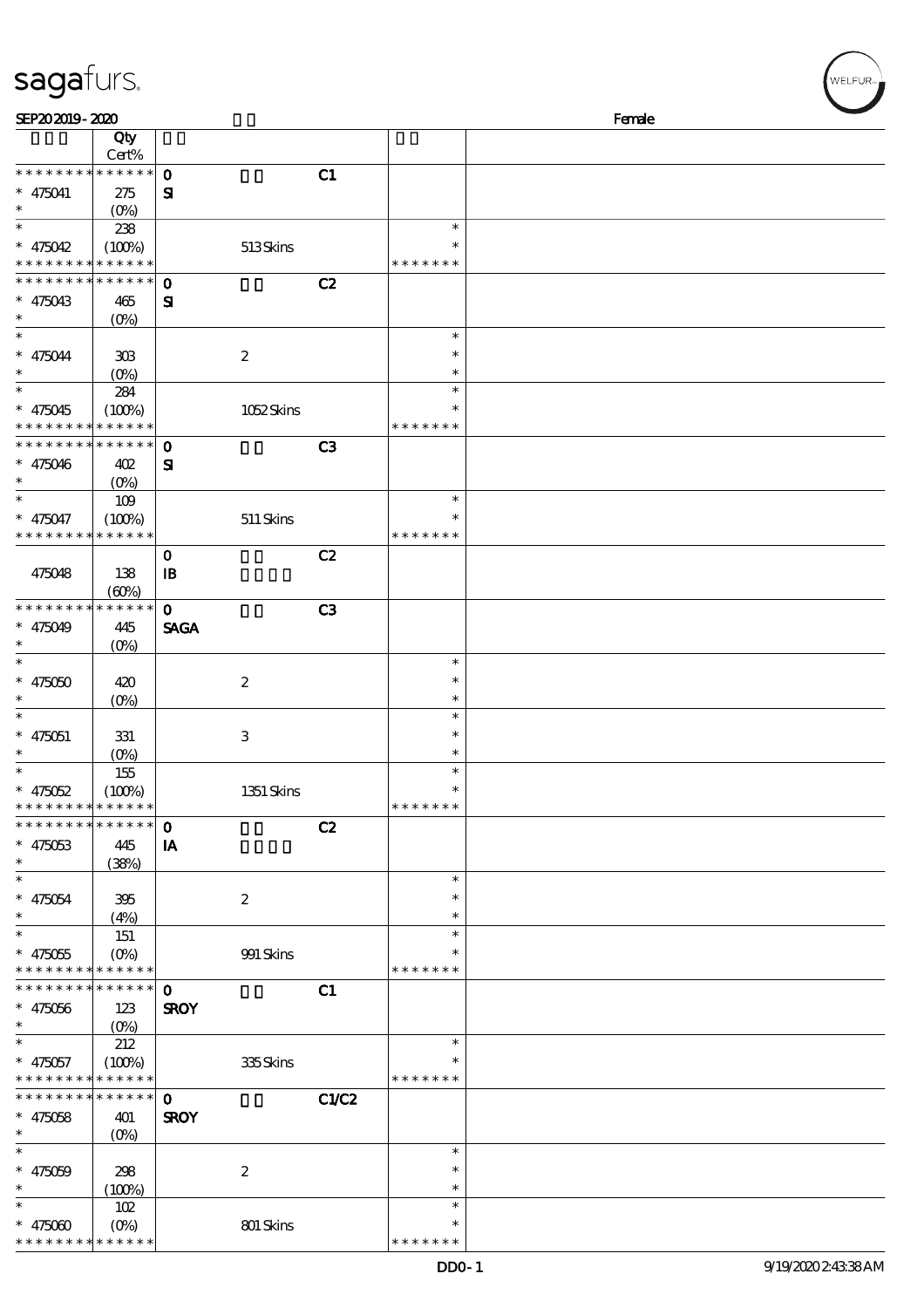| sagafurs.                     |         |                  |    |               | WELFUR <sub>™</sub> |
|-------------------------------|---------|------------------|----|---------------|---------------------|
| SEP202019-2020                |         |                  |    |               | Female              |
|                               | Qty     |                  |    |               |                     |
|                               | Cert%   |                  |    |               |                     |
| * * * * * * * * * * * * * *   |         | $\Omega$         | C2 |               |                     |
| $* 475061$                    | 425     | <b>SROY</b>      |    |               |                     |
| $\ast$                        | $(O\%)$ |                  |    |               |                     |
| $\ast$                        |         |                  |    | $\ast$        |                     |
| $* 475062$                    | 234     | $\boldsymbol{2}$ |    | $\ast$        |                     |
| $\ast$                        | $(O\%)$ |                  |    | $\ast$        |                     |
| $\ast$                        | 325     |                  |    | $\ast$        |                     |
| $* 475063$                    | (100%)  | 984Skins         |    | ∗             |                     |
| * * * * * * * * * * * * * *   |         |                  |    | *******       |                     |
| * * * * * * * * * * * * * * * |         | $\Omega$         | C3 |               |                     |
| $* 475064$                    | 425     | <b>SROY</b>      |    |               |                     |
| $\ast$                        | (8%)    |                  |    |               |                     |
| $\ast$                        | 158     |                  |    | $\ast$        |                     |
| $* 475065$                    | $(0\%)$ | 583Skins         |    | $\ast$        |                     |
| * * * * * * * * * * * * * *   |         |                  |    | * * * * * * * |                     |

╭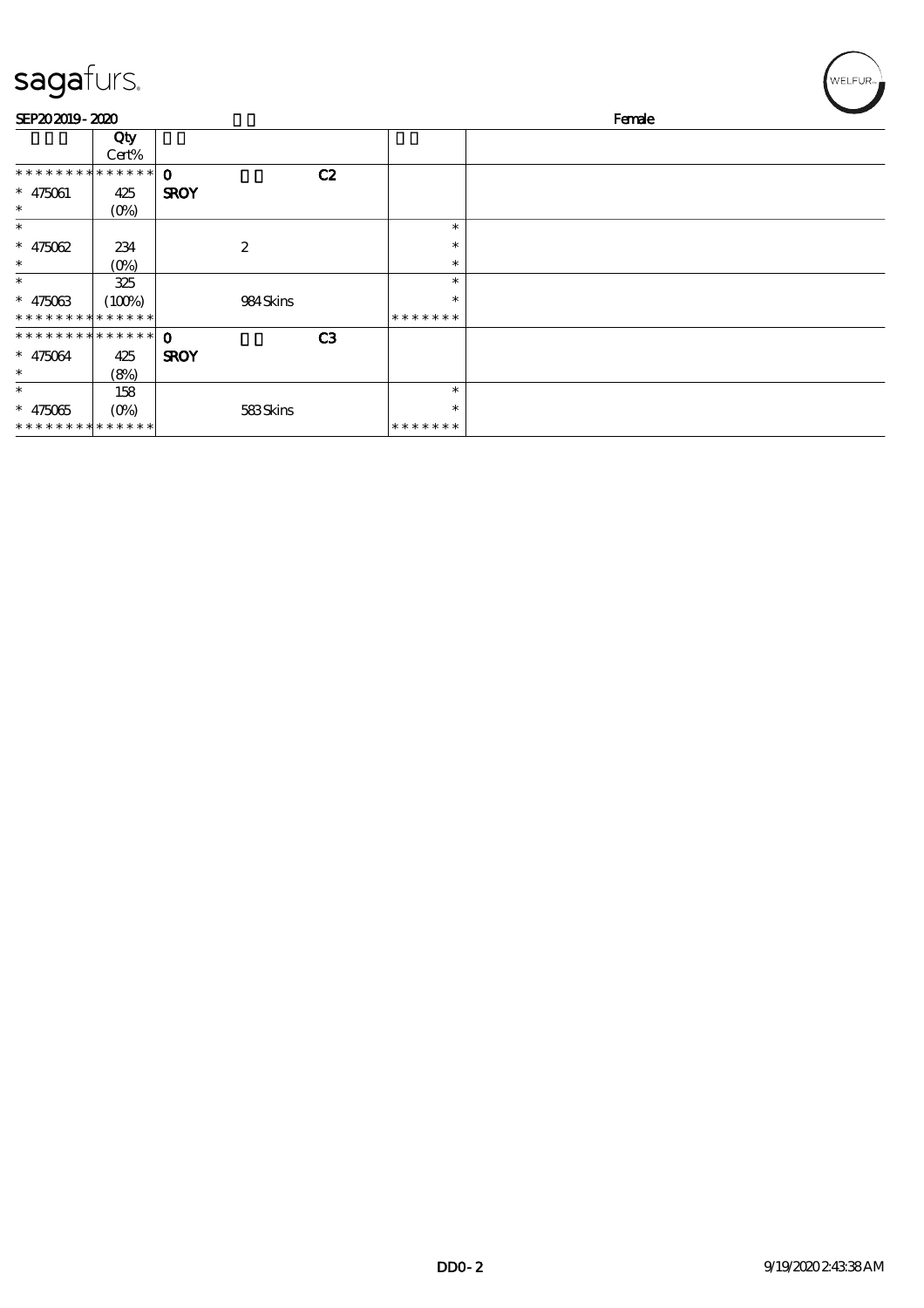| sagafurs.                                                          |                                   |                              |                   |                              | WELFUR <sub>*</sub> |
|--------------------------------------------------------------------|-----------------------------------|------------------------------|-------------------|------------------------------|---------------------|
| SEP202019-2020                                                     |                                   |                              |                   |                              | Female              |
|                                                                    | Qty<br>Cert%                      |                              |                   |                              |                     |
| * * * * * * * *<br>$* 475101$<br>$\ast$                            | * * * * * *<br>$505\,$<br>$(O\%)$ | $\mathbf{1}$<br>$\mathbf{S}$ | C1                |                              |                     |
| $\ast$<br>* $475102$<br>$\ast$                                     | 480<br>(100%)                     | $\boldsymbol{2}$             |                   | $\ast$<br>$\ast$<br>$\ast$   |                     |
| $\ast$<br>* $475103$<br>$\ast$                                     | 178<br>(100%)                     | $\,3$                        |                   | $\ast$<br>$\ast$<br>$\ast$   |                     |
| $\ast$<br>$* 475104$<br>$\ast$                                     | 159<br>$(O\%)$                    | $\boldsymbol{4}$             |                   | $\ast$<br>$\ast$<br>$\ast$   |                     |
| $\ast$<br>$* 475105$<br>* * * * * * * *                            | 63<br>$(O\%)$<br>* * * * * *      | 1385Skins                    |                   | $\ast$<br>*<br>* * * * * * * |                     |
| * * * * * * * *<br>$* 475106$<br>$\ast$                            | * * * * * *<br>465<br>(47%)       | $\mathbf{1}$<br>${\bf I\!B}$ | C2                |                              |                     |
| $\ast$<br>$* 475107$<br>* * * * * * * * <mark>* * * * * * *</mark> | 167<br>(17%)                      | 632Skins                     |                   | $\ast$<br>* * * * * * *      |                     |
| 475108                                                             | 225<br>(61%)                      | $\mathbf{1}$<br>$\mathbf{B}$ | C2<br><b>LNAP</b> |                              |                     |
| * * * * * * * *<br>* $475109$<br>$\ast$                            | $******$<br>485<br>$(O\%)$        | $\mathbf{1}$<br><b>SAGA</b>  | C1                |                              |                     |
| $\ast$<br>$* 475110$<br>$\ast$                                     | 472<br>(1%)                       | $\boldsymbol{2}$             |                   | $\ast$<br>$\ast$<br>$\ast$   |                     |
| $\ast$<br>$* 475111$<br>$\ast$                                     | 460<br>(100%)                     | $\,3$                        |                   | $\ast$<br>$\ast$<br>$\ast$   |                     |
| $\ast$<br>$* 475112$<br>$\ast$                                     | 460<br>(100%)                     | $\boldsymbol{4}$             |                   | $\ast$<br>∗<br>$\ast$        |                     |
| $* 475113$<br>$\ast$                                               | 460<br>(100%)                     | $\mathbf 5$                  |                   | $\ast$<br>$\ast$<br>$\ast$   |                     |
| $\ast$<br>$* 475114$<br>$\ast$                                     | 460<br>(100%)                     | $\,6\,$                      |                   | $\ast$<br>$\ast$<br>$\ast$   |                     |
| $\ast$<br>$* 475115$<br>*                                          | 460<br>(100%)                     | $\boldsymbol{7}$             |                   | $\ast$<br>$\ast$<br>$\ast$   |                     |
| $\ast$<br>$* 475116$                                               | 460<br>(100%)                     | $\bf 8$                      |                   | $\ast$<br>$\ast$<br>$\ast$   |                     |
| $\ast$<br>$* 475117$<br>* * * * * * *                              | 165<br>(100%)<br>$***$ * * *      | 3882Skins                    |                   | $\ast$<br>*<br>* * * * * * * |                     |
| * * * * * * *<br>$* 475118$<br>$\ast$                              | * * * * * *<br>485<br>$(O\%)$     | $\mathbf{1}$<br><b>SAGA</b>  | C2                |                              |                     |
| $* 475119$<br>*                                                    | 460<br>$(0\%)$                    | $\boldsymbol{2}$             |                   | $\ast$<br>$\ast$<br>$\ast$   |                     |
| $\ast$                                                             |                                   |                              |                   | $\ast$                       |                     |

\*

 $*$  475120 460

 $\frac{400}{(0\%)}$ 

3

\*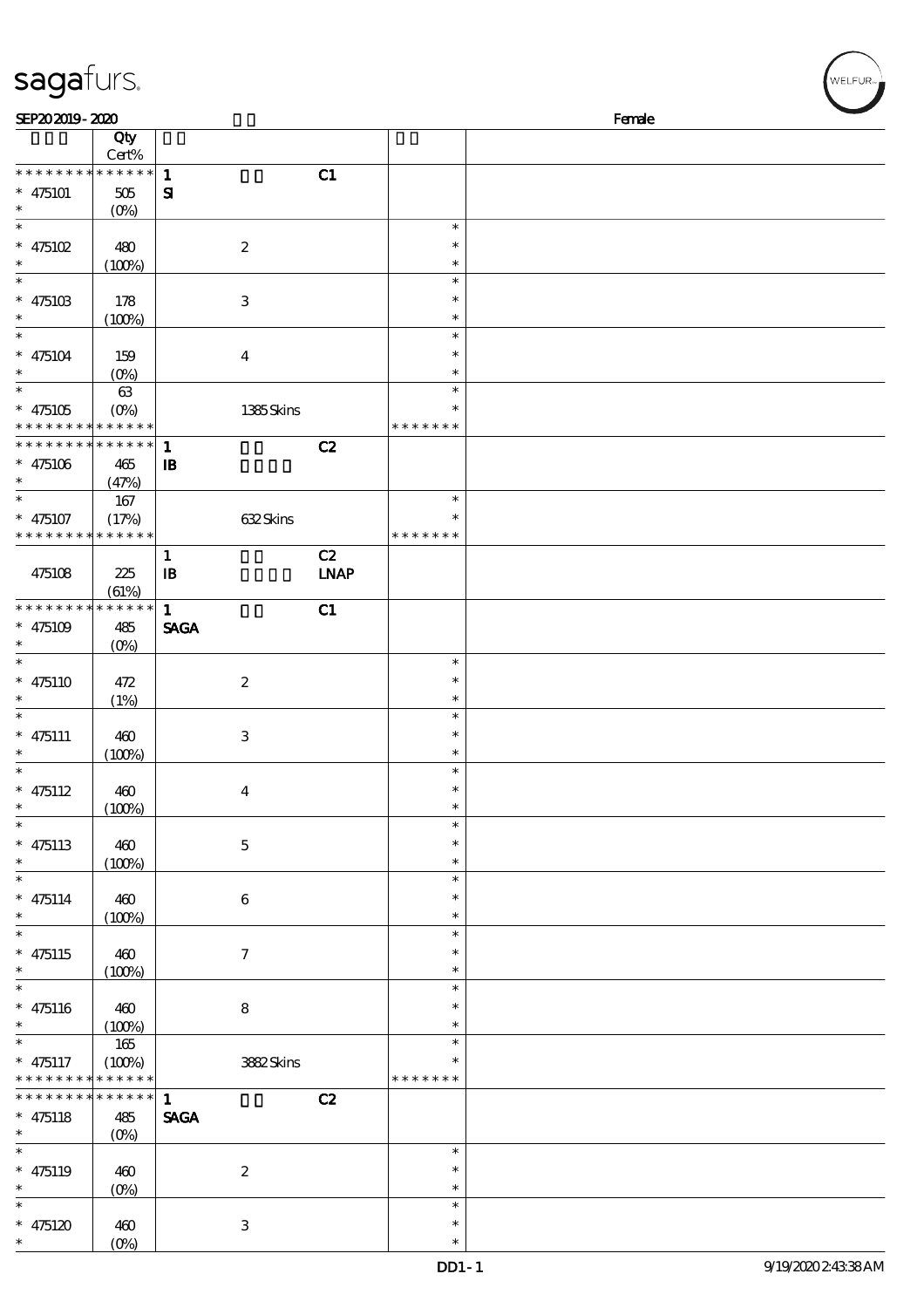| sagafurs.                                                               |                        |                             |    |                  | .<br>WELFUR <sub>™I</sub> |
|-------------------------------------------------------------------------|------------------------|-----------------------------|----|------------------|---------------------------|
| SEP202019-2020                                                          |                        |                             |    |                  | Female                    |
|                                                                         | Qty<br>Cert%           |                             |    |                  |                           |
| $\ast$                                                                  |                        | $\mathbf{1}$                | C2 | $\ast$           |                           |
| $* 475121$                                                              | 460                    | <b>SAGA</b>                 |    | $\ast$           |                           |
| $\ast$                                                                  | (1%)                   |                             |    | $\ast$           |                           |
| $\ast$<br>* $475122$                                                    |                        |                             |    | $\ast$<br>$\ast$ |                           |
|                                                                         | 460<br>(100%)          | $\mathbf 5$                 |    | $\ast$           |                           |
| $\ast$                                                                  |                        |                             |    | $\ast$           |                           |
| $* 475123$                                                              | 460                    | $\boldsymbol{6}$            |    | $\ast$           |                           |
| $\ast$<br>$\ast$                                                        | (100%)                 |                             |    | $\ast$<br>$\ast$ |                           |
| $* 475124$                                                              | 460                    | $\boldsymbol{\tau}$         |    | $\ast$           |                           |
| $\ast$                                                                  | (100%)                 |                             |    | $\ast$           |                           |
| $\ast$                                                                  |                        |                             |    | $\ast$           |                           |
| $* 475125$                                                              | 460                    | 8                           |    | $\ast$           |                           |
| $\ast$<br>$\ast$                                                        | (100%)                 |                             |    | $\ast$<br>$\ast$ |                           |
| $* 475126$                                                              | 460                    | $\boldsymbol{9}$            |    | *                |                           |
| $\ast$                                                                  | (100%)                 |                             |    | $\ast$           |                           |
|                                                                         | 268                    |                             |    | $\ast$           |                           |
| $* 475127$                                                              | $(O\%)$                | 4433Skins                   |    |                  |                           |
| * * * * * * * * <mark>* * * * * *</mark><br>* * * * * * * * * * * * * * |                        |                             |    | * * * * * * *    |                           |
| $* 475128$                                                              | 485                    | $\mathbf{1}$<br>IA          | C2 |                  |                           |
| $\ast$                                                                  | (42%)                  |                             |    |                  |                           |
| $\ast$                                                                  |                        |                             |    | $\ast$           |                           |
| $* 475129$                                                              | 460                    | $\boldsymbol{2}$            |    | $\ast$           |                           |
| $\ast$<br>$\ast$                                                        | (30%)                  |                             |    | $\ast$<br>$\ast$ |                           |
| $* 475130$                                                              | 460                    | $\,3$                       |    | $\ast$           |                           |
| $\ast$                                                                  | (19%)                  |                             |    | $\ast$           |                           |
| $\ast$                                                                  | 353                    |                             |    | $\ast$           |                           |
| $* 475131$<br>* * * * * * * * <mark>* * * * * * *</mark>                | (19%)                  | 1758Skins                   |    | *<br>* * *       |                           |
| * * * * * * * * * * * * * * *                                           |                        | $\mathbf{1}$                | C1 |                  |                           |
| $* 475132$                                                              | $99$                   | <b>SROY</b>                 |    |                  |                           |
| $\ast$                                                                  | (1%)                   |                             |    |                  |                           |
|                                                                         |                        |                             |    | $\ast$           |                           |
| $* 475133$<br>$\ast$                                                    | 440<br>(100%)          | $\boldsymbol{2}$            |    | $\ast$<br>$\ast$ |                           |
| $\ast$                                                                  | $98\,$                 |                             |    | $\ast$           |                           |
| $* 475134$                                                              | (100%)                 | 637Skins                    |    | $\ast$           |                           |
| * * * * * * * * * * * * * *                                             |                        |                             |    | * * * * * * *    |                           |
| * * * * * * * *<br>$* 475135$                                           | $* * * * * * *$<br>465 | $\mathbf{1}$<br><b>SROY</b> | C2 |                  |                           |
| $\ast$                                                                  | (O <sub>0</sub> )      |                             |    |                  |                           |
| $\ast$                                                                  |                        |                             |    | $\ast$           |                           |
| $* 475136$                                                              | 62                     | $\boldsymbol{2}$            |    | $\ast$           |                           |
| $\ast$<br>$\ast$                                                        | $(0\%)$                |                             |    | $\ast$           |                           |
| $* 475137$                                                              | 407                    | $\,3$                       |    | $\ast$<br>$\ast$ |                           |
| $\ast$                                                                  | (100%)                 |                             |    | $\ast$           |                           |
| $\ast$                                                                  | 176                    |                             |    | $\ast$           |                           |
| $* 475138$                                                              | $(O\%)$                | 1110Skins                   |    | $\ast$           |                           |
| * * * * * * * *<br>* * * * * * * * * * * * * *                          | * * * * * *            |                             |    | * * * * * * *    |                           |
| $* 475139$                                                              | 423                    | $\mathbf{1}$<br><b>SROY</b> | C3 |                  |                           |
| $\ast$                                                                  | (O <sub>0</sub> )      |                             |    |                  |                           |
| $\ast$                                                                  | 10B                    |                             |    | $\ast$           |                           |
| $* 475140$                                                              | (100%)                 | 526Skins                    |    | $\ast$           |                           |

\* \* \* \* \* \* \*

\* \* \* \* \* \* \* \* <mark>\* \* \* \* \* \* \*</mark>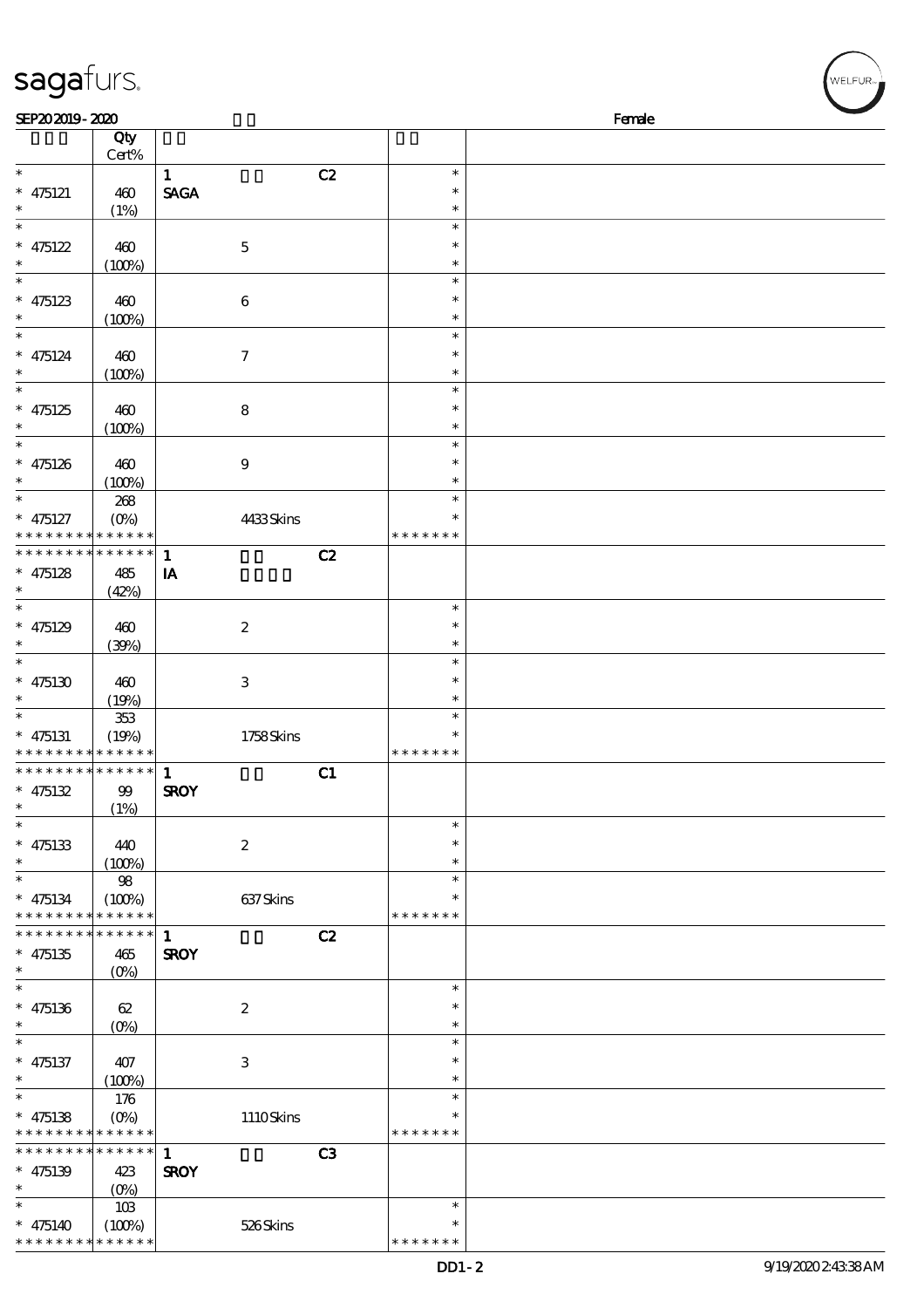| sagafurs. |
|-----------|
|-----------|

| SEP202019-2020                                                                    |                                   |                                                    |                                      | Female |
|-----------------------------------------------------------------------------------|-----------------------------------|----------------------------------------------------|--------------------------------------|--------|
|                                                                                   | Qty<br>Cert%                      |                                                    |                                      |        |
| * * * * * * * *<br>$* 475181$<br>$\ast$                                           | * * * * * *<br>343<br>$(O\% )$    | $\boldsymbol{z}$<br>C1<br>${\bf s}$                |                                      |        |
| $\overline{\ast}$<br>$* 475182$<br>* * * * * * * * * * * * * *                    | 294<br>(100%)                     | 637Skins                                           | $\ast$<br>* * * * * * *              |        |
| 475183                                                                            | 517<br>$(O\%)$                    | C <sub>3</sub><br>$\boldsymbol{z}$<br>$\mathbf{S}$ |                                      |        |
| * * * * * * * *<br>$* 475184$<br>$\ast$                                           | * * * * * *<br>505<br>(20%)       | C2<br>$\boldsymbol{z}$<br>$\mathbf{B}$             |                                      |        |
| $\ast$<br>$* 475185$<br>* * * * * * * * * * * * * *                               | 273<br>$(\Theta)$                 | 778Skins                                           | $\ast$<br>$\ast$<br>* * * * * * *    |        |
| * * * * * * * *<br>$* 475186$<br>$\ast$                                           | $* * * * * * *$<br>485<br>(1%)    | C1<br>$\boldsymbol{z}$<br><b>SAGA</b>              |                                      |        |
| $\ast$<br>$* 475187$<br>$\ast$                                                    | 460<br>(100%)                     | $\boldsymbol{2}$                                   | $\ast$<br>$\ast$<br>$\ast$           |        |
| $\ast$<br>$* 475188$<br>$\ast$                                                    | 460<br>(100%)                     | $\,3$                                              | $\ast$<br>$\ast$<br>$\ast$           |        |
| $\ast$<br>$* 475189$<br>$\ast$                                                    | 440<br>(100%)                     | $\boldsymbol{4}$                                   | $\ast$<br>$\ast$<br>$\ast$           |        |
| $\ast$<br>$* 475190$<br>$\ast$                                                    | 87<br>(100%)                      | $\mathbf 5$                                        | $\ast$<br>$\ast$<br>$\ast$           |        |
| $\ast$<br>$* 475191$<br>* * * * * * * *                                           | 100<br>$(O\!/\!o)$<br>* * * * * * | 2032Skins                                          | $\ast$<br>$\ast$<br>* * * * * * *    |        |
| * * * * * * * * * * * * * *<br>$* 475192$<br>$\ast$<br>$\overline{\phantom{a}^*}$ | 485<br>(1%)                       | C2<br>$\boldsymbol{z}$<br><b>SAGA</b>              |                                      |        |
| $* 475193$<br>$\ast$<br>$\overline{\phantom{0}}$                                  | 460<br>$(0\%)$                    | $\boldsymbol{2}$                                   | $\ast$<br>$\ast$<br>$\ast$           |        |
| $* 475194$<br>$\ast$<br>$\overline{\ast}$                                         | 460<br>(0%)                       | $\ensuremath{\mathbf{3}}$                          | $\ast$<br>$\ast$<br>$\ast$<br>$\ast$ |        |
| $* 475195$<br>$\ast$<br>$\overline{\ast}$                                         | 460<br>$(0\%)$                    | $\boldsymbol{4}$                                   | $\ast$<br>$\ast$                     |        |
| $* 475196$<br>$\ast$<br>$\overline{\ast}$                                         | 460<br>(0%)                       | $\mathbf 5$                                        | $\ast$<br>$\ast$<br>$\ast$           |        |
| $* 475197$<br>$\ast$<br>$\overline{\ast}$                                         | 460<br>(100%)                     | $\bf 6$                                            | $\ast$<br>$\ast$<br>$\ast$           |        |
| $* 475198$<br>$\ast$                                                              | 460<br>(100%)                     | $\boldsymbol{7}$                                   | $\ast$<br>$\ast$<br>$\ast$           |        |
| $\ast$<br>* $475199$<br>$\ast$                                                    | 460<br>(100%)                     | $\bf 8$                                            | $\ast$<br>$\ast$<br>$\ast$           |        |
| $\ast$<br>$* 475200$<br>$\ast$                                                    | $181$<br>(100%)                   | $\boldsymbol{9}$                                   | $\ast$<br>$\ast$<br>$\ast$           |        |

、<br>WELFUR<sub>™</sub>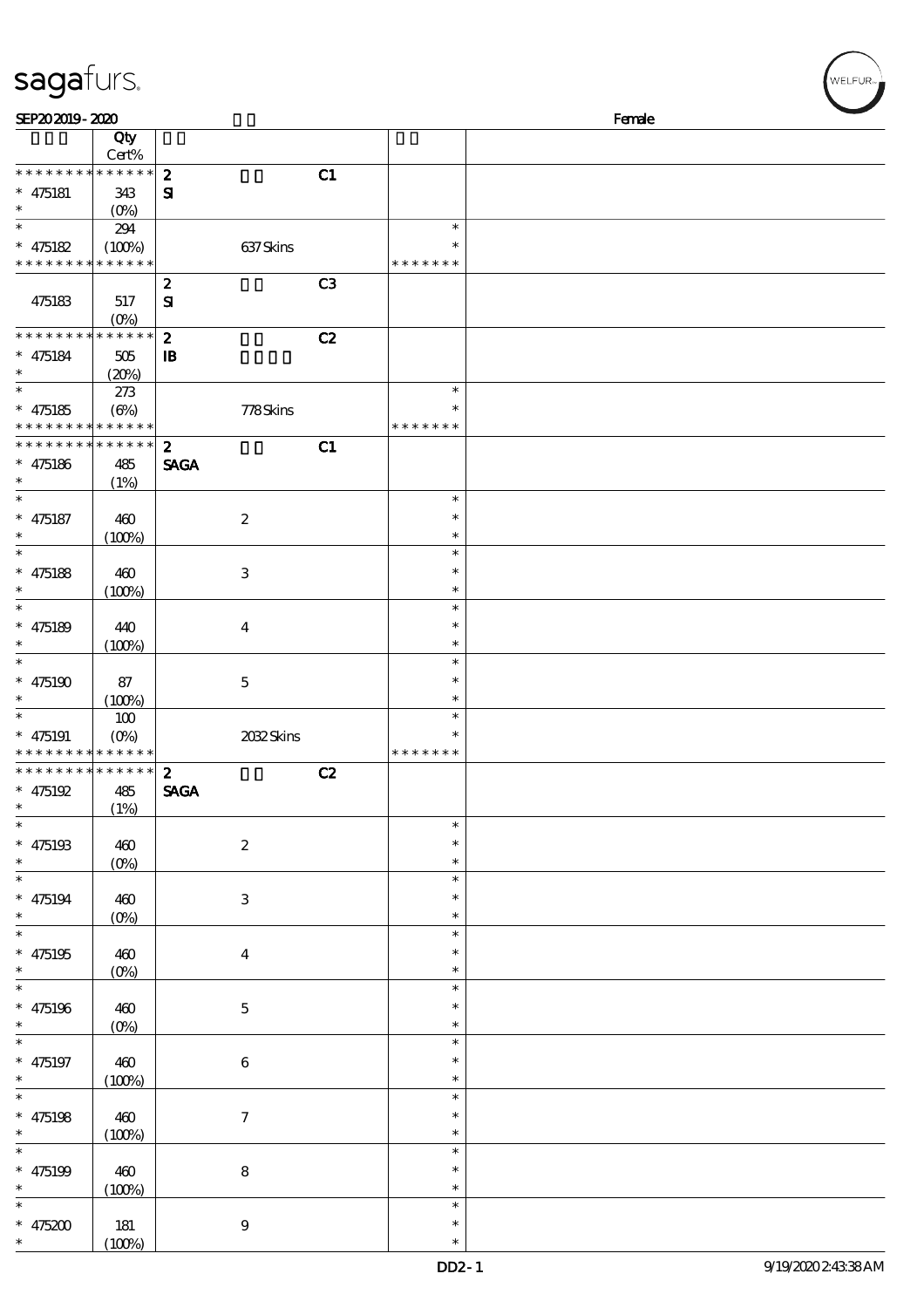| sagafurs.                   |                           |                  |          |                |               |  |        | WELFUR <sub>™</sub> |
|-----------------------------|---------------------------|------------------|----------|----------------|---------------|--|--------|---------------------|
| SEP202019-2020              |                           |                  |          |                |               |  | Female |                     |
|                             | Qty<br>Cert%              |                  |          |                |               |  |        |                     |
| $\ast$                      | 412                       | $\boldsymbol{z}$ |          | C2             | $\ast$        |  |        |                     |
| $* 475201$                  | $(O\!\!\!\!\!\!\!/\,\!o)$ | <b>SAGA</b>      |          |                | $\ast$        |  |        |                     |
| * * * * * * * * * * * * * * |                           |                  |          |                | * * * * * * * |  |        |                     |
|                             |                           | $\boldsymbol{z}$ |          | C1             |               |  |        |                     |
| 475202                      | 194                       | <b>SROY</b>      |          |                |               |  |        |                     |
|                             | (76%)                     |                  |          |                |               |  |        |                     |
| *******                     | * * * * * *               | $\boldsymbol{2}$ |          | C2             |               |  |        |                     |
| $* 475203$                  | 432                       | <b>SROY</b>      |          |                |               |  |        |                     |
| $\ast$                      | $(0\%)$                   |                  |          |                |               |  |        |                     |
| $\ast$                      | 40 <sup>3</sup>           |                  |          |                | $\ast$        |  |        |                     |
| $* 475204$                  | (100%)                    |                  | 835Skins |                | $\ast$        |  |        |                     |
| * * * * * * * *             | * * * * * *               |                  |          |                | * * * * * * * |  |        |                     |
|                             |                           | $\boldsymbol{z}$ |          | C <sub>3</sub> |               |  |        |                     |
| 475205                      | 278                       | <b>SROY</b>      |          |                |               |  |        |                     |

(26%)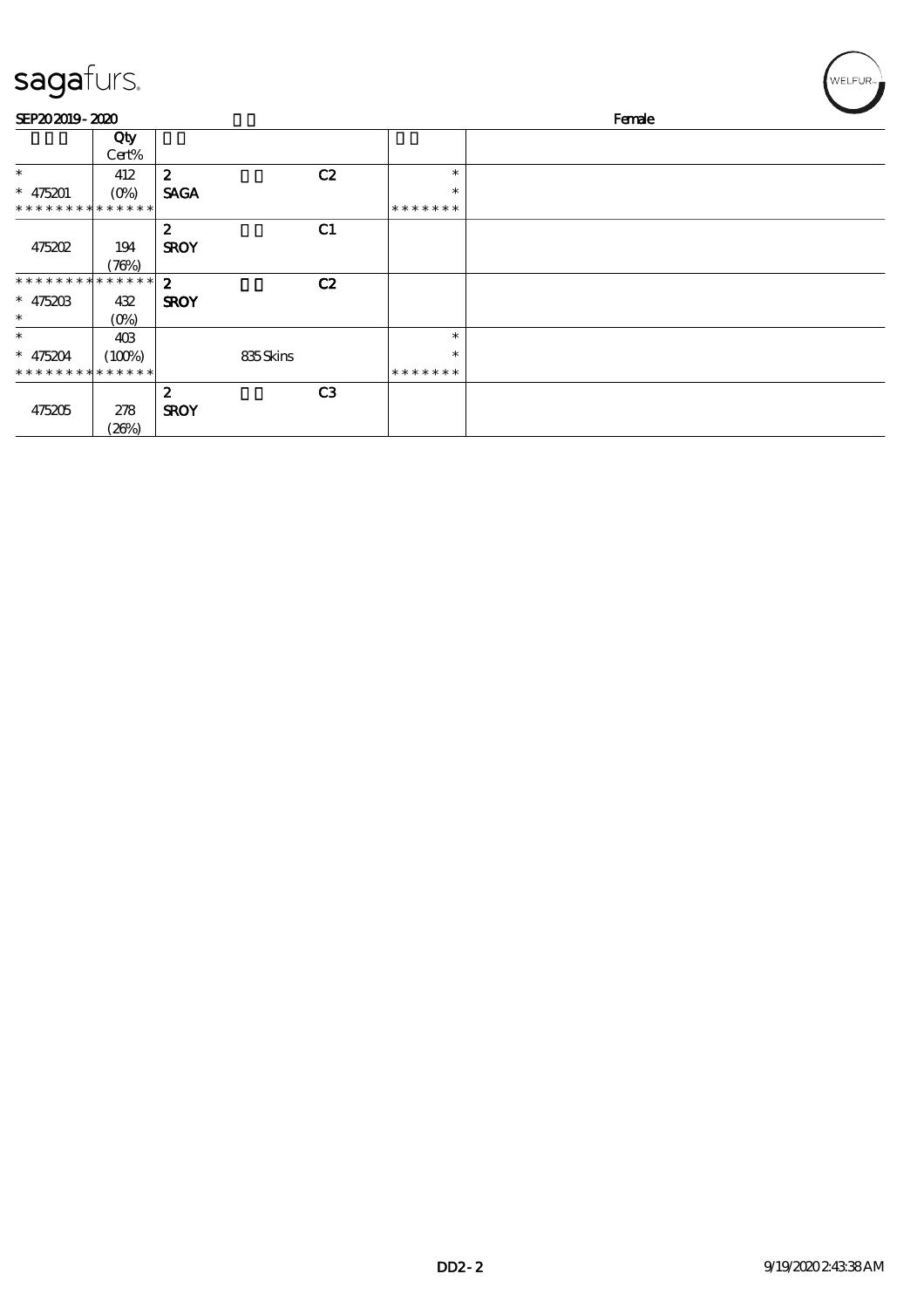| sagafurs.      |                                       |                            |                              |        | WELFUR <sub>™</sub> |
|----------------|---------------------------------------|----------------------------|------------------------------|--------|---------------------|
| SEP202019-2020 |                                       |                            |                              | Female |                     |
|                | Qty<br>Cert%                          |                            |                              |        |                     |
|                |                                       | $\mathbf 0$                | C2                           |        |                     |
| 475241         | 465                                   | $\mathbf{B}$               |                              |        |                     |
|                | (19%)                                 |                            |                              |        |                     |
| 475242         | 171<br>(7%)                           | $\bf{0}$<br><b>LUMI</b>    | C <sub>3</sub>               |        |                     |
| 475243         | $\boldsymbol{\mathfrak{D}}$<br>(100%) | $\mathbf 0$<br><b>LUMI</b> | C <sub>1</sub><br><b>TOP</b> |        |                     |

╭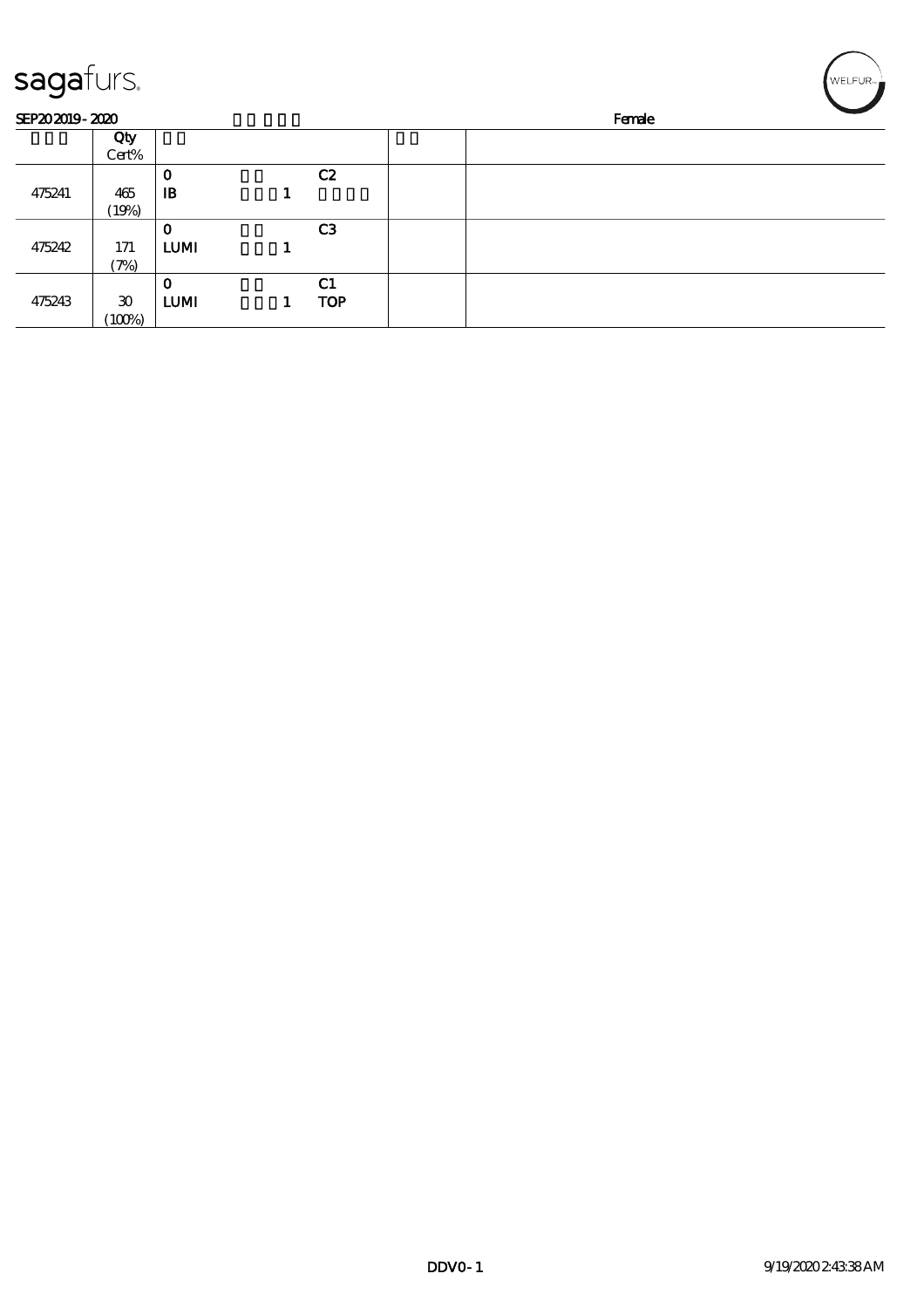| SEP202019-2020              |                     |                                  |       |               | Female |
|-----------------------------|---------------------|----------------------------------|-------|---------------|--------|
|                             | Qty                 |                                  |       |               |        |
|                             | Cert%               |                                  |       |               |        |
| * * * * * * * *             | $******$            | $\mathbf{1}$                     | C1    |               |        |
|                             |                     |                                  |       |               |        |
| $* 475281$                  | 472                 | $\mathbf{1}$<br>$\mathbf{S}$     |       |               |        |
| $\ast$                      | $(O\%)$             |                                  |       |               |        |
| $\ast$                      |                     |                                  |       | $\ast$        |        |
| $* 475282$                  | 390                 | $\boldsymbol{2}$                 |       | $\ast$        |        |
| $\ast$                      |                     |                                  |       | $\ast$        |        |
|                             | (100%)              |                                  |       |               |        |
| $\ast$                      | 61                  |                                  |       | $\ast$        |        |
| $* 475283$                  | $(0\%)$             | 923Skins                         |       |               |        |
| * * * * * * * * * * * * * * |                     |                                  |       | * * * * * * * |        |
| * * * * * * * *             | $* * * * * * *$     | $\mathbf{1}$                     | C1/C2 |               |        |
|                             |                     |                                  |       |               |        |
| $* 475284$                  | 422                 | $\boldsymbol{z}$<br>$\mathbf{S}$ |       |               |        |
| $\ast$                      | $(O\!/\!o)$         |                                  |       |               |        |
| $\ast$                      | 149                 |                                  |       | $\ast$        |        |
| $* 475285$                  | (100%)              | $571$ Skins                      |       | $\ast$        |        |
| * * * * * * * *             | * * * * * *         |                                  |       | * * * * * * * |        |
| * * * * * * * *             | $* * * * * * *$     | $\mathbf{1}$                     |       |               |        |
|                             |                     |                                  | C1    |               |        |
| $* 475286$                  | 460                 | <b>SAGA</b><br>$\mathbf{1}$      |       |               |        |
| $\ast$                      | (100%)              |                                  |       |               |        |
| $\ast$                      |                     |                                  |       | $\ast$        |        |
| $* 475287$                  | 460                 | $\boldsymbol{2}$                 |       | $\ast$        |        |
|                             |                     |                                  |       |               |        |
| $\ast$                      | (100%)              |                                  |       | $\ast$        |        |
| $\ast$                      |                     |                                  |       | $\ast$        |        |
| $* 475288$                  | 300                 | 3                                |       | $\ast$        |        |
| $\ast$                      | (100%)              |                                  |       | $\ast$        |        |
| $\ast$                      |                     |                                  |       | $\ast$        |        |
|                             | 85                  |                                  |       |               |        |
| $* 475289$                  | (1%)                | 1365Skins                        |       |               |        |
| * * * * * * * *             | * * * * * *         |                                  |       | * * * * * * * |        |
| * * * * * * * *             | * * * * * *         | $\mathbf{1}$                     | C2    |               |        |
| $* 475290$                  | 485                 | <b>SAGA</b><br>$\mathbf{1}$      |       |               |        |
| $\ast$                      |                     |                                  |       |               |        |
|                             | (100%)              |                                  |       |               |        |
| $\ast$                      |                     |                                  |       | $\ast$        |        |
| $* 475291$                  | 460                 | $\boldsymbol{2}$                 |       | $\ast$        |        |
| $\ast$                      | $(0\%)$             |                                  |       | $\ast$        |        |
| $\ast$                      |                     |                                  |       | $\ast$        |        |
|                             |                     |                                  |       | $\ast$        |        |
| $* 475292$                  | 460                 | 3                                |       |               |        |
| $*$                         | (0%)                |                                  |       | $\ast$        |        |
| $\ast$                      |                     |                                  |       | $\ast$        |        |
| $* 475293$                  | 460                 | $\overline{\mathbf{4}}$          |       | $\ast$        |        |
| $\ast$                      |                     |                                  |       | $\ast$        |        |
| $\overline{\phantom{0}}$    | $(0\%)$             |                                  |       | $\ast$        |        |
|                             |                     |                                  |       |               |        |
| $* 475294$                  | 460                 | $\mathbf{5}$                     |       | $\ast$        |        |
| $\ast$                      | $(0\%)$             |                                  |       | $\ast$        |        |
| $\overline{\ast}$           |                     |                                  |       | $\ast$        |        |
| $* 475295$                  | 460                 | $\boldsymbol{6}$                 |       | *             |        |
| $\ast$                      |                     |                                  |       | *             |        |
| $\overline{\phantom{0}}$    | $(0\%)$             |                                  |       |               |        |
|                             |                     |                                  |       | $\ast$        |        |
| $* 475296$                  | 460                 | $\tau$                           |       | ∗             |        |
| $\ast$                      | $(0\%)$             |                                  |       | $\ast$        |        |
| $\overline{\phantom{0}}$    |                     |                                  |       | $\ast$        |        |
|                             |                     |                                  |       |               |        |
| $* 475297$                  | 460                 | $\bf 8$                          |       | $\ast$        |        |
| $\ast$                      | $(0\%)$             |                                  |       | $\ast$        |        |
| $\ast$                      |                     |                                  |       | $\ast$        |        |
| $* 475298$                  | 460                 | $\mathbf 9$                      |       | $\ast$        |        |
| $\ast$                      |                     |                                  |       | $\ast$        |        |
|                             | $(\underline{O\%})$ |                                  |       |               |        |
| $\ast$                      |                     |                                  |       | $\ast$        |        |
| $* 475299$                  | 460                 | $10\,$                           |       | $\ast$        |        |
| $\ast$                      | (100%)              |                                  |       | $\ast$        |        |
| $\ast$                      |                     |                                  |       | $\ast$        |        |
|                             |                     |                                  |       |               |        |
| $* 475300$                  | 460                 | $11\,$                           |       | $\ast$        |        |
| $\ast$                      | (100%)              |                                  |       | $\ast$        |        |

VELFUR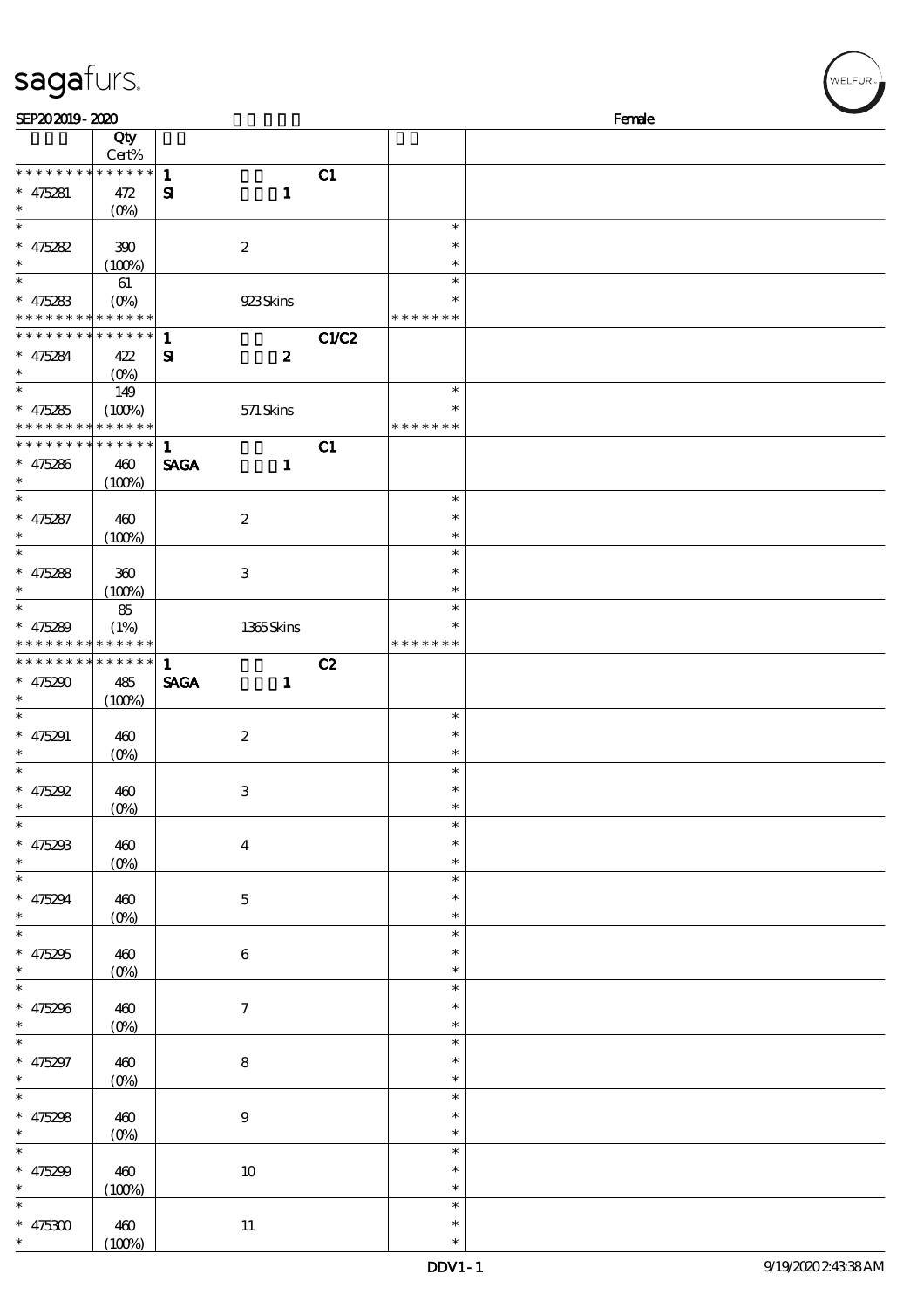| sagafurs.                                   |                           |                                                 |                  | $\sqrt{\text{WELFUR}_{n}}$ |
|---------------------------------------------|---------------------------|-------------------------------------------------|------------------|----------------------------|
| SEP202019-2020                              |                           |                                                 |                  | Female                     |
|                                             | Qty                       |                                                 |                  |                            |
| $\ast$                                      | $Cert\%$                  |                                                 | C2<br>$\ast$     |                            |
| $* 475301$                                  | 460                       | $\mathbf{1}$<br><b>SAGA</b><br>$\mathbf{1}$     | $\ast$           |                            |
| $\ast$                                      | (100%)                    |                                                 | $\ast$           |                            |
| $\overline{\phantom{a}}$                    |                           |                                                 | $\ast$           |                            |
| $* 475302$                                  | 460                       | 13                                              | $\ast$           |                            |
| $\ast$                                      | (100%)                    |                                                 | $\ast$<br>$\ast$ |                            |
| $* 47530B$                                  | 460                       | $14\,$                                          | $\ast$           |                            |
|                                             | (100%)                    |                                                 | $\ast$           |                            |
| $\ast$                                      |                           |                                                 | $\ast$           |                            |
| $* 475304$                                  | 460                       | $15\,$                                          | $\ast$           |                            |
| $\ast$<br>$\ast$                            | (100%)                    |                                                 | $\ast$<br>$\ast$ |                            |
| $* 475305$                                  | 460                       | 16                                              | $\ast$           |                            |
| $\ast$                                      | (100%)                    |                                                 | $\ast$           |                            |
| $\ast$                                      |                           |                                                 | $\ast$           |                            |
| $* 475306$                                  | 460                       | $17\,$                                          | $\ast$           |                            |
| $\ast$<br>$\ast$                            | (100%)                    |                                                 | *<br>$\ast$      |                            |
| $* 475307$                                  | 460                       | $18\,$                                          | $\ast$           |                            |
| $\ast$                                      | (100%)                    |                                                 | $\ast$           |                            |
| $\ast$                                      |                           |                                                 | $\ast$           |                            |
| $* 475308$                                  | 460                       | $19\,$                                          | $\ast$           |                            |
| $\ast$                                      | (100%)                    |                                                 | $\ast$           |                            |
| $\ast$                                      |                           |                                                 | $\ast$<br>$\ast$ |                            |
| $* 475309$                                  | 460<br>(100%)             | $\pmb{\mathcal{X}}$                             | $\ast$           |                            |
| $\ast$                                      |                           |                                                 | $\ast$           |                            |
| $* 475310$                                  | 460                       | $2\!1$                                          | $\ast$           |                            |
| $\ast$                                      | (100%)                    |                                                 | $\ast$           |                            |
| $\ast$                                      |                           |                                                 | $\ast$<br>$\ast$ |                            |
| $* 475311$<br>$\ast$                        | 460<br>(100%)             | $2\!2$                                          | $\ast$           |                            |
| $\ast$                                      |                           |                                                 | $\ast$           |                            |
| $* 475312$                                  | 460                       | $23\,$                                          | $\ast$           |                            |
| $\ast$<br>$\ast$                            | (100%)                    |                                                 | $\ast$           |                            |
|                                             |                           |                                                 | $\ast$<br>*      |                            |
| $* 475313$<br>$\ast$                        | 125<br>(100%)             | 24                                              | $\ast$           |                            |
| $\ast$                                      | 110                       |                                                 | $\ast$           |                            |
| $* 475314$                                  | $(O\!\!\!\!\!\!\!/\,\!o)$ | 10840Skins                                      |                  |                            |
| * * * * * * * * * * * * * *                 |                           |                                                 | * * * * * * *    |                            |
| * * * * * * * * * * * * * * *<br>$* 475315$ | 429                       | $\mathbf{1}$<br><b>SAGA</b><br>$\boldsymbol{z}$ | C1               |                            |
| $\ast$                                      | $(0\%)$                   |                                                 |                  |                            |
| $\ast$                                      | 405                       |                                                 | $\ast$           |                            |
| $* 475316$                                  | $(100\%)$                 | 834Skins                                        | $\ast$           |                            |
| * * * * * * * * * * * * * *                 |                           |                                                 | * * * * * * *    |                            |
| * * * * * * * *                             | * * * * * *               | $\mathbf{1}$                                    | C2               |                            |
| $* 475317$<br>$\ast$                        | 485<br>$(O_0)$            | <b>SAGA</b><br>$\boldsymbol{z}$                 |                  |                            |
| $\ast$                                      |                           |                                                 | $\ast$           |                            |
| $* 475318$                                  | 460                       | $\boldsymbol{2}$                                | $\ast$           |                            |
| $\ast$<br>$\overline{\phantom{0}}$          | $(0\%)$                   |                                                 | $\ast$           |                            |
|                                             |                           |                                                 | $\ast$<br>$\ast$ |                            |
| $* 475319$<br>$\ast$                        | 460<br>$(O\!/\!o)$        | $\,3$                                           | $\ast$           |                            |
|                                             |                           |                                                 | $\ast$           |                            |
| $* 475320$                                  | 460                       | $\boldsymbol{4}$                                | $\ast$           |                            |

 $(100%)$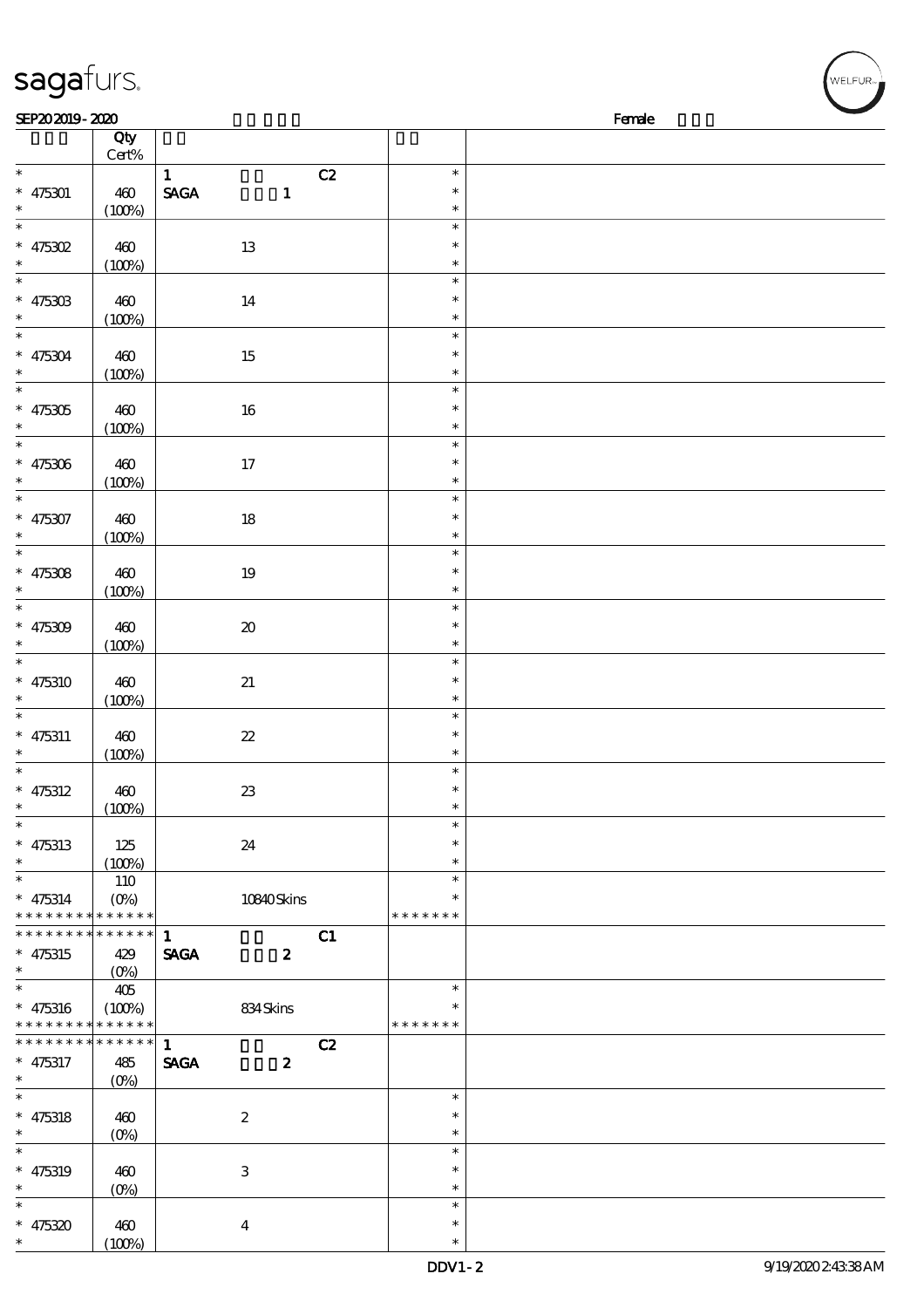| sagafurs.                   |                   |                   |                           |                |                    |        |
|-----------------------------|-------------------|-------------------|---------------------------|----------------|--------------------|--------|
| SEP202019-2020              | Qty               |                   |                           |                |                    | Female |
|                             | Cert%             |                   |                           |                |                    |        |
| $\ast$                      |                   | $\mathbf{1}$      |                           | C2             | $\ast$             |        |
| $* 475321$                  | 460               | <b>SAGA</b>       | $\pmb{2}$                 |                | $\ast$             |        |
| $\ast$                      | (100%)            |                   |                           |                | $\ast$             |        |
| $\ast$                      |                   |                   |                           |                | $\ast$             |        |
| $* 475322$                  | 348               |                   | 6                         |                | $\ast$             |        |
| $\ast$                      | (100%)            |                   |                           |                | $\ast$             |        |
| $\ast$                      |                   |                   |                           |                | $\ast$             |        |
| $* 475323$                  | 125               |                   | $\boldsymbol{7}$          |                | $\ast$             |        |
|                             | $(O\%)$           |                   |                           |                | $\ast$             |        |
| $\ast$                      | 282               |                   |                           |                | $\ast$             |        |
| $* 475324$                  | $(O\%)$           |                   | 3080Skins                 |                | $\ast$             |        |
| * * * * *                   | * * * * * *       |                   |                           |                | * * * * *<br>$* *$ |        |
|                             |                   | $\mathbf{1}$      |                           | C2             |                    |        |
| 475325                      | 485               | ${\bf I} {\bf A}$ | $\mathbf{1}$              |                |                    |        |
|                             | (51%)             |                   |                           |                |                    |        |
| * * * * * * * *             | * * * * * *       | $\mathbf 1$       |                           | C1             |                    |        |
| $* 475326$                  | 425               | <b>SROY</b>       | $\mathbf{1}$              |                |                    |        |
| $\ast$                      | (1%)              |                   |                           |                |                    |        |
| $\ast$                      |                   |                   |                           |                | $\ast$             |        |
| $* 475327$                  | 440               |                   | $\boldsymbol{2}$          |                | $\ast$             |        |
| $\ast$                      | (100%)            |                   |                           |                | $\ast$             |        |
| $\ast$                      | 79                |                   |                           |                | $\ast$             |        |
| $* 475328$                  | $(O\%)$           |                   | 944Skins                  |                |                    |        |
| * * * * * * * *             | * * * * * *       |                   |                           |                | * * * * * * *      |        |
|                             |                   | $\mathbf{1}$      |                           | C2             |                    |        |
| 475329                      | 414               | <b>SROY</b>       | $\mathbf{1}$              |                |                    |        |
|                             | (100%)            |                   |                           |                |                    |        |
| * * * * * * * *             | * * * * * *       | $\mathbf{1}$      |                           | C <sub>3</sub> |                    |        |
| $* 475330$                  | 465               | <b>SROY</b>       | $\mathbf{1}$              |                |                    |        |
|                             | (O <sub>0</sub> ) |                   |                           |                |                    |        |
|                             |                   |                   |                           |                | $\ast$             |        |
| $* 475331$                  | 440               |                   | $\boldsymbol{2}$          |                | $\ast$<br>$\ast$   |        |
| $\ast$<br>$\ast$            | (0%)              |                   |                           |                | $\ast$             |        |
|                             |                   |                   |                           |                | $\ast$             |        |
| $* 475332$<br>$\ast$        | 440               |                   | $\ensuremath{\mathbf{3}}$ |                | $\ast$             |        |
| $\ast$                      | (100%)            |                   |                           |                | $\ast$             |        |
|                             |                   |                   |                           |                | $\ast$             |        |
| $* 475333$<br>$\ast$        | 54                |                   | $\bf{4}$                  |                | $\ast$             |        |
| $\ast$                      | (100%)<br>$306\,$ |                   |                           |                | $\ast$             |        |
| $* 475334$                  | $(O\%)$           |                   |                           |                |                    |        |
| * * * * * * * * * * * * * * |                   |                   | 1705Skins                 |                | * * * * * * *      |        |
|                             |                   | $\mathbf{1}$      |                           | C1             |                    |        |
| 475335                      | $221$             | <b>SROY</b>       | $\boldsymbol{z}$          |                |                    |        |
|                             | $(O\%)$           |                   |                           |                |                    |        |
|                             |                   | $1 -$             |                           | C2             |                    |        |
| 475336                      | 179               | <b>SROY</b>       | $\boldsymbol{z}$          |                |                    |        |
|                             | (O <sub>0</sub> ) |                   |                           |                |                    |        |
|                             |                   | $1 \quad$         |                           | C1/C2          |                    |        |
| 475337                      | 216               | ${\bf LUM}$       | $\mathbf{1}$              |                |                    |        |
|                             | (84%)             |                   |                           |                |                    |        |
|                             |                   | $\mathbf{1}$      |                           | C3             |                    |        |
| 475338                      | ${\mathfrak{A}}$  | $LUM$             | $\mathbf{1}$              |                |                    |        |
|                             | (33%)             |                   |                           |                |                    |        |
|                             |                   | $1 -$             |                           | C1/C2          |                    |        |
| 475339                      | 296               | LUM               | $\pmb{2}$                 |                |                    |        |
|                             | (77%)             |                   |                           |                |                    |        |
|                             |                   | $\mathbf{1}$      |                           | C3             |                    |        |
| 475340                      | 98                | ${\bf LUM}$       | $\boldsymbol{2}$          |                |                    |        |
|                             |                   |                   |                           |                |                    |        |

(41%)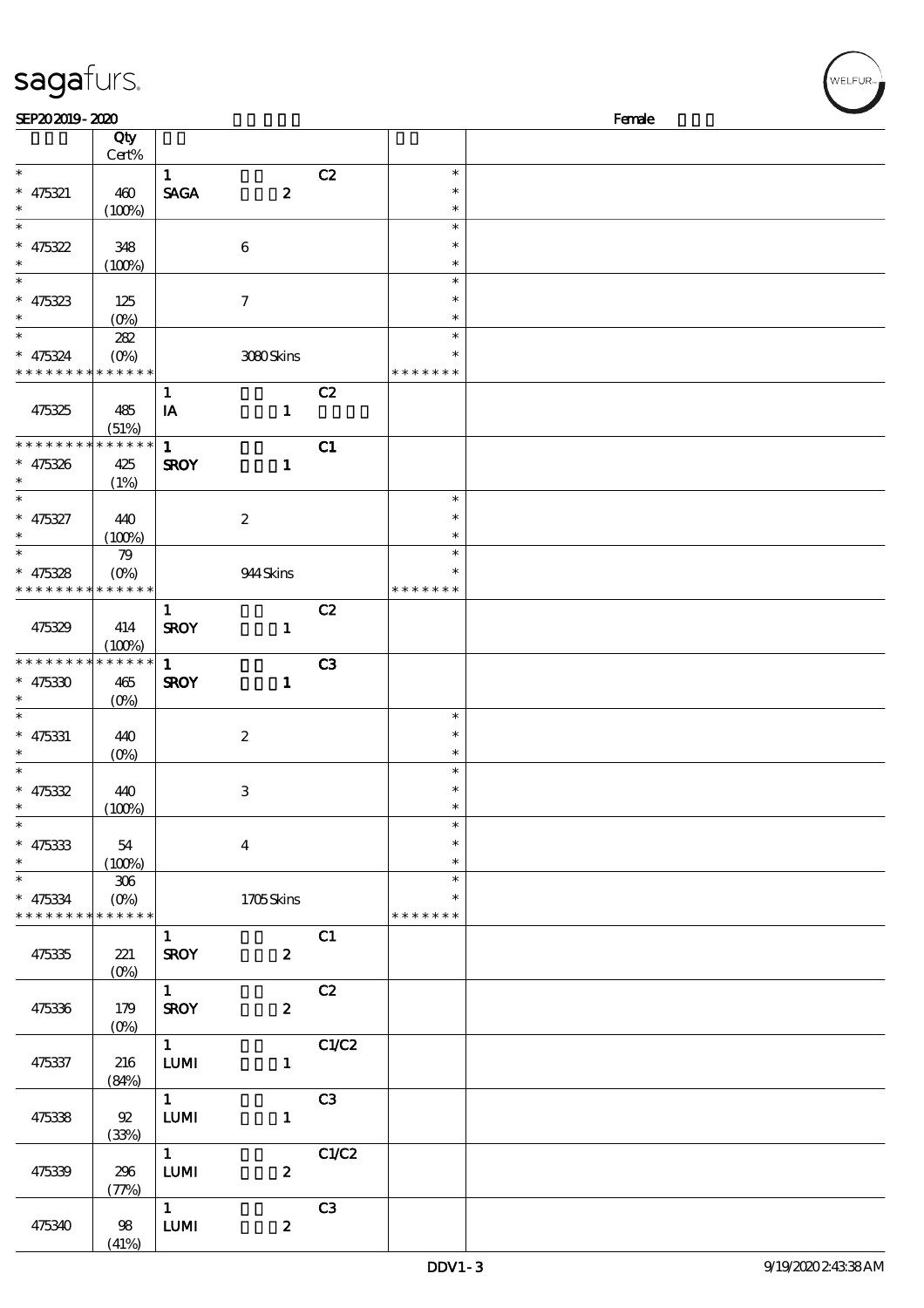| sagafurs.                          |                            |                                 |                         |       |                  | m<br>WELFUR <sub>™I</sub> |
|------------------------------------|----------------------------|---------------------------------|-------------------------|-------|------------------|---------------------------|
| SEP202019-2020                     |                            |                                 |                         |       |                  | Female                    |
|                                    | Qty                        |                                 |                         |       |                  |                           |
|                                    | $Cert\%$                   |                                 |                         |       |                  |                           |
| * * * * * * * *                    | * * * * * *                | $\boldsymbol{z}$                |                         | C1    |                  |                           |
| $* 475361$<br>$\ast$               | 300<br>$(O\%)$             | $\mathbf{S}$                    | $\mathbf{1}$            |       |                  |                           |
| $\ast$                             | 233                        |                                 |                         |       | $\ast$           |                           |
| $* 475362$                         | (100%)                     |                                 | 593Skins                |       |                  |                           |
| * * * * * * * *                    | * * * * * *                |                                 |                         |       | * * * * * * *    |                           |
|                                    |                            | $\boldsymbol{2}$                |                         | C1/C2 |                  |                           |
| 475363                             | 179                        | ${\bf s}$                       | $\boldsymbol{2}$        |       |                  |                           |
|                                    | (38%)                      |                                 |                         |       |                  |                           |
|                                    |                            | $\boldsymbol{2}$                |                         | C2    |                  |                           |
| 475364                             | 517                        | $\mathbf{B}$                    | $\mathbf{1}$            |       |                  |                           |
| * * * * * * * *                    | (30%)<br>* * * * * *       | $\boldsymbol{z}$                |                         | C1    |                  |                           |
| $* 475365$                         | 485                        | <b>SAGA</b>                     | $\mathbf{1}$            |       |                  |                           |
| $\ast$                             | (9%)                       |                                 |                         |       |                  |                           |
| $\ast$                             |                            |                                 |                         |       | $\ast$           |                           |
| $* 475366$                         | 213                        |                                 | $\boldsymbol{z}$        |       | $\ast$           |                           |
| $\ast$                             | (100%)                     |                                 |                         |       | $\ast$           |                           |
| $\ast$                             | 159                        |                                 |                         |       | $\ast$           |                           |
| $* 475367$                         | (10%)                      |                                 | 857Skins                |       | $\ast$           |                           |
| * * * * * * * *<br>* * * * * * * * | * * * * * *<br>* * * * * * |                                 |                         |       | * * * * * * *    |                           |
|                                    |                            | $\boldsymbol{z}$<br><b>SAGA</b> | $\mathbf{1}$            | C2    |                  |                           |
| $* 475368$<br>$\ast$               | 485<br>$(0\%)$             |                                 |                         |       |                  |                           |
| $\ast$                             |                            |                                 |                         |       | $\ast$           |                           |
| $* 475369$                         | 460                        |                                 | $\boldsymbol{2}$        |       | $\ast$           |                           |
|                                    | $(0\%)$                    |                                 |                         |       | $\ast$           |                           |
| $\ast$                             |                            |                                 |                         |       | $\ast$           |                           |
| $* 475370$                         | 460                        |                                 | 3                       |       | $\ast$           |                           |
|                                    | $(0\%)$                    |                                 |                         |       | $\ast$           |                           |
| $\ast$                             |                            |                                 |                         |       | $\ast$           |                           |
| $* 475371$<br>$\ast$               | 460                        |                                 | $\overline{\mathbf{4}}$ |       | $\ast$<br>$\ast$ |                           |
| $\ast$                             | (0%)                       |                                 |                         |       | $\ast$           |                           |
| $* 475372$                         | 460                        |                                 | $\mathbf 5$             |       | $\ast$           |                           |
| $\ast$                             | $(O\%)$                    |                                 |                         |       | $\ast$           |                           |
| $\ast$                             |                            |                                 |                         |       | $\ast$           |                           |
| $* 475373$                         | 460                        |                                 | $\boldsymbol{6}$        |       | ∗                |                           |
| $\ast$                             | $(0\%)$                    |                                 |                         |       | $\ast$           |                           |
| $\ast$                             |                            |                                 |                         |       | $\ast$           |                           |
| $* 475374$<br>$\ast$               | 460                        |                                 | $\tau$                  |       | $\ast$<br>$\ast$ |                           |
| $\ast$                             | $(O\%)$                    |                                 |                         |       | $\ast$           |                           |
| $* 475375$                         | 460                        |                                 | $\bf8$                  |       | $\ast$           |                           |
| $\ast$                             | (98%)                      |                                 |                         |       | $\ast$           |                           |
| $\ast$                             |                            |                                 |                         |       | $\ast$           |                           |
| $* 475376$                         | 460                        |                                 | $\boldsymbol{9}$        |       | $\ast$           |                           |
| $\ast$                             | (100%)                     |                                 |                         |       | $\ast$           |                           |
| $\ast$                             |                            |                                 |                         |       | $\ast$           |                           |
| $* 475377$                         | 460                        |                                 | $10\,$                  |       | $\ast$           |                           |
| $\ast$                             | (90%)                      |                                 |                         |       | $\ast$           |                           |
| $\ast$                             | 460                        |                                 |                         |       | $\ast$<br>*      |                           |
| $* 475378$<br>* * * *              | (97%)<br>* * * * * *       |                                 | 5085Skins               |       | * * * * * * *    |                           |
| * * * * * *                        | * * * * * *                | $\mathbf{2}$                    |                         | C3    |                  |                           |
| $* 475379$                         | 485                        | <b>SAGA</b>                     | $\mathbf{1}$            |       |                  |                           |
|                                    |                            |                                 |                         |       |                  |                           |

\* \*

\*

\*

\*

 $\overline{(\overline{0})}$ 

 $(0%)$ 

2

 $*$  475380 460

 $(w$ elfur<sub>m</sub>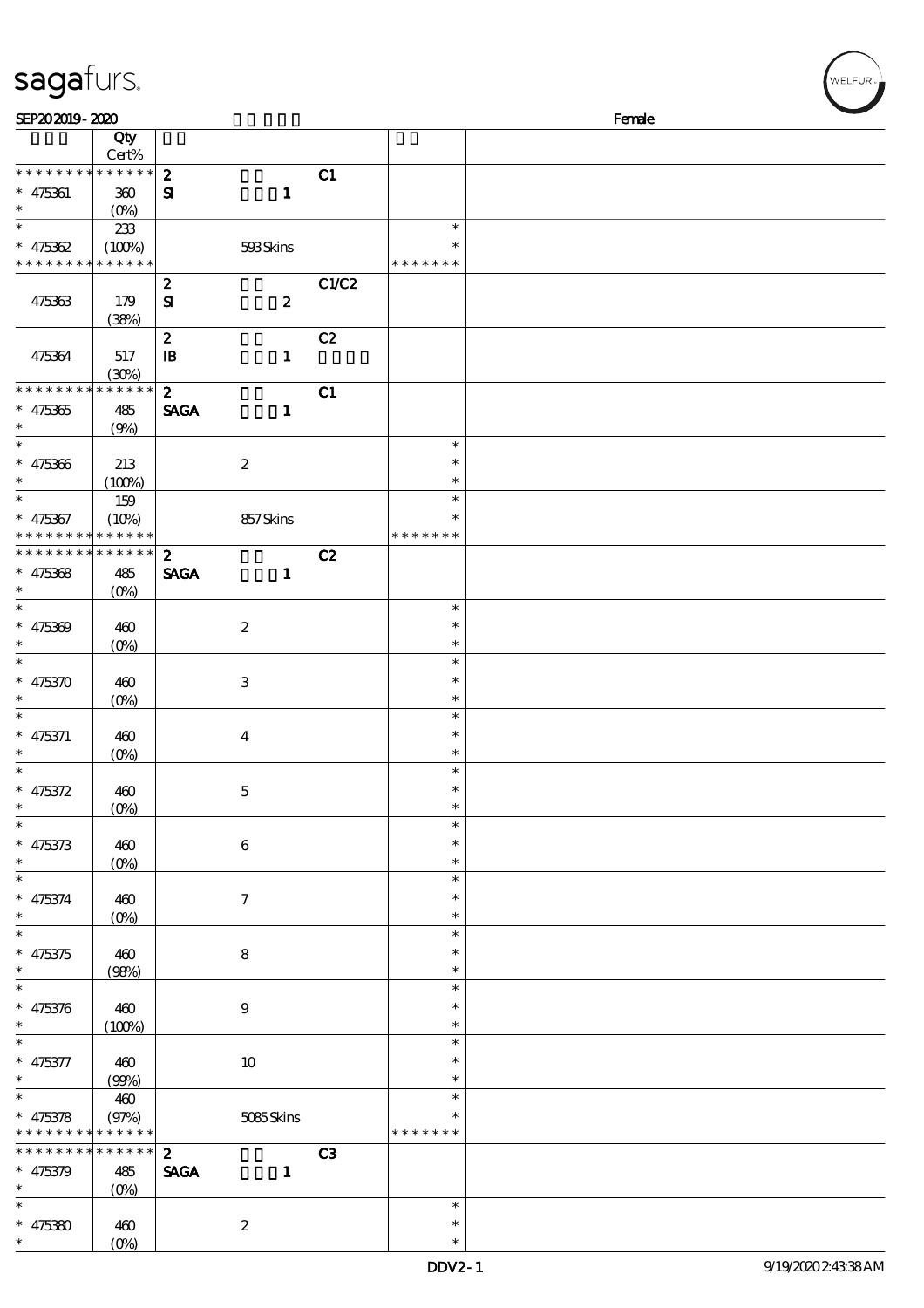| sagafurs.<br>SEP202019-2020                |                       |                  |                  |                |                         | Female |
|--------------------------------------------|-----------------------|------------------|------------------|----------------|-------------------------|--------|
|                                            | Qty                   |                  |                  |                |                         |        |
|                                            | Cert%                 |                  |                  |                |                         |        |
| $\ast$                                     |                       | $\boldsymbol{z}$ |                  | C3             | $\ast$                  |        |
| $* 475381$                                 | 460                   | <b>SAGA</b>      | $\mathbf{1}$     |                | $\ast$                  |        |
| $\ast$                                     | $(0\%)$               |                  |                  |                | $\ast$                  |        |
| $\ast$                                     |                       |                  |                  |                | $\ast$                  |        |
| $* 475382$                                 | 460                   |                  | $\boldsymbol{4}$ |                | $\ast$                  |        |
| $\ast$                                     | (100%)                |                  |                  |                | $\ast$                  |        |
| $\ast$                                     |                       |                  |                  |                | $\ast$                  |        |
| $* 475383$                                 | 92                    |                  | $\bf 5$          |                | $\ast$                  |        |
|                                            | (100%)                |                  |                  |                | $\ast$                  |        |
| $\ast$                                     | 450                   |                  |                  |                | $\ast$                  |        |
| $* 475384$<br>* * * * * * * * * * * * * *  | (1%)                  |                  | 2407Skins        |                | $\ast$<br>* * * * * * * |        |
| * * * * * * * * * * * * * *                |                       | $\boldsymbol{z}$ |                  |                |                         |        |
|                                            |                       | <b>SAGA</b>      | $\boldsymbol{2}$ | C1             |                         |        |
| $* 475385$<br>$\ast$                       | 164<br>$(O\%)$        |                  |                  |                |                         |        |
| $\ast$                                     | 130                   |                  |                  |                | $\ast$                  |        |
| $* 475386$                                 | (100%)                |                  | 294Skins         |                | $\ast$                  |        |
| * * * * *                                  | * * * * * *           |                  |                  |                | * * * * * * *           |        |
| * * * * * * * *                            | * * * * * *           | $\boldsymbol{z}$ |                  | C2             |                         |        |
| $* 475387$                                 | 465                   | <b>SAGA</b>      | $\boldsymbol{2}$ |                |                         |        |
| $\ast$                                     | $(O\%)$               |                  |                  |                |                         |        |
| $\ast$                                     |                       |                  |                  |                | $\ast$                  |        |
| $* 475388$                                 | 450                   |                  | $\boldsymbol{2}$ |                | $\ast$                  |        |
| $\ast$                                     | (90%)                 |                  |                  |                | $\ast$                  |        |
| $\ast$                                     |                       |                  |                  |                | $\ast$                  |        |
| $* 475389$                                 | 91                    |                  | $\,3$            |                | $\ast$                  |        |
|                                            | (100%)                |                  |                  |                | $\ast$                  |        |
| $\ast$                                     | 133                   |                  |                  |                | $\ast$                  |        |
| $* 475390$                                 | $(O\%)$               |                  | 1139Skins        |                | $\ast$                  |        |
|                                            | * * * * * * * * * * * |                  |                  |                | * * * * * * *           |        |
| * * * * * * * *                            | $* * * * * * *$       | $\boldsymbol{z}$ |                  | C <sub>3</sub> |                         |        |
| $* 475391$                                 | 250                   | <b>SAGA</b>      | $\boldsymbol{2}$ |                |                         |        |
| $\ast$<br>$\ast$                           | (0%)                  |                  |                  |                | $\ast$                  |        |
|                                            | 154                   |                  |                  |                | *                       |        |
| $* 475392$<br>* * * * * * * *              | (100%)<br>* * * * * * |                  | 404Skins         |                | * * * * * * *           |        |
| * * * * * * * *                            | * * * * * *           | $\boldsymbol{2}$ |                  | C2             |                         |        |
| $* 475393$                                 | 485                   | IA               | $\mathbf{1}$     |                |                         |        |
| $\ast$                                     | (56%)                 |                  |                  |                |                         |        |
| $\ast$                                     |                       |                  |                  |                | $\ast$                  |        |
| $* 475394$                                 | 460                   |                  | $\boldsymbol{z}$ |                | $\ast$                  |        |
| $\ast$                                     | (34%)                 |                  |                  |                | $\ast$                  |        |
| $\ast$                                     |                       |                  |                  |                | $\ast$                  |        |
| $* 475395$                                 | 460                   |                  | 3                |                | $\ast$                  |        |
| $\ast$                                     | (24%)                 |                  |                  |                | $\ast$                  |        |
| $\ast$                                     |                       |                  |                  |                | $\ast$                  |        |
| $* 475396$                                 | 460                   |                  | $\bf{4}$         |                | $\ast$                  |        |
| $\ast$                                     | (24%)                 |                  |                  |                | $\ast$                  |        |
| $\ast$                                     |                       |                  |                  |                | $\ast$                  |        |
| $* 475397$                                 | 460                   |                  | $\bf 5$          |                | $\ast$                  |        |
| $\ast$                                     | (23%)                 |                  |                  |                | $\ast$                  |        |
| $\ast$                                     | 372                   |                  |                  |                | $\ast$                  |        |
| $* 475398$                                 | (21%)                 |                  | 2697Skins        |                | $\ast$                  |        |
| * * * * * * * * <mark>* * * * * * *</mark> |                       |                  |                  |                | * * * * * * *           |        |
| * * * * * * * *                            | $* * * * * * *$       | $\boldsymbol{2}$ |                  | C2             |                         |        |
| $* 475399$                                 | 485                   | IA               | $\boldsymbol{z}$ |                |                         |        |
| $\ast$<br>$\ast$                           | (42%)                 |                  |                  |                |                         |        |
|                                            | 161                   |                  |                  |                | $\ast$                  |        |

\* \* \* \* \* \* \*

\* 475400

\* \* \* \* \* \* \* \* \* \* \*

(49%) 646 Skins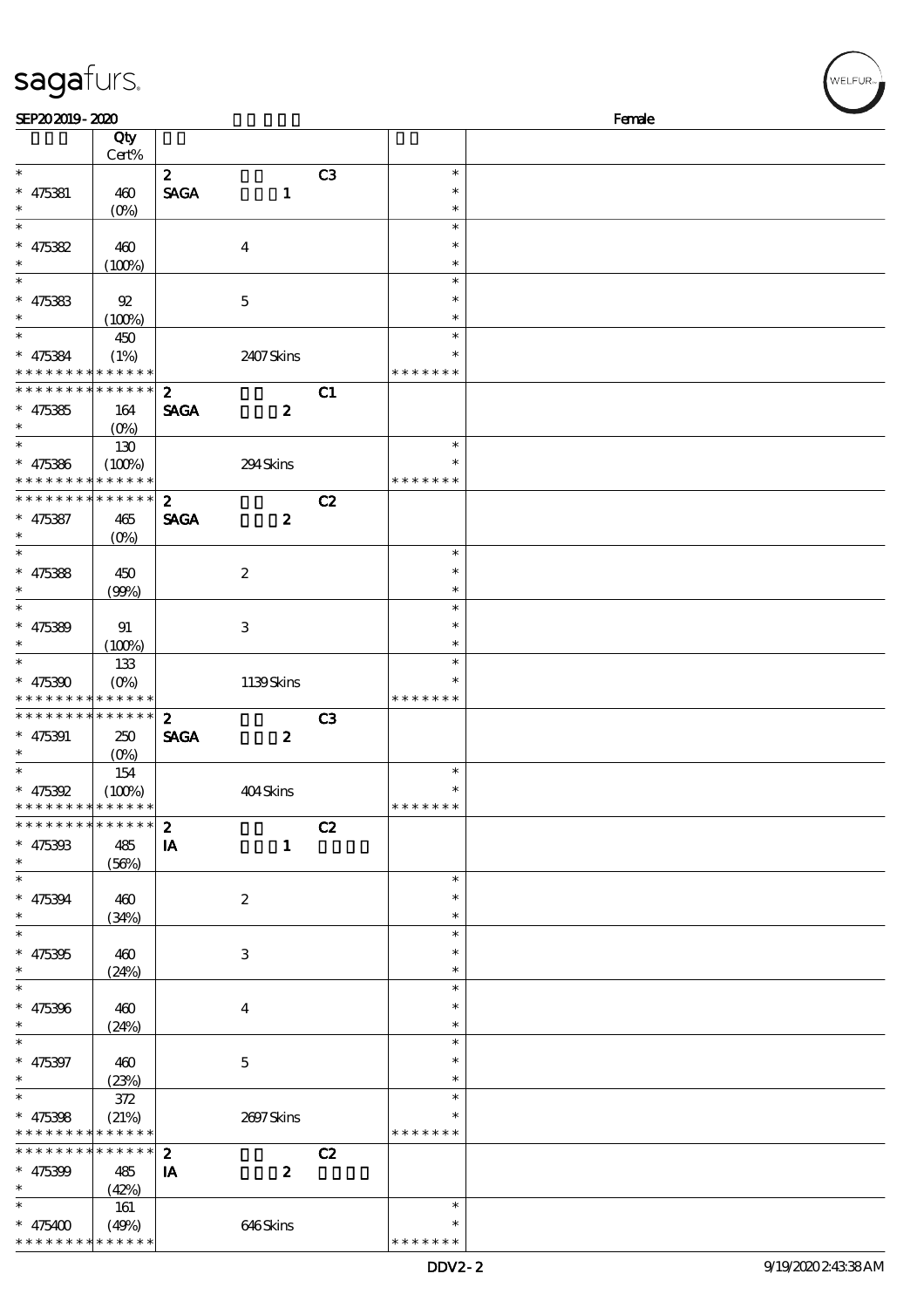| sagafurs.                                 |                                   |                                 |                  |                |                    | WELFUR <sub>74</sub> |
|-------------------------------------------|-----------------------------------|---------------------------------|------------------|----------------|--------------------|----------------------|
| SEP202019-2020                            |                                   |                                 |                  |                |                    | Female               |
|                                           | Qty                               |                                 |                  |                |                    |                      |
|                                           | Cert%                             |                                 |                  |                |                    |                      |
|                                           |                                   | $\boldsymbol{z}$                |                  | C1             |                    |                      |
| 475401                                    | 489                               | <b>SROY</b>                     | $\mathbf{1}$     |                |                    |                      |
| * * * * * * * * <mark>* * * * * *</mark>  | (82%)                             |                                 |                  |                |                    |                      |
| $* 475402$                                | $327\,$                           | $\boldsymbol{2}$<br><b>SROY</b> | $\mathbf{1}$     | C2             |                    |                      |
| $\ast$                                    | $(O\%)$                           |                                 |                  |                |                    |                      |
| $\ast$                                    |                                   |                                 |                  |                | $\ast$             |                      |
| $* 47540B$                                | 440                               |                                 | $\boldsymbol{2}$ |                | $\ast$             |                      |
| $\ast$                                    | (100%)                            |                                 |                  |                | $\ast$             |                      |
| $\ast$                                    | 423                               |                                 |                  |                | $\ast$             |                      |
| $* 475404$                                | (90%)                             |                                 | 1190Skins        |                | $\ast$             |                      |
| * * * * * * * * * * * * * *               |                                   |                                 |                  |                | * * * * * * *      |                      |
| * * * * * * * * * * * * * * *             |                                   | $\boldsymbol{z}$                |                  | C <sub>3</sub> |                    |                      |
| $* 475405$                                | 253                               | <b>SROY</b>                     | $\mathbf{1}$     |                |                    |                      |
| $\ast$                                    | $(O\%)$                           |                                 |                  |                |                    |                      |
| $\ast$                                    | $306\,$                           |                                 |                  |                | $\ast$             |                      |
| $* 475406$<br>* * * * * * * * * * * * * * | (100%)                            |                                 | 559Skins         |                | ∗<br>* * * * * * * |                      |
|                                           |                                   |                                 |                  | C1             |                    |                      |
| 475407                                    | 283                               | $\boldsymbol{z}$<br><b>SROY</b> | $\boldsymbol{z}$ |                |                    |                      |
|                                           | (83%)                             |                                 |                  |                |                    |                      |
| * * * * * * * * * * * * * *               |                                   | $\mathbf{z}$                    |                  | <b>C1/C2</b>   |                    |                      |
| $* 475408$                                | 182                               | <b>SROY</b>                     | $\boldsymbol{z}$ |                |                    |                      |
| $\ast$                                    | $(0\%)$                           |                                 |                  |                |                    |                      |
| $\ast$                                    |                                   |                                 |                  |                | $\ast$             |                      |
| $* 475409$                                | 440                               |                                 | $\boldsymbol{2}$ |                | $\ast$             |                      |
| $\ast$                                    | (100%)                            |                                 |                  |                | $\ast$             |                      |
| $\ast$                                    | 141                               |                                 |                  |                | $\ast$             |                      |
| $* 475410$                                | (100%)                            |                                 | 763Skins         |                | $\ast$             |                      |
| * * * * * * * * * * * * * *               |                                   |                                 |                  |                | * * * * * * *      |                      |
| * * * * * * * * * * * * * * *             |                                   | $\boldsymbol{z}$                |                  | C2             |                    |                      |
| $* 475411$<br>$\ast$                      | 148                               | <b>SROY</b>                     | $\boldsymbol{z}$ |                |                    |                      |
| $\ast$                                    | (9%)                              |                                 |                  |                | $\ast$             |                      |
| $* 475412$                                | 440                               |                                 | $\boldsymbol{2}$ |                | ∗                  |                      |
| $\ast$                                    | (100%)                            |                                 |                  |                | $\ast$             |                      |
| $\ast$                                    | 231                               |                                 |                  |                | $\ast$             |                      |
| $* 475413$                                | (100%)                            |                                 | 819Skins         |                | $\ast$             |                      |
| * * * * * * * *                           | * * * * * *                       |                                 |                  |                | * * * * * * *      |                      |
| * * * * * * * *                           | * * * * * *                       | $\boldsymbol{z}$                |                  | C <sub>3</sub> |                    |                      |
| $* 475414$                                | 97                                | <b>SROY</b>                     | $\boldsymbol{z}$ |                |                    |                      |
| $\ast$                                    | $(O\%)$                           |                                 |                  |                |                    |                      |
| $\ast$                                    | 280                               |                                 |                  |                | $\ast$             |                      |
| $* 475415$                                | (100%)                            |                                 | 377Skins         |                | $\ast$             |                      |
| * * * * * * * * * * * * * *               |                                   |                                 |                  |                | * * * * * * *      |                      |
|                                           |                                   | $\boldsymbol{z}$<br><b>LUMI</b> |                  | C1/C2          |                    |                      |
| 475416                                    | 139<br>$(\mathcal{X}\mathcal{Y})$ |                                 | $\mathbf{1}$     |                |                    |                      |
|                                           |                                   |                                 |                  |                |                    |                      |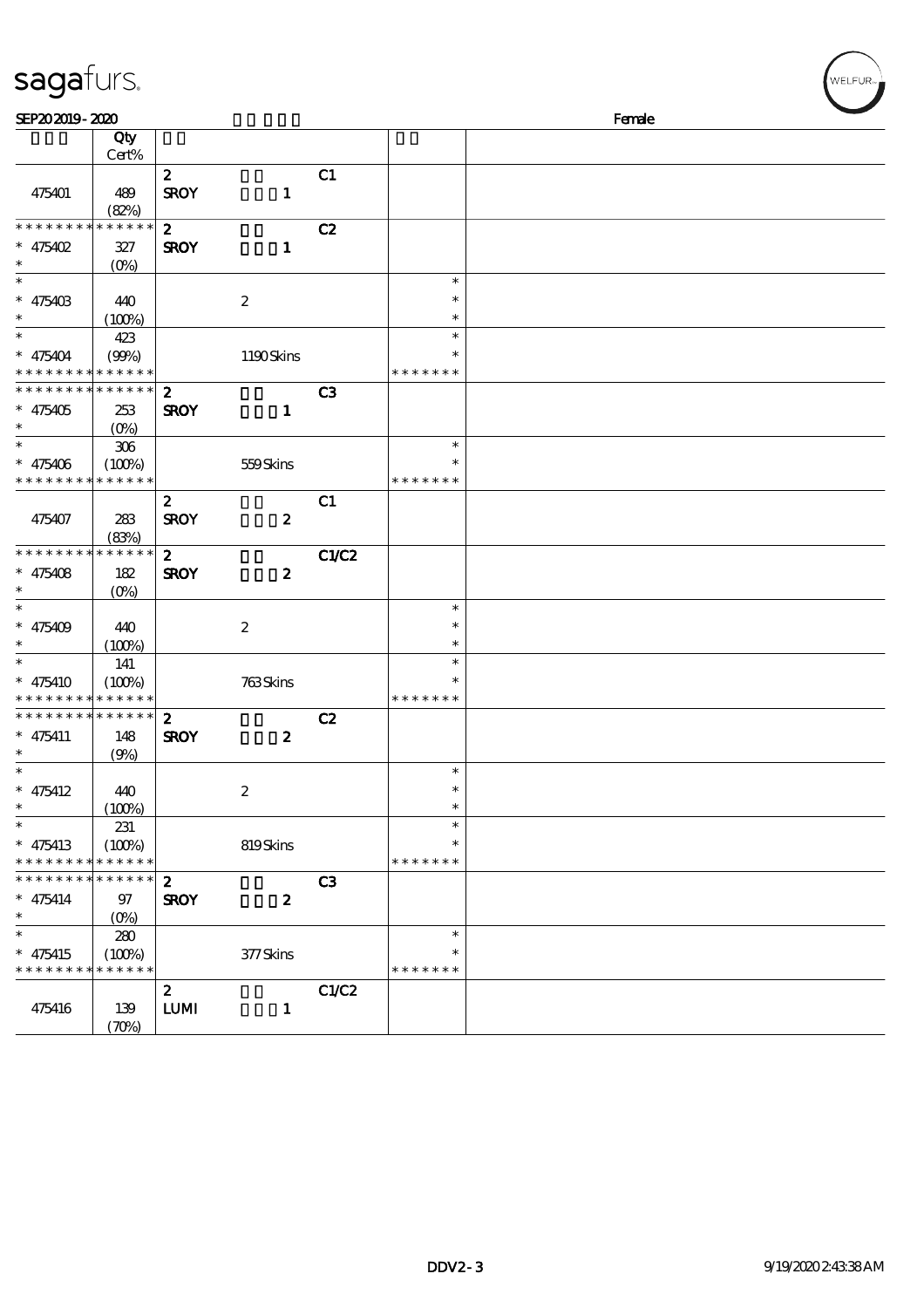| sagafurs.                                              |              |                             |                  |                            |                |                         |        |
|--------------------------------------------------------|--------------|-----------------------------|------------------|----------------------------|----------------|-------------------------|--------|
| SEP202019-2020                                         |              |                             |                  |                            |                |                         | Female |
|                                                        | Qty<br>Cert% |                             |                  |                            |                |                         |        |
|                                                        |              | $\boldsymbol{\mathbf{z}}$   |                  | C2                         |                |                         |        |
| 475441                                                 | 270          | (SI)                        | $\mathbf{1}$     | $\overline{\mathbf{1}}$    |                |                         |        |
|                                                        | (10%)        |                             |                  |                            |                |                         |        |
| * * * * * * * * * * * * * *<br>$* 475442$              | 425          | $\boldsymbol{\mathfrak{D}}$ | $\mathbf{1}$     | C2                         |                |                         |        |
| $\ast$                                                 | (10%)        | $\boldsymbol{S}$            |                  | $\overline{\phantom{a}}$ 1 |                |                         |        |
| $\ast$                                                 | 148          |                             |                  |                            |                | $\ast$                  |        |
| $* 475443$                                             | (6%)         |                             | 573Skins         |                            |                | $\ast$                  |        |
| * * * * * * * * <mark>* * * * * *</mark>               |              |                             |                  |                            |                | * * * * * * *           |        |
|                                                        |              | $\boldsymbol{\mathsf{20}}$  |                  | C2                         |                |                         |        |
| 475444                                                 | 346<br>(10%) | (S)                         | $\boldsymbol{z}$ | $\blacksquare$             |                |                         |        |
|                                                        |              | $\boldsymbol{\mathfrak{D}}$ |                  | C2                         |                |                         |        |
| 475445                                                 | 170          | (SI)                        | $\mathbf{1}$     | $\overline{\mathbf{2}}$    |                |                         |        |
|                                                        | (12%)        |                             |                  |                            |                |                         |        |
|                                                        |              | $\pmb{\mathcal{Z}}$         |                  | C2                         |                |                         |        |
| 475446                                                 | 384<br>(12%) | $\boldsymbol{S}$            |                  | $1 \t 2$                   |                |                         |        |
|                                                        |              | $\pmb{\mathcal{Z}}$         |                  | C2                         |                |                         |        |
| 475447                                                 | 178          | (S)                         |                  | $2\qquad 2$                |                |                         |        |
|                                                        | (10%)        |                             |                  |                            |                |                         |        |
|                                                        |              | $\boldsymbol{\mathfrak{D}}$ |                  | C2                         |                |                         |        |
| 475448                                                 | 161          | (SI)                        | $\mathbf{1}$     | $\overline{\phantom{a}}$ 3 |                |                         |        |
|                                                        | (24%)        | $\pmb{\mathcal{X}}$         |                  | C2                         |                |                         |        |
| 475449                                                 | 183          | $\boldsymbol{\mathrm{(S)}}$ | $\mathbf{1}$     | $\overline{\phantom{a}}$ 3 |                |                         |        |
|                                                        | (13%)        |                             |                  |                            |                |                         |        |
| * * * * * * * * * * * * * *                            |              | $\mathbf{o}$                |                  | C2                         |                |                         |        |
| $* 475450$<br>$\ast$                                   | 465          | (S)                         | $\mathbf{1}$     | $\blacksquare$             |                |                         |        |
| $\ast$                                                 | (19%)        |                             |                  |                            |                | $\ast$                  |        |
| $* 475451$                                             | 440          |                             | $\boldsymbol{2}$ |                            |                | $\ast$                  |        |
| $\ast$                                                 | (15%)        |                             |                  |                            |                | $\ast$                  |        |
| $\ast$                                                 |              |                             |                  |                            |                | $\ast$                  |        |
| $* 475452$<br>$\ast$                                   | 440<br>(31%) |                             | 3                |                            |                | $\ast$<br>$\ast$        |        |
| $\overline{\ast}$                                      | ${\bf 38}1$  |                             |                  |                            |                | $\ast$                  |        |
| $* 475453$                                             | (23%)        |                             | 1726Skins        |                            |                | $\ast$                  |        |
| * * * * * * * * * * * * * *                            |              |                             |                  |                            |                | * * * * * * *           |        |
| * * * * * * * * <mark>* * * * * * *</mark>             |              | $\mathbf{o}$                |                  | C2                         |                |                         |        |
| $* 475454$<br>$\ast$                                   | 445<br>(27%) | $\boldsymbol{\mathcal{S}}$  | $\mathbf{1}$     |                            | $\blacksquare$ |                         |        |
| $\ast$                                                 |              |                             |                  |                            |                | $\ast$                  |        |
| $* 475455$                                             | 420          |                             | $\boldsymbol{2}$ |                            |                | $\ast$                  |        |
| $\ast$                                                 | (20%)        |                             |                  |                            |                | $\ast$                  |        |
| $\ast$                                                 |              |                             |                  |                            |                | $\ast$                  |        |
| $* 475456$<br>$\ast$                                   | 420<br>(18%) |                             | $\,3$            |                            |                | $\ast$<br>$\ast$        |        |
| $\ast$                                                 |              |                             |                  |                            |                | $\ast$                  |        |
| $* 475457$                                             | 204          |                             | $\boldsymbol{4}$ |                            |                | $\ast$                  |        |
| $\ast$                                                 | (4%)         |                             |                  |                            |                | $\ast$                  |        |
| $\ast$                                                 | 74           |                             |                  |                            |                | $\ast$                  |        |
| $* 475458$<br>* * * * * * * * <mark>* * * * * *</mark> | (1%)         |                             | 1563Skins        |                            |                | $\ast$<br>* * * * * * * |        |
| * * * * * * * * * * * * * *                            |              | $\mathbf 0$                 |                  | C2                         |                |                         |        |
| $* 475459$                                             | 445          | $\boldsymbol{\mathcal{S}}$  | $\boldsymbol{z}$ | $\blacksquare$             |                |                         |        |
| $\ast$                                                 | (27%)        |                             |                  |                            |                |                         |        |
| $\ast$                                                 |              |                             |                  |                            |                | $\ast$                  |        |
| $* 475460$<br>$\ast$                                   | 420          |                             | $\boldsymbol{2}$ |                            |                | $\ast$<br>$\ast$        |        |
|                                                        | (34%)        |                             |                  |                            |                |                         |        |

(34%)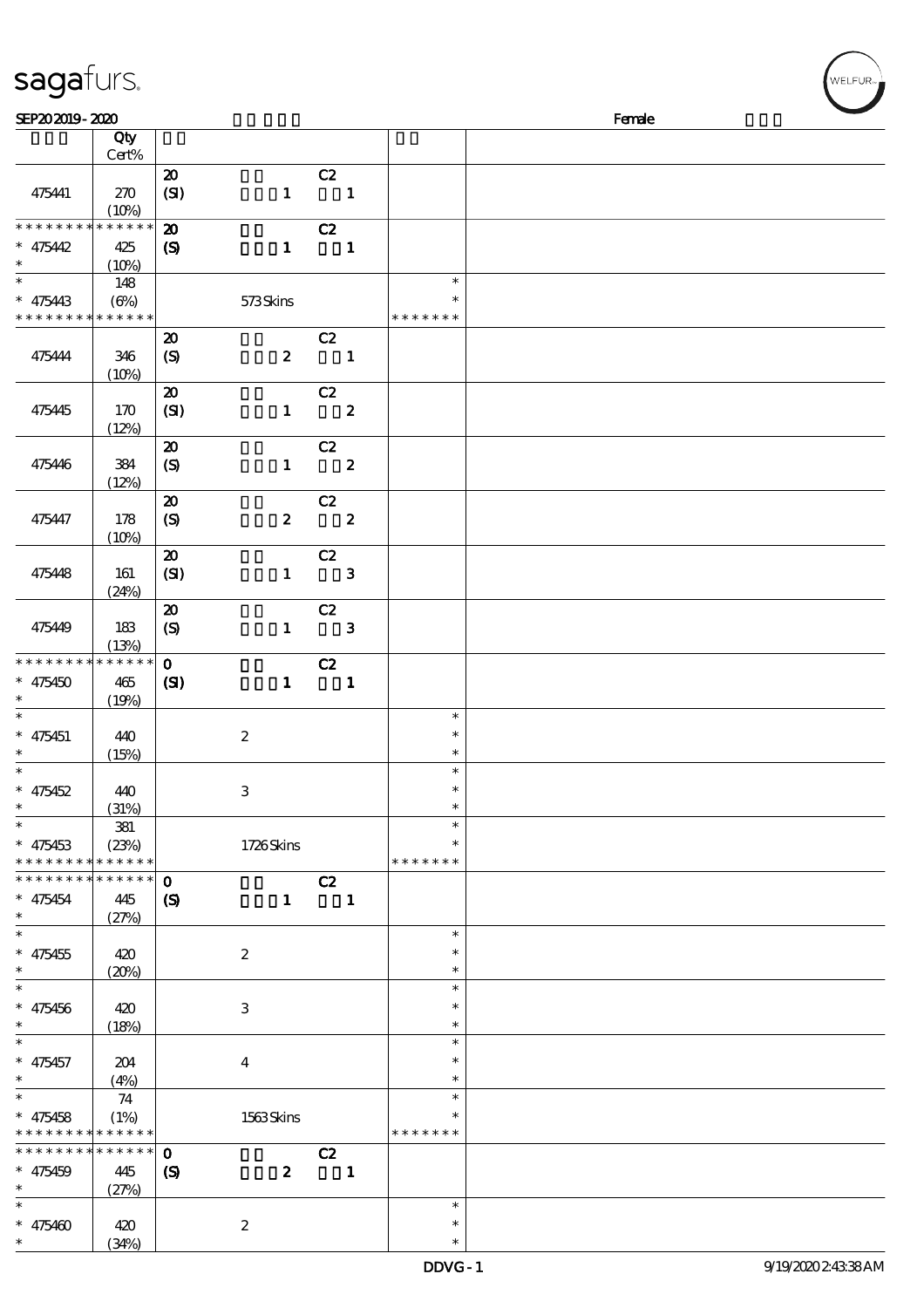| SEP202019-2020                             |                 |                             |                  |                         |                  |               | Female |
|--------------------------------------------|-----------------|-----------------------------|------------------|-------------------------|------------------|---------------|--------|
|                                            | Qty             |                             |                  |                         |                  |               |        |
|                                            | Cert%           |                             |                  |                         |                  |               |        |
| $\ast$                                     | 148             | $\mathbf{o}$                |                  | C2                      |                  | $\ast$        |        |
| $* 475461$                                 | (14%)           | $\boldsymbol{\mathrm{(S)}}$ | $\boldsymbol{z}$ |                         | $\blacksquare$   | $\ast$        |        |
| * * * * * * * * <mark>* * * * * * *</mark> |                 |                             |                  |                         |                  | * * * * * * * |        |
| * * * * * * * * * * * * * *                |                 | $\mathbf 0$                 |                  | C2                      |                  |               |        |
|                                            |                 |                             |                  |                         |                  |               |        |
| * $475462$                                 | 465             | (S)                         | $\mathbf{1}$     |                         | $\boldsymbol{z}$ |               |        |
| $\ast$                                     | (23%)           |                             |                  |                         |                  |               |        |
|                                            | 395             |                             |                  |                         |                  | $\ast$        |        |
| $* 475463$                                 | (35%)           |                             | 860Skins         |                         |                  | $\ast$        |        |
| * * * * * * * *                            | * * * * * *     |                             |                  |                         |                  | * * * * * * * |        |
| * * * * * * * *                            | * * * * * *     | $\mathbf 0$                 |                  | C2                      |                  |               |        |
| * 475464                                   | 445             | $\boldsymbol{\mathcal{S}}$  | $\mathbf{1}$     |                         | $\boldsymbol{z}$ |               |        |
| $\ast$                                     | (30%)           |                             |                  |                         |                  |               |        |
| $\overline{\ast}$                          |                 |                             |                  |                         |                  | $\ast$        |        |
| $* 475465$                                 |                 |                             |                  |                         |                  | $\ast$        |        |
| $\ast$                                     | 420             |                             | $\boldsymbol{2}$ |                         |                  | $\ast$        |        |
| $\ast$                                     | (22%)           |                             |                  |                         |                  |               |        |
|                                            |                 |                             |                  |                         |                  | $\ast$        |        |
| $* 475466$                                 | 235             |                             | 3                |                         |                  | $\ast$        |        |
| $\ast$                                     | (4%)            |                             |                  |                         |                  | $\ast$        |        |
| $\ast$                                     | 47              |                             |                  |                         |                  | $\ast$        |        |
| $* 475467$                                 | $(O\%)$         |                             | 1147Skins        |                         |                  | $\ast$        |        |
| * * * * * * * *                            | * * * * * *     |                             |                  |                         |                  | * * * * * * * |        |
| * * * * * * * * <mark>* * * * * * *</mark> |                 | $\mathbf 0$                 |                  | C2                      |                  |               |        |
| $* 475468$                                 | 465             |                             | $\boldsymbol{z}$ |                         | $\mathbf{z}$     |               |        |
| $\ast$                                     |                 | $\boldsymbol{\mathcal{S}}$  |                  |                         |                  |               |        |
| $*$                                        | (32%)           |                             |                  |                         |                  |               |        |
|                                            | 160             |                             |                  |                         |                  | $\ast$        |        |
| $* 475469$                                 | (27%)           |                             | 625Skins         |                         |                  | *             |        |
| * * * * * * * *                            | * * * * * *     |                             |                  |                         |                  | * * * * * * * |        |
| * * * * * * * *                            | $* * * * * * *$ | $\mathbf 0$                 |                  | C2                      |                  |               |        |
| $* 475470$                                 | 445             | (S)                         | $\mathbf{1}$     |                         | $\mathbf{3}$     |               |        |
| $\ast$                                     | (31%)           |                             |                  |                         |                  |               |        |
| $\ast$                                     | 201             |                             |                  |                         |                  | $\ast$        |        |
| $* 475471$                                 | (37%)           |                             | 646Skins         |                         |                  | $\ast$        |        |
| * * * * * * * * <mark>* * * * * *</mark>   |                 |                             |                  |                         |                  | * * * * * * * |        |
| * * * * * * * *                            | $******$        | $\mathbf 0$                 |                  | C2                      |                  |               |        |
| * $475472$                                 | 373             |                             | $\mathbf{1}$     |                         | $\mathbf{3}$     |               |        |
| $\ast$                                     |                 | $\boldsymbol{\mathcal{S}}$  |                  |                         |                  |               |        |
|                                            | (22%)           |                             |                  |                         |                  |               |        |
| $\ast$                                     | 126             |                             |                  |                         |                  | $\ast$        |        |
| $*$ 475473                                 | (11%)           |                             | 499Skins         |                         |                  | $\ast$        |        |
| * * * * * * * *                            | * * * * * *     |                             |                  |                         |                  | * * * * * * * |        |
|                                            |                 | $\mathbf{o}$                |                  | C2                      |                  |               |        |
| 475474                                     | 308             | $\boldsymbol{S}$            | $\boldsymbol{z}$ | $\overline{\mathbf{3}}$ |                  |               |        |
|                                            | (34%)           |                             |                  |                         |                  |               |        |
| * * * * * * * *                            | * * * * * *     | $\mathbf{1}$                |                  | C2                      |                  |               |        |
| * 475475                                   | 505             | (S)                         | $\mathbf{1}$     | $\blacksquare$          |                  |               |        |
| $\ast$                                     | (57%)           |                             |                  |                         |                  |               |        |
| $\ast$                                     |                 |                             |                  |                         |                  | $\ast$        |        |
|                                            |                 |                             |                  |                         |                  |               |        |
| $* 475476$                                 | 480             |                             | $\boldsymbol{2}$ |                         |                  | $\ast$        |        |
| $\ast$                                     | (46%)           |                             |                  |                         |                  | $\ast$        |        |
| $\ast$                                     |                 |                             |                  |                         |                  | $\ast$        |        |
| * 475477                                   | 480             |                             | $\,3\,$          |                         |                  | $\ast$        |        |
| $\ast$                                     | (35%)           |                             |                  |                         |                  | $\ast$        |        |
| $\overline{\ast}$                          |                 |                             |                  |                         |                  | $\ast$        |        |
| $* 475478$                                 | 480             |                             | $\boldsymbol{4}$ |                         |                  | $\ast$        |        |
| $\ast$                                     | (30%)           |                             |                  |                         |                  | $\ast$        |        |
| $\ast$                                     |                 |                             |                  |                         |                  | $\ast$        |        |
|                                            |                 |                             |                  |                         |                  | $\ast$        |        |
| $* 475479$                                 | 480             |                             | $\mathbf 5$      |                         |                  |               |        |
| $\ast$                                     | (36%)           |                             |                  |                         |                  | $\ast$        |        |
| $\ast$                                     |                 |                             |                  |                         |                  | $\ast$        |        |
| $* 475480$                                 | 480             |                             | 6                |                         |                  | $\ast$        |        |

(26%)

sagafurs.

WELFUR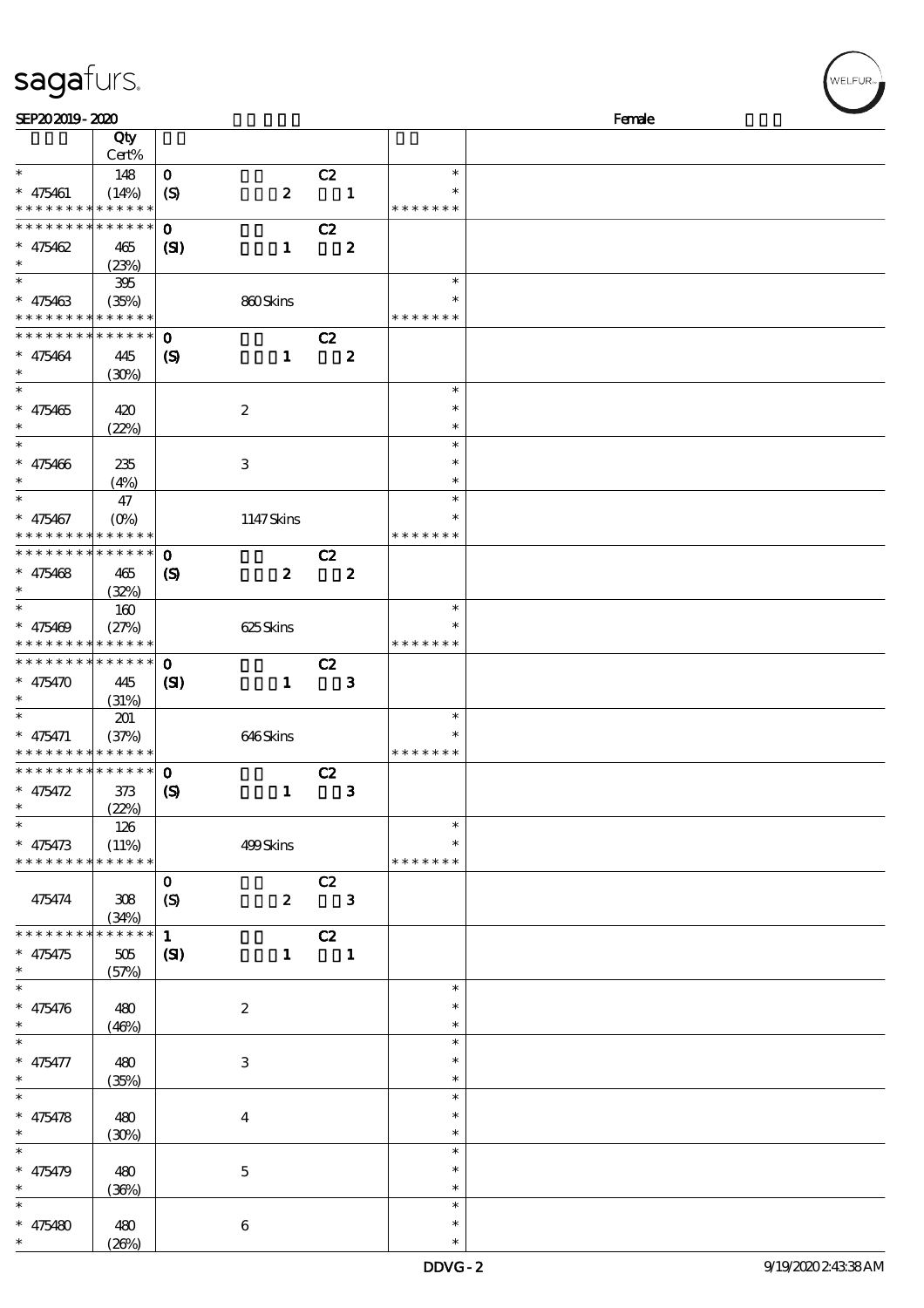| sagafurs.                                                 |              |                             |                  |              |                          |                  |        |  |
|-----------------------------------------------------------|--------------|-----------------------------|------------------|--------------|--------------------------|------------------|--------|--|
| SEP202019-2020                                            |              |                             |                  |              |                          |                  | Female |  |
|                                                           | Qty<br>Cert% |                             |                  |              |                          |                  |        |  |
| $\ast$                                                    | ${\bf 77}$   | $\mathbf{1}$                |                  |              | C2                       | $\ast$           |        |  |
| $* 475481$                                                | (67%)        | (SI)                        |                  | $\mathbf{1}$ | $\sim$ 1                 | $\ast$           |        |  |
| * * * * * * * * <mark>* * * * * * *</mark>                |              |                             |                  |              |                          | * * * * * * *    |        |  |
| * * * * * * * * <mark>* * * * * * *</mark>                |              | $\mathbf{1}$                |                  |              | C2                       |                  |        |  |
| $* 475482$                                                | 485          | $\boldsymbol{\mathrm{(S)}}$ |                  | $\mathbf{1}$ | $\overline{\phantom{a}}$ |                  |        |  |
| $\ast$<br>$\ast$                                          | (33%)        |                             |                  |              |                          | $\ast$           |        |  |
| $* 475483$                                                | 460          |                             | $\boldsymbol{2}$ |              |                          | $\ast$           |        |  |
|                                                           | (45%)        |                             |                  |              |                          | $\ast$           |        |  |
| $\ast$                                                    |              |                             |                  |              |                          | $\ast$           |        |  |
| $* 475484$                                                | 460          |                             | $\,3$            |              |                          | $\ast$           |        |  |
| $\ast$                                                    | (34%)        |                             |                  |              |                          | $\ast$           |        |  |
| $\ast$                                                    |              |                             |                  |              |                          | $\ast$           |        |  |
| $* 475485$<br>$\ast$                                      | 460          |                             | $\boldsymbol{4}$ |              |                          | $\ast$<br>$\ast$ |        |  |
| $\ast$                                                    | (45%)        |                             |                  |              |                          | $\ast$           |        |  |
| $* 475486$                                                | 460          |                             | $\mathbf 5$      |              |                          | $\ast$           |        |  |
| $\ast$                                                    | (25%)        |                             |                  |              |                          | $\ast$           |        |  |
| $\ast$                                                    |              |                             |                  |              |                          | $\ast$           |        |  |
| $* 475487$                                                | 460          |                             | $\,6\,$          |              |                          | $\ast$           |        |  |
| $\ast$<br>$\ast$                                          | $(\Theta\%)$ |                             |                  |              |                          | $\ast$           |        |  |
|                                                           |              |                             |                  |              |                          | $\ast$<br>$\ast$ |        |  |
| $* 475488$<br>$\ast$                                      | 460<br>(30%) |                             | 7                |              |                          | $\ast$           |        |  |
| $\ast$                                                    |              |                             |                  |              |                          | $\ast$           |        |  |
| $* 475489$                                                | 460          |                             | $\bf 8$          |              |                          | $\ast$           |        |  |
|                                                           | (43%)        |                             |                  |              |                          | $\ast$           |        |  |
| $\ast$                                                    |              |                             |                  |              |                          | $\ast$           |        |  |
| $* 475490$                                                | 460          |                             | $\boldsymbol{9}$ |              |                          | $\ast$           |        |  |
| $\ast$<br>$\ast$                                          | (54%)        |                             |                  |              |                          | $\ast$<br>$\ast$ |        |  |
| $* 475491$                                                | 460          |                             | 10               |              |                          | $\ast$           |        |  |
| $\ast$                                                    | (38%)        |                             |                  |              |                          | $\ast$           |        |  |
| $\ast$                                                    |              |                             |                  |              |                          | $\ast$           |        |  |
| $* 475492$                                                | 460          |                             | 11               |              |                          | ∗                |        |  |
| $\ast$<br>$\overline{\phantom{0}}$                        | (20%)        |                             |                  |              |                          | $\ast$           |        |  |
|                                                           |              |                             |                  |              |                          | $\ast$<br>$\ast$ |        |  |
| $* 475498$<br>$\ast$                                      | 460<br>(30%) |                             | $12 \,$          |              |                          | $\ast$           |        |  |
| $\frac{1}{\ast}$                                          |              |                             |                  |              |                          | $\ast$           |        |  |
| $* 475494$                                                | 460          |                             | 13               |              |                          | $\ast$           |        |  |
| $\ast$                                                    | (57%)        |                             |                  |              |                          | $\ast$           |        |  |
| $\overline{\ast}$                                         |              |                             |                  |              |                          | $\ast$           |        |  |
| $* 475495$                                                | 460          |                             | 14               |              |                          | $\ast$           |        |  |
| $\begin{array}{c}\n* \\ \hline\n* \\ \hline\n\end{array}$ | (50%)        |                             |                  |              |                          | $\ast$<br>$\ast$ |        |  |
| * $475496$                                                | 460          |                             | 15               |              |                          | $\ast$           |        |  |
| $\ddot{\bullet}$                                          | (53%)        |                             |                  |              |                          | $\ast$           |        |  |
| $\frac{1}{\ast}$                                          |              |                             |                  |              |                          | $\ast$           |        |  |
| $* 475497$                                                | 460          |                             | 16               |              |                          | $\ast$           |        |  |
|                                                           | (18%)        |                             |                  |              |                          | $\ast$           |        |  |
| $\ast$                                                    |              |                             |                  |              |                          | $\ast$           |        |  |
| $* 475498$<br>$\ast$                                      | 460          |                             | 17               |              |                          | $\ast$<br>$\ast$ |        |  |
| $\overline{\ast}$                                         | (18%)        |                             |                  |              |                          | $\ast$           |        |  |
| $* 475499$                                                | 460          |                             | $18\,$           |              |                          | $\ast$           |        |  |
| $*$                                                       | (28%)        |                             |                  |              |                          | $\ast$           |        |  |
|                                                           |              |                             |                  |              |                          | $\ast$           |        |  |
| $* 47500$                                                 | 460          |                             | 19               |              |                          | $\ast$           |        |  |

\* \*

(31%)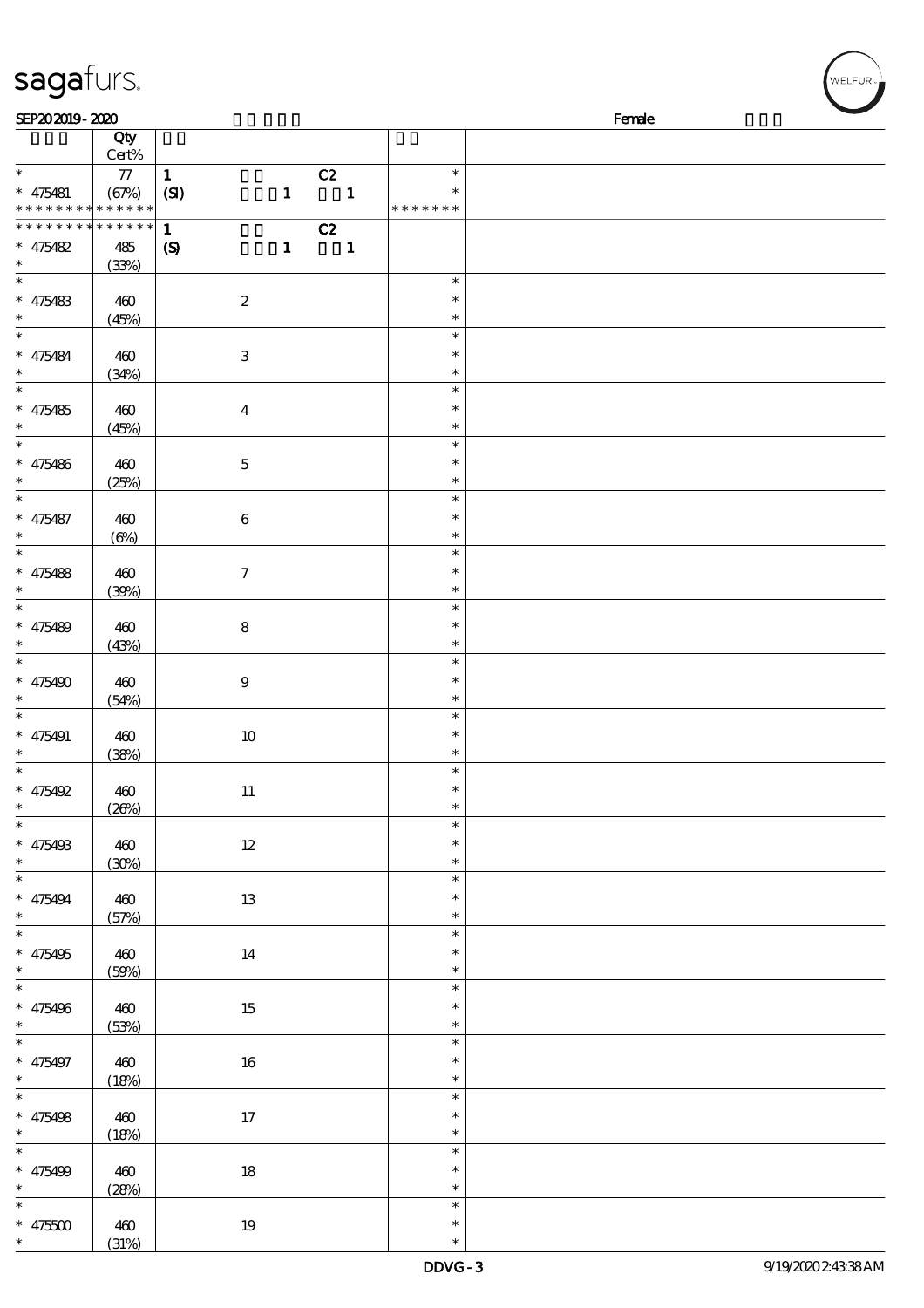| SEP202019-2020                                              |                      |                            |                     |                      |                         | Female |
|-------------------------------------------------------------|----------------------|----------------------------|---------------------|----------------------|-------------------------|--------|
|                                                             | Qty                  |                            |                     |                      |                         |        |
| $\ast$                                                      | $Cert\%$             |                            |                     |                      | $\ast$                  |        |
| $* 47501$                                                   | 218<br>(41%)         | $\mathbf{1}$               | $\mathbf{1}$        | C2<br>$\blacksquare$ | $\ast$                  |        |
| * * * * * * * *                                             | * * * * * *          | (S)                        |                     |                      | * * * * * * *           |        |
| * * * * * * * *                                             | * * * * * *          | $\mathbf{1}$               |                     | C2                   |                         |        |
| * $475502$                                                  | 485                  | $\boldsymbol{S}$           | $\boldsymbol{2}$    | $\mathbf 1$          |                         |        |
| $\ast$                                                      | (43%)                |                            |                     |                      |                         |        |
| $\ast$                                                      |                      |                            |                     |                      | $\ast$                  |        |
| $* 47550B$                                                  | 460                  |                            | $\boldsymbol{2}$    |                      | $\ast$                  |        |
| $\ast$                                                      | (40%)                |                            |                     |                      | $\ast$                  |        |
| $\overline{\ast}$                                           |                      |                            |                     |                      | $\ast$                  |        |
| $* 475504$                                                  | 460                  |                            | $\,3\,$             |                      | $\ast$                  |        |
| $\ast$                                                      | (74%)                |                            |                     |                      | $\ast$                  |        |
|                                                             | 189                  |                            |                     |                      | $\ast$                  |        |
| $* 475005$                                                  | (44%)                |                            | 1594Skins           |                      | $\ast$                  |        |
| * * * * * * * *                                             | * * * * * *          |                            |                     |                      | * * * * * * *           |        |
| * * * * * * * *                                             | * * * * * *          | $\mathbf{1}$               |                     | C2                   |                         |        |
| $* 47500$                                                   | 506                  | $\mathbf{C}$               | $\mathbf{1}$        | $\boldsymbol{z}$     |                         |        |
| $\ast$<br>$\ast$                                            | (23%)                |                            |                     |                      |                         |        |
|                                                             |                      |                            |                     |                      | $\ast$<br>$\ast$        |        |
| $* 47507$<br>$\ast$                                         | 480                  |                            | $\boldsymbol{2}$    |                      | $\ast$                  |        |
| $\ast$                                                      | (34%)                |                            |                     |                      | $\ast$                  |        |
| $* 47508$                                                   | 152                  |                            |                     |                      | $\ast$                  |        |
| * * * * * * * *                                             | (28%)<br>* * * * * * |                            | 1138Skins           |                      | * * * * * * *           |        |
| * * * * * * * *                                             | * * * * * *          | $\mathbf{1}$               |                     | C2                   |                         |        |
| * $47509$                                                   | 485                  | $\boldsymbol{\mathcal{S}}$ | $\mathbf{1}$        | $\boldsymbol{z}$     |                         |        |
| $\ast$                                                      | (42%)                |                            |                     |                      |                         |        |
| $\ast$                                                      |                      |                            |                     |                      | $\ast$                  |        |
| $* 475510$                                                  | 460                  |                            | $\boldsymbol{2}$    |                      | $\ast$                  |        |
| $\ast$                                                      | (19%)                |                            |                     |                      | $\ast$                  |        |
| $\ast$                                                      |                      |                            |                     |                      | $\ast$                  |        |
| $* 475511$                                                  | 460                  |                            | $\,3\,$             |                      | $\ast$                  |        |
| $\ast$                                                      | (36%)                |                            |                     |                      | $\ast$                  |        |
| $\ast$                                                      |                      |                            |                     |                      | $\ast$                  |        |
| $* 475512$                                                  | 460                  |                            | $\boldsymbol{4}$    |                      | $\ast$                  |        |
|                                                             | (14%)                |                            |                     |                      |                         |        |
| $\ast$                                                      |                      |                            |                     |                      | $\ast$<br>$\ast$        |        |
| $* 475513$<br>$\ast$                                        | 460                  |                            | $\mathbf 5$         |                      | $\ast$                  |        |
| $\ast$                                                      | (29%)                |                            |                     |                      | $\ast$                  |        |
| $* 475514$                                                  | 460                  |                            | $\bf 6$             |                      | $\ast$                  |        |
| $\ast$                                                      | (31%)                |                            |                     |                      | $\ast$                  |        |
| $\ast$                                                      |                      |                            |                     |                      | $\ast$                  |        |
| $* 475515$                                                  | 460                  |                            | $\boldsymbol{\tau}$ |                      | $\ast$                  |        |
| $\ast$                                                      | (34%)                |                            |                     |                      | $\ast$                  |        |
| $\ast$                                                      |                      |                            |                     |                      | $\ast$                  |        |
| $* 475516$                                                  | 460                  |                            | 8                   |                      | $\ast$                  |        |
| $\ast$                                                      | (33%)                |                            |                     |                      | $\ast$                  |        |
| $\ast$                                                      |                      |                            |                     |                      | $\ast$                  |        |
| $* 475517$                                                  | 460                  |                            | $\boldsymbol{9}$    |                      | $\ast$                  |        |
| $\ast$                                                      | (20%)                |                            |                     |                      | $\ast$                  |        |
| $\ast$                                                      |                      |                            |                     |                      | $\ast$                  |        |
| $* 475518$                                                  | 460                  |                            | $10\,$              |                      | $\ast$                  |        |
| $\ast$                                                      | (43%)                |                            |                     |                      | $\ast$                  |        |
| $\ast$                                                      | 202                  |                            |                     |                      | $\ast$                  |        |
| $* 475519$                                                  | (22%)                |                            | 4827Skins           |                      | $\ast$<br>* * * * * * * |        |
| * * * * * * * * <mark>* * * * * *</mark><br>* * * * * * * * | * * * * * *          |                            |                     |                      |                         |        |
|                                                             |                      | $\mathbf{1}$               |                     | C2                   |                         |        |

 $(S)$  2 2

\* \* 475520 485

sagafurs.

 $(40%)$ 

WELFUR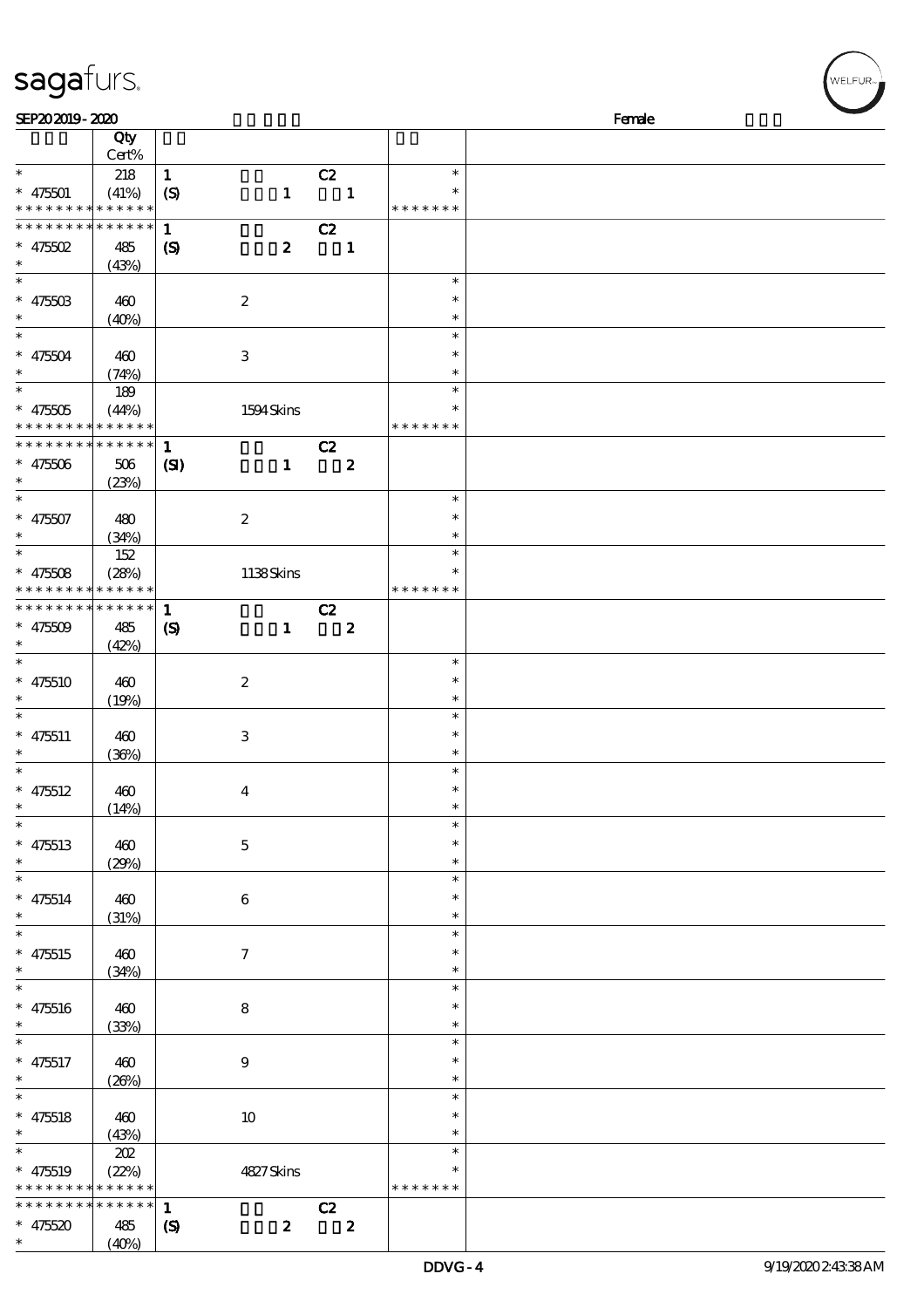| SEP202019-2020                           |                            |                            |                  |                            |                  |                  | Female |
|------------------------------------------|----------------------------|----------------------------|------------------|----------------------------|------------------|------------------|--------|
|                                          | Qty                        |                            |                  |                            |                  |                  |        |
|                                          | Cert%                      |                            |                  |                            |                  |                  |        |
| $\ast$                                   |                            | $\mathbf{1}$               |                  | C2                         |                  | $\ast$           |        |
| $* 475521$                               | 460                        | (S)                        | $\boldsymbol{z}$ |                            | $\boldsymbol{z}$ | $\ast$           |        |
| $\ast$                                   | (65%)                      |                            |                  |                            |                  | $\ast$           |        |
| $\overline{\ast}$                        | 220                        |                            |                  |                            |                  | $\ast$           |        |
| $* 475522$                               | (50%)                      |                            | 1165Skins        |                            |                  | *                |        |
| * * * * * * * * <mark>* * * * * *</mark> |                            |                            |                  |                            |                  | * * * * * * *    |        |
|                                          |                            | $\mathbf{1}$               |                  | C2                         |                  |                  |        |
| 475523                                   | 172                        | (SI)                       | $\mathbf{1}$     | $\overline{\phantom{a}}$ 3 |                  |                  |        |
|                                          | (25%)                      |                            |                  |                            |                  |                  |        |
|                                          |                            | $\mathbf{1}$               |                  | C2                         |                  |                  |        |
| 475524                                   | $393\,$                    |                            | $\mathbf{1}$     |                            | $\mathbf{3}$     |                  |        |
|                                          |                            | (S)                        |                  |                            |                  |                  |        |
|                                          | (36%)                      |                            |                  |                            |                  |                  |        |
|                                          |                            | $\mathbf{1}$               |                  | C2                         |                  |                  |        |
| 475525                                   | 10B                        | $\boldsymbol{S}$           | $\boldsymbol{z}$ |                            | $\mathbf{3}$     |                  |        |
|                                          | (62%)                      |                            |                  |                            |                  |                  |        |
| * * * * * * * *                          | ******                     | $\mathbf{z}$               |                  | C2                         |                  |                  |        |
| $* 47526$                                | $505\,$                    | $\mathbf{C}$               | $\mathbf{1}$     | $\overline{\phantom{a}}$   |                  |                  |        |
| $\ast$                                   | (30%)                      |                            |                  |                            |                  |                  |        |
| $\ast$                                   |                            |                            |                  |                            |                  | $\ast$           |        |
| $* 475527$                               | 480                        |                            | $\boldsymbol{2}$ |                            |                  | $\ast$           |        |
| $\ast$                                   | (3%)                       |                            |                  |                            |                  | $\ast$           |        |
| $\overline{\ast}$                        |                            |                            |                  |                            |                  | $\ast$           |        |
| * $47528$                                | 480                        |                            | $\,3$            |                            |                  | $\ast$           |        |
| $\ast$                                   | (21%)                      |                            |                  |                            |                  | $\ast$           |        |
| $\overline{\ast}$                        |                            |                            |                  |                            |                  | $\ast$           |        |
| * $475529$                               | 480                        |                            | $\boldsymbol{4}$ |                            |                  | *                |        |
| $\ast$                                   | (30%)                      |                            |                  |                            |                  | $\ast$           |        |
| $*$                                      | 113                        |                            |                  |                            |                  | $\ast$           |        |
| $* 475530$                               | (15%)                      |                            | 2058Skins        |                            |                  |                  |        |
| * * * * * * * *                          | $\ast\ast\ast\ast\ast\ast$ |                            |                  |                            |                  | * * * * * * *    |        |
| * * * * * * * *                          | * * * * * *                | $\boldsymbol{z}$           |                  | C2                         |                  |                  |        |
| $* 475531$                               | 485                        | $\boldsymbol{\mathcal{S}}$ | $\mathbf{1}$     | $\overline{\phantom{a}}$   |                  |                  |        |
| $\ast$                                   | (52%)                      |                            |                  |                            |                  |                  |        |
| $\overline{\ast}$                        |                            |                            |                  |                            |                  | $\ast$           |        |
| * $475532$                               |                            |                            |                  |                            |                  | $\ast$           |        |
| $\ast$                                   | 460                        |                            | $\boldsymbol{2}$ |                            |                  | $\ast$           |        |
| $\ast$                                   | (48%)                      |                            |                  |                            |                  | $\ast$           |        |
|                                          |                            |                            |                  |                            |                  |                  |        |
| $* 475533$                               | 460                        |                            | $\,3$            |                            |                  | $\ast$           |        |
| $\ast$                                   | (20%)                      |                            |                  |                            |                  | $\ast$           |        |
| $\ast$                                   |                            |                            |                  |                            |                  | $\ast$           |        |
| $* 475534$                               | $460$                      |                            | $\boldsymbol{4}$ |                            |                  | $\ast$           |        |
| $\ast$                                   | (19%)                      |                            |                  |                            |                  | $\ast$           |        |
| $\ast$                                   |                            |                            |                  |                            |                  | $\ast$           |        |
| $* 475335$                               | $460$                      |                            | $\bf 5$          |                            |                  | *                |        |
| $\ast$                                   | (20%)                      |                            |                  |                            |                  | $\ast$           |        |
| $\ast$                                   |                            |                            |                  |                            |                  | $\ast$           |        |
| $* 475336$                               | $460$                      |                            | $\,6\,$          |                            |                  | ∗                |        |
| $\ast$                                   | (41%)                      |                            |                  |                            |                  | $\ast$           |        |
| $\ast$                                   |                            |                            |                  |                            |                  | $\ast$           |        |
| $* 47537$                                | 460                        |                            | $\boldsymbol{7}$ |                            |                  | $\ast$           |        |
| $\ast$                                   | (33%)                      |                            |                  |                            |                  | $\ast$           |        |
| $\overline{\ast}$                        |                            |                            |                  |                            |                  | $\ast$           |        |
| $* 47538$                                | 460                        |                            | $\bf 8$          |                            |                  | $\ast$           |        |
| $\ast$                                   | (28%)                      |                            |                  |                            |                  | $\ast$           |        |
| $\ast$                                   |                            |                            |                  |                            |                  |                  |        |
|                                          |                            |                            |                  |                            |                  |                  |        |
|                                          |                            |                            |                  |                            |                  | $\ast$           |        |
| $* 475539$                               | 460                        |                            | $\boldsymbol{9}$ |                            |                  | $\ast$           |        |
| $\ast$                                   | (21%)<br>200               |                            |                  |                            |                  | $\ast$<br>$\ast$ |        |

\*  $* * *$ 

## sagafurs.

\* 475540

\* \* \* \* \* \* \* \* \* \*

 $(15%)$ 

(15%) 4365 Skins

| WELFUR <sub>2</sub> |
|---------------------|
|                     |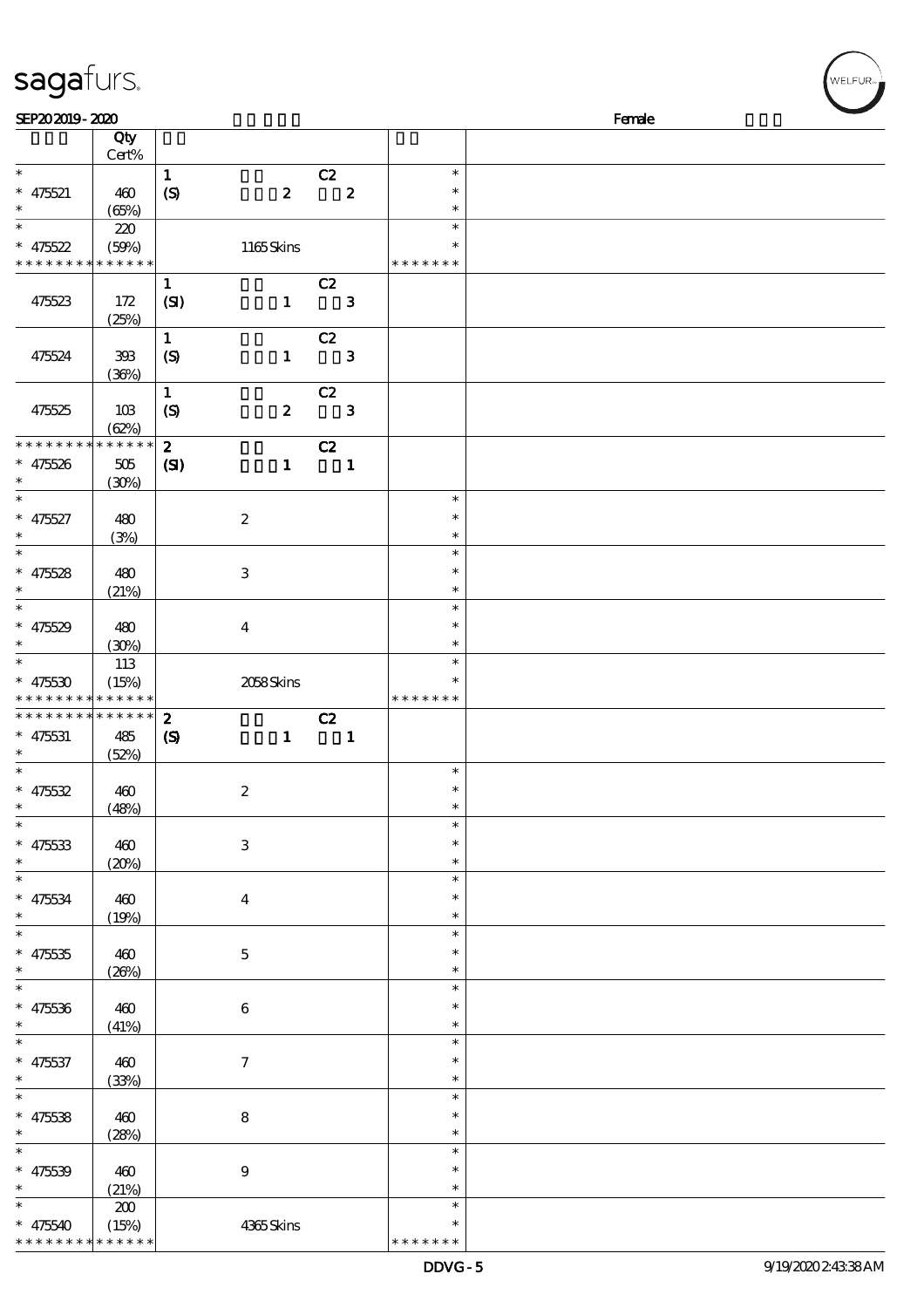| sagafurs.          |                |                             |                  |    |                  |               | WELFUR <sub>™</sub> |
|--------------------|----------------|-----------------------------|------------------|----|------------------|---------------|---------------------|
| SEP202019-2020     |                |                             |                  |    |                  |               | Female              |
|                    | Qty<br>Cert%   |                             |                  |    |                  |               |                     |
| * * * * * * * *    | * * * * *      | $\boldsymbol{z}$            |                  | C2 |                  |               |                     |
| $* 475541$         | 485            | $\boldsymbol{\mathrm{(S)}}$ | $\boldsymbol{z}$ |    | $\mathbf{1}$     |               |                     |
| $\ast$             | (63%)          |                             |                  |    |                  |               |                     |
| $\ast$             |                |                             |                  |    |                  | $\ast$        |                     |
| $* 475542$         | 460            |                             | $\boldsymbol{2}$ |    |                  | $\ast$        |                     |
|                    | (45%)          |                             |                  |    |                  | $\ast$        |                     |
| $\ast$             | 315            |                             |                  |    |                  | $\ast$        |                     |
| $* 475543$         | (40%)          |                             | 1260Skins        |    |                  | $\ast$        |                     |
| * * * *            | * * * * * *    |                             |                  |    |                  | * * * * * * * |                     |
| * * * * * * *<br>∗ | * * * * * *    | $\boldsymbol{z}$            |                  | C2 |                  |               |                     |
| $* 475544$         | 485            | $\mathbf{S}$                | $\mathbf{1}$     |    | $\boldsymbol{z}$ |               |                     |
|                    | (23%)          |                             |                  |    |                  |               |                     |
| $\ast$             | $\pmb{\infty}$ |                             |                  |    |                  | $\ast$        |                     |
| $* 475545$         | (20%)          |                             | 554Skins         |    |                  | $\ast$        |                     |
| $\ast$             | * * * * * *    |                             |                  |    |                  | * * * * * * * |                     |
| * * * * * *        | * * * * * *    | $\boldsymbol{z}$            |                  | C2 |                  |               |                     |
| $* 475546$         | 485            | $\boldsymbol{\mathcal{S}}$  | $\mathbf{1}$     |    | $\boldsymbol{z}$ |               |                     |
| $\ast$             | (40%)          |                             |                  |    |                  |               |                     |
| $\ast$             |                |                             |                  |    |                  | $\ast$        |                     |
| $\ast$<br>475547   | 460            |                             | $\boldsymbol{2}$ |    |                  | $\ast$        |                     |
|                    | (47%)          |                             |                  |    |                  | $\ast$        |                     |
|                    | 358            |                             |                  |    |                  | $\ast$        |                     |
| 475548<br>$\ast$   | (29%)          |                             | 1308Skins        |    |                  | $\ast$        |                     |
| * * * * * * * *    | * * * * * *    |                             |                  |    |                  | * * * * * * * |                     |
|                    |                | $\boldsymbol{z}$            |                  | C2 |                  |               |                     |
| 475549             | 238            | $\boldsymbol{S}$            | $\boldsymbol{z}$ |    | $\boldsymbol{z}$ |               |                     |
|                    | (47%)          |                             |                  |    |                  |               |                     |
|                    |                | $\boldsymbol{2}$            |                  | C2 |                  |               |                     |
| 475550             | 208            | (SI)                        | $\mathbf{1}$     |    | ${\bf 3}$        |               |                     |
|                    | (21%)          |                             |                  |    |                  |               |                     |
| * * * * * * * *    | * * * * * *    | $\boldsymbol{2}$            |                  | C2 |                  |               |                     |
| $* 475551$         | 485            | $\boldsymbol{\mathcal{S}}$  | $\mathbf{1}$     |    | $\bf{3}$         |               |                     |
|                    | (34%)          |                             |                  |    |                  |               |                     |
| $\ast$             | 129            |                             |                  |    |                  | $\ast$        |                     |
| 475552<br>∗        | (41%)          |                             | 614Skins         |    |                  | $\ast$        |                     |
| * * * * * * *      | * * * * * *    |                             |                  |    |                  | * * * * * * * |                     |
|                    |                | $\boldsymbol{z}$            |                  | C2 |                  |               |                     |
| 475553             | 173            | (S)                         | $\boldsymbol{2}$ |    | $\mathbf{3}$     |               |                     |
|                    | (57%)          |                             |                  |    |                  |               |                     |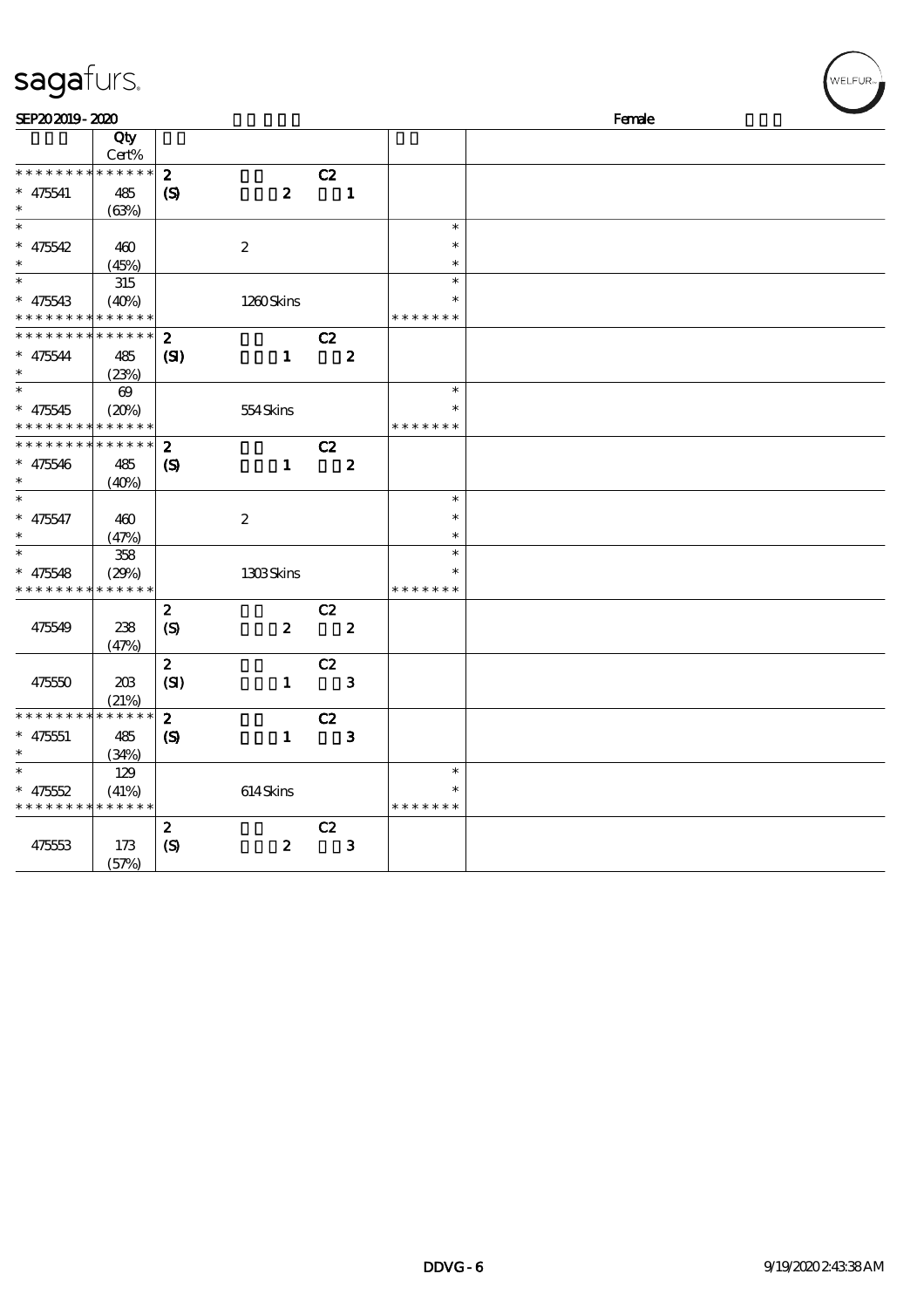| sagafurs.                                           |                             |                                                 |                  |             |                                   |        | WELFUR <sub>™</sub> |
|-----------------------------------------------------|-----------------------------|-------------------------------------------------|------------------|-------------|-----------------------------------|--------|---------------------|
| SEP202019-2020                                      |                             |                                                 |                  |             |                                   | Female |                     |
|                                                     | Qty                         |                                                 |                  |             |                                   |        |                     |
|                                                     | Cert%                       |                                                 |                  |             |                                   |        |                     |
| 475581                                              | 170<br>(25%)                | $\boldsymbol{\mathsf{20}}$<br>(SI)              | $\mathbf{1}$     | C2          |                                   |        |                     |
| 475582                                              | 286<br>(20%)                | $\boldsymbol{\mathfrak{D}}$<br>(S)              | $\mathbf{1}$     | C2          |                                   |        |                     |
| 475583                                              | 76<br>(31%)                 | $\pmb{\mathcal{X}}$<br>(SI)                     | $\pmb{2}$        | C2          |                                   |        |                     |
| 475584                                              | 140<br>(24%)                | $\boldsymbol{\mathsf{20}}$<br>$\boldsymbol{S}$  | $\pmb{2}$        | C2          |                                   |        |                     |
| 475585                                              | 98<br>(30%)                 | $\boldsymbol{\mathfrak{D}}$<br>$\boldsymbol{S}$ | ${\bf 3}$        | C2          |                                   |        |                     |
| 475586                                              | 165<br>(20%)                | ${\bf Z}$<br>(SI)                               | $\boldsymbol{4}$ | C2          |                                   |        |                     |
| 475587                                              | 98<br>(25%)                 | $\boldsymbol{\mathsf{20}}$<br>(SI)              | ${\bf 5}$        | C2          |                                   |        |                     |
| * * * * * * * *                                     | $******$                    | $\mathbf 0$                                     |                  | C2          |                                   |        |                     |
| $* 475588$<br>$\ast$<br>$\ast$                      | 465<br>(25%)                | $\mathbf{C}$                                    | $\mathbf{1}$     |             |                                   |        |                     |
| $* 475589$<br>* * * * * * * * * * * * * *           | 324<br>(31%)                |                                                 | 789Skins         |             | $\ast$<br>$\ast$<br>* * * * * * * |        |                     |
| * * * * * * * * * * * * * *<br>$* 475500$<br>$\ast$ | 445<br>(15%)                | $\mathbf 0$<br>$\boldsymbol{\mathrm{(S)}}$      | $\mathbf{1}$     | C2          |                                   |        |                     |
| $\ast$<br>$* 475591$<br>$\ast$                      | 420<br>(28%)                |                                                 | $\boldsymbol{2}$ |             | $\ast$<br>$\ast$<br>$\ast$        |        |                     |
| $\ast$<br>$* 475592$<br>* * * * * * * *             | 250<br>(28%)<br>* * * * * * |                                                 | $1115$ Skins     |             | $\ast$<br>$\ast$<br>* * * * * * * |        |                     |
| 475593                                              | 414<br>(25%)                | $\mathbf{O}$<br>(SI)                            | $\boldsymbol{z}$ | C2          |                                   |        |                     |
| * * * * * * * *                                     | * * * * * *                 | $\mathbf{o}$                                    |                  | C2          |                                   |        |                     |
| $* 475594$<br>$\ast$                                | 445<br>(30%)                | $\boldsymbol{\mathcal{S}}$                      | $\boldsymbol{z}$ |             |                                   |        |                     |
| $\ast$<br>$* 475595$                                | 257<br>(25%)                |                                                 | <b>702Skins</b>  |             | $\ast$<br>$\ast$                  |        |                     |
| * * * * * * * * * * * * * *                         |                             | $\mathbf{O}$                                    |                  | C2          | * * * * * * *                     |        |                     |
| 475596                                              | 170<br>(54%)                | (SI)                                            | $\boldsymbol{z}$ | <b>LNAP</b> |                                   |        |                     |
| 475597                                              | 105<br>(28%)                | $\mathbf{O}$<br>(SI)                            | $\mathbf 3$      | C2          |                                   |        |                     |
| 475598                                              | 348<br>(31%)                | $\mathbf{o}$<br>(S)                             | ${\bf 3}$        | C2          |                                   |        |                     |
| * * * * * * * *<br>$* 475509$<br>$\ast$             | * * * * * *<br>465<br>(16%) | $\mathbf{o}$<br>$\mathbf{C}$                    | $\boldsymbol{4}$ | C2          |                                   |        |                     |
| $\ast$<br>$* 475600$<br>$\ast$                      | 440<br>(19%)                |                                                 | $\boldsymbol{2}$ |             | $\ast$<br>$\ast$<br>$\ast$        |        |                     |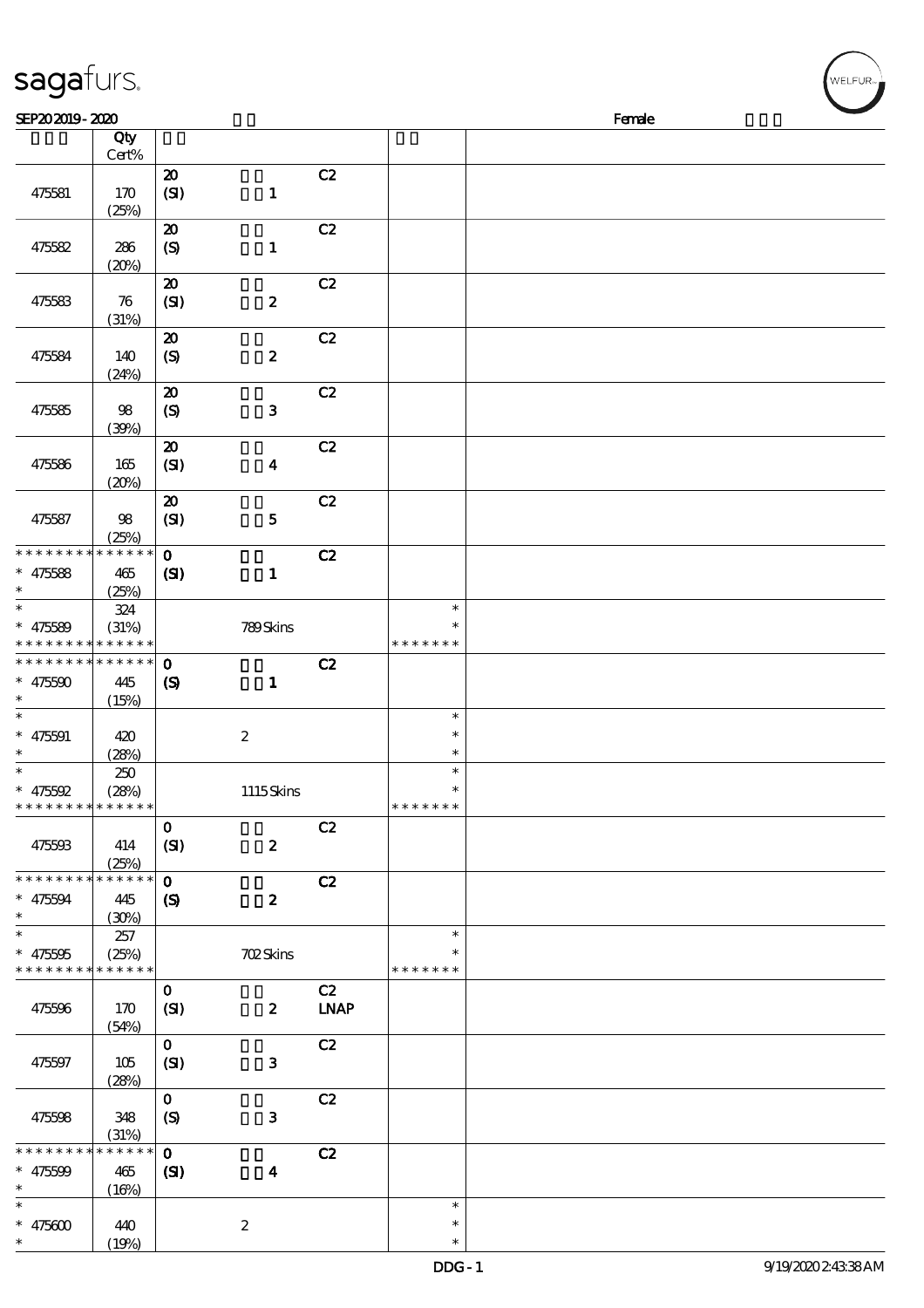| SEP202019-2020                |                      |                            |                  |             |               | Female |
|-------------------------------|----------------------|----------------------------|------------------|-------------|---------------|--------|
|                               | Qty                  |                            |                  |             |               |        |
|                               | Cert%                |                            |                  |             |               |        |
| $\ast$                        |                      | $\mathbf{o}$               |                  | C2          | $\ast$        |        |
| $* 475601$                    | 440                  | (SI)                       | $\boldsymbol{4}$ |             | $\ast$        |        |
|                               | (34%)                |                            |                  |             | $\ast$        |        |
| $\ast$                        |                      |                            |                  |             | $\ast$        |        |
| * $475602$                    | 440                  |                            | $\boldsymbol{4}$ |             | $\ast$        |        |
| *                             | (20%)                |                            |                  |             | $\ast$        |        |
| $\ast$                        | 80                   |                            |                  |             | $\ast$        |        |
|                               |                      |                            |                  |             | $\ast$        |        |
| $* 47560B$<br>* * * * * * * * | (28%)<br>* * * * * * |                            | 1865Skins        |             | * * * * * * * |        |
|                               |                      |                            |                  |             |               |        |
|                               |                      | $\mathbf{o}$               |                  | C2          |               |        |
| 475604                        | 211                  | $\mathbf{I}$               | $\boldsymbol{4}$ |             |               |        |
|                               | (23%)                |                            |                  |             |               |        |
| * * * * * * * *               | * * * * * *          | $\mathbf{O}$               |                  | C2          |               |        |
| $* 475605$                    | 465                  | (S)                        | $\mathbf{5}$     |             |               |        |
| $\ast$                        | (40%)                |                            |                  |             |               |        |
| $\ast$                        | $164$                |                            |                  |             | $\ast$        |        |
| $* 475606$                    | (45%)                |                            | 629Skins         |             | $\ast$        |        |
| * * * * * * * *               | * * * * * *          |                            |                  |             | * * * * * * * |        |
| * * * * * * * *               | * * * * * *          | $\mathbf{1}$               |                  | C2          |               |        |
| $* 475607$                    | 505                  | (S)                        | $\mathbf{1}$     |             |               |        |
| *                             | (38%)                |                            |                  |             |               |        |
| $\ast$                        | 341                  |                            |                  |             | $\ast$        |        |
| * $475608$                    | (37%)                |                            | 846Skins         |             | $\ast$        |        |
| * * * * * * * *               | * * * * * *          |                            |                  |             | * * * * * * * |        |
| * * * * * * * *               | * * * * * *          | $\mathbf{1}$               |                  | C2          |               |        |
| * $475609$                    | 485                  | $\boldsymbol{\mathcal{S}}$ | $\mathbf{1}$     |             |               |        |
| *                             | (20%)                |                            |                  |             |               |        |
| $\ast$                        |                      |                            |                  |             | $\ast$        |        |
| $* 475610$                    | 460                  |                            | $\boldsymbol{2}$ |             | $\ast$        |        |
| $\ast$                        | (41%)                |                            |                  |             | $\ast$        |        |
| $\ast$                        | 459                  |                            |                  |             | $\ast$        |        |
| $* 475611$                    | (29%)                |                            | 1404Skins        |             | ∗             |        |
| * * * * * * * *               | * * * * * *          |                            |                  |             | * * * * * * * |        |
|                               |                      | $\mathbf{1}$               |                  | C2          |               |        |
| 475612                        | 367                  | (SI)                       | $\mathbf{1}$     | <b>LNAP</b> |               |        |
|                               | (50%)                |                            |                  |             |               |        |
|                               |                      | $\mathbf{1}$               |                  | C2          |               |        |
| 475613                        | 315                  | (S)                        | $\mathbf{1}$     | <b>LNAP</b> |               |        |
|                               | (45%)                |                            |                  |             |               |        |
| * * * * * * * *               | * * * * * *          | $\mathbf{1}$               |                  | C2          |               |        |
| $* 475614$                    | 505                  | $\mathbf{C}$               | $\boldsymbol{z}$ |             |               |        |
| $\ast$                        | (38%)                |                            |                  |             |               |        |
| $\ast$                        | 78                   |                            |                  |             | $\ast$        |        |
| $* 475615$                    | (20%)                |                            | 583Skins         |             | ∗             |        |
| * * * * * * * *               | * * * * * *          |                            |                  |             | * * * * * * * |        |
|                               |                      | $\mathbf{1}$               |                  | C2          |               |        |
| 475616                        | 258                  | $\mathbf{I}$               | $\boldsymbol{z}$ |             |               |        |
|                               | (38%)                |                            |                  |             |               |        |
| * * * * * * * *               | * * * * * *          | $\mathbf{1}$               |                  | C2          |               |        |
| $* 475617$                    | 485                  | $\boldsymbol{\mathcal{S}}$ | $\boldsymbol{z}$ |             |               |        |
| $\ast$                        | (27%)                |                            |                  |             |               |        |
| $\ast$                        |                      |                            |                  |             | $\ast$        |        |
| $* 475618$                    | 460                  |                            | $\boldsymbol{2}$ |             | $\ast$        |        |
| $\ast$                        | (60%)                |                            |                  |             | $\ast$        |        |
| $\ast$                        | 311                  |                            |                  |             | $\ast$        |        |
| $* 475619$                    | (17%)                |                            | 1256Skins        |             | $\ast$        |        |
| * * * * * * * *               | * * * * * *          |                            |                  |             | * * * * * * * |        |
|                               |                      | $\mathbf{1}$               |                  | C2          |               |        |
| 475620                        | 219                  | (SI)                       | $\boldsymbol{z}$ | <b>LNAP</b> |               |        |
|                               |                      |                            |                  |             |               |        |

sagafurs.

 $(44%)$ 

WELFUR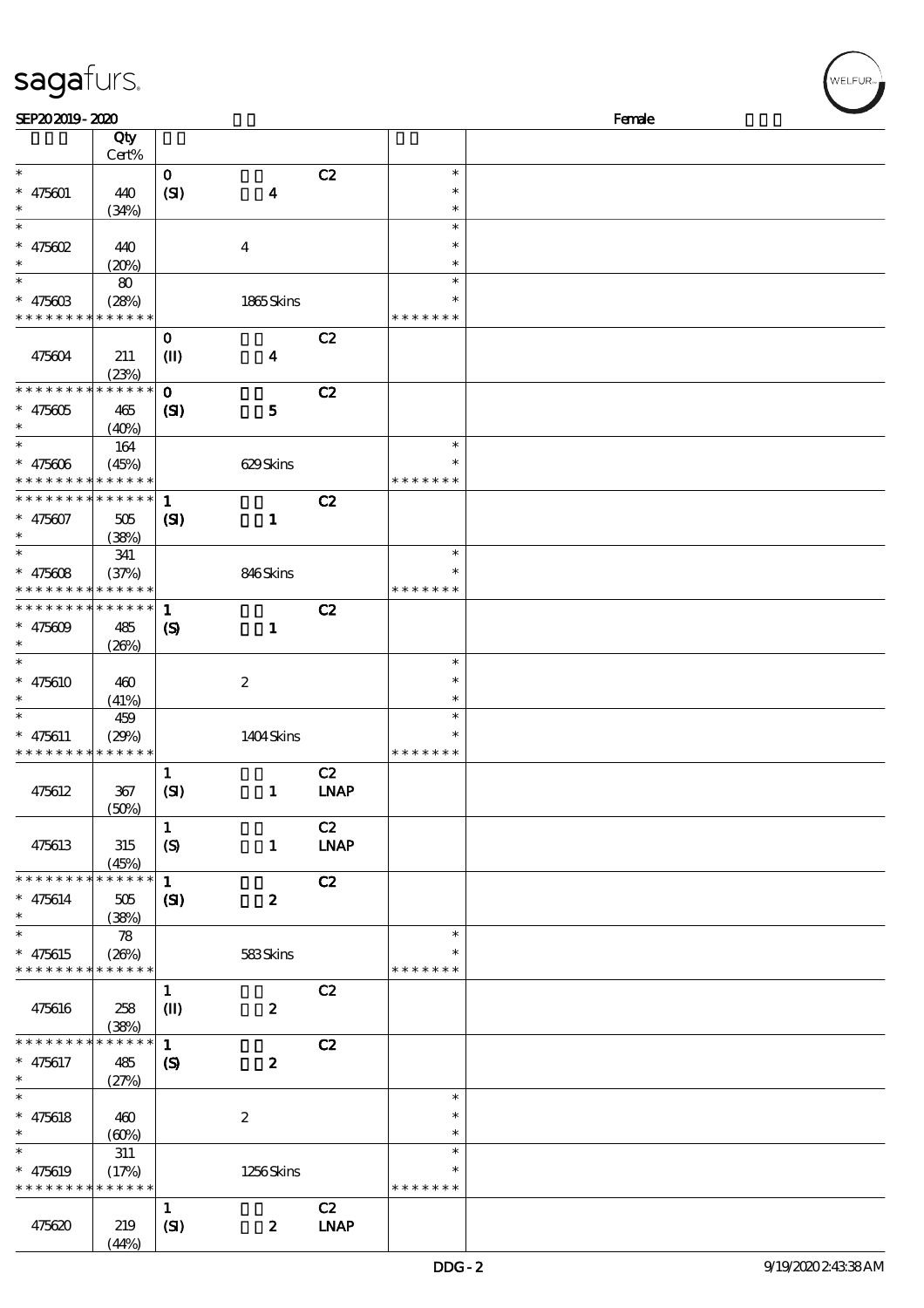| sagafurs.                                |                           |                             |                           |             |                  |        |  |
|------------------------------------------|---------------------------|-----------------------------|---------------------------|-------------|------------------|--------|--|
| SEP202019-2020                           |                           |                             |                           |             |                  | Female |  |
|                                          | Qty                       |                             |                           |             |                  |        |  |
|                                          | Cert%                     |                             |                           |             |                  |        |  |
|                                          |                           | $\mathbf{1}$                |                           | C2          |                  |        |  |
| 475621                                   | 183                       | $\boldsymbol{S}$            | $\boldsymbol{z}$          | <b>LNAP</b> |                  |        |  |
|                                          | (48%)                     |                             |                           |             |                  |        |  |
|                                          |                           | $\mathbf 1$                 |                           | C2          |                  |        |  |
| 475622                                   | 265                       | (SI)                        | $\mathbf{3}$              |             |                  |        |  |
| * * * * * * * *                          | (46%)<br>$* * * * * *$    |                             |                           |             |                  |        |  |
|                                          |                           | $\mathbf{1}$                |                           | C2          |                  |        |  |
| $* 475623$<br>$\ast$                     | 425                       | $\boldsymbol{\mathrm{(S)}}$ | $\mathbf{3}$              |             |                  |        |  |
| $\ast$                                   | (48%)<br>$87\,$           |                             |                           |             | $\ast$           |        |  |
| $\ast$<br>475624                         | (34%)                     |                             | 512Skins                  |             | $\ast$           |        |  |
|                                          | ***********               |                             |                           |             | * * * * * * *    |        |  |
|                                          |                           | $\mathbf{1}$                |                           | C2          |                  |        |  |
| 475625                                   | 167                       | (SI)                        | $\mathbf{3}$              | <b>LNAP</b> |                  |        |  |
|                                          | (58%)                     |                             |                           |             |                  |        |  |
| * * * * * * * *                          | * * * * * *               | $\mathbf 1$                 |                           | C2          |                  |        |  |
| 475626<br>$\ast$                         | 505                       | $\mathbf{C}$                | $\boldsymbol{4}$          |             |                  |        |  |
| $\ast$                                   | (62%)                     |                             |                           |             |                  |        |  |
| $\ast$                                   | 453                       |                             |                           |             | $\ast$           |        |  |
| $\ast$<br>475627                         | (42%)                     |                             | 958Skins                  |             | $\ast$           |        |  |
|                                          | * * * * * * * * * * * * * |                             |                           |             | * * * * * * *    |        |  |
|                                          |                           | $\mathbf{1}$                |                           | C2          |                  |        |  |
| 475628                                   | 190                       | $\mathbf{I}$                | $\boldsymbol{4}$          |             |                  |        |  |
|                                          | (31%)                     |                             |                           |             |                  |        |  |
| * * * * * * * *                          | * * * * * *               | $\mathbf{1}$                |                           | C2          |                  |        |  |
| $* 475629$                               | 505                       | $\mathbf{C}$                | $\mathbf{5}$              |             |                  |        |  |
|                                          | (68%)                     |                             |                           |             |                  |        |  |
| $\ast$                                   |                           |                             |                           |             | $\ast$           |        |  |
| $\ast$<br>475630                         | 480                       |                             | $\boldsymbol{2}$          |             | $\ast$           |        |  |
|                                          | (57%)                     |                             |                           |             | $\ast$           |        |  |
|                                          | ${\bf 3\!}$               |                             |                           |             | $\ast$           |        |  |
| $* 475631$                               | (42%)                     |                             | 1287Skins                 |             | $\ast$           |        |  |
| * * * * * * * * * * * * * *              |                           |                             |                           |             | * * * * * * *    |        |  |
| * * * * * * * * * * * * * *              |                           | $\boldsymbol{z}$            |                           | C2          |                  |        |  |
| 475632                                   | 505                       | (S)                         | $\mathbf{1}$              |             |                  |        |  |
| $\ast$<br>$\ast$                         | (29%)                     |                             |                           |             |                  |        |  |
|                                          |                           |                             |                           |             | $\ast$<br>$\ast$ |        |  |
| $* 475633$<br>$\ast$                     | 480                       |                             | $\boldsymbol{z}$          |             | $\ast$           |        |  |
| $\ast$                                   | (10%)                     |                             |                           |             | $\ast$           |        |  |
|                                          |                           |                             |                           |             | ∗                |        |  |
| $* 475634$<br>$\ast$                     | 440<br>(25%)              |                             | $\ensuremath{\mathsf{3}}$ |             | $\ast$           |        |  |
| $\ast$                                   | 109                       |                             |                           |             | $\ast$           |        |  |
| $* 475635$                               | (48%)                     |                             | 1534Skins                 |             |                  |        |  |
| * * * * * * * * <mark>* * * * * *</mark> |                           |                             |                           |             | * * * * * * *    |        |  |
| * * * * * * * * * * * * * *              |                           | $\boldsymbol{z}$            |                           | C2          |                  |        |  |
| $* 475636$                               | 485                       | $\boldsymbol{S}$            | $\mathbf{1}$              |             |                  |        |  |
| $\ast$                                   | (27%)                     |                             |                           |             |                  |        |  |
| $\ast$                                   |                           |                             |                           |             | $\ast$           |        |  |
| $* 475637$                               | 460                       |                             | $\boldsymbol{2}$          |             | $\ast$           |        |  |
| $\ast$                                   | (47%)                     |                             |                           |             | $\ast$           |        |  |
| $\ast$                                   |                           |                             |                           |             | $\ast$           |        |  |
| $* 475638$                               | 460                       |                             | 3                         |             | $\ast$           |        |  |
| $\ast$                                   | (20%)                     |                             |                           |             | $\ast$           |        |  |
| $\ast$                                   |                           |                             |                           |             | $\ast$           |        |  |
| $* 475639$                               | 460                       |                             | $\boldsymbol{4}$          |             | $\ast$           |        |  |
| $\ast$                                   | (28%)                     |                             |                           |             | $\ast$           |        |  |
| $\ast$                                   |                           |                             |                           |             | $\ast$           |        |  |
| $* 475640$                               | 460                       |                             | $\mathbf{5}$              |             | $\ast$           |        |  |
| $\ast$                                   | (46%)                     |                             |                           |             | $\ast$           |        |  |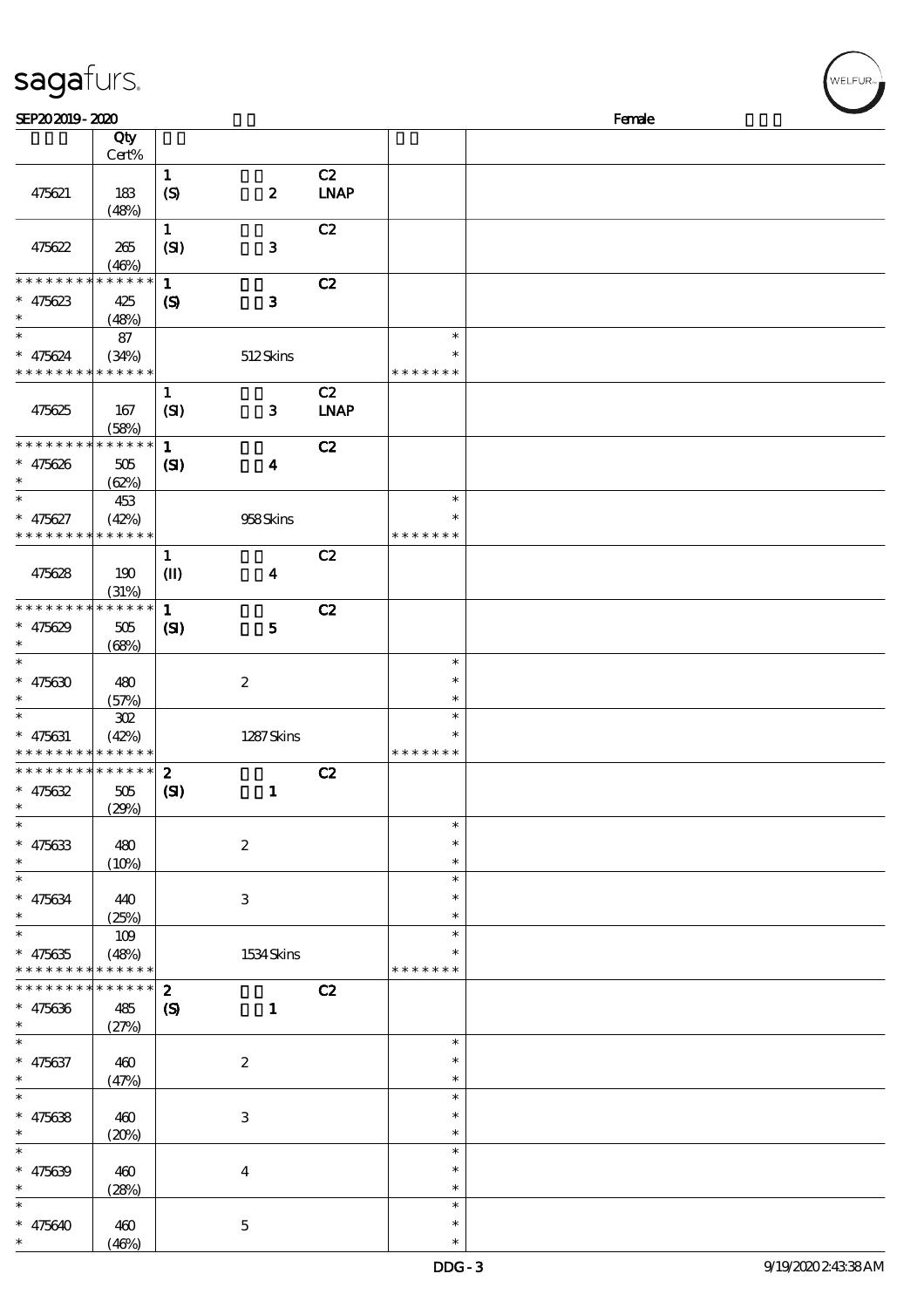| sagafurs.                   |             |                            |                  |             |               |        |
|-----------------------------|-------------|----------------------------|------------------|-------------|---------------|--------|
| SEP202019-2020              |             |                            |                  |             |               | Female |
|                             | Qty         |                            |                  |             |               |        |
|                             | Cert%       |                            |                  |             |               |        |
| $\ast$                      |             | $\boldsymbol{z}$           |                  | C2          | $\ast$        |        |
| $\ast$<br>475641            | 460         | (S)                        | $\mathbf{1}$     |             | $\ast$        |        |
| $\ast$                      | (10%)       |                            |                  |             | $\ast$        |        |
| $\ast$                      | 279         |                            |                  |             | $\ast$        |        |
| $\ast$<br>475642            | (19%)       |                            | 3064Skins        |             | $\ast$        |        |
| * * * * * * * * * * * * * * |             |                            |                  |             | * * * * * * * |        |
|                             |             | $\boldsymbol{z}$           |                  | C2          |               |        |
| 475643                      | 196         | (SI)                       | $\mathbf{1}$     | <b>LNAP</b> |               |        |
|                             | (76%)       |                            |                  |             |               |        |
|                             |             | $\boldsymbol{z}$           |                  | C2          |               |        |
| 475644                      | 242         | (S)                        | $\mathbf{1}$     | <b>LNAP</b> |               |        |
|                             | (60%)       |                            |                  |             |               |        |
|                             |             | $\boldsymbol{2}$           |                  | C2          |               |        |
| 475645                      | 505         | (SI)                       | $\boldsymbol{2}$ |             |               |        |
|                             | (28%)       |                            |                  |             |               |        |
| * * * * * * *               | * * * * * * | $\boldsymbol{z}$           |                  | C2          |               |        |
| 475646                      | 485         | $\boldsymbol{\mathcal{S}}$ | $\boldsymbol{z}$ |             |               |        |
| $\ast$                      | (31%)       |                            |                  |             |               |        |
| $\ast$                      |             |                            |                  |             | $\ast$        |        |
| $\ast$<br>475647            | 440         |                            | $\boldsymbol{2}$ |             | $\ast$        |        |
| $\ast$                      | (18%)       |                            |                  |             | $\ast$        |        |
| $\ast$                      | 75          |                            |                  |             | $\ast$        |        |
| $\ast$<br>475648            | (24%)       |                            | 1000Skins        |             | $\ast$        |        |
| * * * * * * * * * * * * * * |             |                            |                  |             | * * * * * * * |        |
|                             |             | $\boldsymbol{z}$           |                  | C2          |               |        |
| 475649                      | 141         | (SI)                       | $\boldsymbol{z}$ | <b>LNAP</b> |               |        |
|                             | (82%)       |                            |                  |             |               |        |
|                             |             | $\boldsymbol{z}$           |                  | C2          |               |        |
| 475650                      | 168         | (S)                        | $\boldsymbol{z}$ | <b>LNAP</b> |               |        |
|                             | (74%)       |                            |                  |             |               |        |
|                             |             | $\boldsymbol{2}$           |                  | C2          |               |        |
| 475651                      | 166         | (SI)                       | $\mathbf{3}$     |             |               |        |
|                             | (50)        |                            |                  |             |               |        |

| 475649                      | 141          | $\mathbf{z}$<br>(SI) | $\boldsymbol{z}$ | C2<br><b>LNAP</b> |               |  |
|-----------------------------|--------------|----------------------|------------------|-------------------|---------------|--|
|                             | (82%)        |                      |                  |                   |               |  |
|                             |              | $\mathbf{z}$         |                  | C2                |               |  |
| 475650                      | 168          | (S)                  | $\boldsymbol{z}$ | <b>LNAP</b>       |               |  |
|                             | (74%)        |                      |                  |                   |               |  |
|                             |              | $\mathbf{z}$         |                  | C2                |               |  |
| 475651                      | 166<br>(50%) | (SI)                 | ${\bf 3}$        |                   |               |  |
|                             |              | $\boldsymbol{z}$     |                  | C2                |               |  |
| 475652                      | 314          | (S)                  | $\mathbf{3}$     |                   |               |  |
|                             | (36%)        |                      |                  |                   |               |  |
| * * * * * * * *             | * * * * * *  | $\mathbf{2}$         |                  | C2                |               |  |
| $* 475653$                  | $505\,$      | (S)                  | $\boldsymbol{4}$ |                   |               |  |
| $\ast$                      | (58%)        |                      |                  |                   |               |  |
| $\ast$                      |              |                      |                  |                   | $\ast$        |  |
| $* 475654$                  | 480          |                      | $\boldsymbol{2}$ |                   | $\ast$        |  |
| $\ast$                      | (39%)        |                      |                  |                   | $\ast$        |  |
| $\ast$                      | 58           |                      |                  |                   | $\ast$        |  |
| $* 475655$                  | (46%)        |                      | 1043Skins        |                   | $\ast$        |  |
| * * * * * * * * * * * * * * |              |                      |                  |                   | * * * * * * * |  |
|                             |              | $\mathbf{z}$         |                  | C2                |               |  |
| 475656                      | 478          | (SI)                 | $\mathbf{5}$     |                   |               |  |
|                             | (46%)        | 1/2                  |                  | C2                |               |  |
| 475657                      | 41           | (SI)                 | MAT5             |                   |               |  |
|                             | (19%)        |                      |                  |                   |               |  |
|                             |              | 200                  |                  | C2                |               |  |
| 475658                      | 285          | (SI)                 | TOR5             |                   |               |  |
|                             | (24%)        |                      |                  |                   |               |  |
| * * * * * * * *             | * * * * * *  | $\mathbf{1}$         |                  | C2                |               |  |
| $* 475659$                  | 505          | (S)                  | TOR5             |                   |               |  |
| $\ast$                      | (40%)        |                      |                  |                   |               |  |
| $\ast$                      | 169          |                      |                  |                   | $\ast$        |  |
| $* 475600$                  | (21%)        |                      | 674Skins         |                   | $\ast$        |  |
| * * * * * * * * * * * * * * |              |                      |                  |                   | * * * * * * * |  |

WELFUR-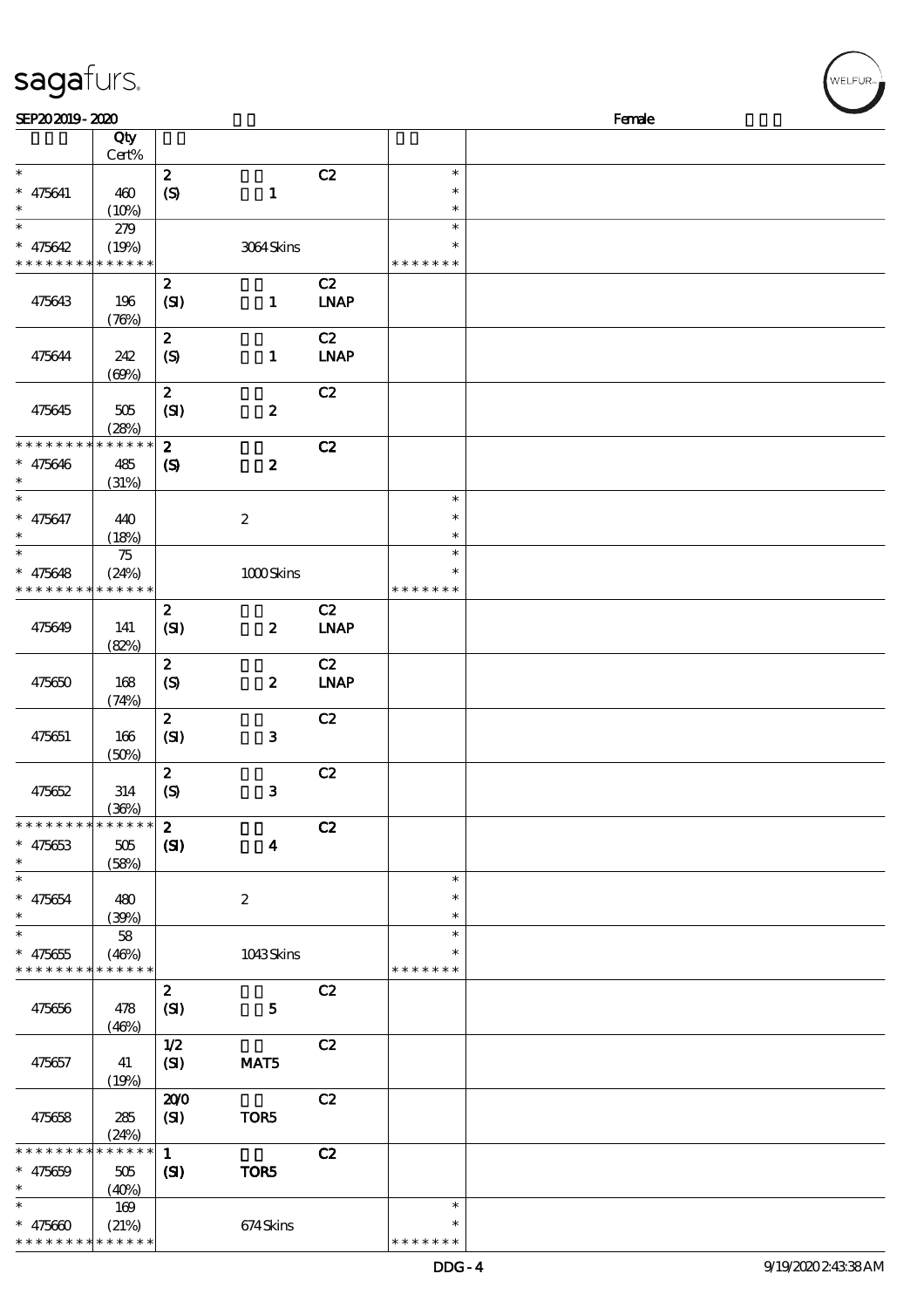| sagafurs.                                                              |                                           |                                  |                  |    |                                   |        |  | WELFUR <sub>™</sub> |
|------------------------------------------------------------------------|-------------------------------------------|----------------------------------|------------------|----|-----------------------------------|--------|--|---------------------|
| SEP202019-2020                                                         |                                           |                                  |                  |    |                                   | Female |  |                     |
|                                                                        | Qty<br>Cert%                              |                                  |                  |    |                                   |        |  |                     |
| 475661                                                                 | 293<br>(42%)                              | $\boldsymbol{z}$<br>(SI)         | TOR5             | C2 |                                   |        |  |                     |
| * * * * * * * * <mark>* * * * * *</mark><br>$* 475662$                 | 445<br>(20%)                              | 200<br>Ш                         |                  | C2 |                                   |        |  |                     |
| $\ast$<br>$* 475663$                                                   | $100\,$<br>(19%)<br>* * * * * * * * * * * |                                  | 545Skins         |    | $\ast$<br>$\ast$<br>* * * * * * * |        |  |                     |
| $* 475664$<br>$\ast$                                                   | * * * * * * * * * * *<br>445<br>(20%)     | 200<br>Ш                         | $\boldsymbol{z}$ | C2 |                                   |        |  |                     |
| $\ast$<br>$\ast$<br>475665<br>* * * * * * * * <mark>* * * * * *</mark> | $137\,$<br>(35%)                          |                                  | 582Skins         |    | $\ast$<br>$\ast$<br>* * * * * * * |        |  |                     |
| 475666                                                                 | 225<br>(28%)                              | 200<br>Ш                         | $\boldsymbol{4}$ | C2 |                                   |        |  |                     |
| 475667                                                                 | 324<br>(32%)                              | $\mathbf{1}$<br>$\mathbf{m}$     |                  | C2 |                                   |        |  |                     |
| * * * * * * * *<br>$* 475668$                                          | * * * * * *<br>$505\,$<br>(27%)           | $\mathbf{1}$<br>$\mathbf m$      | $\boldsymbol{z}$ | C2 |                                   |        |  |                     |
| $\ast$<br>475669                                                       | $100$<br>(40%)<br>* * * * * * * * * *     |                                  | 605Skins         |    | $\ast$<br>$\ast$<br>* * * * * * * |        |  |                     |
| * * * * * * * * <mark>* * * * * * *</mark><br>$* 475670$               | 505<br>(20%)                              | $\mathbf{1}$<br>$\mathbf m$      | $\boldsymbol{4}$ | C2 |                                   |        |  |                     |
| $\ast$<br>$* 475671$<br>$\ast$                                         | 480<br>(20%)                              |                                  | $\boldsymbol{2}$ |    | $\ast$<br>$\ast$<br>$\ast$        |        |  |                     |
| $\ast$<br>$\ast$<br>475672<br>* * *                                    | 140<br>(30%)<br>* * * * * * * * * * *     |                                  | 1125Skins        |    | $\ast$<br>∗<br>* * * * * * *      |        |  |                     |
| * * * * *<br>$* 475673$<br>$\ast$                                      | * * * * * *<br>485<br>(38%)               | $\boldsymbol{z}$<br>$\mathbf{m}$ |                  | C2 |                                   |        |  |                     |
| $\ast$<br>$* 475674$<br>$\ast$                                         | 460<br>(43%)                              |                                  | $\boldsymbol{2}$ |    | $\ast$<br>$\ast$<br>$\ast$        |        |  |                     |
| $\ast$<br>$* 475675$<br>$\ast$                                         | 460<br>(57%)                              |                                  | $\,3$            |    | $\ast$<br>$\ast$<br>$\ast$        |        |  |                     |
| * $475676$<br>* * *                                                    | 113<br>(20%)<br>* * * * * * * * * * *     |                                  | 1518Skins        |    | $\ast$<br>$\ast$<br>* * * * * * * |        |  |                     |
| * * * * * * * *<br>$* 475677$<br>$\ast$                                | $******$<br>505<br>(38%)                  | $\boldsymbol{2}$<br>Ш            | $\boldsymbol{z}$ | C2 |                                   |        |  |                     |
| $\ast$<br>$* 475678$<br>$\ast$                                         | 480<br>(28%)                              |                                  | $\boldsymbol{2}$ |    | $\ast$<br>$\ast$<br>$\ast$        |        |  |                     |
| $\ast$<br>$\ast$<br>475679<br>$\ast$                                   | 480<br>(20%)                              |                                  | $\,3$            |    | $\ast$<br>$\ast$<br>$\ast$        |        |  |                     |
| $\ast$<br>$* 475680$<br>$\ast$                                         | 480<br>(27%)                              |                                  | $\boldsymbol{4}$ |    | $\ast$<br>$\ast$<br>$\ast$        |        |  |                     |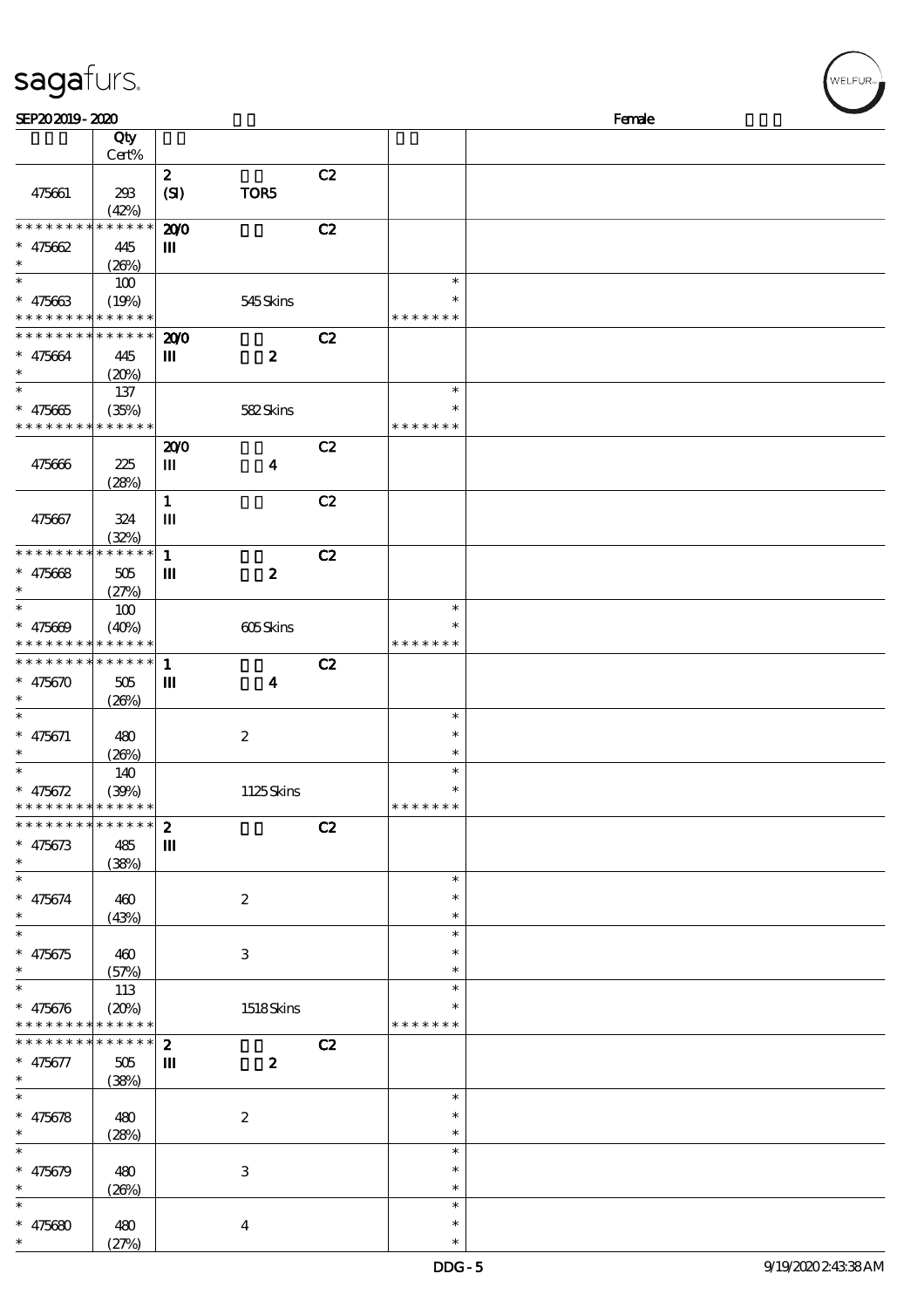| sagafurs.                   |              |                  |                  |    |                  | WELFUR <sub>™</sub> |
|-----------------------------|--------------|------------------|------------------|----|------------------|---------------------|
| SEP202019-2020              |              |                  |                  |    |                  | Female              |
|                             | Qty<br>Cert% |                  |                  |    |                  |                     |
| $\ast$                      |              | $\boldsymbol{z}$ |                  | C2 | $\ast$           |                     |
| $* 475681$<br>$\ast$        | 480<br>(21%) | $\mathbf m$      | $\boldsymbol{z}$ |    | $\ast$<br>$\ast$ |                     |
| $\ast$                      | 126          |                  |                  |    | $\ast$           |                     |
| $* 475682$                  | (17%)        |                  | 2551 Skins       |    | $\ast$           |                     |
| * * * * * * * * * * * * * * |              |                  |                  |    | * * * * * * *    |                     |
| * * * * * * * * * * * * * * |              | $\mathbf{z}$     |                  | C2 |                  |                     |
| $* 475683$                  | $505\,$      | $\mathbf m$      | $\boldsymbol{4}$ |    |                  |                     |
| $\ast$                      | (12%)        |                  |                  |    |                  |                     |
| $\ast$                      |              |                  |                  |    | $\ast$           |                     |
| $* 475684$                  | 480          |                  | $\boldsymbol{2}$ |    | $\ast$           |                     |
| $\ast$                      | (19%)        |                  |                  |    | $\ast$           |                     |
| $\ast$                      | 109          |                  |                  |    | $\ast$           |                     |
| $* 475685$                  | (14%)        |                  | 1094Skins        |    | $\ast$           |                     |
| * * * * * * * * * * * * * * |              |                  |                  |    | * * * * * * *    |                     |
|                             |              | $\mathbf{3}$     |                  | C2 |                  |                     |
| 475686                      | 170<br>(25%) | Ш                |                  |    |                  |                     |
|                             |              | 3                |                  | C2 |                  |                     |
| 475687                      | 533          | Ш                | $\boldsymbol{z}$ |    |                  |                     |
|                             | (15%)        |                  |                  |    |                  |                     |
|                             |              | 3                |                  | C2 |                  |                     |
| 475688                      | 317          | $\mathbf m$      | $\boldsymbol{4}$ |    |                  |                     |
|                             | (10%)        |                  |                  |    |                  |                     |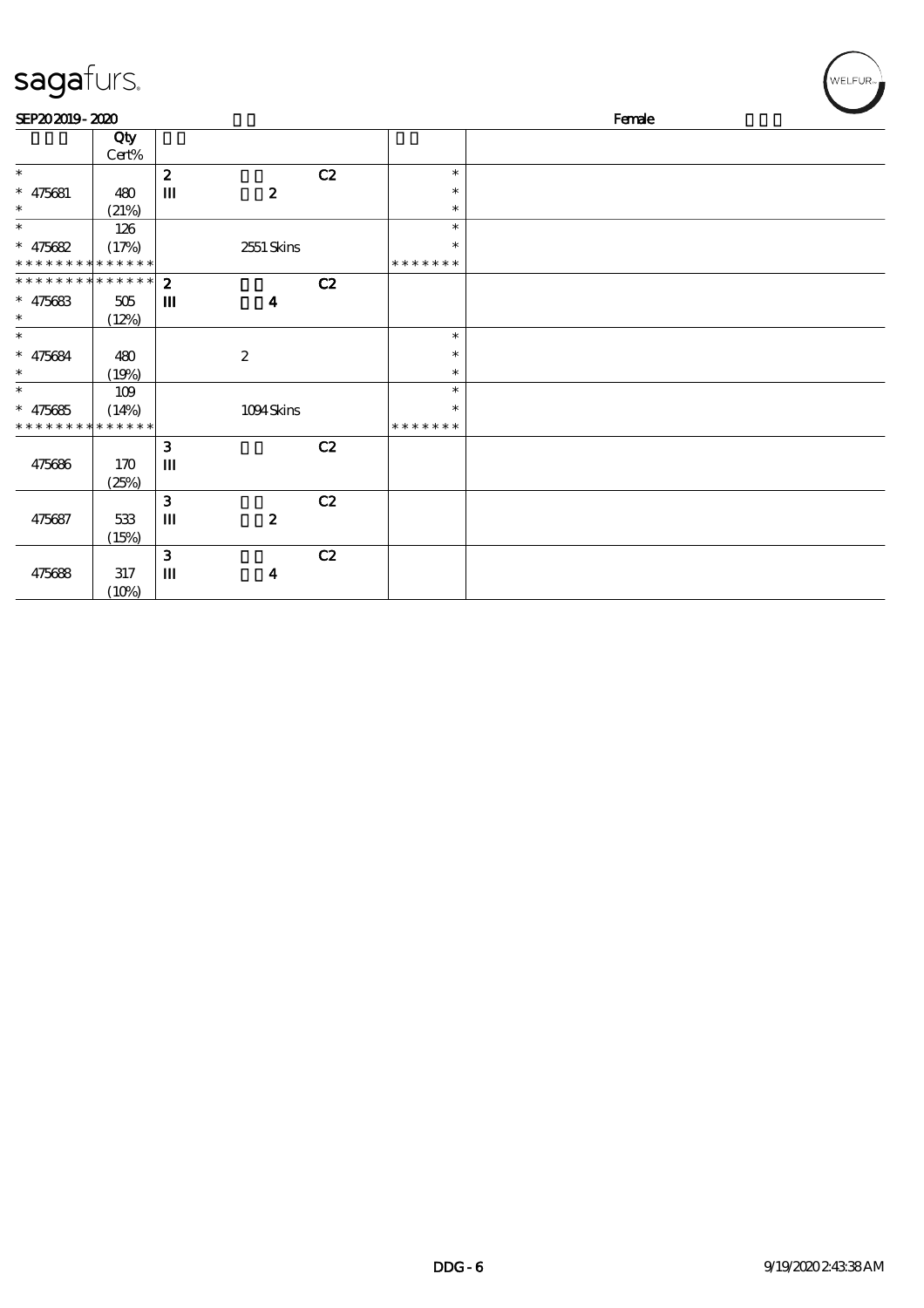| sagafurs.                                                          |                             |                                            |                  |    |                                   |  |        |  | WELFUR <sub>™</sub> |  |
|--------------------------------------------------------------------|-----------------------------|--------------------------------------------|------------------|----|-----------------------------------|--|--------|--|---------------------|--|
| SEP202019-2020                                                     |                             |                                            |                  |    | Female                            |  |        |  |                     |  |
|                                                                    | Qty<br>Cert%                |                                            |                  |    |                                   |  |        |  |                     |  |
| 475901                                                             | 420<br>(36%)                | $O$ <sup><math>\prime</math></sup><br>(SI) |                  | C2 |                                   |  |        |  |                     |  |
| * * * * * * * * <mark>* * * * * *</mark><br>$* 475902$<br>$\ast$   | 425<br>(44%)                | $O$ 1<br>$\boldsymbol{\mathcal{S}}$        |                  | C2 |                                   |  |        |  |                     |  |
| $\ast$<br>$* 47590B$<br>* * * * * * * * <mark>* * * * * *</mark>   | $71\,$<br>(43%)             |                                            | 496Skins         |    | $\ast$<br>* * * * * * *           |  |        |  |                     |  |
| * * * * * * * * <mark>* * * * * * *</mark><br>$* 475904$<br>$\ast$ | 485<br>(31%)                | $\boldsymbol{z}$<br>(S)                    |                  | C2 |                                   |  |        |  |                     |  |
| $\ast$<br>$* 475905$<br>* * * * * * * * * * * * * *                | 236<br>(27%)                |                                            | 721 Skins        |    | $\ast$<br>* * * * * * *           |  |        |  |                     |  |
| 475906                                                             | 533<br>(41%)                | $\boldsymbol{z}$<br>$\circledS$            |                  | C2 |                                   |  |        |  |                     |  |
| * * * * * * * *<br>$* 475907$<br>$\ast$                            | * * * * * *<br>485<br>(12%) | 3⁄4<br>(S)                                 |                  | C2 |                                   |  |        |  |                     |  |
| $\ast$<br>$* 475008$<br>* * * * * * * * <mark>* * * * * *</mark>   | 412<br>(23%)                |                                            | 897Skins         |    | $\ast$<br>* * * * * * *           |  |        |  |                     |  |
| * * * * * * * * * * * * * *<br>$* 475009$<br>$\ast$                | 465<br>(20%)                | 3/4<br>$\boldsymbol{\mathrm{(S)}}$         |                  | C2 |                                   |  |        |  |                     |  |
| $\ast$<br>$* 475910$<br>* * * * * * * * <mark>* * * * * *</mark>   | 195<br>(14%)                |                                            | 660Skins         |    | $\ast$<br>$\ast$<br>* * * * * * * |  |        |  |                     |  |
|                                                                    |                             |                                            |                  |    |                                   |  | Female |  |                     |  |
| 475912                                                             | 332<br>(33%)                | $\mathbf{1}$<br>(SI)                       | $\mathbf{1}$     | C2 |                                   |  |        |  |                     |  |
| * * * * * * * *<br>$* 475913$<br>$\ast$                            | * * * * * *<br>425<br>(29%) | $\mathbf{1}$<br>$\boldsymbol{S}$           | $\mathbf{1}$     | C2 |                                   |  |        |  |                     |  |
| $\ast$<br>$* 475914$<br>* * * * * * * * * * * * * *                | 67<br>(17%)                 |                                            | 492Skins         |    | $\ast$<br>$\ast$<br>* * * * * * * |  |        |  |                     |  |
| 475915                                                             | 169<br>(24%)                | $\mathbf{1}$<br>(SI)                       | $\pmb{2}$        | C2 |                                   |  |        |  |                     |  |
| 475916                                                             | 277<br>(16%)                | $\mathbf{1}$<br>$\boldsymbol{S}$           | $\pmb{2}$        | C2 |                                   |  |        |  |                     |  |
| 475917                                                             | 95<br>(16%)                 | $O$ $1$<br>(SI)                            | ${\bf 3}$        | C2 |                                   |  |        |  |                     |  |
| 475918                                                             | 246<br>$(\Theta)$           | O(1)<br>$\boldsymbol{\mathrm{(S)}}$        | ${\bf 3}$        | C2 |                                   |  |        |  |                     |  |
| 475919                                                             | 399<br>(10%)                | O(1)<br>(SI)                               | $\boldsymbol{4}$ | C2 |                                   |  |        |  |                     |  |
| 475920                                                             | 309                         | $O$ <sup><math>\prime</math></sup><br>(SI) | ${\bf 5}$        | C2 |                                   |  |        |  |                     |  |

(5%)

 $\sqrt{2}$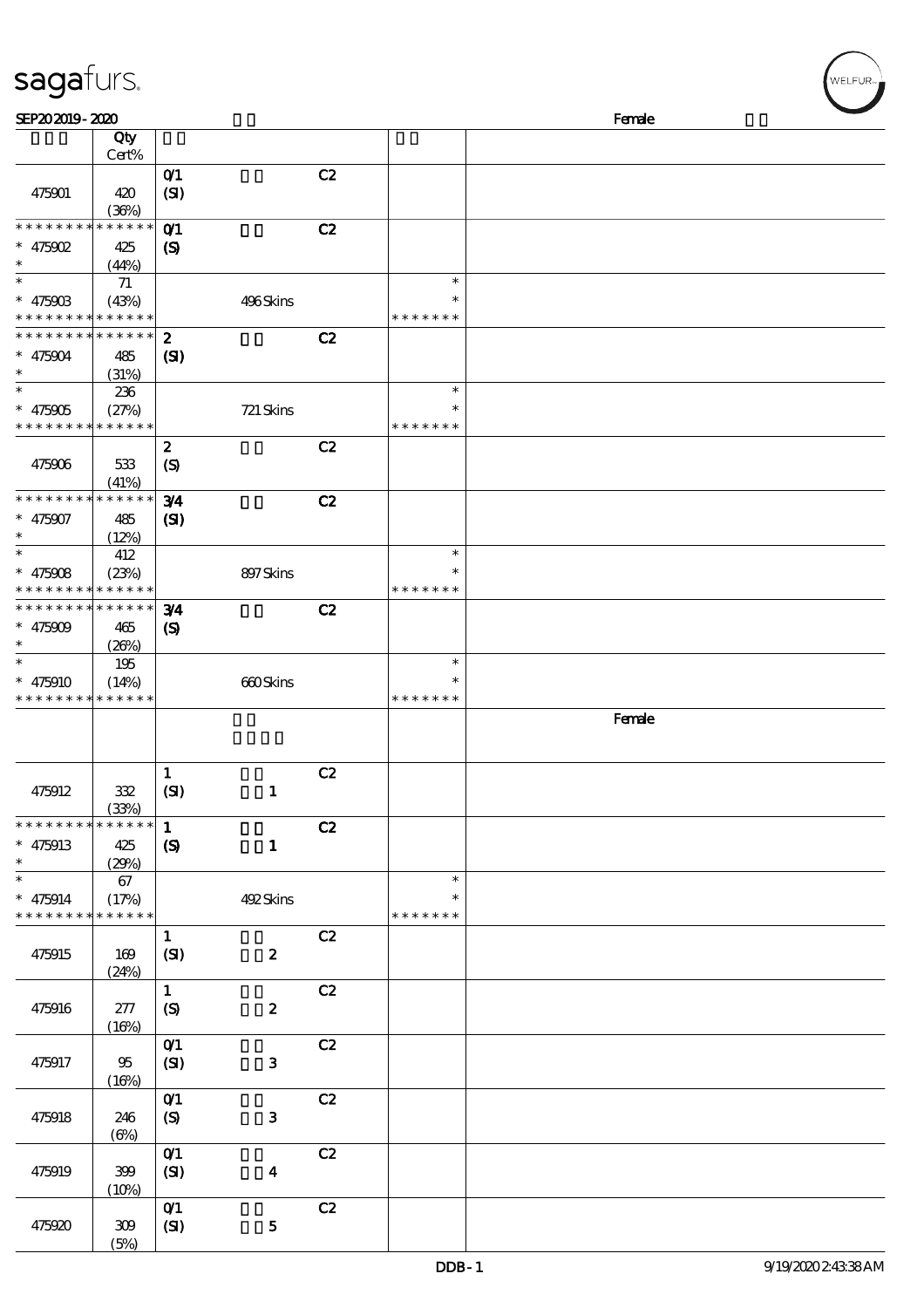| sagafurs.                                                        |                   |                                            |                  |               |                                   |        | WELFUR <sub>™</sub> |
|------------------------------------------------------------------|-------------------|--------------------------------------------|------------------|---------------|-----------------------------------|--------|---------------------|
| SEP202019-2020                                                   |                   |                                            |                  |               |                                   | Female |                     |
|                                                                  | Qty<br>Cert%      |                                            |                  |               |                                   |        |                     |
| 475921                                                           | 325<br>(17%)      | $\boldsymbol{z}$<br>(SI)                   | $\mathbf{1}$     | C2            |                                   |        |                     |
| 475922                                                           | 435<br>(22%)      | $\boldsymbol{z}$<br>(S)                    | $\mathbf{1}$     | C2            |                                   |        |                     |
| 475923                                                           | 127<br>(18%)      | $\boldsymbol{z}$<br>(SI)                   | $\pmb{2}$        | C2            |                                   |        |                     |
| 475924                                                           | 325<br>(16%)      | $\boldsymbol{z}$<br>(S)                    | $\pmb{2}$        | C2            |                                   |        |                     |
| * * * * * * * * * * * * * *<br>$* 475925$<br>$\ast$              | 525<br>(9%)       | $\mathbf{3}$<br>$\mathbf{C}$               | $\mathbf{1}$     | C2            |                                   |        |                     |
| $\ast$<br>$* 475926$<br>* * * * * * * * <mark>* * * * * *</mark> | 198<br>(15%)      |                                            | 723Skins         |               | $\ast$<br>* * * * * * *           |        |                     |
| * * * * * * * * * * * * * *<br>$* 475927$<br>$\ast$              | 505<br>(11%)      | $\mathbf{3}$<br>$\boldsymbol{S}$           | $\mathbf{1}$     | C2            |                                   |        |                     |
| $\ast$<br>$* 475928$<br>* * * * * * * * <mark>* * * * * *</mark> | 401<br>(17%)      |                                            | 906Skins         |               | $\ast$<br>$\ast$<br>* * * * * * * |        |                     |
| 475929                                                           | 321<br>(10%)      | $\mathbf{3}$<br>$\boldsymbol{S}$           | $\pmb{2}$        | C2            |                                   |        |                     |
| 475930                                                           | 157<br>(7%)       | 2/3<br>(SI)                                | ${\bf 3}$        | C2            |                                   |        |                     |
| 475931                                                           | 322<br>(9%)       | 2/3<br>$\boldsymbol{S}$                    | $\mathbf{3}$     | C2            |                                   |        |                     |
| 475932                                                           | 492<br>(7%)       | 2/3<br>(SI)                                | $\boldsymbol{4}$ | $\mathbf{C2}$ |                                   |        |                     |
| 475933                                                           | 167<br>(10%)      | 2/3<br>(SI)                                | ${\bf 5}$        | $\mathbf{C2}$ |                                   |        |                     |
| 475934                                                           | $281$<br>(3%)     | $\overline{\mathbf{4}}$<br>(SI)            | $\mathbf 1$      | C2            |                                   |        |                     |
| 475935                                                           | 429<br>(8%)       | $\boldsymbol{4}$<br>$\pmb{\in}$            | $\mathbf 1$      | C2            |                                   |        |                     |
| 475936                                                           | 260<br>(5%)       | 3/4<br>(SI)                                | $\boldsymbol{2}$ | C2            |                                   |        |                     |
| 475937                                                           | 164<br>(9%)       | $\boldsymbol{4}$<br>$\boldsymbol{S}$       | $\boldsymbol{2}$ | C2            |                                   |        |                     |
| 475938                                                           | 545<br>$(\Theta)$ | 5 <sub>5</sub><br>(SI)                     | $\pmb{2}$        | $\mathbf{C2}$ |                                   |        |                     |
| 475939                                                           | 251<br>(21%)      | $O$ $1$<br>(SI)                            | SHE1             | C2            |                                   |        |                     |
| 475940                                                           | $314\,$           | $O$ <sup><math>\prime</math></sup><br>(SI) | SHE3             | C2            |                                   |        |                     |

(15%)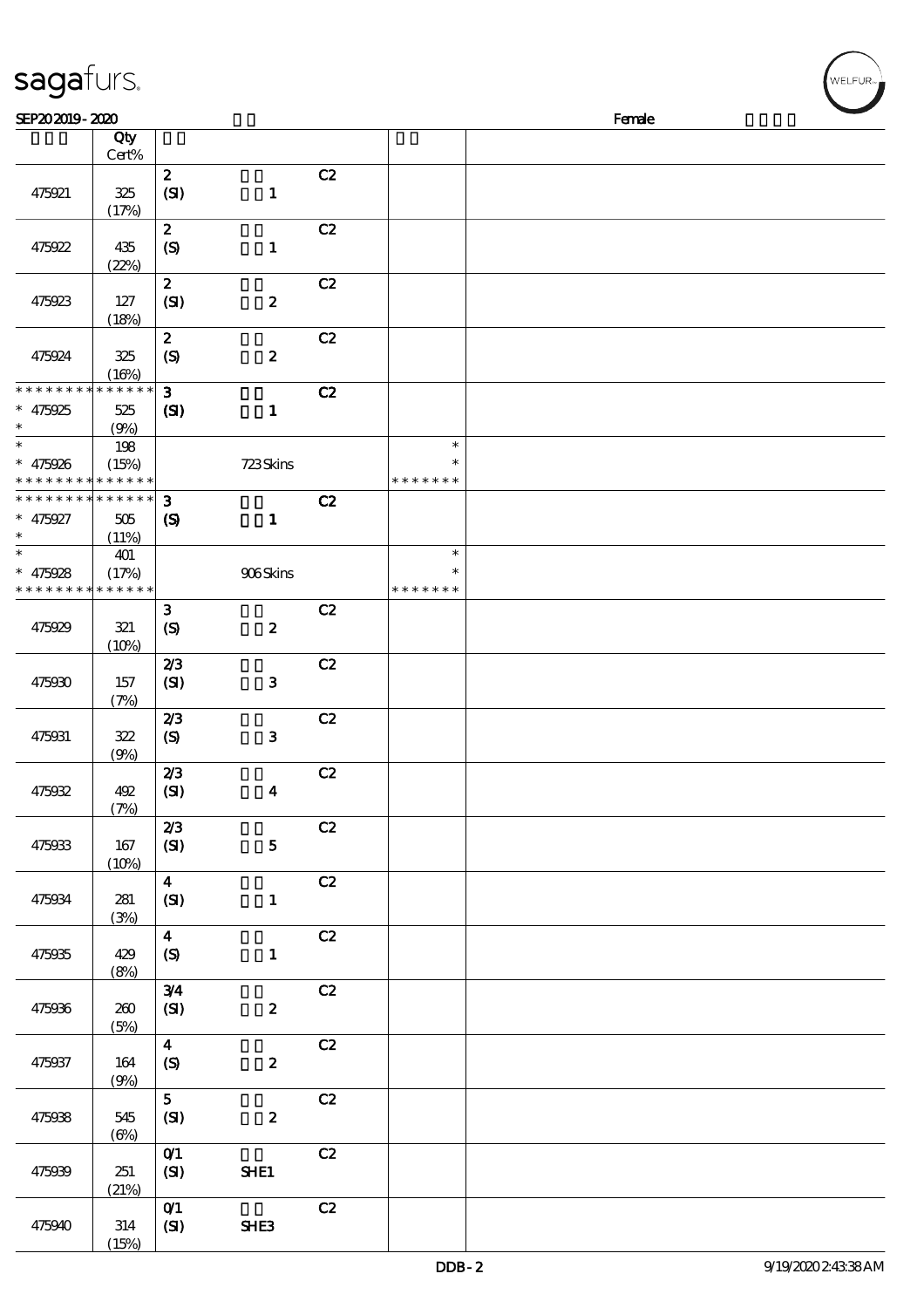| sagafurs.                                             |                             |                                                 |             |    |                                   | WELFUR <sub>™</sub> |  |  |  |  |
|-------------------------------------------------------|-----------------------------|-------------------------------------------------|-------------|----|-----------------------------------|---------------------|--|--|--|--|
| SEP202019-2020                                        |                             |                                                 |             |    | Female                            |                     |  |  |  |  |
|                                                       | Qty<br>$Cert\%$             |                                                 |             |    |                                   |                     |  |  |  |  |
| 475941                                                | 395<br>(32%)                | $\boldsymbol{2}$<br>$\boldsymbol{\mathrm{(S)}}$ | SHE1        | C2 |                                   |                     |  |  |  |  |
| 475942                                                | 298<br>(15%)                | $\boldsymbol{2}$<br>$\boldsymbol{S}$            | SHE3        | C2 |                                   |                     |  |  |  |  |
| 475943                                                | 385<br>(16%)                | $1/2$<br>(SI)                                   | SHE5        | C2 |                                   |                     |  |  |  |  |
| 475944                                                | 372<br>(14%)                | 3<br>$\boldsymbol{S}$                           | <b>SHE1</b> | C2 |                                   |                     |  |  |  |  |
| 475945                                                | 144<br>(10%)                | $\boldsymbol{4}$<br>(S)                         | SHE1        | C2 |                                   |                     |  |  |  |  |
| * * * * * * * *<br>$* 475946$<br>$\ast$               | * * * * * *<br>525<br>(18%) | 3/4<br>$\boldsymbol{\mathcal{S}}$               | SHE3        | C2 |                                   |                     |  |  |  |  |
| $\ast$<br>$* 475947$<br>* * * * * * * * * * * * * * * | 150<br>(16%)                |                                                 | 675Skins    |    | $\ast$<br>$\ast$<br>* * * * * * * |                     |  |  |  |  |

- 11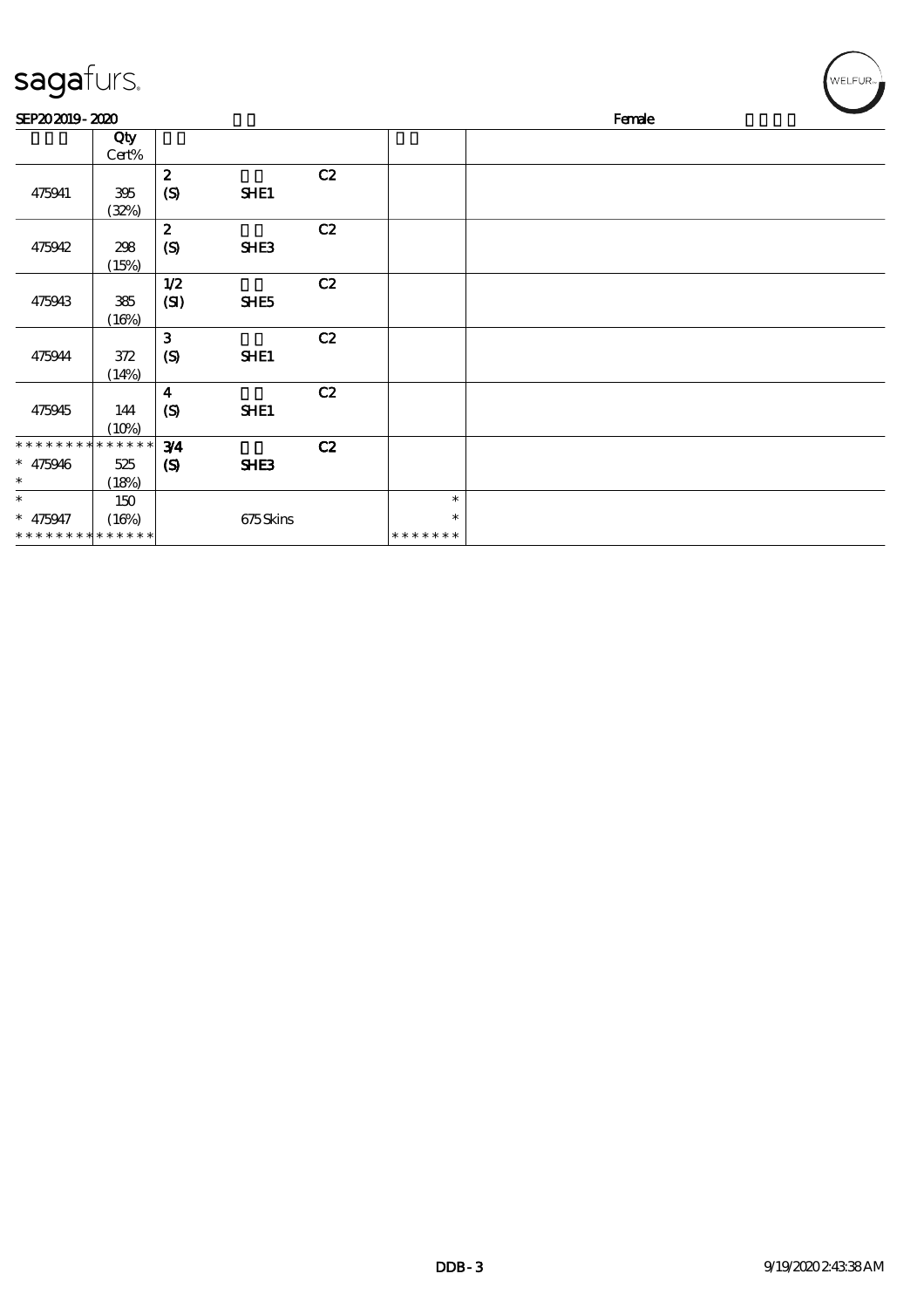| sagafurs.<br>SEP202019-2020              |                                    |                                    |                  |                                             |                  |                         | Female |
|------------------------------------------|------------------------------------|------------------------------------|------------------|---------------------------------------------|------------------|-------------------------|--------|
|                                          | Qty                                |                                    |                  |                                             |                  |                         |        |
|                                          | Cert%                              |                                    |                  |                                             |                  |                         |        |
| 475981                                   | 202                                | $\mathbf 0$<br>$\boldsymbol{S}$    | $\mathbf{1}$     | C2                                          |                  |                         |        |
|                                          | (12%)                              |                                    |                  |                                             |                  |                         |        |
| * * * * * * * *                          | * * * * * *                        | O(1)                               |                  | C2                                          |                  |                         |        |
| $* 475082$                               | 445                                | $\mathbf{S}$                       | $\mathbf{1}$     |                                             |                  |                         |        |
| $\ast$                                   | (33%)                              |                                    |                  |                                             |                  |                         |        |
| $\ast$                                   | 348                                |                                    |                  |                                             |                  | $\ast$                  |        |
| $* 475983$                               | (29%)<br>* * * * * * * * * * * * * |                                    | 793Skins         |                                             |                  | $\ast$<br>* * * * * * * |        |
| * * * * * * * *                          | * * * * * *                        | $\mathbf{1}$                       |                  | C2                                          |                  |                         |        |
| $* 475084$                               | 465                                | $\boldsymbol{\mathrm{(S)}}$        | $\mathbf{1}$     |                                             |                  |                         |        |
|                                          | (24%)                              |                                    |                  |                                             |                  |                         |        |
| $\ast$                                   | 408                                |                                    |                  |                                             |                  | $\ast$                  |        |
| $* 475085$                               | (31%)                              |                                    | 873Skins         |                                             |                  | $\ast$                  |        |
| * * * * *                                | * * * * * *                        |                                    |                  |                                             |                  | * * * * * * *           |        |
|                                          |                                    | $O$ <sup><math>\prime</math></sup> |                  | C2                                          |                  |                         |        |
| 475986                                   | 440                                | $\boldsymbol{S}$                   | $\boldsymbol{2}$ |                                             |                  |                         |        |
| * * * * * * * *                          | (39%)<br>* * * * * *               | $\boldsymbol{z}$                   |                  | C2                                          |                  |                         |        |
| $* 475987$                               | 485                                | $\mathbf{S}$                       | $\mathbf{1}$     |                                             |                  |                         |        |
| $\ast$                                   | (31%)                              |                                    |                  |                                             |                  |                         |        |
|                                          | 207                                |                                    |                  |                                             |                  | $\ast$                  |        |
| $* 475088$                               | (34%)                              |                                    | 692Skins         |                                             |                  | ∗                       |        |
| * * * * *                                | * * * * * *                        |                                    |                  |                                             |                  | * * * * * * *           |        |
| * * * * * * * *                          | * * * * * *                        | $\boldsymbol{z}$                   |                  | C2                                          |                  |                         |        |
| $* 475989$                               | 465<br>(25%)                       | $\boldsymbol{\mathcal{S}}$         | $\mathbf{1}$     |                                             |                  |                         |        |
| $\ast$                                   | 385                                |                                    |                  |                                             |                  | $\ast$                  |        |
| * $475990$                               | (42%)                              |                                    | 850Skins         |                                             |                  | $\ast$                  |        |
| * * * * * * * * <mark>* * * * * *</mark> |                                    |                                    |                  |                                             |                  | * * * * * * *           |        |
|                                          |                                    | $\boldsymbol{z}$                   |                  | C2                                          |                  |                         |        |
| 475991                                   | 238                                | $\boldsymbol{S}$                   | $\boldsymbol{2}$ |                                             |                  |                         |        |
|                                          | (39%)                              |                                    |                  |                                             |                  |                         | Female |
|                                          |                                    |                                    |                  |                                             |                  |                         |        |
|                                          |                                    |                                    |                  |                                             |                  |                         |        |
|                                          |                                    | $\mathbf 0$                        |                  | C2                                          |                  |                         |        |
| 475993                                   | 327                                | $\boldsymbol{S}$                   |                  | $1 \quad 1$                                 |                  |                         |        |
|                                          | (10%)                              |                                    |                  |                                             |                  |                         |        |
|                                          |                                    | $\mathbf{O}$                       |                  | $-cz$                                       |                  |                         |        |
| 475994                                   | 186                                | (SI)                               |                  | $1 \t 2$                                    |                  |                         |        |
|                                          | (21%)                              | $\mathbf{O}$                       |                  | $\overline{c}$                              |                  |                         |        |
| 475995                                   | 155                                | $\boldsymbol{S}$                   |                  | $1 \t 2$                                    |                  |                         |        |
|                                          | (3%)                               |                                    |                  |                                             |                  |                         |        |
|                                          |                                    | $\mathbf{1}$                       |                  | C2                                          |                  |                         |        |
| 475996                                   | 478                                | (SI)                               |                  | $\begin{array}{cccc} 1 & & & 1 \end{array}$ |                  |                         |        |
| * * * * * * *                            | (38%)<br>* * * * * *               |                                    |                  |                                             |                  |                         |        |
|                                          |                                    | $\mathbf{1}$                       | $\mathbf{1}$     | $\overline{c}z$<br>$\overline{\phantom{a}}$ |                  |                         |        |
| $* 475997$<br>$\ast$                     | 465<br>(28%)                       | $\boldsymbol{\mathcal{S}}$         |                  |                                             |                  |                         |        |
| $\ast$                                   | 356                                |                                    |                  |                                             |                  | $\ast$                  |        |
| $* 475008$                               | (19%)                              |                                    | 821 Skins        |                                             |                  | $\ast$                  |        |
| * * * * * * * * <mark>* * * * * *</mark> |                                    |                                    |                  |                                             |                  | * * * * * * *           |        |
|                                          |                                    | $\mathbf{1}$                       |                  | C2                                          |                  |                         |        |
| 475999                                   | 216                                | (SI)                               | $\mathbf{1}$     | $\overline{\mathbf{2}}$                     |                  |                         |        |
|                                          | (21%)                              |                                    |                  |                                             |                  |                         |        |
| 476000                                   | 438                                | $\mathbf{1}$                       |                  | C2<br>$1 \qquad \qquad$                     | $\boldsymbol{z}$ |                         |        |
|                                          |                                    | $\boldsymbol{S}$                   |                  |                                             |                  |                         |        |

 $(9%)$